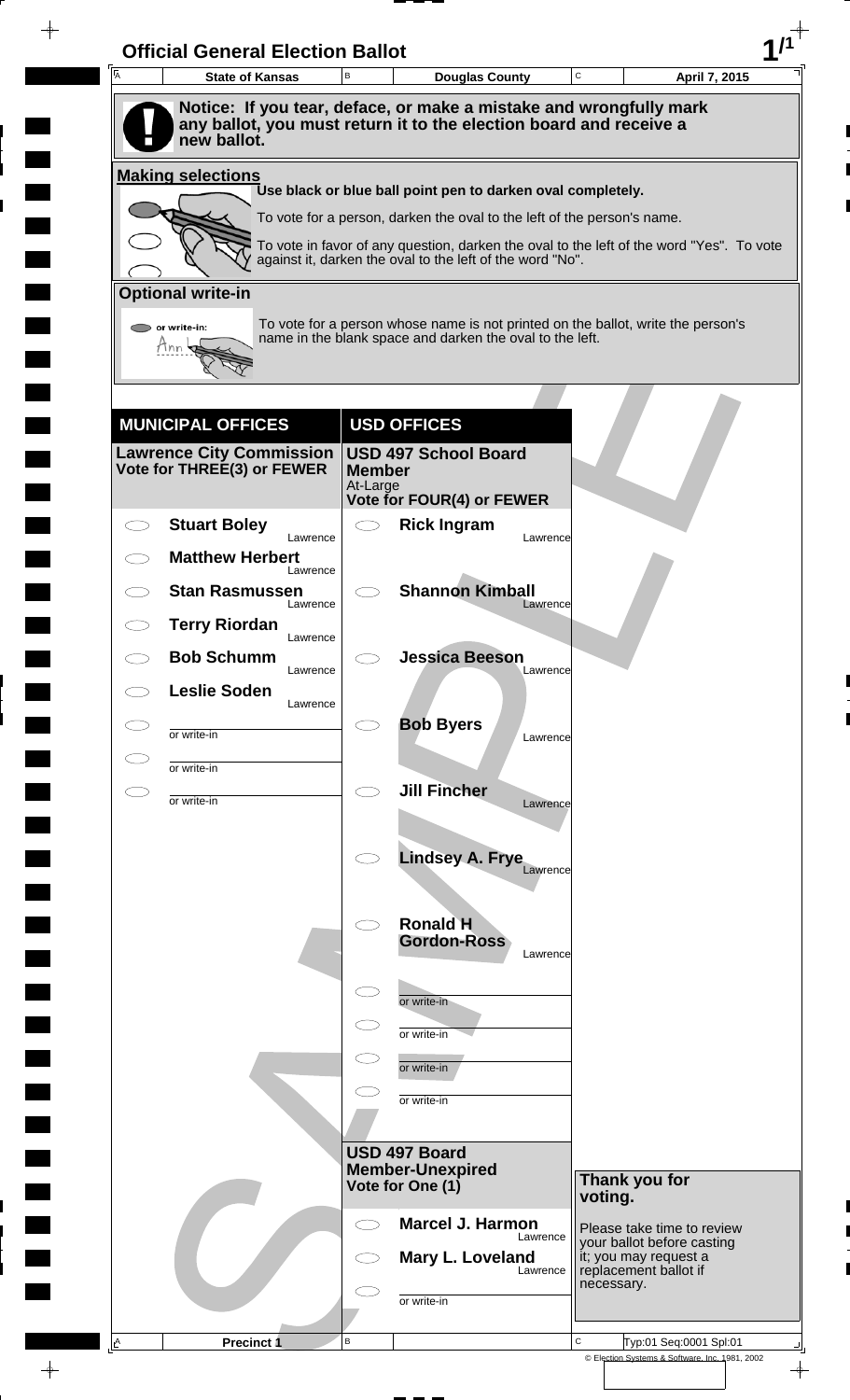| A         | <b>State of Kansas</b>             | $\,$ B                    | <b>Douglas County</b>                                                                                                                    | $\mathbf C$ | April 7, 2015                                                |
|-----------|------------------------------------|---------------------------|------------------------------------------------------------------------------------------------------------------------------------------|-------------|--------------------------------------------------------------|
|           | new ballot.                        |                           | Notice: If you tear, deface, or make a mistake and wrongfully mark<br>any ballot, you must return it to the election board and receive a |             |                                                              |
|           | <b>Making selections</b>           |                           |                                                                                                                                          |             |                                                              |
|           |                                    |                           | Use black or blue ball point pen to darken oval completely.<br>To vote for a person, darken the oval to the left of the person's name.   |             |                                                              |
|           |                                    |                           | To vote in favor of any question, darken the oval to the left of the word "Yes". To vote                                                 |             |                                                              |
|           |                                    |                           | against it, darken the oval to the left of the word "No".                                                                                |             |                                                              |
|           | <b>Optional write-in</b>           |                           | To vote for a person whose name is not printed on the ballot, write the person's                                                         |             |                                                              |
|           | or write-in:                       |                           | name in the blank space and darken the oval to the left.                                                                                 |             |                                                              |
|           |                                    |                           |                                                                                                                                          |             |                                                              |
|           | <b>MUNICIPAL OFFICES</b>           |                           | <b>USD OFFICES</b>                                                                                                                       |             |                                                              |
|           | <b>Lawrence City Commission</b>    |                           | <b>USD 497 School Board</b>                                                                                                              |             |                                                              |
|           | Vote for THREE(3) or FEWER         | <b>Member</b><br>At-Large |                                                                                                                                          |             |                                                              |
|           | <b>Stuart Boley</b>                | $\bigcirc$                | Vote for FOUR(4) or FEWER<br><b>Shannon Kimball</b>                                                                                      |             |                                                              |
|           | Lawrence<br><b>Matthew Herbert</b> |                           | Lawrence                                                                                                                                 |             |                                                              |
|           | Lawrence<br><b>Stan Rasmussen</b>  |                           | <b>Jessica Beeson</b>                                                                                                                    |             |                                                              |
|           | Lawrence<br><b>Terry Riordan</b>   |                           | Lawrence                                                                                                                                 |             |                                                              |
|           | Lawrence<br><b>Bob Schumm</b>      |                           | <b>Bob Byers</b>                                                                                                                         |             |                                                              |
|           | Lawrence<br><b>Leslie Soden</b>    |                           | Lawrence                                                                                                                                 |             |                                                              |
|           | Lawrence                           |                           | <b>Jill Fincher</b>                                                                                                                      |             |                                                              |
|           | or write-in<br>or write-in         |                           | Lawrence                                                                                                                                 |             |                                                              |
| $\subset$ | or write-in                        | $\bigcirc$                | Lindsey A. Frye<br>Lawrence                                                                                                              |             |                                                              |
|           |                                    |                           |                                                                                                                                          |             |                                                              |
|           |                                    | $\bigcirc$                | <b>Ronald H</b><br><b>Gordon-Ross</b>                                                                                                    |             |                                                              |
|           |                                    |                           | Lawrence                                                                                                                                 |             |                                                              |
|           |                                    |                           | <b>Rick Ingram</b><br>Lawrence                                                                                                           |             |                                                              |
|           |                                    |                           |                                                                                                                                          |             |                                                              |
|           |                                    | $\subset$                 | or write-in                                                                                                                              |             |                                                              |
|           |                                    |                           | or write-in                                                                                                                              |             |                                                              |
|           |                                    | $\subset$                 | or write-in                                                                                                                              |             |                                                              |
|           |                                    |                           | or write-in                                                                                                                              |             |                                                              |
|           |                                    |                           |                                                                                                                                          |             |                                                              |
|           |                                    |                           | USD 497 Board<br><b>Member-Unexpired</b><br>Vote for One (1)                                                                             |             | Thank you for                                                |
|           |                                    |                           |                                                                                                                                          | voting.     |                                                              |
|           |                                    | $\bigcirc$                | <b>Marcel J. Harmon</b><br>Lawrence                                                                                                      |             | Please take time to review<br>your ballot before casting     |
|           |                                    |                           | Mary L. Loveland<br>Lawrence                                                                                                             |             | it; you may request a<br>replacement ballot if<br>necessary. |
|           |                                    |                           | or write-in                                                                                                                              |             |                                                              |
|           |                                    |                           |                                                                                                                                          |             |                                                              |

 $\blacksquare$ 

 $\qquad \qquad \blacksquare$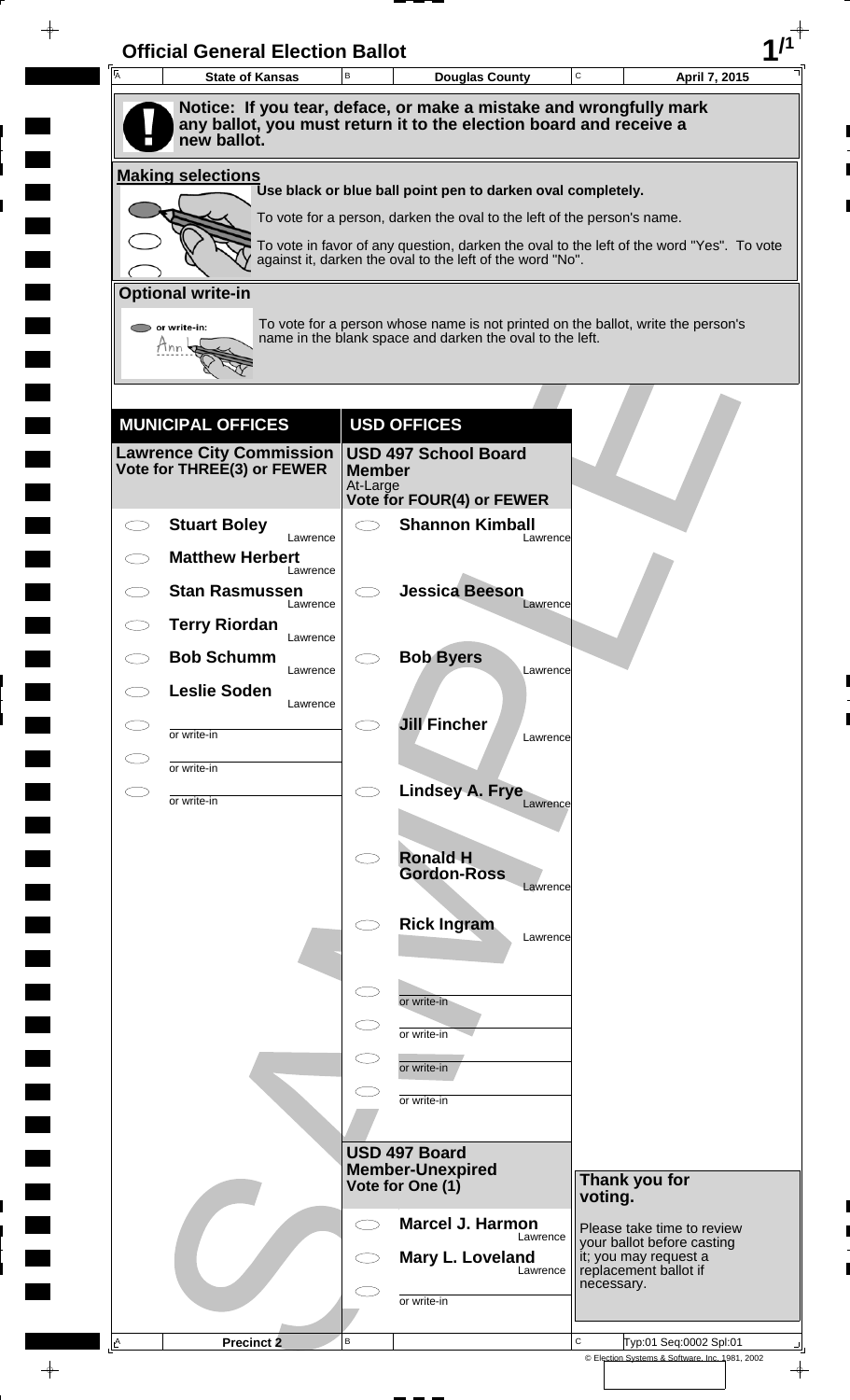| A         | <b>State of Kansas</b>                                        | $\,$ B                    | <b>Douglas County</b>                                                                                                                                               | C          | April 7, 2015                                       |
|-----------|---------------------------------------------------------------|---------------------------|---------------------------------------------------------------------------------------------------------------------------------------------------------------------|------------|-----------------------------------------------------|
|           | new ballot.                                                   |                           | Notice: If you tear, deface, or make a mistake and wrongfully mark<br>any ballot, you must return it to the election board and receive a                            |            |                                                     |
|           | <b>Making selections</b>                                      |                           |                                                                                                                                                                     |            |                                                     |
|           |                                                               |                           | Use black or blue ball point pen to darken oval completely.                                                                                                         |            |                                                     |
|           |                                                               |                           | To vote for a person, darken the oval to the left of the person's name.<br>To vote in favor of any question, darken the oval to the left of the word "Yes". To vote |            |                                                     |
|           |                                                               |                           | against it, darken the oval to the left of the word "No".                                                                                                           |            |                                                     |
|           | <b>Optional write-in</b>                                      |                           |                                                                                                                                                                     |            |                                                     |
|           | or write-in:<br>Inn                                           |                           | To vote for a person whose name is not printed on the ballot, write the person's<br>name in the blank space and darken the oval to the left.                        |            |                                                     |
|           |                                                               |                           |                                                                                                                                                                     |            |                                                     |
|           | <b>MUNICIPAL OFFICES</b>                                      |                           | <b>USD OFFICES</b>                                                                                                                                                  |            |                                                     |
|           | <b>Lawrence City Commission</b><br>Vote for THREE(3) or FEWER | <b>Member</b><br>At-Large | <b>USD 497 School Board</b><br>Vote for FOUR(4) or FEWER                                                                                                            |            |                                                     |
|           | <b>Stuart Boley</b>                                           | $\bigcirc$                | <b>Lindsey A. Frye</b>                                                                                                                                              |            |                                                     |
|           | Lawrence<br><b>Matthew Herbert</b>                            |                           | Lawrence                                                                                                                                                            |            |                                                     |
|           | Lawrence<br><b>Stan Rasmussen</b>                             |                           | <b>Ronald H</b>                                                                                                                                                     |            |                                                     |
|           | Lawrence<br><b>Terry Riordan</b>                              |                           | <b>Gordon-Ross</b><br>Lawrence                                                                                                                                      |            |                                                     |
|           | Lawrence<br><b>Bob Schumm</b>                                 |                           | <b>Rick Ingram</b>                                                                                                                                                  |            |                                                     |
|           | Lawrence<br><b>Leslie Soden</b>                               |                           | Lawrence                                                                                                                                                            |            |                                                     |
|           | Lawrence                                                      |                           | <b>Shannon Kimball</b>                                                                                                                                              |            |                                                     |
|           | or write-in<br>or write-in                                    |                           | Lawrence                                                                                                                                                            |            |                                                     |
| $\subset$ |                                                               | $\bigcirc$                | <b>Jessica Beeson</b>                                                                                                                                               |            |                                                     |
|           | or write-in                                                   |                           | Lawrence                                                                                                                                                            |            |                                                     |
|           |                                                               |                           | <b>Bob Byers</b>                                                                                                                                                    |            |                                                     |
|           |                                                               |                           | Lawrence                                                                                                                                                            |            |                                                     |
|           |                                                               |                           | <b>Jill Fincher</b>                                                                                                                                                 |            |                                                     |
|           |                                                               |                           | Lawrence                                                                                                                                                            |            |                                                     |
|           |                                                               | $\subset$                 | or write-in                                                                                                                                                         |            |                                                     |
|           |                                                               |                           | or write-in                                                                                                                                                         |            |                                                     |
|           |                                                               |                           | or write-in                                                                                                                                                         |            |                                                     |
|           |                                                               |                           | or write-in                                                                                                                                                         |            |                                                     |
|           |                                                               |                           |                                                                                                                                                                     |            |                                                     |
|           |                                                               |                           | USD 497 Board                                                                                                                                                       |            |                                                     |
|           |                                                               |                           | <b>Member-Unexpired</b><br>Vote for One (1)                                                                                                                         | voting.    | Thank you for                                       |
|           |                                                               | $\bigcirc$                | <b>Marcel J. Harmon</b>                                                                                                                                             |            | Please take time to review                          |
|           |                                                               |                           | Lawrence<br>Mary L. Loveland                                                                                                                                        |            | your ballot before casting<br>it; you may request a |
|           |                                                               |                           | Lawrence                                                                                                                                                            | necessary. | replacement ballot if                               |
|           |                                                               |                           | or write-in                                                                                                                                                         |            |                                                     |
|           |                                                               |                           |                                                                                                                                                                     |            |                                                     |

 $\blacksquare$ 

 $\qquad \qquad \blacksquare$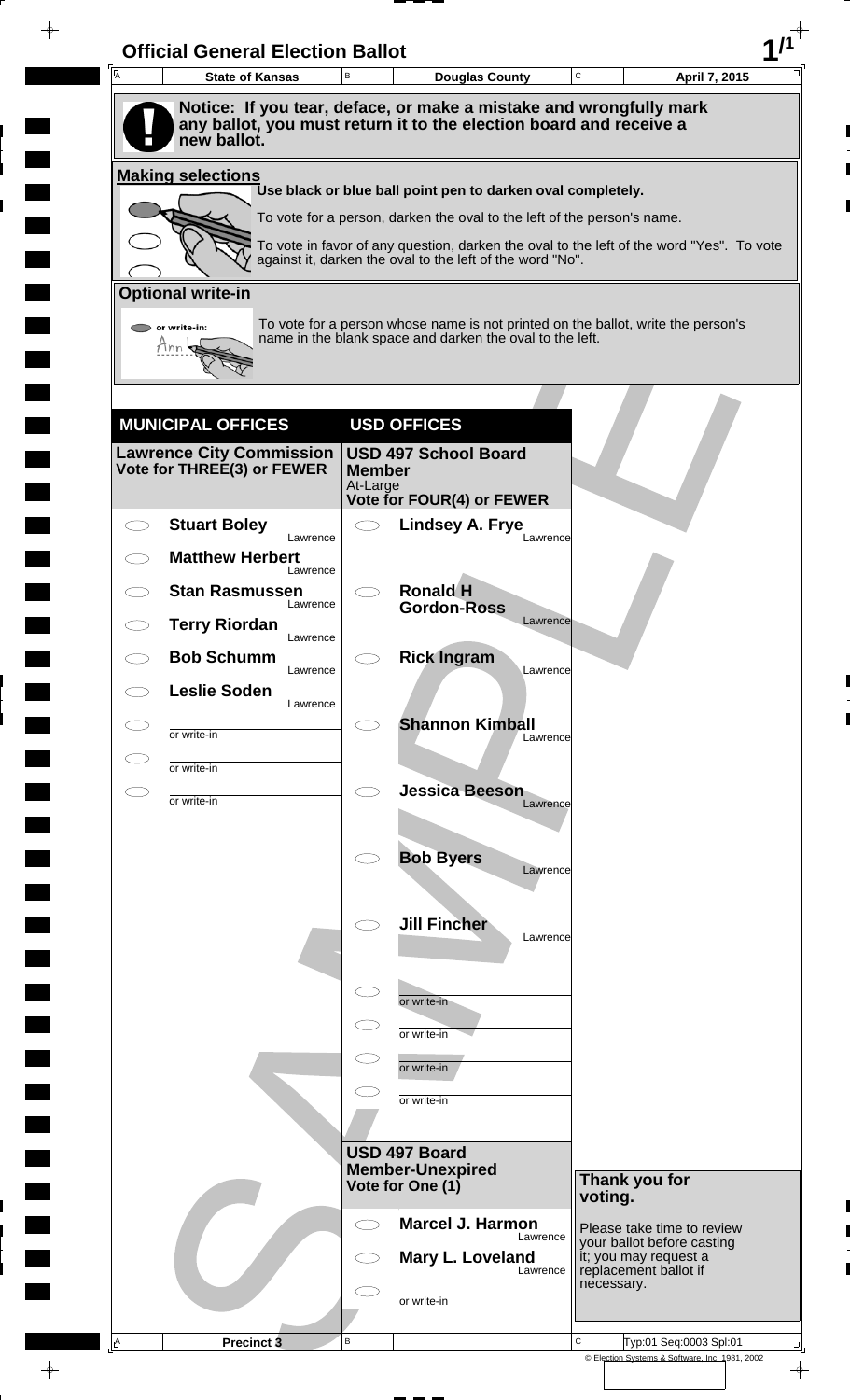| A | <b>State of Kansas</b>             | B                         | <b>Douglas County</b>                                                                                                                                 | C       | April 7, 2015                                                                |
|---|------------------------------------|---------------------------|-------------------------------------------------------------------------------------------------------------------------------------------------------|---------|------------------------------------------------------------------------------|
|   |                                    |                           | Notice: If you tear, deface, or make a mistake and wrongfully mark<br>any ballot, you must return it to the election board and receive a              |         |                                                                              |
|   | new ballot.                        |                           |                                                                                                                                                       |         |                                                                              |
|   | <b>Making selections</b>           |                           | Use black or blue ball point pen to darken oval completely.                                                                                           |         |                                                                              |
|   |                                    |                           | To vote for a person, darken the oval to the left of the person's name.                                                                               |         |                                                                              |
|   |                                    |                           | To vote in favor of any question, darken the oval to the left of the word "Yes". To vote<br>against it, darken the oval to the left of the word "No". |         |                                                                              |
|   | <b>Optional write-in</b>           |                           |                                                                                                                                                       |         |                                                                              |
|   | $\triangleright$ or write-in:      |                           | To vote for a person whose name is not printed on the ballot, write the person's                                                                      |         |                                                                              |
|   | Tnn                                |                           | name in the blank space and darken the oval to the left.                                                                                              |         |                                                                              |
|   |                                    |                           |                                                                                                                                                       |         |                                                                              |
|   | <b>MUNICIPAL OFFICES</b>           |                           | <b>USD OFFICES</b>                                                                                                                                    |         |                                                                              |
|   | <b>Lawrence City Commission</b>    |                           | <b>USD 497 School Board</b>                                                                                                                           |         |                                                                              |
|   | Vote for THREE(3) or FEWER         | <b>Member</b><br>At-Large |                                                                                                                                                       |         |                                                                              |
|   | <b>Terry Riordan</b>               | $\bigcirc$                | Vote for FOUR(4) or FEWER<br><b>Jessica Beeson</b>                                                                                                    |         |                                                                              |
|   | Lawrence                           |                           | Lawrence                                                                                                                                              |         |                                                                              |
|   | <b>Bob Schumm</b><br>Lawrence      |                           |                                                                                                                                                       |         |                                                                              |
|   | <b>Leslie Soden</b><br>Lawrence    |                           | <b>Bob Byers</b><br>Lawrence                                                                                                                          |         |                                                                              |
|   | <b>Stuart Boley</b><br>Lawrence    |                           |                                                                                                                                                       |         |                                                                              |
|   | <b>Matthew Herbert</b><br>Lawrence |                           | <b>Jill Fincher</b><br>Lawrence                                                                                                                       |         |                                                                              |
|   | <b>Stan Rasmussen</b><br>Lawrence  |                           |                                                                                                                                                       |         |                                                                              |
|   | or write-in                        |                           | <b>Lindsey A. Frye</b><br>Lawrence                                                                                                                    |         |                                                                              |
|   | or write-in                        |                           |                                                                                                                                                       |         |                                                                              |
|   | or write-in                        | $\bigcirc$                | <b>Ronald H</b><br><b>Gordon-Ross</b>                                                                                                                 |         |                                                                              |
|   |                                    |                           | Lawrence                                                                                                                                              |         |                                                                              |
|   |                                    |                           | <b>Rick Ingram</b><br>Lawrence                                                                                                                        |         |                                                                              |
|   |                                    |                           |                                                                                                                                                       |         |                                                                              |
|   |                                    |                           | <b>Shannon Kimball</b><br>Lawrence                                                                                                                    |         |                                                                              |
|   |                                    |                           |                                                                                                                                                       |         |                                                                              |
|   |                                    |                           | or write-in                                                                                                                                           |         |                                                                              |
|   |                                    |                           | or write-in                                                                                                                                           |         |                                                                              |
|   |                                    |                           | or write-in                                                                                                                                           |         |                                                                              |
|   |                                    |                           | or write-in                                                                                                                                           |         |                                                                              |
|   |                                    |                           |                                                                                                                                                       |         |                                                                              |
|   |                                    |                           | USD 497 Board<br><b>Member-Unexpired</b>                                                                                                              |         |                                                                              |
|   |                                    |                           | Vote for One (1)                                                                                                                                      | voting. | Thank you for                                                                |
|   |                                    | $\subset$ $\supset$       | <b>Marcel J. Harmon</b><br>Lawrence                                                                                                                   |         | Please take time to review                                                   |
|   |                                    |                           | Mary L. Loveland<br>Lawrence                                                                                                                          |         | your ballot before casting<br>it; you may request a<br>replacement ballot if |
|   |                                    |                           | or write-in                                                                                                                                           |         | necessary.                                                                   |
|   |                                    |                           |                                                                                                                                                       |         |                                                                              |
|   |                                    |                           |                                                                                                                                                       |         |                                                                              |

 $\blacksquare$ 

 $\blacksquare$ 

 $\blacksquare$ 

 $\blacksquare$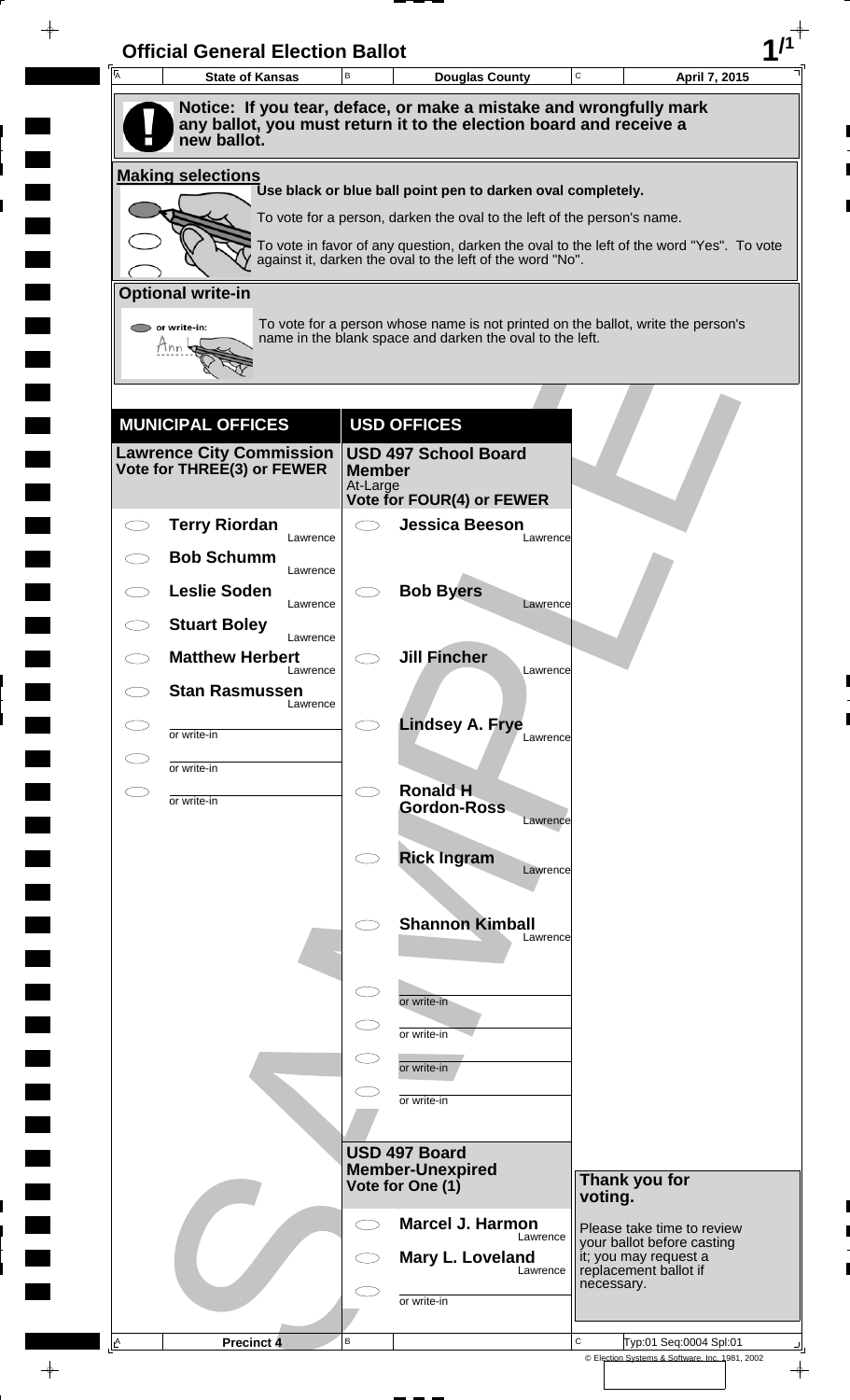| A | <b>State of Kansas</b>                                                            | B                         | <b>Douglas County</b>                                                   |          | $\mathbf C$ | April 7, 2015                                                                            |
|---|-----------------------------------------------------------------------------------|---------------------------|-------------------------------------------------------------------------|----------|-------------|------------------------------------------------------------------------------------------|
|   | Notice: If you tear, deface, or make a mistake and wrongfully mark                |                           |                                                                         |          |             |                                                                                          |
|   | any ballot, you must return it to the election board and receive a<br>new ballot. |                           |                                                                         |          |             |                                                                                          |
|   | <b>Making selections</b>                                                          |                           |                                                                         |          |             |                                                                                          |
|   |                                                                                   |                           | Use black or blue ball point pen to darken oval completely.             |          |             |                                                                                          |
|   |                                                                                   |                           | To vote for a person, darken the oval to the left of the person's name. |          |             |                                                                                          |
|   |                                                                                   |                           | against it, darken the oval to the left of the word "No".               |          |             | To vote in favor of any question, darken the oval to the left of the word "Yes". To vote |
|   | <b>Optional write-in</b>                                                          |                           |                                                                         |          |             |                                                                                          |
|   | $\triangleright$ or write-in:                                                     |                           | name in the blank space and darken the oval to the left.                |          |             | To vote for a person whose name is not printed on the ballot, write the person's         |
|   | Tnn                                                                               |                           |                                                                         |          |             |                                                                                          |
|   |                                                                                   |                           |                                                                         |          |             |                                                                                          |
|   | <b>MUNICIPAL OFFICES</b>                                                          |                           | <b>USD OFFICES</b>                                                      |          |             |                                                                                          |
|   | Lawrence City Commission                                                          |                           | <b>USD 497 School Board</b>                                             |          |             |                                                                                          |
|   | Vote for THREE(3) or FEWER                                                        | <b>Member</b><br>At-Large |                                                                         |          |             |                                                                                          |
|   | <b>Bob Schumm</b>                                                                 |                           | <b>Vote for FOUR(4) or FEWER</b><br><b>Jill Fincher</b>                 |          |             |                                                                                          |
|   | Lawrence                                                                          |                           |                                                                         | Lawrence |             |                                                                                          |
|   | <b>Leslie Soden</b><br>Lawrence                                                   |                           |                                                                         |          |             |                                                                                          |
|   | <b>Stuart Boley</b><br>Lawrence                                                   |                           | <b>Lindsey A. Frye</b>                                                  | Lawrence |             |                                                                                          |
|   | <b>Matthew Herbert</b><br>Lawrence                                                |                           |                                                                         |          |             |                                                                                          |
|   | <b>Stan Rasmussen</b><br>Lawrence                                                 |                           | <b>Ronald H</b><br><b>Gordon-Ross</b>                                   |          |             |                                                                                          |
|   | <b>Terry Riordan</b><br>Lawrence                                                  |                           |                                                                         | Lawrence |             |                                                                                          |
|   | or write-in                                                                       |                           | <b>Rick Ingram</b>                                                      | Lawrence |             |                                                                                          |
|   | or write-in                                                                       |                           |                                                                         |          |             |                                                                                          |
|   | or write-in                                                                       | Ο                         | <b>Shannon Kimball</b>                                                  | Lawrence |             |                                                                                          |
|   |                                                                                   |                           |                                                                         |          |             |                                                                                          |
|   |                                                                                   |                           | <b>Jessica Beeson</b>                                                   |          |             |                                                                                          |
|   |                                                                                   |                           |                                                                         | Lawrence |             |                                                                                          |
|   |                                                                                   |                           | <b>Bob Byers</b>                                                        |          |             |                                                                                          |
|   |                                                                                   |                           |                                                                         | Lawrence |             |                                                                                          |
|   |                                                                                   | $\subset$                 |                                                                         |          |             |                                                                                          |
|   |                                                                                   |                           | or write-in                                                             |          |             |                                                                                          |
|   |                                                                                   |                           | or write-in                                                             |          |             |                                                                                          |
|   |                                                                                   |                           | or write-in                                                             |          |             |                                                                                          |
|   |                                                                                   |                           | or write-in                                                             |          |             |                                                                                          |
|   |                                                                                   |                           |                                                                         |          |             |                                                                                          |
|   |                                                                                   |                           | USD 497 Board<br><b>Member-Unexpired</b>                                |          |             | Thank you for                                                                            |
|   |                                                                                   |                           | Vote for One (1)                                                        |          | voting.     |                                                                                          |
|   |                                                                                   | ⊂⊇                        | <b>Marcel J. Harmon</b>                                                 | Lawrence |             | Please take time to review<br>your ballot before casting                                 |
|   |                                                                                   |                           | Mary L. Loveland                                                        | Lawrence |             | it; you may request a<br>replacement ballot if                                           |
|   |                                                                                   |                           |                                                                         |          | necessary.  |                                                                                          |
|   |                                                                                   |                           | or write-in                                                             |          |             |                                                                                          |

 $\blacksquare$ 

 $\blacksquare$ 

 $\blacksquare$ 

 $\blacksquare$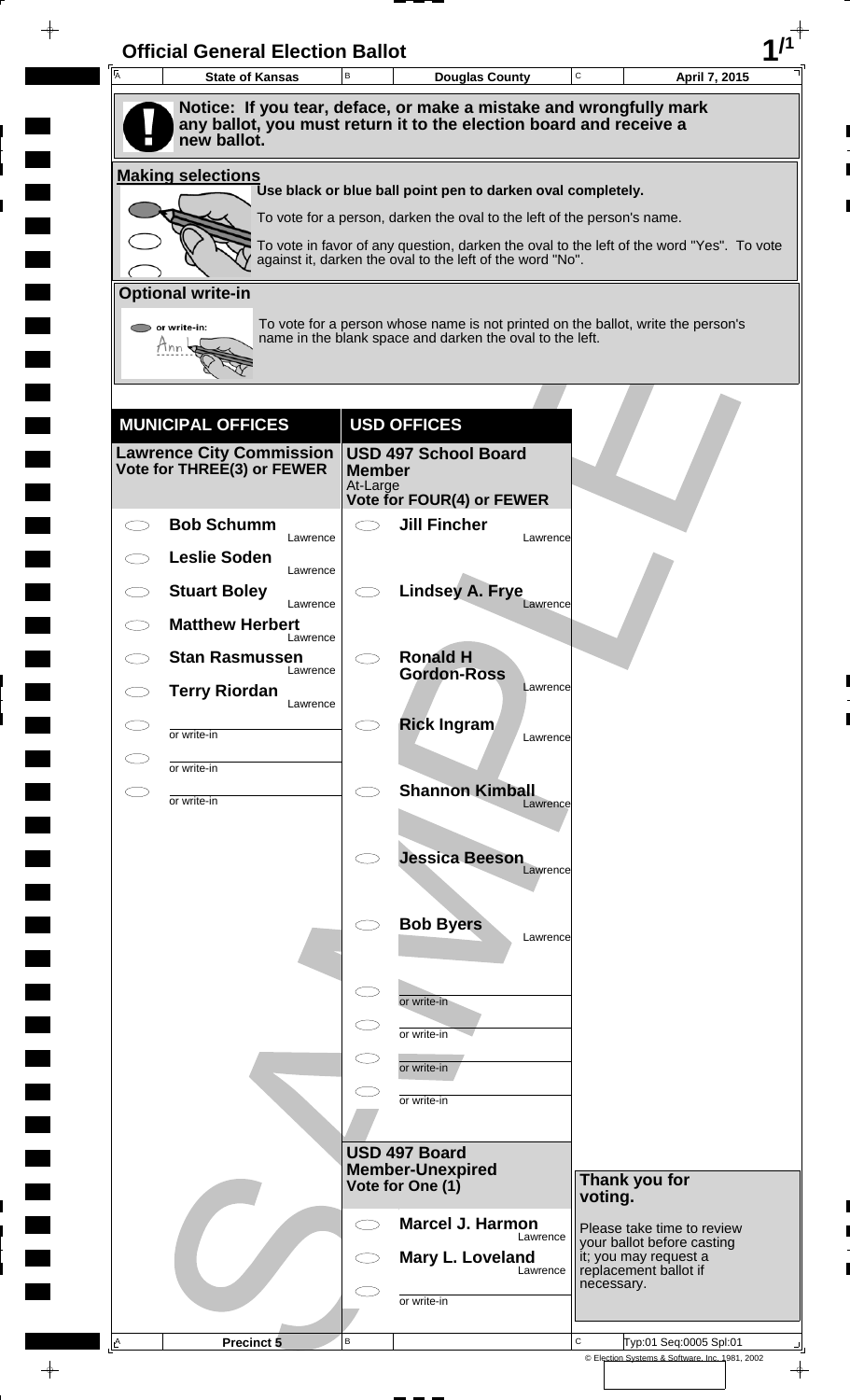| $\overline{A}$ | <b>State of Kansas</b>                                        | B                         | <b>Douglas County</b>                                                                                                                        | C<br>April 7, 2015                                                                       |
|----------------|---------------------------------------------------------------|---------------------------|----------------------------------------------------------------------------------------------------------------------------------------------|------------------------------------------------------------------------------------------|
|                |                                                               |                           | Notice: If you tear, deface, or make a mistake and wrongfully mark                                                                           |                                                                                          |
|                | new ballot.                                                   |                           | any ballot, you must return it to the election board and receive a                                                                           |                                                                                          |
|                | <b>Making selections</b>                                      |                           |                                                                                                                                              |                                                                                          |
|                |                                                               |                           | Use black or blue ball point pen to darken oval completely.<br>To vote for a person, darken the oval to the left of the person's name.       |                                                                                          |
|                |                                                               |                           |                                                                                                                                              | To vote in favor of any question, darken the oval to the left of the word "Yes". To vote |
|                |                                                               |                           | against it, darken the oval to the left of the word "No".                                                                                    |                                                                                          |
|                | <b>Optional write-in</b>                                      |                           |                                                                                                                                              |                                                                                          |
|                | or write-in:                                                  |                           | To vote for a person whose name is not printed on the ballot, write the person's<br>name in the blank space and darken the oval to the left. |                                                                                          |
|                | Tnn                                                           |                           |                                                                                                                                              |                                                                                          |
|                |                                                               |                           |                                                                                                                                              |                                                                                          |
|                | <b>MUNICIPAL OFFICES</b>                                      |                           | <b>USD OFFICES</b>                                                                                                                           |                                                                                          |
|                | <b>Lawrence City Commission</b><br>Vote for THREE(3) or FEWER |                           | <b>USD 497 School Board</b>                                                                                                                  |                                                                                          |
|                |                                                               | <b>Member</b><br>At-Large |                                                                                                                                              |                                                                                          |
|                | <b>Bob Schumm</b>                                             |                           | <b>Vote for FOUR(4) or FEWER</b><br><b>Jessica Beeson</b>                                                                                    |                                                                                          |
|                | Lawrence<br><b>Leslie Soden</b>                               |                           | Lawrence                                                                                                                                     |                                                                                          |
|                | Lawrence<br><b>Stuart Boley</b>                               |                           | <b>Bob Byers</b>                                                                                                                             |                                                                                          |
|                | Lawrence<br><b>Matthew Herbert</b>                            |                           | Lawrence                                                                                                                                     |                                                                                          |
|                | Lawrence                                                      |                           | <b>Jill Fincher</b>                                                                                                                          |                                                                                          |
|                | <b>Stan Rasmussen</b><br>Lawrence                             |                           | Lawrence                                                                                                                                     |                                                                                          |
|                | <b>Terry Riordan</b><br>Lawrence                              |                           |                                                                                                                                              |                                                                                          |
|                | or write-in                                                   |                           | <b>Lindsey A. Frye</b><br>Lawrence                                                                                                           |                                                                                          |
|                | or write-in                                                   |                           |                                                                                                                                              |                                                                                          |
| CD             | or write-in                                                   | $\bigcirc$                | <b>Ronald H</b><br><b>Gordon-Ross</b>                                                                                                        |                                                                                          |
|                |                                                               |                           | Lawrence                                                                                                                                     |                                                                                          |
|                |                                                               |                           | <b>Rick Ingram</b><br>Lawrence                                                                                                               |                                                                                          |
|                |                                                               |                           |                                                                                                                                              |                                                                                          |
|                |                                                               |                           | <b>Shannon Kimball</b><br>Lawrence                                                                                                           |                                                                                          |
|                |                                                               |                           |                                                                                                                                              |                                                                                          |
|                |                                                               |                           | or write-in                                                                                                                                  |                                                                                          |
|                |                                                               |                           | or write-in                                                                                                                                  |                                                                                          |
|                |                                                               |                           | or write-in                                                                                                                                  |                                                                                          |
|                |                                                               |                           |                                                                                                                                              |                                                                                          |
|                |                                                               |                           | or write-in                                                                                                                                  |                                                                                          |
|                |                                                               |                           | USD 497 Board                                                                                                                                |                                                                                          |
|                |                                                               |                           | <b>Member-Unexpired</b><br>Vote for One (1)                                                                                                  | Thank you for                                                                            |
|                |                                                               |                           | <b>Marcel J. Harmon</b>                                                                                                                      | voting.                                                                                  |
|                |                                                               |                           | Lawrence<br>Mary L. Loveland                                                                                                                 | Please take time to review<br>your ballot before casting<br>it; you may request a        |
|                |                                                               |                           | Lawrence                                                                                                                                     | replacement ballot if<br>necessary.                                                      |
|                |                                                               |                           | or write-in                                                                                                                                  |                                                                                          |
| $\triangle$    | <b>Precinct 6</b>                                             | В                         |                                                                                                                                              | C<br>Typ:01 Seq:0006 Spl:01                                                              |

 $\blacksquare$ 

 $\blacksquare$ 

 $\blacksquare$ 

 $\blacksquare$ 

 $\blacksquare$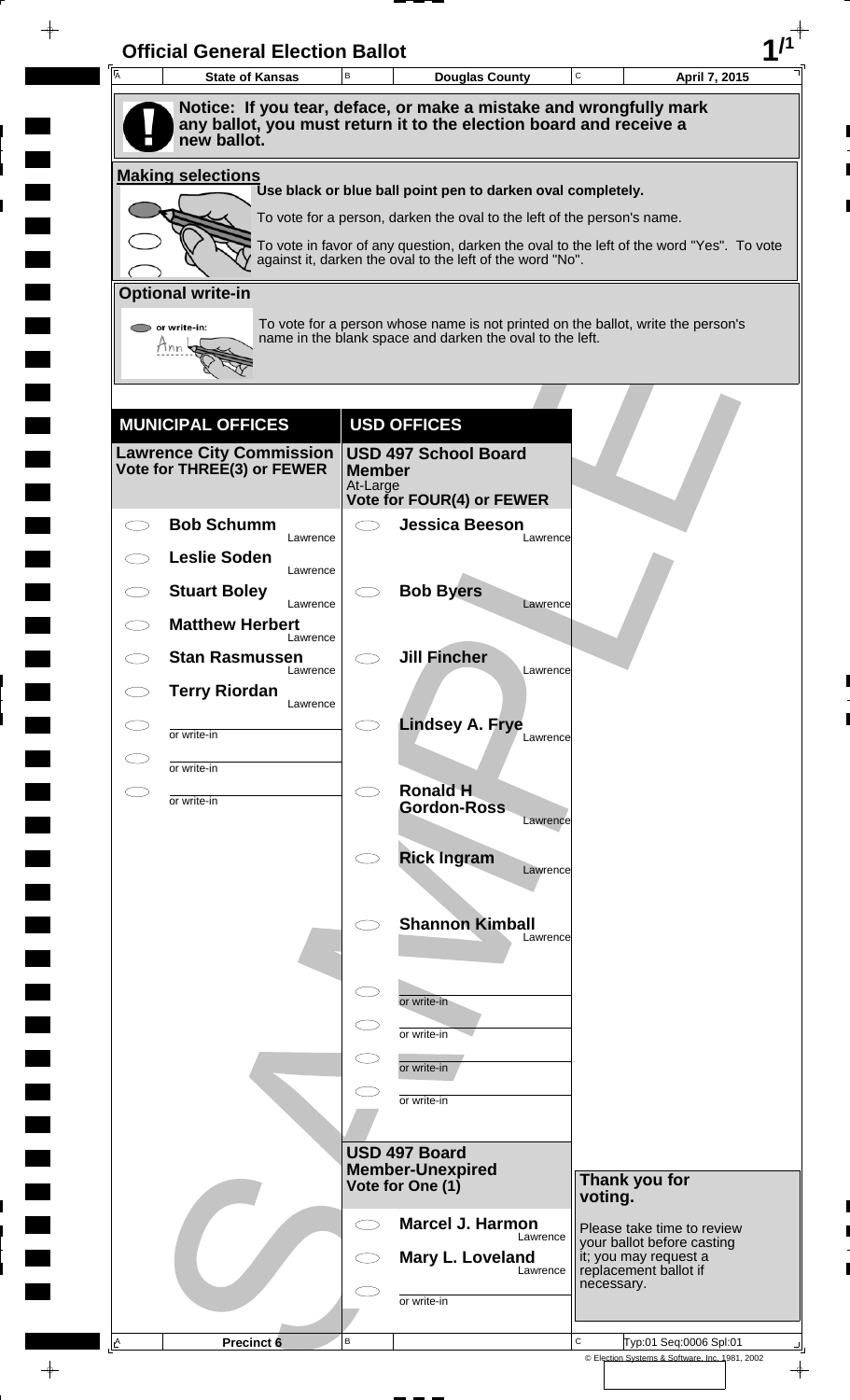| A         | <b>State of Kansas</b>             | B                         | <b>Douglas County</b>                                                                                                                                 | C       | April 7, 2015                                            |
|-----------|------------------------------------|---------------------------|-------------------------------------------------------------------------------------------------------------------------------------------------------|---------|----------------------------------------------------------|
|           |                                    |                           | Notice: If you tear, deface, or make a mistake and wrongfully mark<br>any ballot, you must return it to the election board and receive a              |         |                                                          |
|           | new ballot.                        |                           |                                                                                                                                                       |         |                                                          |
|           | <b>Making selections</b>           |                           | Use black or blue ball point pen to darken oval completely.                                                                                           |         |                                                          |
|           |                                    |                           | To vote for a person, darken the oval to the left of the person's name.                                                                               |         |                                                          |
|           |                                    |                           | To vote in favor of any question, darken the oval to the left of the word "Yes". To vote<br>against it, darken the oval to the left of the word "No". |         |                                                          |
|           | <b>Optional write-in</b>           |                           |                                                                                                                                                       |         |                                                          |
|           | $\triangleright$ or write-in:      |                           | To vote for a person whose name is not printed on the ballot, write the person's                                                                      |         |                                                          |
|           | Tnn                                |                           | name in the blank space and darken the oval to the left.                                                                                              |         |                                                          |
|           |                                    |                           |                                                                                                                                                       |         |                                                          |
|           | <b>MUNICIPAL OFFICES</b>           |                           | <b>USD OFFICES</b>                                                                                                                                    |         |                                                          |
|           | <b>Lawrence City Commission</b>    |                           | <b>USD 497 School Board</b>                                                                                                                           |         |                                                          |
|           | Vote for THREE(3) or FEWER         | <b>Member</b><br>At-Large |                                                                                                                                                       |         |                                                          |
|           | <b>Bob Schumm</b>                  |                           | Vote for FOUR(4) or FEWER<br><b>Lindsey A. Frye</b>                                                                                                   |         |                                                          |
|           | Lawrence<br><b>Leslie Soden</b>    |                           | Lawrence                                                                                                                                              |         |                                                          |
|           | Lawrence<br><b>Stuart Boley</b>    |                           | <b>Ronald H</b>                                                                                                                                       |         |                                                          |
|           | Lawrence<br><b>Matthew Herbert</b> |                           | <b>Gordon-Ross</b><br>Lawrence                                                                                                                        |         |                                                          |
|           | Lawrence                           |                           |                                                                                                                                                       |         |                                                          |
|           | <b>Stan Rasmussen</b><br>Lawrence  |                           | <b>Rick Ingram</b><br>Lawrence                                                                                                                        |         |                                                          |
|           | <b>Terry Riordan</b><br>Lawrence   |                           |                                                                                                                                                       |         |                                                          |
|           | or write-in                        |                           | <b>Shannon Kimball</b><br>Lawrence                                                                                                                    |         |                                                          |
|           | or write-in                        |                           |                                                                                                                                                       |         |                                                          |
| $\subset$ | or write-in                        | $\bigcirc$                | <b>Jessica Beeson</b><br>Lawrence                                                                                                                     |         |                                                          |
|           |                                    |                           |                                                                                                                                                       |         |                                                          |
|           |                                    |                           | <b>Bob Byers</b><br>Lawrence                                                                                                                          |         |                                                          |
|           |                                    |                           |                                                                                                                                                       |         |                                                          |
|           |                                    |                           | <b>Jill Fincher</b><br>Lawrence                                                                                                                       |         |                                                          |
|           |                                    |                           |                                                                                                                                                       |         |                                                          |
|           |                                    | $\subset$                 | or write-in                                                                                                                                           |         |                                                          |
|           |                                    |                           | or write-in                                                                                                                                           |         |                                                          |
|           |                                    |                           | or write-in                                                                                                                                           |         |                                                          |
|           |                                    |                           | or write-in                                                                                                                                           |         |                                                          |
|           |                                    |                           |                                                                                                                                                       |         |                                                          |
|           |                                    |                           | USD 497 Board<br><b>Member-Unexpired</b>                                                                                                              |         | Thank you for                                            |
|           |                                    |                           | Vote for One (1)                                                                                                                                      | voting. |                                                          |
|           |                                    | ⊂⊃                        | <b>Marcel J. Harmon</b><br>Lawrence                                                                                                                   |         | Please take time to review<br>your ballot before casting |
|           |                                    |                           | Mary L. Loveland<br>Lawrence                                                                                                                          |         | it; you may request a<br>replacement ballot if           |
|           |                                    |                           | or write-in                                                                                                                                           |         | necessary.                                               |
|           |                                    |                           |                                                                                                                                                       |         |                                                          |

 $\blacksquare$ 

 $\blacksquare$ 

 $\blacksquare$ 

 $\blacksquare$ 

 $\blacksquare$ 

 $\blacksquare$ 

 $\frac{1}{\left\vert \psi \right\vert }$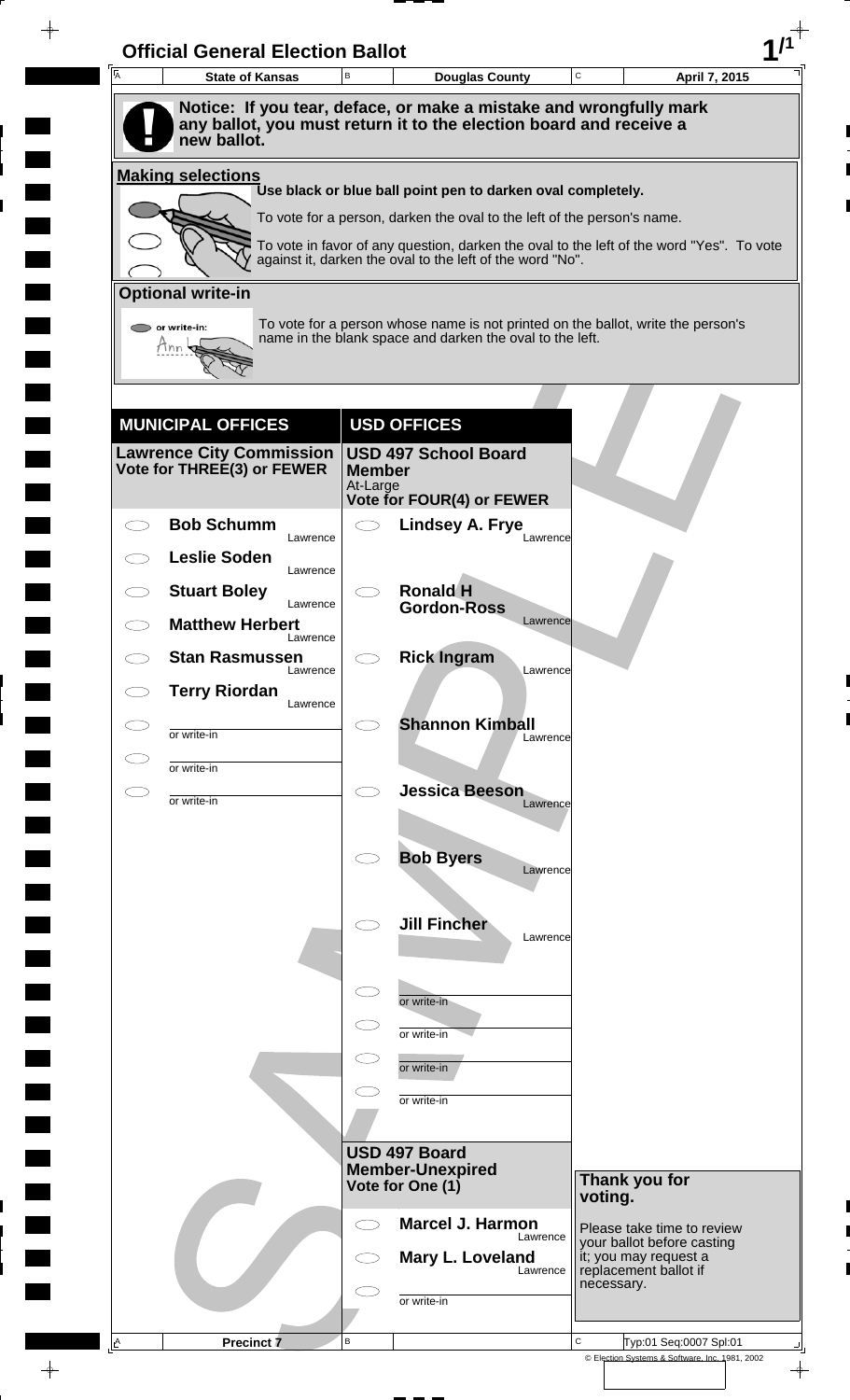| A | <b>State of Kansas</b>             | B                         | <b>Douglas County</b>                                                                                                                                 | C       | April 7, 2015                                                                |
|---|------------------------------------|---------------------------|-------------------------------------------------------------------------------------------------------------------------------------------------------|---------|------------------------------------------------------------------------------|
|   |                                    |                           | Notice: If you tear, deface, or make a mistake and wrongfully mark                                                                                    |         |                                                                              |
|   | new ballot.                        |                           | any ballot, you must return it to the election board and receive a                                                                                    |         |                                                                              |
|   | <b>Making selections</b>           |                           |                                                                                                                                                       |         |                                                                              |
|   |                                    |                           | Use black or blue ball point pen to darken oval completely.                                                                                           |         |                                                                              |
|   |                                    |                           | To vote for a person, darken the oval to the left of the person's name.                                                                               |         |                                                                              |
|   |                                    |                           | To vote in favor of any question, darken the oval to the left of the word "Yes". To vote<br>against it, darken the oval to the left of the word "No". |         |                                                                              |
|   | <b>Optional write-in</b>           |                           |                                                                                                                                                       |         |                                                                              |
|   | or write-in:                       |                           | To vote for a person whose name is not printed on the ballot, write the person's                                                                      |         |                                                                              |
|   | Mnn                                |                           | name in the blank space and darken the oval to the left.                                                                                              |         |                                                                              |
|   |                                    |                           |                                                                                                                                                       |         |                                                                              |
|   | <b>MUNICIPAL OFFICES</b>           |                           | <b>USD OFFICES</b>                                                                                                                                    |         |                                                                              |
|   | <b>Lawrence City Commission</b>    |                           | <b>USD 497 School Board</b>                                                                                                                           |         |                                                                              |
|   | Vote for THREE(3) or FEWER         | <b>Member</b><br>At-Large |                                                                                                                                                       |         |                                                                              |
|   |                                    |                           | <b>Vote for FOUR(4) or FEWER</b>                                                                                                                      |         |                                                                              |
|   | <b>Matthew Herbert</b><br>Lawrence | $\bigcirc$                | <b>Rick Ingram</b><br>Lawrence                                                                                                                        |         |                                                                              |
|   | <b>Stan Rasmussen</b><br>Lawrence  |                           |                                                                                                                                                       |         |                                                                              |
|   | <b>Terry Riordan</b><br>Lawrence   |                           | <b>Shannon Kimball</b><br>Lawrence                                                                                                                    |         |                                                                              |
|   | <b>Bob Schumm</b><br>Lawrence      |                           |                                                                                                                                                       |         |                                                                              |
|   | <b>Leslie Soden</b><br>Lawrence    |                           | <b>Jessica Beeson</b><br>Lawrence                                                                                                                     |         |                                                                              |
|   | <b>Stuart Boley</b><br>Lawrence    |                           |                                                                                                                                                       |         |                                                                              |
|   | or write-in                        |                           | <b>Bob Byers</b><br>Lawrence                                                                                                                          |         |                                                                              |
|   | or write-in                        |                           |                                                                                                                                                       |         |                                                                              |
|   | or write-in                        | $\bigcirc$                | <b>Jill Fincher</b>                                                                                                                                   |         |                                                                              |
|   |                                    |                           | Lawrence                                                                                                                                              |         |                                                                              |
|   |                                    |                           | <b>Lindsey A. Frye</b>                                                                                                                                |         |                                                                              |
|   |                                    |                           | Lawrence                                                                                                                                              |         |                                                                              |
|   |                                    | $\bigcirc$                | <b>Ronald H</b>                                                                                                                                       |         |                                                                              |
|   |                                    |                           | <b>Gordon-Ross</b><br>Lawrence                                                                                                                        |         |                                                                              |
|   |                                    | $\subset$                 |                                                                                                                                                       |         |                                                                              |
|   |                                    |                           | or write-in                                                                                                                                           |         |                                                                              |
|   |                                    | $\subset$                 | or write-in                                                                                                                                           |         |                                                                              |
|   |                                    | $\subset$                 | or write-in                                                                                                                                           |         |                                                                              |
|   |                                    |                           | or write-in                                                                                                                                           |         |                                                                              |
|   |                                    |                           |                                                                                                                                                       |         |                                                                              |
|   |                                    |                           | USD 497 Board<br><b>Member-Unexpired</b>                                                                                                              |         |                                                                              |
|   |                                    |                           | Vote for One (1)                                                                                                                                      | voting. | Thank you for                                                                |
|   |                                    |                           | Mary L. Loveland<br>Lawrence                                                                                                                          |         | Please take time to review                                                   |
|   |                                    |                           | <b>Marcel J. Harmon</b><br>Lawrence                                                                                                                   |         | your ballot before casting<br>it; you may request a<br>replacement ballot if |
|   |                                    |                           |                                                                                                                                                       |         | necessary.                                                                   |
|   |                                    |                           | or write-in                                                                                                                                           |         |                                                                              |

 $\blacksquare$ 

 $\qquad \qquad \blacksquare$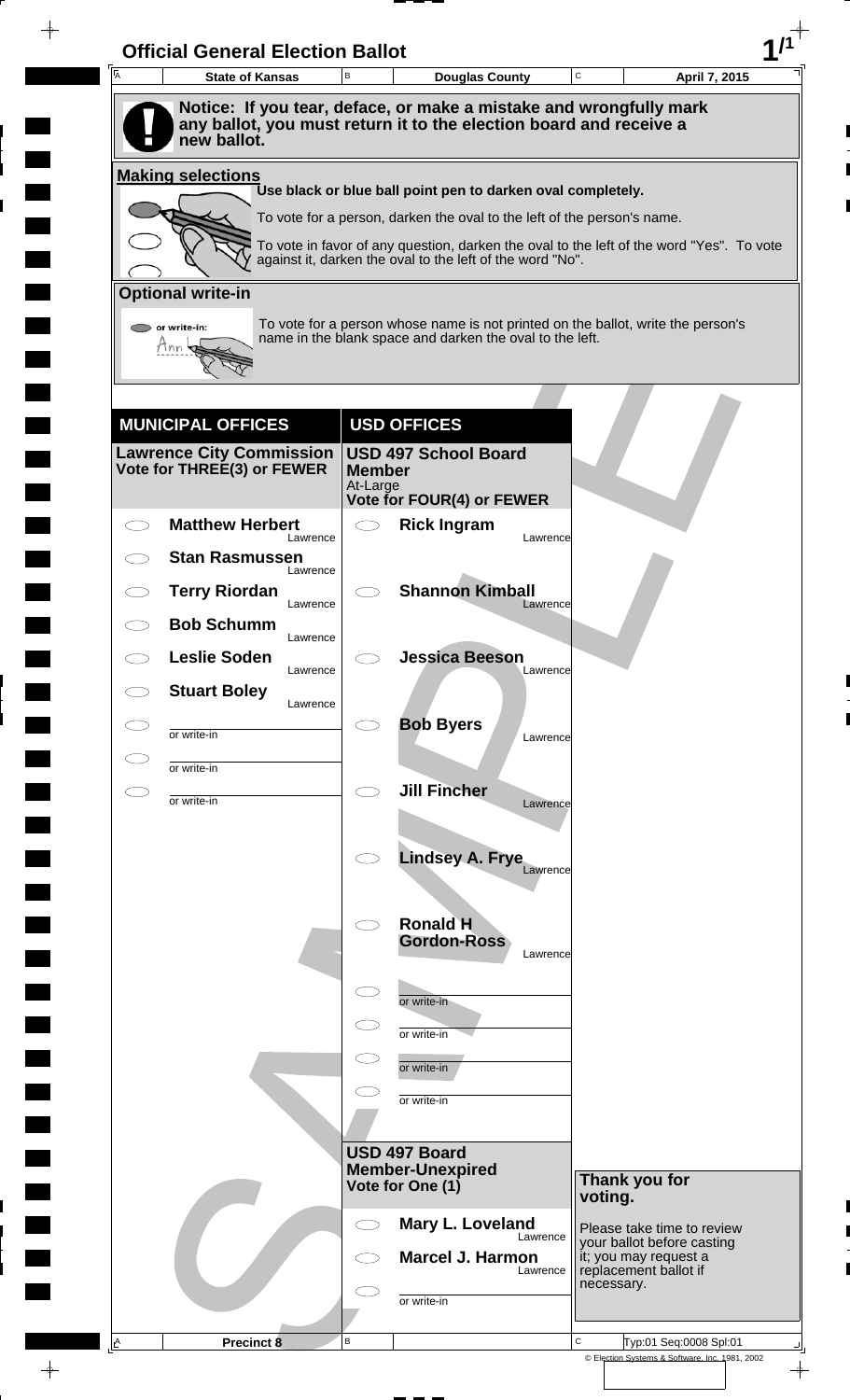| Notice: If you tear, deface, or make a mistake and wrongfully mark<br>any ballot, you must return it to the election board and receive a<br>new ballot.<br><b>Making selections</b><br>Use black or blue ball point pen to darken oval completely.<br>To vote for a person, darken the oval to the left of the person's name.<br>To vote in favor of any question, darken the oval to the left of the word "Yes". To vote<br>against it, darken the oval to the left of the word "No".<br><b>Optional write-in</b><br>To vote for a person whose name is not printed on the ballot, write the person's<br>$\triangleright$ or write-in:<br>name in the blank space and darken the oval to the left.<br>Tnn<br><b>USD OFFICES</b><br><b>MUNICIPAL OFFICES</b><br><b>Lawrence City Commission</b><br><b>USD 497 School Board</b><br>Vote for THREE(3) or FEWER<br><b>Member</b><br>At-Large<br><b>Vote for FOUR(4) or FEWER</b><br><b>Bob Schumm</b><br><b>Bob Byers</b><br>$\subset$ $\supset$<br>Lawrence<br>Lawrence<br><b>Leslie Soden</b><br>Lawrence<br><b>Jill Fincher</b><br><b>Stuart Boley</b><br>Lawrence<br>Lawrence<br><b>Matthew Herbert</b><br>Lawrence<br><b>Lindsey A. Frye</b><br><b>Stan Rasmussen</b><br>Lawrence<br>Lawrence<br><b>Terry Riordan</b><br>Lawrence<br><b>Ronald H</b><br>or write-in<br><b>Gordon-Ross</b><br>Lawrence<br>or write-in<br><b>Rick Ingram</b><br>$\bigcirc$<br>E.<br>or write-in<br>Lawrence<br><b>Shannon Kimball</b><br>Lawrence<br><b>Jessica Beeson</b><br>Lawrence<br>$\subset$<br>or write-in<br>or write-in<br>or write-in<br>or write-in<br>USD 497 Board<br><b>Member-Unexpired</b><br>Thank you for<br>Vote for One (1)<br>voting.<br><b>Marcel J. Harmon</b><br>$\subset$ $\supset$<br>Please take time to review<br>Lawrence<br>your ballot before casting<br>Mary L. Loveland<br>it; you may request a<br>replacement ballot if<br>Lawrence<br>necessary.<br>or write-in | A | <b>State of Kansas</b> | B | <b>Douglas County</b> | C | April 7, 2015 |
|--------------------------------------------------------------------------------------------------------------------------------------------------------------------------------------------------------------------------------------------------------------------------------------------------------------------------------------------------------------------------------------------------------------------------------------------------------------------------------------------------------------------------------------------------------------------------------------------------------------------------------------------------------------------------------------------------------------------------------------------------------------------------------------------------------------------------------------------------------------------------------------------------------------------------------------------------------------------------------------------------------------------------------------------------------------------------------------------------------------------------------------------------------------------------------------------------------------------------------------------------------------------------------------------------------------------------------------------------------------------------------------------------------------------------------------------------------------------------------------------------------------------------------------------------------------------------------------------------------------------------------------------------------------------------------------------------------------------------------------------------------------------------------------------------------------------------------------------------------------------------------------------------------------------------------------|---|------------------------|---|-----------------------|---|---------------|
|                                                                                                                                                                                                                                                                                                                                                                                                                                                                                                                                                                                                                                                                                                                                                                                                                                                                                                                                                                                                                                                                                                                                                                                                                                                                                                                                                                                                                                                                                                                                                                                                                                                                                                                                                                                                                                                                                                                                      |   |                        |   |                       |   |               |
|                                                                                                                                                                                                                                                                                                                                                                                                                                                                                                                                                                                                                                                                                                                                                                                                                                                                                                                                                                                                                                                                                                                                                                                                                                                                                                                                                                                                                                                                                                                                                                                                                                                                                                                                                                                                                                                                                                                                      |   |                        |   |                       |   |               |
|                                                                                                                                                                                                                                                                                                                                                                                                                                                                                                                                                                                                                                                                                                                                                                                                                                                                                                                                                                                                                                                                                                                                                                                                                                                                                                                                                                                                                                                                                                                                                                                                                                                                                                                                                                                                                                                                                                                                      |   |                        |   |                       |   |               |
|                                                                                                                                                                                                                                                                                                                                                                                                                                                                                                                                                                                                                                                                                                                                                                                                                                                                                                                                                                                                                                                                                                                                                                                                                                                                                                                                                                                                                                                                                                                                                                                                                                                                                                                                                                                                                                                                                                                                      |   |                        |   |                       |   |               |
|                                                                                                                                                                                                                                                                                                                                                                                                                                                                                                                                                                                                                                                                                                                                                                                                                                                                                                                                                                                                                                                                                                                                                                                                                                                                                                                                                                                                                                                                                                                                                                                                                                                                                                                                                                                                                                                                                                                                      |   |                        |   |                       |   |               |
|                                                                                                                                                                                                                                                                                                                                                                                                                                                                                                                                                                                                                                                                                                                                                                                                                                                                                                                                                                                                                                                                                                                                                                                                                                                                                                                                                                                                                                                                                                                                                                                                                                                                                                                                                                                                                                                                                                                                      |   |                        |   |                       |   |               |
|                                                                                                                                                                                                                                                                                                                                                                                                                                                                                                                                                                                                                                                                                                                                                                                                                                                                                                                                                                                                                                                                                                                                                                                                                                                                                                                                                                                                                                                                                                                                                                                                                                                                                                                                                                                                                                                                                                                                      |   |                        |   |                       |   |               |
|                                                                                                                                                                                                                                                                                                                                                                                                                                                                                                                                                                                                                                                                                                                                                                                                                                                                                                                                                                                                                                                                                                                                                                                                                                                                                                                                                                                                                                                                                                                                                                                                                                                                                                                                                                                                                                                                                                                                      |   |                        |   |                       |   |               |
|                                                                                                                                                                                                                                                                                                                                                                                                                                                                                                                                                                                                                                                                                                                                                                                                                                                                                                                                                                                                                                                                                                                                                                                                                                                                                                                                                                                                                                                                                                                                                                                                                                                                                                                                                                                                                                                                                                                                      |   |                        |   |                       |   |               |
|                                                                                                                                                                                                                                                                                                                                                                                                                                                                                                                                                                                                                                                                                                                                                                                                                                                                                                                                                                                                                                                                                                                                                                                                                                                                                                                                                                                                                                                                                                                                                                                                                                                                                                                                                                                                                                                                                                                                      |   |                        |   |                       |   |               |
|                                                                                                                                                                                                                                                                                                                                                                                                                                                                                                                                                                                                                                                                                                                                                                                                                                                                                                                                                                                                                                                                                                                                                                                                                                                                                                                                                                                                                                                                                                                                                                                                                                                                                                                                                                                                                                                                                                                                      |   |                        |   |                       |   |               |
|                                                                                                                                                                                                                                                                                                                                                                                                                                                                                                                                                                                                                                                                                                                                                                                                                                                                                                                                                                                                                                                                                                                                                                                                                                                                                                                                                                                                                                                                                                                                                                                                                                                                                                                                                                                                                                                                                                                                      |   |                        |   |                       |   |               |
|                                                                                                                                                                                                                                                                                                                                                                                                                                                                                                                                                                                                                                                                                                                                                                                                                                                                                                                                                                                                                                                                                                                                                                                                                                                                                                                                                                                                                                                                                                                                                                                                                                                                                                                                                                                                                                                                                                                                      |   |                        |   |                       |   |               |
|                                                                                                                                                                                                                                                                                                                                                                                                                                                                                                                                                                                                                                                                                                                                                                                                                                                                                                                                                                                                                                                                                                                                                                                                                                                                                                                                                                                                                                                                                                                                                                                                                                                                                                                                                                                                                                                                                                                                      |   |                        |   |                       |   |               |
|                                                                                                                                                                                                                                                                                                                                                                                                                                                                                                                                                                                                                                                                                                                                                                                                                                                                                                                                                                                                                                                                                                                                                                                                                                                                                                                                                                                                                                                                                                                                                                                                                                                                                                                                                                                                                                                                                                                                      |   |                        |   |                       |   |               |
|                                                                                                                                                                                                                                                                                                                                                                                                                                                                                                                                                                                                                                                                                                                                                                                                                                                                                                                                                                                                                                                                                                                                                                                                                                                                                                                                                                                                                                                                                                                                                                                                                                                                                                                                                                                                                                                                                                                                      |   |                        |   |                       |   |               |
|                                                                                                                                                                                                                                                                                                                                                                                                                                                                                                                                                                                                                                                                                                                                                                                                                                                                                                                                                                                                                                                                                                                                                                                                                                                                                                                                                                                                                                                                                                                                                                                                                                                                                                                                                                                                                                                                                                                                      |   |                        |   |                       |   |               |
|                                                                                                                                                                                                                                                                                                                                                                                                                                                                                                                                                                                                                                                                                                                                                                                                                                                                                                                                                                                                                                                                                                                                                                                                                                                                                                                                                                                                                                                                                                                                                                                                                                                                                                                                                                                                                                                                                                                                      |   |                        |   |                       |   |               |
|                                                                                                                                                                                                                                                                                                                                                                                                                                                                                                                                                                                                                                                                                                                                                                                                                                                                                                                                                                                                                                                                                                                                                                                                                                                                                                                                                                                                                                                                                                                                                                                                                                                                                                                                                                                                                                                                                                                                      |   |                        |   |                       |   |               |
|                                                                                                                                                                                                                                                                                                                                                                                                                                                                                                                                                                                                                                                                                                                                                                                                                                                                                                                                                                                                                                                                                                                                                                                                                                                                                                                                                                                                                                                                                                                                                                                                                                                                                                                                                                                                                                                                                                                                      |   |                        |   |                       |   |               |
|                                                                                                                                                                                                                                                                                                                                                                                                                                                                                                                                                                                                                                                                                                                                                                                                                                                                                                                                                                                                                                                                                                                                                                                                                                                                                                                                                                                                                                                                                                                                                                                                                                                                                                                                                                                                                                                                                                                                      |   |                        |   |                       |   |               |
|                                                                                                                                                                                                                                                                                                                                                                                                                                                                                                                                                                                                                                                                                                                                                                                                                                                                                                                                                                                                                                                                                                                                                                                                                                                                                                                                                                                                                                                                                                                                                                                                                                                                                                                                                                                                                                                                                                                                      |   |                        |   |                       |   |               |
|                                                                                                                                                                                                                                                                                                                                                                                                                                                                                                                                                                                                                                                                                                                                                                                                                                                                                                                                                                                                                                                                                                                                                                                                                                                                                                                                                                                                                                                                                                                                                                                                                                                                                                                                                                                                                                                                                                                                      |   |                        |   |                       |   |               |
|                                                                                                                                                                                                                                                                                                                                                                                                                                                                                                                                                                                                                                                                                                                                                                                                                                                                                                                                                                                                                                                                                                                                                                                                                                                                                                                                                                                                                                                                                                                                                                                                                                                                                                                                                                                                                                                                                                                                      |   |                        |   |                       |   |               |
|                                                                                                                                                                                                                                                                                                                                                                                                                                                                                                                                                                                                                                                                                                                                                                                                                                                                                                                                                                                                                                                                                                                                                                                                                                                                                                                                                                                                                                                                                                                                                                                                                                                                                                                                                                                                                                                                                                                                      |   |                        |   |                       |   |               |
|                                                                                                                                                                                                                                                                                                                                                                                                                                                                                                                                                                                                                                                                                                                                                                                                                                                                                                                                                                                                                                                                                                                                                                                                                                                                                                                                                                                                                                                                                                                                                                                                                                                                                                                                                                                                                                                                                                                                      |   |                        |   |                       |   |               |
|                                                                                                                                                                                                                                                                                                                                                                                                                                                                                                                                                                                                                                                                                                                                                                                                                                                                                                                                                                                                                                                                                                                                                                                                                                                                                                                                                                                                                                                                                                                                                                                                                                                                                                                                                                                                                                                                                                                                      |   |                        |   |                       |   |               |
|                                                                                                                                                                                                                                                                                                                                                                                                                                                                                                                                                                                                                                                                                                                                                                                                                                                                                                                                                                                                                                                                                                                                                                                                                                                                                                                                                                                                                                                                                                                                                                                                                                                                                                                                                                                                                                                                                                                                      |   |                        |   |                       |   |               |
|                                                                                                                                                                                                                                                                                                                                                                                                                                                                                                                                                                                                                                                                                                                                                                                                                                                                                                                                                                                                                                                                                                                                                                                                                                                                                                                                                                                                                                                                                                                                                                                                                                                                                                                                                                                                                                                                                                                                      |   |                        |   |                       |   |               |
|                                                                                                                                                                                                                                                                                                                                                                                                                                                                                                                                                                                                                                                                                                                                                                                                                                                                                                                                                                                                                                                                                                                                                                                                                                                                                                                                                                                                                                                                                                                                                                                                                                                                                                                                                                                                                                                                                                                                      |   |                        |   |                       |   |               |
|                                                                                                                                                                                                                                                                                                                                                                                                                                                                                                                                                                                                                                                                                                                                                                                                                                                                                                                                                                                                                                                                                                                                                                                                                                                                                                                                                                                                                                                                                                                                                                                                                                                                                                                                                                                                                                                                                                                                      |   |                        |   |                       |   |               |
|                                                                                                                                                                                                                                                                                                                                                                                                                                                                                                                                                                                                                                                                                                                                                                                                                                                                                                                                                                                                                                                                                                                                                                                                                                                                                                                                                                                                                                                                                                                                                                                                                                                                                                                                                                                                                                                                                                                                      |   |                        |   |                       |   |               |
|                                                                                                                                                                                                                                                                                                                                                                                                                                                                                                                                                                                                                                                                                                                                                                                                                                                                                                                                                                                                                                                                                                                                                                                                                                                                                                                                                                                                                                                                                                                                                                                                                                                                                                                                                                                                                                                                                                                                      |   |                        |   |                       |   |               |
|                                                                                                                                                                                                                                                                                                                                                                                                                                                                                                                                                                                                                                                                                                                                                                                                                                                                                                                                                                                                                                                                                                                                                                                                                                                                                                                                                                                                                                                                                                                                                                                                                                                                                                                                                                                                                                                                                                                                      |   |                        |   |                       |   |               |
|                                                                                                                                                                                                                                                                                                                                                                                                                                                                                                                                                                                                                                                                                                                                                                                                                                                                                                                                                                                                                                                                                                                                                                                                                                                                                                                                                                                                                                                                                                                                                                                                                                                                                                                                                                                                                                                                                                                                      |   |                        |   |                       |   |               |
|                                                                                                                                                                                                                                                                                                                                                                                                                                                                                                                                                                                                                                                                                                                                                                                                                                                                                                                                                                                                                                                                                                                                                                                                                                                                                                                                                                                                                                                                                                                                                                                                                                                                                                                                                                                                                                                                                                                                      |   |                        |   |                       |   |               |
|                                                                                                                                                                                                                                                                                                                                                                                                                                                                                                                                                                                                                                                                                                                                                                                                                                                                                                                                                                                                                                                                                                                                                                                                                                                                                                                                                                                                                                                                                                                                                                                                                                                                                                                                                                                                                                                                                                                                      |   |                        |   |                       |   |               |
| C<br>$\sf B$<br>Typ:01 Seq:0009 Spl:01<br><u>A</u><br><b>Precinct 9</b><br>© Election Systems & Software, Inc. 1981, 2002                                                                                                                                                                                                                                                                                                                                                                                                                                                                                                                                                                                                                                                                                                                                                                                                                                                                                                                                                                                                                                                                                                                                                                                                                                                                                                                                                                                                                                                                                                                                                                                                                                                                                                                                                                                                            |   |                        |   |                       |   |               |

 $\blacksquare$ 

 $\blacksquare$ 

 $\blacksquare$ 

 $\blacksquare$ 

 $\blacksquare$ 

 $\blacksquare$ 

 $\frac{1}{\left\vert \psi \right\vert }$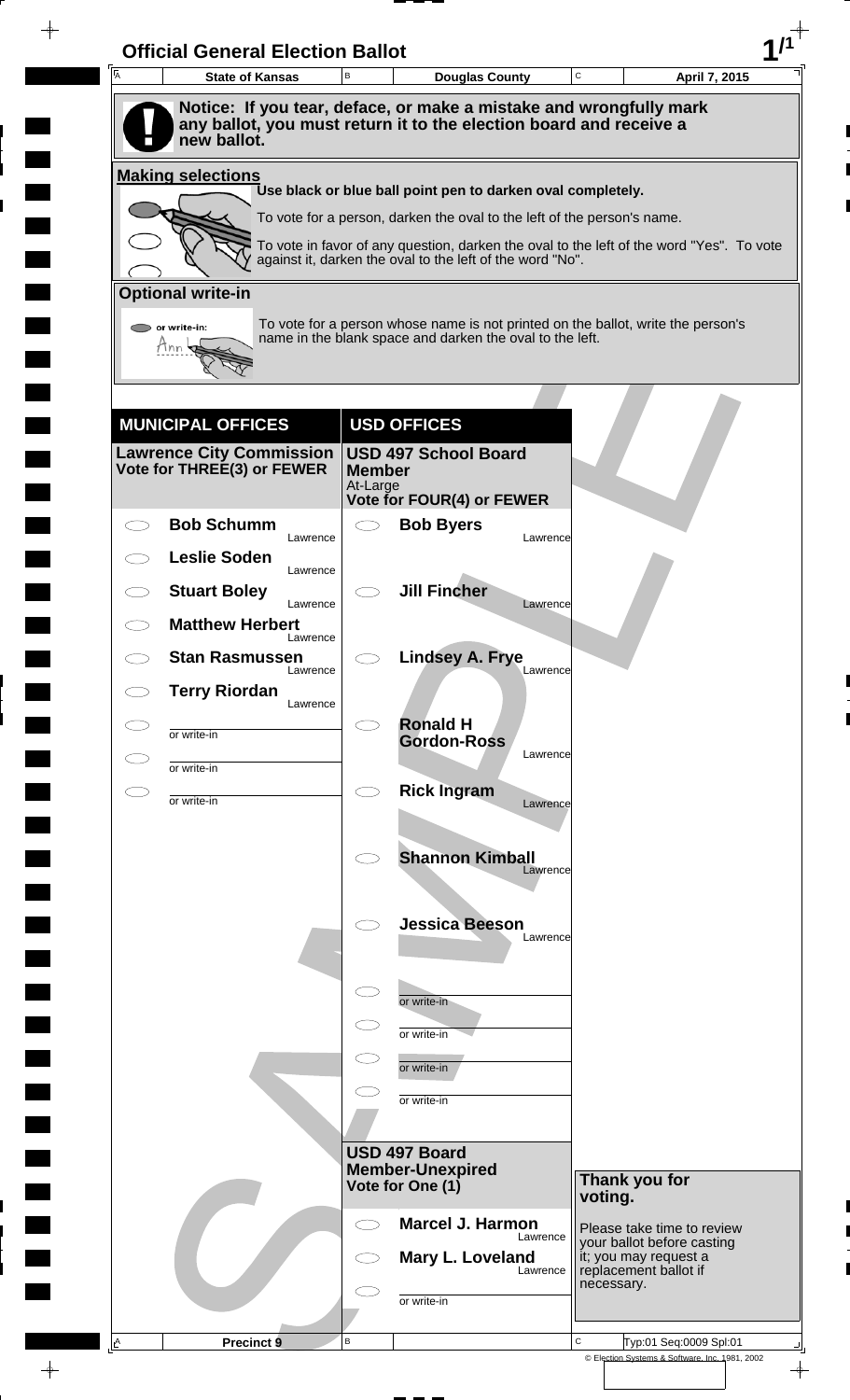| A         | <b>State of Kansas</b>                                        | B                   | <b>Douglas County</b>                                                                                                                                 | C       | April 7, 2015                                                                |
|-----------|---------------------------------------------------------------|---------------------|-------------------------------------------------------------------------------------------------------------------------------------------------------|---------|------------------------------------------------------------------------------|
|           | new ballot.                                                   |                     | Notice: If you tear, deface, or make a mistake and wrongfully mark<br>any ballot, you must return it to the election board and receive a              |         |                                                                              |
|           |                                                               |                     |                                                                                                                                                       |         |                                                                              |
|           | <b>Making selections</b>                                      |                     | Use black or blue ball point pen to darken oval completely.                                                                                           |         |                                                                              |
|           |                                                               |                     | To vote for a person, darken the oval to the left of the person's name.                                                                               |         |                                                                              |
|           |                                                               |                     | To vote in favor of any question, darken the oval to the left of the word "Yes". To vote<br>against it, darken the oval to the left of the word "No". |         |                                                                              |
|           | <b>Optional write-in</b>                                      |                     |                                                                                                                                                       |         |                                                                              |
|           | $\triangleright$ or write-in:                                 |                     | To vote for a person whose name is not printed on the ballot, write the person's<br>name in the blank space and darken the oval to the left.          |         |                                                                              |
|           | Tnn                                                           |                     |                                                                                                                                                       |         |                                                                              |
|           |                                                               |                     |                                                                                                                                                       |         |                                                                              |
|           | <b>MUNICIPAL OFFICES</b>                                      |                     | <b>USD OFFICES</b>                                                                                                                                    |         |                                                                              |
|           | <b>Lawrence City Commission</b><br>Vote for THREE(3) or FEWER | <b>Member</b>       | <b>USD 497 School Board</b>                                                                                                                           |         |                                                                              |
|           |                                                               | At-Large            | <b>Vote for FOUR(4) or FEWER</b>                                                                                                                      |         |                                                                              |
|           | <b>Stuart Boley</b><br>Lawrence                               | $\bigcirc$          | <b>Ronald H</b><br><b>Gordon-Ross</b>                                                                                                                 |         |                                                                              |
|           | <b>Matthew Herbert</b><br>Lawrence                            |                     | Lawrence                                                                                                                                              |         |                                                                              |
|           | <b>Stan Rasmussen</b><br>Lawrence                             |                     | <b>Rick Ingram</b><br>Lawrence                                                                                                                        |         |                                                                              |
|           | <b>Terry Riordan</b>                                          |                     |                                                                                                                                                       |         |                                                                              |
|           | Lawrence<br><b>Bob Schumm</b>                                 |                     | <b>Shannon Kimball</b>                                                                                                                                |         |                                                                              |
|           | Lawrence<br><b>Leslie Soden</b>                               |                     | Lawrence                                                                                                                                              |         |                                                                              |
|           | Lawrence<br>or write-in                                       |                     | <b>Jessica Beeson</b>                                                                                                                                 |         |                                                                              |
|           | or write-in                                                   |                     | Lawrence                                                                                                                                              |         |                                                                              |
| $\subset$ | or write-in                                                   | $\bigcirc$          | <b>Bob Byers</b>                                                                                                                                      |         |                                                                              |
|           |                                                               |                     | Lawrence                                                                                                                                              |         |                                                                              |
|           |                                                               |                     | <b>Jill Fincher</b>                                                                                                                                   |         |                                                                              |
|           |                                                               |                     | Lawrence                                                                                                                                              |         |                                                                              |
|           |                                                               |                     | <b>Lindsey A. Frye</b>                                                                                                                                |         |                                                                              |
|           |                                                               |                     | Lawrence                                                                                                                                              |         |                                                                              |
|           |                                                               | $\subset$           | or write-in                                                                                                                                           |         |                                                                              |
|           |                                                               |                     | or write-in                                                                                                                                           |         |                                                                              |
|           |                                                               |                     | or write-in                                                                                                                                           |         |                                                                              |
|           |                                                               |                     | or write-in                                                                                                                                           |         |                                                                              |
|           |                                                               |                     |                                                                                                                                                       |         |                                                                              |
|           |                                                               |                     | USD 497 Board                                                                                                                                         |         |                                                                              |
|           |                                                               |                     | <b>Member-Unexpired</b><br>Vote for One (1)                                                                                                           | voting. | Thank you for                                                                |
|           |                                                               | $\subset$ $\supset$ | <b>Marcel J. Harmon</b>                                                                                                                               |         | Please take time to review                                                   |
|           |                                                               |                     | Lawrence<br>Mary L. Loveland                                                                                                                          |         | your ballot before casting<br>it; you may request a<br>replacement ballot if |
|           |                                                               |                     | Lawrence                                                                                                                                              |         | necessary.                                                                   |
|           |                                                               |                     | or write-in                                                                                                                                           |         |                                                                              |
|           |                                                               |                     |                                                                                                                                                       |         |                                                                              |

 $\blacksquare$ 

 $\blacksquare$ 

 $\blacksquare$ 

 $\blacksquare$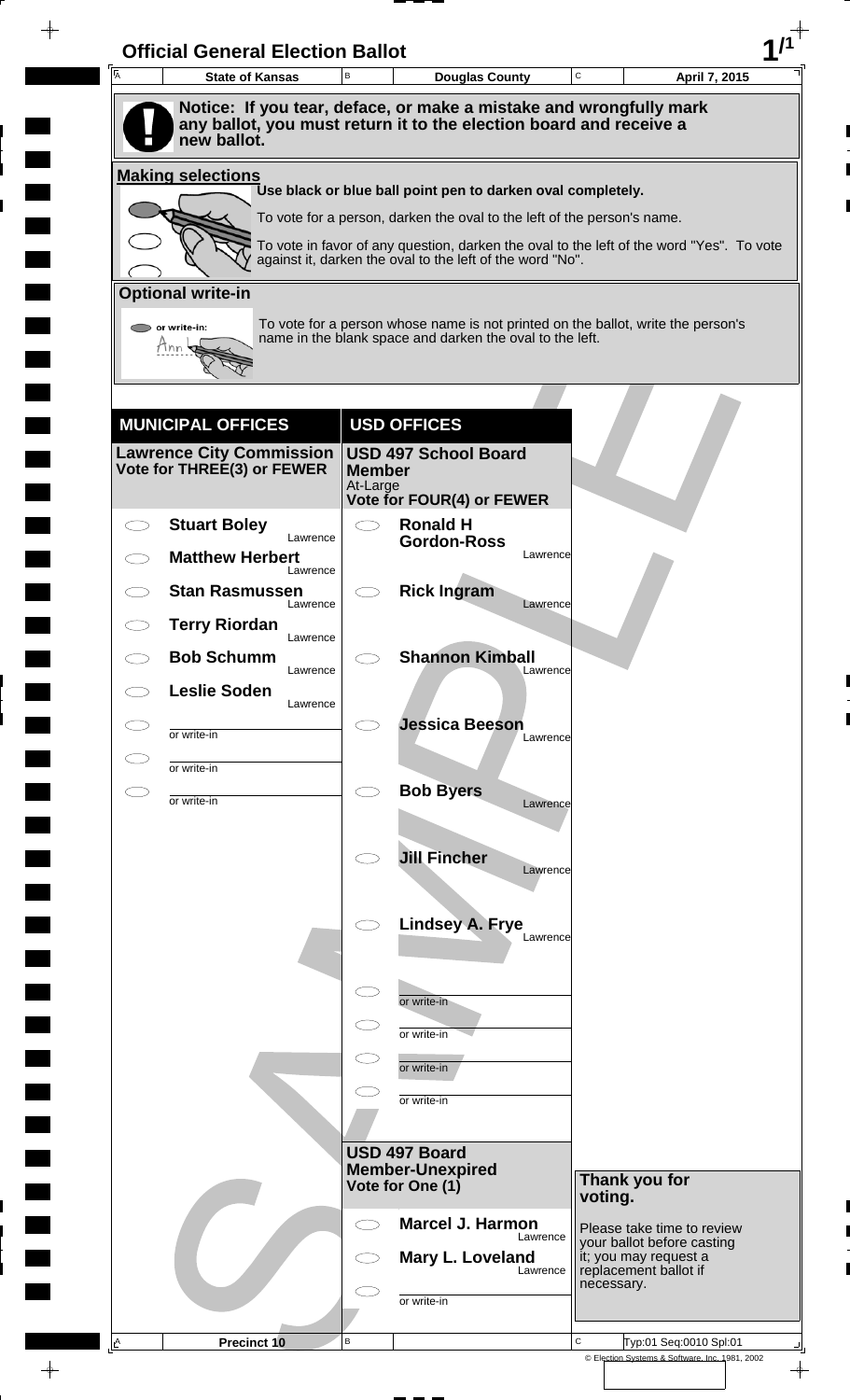| $\overline{A}$ | <b>State of Kansas</b>             | B                         | <b>Douglas County</b>                                                                                                                        | C<br>April 7, 2015                                                                       |
|----------------|------------------------------------|---------------------------|----------------------------------------------------------------------------------------------------------------------------------------------|------------------------------------------------------------------------------------------|
|                |                                    |                           | Notice: If you tear, deface, or make a mistake and wrongfully mark                                                                           |                                                                                          |
|                | new ballot.                        |                           | any ballot, you must return it to the election board and receive a                                                                           |                                                                                          |
|                | <b>Making selections</b>           |                           |                                                                                                                                              |                                                                                          |
|                |                                    |                           | Use black or blue ball point pen to darken oval completely.<br>To vote for a person, darken the oval to the left of the person's name.       |                                                                                          |
|                |                                    |                           |                                                                                                                                              | To vote in favor of any question, darken the oval to the left of the word "Yes". To vote |
|                |                                    |                           | against it, darken the oval to the left of the word "No".                                                                                    |                                                                                          |
|                | <b>Optional write-in</b>           |                           |                                                                                                                                              |                                                                                          |
|                | or write-in:                       |                           | To vote for a person whose name is not printed on the ballot, write the person's<br>name in the blank space and darken the oval to the left. |                                                                                          |
|                | Tnn                                |                           |                                                                                                                                              |                                                                                          |
|                |                                    |                           |                                                                                                                                              |                                                                                          |
|                | <b>MUNICIPAL OFFICES</b>           |                           | <b>USD OFFICES</b>                                                                                                                           |                                                                                          |
|                | <b>Lawrence City Commission</b>    |                           | <b>USD 497 School Board</b>                                                                                                                  |                                                                                          |
|                | Vote for THREE(3) or FEWER         | <b>Member</b><br>At-Large |                                                                                                                                              |                                                                                          |
|                | <b>Leslie Soden</b>                |                           | <b>Vote for FOUR(4) or FEWER</b><br><b>Jessica Beeson</b>                                                                                    |                                                                                          |
|                | Lawrence<br><b>Stuart Boley</b>    |                           | Lawrence                                                                                                                                     |                                                                                          |
|                | Lawrence<br><b>Matthew Herbert</b> |                           | <b>Bob Byers</b>                                                                                                                             |                                                                                          |
|                | Lawrence<br><b>Stan Rasmussen</b>  |                           | Lawrence                                                                                                                                     |                                                                                          |
|                | Lawrence                           |                           | <b>Jill Fincher</b>                                                                                                                          |                                                                                          |
|                | <b>Terry Riordan</b><br>Lawrence   |                           | Lawrence                                                                                                                                     |                                                                                          |
|                | <b>Bob Schumm</b><br>Lawrence      |                           |                                                                                                                                              |                                                                                          |
|                | or write-in                        |                           | <b>Lindsey A. Frye</b><br>Lawrence                                                                                                           |                                                                                          |
|                | or write-in                        |                           |                                                                                                                                              |                                                                                          |
| CΞ             | or write-in                        | $\bigcirc$                | <b>Ronald H</b><br><b>Gordon-Ross</b>                                                                                                        |                                                                                          |
|                |                                    |                           | Lawrence                                                                                                                                     |                                                                                          |
|                |                                    |                           | <b>Rick Ingram</b><br>Lawrence                                                                                                               |                                                                                          |
|                |                                    |                           |                                                                                                                                              |                                                                                          |
|                |                                    |                           | <b>Shannon Kimball</b><br>Lawrence                                                                                                           |                                                                                          |
|                |                                    |                           |                                                                                                                                              |                                                                                          |
|                |                                    |                           | or write-in                                                                                                                                  |                                                                                          |
|                |                                    |                           | or write-in                                                                                                                                  |                                                                                          |
|                |                                    |                           | or write-in                                                                                                                                  |                                                                                          |
|                |                                    |                           | or write-in                                                                                                                                  |                                                                                          |
|                |                                    |                           |                                                                                                                                              |                                                                                          |
|                |                                    |                           | USD 497 Board                                                                                                                                |                                                                                          |
|                |                                    |                           | <b>Member-Unexpired</b><br>Vote for One (1)                                                                                                  | Thank you for<br>voting.                                                                 |
|                |                                    | $\subset$ 3               | Mary L. Loveland                                                                                                                             | Please take time to review                                                               |
|                |                                    |                           | Lawrence<br><b>Marcel J. Harmon</b>                                                                                                          | your ballot before casting<br>it; you may request a                                      |
|                |                                    |                           | Lawrence                                                                                                                                     | replacement ballot if<br>necessary.                                                      |
|                |                                    |                           | or write-in                                                                                                                                  |                                                                                          |
| $\triangle$    | Precinct 11                        | В                         |                                                                                                                                              | C<br>Typ:01 Seq:0011 Spl:01                                                              |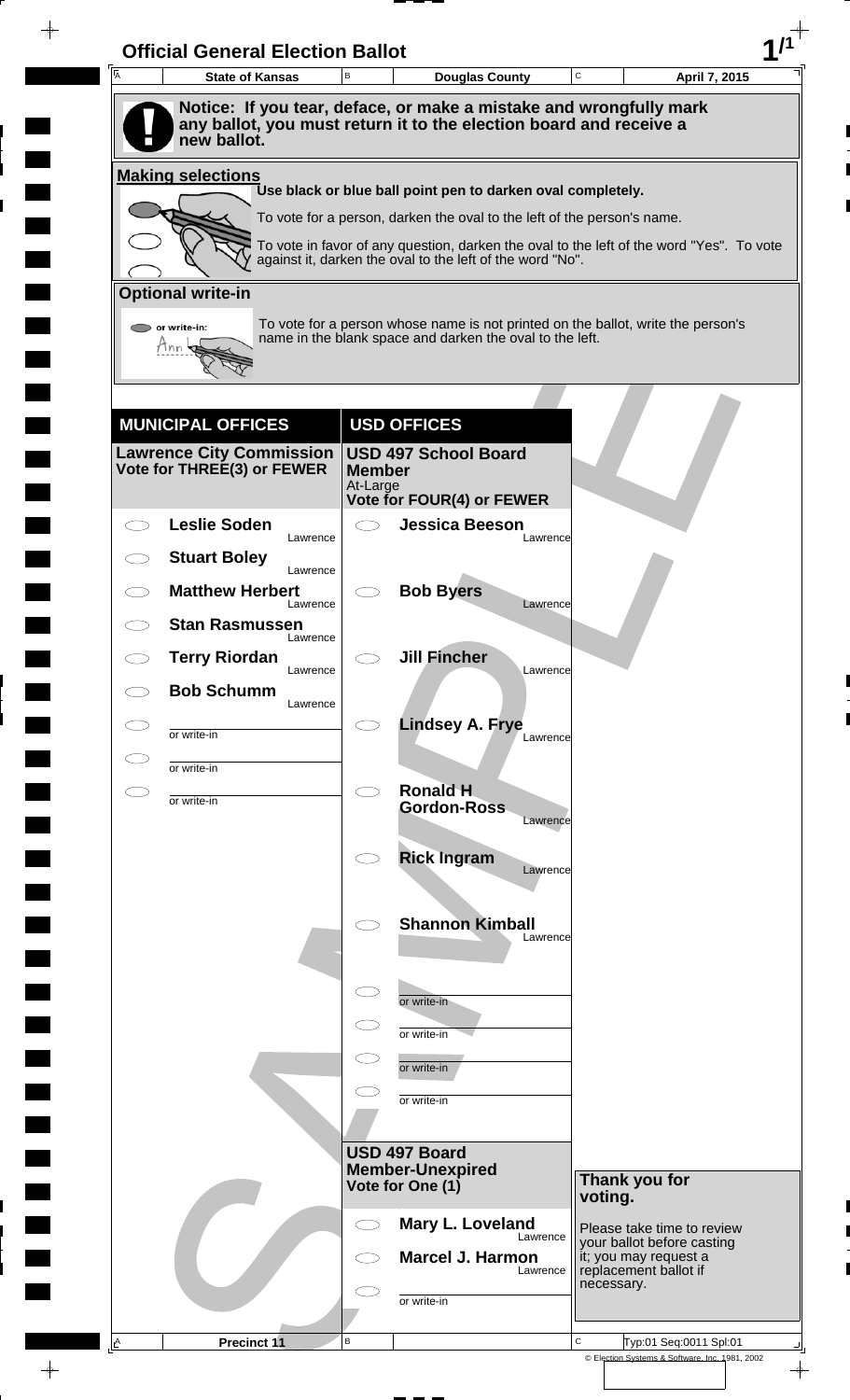| A          | <b>State of Kansas</b>                                                                                                                                  | B                         | <b>Douglas County</b>                                                                                                                                               | C        |                                                          | April 7, 2015 |
|------------|---------------------------------------------------------------------------------------------------------------------------------------------------------|---------------------------|---------------------------------------------------------------------------------------------------------------------------------------------------------------------|----------|----------------------------------------------------------|---------------|
|            | Notice: If you tear, deface, or make a mistake and wrongfully mark<br>any ballot, you must return it to the election board and receive a<br>new ballot. |                           |                                                                                                                                                                     |          |                                                          |               |
|            | <b>Making selections</b>                                                                                                                                |                           |                                                                                                                                                                     |          |                                                          |               |
|            |                                                                                                                                                         |                           | Use black or blue ball point pen to darken oval completely.                                                                                                         |          |                                                          |               |
|            |                                                                                                                                                         |                           | To vote for a person, darken the oval to the left of the person's name.<br>To vote in favor of any question, darken the oval to the left of the word "Yes". To vote |          |                                                          |               |
|            |                                                                                                                                                         |                           | against it, darken the oval to the left of the word "No".                                                                                                           |          |                                                          |               |
|            | <b>Optional write-in</b>                                                                                                                                |                           |                                                                                                                                                                     |          |                                                          |               |
|            | $\triangleright$ or write-in:<br>Tnn                                                                                                                    |                           | To vote for a person whose name is not printed on the ballot, write the person's<br>name in the blank space and darken the oval to the left.                        |          |                                                          |               |
|            |                                                                                                                                                         |                           |                                                                                                                                                                     |          |                                                          |               |
|            |                                                                                                                                                         |                           |                                                                                                                                                                     |          |                                                          |               |
|            | <b>MUNICIPAL OFFICES</b><br><b>Lawrence City Commission</b>                                                                                             |                           | <b>USD OFFICES</b><br><b>USD 497 School Board</b>                                                                                                                   |          |                                                          |               |
|            | Vote for THREE(3) or FEWER                                                                                                                              | <b>Member</b><br>At-Large |                                                                                                                                                                     |          |                                                          |               |
|            |                                                                                                                                                         |                           | <b>Vote for FOUR(4) or FEWER</b>                                                                                                                                    |          |                                                          |               |
|            | <b>Terry Riordan</b><br>Lawrence                                                                                                                        | $\bigcirc$                | <b>Rick Ingram</b>                                                                                                                                                  | Lawrence |                                                          |               |
|            | <b>Bob Schumm</b><br>Lawrence                                                                                                                           |                           |                                                                                                                                                                     |          |                                                          |               |
|            | <b>Leslie Soden</b><br>Lawrence                                                                                                                         |                           | <b>Shannon Kimball</b>                                                                                                                                              | Lawrence |                                                          |               |
|            | <b>Stuart Boley</b><br>Lawrence                                                                                                                         |                           |                                                                                                                                                                     |          |                                                          |               |
| $\bigcirc$ | <b>Matthew Herbert</b><br>Lawrence                                                                                                                      |                           | <b>Jessica Beeson</b>                                                                                                                                               | Lawrence |                                                          |               |
|            | <b>Stan Rasmussen</b><br>Lawrence                                                                                                                       |                           |                                                                                                                                                                     |          |                                                          |               |
|            | or write-in                                                                                                                                             |                           | <b>Bob Byers</b>                                                                                                                                                    | Lawrence |                                                          |               |
|            | or write-in                                                                                                                                             |                           |                                                                                                                                                                     |          |                                                          |               |
| E.         | or write-in                                                                                                                                             | $\bigcirc$                | <b>Jill Fincher</b>                                                                                                                                                 | Lawrence |                                                          |               |
|            |                                                                                                                                                         |                           |                                                                                                                                                                     |          |                                                          |               |
|            |                                                                                                                                                         |                           | <b>Lindsey A. Frye</b>                                                                                                                                              | Lawrence |                                                          |               |
|            |                                                                                                                                                         |                           |                                                                                                                                                                     |          |                                                          |               |
|            |                                                                                                                                                         | $\bigcirc$                | <b>Ronald H</b><br><b>Gordon-Ross</b>                                                                                                                               |          |                                                          |               |
|            |                                                                                                                                                         |                           |                                                                                                                                                                     | Lawrence |                                                          |               |
|            |                                                                                                                                                         | $\subset$                 | or write-in                                                                                                                                                         |          |                                                          |               |
|            |                                                                                                                                                         |                           | or write-in                                                                                                                                                         |          |                                                          |               |
|            |                                                                                                                                                         |                           | or write-in                                                                                                                                                         |          |                                                          |               |
|            |                                                                                                                                                         |                           | or write-in                                                                                                                                                         |          |                                                          |               |
|            |                                                                                                                                                         |                           |                                                                                                                                                                     |          |                                                          |               |
|            |                                                                                                                                                         |                           | USD 497 Board<br><b>Member-Unexpired</b>                                                                                                                            |          | Thank you for                                            |               |
|            |                                                                                                                                                         |                           | Vote for One (1)                                                                                                                                                    |          | voting.                                                  |               |
|            |                                                                                                                                                         | $\subset$ $\supset$       | <b>Marcel J. Harmon</b>                                                                                                                                             | Lawrence | Please take time to review<br>your ballot before casting |               |
|            |                                                                                                                                                         |                           | Mary L. Loveland                                                                                                                                                    | Lawrence | it; you may request a<br>replacement ballot if           |               |
|            |                                                                                                                                                         |                           | or write-in                                                                                                                                                         |          | necessary.                                               |               |
|            |                                                                                                                                                         |                           |                                                                                                                                                                     |          |                                                          |               |

 $\blacksquare$ 

 $\blacksquare$ 

 $\blacksquare$ 

 $\blacksquare$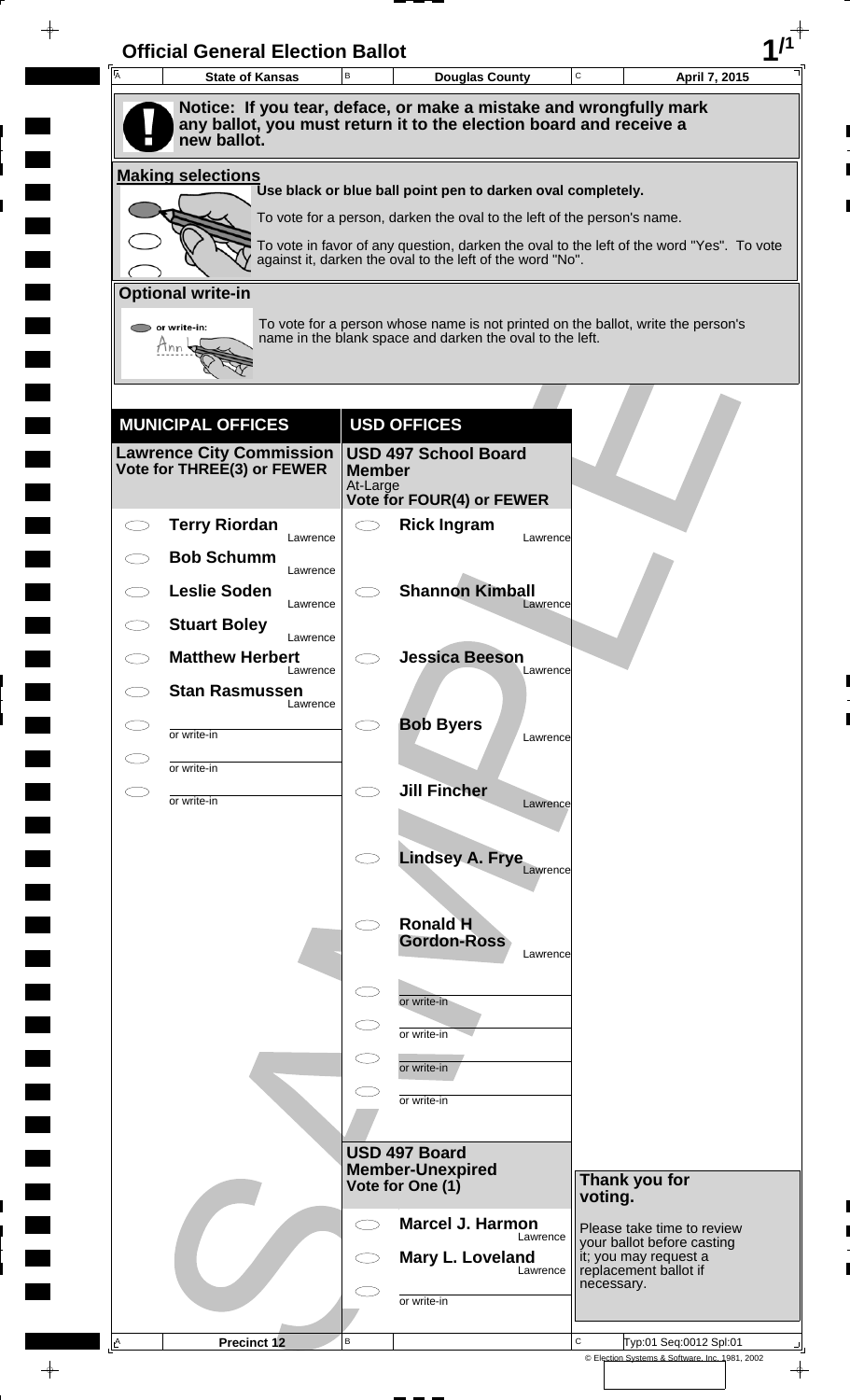|    | <b>State of Kansas</b>                                                                                                                   | B                         | <b>Douglas County</b>                                                                                                                                 |          | C       | April 7, 2015                                                                |
|----|------------------------------------------------------------------------------------------------------------------------------------------|---------------------------|-------------------------------------------------------------------------------------------------------------------------------------------------------|----------|---------|------------------------------------------------------------------------------|
|    | Notice: If you tear, deface, or make a mistake and wrongfully mark<br>any ballot, you must return it to the election board and receive a |                           |                                                                                                                                                       |          |         |                                                                              |
|    | new ballot.                                                                                                                              |                           |                                                                                                                                                       |          |         |                                                                              |
|    | <b>Making selections</b>                                                                                                                 |                           | Use black or blue ball point pen to darken oval completely.                                                                                           |          |         |                                                                              |
|    |                                                                                                                                          |                           | To vote for a person, darken the oval to the left of the person's name.                                                                               |          |         |                                                                              |
|    |                                                                                                                                          |                           | To vote in favor of any question, darken the oval to the left of the word "Yes". To vote<br>against it, darken the oval to the left of the word "No". |          |         |                                                                              |
|    | <b>Optional write-in</b>                                                                                                                 |                           |                                                                                                                                                       |          |         |                                                                              |
|    | $\triangleright$ or write-in:                                                                                                            |                           | To vote for a person whose name is not printed on the ballot, write the person's                                                                      |          |         |                                                                              |
|    | Tnn                                                                                                                                      |                           | name in the blank space and darken the oval to the left.                                                                                              |          |         |                                                                              |
|    |                                                                                                                                          |                           |                                                                                                                                                       |          |         |                                                                              |
|    | <b>MUNICIPAL OFFICES</b>                                                                                                                 |                           | <b>USD OFFICES</b>                                                                                                                                    |          |         |                                                                              |
|    | <b>Lawrence City Commission</b>                                                                                                          |                           | <b>USD 497 School Board</b>                                                                                                                           |          |         |                                                                              |
|    | Vote for THREE(3) or FEWER                                                                                                               | <b>Member</b><br>At-Large |                                                                                                                                                       |          |         |                                                                              |
|    | <b>Leslie Soden</b>                                                                                                                      | $\bigcirc$                | <b>Vote for FOUR(4) or FEWER</b><br><b>Jill Fincher</b>                                                                                               |          |         |                                                                              |
|    | Lawrence<br><b>Stuart Boley</b>                                                                                                          |                           |                                                                                                                                                       | Lawrence |         |                                                                              |
|    | Lawrence<br><b>Matthew Herbert</b>                                                                                                       |                           | <b>Lindsey A. Frye</b>                                                                                                                                |          |         |                                                                              |
|    | Lawrence<br><b>Stan Rasmussen</b>                                                                                                        |                           |                                                                                                                                                       | Lawrence |         |                                                                              |
|    | Lawrence<br><b>Terry Riordan</b>                                                                                                         |                           | <b>Ronald H</b>                                                                                                                                       |          |         |                                                                              |
|    | Lawrence<br><b>Bob Schumm</b>                                                                                                            |                           | <b>Gordon-Ross</b>                                                                                                                                    | Lawrence |         |                                                                              |
|    | Lawrence                                                                                                                                 |                           | <b>Rick Ingram</b>                                                                                                                                    |          |         |                                                                              |
|    | or write-in<br>or write-in                                                                                                               |                           |                                                                                                                                                       | Lawrence |         |                                                                              |
| СI | or write-in                                                                                                                              | $\bigcirc$                | <b>Shannon Kimball</b>                                                                                                                                |          |         |                                                                              |
|    |                                                                                                                                          |                           |                                                                                                                                                       | Lawrence |         |                                                                              |
|    |                                                                                                                                          |                           | <b>Jessica Beeson</b>                                                                                                                                 |          |         |                                                                              |
|    |                                                                                                                                          |                           |                                                                                                                                                       | Lawrence |         |                                                                              |
|    |                                                                                                                                          |                           | <b>Bob Byers</b>                                                                                                                                      | Lawrence |         |                                                                              |
|    |                                                                                                                                          |                           |                                                                                                                                                       |          |         |                                                                              |
|    |                                                                                                                                          | $\subset$                 | or write-in                                                                                                                                           |          |         |                                                                              |
|    |                                                                                                                                          |                           | or write-in                                                                                                                                           |          |         |                                                                              |
|    |                                                                                                                                          |                           | or write-in                                                                                                                                           |          |         |                                                                              |
|    |                                                                                                                                          |                           | or write-in                                                                                                                                           |          |         |                                                                              |
|    |                                                                                                                                          |                           |                                                                                                                                                       |          |         |                                                                              |
|    |                                                                                                                                          |                           | USD 497 Board<br><b>Member-Unexpired</b>                                                                                                              |          |         |                                                                              |
|    |                                                                                                                                          |                           | Vote for One (1)                                                                                                                                      |          | voting. | Thank you for                                                                |
|    |                                                                                                                                          | CD                        | Mary L. Loveland                                                                                                                                      | Lawrence |         | Please take time to review                                                   |
|    |                                                                                                                                          |                           | <b>Marcel J. Harmon</b>                                                                                                                               |          |         | your ballot before casting<br>it; you may request a<br>replacement ballot if |
|    |                                                                                                                                          |                           |                                                                                                                                                       | Lawrence |         |                                                                              |
|    |                                                                                                                                          |                           | or write-in                                                                                                                                           |          |         | necessary.                                                                   |

 $\blacksquare$ 

 $\blacksquare$ 

 $\begin{array}{c} \hline \end{array}$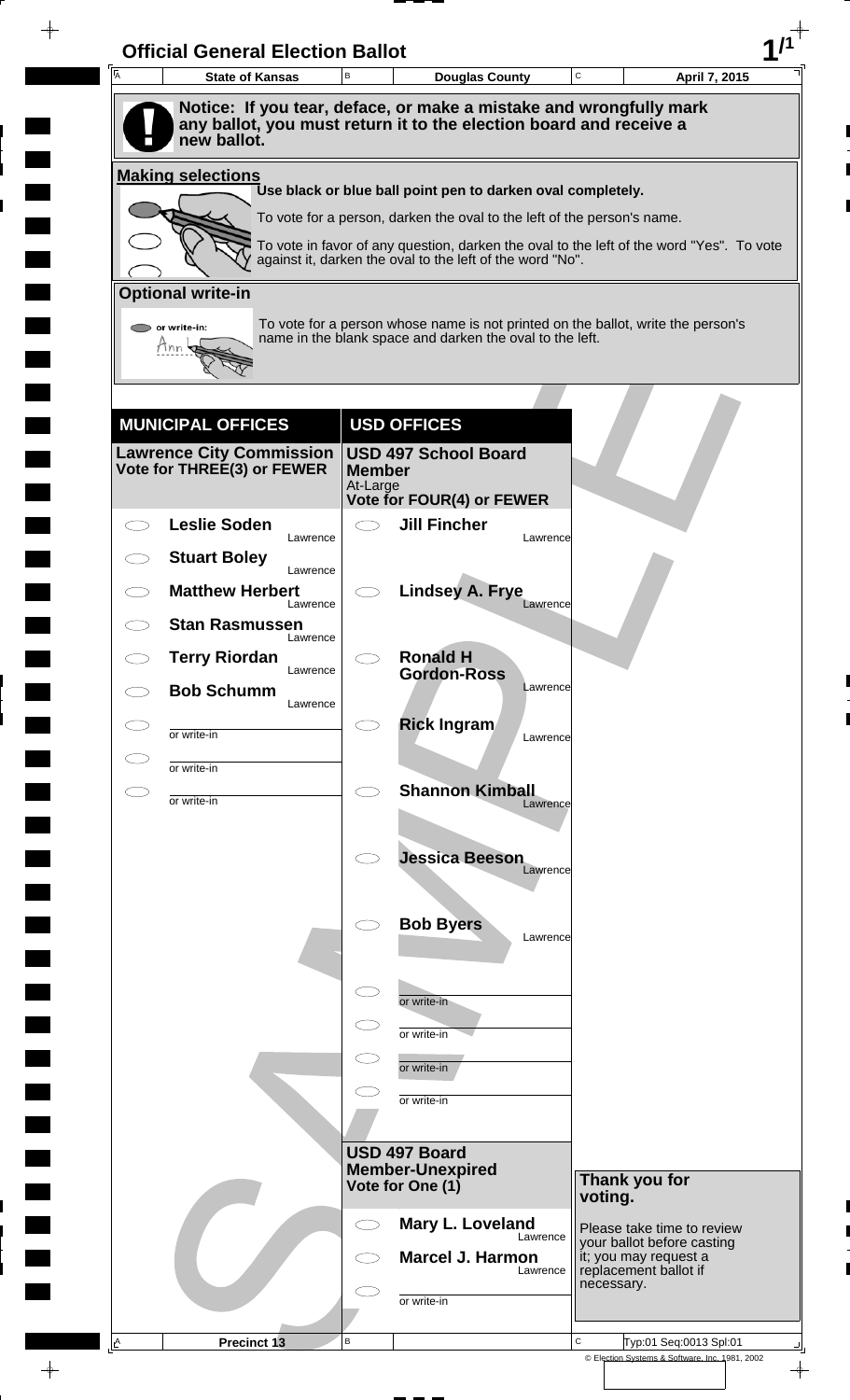| A | <b>State of Kansas</b>                                                            | B                         | <b>Douglas County</b>                                                                                                                                 | C        |                                                     | April 7, 2015 |
|---|-----------------------------------------------------------------------------------|---------------------------|-------------------------------------------------------------------------------------------------------------------------------------------------------|----------|-----------------------------------------------------|---------------|
|   | Notice: If you tear, deface, or make a mistake and wrongfully mark                |                           |                                                                                                                                                       |          |                                                     |               |
|   | any ballot, you must return it to the election board and receive a<br>new ballot. |                           |                                                                                                                                                       |          |                                                     |               |
|   | <b>Making selections</b>                                                          |                           |                                                                                                                                                       |          |                                                     |               |
|   |                                                                                   |                           | Use black or blue ball point pen to darken oval completely.                                                                                           |          |                                                     |               |
|   |                                                                                   |                           | To vote for a person, darken the oval to the left of the person's name.                                                                               |          |                                                     |               |
|   |                                                                                   |                           | To vote in favor of any question, darken the oval to the left of the word "Yes". To vote<br>against it, darken the oval to the left of the word "No". |          |                                                     |               |
|   | <b>Optional write-in</b>                                                          |                           |                                                                                                                                                       |          |                                                     |               |
|   | or write-in:                                                                      |                           | To vote for a person whose name is not printed on the ballot, write the person's                                                                      |          |                                                     |               |
|   | Mnn                                                                               |                           | name in the blank space and darken the oval to the left.                                                                                              |          |                                                     |               |
|   |                                                                                   |                           |                                                                                                                                                       |          |                                                     |               |
|   | <b>MUNICIPAL OFFICES</b>                                                          |                           | <b>USD OFFICES</b>                                                                                                                                    |          |                                                     |               |
|   | <b>Lawrence City Commission</b>                                                   |                           | <b>USD 497 School Board</b>                                                                                                                           |          |                                                     |               |
|   | Vote for THREE(3) or FEWER                                                        | <b>Member</b><br>At-Large |                                                                                                                                                       |          |                                                     |               |
|   |                                                                                   |                           | <b>Vote for FOUR(4) or FEWER</b>                                                                                                                      |          |                                                     |               |
|   | <b>Matthew Herbert</b><br>Lawrence                                                | $\bigcirc$                | <b>Bob Byers</b>                                                                                                                                      | Lawrence |                                                     |               |
|   | <b>Stan Rasmussen</b><br>Lawrence                                                 |                           |                                                                                                                                                       |          |                                                     |               |
|   | <b>Terry Riordan</b><br>Lawrence                                                  |                           | <b>Jill Fincher</b>                                                                                                                                   | Lawrence |                                                     |               |
|   | <b>Bob Schumm</b><br>Lawrence                                                     |                           |                                                                                                                                                       |          |                                                     |               |
|   | <b>Leslie Soden</b><br>Lawrence                                                   |                           | <b>Lindsey A. Frye</b>                                                                                                                                | Lawrence |                                                     |               |
|   | <b>Stuart Boley</b>                                                               |                           |                                                                                                                                                       |          |                                                     |               |
|   | Lawrence                                                                          |                           | <b>Ronald H</b>                                                                                                                                       |          |                                                     |               |
|   | or write-in                                                                       |                           | <b>Gordon-Ross</b>                                                                                                                                    | Lawrence |                                                     |               |
|   | or write-in                                                                       | $\bigcirc$                | <b>Rick Ingram</b>                                                                                                                                    |          |                                                     |               |
|   | or write-in                                                                       |                           |                                                                                                                                                       | Lawrence |                                                     |               |
|   |                                                                                   |                           | <b>Shannon Kimball</b>                                                                                                                                |          |                                                     |               |
|   |                                                                                   |                           |                                                                                                                                                       | Lawrence |                                                     |               |
|   |                                                                                   |                           |                                                                                                                                                       |          |                                                     |               |
|   |                                                                                   |                           | <b>Jessica Beeson</b>                                                                                                                                 | Lawrence |                                                     |               |
|   |                                                                                   |                           |                                                                                                                                                       |          |                                                     |               |
|   |                                                                                   | $\subset$                 | or write-in                                                                                                                                           |          |                                                     |               |
|   |                                                                                   | $\subset$                 | or write-in                                                                                                                                           |          |                                                     |               |
|   |                                                                                   |                           | or write-in                                                                                                                                           |          |                                                     |               |
|   |                                                                                   |                           | or write-in                                                                                                                                           |          |                                                     |               |
|   |                                                                                   |                           |                                                                                                                                                       |          |                                                     |               |
|   |                                                                                   |                           | USD 497 Board<br><b>Member-Unexpired</b>                                                                                                              |          |                                                     |               |
|   |                                                                                   |                           | Vote for One (1)                                                                                                                                      |          | Thank you for<br>voting.                            |               |
|   |                                                                                   |                           | Mary L. Loveland                                                                                                                                      |          | Please take time to review                          |               |
|   |                                                                                   |                           | <b>Marcel J. Harmon</b>                                                                                                                               | Lawrence | your ballot before casting<br>it; you may request a |               |
|   |                                                                                   |                           |                                                                                                                                                       | Lawrence | replacement ballot if<br>necessary.                 |               |
|   |                                                                                   |                           | or write-in                                                                                                                                           |          |                                                     |               |
|   |                                                                                   |                           |                                                                                                                                                       |          |                                                     |               |

 $\blacksquare$ 

 $\blacksquare$ 

 $\blacksquare$ 

 $\blacksquare$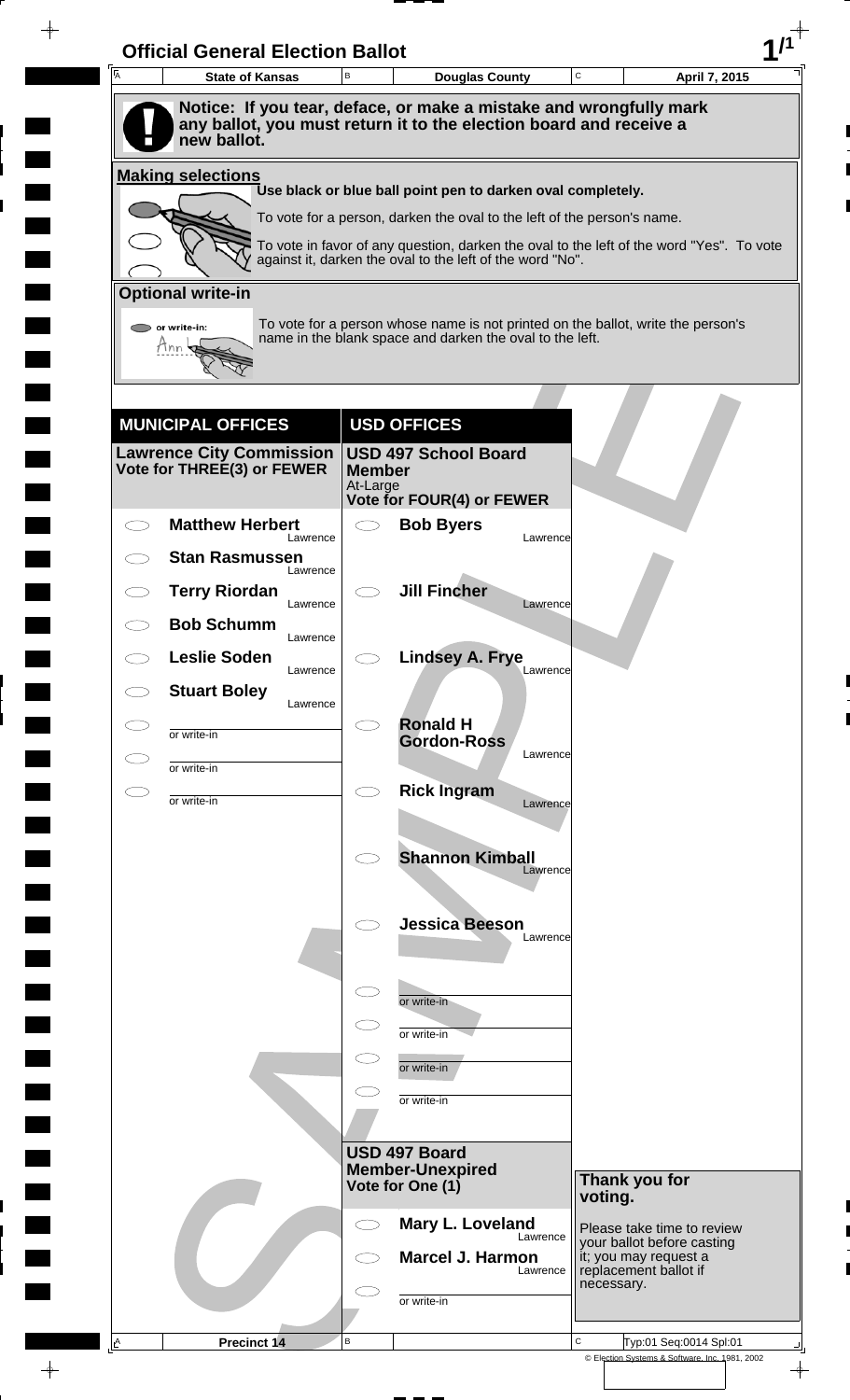| 一<br>人       | <b>State of Kansas</b>             | $\,$ B                    | <b>Douglas County</b>                                                                    | $\mathbf C$ | April 7, 2015                                            |
|--------------|------------------------------------|---------------------------|------------------------------------------------------------------------------------------|-------------|----------------------------------------------------------|
|              |                                    |                           | Notice: If you tear, deface, or make a mistake and wrongfully mark                       |             |                                                          |
|              | new ballot.                        |                           | any ballot, you must return it to the election board and receive a                       |             |                                                          |
|              | <b>Making selections</b>           |                           | Use black or blue ball point pen to darken oval completely.                              |             |                                                          |
|              |                                    |                           | To vote for a person, darken the oval to the left of the person's name.                  |             |                                                          |
|              |                                    |                           | To vote in favor of any question, darken the oval to the left of the word "Yes". To vote |             |                                                          |
|              | <b>Optional write-in</b>           |                           | against it, darken the oval to the left of the word "No".                                |             |                                                          |
|              | or write-in:                       |                           | To vote for a person whose name is not printed on the ballot, write the person's         |             |                                                          |
|              |                                    |                           | name in the blank space and darken the oval to the left.                                 |             |                                                          |
|              |                                    |                           |                                                                                          |             |                                                          |
|              | <b>MUNICIPAL OFFICES</b>           |                           | <b>USD OFFICES</b>                                                                       |             |                                                          |
|              | <b>Lawrence City Commission</b>    |                           | <b>USD 497 School Board</b>                                                              |             |                                                          |
|              | Vote for THREE(3) or FEWER         | <b>Member</b><br>At-Large |                                                                                          |             |                                                          |
|              | <b>Stan Rasmussen</b>              | $\bigcirc$                | <b>Vote for FOUR(4) or FEWER</b><br><b>Ronald H</b>                                      |             |                                                          |
|              | Lawrence<br><b>Terry Riordan</b>   |                           | <b>Gordon-Ross</b><br>Lawrence                                                           |             |                                                          |
|              | Lawrence<br><b>Bob Schumm</b>      |                           | <b>Rick Ingram</b>                                                                       |             |                                                          |
|              | Lawrence<br><b>Leslie Soden</b>    |                           | Lawrence                                                                                 |             |                                                          |
|              | Lawrence                           |                           | <b>Shannon Kimball</b>                                                                   |             |                                                          |
|              | <b>Stuart Boley</b><br>Lawrence    |                           | Lawrence                                                                                 |             |                                                          |
|              | <b>Matthew Herbert</b><br>Lawrence |                           |                                                                                          |             |                                                          |
|              | or write-in                        |                           | <b>Jessica Beeson</b><br>Lawrence                                                        |             |                                                          |
|              | or write-in                        |                           |                                                                                          |             |                                                          |
| $\subset \,$ | or write-in                        | $\bigcirc$                | <b>Bob Byers</b><br>Lawrence                                                             |             |                                                          |
|              |                                    |                           |                                                                                          |             |                                                          |
|              |                                    |                           | <b>Jill Fincher</b><br>Lawrence                                                          |             |                                                          |
|              |                                    |                           |                                                                                          |             |                                                          |
|              |                                    |                           | <b>Lindsey A. Frye</b><br>Lawrence                                                       |             |                                                          |
|              |                                    |                           |                                                                                          |             |                                                          |
|              |                                    | $\subset$                 | or write-in                                                                              |             |                                                          |
|              |                                    |                           | or write-in                                                                              |             |                                                          |
|              |                                    |                           | or write-in                                                                              |             |                                                          |
|              |                                    |                           | or write-in                                                                              |             |                                                          |
|              |                                    |                           | <b>USD 497 Board</b>                                                                     |             |                                                          |
|              |                                    |                           | <b>Member-Unexpired</b><br>Vote for One (1)                                              |             | Thank you for                                            |
|              |                                    |                           |                                                                                          | voting.     |                                                          |
|              |                                    | $\bigcirc$                | Mary L. Loveland<br>Lawrence                                                             |             | Please take time to review<br>your ballot before casting |
|              |                                    |                           | Marcel J. Harmon<br>Lawrence                                                             | necessary.  | it; you may request a<br>replacement ballot if           |
|              |                                    |                           | or write-in                                                                              |             |                                                          |
|              |                                    |                           |                                                                                          |             |                                                          |

 $\blacksquare$ 

 $\blacksquare$ 

 $\blacksquare$ 

 $\blacksquare$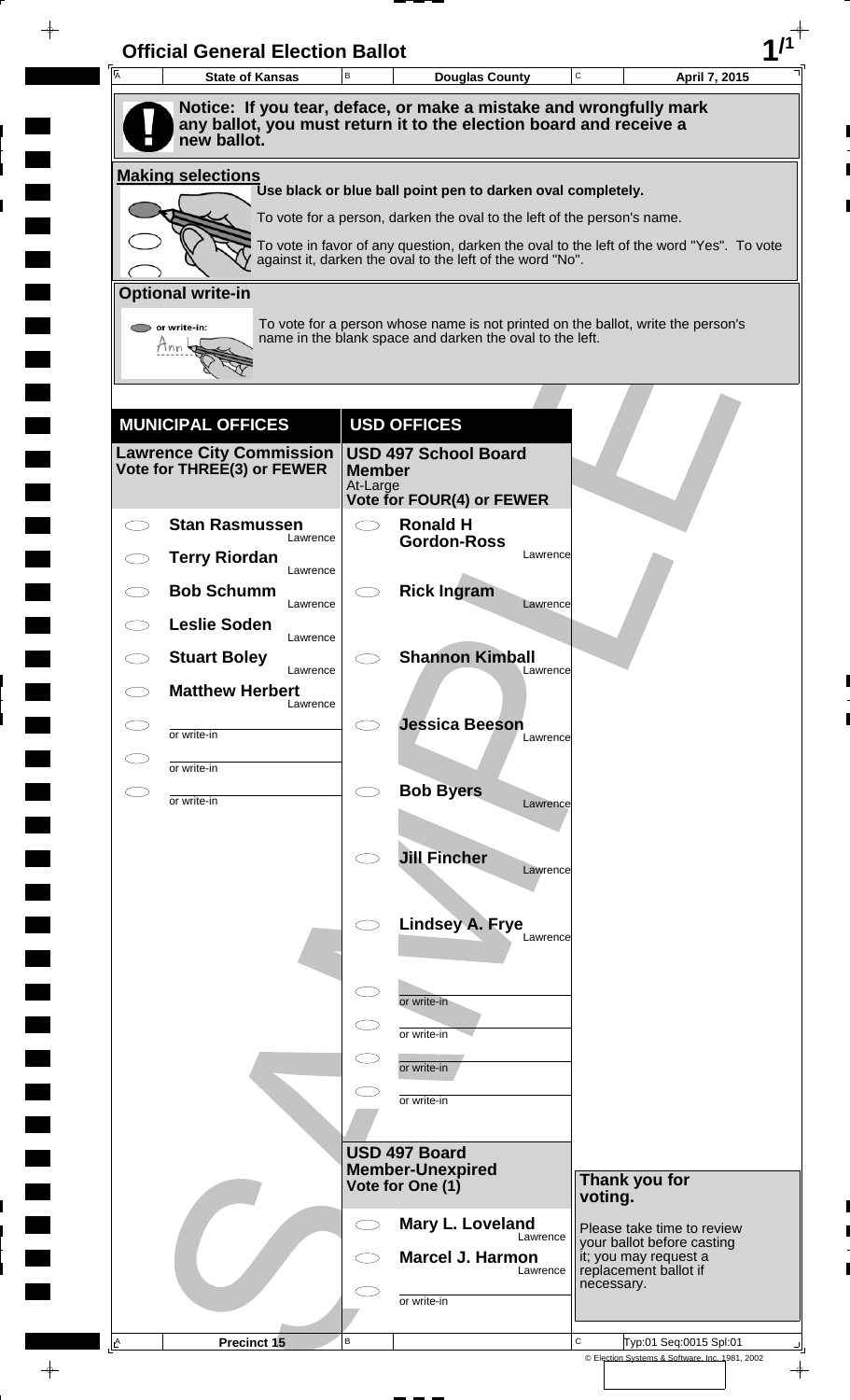| A | <b>State of Kansas</b>             | B                         | <b>Douglas County</b>                                                                                                                                 | C       | April 7, 2015                                                |
|---|------------------------------------|---------------------------|-------------------------------------------------------------------------------------------------------------------------------------------------------|---------|--------------------------------------------------------------|
|   |                                    |                           | Notice: If you tear, deface, or make a mistake and wrongfully mark<br>any ballot, you must return it to the election board and receive a              |         |                                                              |
|   | new ballot.                        |                           |                                                                                                                                                       |         |                                                              |
|   | <b>Making selections</b>           |                           | Use black or blue ball point pen to darken oval completely.                                                                                           |         |                                                              |
|   |                                    |                           | To vote for a person, darken the oval to the left of the person's name.                                                                               |         |                                                              |
|   |                                    |                           | To vote in favor of any question, darken the oval to the left of the word "Yes". To vote<br>against it, darken the oval to the left of the word "No". |         |                                                              |
|   | <b>Optional write-in</b>           |                           |                                                                                                                                                       |         |                                                              |
|   | $\triangleright$ or write-in:      |                           | To vote for a person whose name is not printed on the ballot, write the person's                                                                      |         |                                                              |
|   | Tnn                                |                           | name in the blank space and darken the oval to the left.                                                                                              |         |                                                              |
|   |                                    |                           |                                                                                                                                                       |         |                                                              |
|   | <b>MUNICIPAL OFFICES</b>           |                           | <b>USD OFFICES</b>                                                                                                                                    |         |                                                              |
|   | <b>Lawrence City Commission</b>    |                           | <b>USD 497 School Board</b>                                                                                                                           |         |                                                              |
|   | Vote for THREE(3) or FEWER         | <b>Member</b><br>At-Large |                                                                                                                                                       |         |                                                              |
|   | <b>Leslie Soden</b>                |                           | Vote for FOUR(4) or FEWER<br><b>Lindsey A. Frye</b>                                                                                                   |         |                                                              |
|   | Lawrence<br><b>Stuart Boley</b>    |                           | Lawrence                                                                                                                                              |         |                                                              |
|   | Lawrence<br><b>Matthew Herbert</b> |                           | <b>Ronald H</b>                                                                                                                                       |         |                                                              |
|   | Lawrence<br><b>Stan Rasmussen</b>  |                           | <b>Gordon-Ross</b><br>Lawrence                                                                                                                        |         |                                                              |
|   | Lawrence<br><b>Terry Riordan</b>   |                           | <b>Rick Ingram</b>                                                                                                                                    |         |                                                              |
|   | Lawrence<br><b>Bob Schumm</b>      |                           | Lawrence                                                                                                                                              |         |                                                              |
|   | Lawrence                           |                           |                                                                                                                                                       |         |                                                              |
|   | or write-in                        |                           | <b>Shannon Kimball</b><br>Lawrence                                                                                                                    |         |                                                              |
|   | or write-in                        |                           |                                                                                                                                                       |         |                                                              |
| ⊂ | or write-in                        | $\bigcirc$                | <b>Jessica Beeson</b><br>Lawrence                                                                                                                     |         |                                                              |
|   |                                    |                           |                                                                                                                                                       |         |                                                              |
|   |                                    |                           | <b>Bob Byers</b><br>Lawrence                                                                                                                          |         |                                                              |
|   |                                    |                           |                                                                                                                                                       |         |                                                              |
|   |                                    |                           | <b>Jill Fincher</b><br>Lawrence                                                                                                                       |         |                                                              |
|   |                                    |                           |                                                                                                                                                       |         |                                                              |
|   |                                    | $\subset$                 | or write-in                                                                                                                                           |         |                                                              |
|   |                                    |                           | or write-in                                                                                                                                           |         |                                                              |
|   |                                    |                           | or write-in                                                                                                                                           |         |                                                              |
|   |                                    |                           | or write-in                                                                                                                                           |         |                                                              |
|   |                                    |                           | USD 497 Board                                                                                                                                         |         |                                                              |
|   |                                    |                           | <b>Member-Unexpired</b><br>Vote for One (1)                                                                                                           |         | Thank you for                                                |
|   |                                    |                           |                                                                                                                                                       | voting. |                                                              |
|   |                                    | CD                        | Mary L. Loveland<br>Lawrence                                                                                                                          |         | Please take time to review<br>your ballot before casting     |
|   |                                    |                           | <b>Marcel J. Harmon</b><br>Lawrence                                                                                                                   |         | it; you may request a<br>replacement ballot if<br>necessary. |
|   |                                    |                           | or write-in                                                                                                                                           |         |                                                              |
|   |                                    |                           |                                                                                                                                                       |         |                                                              |

 $\blacksquare$ 

 $\qquad \qquad \blacksquare$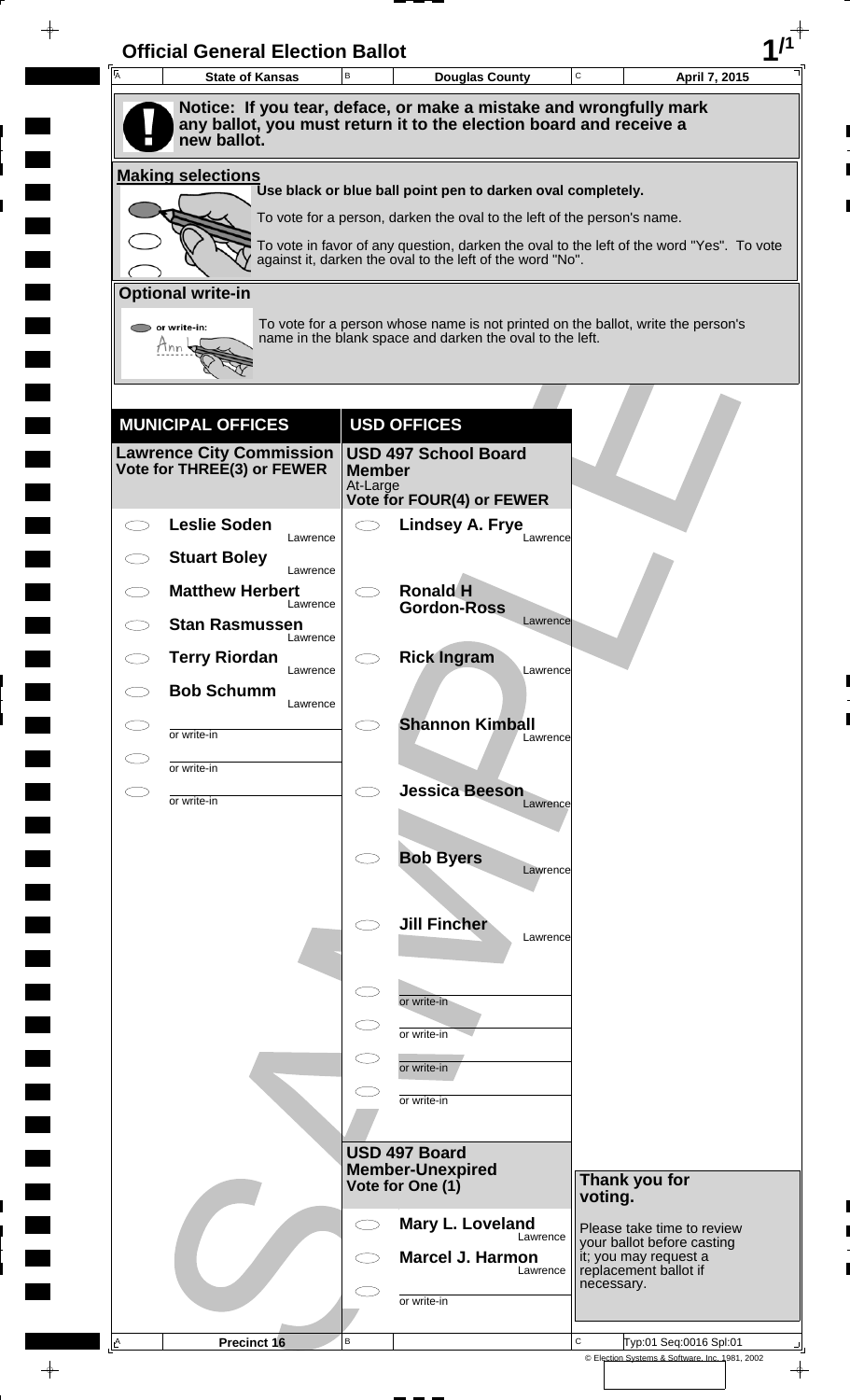| A | <b>State of Kansas</b>            | B                         | <b>Douglas County</b>                                                                                                                                 | C          | April 7, 2015                                            |
|---|-----------------------------------|---------------------------|-------------------------------------------------------------------------------------------------------------------------------------------------------|------------|----------------------------------------------------------|
|   |                                   |                           | Notice: If you tear, deface, or make a mistake and wrongfully mark                                                                                    |            |                                                          |
|   | new ballot.                       |                           | any ballot, you must return it to the election board and receive a                                                                                    |            |                                                          |
|   | <b>Making selections</b>          |                           | Use black or blue ball point pen to darken oval completely.                                                                                           |            |                                                          |
|   |                                   |                           | To vote for a person, darken the oval to the left of the person's name.                                                                               |            |                                                          |
|   |                                   |                           | To vote in favor of any question, darken the oval to the left of the word "Yes". To vote<br>against it, darken the oval to the left of the word "No". |            |                                                          |
|   | <b>Optional write-in</b>          |                           |                                                                                                                                                       |            |                                                          |
|   | or write-in:                      |                           | To vote for a person whose name is not printed on the ballot, write the person's                                                                      |            |                                                          |
|   | Hnn                               |                           | name in the blank space and darken the oval to the left.                                                                                              |            |                                                          |
|   |                                   |                           |                                                                                                                                                       |            |                                                          |
|   | <b>MUNICIPAL OFFICES</b>          |                           | <b>USD OFFICES</b>                                                                                                                                    |            |                                                          |
|   | <b>Lawrence City Commission</b>   |                           | <b>USD 497 School Board</b>                                                                                                                           |            |                                                          |
|   | Vote for THREE(3) or FEWER        | <b>Member</b><br>At-Large |                                                                                                                                                       |            |                                                          |
|   | <b>Matthew Herbert</b>            | $\bigcirc$                | <b>Vote for FOUR(4) or FEWER</b><br><b>Shannon Kimball</b>                                                                                            |            |                                                          |
|   | Lawrence                          |                           | Lawrence                                                                                                                                              |            |                                                          |
|   | <b>Stan Rasmussen</b><br>Lawrence |                           |                                                                                                                                                       |            |                                                          |
|   | <b>Terry Riordan</b><br>Lawrence  |                           | <b>Jessica Beeson</b><br>Lawrence                                                                                                                     |            |                                                          |
|   | <b>Bob Schumm</b><br>Lawrence     |                           |                                                                                                                                                       |            |                                                          |
|   | <b>Leslie Soden</b><br>Lawrence   |                           | <b>Bob Byers</b><br>Lawrence                                                                                                                          |            |                                                          |
|   | <b>Stuart Boley</b><br>Lawrence   |                           |                                                                                                                                                       |            |                                                          |
|   | or write-in                       |                           | <b>Jill Fincher</b><br>Lawrence                                                                                                                       |            |                                                          |
|   | or write-in                       |                           |                                                                                                                                                       |            |                                                          |
|   | or write-in                       | $\bigcirc$                | Lindsey A. Frye<br>Lawrence                                                                                                                           |            |                                                          |
|   |                                   |                           |                                                                                                                                                       |            |                                                          |
|   |                                   | $\bigcirc$                | <b>Ronald H</b>                                                                                                                                       |            |                                                          |
|   |                                   |                           | <b>Gordon-Ross</b><br>Lawrence                                                                                                                        |            |                                                          |
|   |                                   |                           | <b>Rick Ingram</b>                                                                                                                                    |            |                                                          |
|   |                                   |                           | Lawrence                                                                                                                                              |            |                                                          |
|   |                                   | $\subset$                 |                                                                                                                                                       |            |                                                          |
|   |                                   | $\subset$                 | or write-in                                                                                                                                           |            |                                                          |
|   |                                   | $\subset$                 | or write-in                                                                                                                                           |            |                                                          |
|   |                                   |                           | or write-in                                                                                                                                           |            |                                                          |
|   |                                   |                           | or write-in                                                                                                                                           |            |                                                          |
|   |                                   |                           | USD 497 Board                                                                                                                                         |            |                                                          |
|   |                                   |                           | <b>Member-Unexpired</b><br>Vote for One (1)                                                                                                           |            | Thank you for                                            |
|   |                                   |                           |                                                                                                                                                       | voting.    |                                                          |
|   |                                   |                           | Mary L. Loveland<br>Lawrence                                                                                                                          |            | Please take time to review<br>your ballot before casting |
|   |                                   |                           | <b>Marcel J. Harmon</b><br>Lawrence                                                                                                                   |            | it; you may request a<br>replacement ballot if           |
|   |                                   |                           | or write-in                                                                                                                                           | necessary. |                                                          |
|   |                                   |                           |                                                                                                                                                       |            |                                                          |

 $\blacksquare$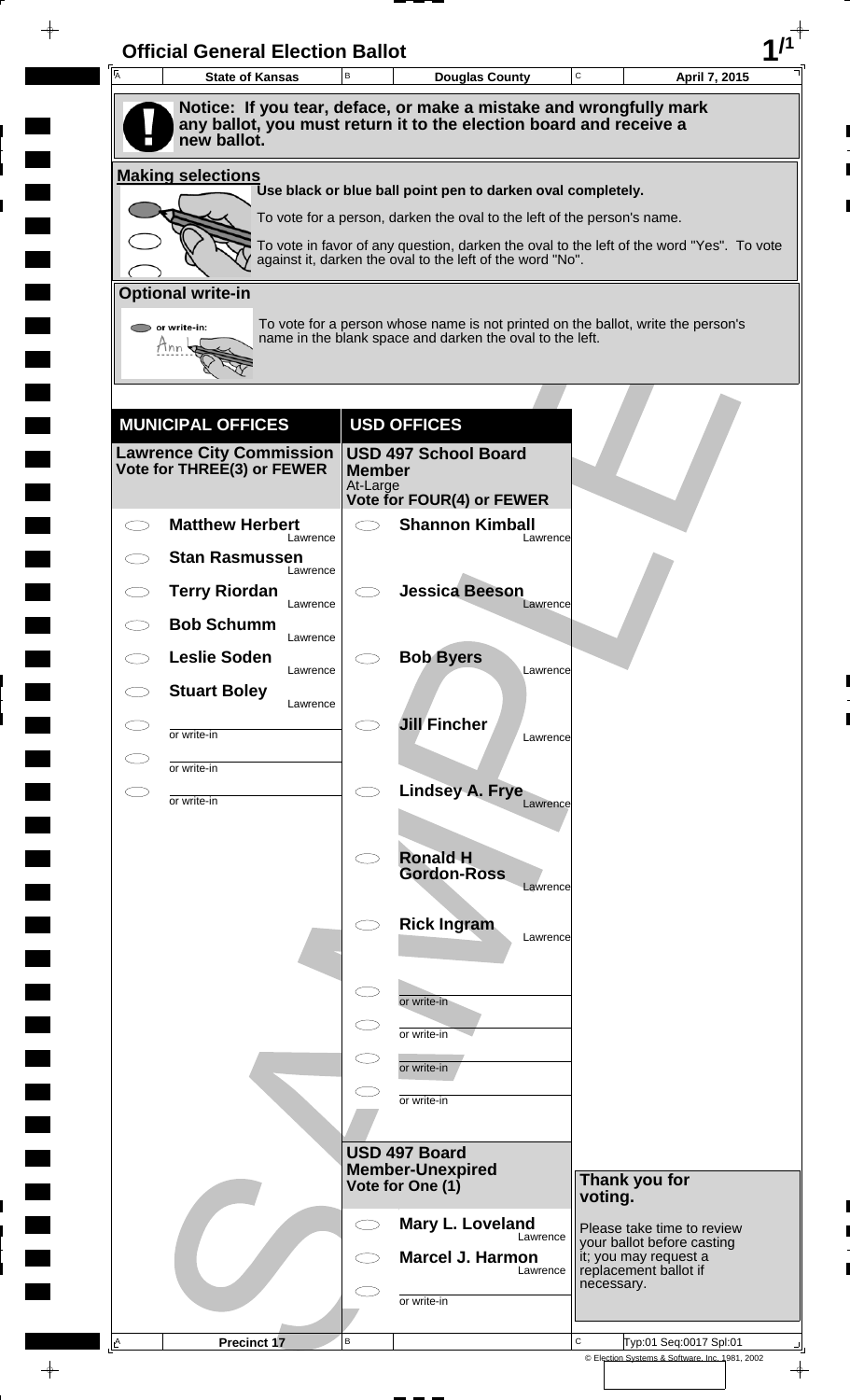| A | <b>State of Kansas</b>                                   | B                    | <b>Douglas County</b>                                                                                                                                               | $\mathbf C$ | April 7, 2015                                            |
|---|----------------------------------------------------------|----------------------|---------------------------------------------------------------------------------------------------------------------------------------------------------------------|-------------|----------------------------------------------------------|
|   |                                                          |                      | Notice: If you tear, deface, or make a mistake and wrongfully mark                                                                                                  |             |                                                          |
|   | new ballot.                                              |                      | any ballot, you must return it to the election board and receive a                                                                                                  |             |                                                          |
|   | <b>Making selections</b>                                 |                      |                                                                                                                                                                     |             |                                                          |
|   |                                                          |                      | Use black or blue ball point pen to darken oval completely.                                                                                                         |             |                                                          |
|   |                                                          |                      | To vote for a person, darken the oval to the left of the person's name.<br>To vote in favor of any question, darken the oval to the left of the word "Yes". To vote |             |                                                          |
|   |                                                          |                      | against it, darken the oval to the left of the word "No".                                                                                                           |             |                                                          |
|   | <b>Optional write-in</b>                                 |                      |                                                                                                                                                                     |             |                                                          |
|   | $\triangleright$ or write-in:<br>Tnn                     |                      | To vote for a person whose name is not printed on the ballot, write the person's<br>name in the blank space and darken the oval to the left.                        |             |                                                          |
|   |                                                          |                      |                                                                                                                                                                     |             |                                                          |
|   |                                                          |                      |                                                                                                                                                                     |             |                                                          |
|   | <b>MUNICIPAL OFFICES</b>                                 |                      | <b>USD OFFICES</b>                                                                                                                                                  |             |                                                          |
|   | Lawrence City Commission  <br>Vote for THREE(3) or FEWER | <b>Member</b>        | <b>USD 497 School Board</b>                                                                                                                                         |             |                                                          |
|   |                                                          | At-Large             | <b>Vote for FOUR(4) or FEWER</b>                                                                                                                                    |             |                                                          |
|   | <b>Leslie Soden</b><br>Lawrence                          |                      | <b>Rick Ingram</b><br>Lawrence                                                                                                                                      |             |                                                          |
|   | <b>Stuart Boley</b>                                      |                      |                                                                                                                                                                     |             |                                                          |
|   | Lawrence<br><b>Matthew Herbert</b>                       |                      | <b>Shannon Kimball</b>                                                                                                                                              |             |                                                          |
|   | Lawrence<br><b>Stan Rasmussen</b>                        |                      | Lawrence                                                                                                                                                            |             |                                                          |
|   | Lawrence<br><b>Terry Riordan</b>                         |                      | <b>Jessica Beeson</b>                                                                                                                                               |             |                                                          |
|   | Lawrence<br><b>Bob Schumm</b>                            |                      | Lawrence                                                                                                                                                            |             |                                                          |
|   | Lawrence                                                 |                      | <b>Bob Byers</b>                                                                                                                                                    |             |                                                          |
|   | or write-in                                              |                      | Lawrence                                                                                                                                                            |             |                                                          |
|   | or write-in                                              | CD.                  | <b>Jill Fincher</b>                                                                                                                                                 |             |                                                          |
|   | or write-in                                              |                      | Lawrence                                                                                                                                                            |             |                                                          |
|   |                                                          |                      |                                                                                                                                                                     |             |                                                          |
|   |                                                          |                      | Lindsey A. Frye<br>Lawrence                                                                                                                                         |             |                                                          |
|   |                                                          |                      | <b>Ronald H</b>                                                                                                                                                     |             |                                                          |
|   |                                                          |                      | <b>Gordon-Ross</b><br>Lawrence                                                                                                                                      |             |                                                          |
|   |                                                          |                      |                                                                                                                                                                     |             |                                                          |
|   |                                                          | $\subset$ $\bar{\ }$ | or write-in                                                                                                                                                         |             |                                                          |
|   |                                                          |                      | or write-in                                                                                                                                                         |             |                                                          |
|   |                                                          | $\subset$            | or write-in                                                                                                                                                         |             |                                                          |
|   |                                                          |                      | or write-in                                                                                                                                                         |             |                                                          |
|   |                                                          |                      |                                                                                                                                                                     |             |                                                          |
|   |                                                          |                      | USD 497 Board<br><b>Member-Unexpired</b>                                                                                                                            |             | Thank you for                                            |
|   |                                                          |                      | Vote for One (1)                                                                                                                                                    | voting.     |                                                          |
|   |                                                          | C)                   | Mary L. Loveland<br>Lawrence                                                                                                                                        |             | Please take time to review<br>your ballot before casting |
|   |                                                          |                      | <b>Marcel J. Harmon</b><br>Lawrence                                                                                                                                 |             | it; you may request a<br>replacement ballot if           |
|   |                                                          |                      | or write-in                                                                                                                                                         |             | necessary.                                               |
|   |                                                          |                      |                                                                                                                                                                     |             |                                                          |

 $\blacksquare$ 

 $\qquad \qquad \blacksquare$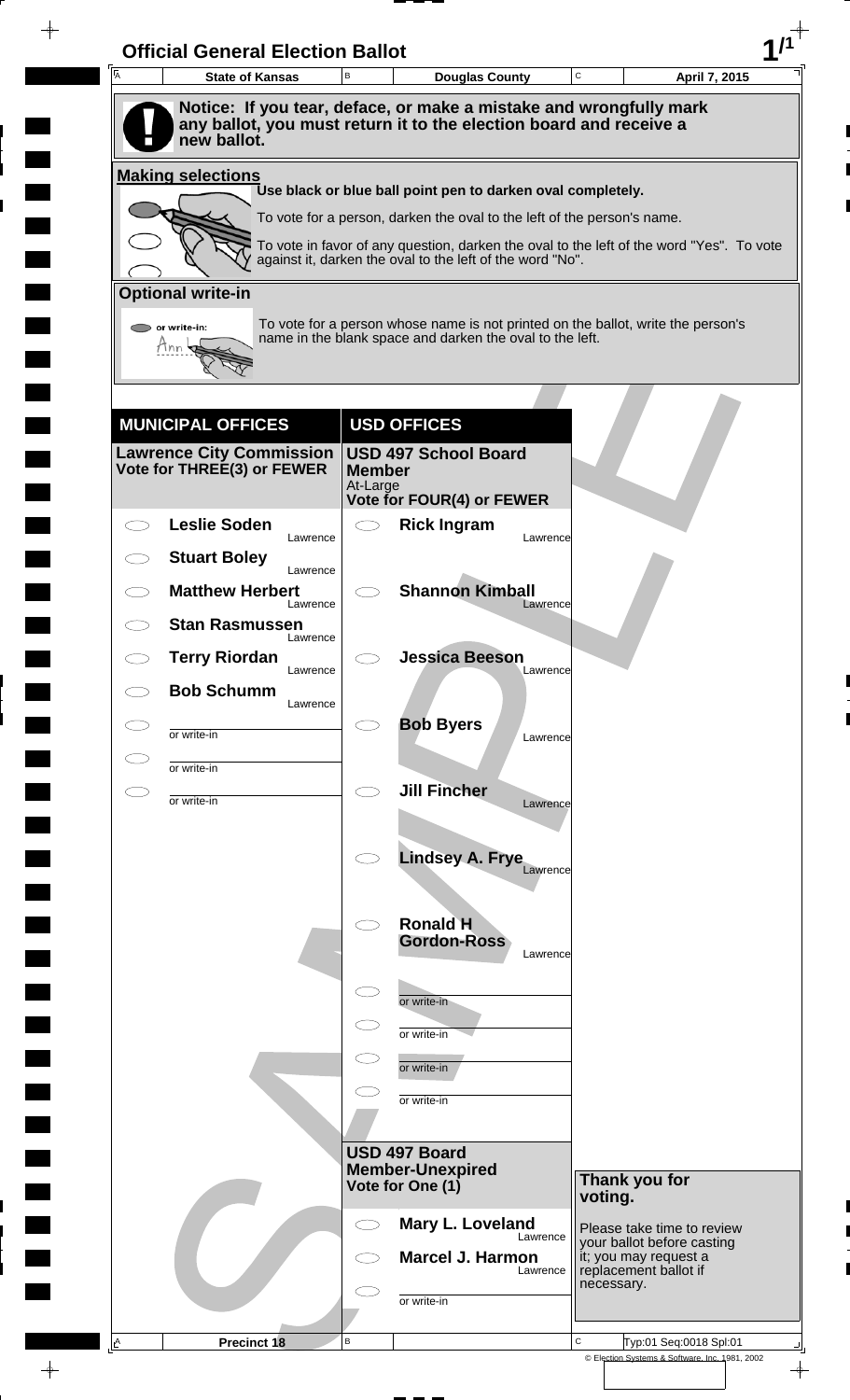| A | <b>State of Kansas</b>            | B                         | <b>Douglas County</b>                                                                                                                                 | C          | April 7, 2015                                            |
|---|-----------------------------------|---------------------------|-------------------------------------------------------------------------------------------------------------------------------------------------------|------------|----------------------------------------------------------|
|   |                                   |                           | Notice: If you tear, deface, or make a mistake and wrongfully mark                                                                                    |            |                                                          |
|   | new ballot.                       |                           | any ballot, you must return it to the election board and receive a                                                                                    |            |                                                          |
|   | <b>Making selections</b>          |                           |                                                                                                                                                       |            |                                                          |
|   |                                   |                           | Use black or blue ball point pen to darken oval completely.                                                                                           |            |                                                          |
|   |                                   |                           | To vote for a person, darken the oval to the left of the person's name.                                                                               |            |                                                          |
|   |                                   |                           | To vote in favor of any question, darken the oval to the left of the word "Yes". To vote<br>against it, darken the oval to the left of the word "No". |            |                                                          |
|   | <b>Optional write-in</b>          |                           |                                                                                                                                                       |            |                                                          |
|   | or write-in:                      |                           | To vote for a person whose name is not printed on the ballot, write the person's<br>name in the blank space and darken the oval to the left.          |            |                                                          |
|   | Hnn                               |                           |                                                                                                                                                       |            |                                                          |
|   |                                   |                           |                                                                                                                                                       |            |                                                          |
|   | <b>MUNICIPAL OFFICES</b>          |                           | <b>USD OFFICES</b>                                                                                                                                    |            |                                                          |
|   | <b>Lawrence City Commission</b>   |                           | <b>USD 497 School Board</b>                                                                                                                           |            |                                                          |
|   | Vote for THREE(3) or FEWER        | <b>Member</b><br>At-Large |                                                                                                                                                       |            |                                                          |
|   | <b>Matthew Herbert</b>            | $\bigcirc$                | <b>Vote for FOUR(4) or FEWER</b><br><b>Jessica Beeson</b>                                                                                             |            |                                                          |
|   | Lawrence                          |                           | Lawrence                                                                                                                                              |            |                                                          |
|   | <b>Stan Rasmussen</b><br>Lawrence |                           |                                                                                                                                                       |            |                                                          |
|   | <b>Terry Riordan</b><br>Lawrence  |                           | <b>Bob Byers</b><br>Lawrence                                                                                                                          |            |                                                          |
|   | <b>Bob Schumm</b><br>Lawrence     |                           |                                                                                                                                                       |            |                                                          |
|   | <b>Leslie Soden</b><br>Lawrence   |                           | <b>Jill Fincher</b><br>Lawrence                                                                                                                       |            |                                                          |
|   | <b>Stuart Boley</b><br>Lawrence   |                           |                                                                                                                                                       |            |                                                          |
|   | or write-in                       |                           | <b>Lindsey A. Frye</b><br>Lawrence                                                                                                                    |            |                                                          |
|   | or write-in                       |                           |                                                                                                                                                       |            |                                                          |
|   | or write-in                       | $\bigcirc$                | <b>Ronald H</b>                                                                                                                                       |            |                                                          |
|   |                                   |                           | <b>Gordon-Ross</b><br>Lawrence                                                                                                                        |            |                                                          |
|   |                                   |                           | <b>Rick Ingram</b>                                                                                                                                    |            |                                                          |
|   |                                   |                           | Lawrence                                                                                                                                              |            |                                                          |
|   |                                   |                           | <b>Shannon Kimball</b>                                                                                                                                |            |                                                          |
|   |                                   |                           | Lawrence                                                                                                                                              |            |                                                          |
|   |                                   | $\subset$                 |                                                                                                                                                       |            |                                                          |
|   |                                   | $\subset$                 | or write-in                                                                                                                                           |            |                                                          |
|   |                                   |                           | or write-in                                                                                                                                           |            |                                                          |
|   |                                   |                           | or write-in                                                                                                                                           |            |                                                          |
|   |                                   |                           | or write-in                                                                                                                                           |            |                                                          |
|   |                                   |                           | USD 497 Board                                                                                                                                         |            |                                                          |
|   |                                   |                           | <b>Member-Unexpired</b><br>Vote for One (1)                                                                                                           |            | Thank you for                                            |
|   |                                   |                           |                                                                                                                                                       | voting.    |                                                          |
|   |                                   |                           | Mary L. Loveland<br>Lawrence                                                                                                                          |            | Please take time to review<br>your ballot before casting |
|   |                                   |                           | <b>Marcel J. Harmon</b><br>Lawrence                                                                                                                   |            | it; you may request a<br>replacement ballot if           |
|   |                                   |                           | or write-in                                                                                                                                           | necessary. |                                                          |
|   |                                   |                           |                                                                                                                                                       |            |                                                          |

 $\blacksquare$ 

 $\qquad \qquad \blacksquare$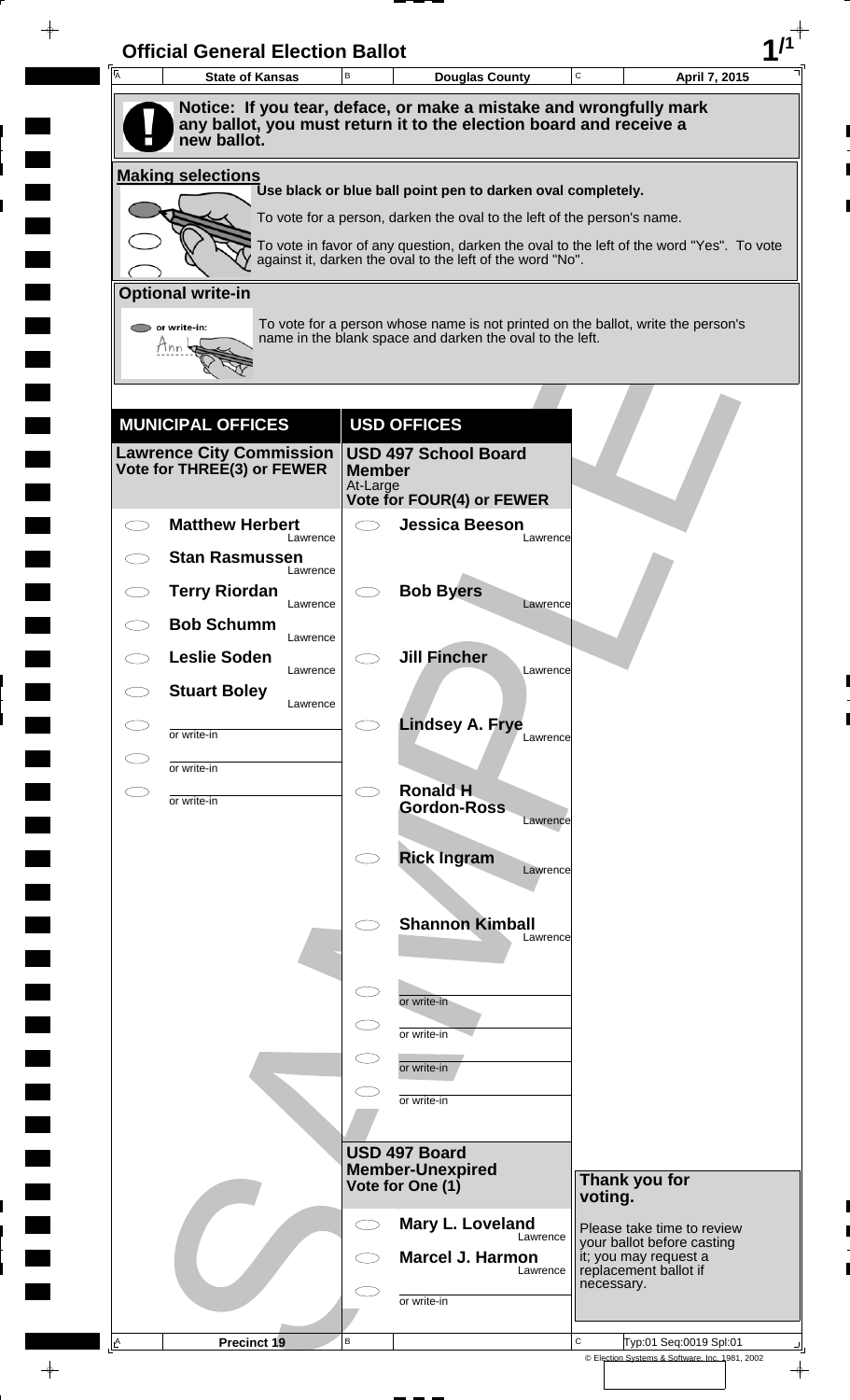| 一<br>人 | <b>State of Kansas</b>                                      | $\,$ B                    | <b>Douglas County</b>                                                                                                                  | $\mathbf C$ | April 7, 2015                                                                     |
|--------|-------------------------------------------------------------|---------------------------|----------------------------------------------------------------------------------------------------------------------------------------|-------------|-----------------------------------------------------------------------------------|
|        |                                                             |                           | Notice: If you tear, deface, or make a mistake and wrongfully mark                                                                     |             |                                                                                   |
|        | new ballot.                                                 |                           | any ballot, you must return it to the election board and receive a                                                                     |             |                                                                                   |
|        | <b>Making selections</b>                                    |                           |                                                                                                                                        |             |                                                                                   |
|        |                                                             |                           | Use black or blue ball point pen to darken oval completely.<br>To vote for a person, darken the oval to the left of the person's name. |             |                                                                                   |
|        |                                                             |                           | To vote in favor of any question, darken the oval to the left of the word "Yes". To vote                                               |             |                                                                                   |
|        |                                                             |                           | against it, darken the oval to the left of the word "No".                                                                              |             |                                                                                   |
|        | <b>Optional write-in</b>                                    |                           | To vote for a person whose name is not printed on the ballot, write the person's                                                       |             |                                                                                   |
|        | or write-in:<br>Tnn                                         |                           | name in the blank space and darken the oval to the left.                                                                               |             |                                                                                   |
|        |                                                             |                           |                                                                                                                                        |             |                                                                                   |
|        |                                                             |                           |                                                                                                                                        |             |                                                                                   |
|        | <b>MUNICIPAL OFFICES</b><br><b>Lawrence City Commission</b> |                           | <b>USD OFFICES</b><br><b>USD 497 School Board</b>                                                                                      |             |                                                                                   |
|        | Vote for THREE(3) or FEWER                                  | <b>Member</b><br>At-Large |                                                                                                                                        |             |                                                                                   |
|        |                                                             |                           | Vote for FOUR(4) or FEWER                                                                                                              |             |                                                                                   |
|        | <b>Terry Riordan</b><br>Lawrence<br><b>Bob Schumm</b>       | $\bigcirc$                | <b>Lindsey A. Frye</b><br>Lawrence                                                                                                     |             |                                                                                   |
|        | Lawrence                                                    |                           |                                                                                                                                        |             |                                                                                   |
|        | <b>Leslie Soden</b><br>Lawrence                             |                           | <b>Ronald H</b><br><b>Gordon-Ross</b><br>Lawrence                                                                                      |             |                                                                                   |
|        | <b>Stuart Boley</b><br>Lawrence                             |                           |                                                                                                                                        |             |                                                                                   |
|        | <b>Matthew Herbert</b><br>Lawrence                          |                           | <b>Rick Ingram</b><br>Lawrence                                                                                                         |             |                                                                                   |
|        | <b>Stan Rasmussen</b><br>Lawrence                           |                           |                                                                                                                                        |             |                                                                                   |
|        | or write-in                                                 |                           | <b>Shannon Kimball</b><br>Lawrence                                                                                                     |             |                                                                                   |
|        | or write-in                                                 |                           |                                                                                                                                        |             |                                                                                   |
|        | or write-in                                                 | $\bigcirc$                | <b>Jessica Beeson</b><br>Lawrence                                                                                                      |             |                                                                                   |
|        |                                                             |                           |                                                                                                                                        |             |                                                                                   |
|        |                                                             |                           | <b>Bob Byers</b><br>Lawrence                                                                                                           |             |                                                                                   |
|        |                                                             |                           |                                                                                                                                        |             |                                                                                   |
|        |                                                             |                           | <b>Jill Fincher</b><br>Lawrence                                                                                                        |             |                                                                                   |
|        |                                                             |                           |                                                                                                                                        |             |                                                                                   |
|        |                                                             | $\subset$                 | or write-in                                                                                                                            |             |                                                                                   |
|        |                                                             |                           | or write-in                                                                                                                            |             |                                                                                   |
|        |                                                             |                           | or write-in                                                                                                                            |             |                                                                                   |
|        |                                                             |                           | or write-in                                                                                                                            |             |                                                                                   |
|        |                                                             |                           | USD 497 Board                                                                                                                          |             |                                                                                   |
|        |                                                             |                           | <b>Member-Unexpired</b><br>Vote for One (1)                                                                                            |             | Thank you for                                                                     |
|        |                                                             | $\bigcirc$                | <b>Marcel J. Harmon</b>                                                                                                                | voting.     |                                                                                   |
|        |                                                             |                           | Lawrence                                                                                                                               |             | Please take time to review<br>your ballot before casting<br>it; you may request a |
|        |                                                             |                           | Mary L. Loveland<br>Lawrence                                                                                                           | necessary.  | replacement ballot if                                                             |
|        |                                                             |                           | or write-in                                                                                                                            |             |                                                                                   |
|        |                                                             |                           |                                                                                                                                        |             |                                                                                   |

 $\blacksquare$ 

 $\blacksquare$ 

 $\blacksquare$ 

 $\blacksquare$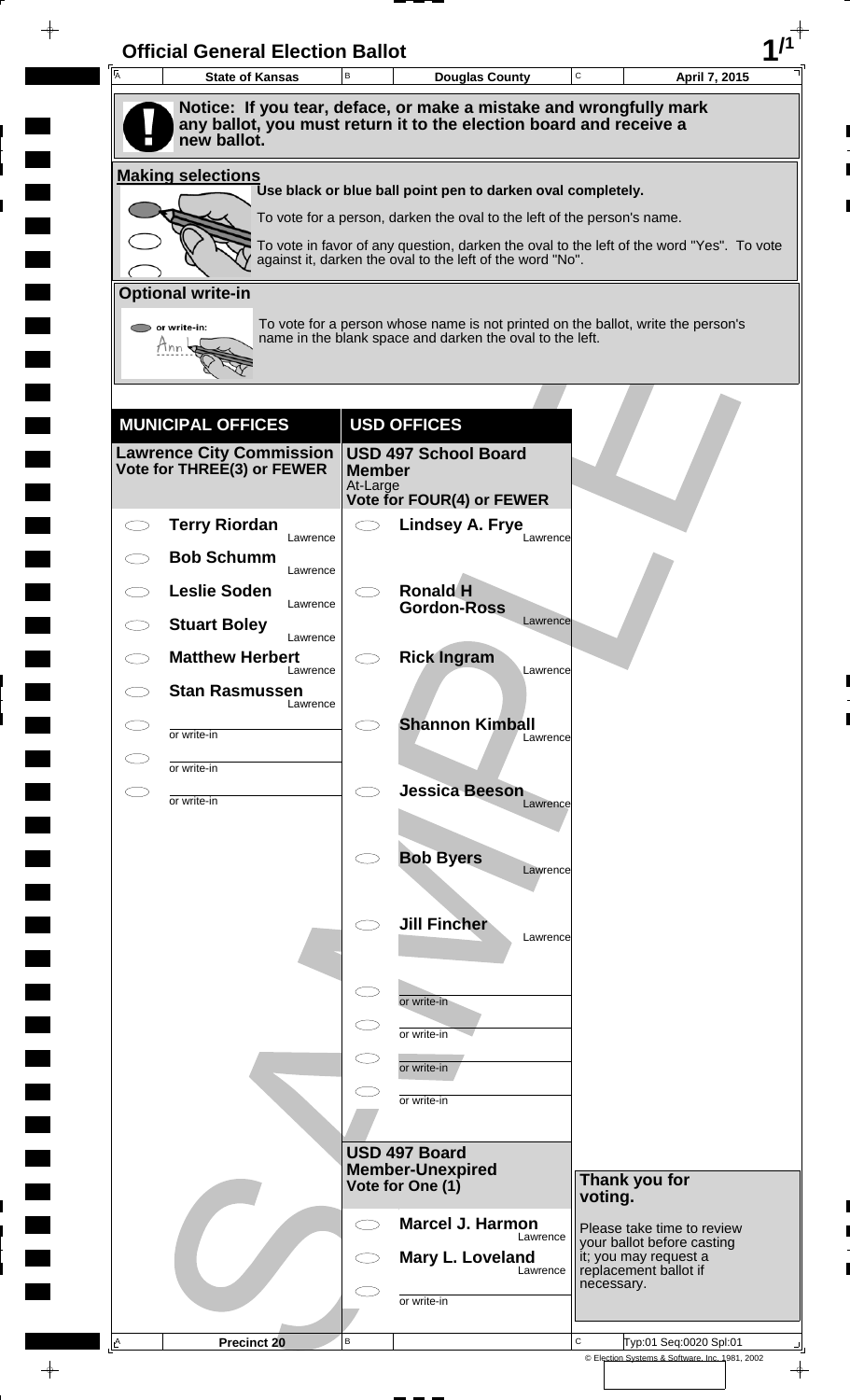| 一<br>人       | <b>State of Kansas</b>                                        | $\,$ B        | <b>Douglas County</b>                                                                                                                                 | C          | April 7, 2015                                            |
|--------------|---------------------------------------------------------------|---------------|-------------------------------------------------------------------------------------------------------------------------------------------------------|------------|----------------------------------------------------------|
|              |                                                               |               | Notice: If you tear, deface, or make a mistake and wrongfully mark<br>any ballot, you must return it to the election board and receive a              |            |                                                          |
|              | new ballot.                                                   |               |                                                                                                                                                       |            |                                                          |
|              | <b>Making selections</b>                                      |               | Use black or blue ball point pen to darken oval completely.                                                                                           |            |                                                          |
|              |                                                               |               | To vote for a person, darken the oval to the left of the person's name.                                                                               |            |                                                          |
|              |                                                               |               | To vote in favor of any question, darken the oval to the left of the word "Yes". To vote<br>against it, darken the oval to the left of the word "No". |            |                                                          |
|              | <b>Optional write-in</b>                                      |               |                                                                                                                                                       |            |                                                          |
|              | or write-in:                                                  |               | To vote for a person whose name is not printed on the ballot, write the person's<br>name in the blank space and darken the oval to the left.          |            |                                                          |
|              | Inn                                                           |               |                                                                                                                                                       |            |                                                          |
|              |                                                               |               |                                                                                                                                                       |            |                                                          |
|              | <b>MUNICIPAL OFFICES</b>                                      |               | <b>USD OFFICES</b>                                                                                                                                    |            |                                                          |
|              | <b>Lawrence City Commission</b><br>Vote for THREE(3) or FEWER | <b>Member</b> | <b>USD 497 School Board</b>                                                                                                                           |            |                                                          |
|              |                                                               | At-Large      | Vote for FOUR(4) or FEWER                                                                                                                             |            |                                                          |
|              | <b>Stan Rasmussen</b><br>Lawrence                             | $\bigcirc$    | <b>Lindsey A. Frye</b><br>Lawrence                                                                                                                    |            |                                                          |
|              | <b>Terry Riordan</b><br>Lawrence                              |               |                                                                                                                                                       |            |                                                          |
|              | <b>Bob Schumm</b><br>Lawrence                                 |               | <b>Ronald H</b><br><b>Gordon-Ross</b>                                                                                                                 |            |                                                          |
|              | <b>Leslie Soden</b><br>Lawrence                               |               | Lawrence                                                                                                                                              |            |                                                          |
|              | <b>Stuart Boley</b><br>Lawrence                               |               | <b>Rick Ingram</b><br>Lawrence                                                                                                                        |            |                                                          |
|              | <b>Matthew Herbert</b><br>Lawrence                            |               |                                                                                                                                                       |            |                                                          |
|              | or write-in                                                   |               | <b>Shannon Kimball</b><br>Lawrence                                                                                                                    |            |                                                          |
|              | or write-in                                                   |               | <b>Jessica Beeson</b>                                                                                                                                 |            |                                                          |
| $\subset \,$ | or write-in                                                   | $\bigcirc$    | Lawrence                                                                                                                                              |            |                                                          |
|              |                                                               |               | <b>Bob Byers</b>                                                                                                                                      |            |                                                          |
|              |                                                               |               | Lawrence                                                                                                                                              |            |                                                          |
|              |                                                               |               | <b>Jill Fincher</b>                                                                                                                                   |            |                                                          |
|              |                                                               |               | Lawrence                                                                                                                                              |            |                                                          |
|              |                                                               | $\subset$     |                                                                                                                                                       |            |                                                          |
|              |                                                               |               | or write-in<br>or write-in                                                                                                                            |            |                                                          |
|              |                                                               |               | or write-in                                                                                                                                           |            |                                                          |
|              |                                                               |               | or write-in                                                                                                                                           |            |                                                          |
|              |                                                               |               |                                                                                                                                                       |            |                                                          |
|              |                                                               |               | <b>USD 497 Board</b><br><b>Member-Unexpired</b>                                                                                                       |            |                                                          |
|              |                                                               |               | Vote for One (1)                                                                                                                                      | voting.    | Thank you for                                            |
|              |                                                               | $\bigcirc$    | Mary L. Loveland<br>Lawrence                                                                                                                          |            | Please take time to review<br>your ballot before casting |
|              |                                                               |               | Marcel J. Harmon<br>Lawrence                                                                                                                          |            | it; you may request a<br>replacement ballot if           |
|              |                                                               |               | or write-in                                                                                                                                           | necessary. |                                                          |
|              |                                                               |               |                                                                                                                                                       |            |                                                          |

 $\blacksquare$ 

 $\blacksquare$ 

 $\qquad \qquad \blacksquare$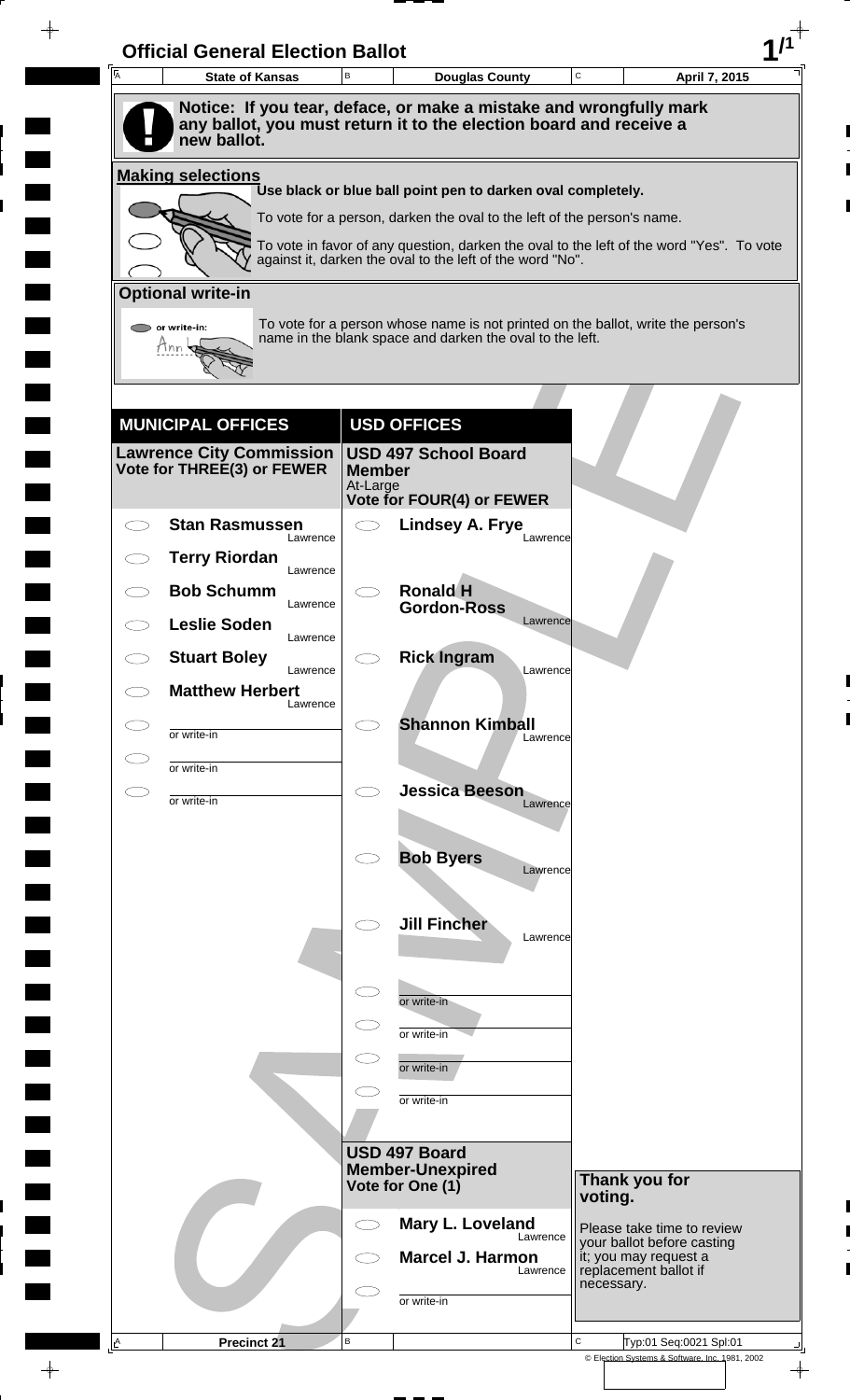| $\overline{A}$ | <b>State of Kansas</b>                                        | B             | <b>Douglas County</b>                                                                                                                        | C<br>April 7, 2015                                                                       |
|----------------|---------------------------------------------------------------|---------------|----------------------------------------------------------------------------------------------------------------------------------------------|------------------------------------------------------------------------------------------|
|                |                                                               |               | Notice: If you tear, deface, or make a mistake and wrongfully mark                                                                           |                                                                                          |
|                | new ballot.                                                   |               | any ballot, you must return it to the election board and receive a                                                                           |                                                                                          |
|                | <b>Making selections</b>                                      |               |                                                                                                                                              |                                                                                          |
|                |                                                               |               | Use black or blue ball point pen to darken oval completely.<br>To vote for a person, darken the oval to the left of the person's name.       |                                                                                          |
|                |                                                               |               |                                                                                                                                              | To vote in favor of any question, darken the oval to the left of the word "Yes". To vote |
|                |                                                               |               | against it, darken the oval to the left of the word "No".                                                                                    |                                                                                          |
|                | <b>Optional write-in</b>                                      |               |                                                                                                                                              |                                                                                          |
|                | $\triangleright$ or write-in:                                 |               | To vote for a person whose name is not printed on the ballot, write the person's<br>name in the blank space and darken the oval to the left. |                                                                                          |
|                | Tnn                                                           |               |                                                                                                                                              |                                                                                          |
|                |                                                               |               |                                                                                                                                              |                                                                                          |
|                | <b>MUNICIPAL OFFICES</b>                                      |               | <b>USD OFFICES</b>                                                                                                                           |                                                                                          |
|                | <b>Lawrence City Commission</b><br>Vote for THREE(3) or FEWER | <b>Member</b> | <b>USD 497 School Board</b>                                                                                                                  |                                                                                          |
|                |                                                               | At-Large      | <b>Vote for FOUR(4) or FEWER</b>                                                                                                             |                                                                                          |
|                | <b>Leslie Soden</b>                                           |               | <b>Shannon Kimball</b>                                                                                                                       |                                                                                          |
|                | Lawrence<br><b>Stuart Boley</b>                               |               | Lawrence                                                                                                                                     |                                                                                          |
|                | Lawrence<br><b>Matthew Herbert</b>                            |               | <b>Jessica Beeson</b>                                                                                                                        |                                                                                          |
|                | Lawrence<br><b>Stan Rasmussen</b>                             |               | Lawrence                                                                                                                                     |                                                                                          |
|                | Lawrence                                                      |               | <b>Bob Byers</b>                                                                                                                             |                                                                                          |
|                | <b>Terry Riordan</b><br>Lawrence                              |               | Lawrence                                                                                                                                     |                                                                                          |
|                | <b>Bob Schumm</b><br>Lawrence                                 |               |                                                                                                                                              |                                                                                          |
| C D            | or write-in                                                   |               | <b>Jill Fincher</b><br>Lawrence                                                                                                              |                                                                                          |
|                | or write-in                                                   |               |                                                                                                                                              |                                                                                          |
|                | or write-in                                                   | $\bigcirc$    | Lindsey A. Frye<br>Lawrence                                                                                                                  |                                                                                          |
|                |                                                               |               |                                                                                                                                              |                                                                                          |
|                |                                                               |               | <b>Ronald H</b><br><b>Gordon-Ross</b>                                                                                                        |                                                                                          |
|                |                                                               |               | Lawrence                                                                                                                                     |                                                                                          |
|                |                                                               |               | <b>Rick Ingram</b><br>Lawrence                                                                                                               |                                                                                          |
|                |                                                               |               |                                                                                                                                              |                                                                                          |
|                |                                                               |               | or write-in                                                                                                                                  |                                                                                          |
|                |                                                               |               | or write-in                                                                                                                                  |                                                                                          |
|                |                                                               |               |                                                                                                                                              |                                                                                          |
|                |                                                               |               | or write-in                                                                                                                                  |                                                                                          |
|                |                                                               |               | or write-in                                                                                                                                  |                                                                                          |
|                |                                                               |               | USD 497 Board                                                                                                                                |                                                                                          |
|                |                                                               |               | <b>Member-Unexpired</b><br>Vote for One (1)                                                                                                  | Thank you for                                                                            |
|                |                                                               |               |                                                                                                                                              | voting.                                                                                  |
|                |                                                               |               | Mary L. Loveland<br>Lawrence                                                                                                                 | Please take time to review<br>your ballot before casting                                 |
|                |                                                               |               | <b>Marcel J. Harmon</b><br>Lawrence                                                                                                          | it; you may request a<br>replacement ballot if<br>necessary.                             |
|                |                                                               |               | or write-in                                                                                                                                  |                                                                                          |
|                |                                                               |               |                                                                                                                                              |                                                                                          |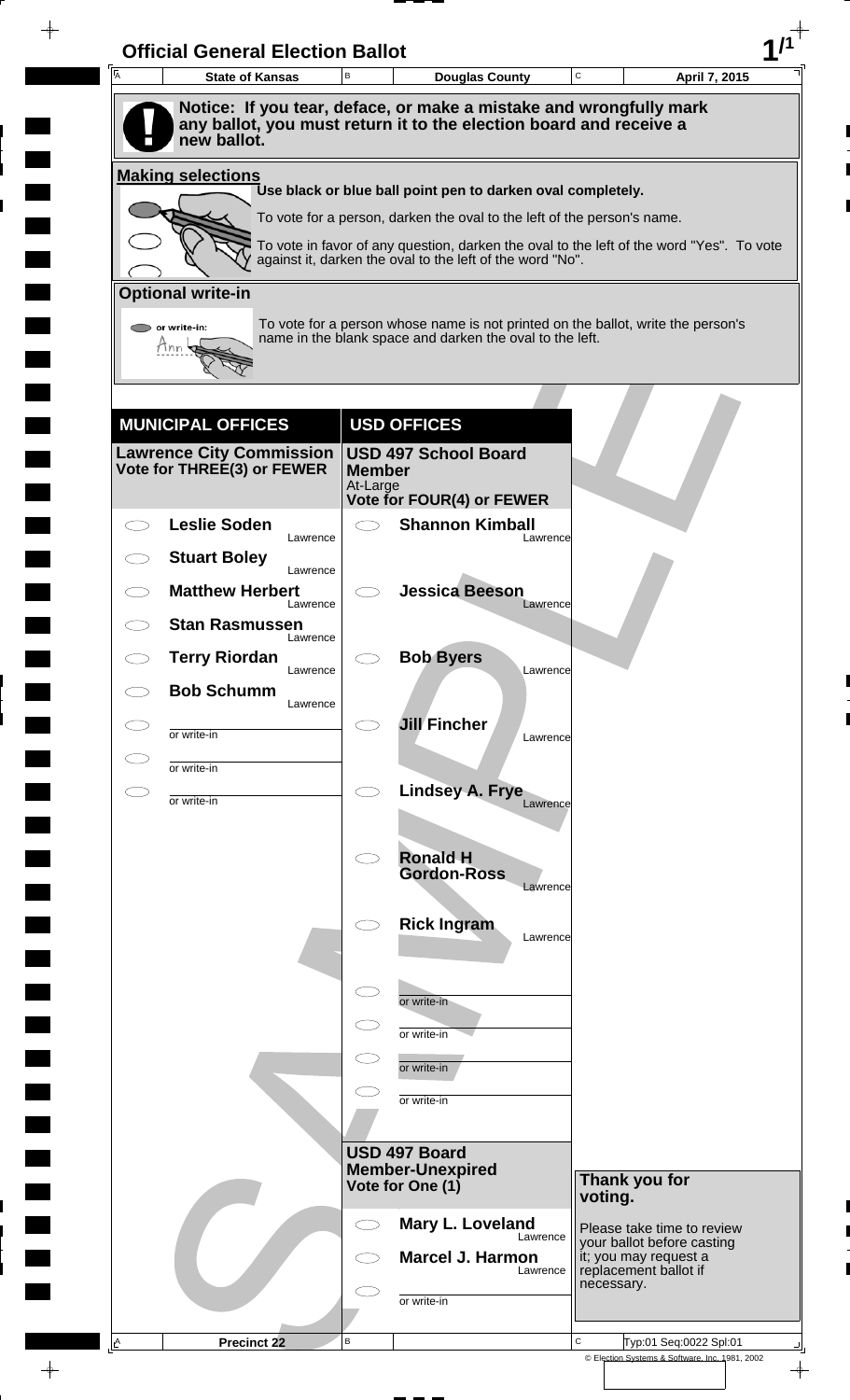| A | <b>State of Kansas</b>                                                                                                                                  | B                   | <b>Douglas County</b>                                                   |          | C          | April 7, 2015                                                                            |
|---|---------------------------------------------------------------------------------------------------------------------------------------------------------|---------------------|-------------------------------------------------------------------------|----------|------------|------------------------------------------------------------------------------------------|
|   | Notice: If you tear, deface, or make a mistake and wrongfully mark<br>any ballot, you must return it to the election board and receive a<br>new ballot. |                     |                                                                         |          |            |                                                                                          |
|   | <b>Making selections</b>                                                                                                                                |                     |                                                                         |          |            |                                                                                          |
|   |                                                                                                                                                         |                     | Use black or blue ball point pen to darken oval completely.             |          |            |                                                                                          |
|   |                                                                                                                                                         |                     | To vote for a person, darken the oval to the left of the person's name. |          |            |                                                                                          |
|   |                                                                                                                                                         |                     | against it, darken the oval to the left of the word "No".               |          |            | To vote in favor of any question, darken the oval to the left of the word "Yes". To vote |
|   | <b>Optional write-in</b>                                                                                                                                |                     |                                                                         |          |            |                                                                                          |
|   | $\triangleright$ or write-in:                                                                                                                           |                     | name in the blank space and darken the oval to the left.                |          |            | To vote for a person whose name is not printed on the ballot, write the person's         |
|   | Tnn                                                                                                                                                     |                     |                                                                         |          |            |                                                                                          |
|   |                                                                                                                                                         |                     |                                                                         |          |            |                                                                                          |
|   | <b>MUNICIPAL OFFICES</b>                                                                                                                                |                     | <b>USD OFFICES</b>                                                      |          |            |                                                                                          |
|   | <b>Lawrence City Commission</b><br>Vote for THREE(3) or FEWER                                                                                           | <b>Member</b>       | <b>USD 497 School Board</b>                                             |          |            |                                                                                          |
|   |                                                                                                                                                         | At-Large            | <b>Vote for FOUR(4) or FEWER</b>                                        |          |            |                                                                                          |
|   | <b>Terry Riordan</b>                                                                                                                                    | $\bigcirc$          | <b>Jill Fincher</b>                                                     |          |            |                                                                                          |
|   | Lawrence<br><b>Bob Schumm</b>                                                                                                                           |                     |                                                                         | Lawrence |            |                                                                                          |
|   | Lawrence<br><b>Leslie Soden</b>                                                                                                                         |                     | <b>Lindsey A. Frye</b>                                                  |          |            |                                                                                          |
|   | Lawrence<br><b>Stuart Boley</b>                                                                                                                         |                     |                                                                         | Lawrence |            |                                                                                          |
|   | Lawrence<br><b>Matthew Herbert</b>                                                                                                                      |                     | <b>Ronald H</b>                                                         |          |            |                                                                                          |
|   | Lawrence<br><b>Stan Rasmussen</b>                                                                                                                       |                     | <b>Gordon-Ross</b>                                                      | Lawrence |            |                                                                                          |
|   | Lawrence                                                                                                                                                |                     |                                                                         |          |            |                                                                                          |
|   | or write-in                                                                                                                                             |                     | <b>Rick Ingram</b>                                                      | Lawrence |            |                                                                                          |
|   | or write-in                                                                                                                                             |                     |                                                                         |          |            |                                                                                          |
|   | or write-in                                                                                                                                             | $\bigcirc$          | <b>Shannon Kimball</b>                                                  | Lawrence |            |                                                                                          |
|   |                                                                                                                                                         |                     |                                                                         |          |            |                                                                                          |
|   |                                                                                                                                                         |                     | <b>Jessica Beeson</b>                                                   | Lawrence |            |                                                                                          |
|   |                                                                                                                                                         |                     |                                                                         |          |            |                                                                                          |
|   |                                                                                                                                                         |                     | <b>Bob Byers</b>                                                        | Lawrence |            |                                                                                          |
|   |                                                                                                                                                         |                     |                                                                         |          |            |                                                                                          |
|   |                                                                                                                                                         | $\subset$           | or write-in                                                             |          |            |                                                                                          |
|   |                                                                                                                                                         |                     | or write-in                                                             |          |            |                                                                                          |
|   |                                                                                                                                                         |                     | or write-in                                                             |          |            |                                                                                          |
|   |                                                                                                                                                         |                     | or write-in                                                             |          |            |                                                                                          |
|   |                                                                                                                                                         |                     |                                                                         |          |            |                                                                                          |
|   |                                                                                                                                                         |                     | USD 497 Board<br><b>Member-Unexpired</b>                                |          |            |                                                                                          |
|   |                                                                                                                                                         |                     | Vote for One (1)                                                        |          | voting.    | Thank you for                                                                            |
|   |                                                                                                                                                         | $\subset$ $\supset$ | <b>Marcel J. Harmon</b>                                                 |          |            | Please take time to review                                                               |
|   |                                                                                                                                                         |                     | Mary L. Loveland                                                        | Lawrence |            | your ballot before casting<br>it; you may request a<br>replacement ballot if             |
|   |                                                                                                                                                         |                     |                                                                         | Lawrence | necessary. |                                                                                          |
|   |                                                                                                                                                         |                     | or write-in                                                             |          |            |                                                                                          |
|   |                                                                                                                                                         |                     |                                                                         |          |            |                                                                                          |

 $\blacksquare$ 

 $\blacksquare$ 

 $\blacksquare$ 

 $\blacksquare$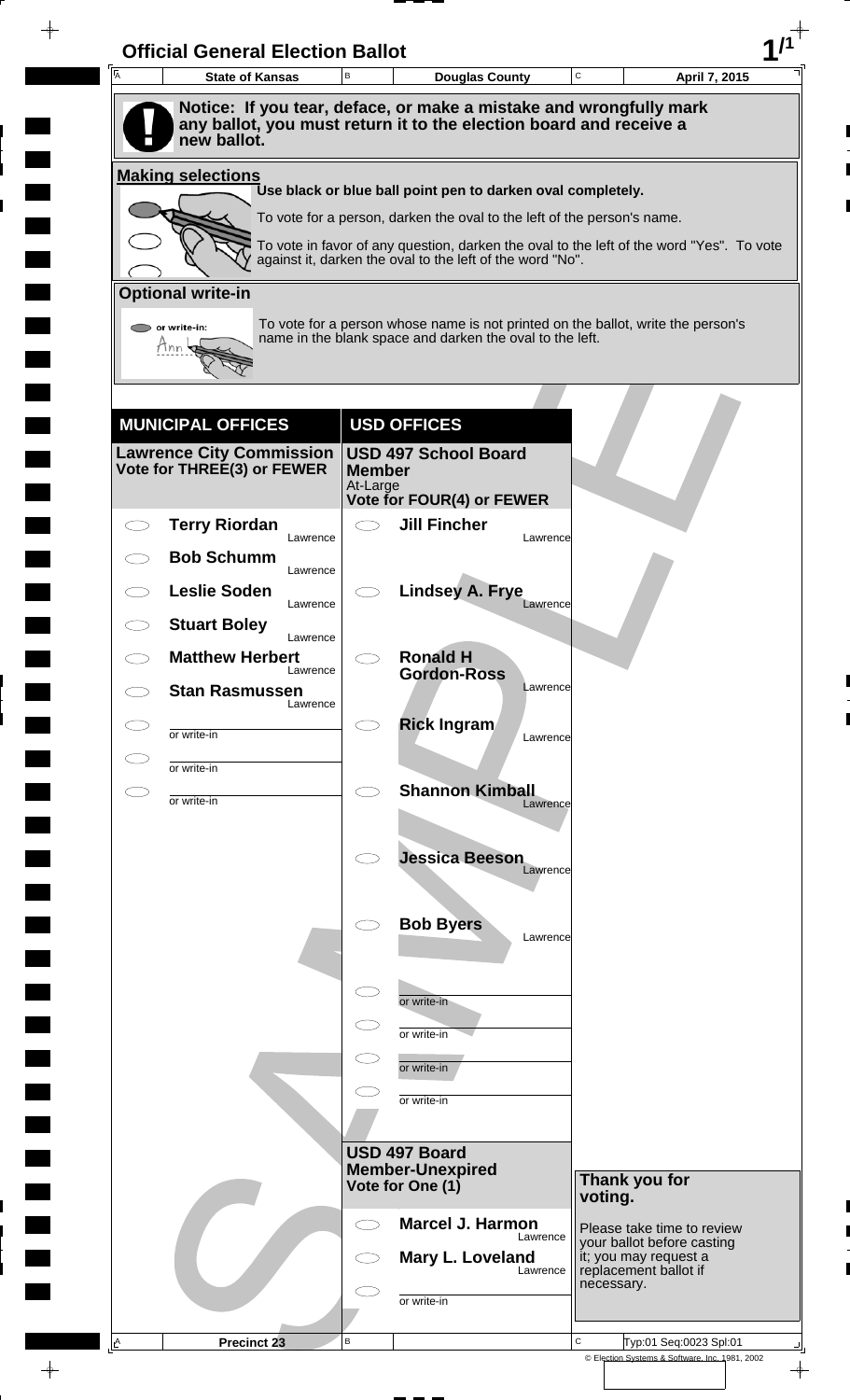| A | <b>State of Kansas</b>                                                            | B             | <b>Douglas County</b>                                                   |          | $\mathbf C$ | April 7, 2015                                                                            |
|---|-----------------------------------------------------------------------------------|---------------|-------------------------------------------------------------------------|----------|-------------|------------------------------------------------------------------------------------------|
|   | Notice: If you tear, deface, or make a mistake and wrongfully mark                |               |                                                                         |          |             |                                                                                          |
|   | any ballot, you must return it to the election board and receive a<br>new ballot. |               |                                                                         |          |             |                                                                                          |
|   | <b>Making selections</b>                                                          |               |                                                                         |          |             |                                                                                          |
|   |                                                                                   |               | Use black or blue ball point pen to darken oval completely.             |          |             |                                                                                          |
|   |                                                                                   |               | To vote for a person, darken the oval to the left of the person's name. |          |             | To vote in favor of any question, darken the oval to the left of the word "Yes". To vote |
|   |                                                                                   |               | against it, darken the oval to the left of the word "No".               |          |             |                                                                                          |
|   | <b>Optional write-in</b>                                                          |               |                                                                         |          |             |                                                                                          |
|   | $\triangleright$ or write-in:                                                     |               | name in the blank space and darken the oval to the left.                |          |             | To vote for a person whose name is not printed on the ballot, write the person's         |
|   | Tnn                                                                               |               |                                                                         |          |             |                                                                                          |
|   |                                                                                   |               |                                                                         |          |             |                                                                                          |
|   | <b>MUNICIPAL OFFICES</b>                                                          |               | <b>USD OFFICES</b>                                                      |          |             |                                                                                          |
|   | Lawrence City Commission  <br>Vote for THREE(3) or FEWER                          | <b>Member</b> | <b>USD 497 School Board</b>                                             |          |             |                                                                                          |
|   |                                                                                   | At-Large      | <b>Vote for FOUR(4) or FEWER</b>                                        |          |             |                                                                                          |
|   | <b>Bob Schumm</b>                                                                 |               | <b>Bob Byers</b>                                                        |          |             |                                                                                          |
|   | Lawrence<br><b>Leslie Soden</b>                                                   |               |                                                                         | Lawrence |             |                                                                                          |
|   | Lawrence<br><b>Stuart Boley</b>                                                   |               | <b>Jill Fincher</b>                                                     |          |             |                                                                                          |
|   | Lawrence<br><b>Matthew Herbert</b>                                                |               |                                                                         | Lawrence |             |                                                                                          |
|   | Lawrence<br><b>Stan Rasmussen</b>                                                 |               | <b>Lindsey A. Frye</b>                                                  |          |             |                                                                                          |
|   | Lawrence                                                                          |               |                                                                         | Lawrence |             |                                                                                          |
|   | <b>Terry Riordan</b><br>Lawrence                                                  |               |                                                                         |          |             |                                                                                          |
|   | or write-in                                                                       |               | <b>Ronald H</b><br><b>Gordon-Ross</b>                                   |          |             |                                                                                          |
|   | or write-in                                                                       |               |                                                                         | Lawrence |             |                                                                                          |
|   | or write-in                                                                       | Ο             | <b>Rick Ingram</b>                                                      | Lawrence |             |                                                                                          |
|   |                                                                                   |               |                                                                         |          |             |                                                                                          |
|   |                                                                                   |               | <b>Shannon Kimball</b>                                                  | Lawrence |             |                                                                                          |
|   |                                                                                   |               |                                                                         |          |             |                                                                                          |
|   |                                                                                   |               | <b>Jessica Beeson</b>                                                   | Lawrence |             |                                                                                          |
|   |                                                                                   |               |                                                                         |          |             |                                                                                          |
|   |                                                                                   | $\subset$     | or write-in                                                             |          |             |                                                                                          |
|   |                                                                                   |               | or write-in                                                             |          |             |                                                                                          |
|   |                                                                                   |               | or write-in                                                             |          |             |                                                                                          |
|   |                                                                                   |               | or write-in                                                             |          |             |                                                                                          |
|   |                                                                                   |               |                                                                         |          |             |                                                                                          |
|   |                                                                                   |               | USD 497 Board                                                           |          |             |                                                                                          |
|   |                                                                                   |               | <b>Member-Unexpired</b><br>Vote for One (1)                             |          | voting.     | Thank you for                                                                            |
|   |                                                                                   | ⊂⊇            | <b>Marcel J. Harmon</b>                                                 |          |             | Please take time to review                                                               |
|   |                                                                                   |               | Mary L. Loveland                                                        | Lawrence |             | your ballot before casting                                                               |
|   |                                                                                   |               |                                                                         | Lawrence | necessary.  | it; you may request a<br>replacement ballot if                                           |
|   |                                                                                   |               | or write-in                                                             |          |             |                                                                                          |
|   |                                                                                   |               |                                                                         |          |             |                                                                                          |

 $\blacksquare$ 

 $\blacksquare$ 

 $\blacksquare$ 

 $\blacksquare$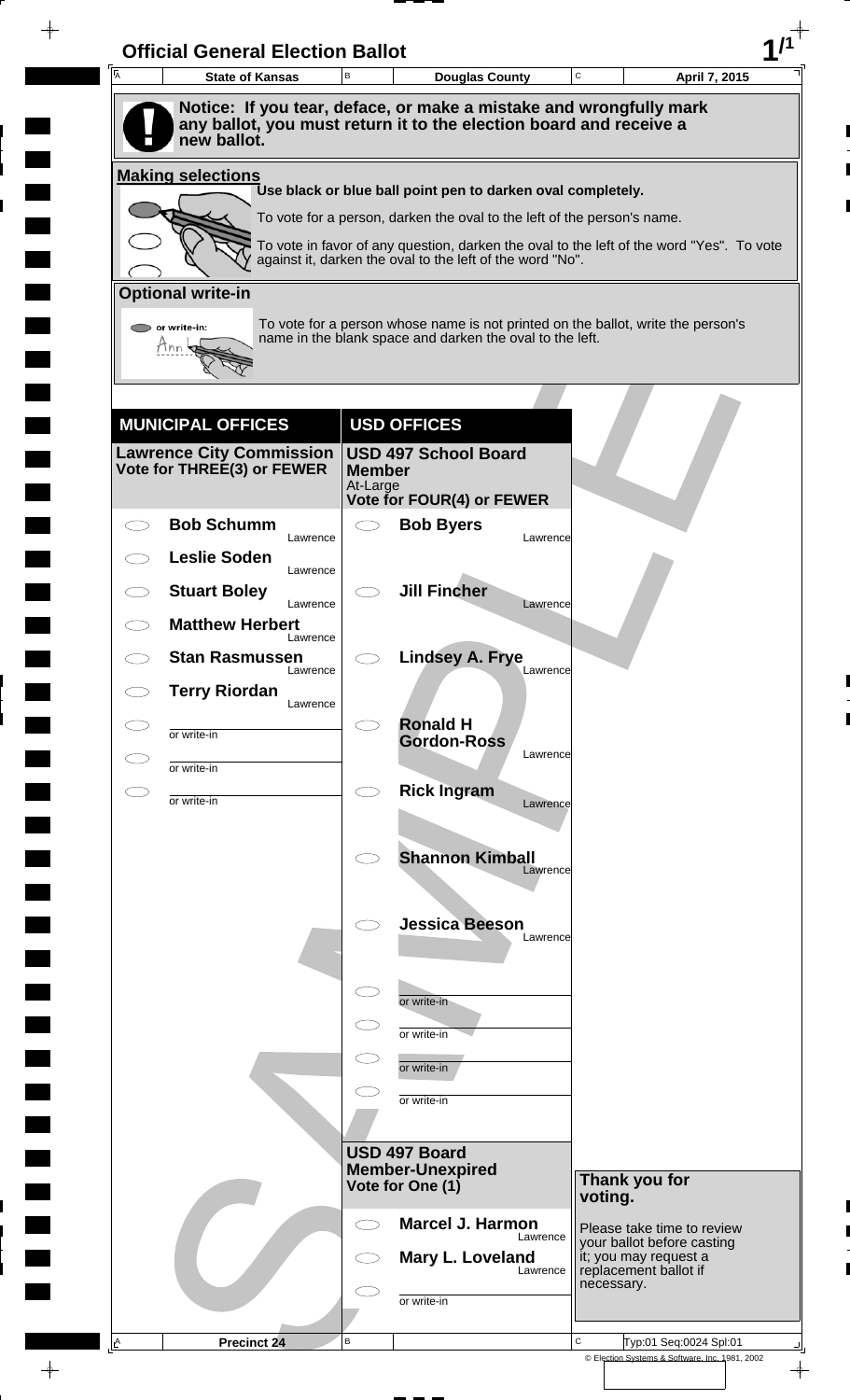| $\overline{A}$ | <b>State of Kansas</b>                                        | B             | <b>Douglas County</b>                                                                                                                        | C          | April 7, 2015                                            |
|----------------|---------------------------------------------------------------|---------------|----------------------------------------------------------------------------------------------------------------------------------------------|------------|----------------------------------------------------------|
|                |                                                               |               | Notice: If you tear, deface, or make a mistake and wrongfully mark                                                                           |            |                                                          |
|                | new ballot.                                                   |               | any ballot, you must return it to the election board and receive a                                                                           |            |                                                          |
|                | <b>Making selections</b>                                      |               |                                                                                                                                              |            |                                                          |
|                |                                                               |               | Use black or blue ball point pen to darken oval completely.<br>To vote for a person, darken the oval to the left of the person's name.       |            |                                                          |
|                |                                                               |               | To vote in favor of any question, darken the oval to the left of the word "Yes". To vote                                                     |            |                                                          |
|                |                                                               |               | against it, darken the oval to the left of the word "No".                                                                                    |            |                                                          |
|                | <b>Optional write-in</b>                                      |               |                                                                                                                                              |            |                                                          |
|                | or write-in:<br>Tnn                                           |               | To vote for a person whose name is not printed on the ballot, write the person's<br>name in the blank space and darken the oval to the left. |            |                                                          |
|                |                                                               |               |                                                                                                                                              |            |                                                          |
|                |                                                               |               |                                                                                                                                              |            |                                                          |
|                | <b>MUNICIPAL OFFICES</b>                                      |               | <b>USD OFFICES</b>                                                                                                                           |            |                                                          |
|                | <b>Lawrence City Commission</b><br>Vote for THREE(3) or FEWER | <b>Member</b> | <b>USD 497 School Board</b>                                                                                                                  |            |                                                          |
|                |                                                               | At-Large      | Vote for FOUR(4) or FEWER                                                                                                                    |            |                                                          |
|                | <b>Stan Rasmussen</b><br>Lawrence                             |               | <b>Jessica Beeson</b><br>Lawrence                                                                                                            |            |                                                          |
|                | <b>Terry Riordan</b><br>Lawrence                              |               |                                                                                                                                              |            |                                                          |
|                | <b>Bob Schumm</b>                                             |               | <b>Bob Byers</b>                                                                                                                             |            |                                                          |
|                | Lawrence<br><b>Leslie Soden</b>                               |               | Lawrence                                                                                                                                     |            |                                                          |
|                | Lawrence<br><b>Stuart Boley</b>                               |               | <b>Jill Fincher</b>                                                                                                                          |            |                                                          |
|                | Lawrence<br><b>Matthew Herbert</b>                            |               | Lawrence                                                                                                                                     |            |                                                          |
|                | Lawrence                                                      |               | <b>Lindsey A. Frye</b>                                                                                                                       |            |                                                          |
|                | or write-in                                                   |               | Lawrence                                                                                                                                     |            |                                                          |
|                | or write-in                                                   | $\bigcirc$    | <b>Ronald H</b>                                                                                                                              |            |                                                          |
|                | or write-in                                                   |               | <b>Gordon-Ross</b><br>Lawrence                                                                                                               |            |                                                          |
|                |                                                               |               | <b>Rick Ingram</b>                                                                                                                           |            |                                                          |
|                |                                                               |               | Lawrence                                                                                                                                     |            |                                                          |
|                |                                                               |               | <b>Shannon Kimball</b>                                                                                                                       |            |                                                          |
|                |                                                               |               | Lawrence                                                                                                                                     |            |                                                          |
|                |                                                               |               |                                                                                                                                              |            |                                                          |
|                |                                                               |               | or write-in                                                                                                                                  |            |                                                          |
|                |                                                               |               | or write-in                                                                                                                                  |            |                                                          |
|                |                                                               |               | or write-in                                                                                                                                  |            |                                                          |
|                |                                                               |               | or write-in                                                                                                                                  |            |                                                          |
|                |                                                               |               |                                                                                                                                              |            |                                                          |
|                |                                                               |               | USD 497 Board<br><b>Member-Unexpired</b>                                                                                                     |            | Thank you for                                            |
|                |                                                               |               | Vote for One (1)                                                                                                                             | voting.    |                                                          |
|                |                                                               | $\bigcirc$    | Mary L. Loveland<br>Lawrence                                                                                                                 |            | Please take time to review<br>your ballot before casting |
|                |                                                               |               | <b>Marcel J. Harmon</b><br>Lawrence                                                                                                          |            | it; you may request a<br>replacement ballot if           |
|                |                                                               |               | or write-in                                                                                                                                  | necessary. |                                                          |
|                |                                                               |               |                                                                                                                                              |            |                                                          |

 $\blacksquare$ 

 $\blacksquare$ 

 $\blacksquare$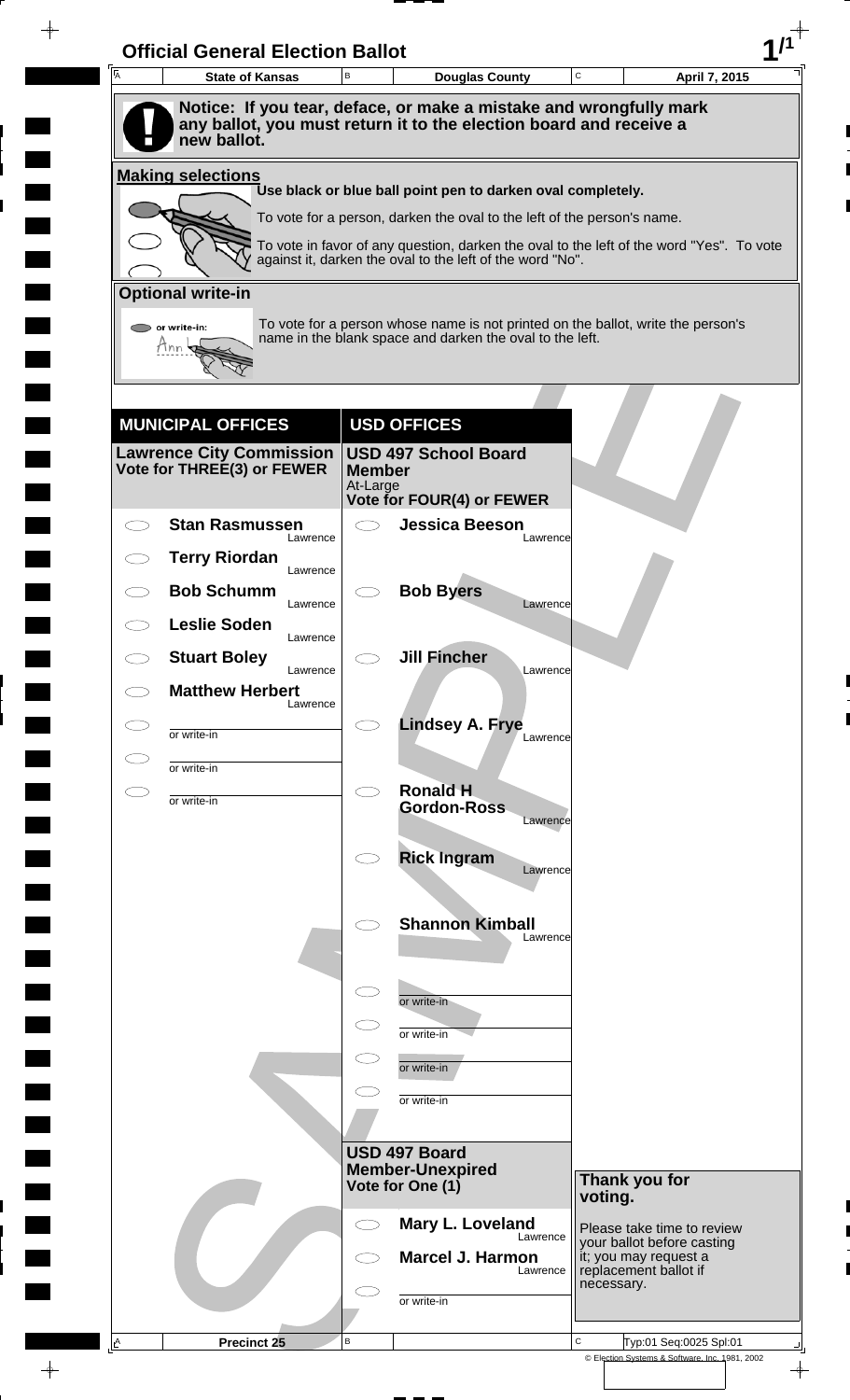| $\overline{A}$      | <b>State of Kansas</b>                                        | B                        | <b>Douglas County</b>                                                                                                                        | C<br>April 7, 2015                                                                       |
|---------------------|---------------------------------------------------------------|--------------------------|----------------------------------------------------------------------------------------------------------------------------------------------|------------------------------------------------------------------------------------------|
|                     |                                                               |                          | Notice: If you tear, deface, or make a mistake and wrongfully mark<br>any ballot, you must return it to the election board and receive a     |                                                                                          |
|                     | new ballot.                                                   |                          |                                                                                                                                              |                                                                                          |
|                     | <b>Making selections</b>                                      |                          | Use black or blue ball point pen to darken oval completely.                                                                                  |                                                                                          |
|                     |                                                               |                          | To vote for a person, darken the oval to the left of the person's name.                                                                      |                                                                                          |
|                     |                                                               |                          |                                                                                                                                              | To vote in favor of any question, darken the oval to the left of the word "Yes". To vote |
|                     |                                                               |                          | against it, darken the oval to the left of the word "No".                                                                                    |                                                                                          |
|                     | <b>Optional write-in</b>                                      |                          |                                                                                                                                              |                                                                                          |
|                     | $\triangleright$ or write-in:<br>Tnn                          |                          | To vote for a person whose name is not printed on the ballot, write the person's<br>name in the blank space and darken the oval to the left. |                                                                                          |
|                     |                                                               |                          |                                                                                                                                              |                                                                                          |
|                     |                                                               |                          |                                                                                                                                              |                                                                                          |
|                     | <b>MUNICIPAL OFFICES</b>                                      |                          | <b>USD OFFICES</b>                                                                                                                           |                                                                                          |
|                     | <b>Lawrence City Commission</b><br>Vote for THREE(3) or FEWER | <b>Member</b>            | <b>USD 497 School Board</b>                                                                                                                  |                                                                                          |
|                     |                                                               | At-Large                 | Vote for FOUR(4) or FEWER                                                                                                                    |                                                                                          |
|                     | <b>Stan Rasmussen</b>                                         | $\overline{\phantom{1}}$ | <b>Shannon Kimball</b>                                                                                                                       |                                                                                          |
|                     | Lawrence<br><b>Terry Riordan</b>                              |                          | Lawrence                                                                                                                                     |                                                                                          |
|                     | Lawrence<br><b>Bob Schumm</b>                                 |                          | <b>Jessica Beeson</b>                                                                                                                        |                                                                                          |
|                     | Lawrence<br><b>Leslie Soden</b>                               |                          | Lawrence                                                                                                                                     |                                                                                          |
|                     | Lawrence<br><b>Stuart Boley</b>                               |                          | <b>Bob Byers</b>                                                                                                                             |                                                                                          |
|                     | Lawrence<br><b>Matthew Herbert</b>                            |                          | Lawrence                                                                                                                                     |                                                                                          |
| CD                  | Lawrence                                                      |                          | <b>Jill Fincher</b>                                                                                                                          |                                                                                          |
|                     | or write-in                                                   |                          | Lawrence                                                                                                                                     |                                                                                          |
| $\subset$ $\supset$ | or write-in                                                   | $\bigcirc$               |                                                                                                                                              |                                                                                          |
|                     | or write-in                                                   |                          | Lindsey A. Frye<br>Lawrence                                                                                                                  |                                                                                          |
|                     |                                                               |                          |                                                                                                                                              |                                                                                          |
|                     |                                                               |                          | <b>Ronald H</b><br><b>Gordon-Ross</b><br>Lawrence                                                                                            |                                                                                          |
|                     |                                                               |                          |                                                                                                                                              |                                                                                          |
|                     |                                                               |                          | <b>Rick Ingram</b><br>Lawrence                                                                                                               |                                                                                          |
|                     |                                                               |                          |                                                                                                                                              |                                                                                          |
|                     |                                                               |                          | or write-in                                                                                                                                  |                                                                                          |
|                     |                                                               |                          | or write-in                                                                                                                                  |                                                                                          |
|                     |                                                               |                          | or write-in                                                                                                                                  |                                                                                          |
|                     |                                                               |                          | or write-in                                                                                                                                  |                                                                                          |
|                     |                                                               |                          |                                                                                                                                              |                                                                                          |
|                     |                                                               |                          | USD 497 Board<br><b>Member-Unexpired</b>                                                                                                     |                                                                                          |
|                     |                                                               |                          | Vote for One (1)                                                                                                                             | Thank you for<br>voting.                                                                 |
|                     |                                                               |                          | Mary L. Loveland<br>Lawrence                                                                                                                 | Please take time to review                                                               |
|                     |                                                               |                          | <b>Marcel J. Harmon</b><br>Lawrence                                                                                                          | your ballot before casting<br>it; you may request a<br>replacement ballot if             |
|                     |                                                               |                          | or write-in                                                                                                                                  | necessary.                                                                               |
|                     |                                                               |                          |                                                                                                                                              |                                                                                          |
|                     |                                                               |                          |                                                                                                                                              |                                                                                          |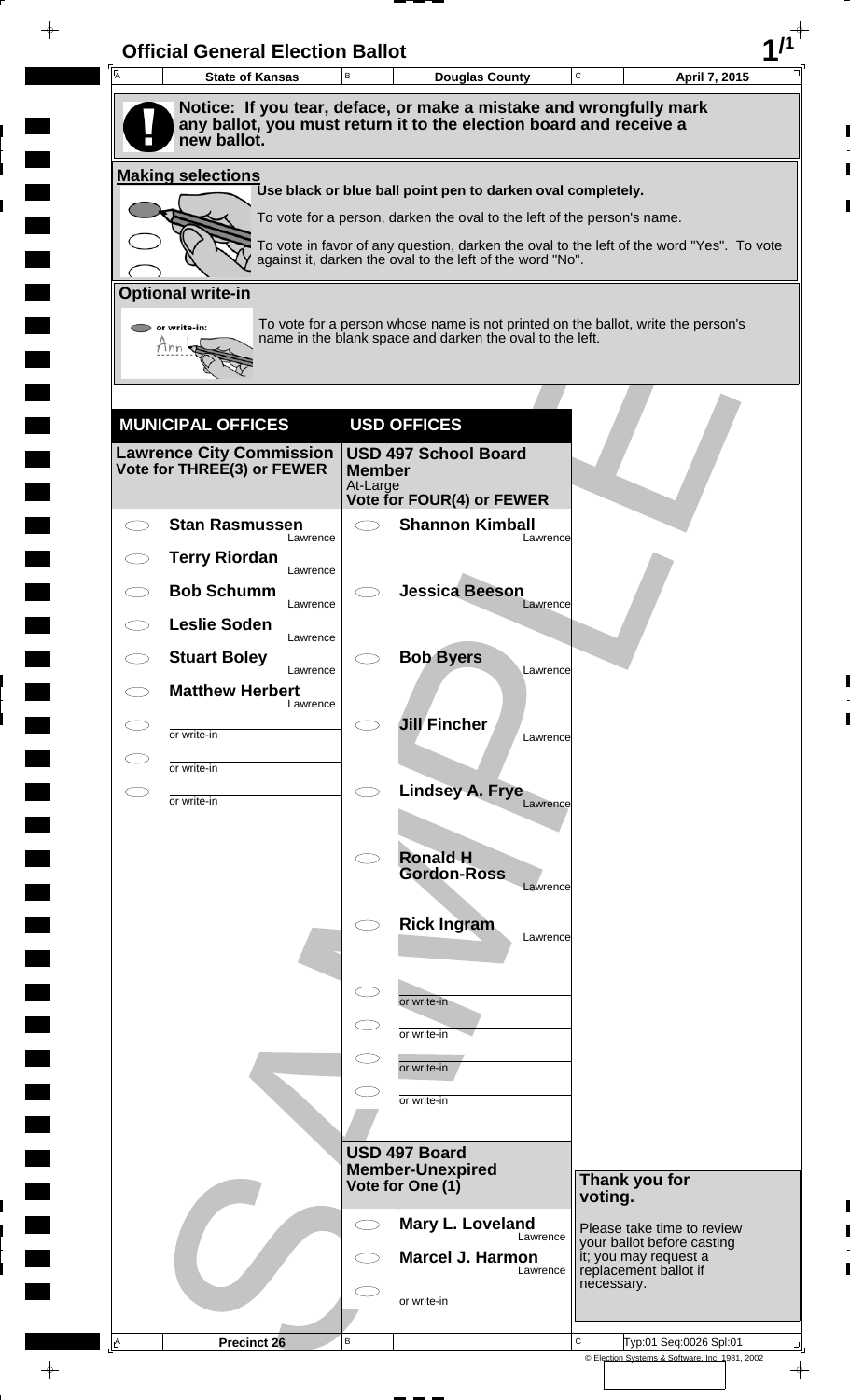| Notice: If you tear, deface, or make a mistake and wrongfully mark<br>any ballot, you must return it to the election board and receive a<br>new ballot.<br><b>Making selections</b><br>Use black or blue ball point pen to darken oval completely.<br>To vote for a person, darken the oval to the left of the person's name.<br>To vote in favor of any question, darken the oval to the left of the word "Yes". To vote<br>against it, darken the oval to the left of the word "No".<br><b>Optional write-in</b><br>To vote for a person whose name is not printed on the ballot, write the person's<br>$\triangleright$ or write-in:<br>name in the blank space and darken the oval to the left.<br>Tnn<br><b>USD OFFICES</b><br><b>MUNICIPAL OFFICES</b><br><b>Lawrence City Commission</b><br><b>USD 497 School Board</b><br>Vote for THREE(3) or FEWER<br><b>Member</b><br>At-Large<br><b>Vote for FOUR(4) or FEWER</b><br><b>Stan Rasmussen</b><br><b>Bob Byers</b><br>$\bigcirc$<br>Lawrence<br>Lawrence<br><b>Terry Riordan</b><br>Lawrence<br><b>Jill Fincher</b><br><b>Bob Schumm</b><br>Lawrence<br>Lawrence<br><b>Leslie Soden</b><br>Lawrence<br><b>Lindsey A. Frye</b><br><b>Stuart Boley</b><br>Lawrence<br>Lawrence<br><b>Matthew Herbert</b><br>Lawrence<br><b>Ronald H</b><br>CD.<br>or write-in<br><b>Gordon-Ross</b><br>Lawrence<br>or write-in<br><b>Rick Ingram</b><br>$\bigcirc$<br>СI<br>or write-in<br>Lawrence<br><b>Shannon Kimball</b><br>Lawrence<br><b>Jessica Beeson</b> |  |
|----------------------------------------------------------------------------------------------------------------------------------------------------------------------------------------------------------------------------------------------------------------------------------------------------------------------------------------------------------------------------------------------------------------------------------------------------------------------------------------------------------------------------------------------------------------------------------------------------------------------------------------------------------------------------------------------------------------------------------------------------------------------------------------------------------------------------------------------------------------------------------------------------------------------------------------------------------------------------------------------------------------------------------------------------------------------------------------------------------------------------------------------------------------------------------------------------------------------------------------------------------------------------------------------------------------------------------------------------------------------------------------------------------------------------------------------------------------------------------------------------------|--|
|                                                                                                                                                                                                                                                                                                                                                                                                                                                                                                                                                                                                                                                                                                                                                                                                                                                                                                                                                                                                                                                                                                                                                                                                                                                                                                                                                                                                                                                                                                          |  |
|                                                                                                                                                                                                                                                                                                                                                                                                                                                                                                                                                                                                                                                                                                                                                                                                                                                                                                                                                                                                                                                                                                                                                                                                                                                                                                                                                                                                                                                                                                          |  |
|                                                                                                                                                                                                                                                                                                                                                                                                                                                                                                                                                                                                                                                                                                                                                                                                                                                                                                                                                                                                                                                                                                                                                                                                                                                                                                                                                                                                                                                                                                          |  |
|                                                                                                                                                                                                                                                                                                                                                                                                                                                                                                                                                                                                                                                                                                                                                                                                                                                                                                                                                                                                                                                                                                                                                                                                                                                                                                                                                                                                                                                                                                          |  |
|                                                                                                                                                                                                                                                                                                                                                                                                                                                                                                                                                                                                                                                                                                                                                                                                                                                                                                                                                                                                                                                                                                                                                                                                                                                                                                                                                                                                                                                                                                          |  |
|                                                                                                                                                                                                                                                                                                                                                                                                                                                                                                                                                                                                                                                                                                                                                                                                                                                                                                                                                                                                                                                                                                                                                                                                                                                                                                                                                                                                                                                                                                          |  |
|                                                                                                                                                                                                                                                                                                                                                                                                                                                                                                                                                                                                                                                                                                                                                                                                                                                                                                                                                                                                                                                                                                                                                                                                                                                                                                                                                                                                                                                                                                          |  |
|                                                                                                                                                                                                                                                                                                                                                                                                                                                                                                                                                                                                                                                                                                                                                                                                                                                                                                                                                                                                                                                                                                                                                                                                                                                                                                                                                                                                                                                                                                          |  |
|                                                                                                                                                                                                                                                                                                                                                                                                                                                                                                                                                                                                                                                                                                                                                                                                                                                                                                                                                                                                                                                                                                                                                                                                                                                                                                                                                                                                                                                                                                          |  |
|                                                                                                                                                                                                                                                                                                                                                                                                                                                                                                                                                                                                                                                                                                                                                                                                                                                                                                                                                                                                                                                                                                                                                                                                                                                                                                                                                                                                                                                                                                          |  |
|                                                                                                                                                                                                                                                                                                                                                                                                                                                                                                                                                                                                                                                                                                                                                                                                                                                                                                                                                                                                                                                                                                                                                                                                                                                                                                                                                                                                                                                                                                          |  |
|                                                                                                                                                                                                                                                                                                                                                                                                                                                                                                                                                                                                                                                                                                                                                                                                                                                                                                                                                                                                                                                                                                                                                                                                                                                                                                                                                                                                                                                                                                          |  |
|                                                                                                                                                                                                                                                                                                                                                                                                                                                                                                                                                                                                                                                                                                                                                                                                                                                                                                                                                                                                                                                                                                                                                                                                                                                                                                                                                                                                                                                                                                          |  |
|                                                                                                                                                                                                                                                                                                                                                                                                                                                                                                                                                                                                                                                                                                                                                                                                                                                                                                                                                                                                                                                                                                                                                                                                                                                                                                                                                                                                                                                                                                          |  |
|                                                                                                                                                                                                                                                                                                                                                                                                                                                                                                                                                                                                                                                                                                                                                                                                                                                                                                                                                                                                                                                                                                                                                                                                                                                                                                                                                                                                                                                                                                          |  |
|                                                                                                                                                                                                                                                                                                                                                                                                                                                                                                                                                                                                                                                                                                                                                                                                                                                                                                                                                                                                                                                                                                                                                                                                                                                                                                                                                                                                                                                                                                          |  |
|                                                                                                                                                                                                                                                                                                                                                                                                                                                                                                                                                                                                                                                                                                                                                                                                                                                                                                                                                                                                                                                                                                                                                                                                                                                                                                                                                                                                                                                                                                          |  |
|                                                                                                                                                                                                                                                                                                                                                                                                                                                                                                                                                                                                                                                                                                                                                                                                                                                                                                                                                                                                                                                                                                                                                                                                                                                                                                                                                                                                                                                                                                          |  |
|                                                                                                                                                                                                                                                                                                                                                                                                                                                                                                                                                                                                                                                                                                                                                                                                                                                                                                                                                                                                                                                                                                                                                                                                                                                                                                                                                                                                                                                                                                          |  |
|                                                                                                                                                                                                                                                                                                                                                                                                                                                                                                                                                                                                                                                                                                                                                                                                                                                                                                                                                                                                                                                                                                                                                                                                                                                                                                                                                                                                                                                                                                          |  |
|                                                                                                                                                                                                                                                                                                                                                                                                                                                                                                                                                                                                                                                                                                                                                                                                                                                                                                                                                                                                                                                                                                                                                                                                                                                                                                                                                                                                                                                                                                          |  |
|                                                                                                                                                                                                                                                                                                                                                                                                                                                                                                                                                                                                                                                                                                                                                                                                                                                                                                                                                                                                                                                                                                                                                                                                                                                                                                                                                                                                                                                                                                          |  |
|                                                                                                                                                                                                                                                                                                                                                                                                                                                                                                                                                                                                                                                                                                                                                                                                                                                                                                                                                                                                                                                                                                                                                                                                                                                                                                                                                                                                                                                                                                          |  |
|                                                                                                                                                                                                                                                                                                                                                                                                                                                                                                                                                                                                                                                                                                                                                                                                                                                                                                                                                                                                                                                                                                                                                                                                                                                                                                                                                                                                                                                                                                          |  |
| Lawrence                                                                                                                                                                                                                                                                                                                                                                                                                                                                                                                                                                                                                                                                                                                                                                                                                                                                                                                                                                                                                                                                                                                                                                                                                                                                                                                                                                                                                                                                                                 |  |
|                                                                                                                                                                                                                                                                                                                                                                                                                                                                                                                                                                                                                                                                                                                                                                                                                                                                                                                                                                                                                                                                                                                                                                                                                                                                                                                                                                                                                                                                                                          |  |
| $\subset$<br>or write-in                                                                                                                                                                                                                                                                                                                                                                                                                                                                                                                                                                                                                                                                                                                                                                                                                                                                                                                                                                                                                                                                                                                                                                                                                                                                                                                                                                                                                                                                                 |  |
| or write-in                                                                                                                                                                                                                                                                                                                                                                                                                                                                                                                                                                                                                                                                                                                                                                                                                                                                                                                                                                                                                                                                                                                                                                                                                                                                                                                                                                                                                                                                                              |  |
| or write-in                                                                                                                                                                                                                                                                                                                                                                                                                                                                                                                                                                                                                                                                                                                                                                                                                                                                                                                                                                                                                                                                                                                                                                                                                                                                                                                                                                                                                                                                                              |  |
| or write-in                                                                                                                                                                                                                                                                                                                                                                                                                                                                                                                                                                                                                                                                                                                                                                                                                                                                                                                                                                                                                                                                                                                                                                                                                                                                                                                                                                                                                                                                                              |  |
|                                                                                                                                                                                                                                                                                                                                                                                                                                                                                                                                                                                                                                                                                                                                                                                                                                                                                                                                                                                                                                                                                                                                                                                                                                                                                                                                                                                                                                                                                                          |  |
| USD 497 Board<br><b>Member-Unexpired</b>                                                                                                                                                                                                                                                                                                                                                                                                                                                                                                                                                                                                                                                                                                                                                                                                                                                                                                                                                                                                                                                                                                                                                                                                                                                                                                                                                                                                                                                                 |  |
| Thank you for<br>Vote for One (1)<br>voting.                                                                                                                                                                                                                                                                                                                                                                                                                                                                                                                                                                                                                                                                                                                                                                                                                                                                                                                                                                                                                                                                                                                                                                                                                                                                                                                                                                                                                                                             |  |
| Mary L. Loveland<br>CD<br>Please take time to review<br>Lawrence                                                                                                                                                                                                                                                                                                                                                                                                                                                                                                                                                                                                                                                                                                                                                                                                                                                                                                                                                                                                                                                                                                                                                                                                                                                                                                                                                                                                                                         |  |
| your ballot before casting<br><b>Marcel J. Harmon</b><br>it; you may request a<br>replacement ballot if<br>Lawrence                                                                                                                                                                                                                                                                                                                                                                                                                                                                                                                                                                                                                                                                                                                                                                                                                                                                                                                                                                                                                                                                                                                                                                                                                                                                                                                                                                                      |  |
| necessary.<br>or write-in                                                                                                                                                                                                                                                                                                                                                                                                                                                                                                                                                                                                                                                                                                                                                                                                                                                                                                                                                                                                                                                                                                                                                                                                                                                                                                                                                                                                                                                                                |  |
|                                                                                                                                                                                                                                                                                                                                                                                                                                                                                                                                                                                                                                                                                                                                                                                                                                                                                                                                                                                                                                                                                                                                                                                                                                                                                                                                                                                                                                                                                                          |  |
| C<br>$\, {\bf B}$<br>Typ:01 Seq:0027 Spl:01<br><u>A</u><br>Precinct 27<br>© Election Systems & Software, Inc. 1981, 2002                                                                                                                                                                                                                                                                                                                                                                                                                                                                                                                                                                                                                                                                                                                                                                                                                                                                                                                                                                                                                                                                                                                                                                                                                                                                                                                                                                                 |  |

 $\blacksquare$ 

 $\blacksquare$ 

 $\blacksquare$ 

 $\blacksquare$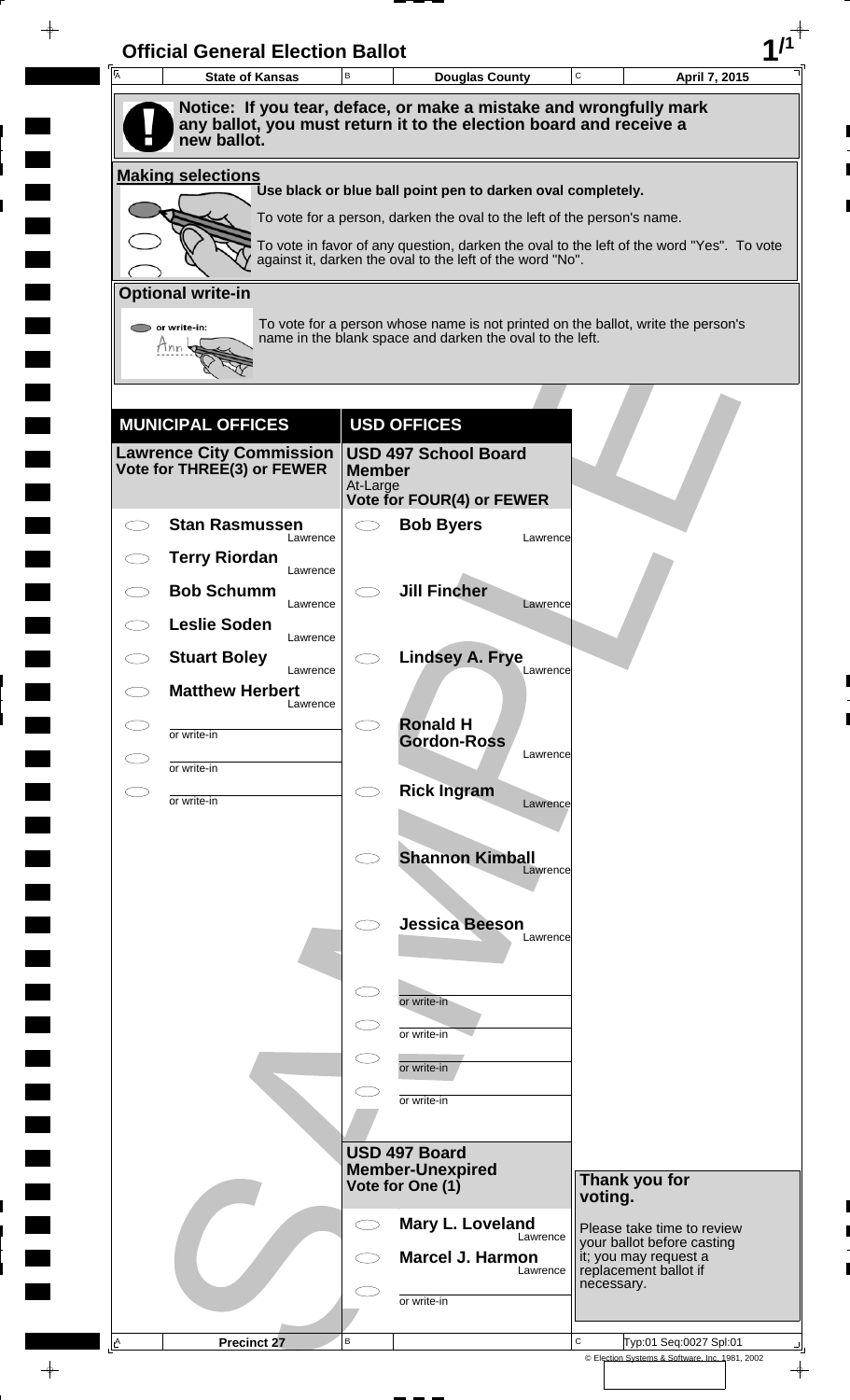| $\overline{\mathsf{A}}$ | <b>State of Kansas</b>                                        | B                         | <b>Douglas County</b>                                                                                                                        | C          | April 7, 2015                                            |
|-------------------------|---------------------------------------------------------------|---------------------------|----------------------------------------------------------------------------------------------------------------------------------------------|------------|----------------------------------------------------------|
|                         |                                                               |                           | Notice: If you tear, deface, or make a mistake and wrongfully mark                                                                           |            |                                                          |
|                         | new ballot.                                                   |                           | any ballot, you must return it to the election board and receive a                                                                           |            |                                                          |
|                         | <b>Making selections</b>                                      |                           | Use black or blue ball point pen to darken oval completely.                                                                                  |            |                                                          |
|                         |                                                               |                           | To vote for a person, darken the oval to the left of the person's name.                                                                      |            |                                                          |
|                         |                                                               |                           | To vote in favor of any question, darken the oval to the left of the word "Yes". To vote                                                     |            |                                                          |
|                         |                                                               |                           | against it, darken the oval to the left of the word "No".                                                                                    |            |                                                          |
|                         | <b>Optional write-in</b>                                      |                           |                                                                                                                                              |            |                                                          |
|                         | $\bullet$ or write-in:<br>Tnn                                 |                           | To vote for a person whose name is not printed on the ballot, write the person's<br>name in the blank space and darken the oval to the left. |            |                                                          |
|                         |                                                               |                           |                                                                                                                                              |            |                                                          |
|                         |                                                               |                           |                                                                                                                                              |            |                                                          |
|                         | <b>MUNICIPAL OFFICES</b>                                      |                           | <b>USD OFFICES</b>                                                                                                                           |            |                                                          |
|                         | <b>Lawrence City Commission</b><br>Vote for THREE(3) or FEWER | <b>Member</b><br>At-Large | <b>USD 497 School Board</b>                                                                                                                  |            |                                                          |
|                         |                                                               |                           | Vote for FOUR(4) or FEWER                                                                                                                    |            |                                                          |
|                         | <b>Stan Rasmussen</b><br>Lawrence                             | $\overline{\phantom{0}}$  | <b>Rick Ingram</b><br>Lawrence                                                                                                               |            |                                                          |
|                         | <b>Terry Riordan</b><br>Lawrence                              |                           |                                                                                                                                              |            |                                                          |
|                         | <b>Bob Schumm</b><br>Lawrence                                 |                           | <b>Shannon Kimball</b><br>Lawrence                                                                                                           |            |                                                          |
|                         | <b>Leslie Soden</b><br>Lawrence                               |                           |                                                                                                                                              |            |                                                          |
|                         | <b>Stuart Boley</b><br>Lawrence                               |                           | <b>Jessica Beeson</b><br>Lawrence                                                                                                            |            |                                                          |
|                         | <b>Matthew Herbert</b><br>Lawrence                            |                           |                                                                                                                                              |            |                                                          |
| CD                      | or write-in                                                   |                           | <b>Bob Byers</b><br>Lawrence                                                                                                                 |            |                                                          |
|                         | or write-in                                                   |                           |                                                                                                                                              |            |                                                          |
| CD                      | or write-in                                                   | $\bigcirc$                | <b>Jill Fincher</b><br>Lawrence                                                                                                              |            |                                                          |
|                         |                                                               |                           |                                                                                                                                              |            |                                                          |
|                         |                                                               |                           | <b>Lindsey A. Frye</b><br>Lawrence                                                                                                           |            |                                                          |
|                         |                                                               |                           |                                                                                                                                              |            |                                                          |
|                         |                                                               |                           | <b>Ronald H</b><br><b>Gordon-Ross</b>                                                                                                        |            |                                                          |
|                         |                                                               |                           | Lawrence                                                                                                                                     |            |                                                          |
|                         |                                                               |                           | or write-in                                                                                                                                  |            |                                                          |
|                         |                                                               |                           | or write-in                                                                                                                                  |            |                                                          |
|                         |                                                               |                           | or write-in                                                                                                                                  |            |                                                          |
|                         |                                                               |                           | or write-in                                                                                                                                  |            |                                                          |
|                         |                                                               |                           |                                                                                                                                              |            |                                                          |
|                         |                                                               |                           | USD 497 Board<br><b>Member-Unexpired</b>                                                                                                     |            | Thank you for                                            |
|                         |                                                               |                           | Vote for One (1)                                                                                                                             | voting.    |                                                          |
|                         |                                                               |                           | Mary L. Loveland<br>Lawrence                                                                                                                 |            | Please take time to review<br>your ballot before casting |
|                         |                                                               |                           | <b>Marcel J. Harmon</b><br>Lawrence                                                                                                          |            | it; you may request a<br>replacement ballot if           |
|                         |                                                               |                           | or write-in                                                                                                                                  | necessary. |                                                          |
| $\triangle$             | <b>Precinct 28</b>                                            | B                         |                                                                                                                                              | C          | Typ:01 Seq:0028 Spl:01                                   |
|                         |                                                               |                           |                                                                                                                                              |            | © Election Systems & Software, Inc. 1981, 2002           |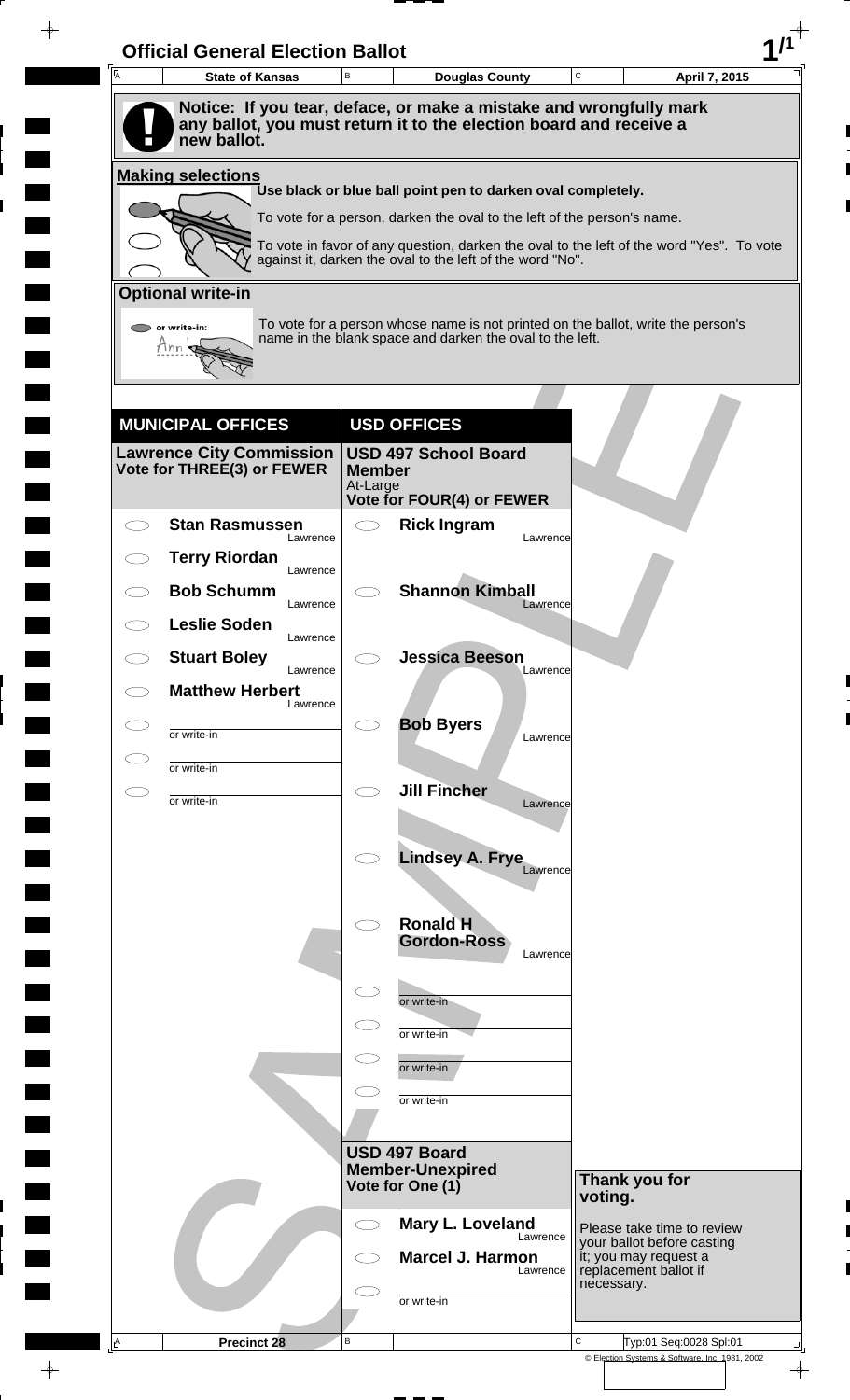| <b>I</b> A | <b>State of Kansas</b>                                        | B             | <b>Douglas County</b>                                                                                                                        | $\mathbf C$ | April 7, 2015                                            |
|------------|---------------------------------------------------------------|---------------|----------------------------------------------------------------------------------------------------------------------------------------------|-------------|----------------------------------------------------------|
|            |                                                               |               | Notice: If you tear, deface, or make a mistake and wrongfully mark                                                                           |             |                                                          |
|            | new ballot.                                                   |               | any ballot, you must return it to the election board and receive a                                                                           |             |                                                          |
|            | <b>Making selections</b>                                      |               | Use black or blue ball point pen to darken oval completely.                                                                                  |             |                                                          |
|            |                                                               |               | To vote for a person, darken the oval to the left of the person's name.                                                                      |             |                                                          |
|            |                                                               |               | To vote in favor of any question, darken the oval to the left of the word "Yes". To vote                                                     |             |                                                          |
|            |                                                               |               | against it, darken the oval to the left of the word "No".                                                                                    |             |                                                          |
|            | <b>Optional write-in</b>                                      |               |                                                                                                                                              |             |                                                          |
|            | or write-in:                                                  |               | To vote for a person whose name is not printed on the ballot, write the person's<br>name in the blank space and darken the oval to the left. |             |                                                          |
|            |                                                               |               |                                                                                                                                              |             |                                                          |
|            |                                                               |               |                                                                                                                                              |             |                                                          |
|            | <b>MUNICIPAL OFFICES</b>                                      |               | <b>USD OFFICES</b>                                                                                                                           |             |                                                          |
|            | <b>Lawrence City Commission</b><br>Vote for THREE(3) or FEWER | <b>Member</b> | <b>USD 497 School Board</b>                                                                                                                  |             |                                                          |
|            |                                                               | At-Large      | <b>Vote for FOUR(4) or FEWER</b>                                                                                                             |             |                                                          |
| ─ ─        | <b>Matthew Herbert</b><br>Lawrence                            |               | <b>Ronald H</b>                                                                                                                              |             |                                                          |
|            | <b>Stan Rasmussen</b><br>Lawrence                             |               | <b>Gordon-Ross</b><br>Lawrence                                                                                                               |             |                                                          |
|            | <b>Terry Riordan</b>                                          |               | <b>Rick Ingram</b>                                                                                                                           |             |                                                          |
|            | Lawrence<br><b>Bob Schumm</b>                                 |               | Lawrence                                                                                                                                     |             |                                                          |
|            | Lawrence<br><b>Leslie Soden</b>                               |               | <b>Shannon Kimball</b>                                                                                                                       |             |                                                          |
|            | Lawrence<br><b>Stuart Boley</b>                               |               | Lawrence                                                                                                                                     |             |                                                          |
|            | Lawrence                                                      |               | <b>Jessica Beeson</b>                                                                                                                        |             |                                                          |
|            | or write-in                                                   |               | Lawrence                                                                                                                                     |             |                                                          |
|            | or write-in                                                   | $\bigcirc$    | <b>Bob Byers</b>                                                                                                                             |             |                                                          |
|            | or write-in                                                   |               | Lawrence                                                                                                                                     |             |                                                          |
|            |                                                               |               | <b>Jill Fincher</b>                                                                                                                          |             |                                                          |
|            |                                                               |               | Lawrence                                                                                                                                     |             |                                                          |
|            |                                                               |               | <b>Lindsey A. Frye</b>                                                                                                                       |             |                                                          |
|            |                                                               |               | Lawrence                                                                                                                                     |             |                                                          |
|            |                                                               |               |                                                                                                                                              |             |                                                          |
|            |                                                               |               | or write-in                                                                                                                                  |             |                                                          |
|            |                                                               |               | or write-in                                                                                                                                  |             |                                                          |
|            |                                                               |               | or write-in                                                                                                                                  |             |                                                          |
|            |                                                               |               | or write-in                                                                                                                                  |             |                                                          |
|            |                                                               |               | USD 497 Board                                                                                                                                |             |                                                          |
|            |                                                               |               | <b>Member-Unexpired</b>                                                                                                                      |             | Thank you for                                            |
|            |                                                               |               | Vote for One (1)                                                                                                                             | voting.     |                                                          |
|            |                                                               | $\bigcirc$    | Mary L. Loveland<br>Lawrence                                                                                                                 |             | Please take time to review<br>your ballot before casting |
|            |                                                               |               | <b>Marcel J. Harmon</b><br>Lawrence                                                                                                          |             | it; you may request a<br>replacement ballot if           |
|            |                                                               |               | or write-in                                                                                                                                  | necessary.  |                                                          |
|            | Precinct 29                                                   |               |                                                                                                                                              |             |                                                          |

 $\blacksquare$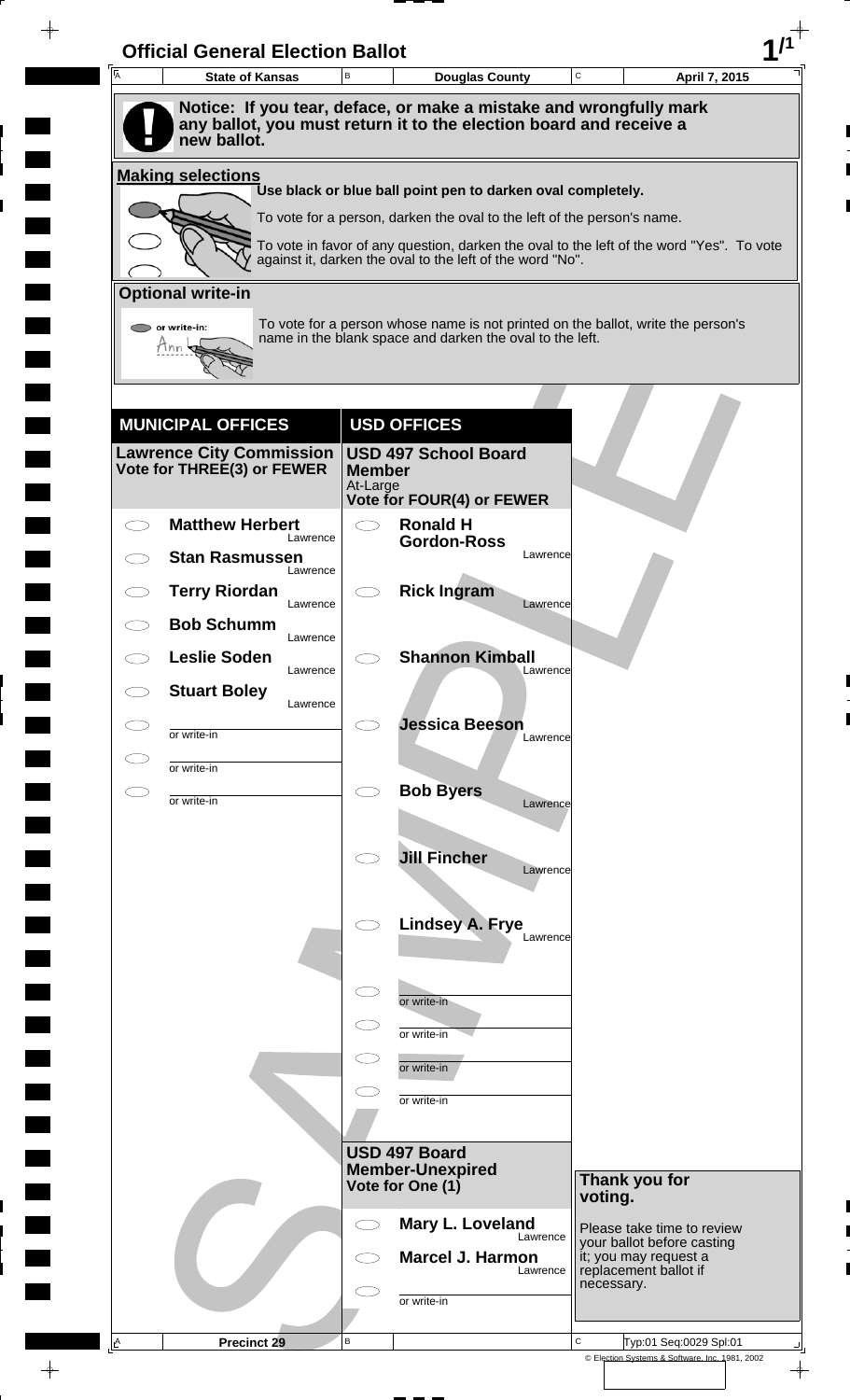| A | <b>Official General Election Ballot</b><br><b>State of Kansas</b>                 | B             | <b>Douglas County</b>                                                                                                                                               | $\mathbf C$ | April 7, 2015                                                                |
|---|-----------------------------------------------------------------------------------|---------------|---------------------------------------------------------------------------------------------------------------------------------------------------------------------|-------------|------------------------------------------------------------------------------|
|   | Notice: If you tear, deface, or make a mistake and wrongfully mark                |               |                                                                                                                                                                     |             |                                                                              |
|   | any ballot, you must return it to the election board and receive a<br>new ballot. |               |                                                                                                                                                                     |             |                                                                              |
|   | <b>Making selections</b>                                                          |               |                                                                                                                                                                     |             |                                                                              |
|   |                                                                                   |               | Use black or blue ball point pen to darken oval completely.                                                                                                         |             |                                                                              |
|   |                                                                                   |               | To vote for a person, darken the oval to the left of the person's name.<br>To vote in favor of any question, darken the oval to the left of the word "Yes". To vote |             |                                                                              |
|   |                                                                                   |               | against it, darken the oval to the left of the word "No".                                                                                                           |             |                                                                              |
|   | <b>Optional write-in</b>                                                          |               |                                                                                                                                                                     |             |                                                                              |
|   | $\triangleright$ or write-in:<br>Tnn                                              |               | To vote for a person whose name is not printed on the ballot, write the person's<br>name in the blank space and darken the oval to the left.                        |             |                                                                              |
|   |                                                                                   |               |                                                                                                                                                                     |             |                                                                              |
|   |                                                                                   |               |                                                                                                                                                                     |             |                                                                              |
|   | <b>MUNICIPAL OFFICES</b>                                                          |               | <b>USD OFFICES</b>                                                                                                                                                  |             |                                                                              |
|   | Lawrence City Commission  <br>Vote for THREE(3) or FEWER                          | <b>Member</b> | <b>USD 497 School Board</b>                                                                                                                                         |             |                                                                              |
|   |                                                                                   | At-Large      | <b>Vote for FOUR(4) or FEWER</b>                                                                                                                                    |             |                                                                              |
|   | <b>Leslie Soden</b><br>Lawrence                                                   |               | <b>Bob Byers</b>                                                                                                                                                    | Lawrence    |                                                                              |
|   | <b>Stuart Boley</b><br>Lawrence                                                   |               |                                                                                                                                                                     |             |                                                                              |
|   | <b>Matthew Herbert</b><br>Lawrence                                                |               | <b>Jill Fincher</b>                                                                                                                                                 | Lawrence    |                                                                              |
|   | <b>Stan Rasmussen</b><br>Lawrence                                                 |               |                                                                                                                                                                     |             |                                                                              |
|   | <b>Terry Riordan</b><br>Lawrence                                                  |               | <b>Lindsey A. Frye</b>                                                                                                                                              | Lawrence    |                                                                              |
|   | <b>Bob Schumm</b><br>Lawrence                                                     |               |                                                                                                                                                                     |             |                                                                              |
|   | or write-in                                                                       |               | <b>Ronald H</b><br><b>Gordon-Ross</b>                                                                                                                               |             |                                                                              |
|   | or write-in                                                                       |               |                                                                                                                                                                     | Lawrence    |                                                                              |
|   | or write-in                                                                       | C)            | <b>Rick Ingram</b>                                                                                                                                                  | Lawrence    |                                                                              |
|   |                                                                                   |               |                                                                                                                                                                     |             |                                                                              |
|   |                                                                                   |               | <b>Shannon Kimball</b>                                                                                                                                              | Lawrence    |                                                                              |
|   |                                                                                   |               |                                                                                                                                                                     |             |                                                                              |
|   |                                                                                   |               | <b>Jessica Beeson</b>                                                                                                                                               | Lawrence    |                                                                              |
|   |                                                                                   |               |                                                                                                                                                                     |             |                                                                              |
|   |                                                                                   | $\subset$     | or write-in                                                                                                                                                         |             |                                                                              |
|   |                                                                                   |               | or write-in                                                                                                                                                         |             |                                                                              |
|   |                                                                                   | $\subset$     | or write-in                                                                                                                                                         |             |                                                                              |
|   |                                                                                   |               | or write-in                                                                                                                                                         |             |                                                                              |
|   |                                                                                   |               |                                                                                                                                                                     |             |                                                                              |
|   |                                                                                   |               | USD 497 Board<br><b>Member-Unexpired</b>                                                                                                                            |             |                                                                              |
|   |                                                                                   |               | Vote for One (1)                                                                                                                                                    | voting.     | Thank you for                                                                |
|   |                                                                                   | C)            | Mary L. Loveland                                                                                                                                                    | Lawrence    | Please take time to review                                                   |
|   |                                                                                   |               | <b>Marcel J. Harmon</b>                                                                                                                                             | Lawrence    | your ballot before casting<br>it; you may request a<br>replacement ballot if |
|   |                                                                                   |               |                                                                                                                                                                     |             |                                                                              |
|   |                                                                                   |               | or write-in                                                                                                                                                         |             | necessary.                                                                   |

 $\blacksquare$ 

 $\frac{1}{\sqrt{2\pi}}$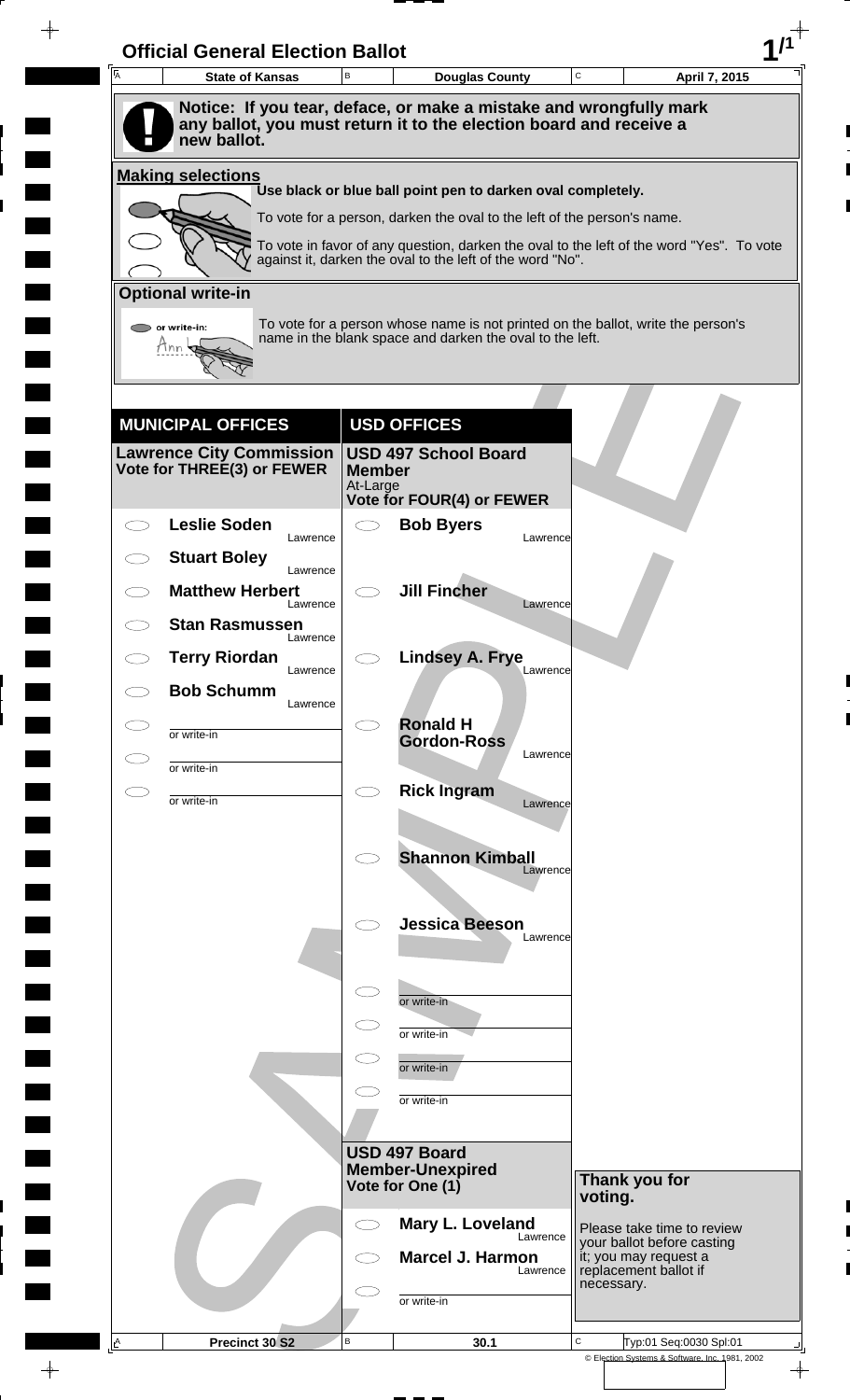| 一<br>人       | <b>State of Kansas</b>                                      | $\,$ B                    | <b>Douglas County</b>                                                                                                                        | C          | April 7, 2015                                            |
|--------------|-------------------------------------------------------------|---------------------------|----------------------------------------------------------------------------------------------------------------------------------------------|------------|----------------------------------------------------------|
|              | new ballot.                                                 |                           | Notice: If you tear, deface, or make a mistake and wrongfully mark<br>any ballot, you must return it to the election board and receive a     |            |                                                          |
|              | <b>Making selections</b>                                    |                           |                                                                                                                                              |            |                                                          |
|              |                                                             |                           | Use black or blue ball point pen to darken oval completely.<br>To vote for a person, darken the oval to the left of the person's name.       |            |                                                          |
|              |                                                             |                           | To vote in favor of any question, darken the oval to the left of the word "Yes". To vote                                                     |            |                                                          |
|              |                                                             |                           | against it, darken the oval to the left of the word "No".                                                                                    |            |                                                          |
|              | <b>Optional write-in</b>                                    |                           |                                                                                                                                              |            |                                                          |
|              | or write-in:<br>Inn                                         |                           | To vote for a person whose name is not printed on the ballot, write the person's<br>name in the blank space and darken the oval to the left. |            |                                                          |
|              |                                                             |                           |                                                                                                                                              |            |                                                          |
|              |                                                             |                           |                                                                                                                                              |            |                                                          |
|              | <b>MUNICIPAL OFFICES</b><br><b>Lawrence City Commission</b> |                           | <b>USD OFFICES</b><br><b>USD 497 School Board</b>                                                                                            |            |                                                          |
|              | Vote for THREE(3) or FEWER                                  | <b>Member</b><br>At-Large |                                                                                                                                              |            |                                                          |
|              |                                                             |                           | Vote for FOUR(4) or FEWER                                                                                                                    |            |                                                          |
|              | <b>Stan Rasmussen</b><br>Lawrence                           | $\bigcirc$                | <b>Lindsey A. Frye</b><br>Lawrence                                                                                                           |            |                                                          |
|              | <b>Terry Riordan</b><br>Lawrence                            |                           |                                                                                                                                              |            |                                                          |
|              | <b>Bob Schumm</b><br>Lawrence                               |                           | <b>Ronald H</b><br><b>Gordon-Ross</b>                                                                                                        |            |                                                          |
|              | <b>Leslie Soden</b><br>Lawrence                             |                           | Lawrence                                                                                                                                     |            |                                                          |
|              | <b>Stuart Boley</b><br>Lawrence                             |                           | <b>Rick Ingram</b><br>Lawrence                                                                                                               |            |                                                          |
|              | <b>Matthew Herbert</b><br>Lawrence                          |                           |                                                                                                                                              |            |                                                          |
|              | or write-in                                                 |                           | <b>Shannon Kimball</b><br>Lawrence                                                                                                           |            |                                                          |
|              | or write-in                                                 |                           |                                                                                                                                              |            |                                                          |
| $\subset \,$ | or write-in                                                 | $\bigcirc$                | <b>Jessica Beeson</b><br>Lawrence                                                                                                            |            |                                                          |
|              |                                                             |                           |                                                                                                                                              |            |                                                          |
|              |                                                             |                           | <b>Bob Byers</b><br>Lawrence                                                                                                                 |            |                                                          |
|              |                                                             |                           |                                                                                                                                              |            |                                                          |
|              |                                                             |                           | <b>Jill Fincher</b><br>Lawrence                                                                                                              |            |                                                          |
|              |                                                             |                           |                                                                                                                                              |            |                                                          |
|              |                                                             | $\subset$                 | or write-in                                                                                                                                  |            |                                                          |
|              |                                                             |                           | or write-in                                                                                                                                  |            |                                                          |
|              |                                                             |                           | or write-in                                                                                                                                  |            |                                                          |
|              |                                                             |                           | or write-in                                                                                                                                  |            |                                                          |
|              |                                                             |                           | <b>USD 497 Board</b>                                                                                                                         |            |                                                          |
|              |                                                             |                           | <b>Member-Unexpired</b><br>Vote for One (1)                                                                                                  |            | Thank you for                                            |
|              |                                                             |                           |                                                                                                                                              | voting.    |                                                          |
|              |                                                             | $\bigcirc$                | Mary L. Loveland<br>Lawrence                                                                                                                 |            | Please take time to review<br>your ballot before casting |
|              |                                                             |                           | Marcel J. Harmon<br>Lawrence                                                                                                                 | necessary. | it; you may request a<br>replacement ballot if           |
|              |                                                             |                           | or write-in                                                                                                                                  |            |                                                          |
|              |                                                             |                           |                                                                                                                                              |            |                                                          |

 $\blacksquare$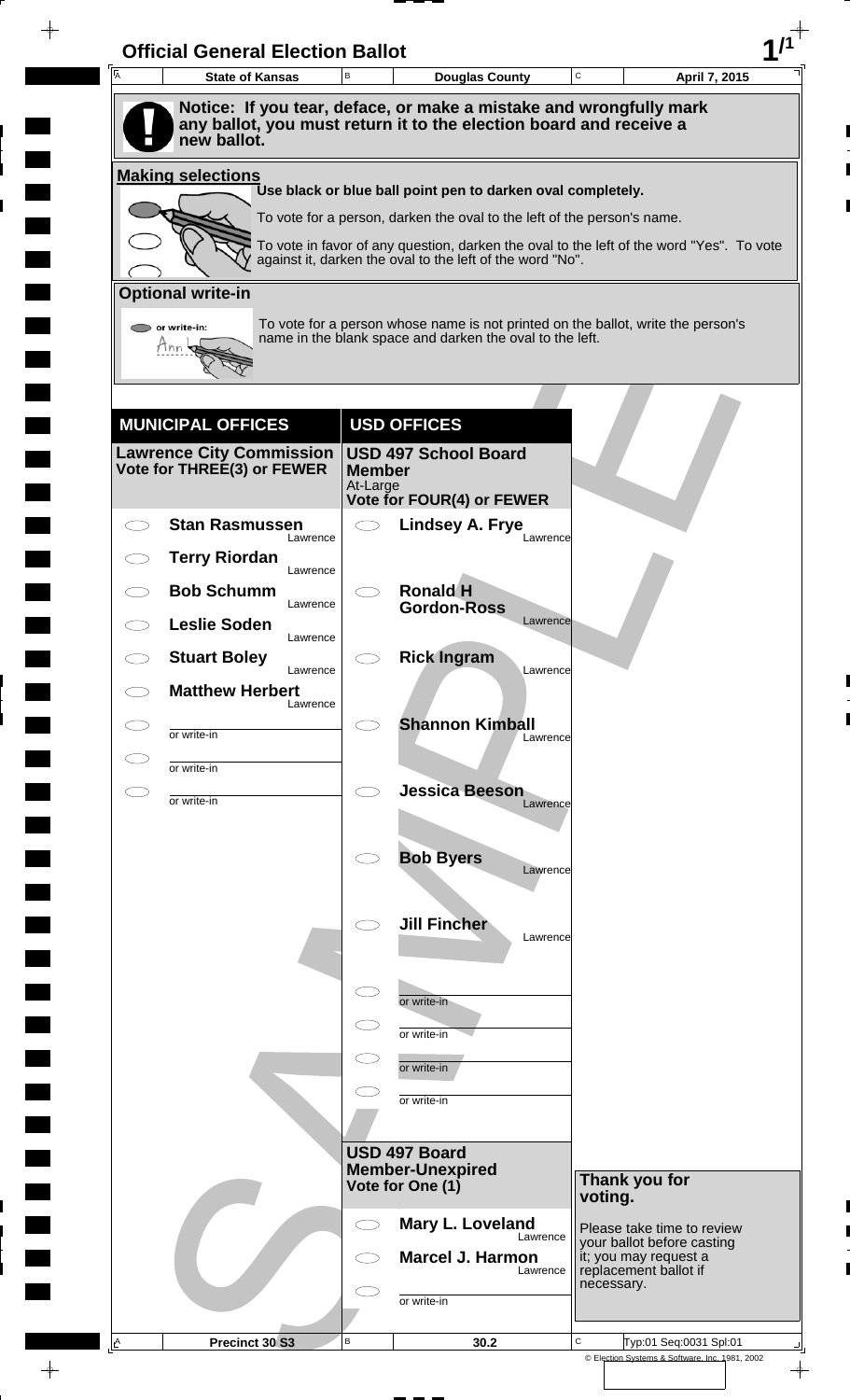| Ā | <b>State of Kansas</b>             | B                         | <b>Douglas County</b>                                                                                                                    | $\mathbf C$<br>April 7, 2015                                                             |  |
|---|------------------------------------|---------------------------|------------------------------------------------------------------------------------------------------------------------------------------|------------------------------------------------------------------------------------------|--|
|   | new ballot.                        |                           | Notice: If you tear, deface, or make a mistake and wrongfully mark<br>any ballot, you must return it to the election board and receive a |                                                                                          |  |
|   | <b>Making selections</b>           |                           |                                                                                                                                          |                                                                                          |  |
|   |                                    |                           | Use black or blue ball point pen to darken oval completely.                                                                              |                                                                                          |  |
|   |                                    |                           | To vote for a person, darken the oval to the left of the person's name.                                                                  | To vote in favor of any question, darken the oval to the left of the word "Yes". To vote |  |
|   |                                    |                           | against it, darken the oval to the left of the word "No".                                                                                |                                                                                          |  |
|   | <b>Optional write-in</b>           |                           |                                                                                                                                          |                                                                                          |  |
|   | $\triangleright$ or write-in:      |                           | name in the blank space and darken the oval to the left.                                                                                 | To vote for a person whose name is not printed on the ballot, write the person's         |  |
|   | Tnn                                |                           |                                                                                                                                          |                                                                                          |  |
|   |                                    |                           |                                                                                                                                          |                                                                                          |  |
|   | <b>MUNICIPAL OFFICES</b>           |                           | <b>USD OFFICES</b>                                                                                                                       |                                                                                          |  |
|   | <b>Lawrence City Commission</b>    |                           | <b>USD 497 School Board</b>                                                                                                              |                                                                                          |  |
|   | Vote for THREE(3) or FEWER         | <b>Member</b><br>At-Large |                                                                                                                                          |                                                                                          |  |
|   | <b>Leslie Soden</b>                |                           | <b>Vote for FOUR(4) or FEWER</b><br><b>Ronald H</b>                                                                                      |                                                                                          |  |
|   | Lawrence<br><b>Stuart Boley</b>    |                           | <b>Gordon-Ross</b><br>Lawrence                                                                                                           |                                                                                          |  |
|   | Lawrence<br><b>Matthew Herbert</b> |                           | <b>Rick Ingram</b>                                                                                                                       |                                                                                          |  |
|   | Lawrence<br><b>Stan Rasmussen</b>  |                           | Lawrence                                                                                                                                 |                                                                                          |  |
|   | Lawrence                           |                           |                                                                                                                                          |                                                                                          |  |
|   | <b>Terry Riordan</b><br>Lawrence   |                           | <b>Shannon Kimball</b><br>Lawrence                                                                                                       |                                                                                          |  |
|   | <b>Bob Schumm</b><br>Lawrence      |                           |                                                                                                                                          |                                                                                          |  |
|   | or write-in                        |                           | <b>Jessica Beeson</b><br>Lawrence                                                                                                        |                                                                                          |  |
|   | or write-in                        |                           |                                                                                                                                          |                                                                                          |  |
|   | or write-in                        | CΞ                        | <b>Bob Byers</b><br>Lawrence                                                                                                             |                                                                                          |  |
|   |                                    |                           |                                                                                                                                          |                                                                                          |  |
|   |                                    |                           | <b>Jill Fincher</b><br>Lawrence                                                                                                          |                                                                                          |  |
|   |                                    |                           |                                                                                                                                          |                                                                                          |  |
|   |                                    |                           | <b>Lindsey A. Frye</b><br>Lawrence                                                                                                       |                                                                                          |  |
|   |                                    |                           |                                                                                                                                          |                                                                                          |  |
|   |                                    |                           | or write-in                                                                                                                              |                                                                                          |  |
|   |                                    |                           |                                                                                                                                          |                                                                                          |  |
|   |                                    |                           | or write-in                                                                                                                              |                                                                                          |  |
|   |                                    |                           | or write-in                                                                                                                              |                                                                                          |  |
|   |                                    |                           | or write-in                                                                                                                              |                                                                                          |  |
|   |                                    |                           | USD 497 Board                                                                                                                            |                                                                                          |  |
|   |                                    |                           | <b>Member-Unexpired</b><br>Vote for One (1)                                                                                              | Thank you for                                                                            |  |
|   |                                    | C i                       | Mary L. Loveland                                                                                                                         | voting.                                                                                  |  |
|   |                                    |                           | Lawrence                                                                                                                                 | Please take time to review<br>your ballot before casting                                 |  |
|   |                                    |                           | <b>Marcel J. Harmon</b><br>Lawrence                                                                                                      | it; you may request a<br>replacement ballot if<br>necessary.                             |  |
|   |                                    |                           | or write-in                                                                                                                              |                                                                                          |  |
| A |                                    |                           |                                                                                                                                          |                                                                                          |  |

 $\blacksquare$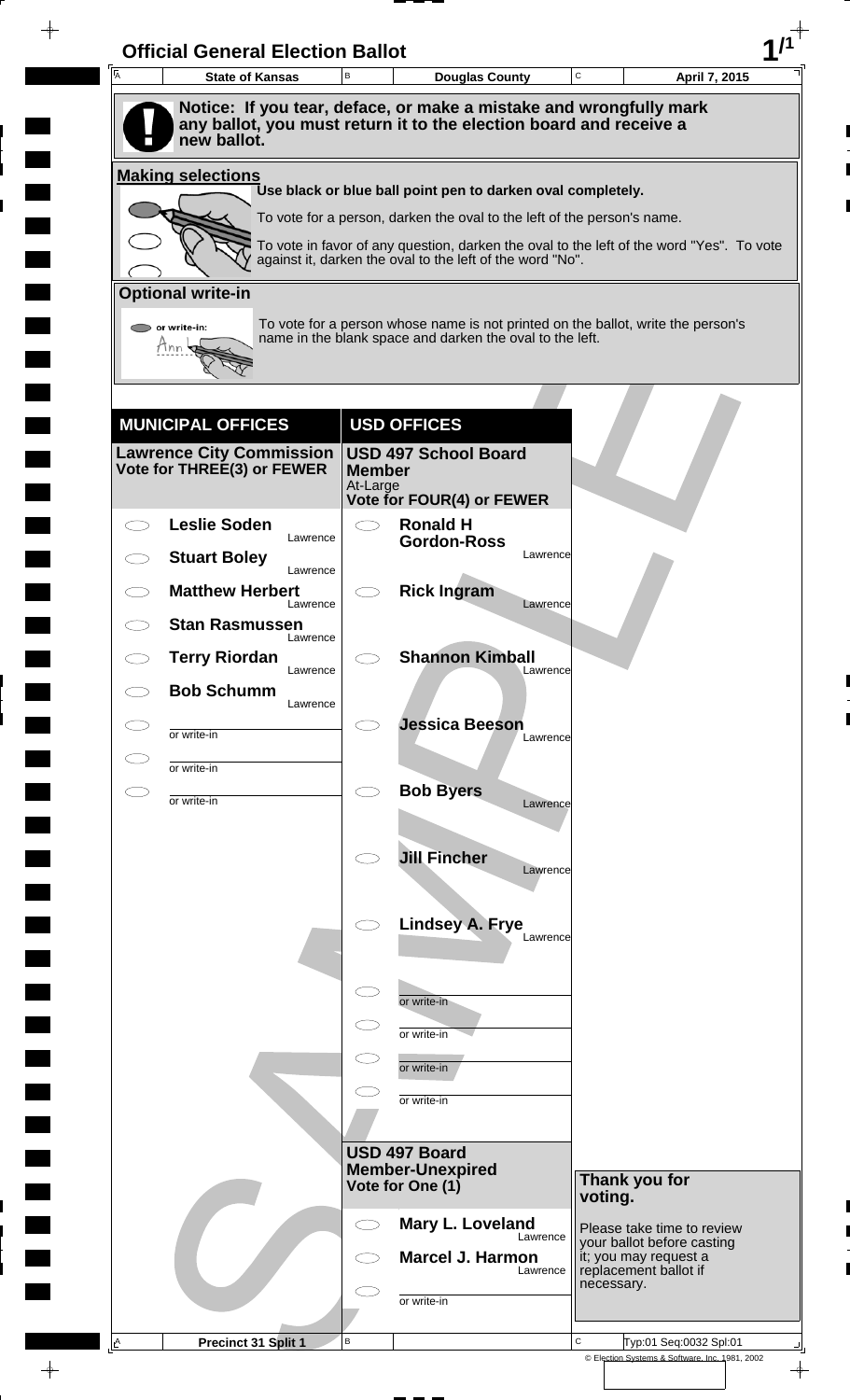| $\overline{A}$ | <b>State of Kansas</b>                              | <b>Official General Election Ballot</b><br>$\mathsf B$ | <b>Douglas County</b>                                                                                                                                 | $\mathsf C$ | April 7, 2015                                                                |
|----------------|-----------------------------------------------------|--------------------------------------------------------|-------------------------------------------------------------------------------------------------------------------------------------------------------|-------------|------------------------------------------------------------------------------|
|                |                                                     |                                                        | Notice: If you tear, deface, or make a mistake and wrongfully mark                                                                                    |             |                                                                              |
|                | new ballot.                                         |                                                        | any ballot, you must return it to the election board and receive a                                                                                    |             |                                                                              |
|                |                                                     |                                                        |                                                                                                                                                       |             |                                                                              |
|                | <b>Making selections</b>                            |                                                        | Use black or blue ball point pen to darken oval completely.                                                                                           |             |                                                                              |
|                |                                                     |                                                        | To vote for a person, darken the oval to the left of the person's name.                                                                               |             |                                                                              |
|                |                                                     |                                                        | To vote in favor of any question, darken the oval to the left of the word "Yes". To vote<br>against it, darken the oval to the left of the word "No". |             |                                                                              |
|                | <b>Optional write-in</b>                            |                                                        |                                                                                                                                                       |             |                                                                              |
|                | $\bigcirc$ or write-in:                             |                                                        | To vote for a person whose name is not printed on the ballot, write the person's                                                                      |             |                                                                              |
|                | Tnn                                                 |                                                        | name in the blank space and darken the oval to the left.                                                                                              |             |                                                                              |
|                |                                                     |                                                        |                                                                                                                                                       |             |                                                                              |
|                |                                                     |                                                        |                                                                                                                                                       |             |                                                                              |
| <b>OFFICES</b> | <b>DRAINAGE DISTRICT</b>                            |                                                        |                                                                                                                                                       |             |                                                                              |
|                |                                                     |                                                        |                                                                                                                                                       |             |                                                                              |
|                | Wakarusa Haskell Eudora<br><b>Drainage District</b> |                                                        |                                                                                                                                                       |             |                                                                              |
|                | Vote for THREE(3) or FEWER                          |                                                        |                                                                                                                                                       |             |                                                                              |
|                | William R. Meairs Jr.<br>Lawrence                   |                                                        |                                                                                                                                                       |             |                                                                              |
|                | <b>Steven P. Meseraull</b><br>Lawrence              |                                                        |                                                                                                                                                       |             |                                                                              |
|                | Don R. Reynolds<br>Lawrence                         |                                                        |                                                                                                                                                       |             |                                                                              |
|                | or write-in                                         |                                                        |                                                                                                                                                       |             |                                                                              |
|                | or write-in                                         |                                                        |                                                                                                                                                       |             |                                                                              |
|                |                                                     |                                                        |                                                                                                                                                       |             |                                                                              |
|                | or write-in                                         |                                                        |                                                                                                                                                       |             |                                                                              |
|                |                                                     |                                                        |                                                                                                                                                       |             |                                                                              |
|                |                                                     |                                                        |                                                                                                                                                       |             |                                                                              |
|                |                                                     |                                                        |                                                                                                                                                       |             |                                                                              |
|                |                                                     |                                                        |                                                                                                                                                       |             |                                                                              |
|                |                                                     |                                                        |                                                                                                                                                       |             |                                                                              |
|                |                                                     |                                                        |                                                                                                                                                       |             |                                                                              |
|                |                                                     |                                                        |                                                                                                                                                       |             |                                                                              |
|                |                                                     |                                                        |                                                                                                                                                       |             |                                                                              |
|                |                                                     |                                                        |                                                                                                                                                       |             |                                                                              |
|                |                                                     |                                                        |                                                                                                                                                       |             |                                                                              |
|                |                                                     |                                                        |                                                                                                                                                       |             |                                                                              |
|                |                                                     |                                                        |                                                                                                                                                       |             |                                                                              |
|                |                                                     |                                                        |                                                                                                                                                       |             |                                                                              |
|                |                                                     |                                                        |                                                                                                                                                       | voting.     | Thank you for                                                                |
|                |                                                     |                                                        |                                                                                                                                                       |             | Please take time to review                                                   |
|                |                                                     |                                                        |                                                                                                                                                       |             | your ballot before casting<br>it; you may request a<br>replacement ballot if |
|                |                                                     |                                                        |                                                                                                                                                       |             | necessary.                                                                   |
|                |                                                     |                                                        |                                                                                                                                                       |             |                                                                              |
| A              | <b>Precinct 31 Drainage</b>                         | B                                                      |                                                                                                                                                       | $\mathbf C$ | Typ:01 Seq:0032 Spl:02                                                       |

 $\overline{\phantom{a}}$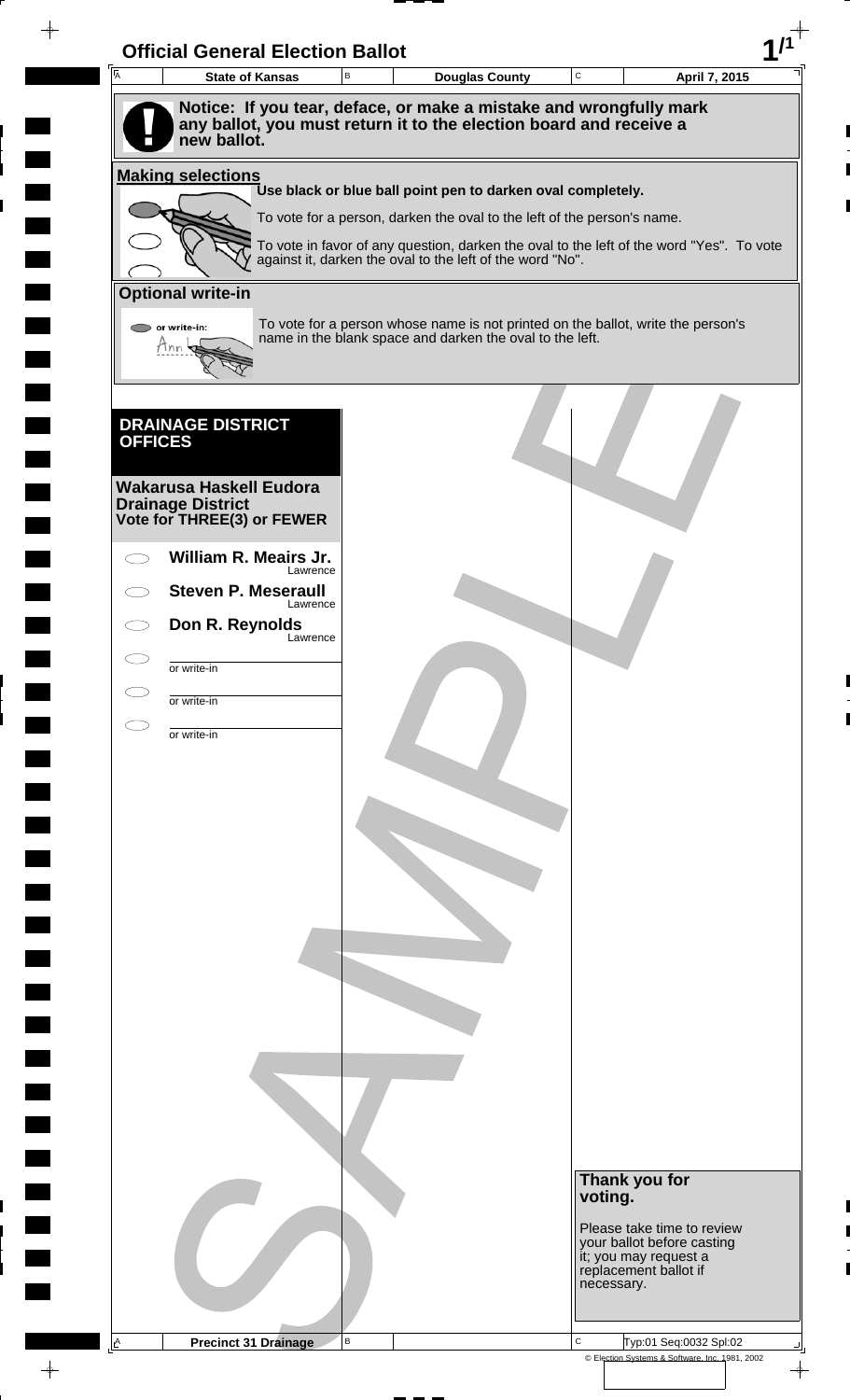| A            | <b>State of Kansas</b>                                        | $\,$ B        | <b>Douglas County</b>                                                                                                                                               | C          | April 7, 2015                                            |
|--------------|---------------------------------------------------------------|---------------|---------------------------------------------------------------------------------------------------------------------------------------------------------------------|------------|----------------------------------------------------------|
|              |                                                               |               | Notice: If you tear, deface, or make a mistake and wrongfully mark                                                                                                  |            |                                                          |
|              | new ballot.                                                   |               | any ballot, you must return it to the election board and receive a                                                                                                  |            |                                                          |
|              | <b>Making selections</b>                                      |               |                                                                                                                                                                     |            |                                                          |
|              |                                                               |               | Use black or blue ball point pen to darken oval completely.                                                                                                         |            |                                                          |
|              |                                                               |               | To vote for a person, darken the oval to the left of the person's name.<br>To vote in favor of any question, darken the oval to the left of the word "Yes". To vote |            |                                                          |
|              |                                                               |               | against it, darken the oval to the left of the word "No".                                                                                                           |            |                                                          |
|              | <b>Optional write-in</b>                                      |               |                                                                                                                                                                     |            |                                                          |
|              | or write-in:                                                  |               | To vote for a person whose name is not printed on the ballot, write the person's<br>name in the blank space and darken the oval to the left.                        |            |                                                          |
|              |                                                               |               |                                                                                                                                                                     |            |                                                          |
|              |                                                               |               |                                                                                                                                                                     |            |                                                          |
|              | <b>MUNICIPAL OFFICES</b>                                      |               | <b>USD OFFICES</b>                                                                                                                                                  |            |                                                          |
|              | <b>Lawrence City Commission</b><br>Vote for THREE(3) or FEWER | <b>Member</b> | <b>USD 497 School Board</b>                                                                                                                                         |            |                                                          |
|              |                                                               | At-Large      | <b>Vote for FOUR(4) or FEWER</b>                                                                                                                                    |            |                                                          |
|              | <b>Matthew Herbert</b><br>Lawrence                            | $\bigcirc$    | <b>Jill Fincher</b><br>Lawrence                                                                                                                                     |            |                                                          |
|              | <b>Stan Rasmussen</b>                                         |               |                                                                                                                                                                     |            |                                                          |
|              | Lawrence<br><b>Terry Riordan</b>                              |               | <b>Lindsey A. Frye</b>                                                                                                                                              |            |                                                          |
|              | Lawrence<br><b>Bob Schumm</b>                                 |               | Lawrence                                                                                                                                                            |            |                                                          |
|              | Lawrence<br><b>Leslie Soden</b>                               |               | <b>Ronald H</b>                                                                                                                                                     |            |                                                          |
|              | Lawrence<br><b>Stuart Boley</b>                               |               | <b>Gordon-Ross</b><br>Lawrence                                                                                                                                      |            |                                                          |
|              | Lawrence                                                      |               | <b>Rick Ingram</b>                                                                                                                                                  |            |                                                          |
|              | or write-in                                                   |               | Lawrence                                                                                                                                                            |            |                                                          |
| $\subset \,$ | or write-in                                                   | $\bigcirc$    | <b>Shannon Kimball</b>                                                                                                                                              |            |                                                          |
|              | or write-in                                                   |               | Lawrence                                                                                                                                                            |            |                                                          |
|              |                                                               |               | <b>Jessica Beeson</b>                                                                                                                                               |            |                                                          |
|              |                                                               |               | Lawrence                                                                                                                                                            |            |                                                          |
|              |                                                               |               |                                                                                                                                                                     |            |                                                          |
|              |                                                               |               | <b>Bob Byers</b><br>Lawrence                                                                                                                                        |            |                                                          |
|              |                                                               |               |                                                                                                                                                                     |            |                                                          |
|              |                                                               | $\subset$     | or write-in                                                                                                                                                         |            |                                                          |
|              |                                                               |               | or write-in                                                                                                                                                         |            |                                                          |
|              |                                                               |               | or write-in                                                                                                                                                         |            |                                                          |
|              |                                                               |               | or write-in                                                                                                                                                         |            |                                                          |
|              |                                                               |               |                                                                                                                                                                     |            |                                                          |
|              |                                                               |               | USD 497 Board<br><b>Member-Unexpired</b>                                                                                                                            |            | Thank you for                                            |
|              |                                                               |               | Vote for One (1)                                                                                                                                                    | voting.    |                                                          |
|              |                                                               | $\bigcirc$    | Mary L. Loveland<br>Lawrence                                                                                                                                        |            | Please take time to review<br>your ballot before casting |
|              |                                                               |               | <b>Marcel J. Harmon</b><br>Lawrence                                                                                                                                 |            | it; you may request a<br>replacement ballot if           |
|              |                                                               |               |                                                                                                                                                                     | necessary. |                                                          |
|              |                                                               |               | or write-in                                                                                                                                                         |            |                                                          |

 $\blacksquare$ 

 $\qquad \qquad \blacksquare$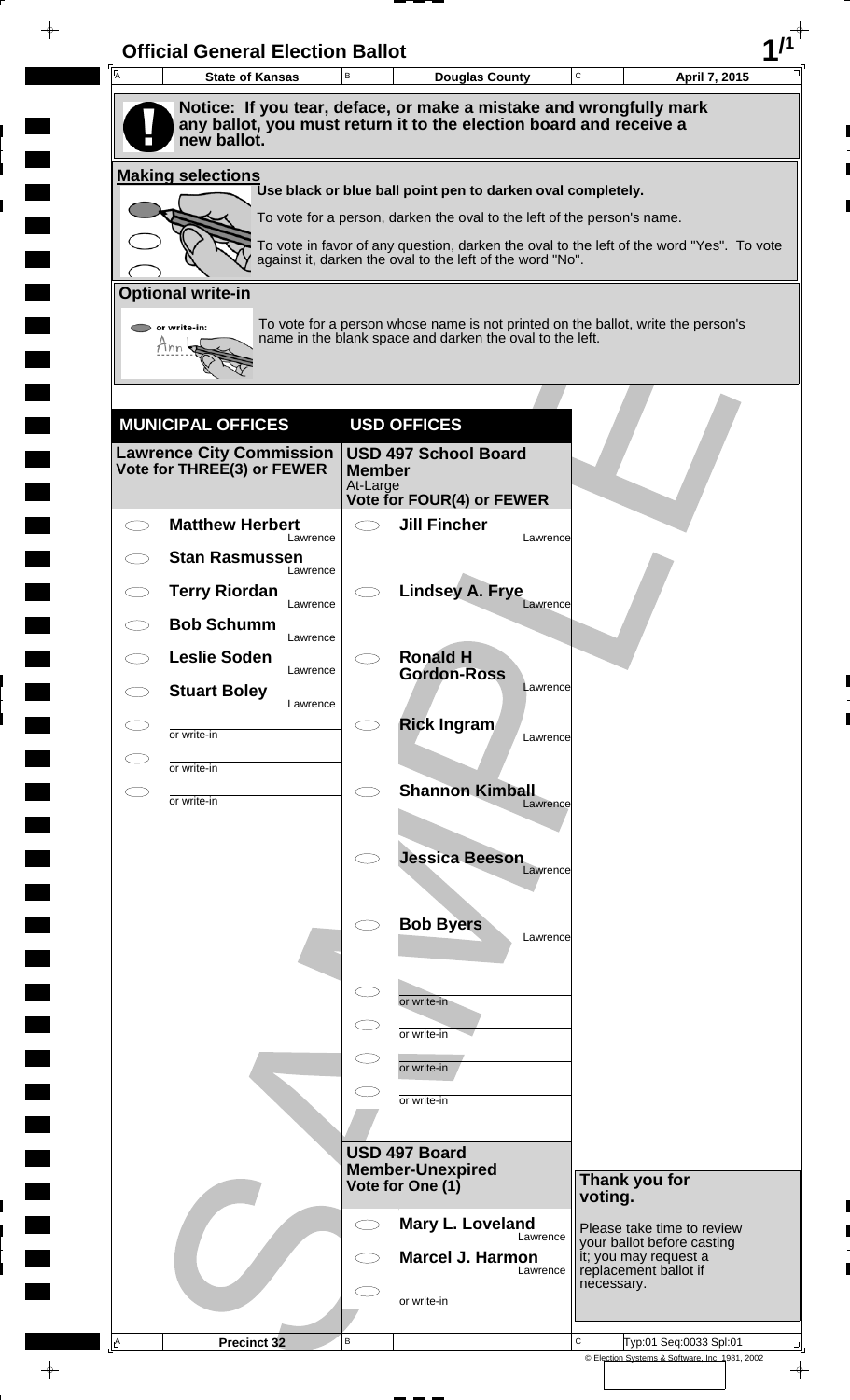| $\overline{\mathsf{A}}$ | <b>State of Kansas</b>                                        | B                        | C<br><b>Douglas County</b><br>April 7, 2015                                                                                                  |
|-------------------------|---------------------------------------------------------------|--------------------------|----------------------------------------------------------------------------------------------------------------------------------------------|
|                         |                                                               |                          | Notice: If you tear, deface, or make a mistake and wrongfully mark                                                                           |
|                         | new ballot.                                                   |                          | any ballot, you must return it to the election board and receive a                                                                           |
|                         | <b>Making selections</b>                                      |                          |                                                                                                                                              |
|                         |                                                               |                          | Use black or blue ball point pen to darken oval completely.<br>To vote for a person, darken the oval to the left of the person's name.       |
|                         |                                                               |                          | To vote in favor of any question, darken the oval to the left of the word "Yes". To vote                                                     |
|                         |                                                               |                          | against it, darken the oval to the left of the word "No".                                                                                    |
|                         | <b>Optional write-in</b>                                      |                          |                                                                                                                                              |
|                         | $\bullet$ or write-in:<br>Tnn                                 |                          | To vote for a person whose name is not printed on the ballot, write the person's<br>name in the blank space and darken the oval to the left. |
|                         |                                                               |                          |                                                                                                                                              |
|                         |                                                               |                          |                                                                                                                                              |
|                         | <b>MUNICIPAL OFFICES</b>                                      |                          | <b>USD OFFICES</b>                                                                                                                           |
|                         | <b>Lawrence City Commission</b><br>Vote for THREE(3) or FEWER | <b>Member</b>            | <b>USD 497 School Board</b>                                                                                                                  |
|                         |                                                               | At-Large                 | Vote for FOUR(4) or FEWER                                                                                                                    |
|                         | <b>Stan Rasmussen</b><br>Lawrence                             | $\overline{\phantom{0}}$ | <b>Rick Ingram</b><br>Lawrence                                                                                                               |
|                         | <b>Terry Riordan</b><br>Lawrence                              |                          |                                                                                                                                              |
|                         | <b>Bob Schumm</b><br>Lawrence                                 |                          | <b>Shannon Kimball</b><br>Lawrence                                                                                                           |
|                         | <b>Leslie Soden</b><br>Lawrence                               |                          |                                                                                                                                              |
|                         | <b>Stuart Boley</b><br>Lawrence                               |                          | <b>Jessica Beeson</b><br>Lawrence                                                                                                            |
|                         | <b>Matthew Herbert</b><br>Lawrence                            |                          |                                                                                                                                              |
| CD                      | or write-in                                                   |                          | <b>Bob Byers</b><br>Lawrence                                                                                                                 |
|                         | or write-in                                                   |                          |                                                                                                                                              |
| CD                      | or write-in                                                   | $\bigcirc$               | <b>Jill Fincher</b><br>Lawrence                                                                                                              |
|                         |                                                               |                          |                                                                                                                                              |
|                         |                                                               |                          | <b>Lindsey A. Frye</b>                                                                                                                       |
|                         |                                                               |                          | Lawrence                                                                                                                                     |
|                         |                                                               |                          | <b>Ronald H</b>                                                                                                                              |
|                         |                                                               |                          | <b>Gordon-Ross</b><br>Lawrence                                                                                                               |
|                         |                                                               |                          | or write-in                                                                                                                                  |
|                         |                                                               |                          | or write-in                                                                                                                                  |
|                         |                                                               |                          | or write-in                                                                                                                                  |
|                         |                                                               |                          | or write-in                                                                                                                                  |
|                         |                                                               |                          |                                                                                                                                              |
|                         |                                                               |                          | USD 497 Board                                                                                                                                |
|                         |                                                               |                          | <b>Member-Unexpired</b><br>Thank you for<br>Vote for One (1)<br>voting.                                                                      |
|                         |                                                               |                          | Mary L. Loveland<br>Please take time to review                                                                                               |
|                         |                                                               |                          | Lawrence<br>your ballot before casting<br>it; you may request a<br><b>Marcel J. Harmon</b>                                                   |
|                         |                                                               |                          | replacement ballot if<br>Lawrence<br>necessary.                                                                                              |
|                         |                                                               |                          | or write-in                                                                                                                                  |
|                         |                                                               |                          |                                                                                                                                              |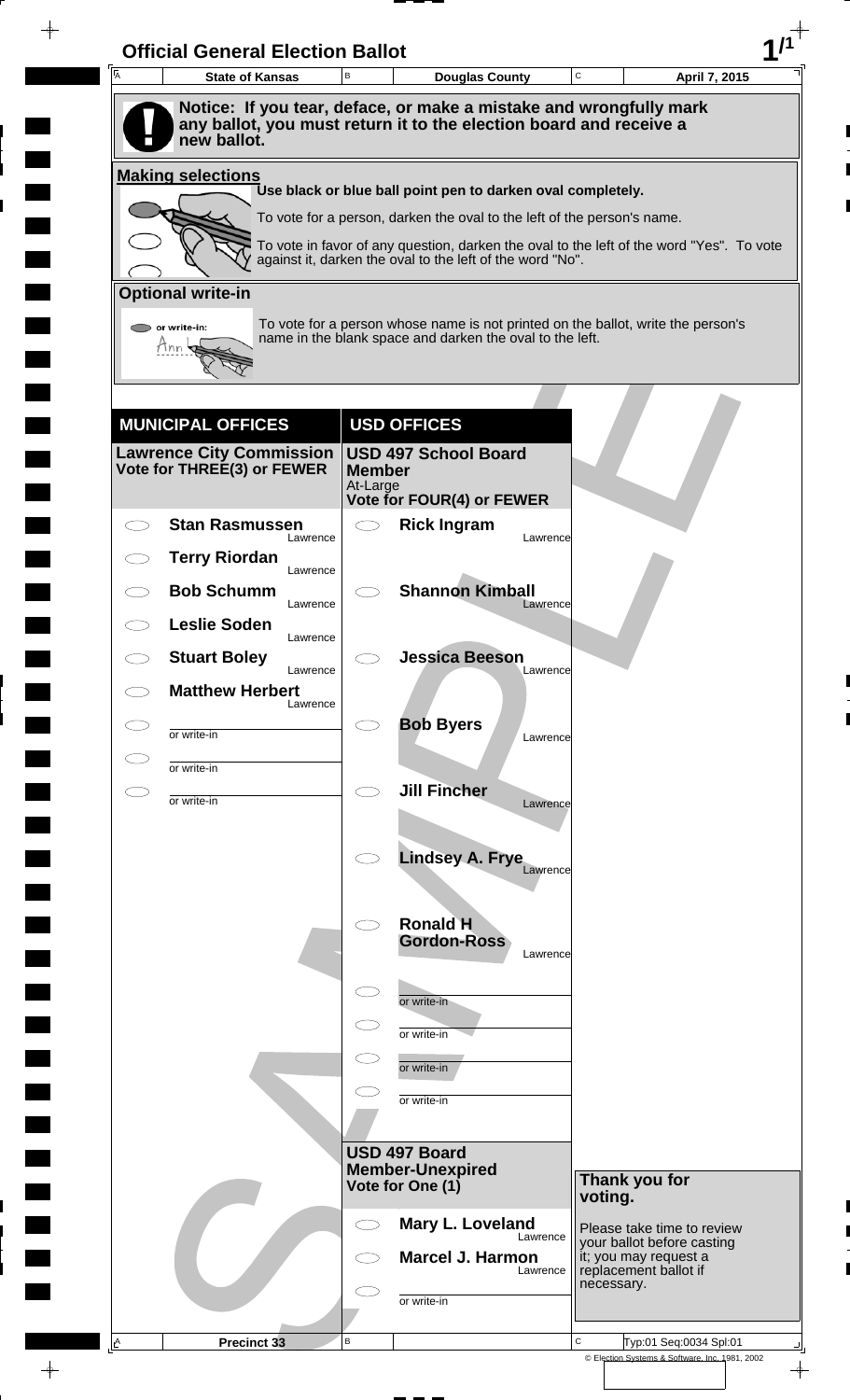| A | <b>State of Kansas</b>                                        | В                         | <b>Douglas County</b>                                                                                                                                 | C                                                        | April 7, 2015 |
|---|---------------------------------------------------------------|---------------------------|-------------------------------------------------------------------------------------------------------------------------------------------------------|----------------------------------------------------------|---------------|
|   | new ballot.                                                   |                           | Notice: If you tear, deface, or make a mistake and wrongfully mark<br>any ballot, you must return it to the election board and receive a              |                                                          |               |
|   | <b>Making selections</b>                                      |                           |                                                                                                                                                       |                                                          |               |
|   |                                                               |                           | Use black or blue ball point pen to darken oval completely.                                                                                           |                                                          |               |
|   |                                                               |                           | To vote for a person, darken the oval to the left of the person's name.                                                                               |                                                          |               |
|   |                                                               |                           | To vote in favor of any question, darken the oval to the left of the word "Yes". To vote<br>against it, darken the oval to the left of the word "No". |                                                          |               |
|   | <b>Optional write-in</b>                                      |                           |                                                                                                                                                       |                                                          |               |
|   | or write-in:<br>Mnn                                           |                           | To vote for a person whose name is not printed on the ballot, write the person's<br>name in the blank space and darken the oval to the left.          |                                                          |               |
|   |                                                               |                           |                                                                                                                                                       |                                                          |               |
|   | <b>MUNICIPAL OFFICES</b>                                      |                           | <b>USD OFFICES</b>                                                                                                                                    |                                                          |               |
|   | <b>Lawrence City Commission</b><br>Vote for THREE(3) or FEWER | <b>Member</b><br>At-Large | <b>USD 497 School Board</b>                                                                                                                           |                                                          |               |
|   | <b>Matthew Herbert</b>                                        | $\bigcirc$                | <b>Vote for FOUR(4) or FEWER</b><br><b>Shannon Kimball</b>                                                                                            |                                                          |               |
|   | Lawrence<br><b>Stan Rasmussen</b>                             |                           | Lawrence                                                                                                                                              |                                                          |               |
|   | Lawrence                                                      |                           |                                                                                                                                                       |                                                          |               |
|   | <b>Terry Riordan</b><br>Lawrence                              |                           | <b>Jessica Beeson</b><br>Lawrence                                                                                                                     |                                                          |               |
|   | <b>Bob Schumm</b><br>Lawrence                                 |                           |                                                                                                                                                       |                                                          |               |
|   | <b>Leslie Soden</b><br>Lawrence                               |                           | <b>Bob Byers</b><br>Lawrence                                                                                                                          |                                                          |               |
|   | <b>Stuart Boley</b><br>Lawrence                               |                           |                                                                                                                                                       |                                                          |               |
|   | or write-in                                                   |                           | <b>Jill Fincher</b><br>Lawrence                                                                                                                       |                                                          |               |
|   | or write-in                                                   |                           |                                                                                                                                                       |                                                          |               |
|   | or write-in                                                   | $\bigcirc$                | Lindsey A. Frye<br>Lawrence                                                                                                                           |                                                          |               |
|   |                                                               |                           |                                                                                                                                                       |                                                          |               |
|   |                                                               |                           | <b>Ronald H</b>                                                                                                                                       |                                                          |               |
|   |                                                               |                           | <b>Gordon-Ross</b><br>Lawrence                                                                                                                        |                                                          |               |
|   |                                                               |                           | <b>Rick Ingram</b>                                                                                                                                    |                                                          |               |
|   |                                                               |                           | Lawrence                                                                                                                                              |                                                          |               |
|   |                                                               | $\subset$                 |                                                                                                                                                       |                                                          |               |
|   |                                                               |                           | or write-in                                                                                                                                           |                                                          |               |
|   |                                                               | $\subset$                 | or write-in                                                                                                                                           |                                                          |               |
|   |                                                               |                           | or write-in                                                                                                                                           |                                                          |               |
|   |                                                               |                           | or write-in                                                                                                                                           |                                                          |               |
|   |                                                               |                           | USD 497 Board                                                                                                                                         |                                                          |               |
|   |                                                               |                           | <b>Member-Unexpired</b><br>Vote for One (1)                                                                                                           | Thank you for                                            |               |
|   |                                                               |                           |                                                                                                                                                       | voting.                                                  |               |
|   |                                                               |                           | Mary L. Loveland<br>Lawrence                                                                                                                          | Please take time to review<br>your ballot before casting |               |
|   |                                                               |                           | <b>Marcel J. Harmon</b><br>Lawrence                                                                                                                   | it; you may request a<br>replacement ballot if           |               |
|   |                                                               |                           | or write-in                                                                                                                                           | necessary.                                               |               |
|   |                                                               |                           |                                                                                                                                                       |                                                          |               |

 $\blacksquare$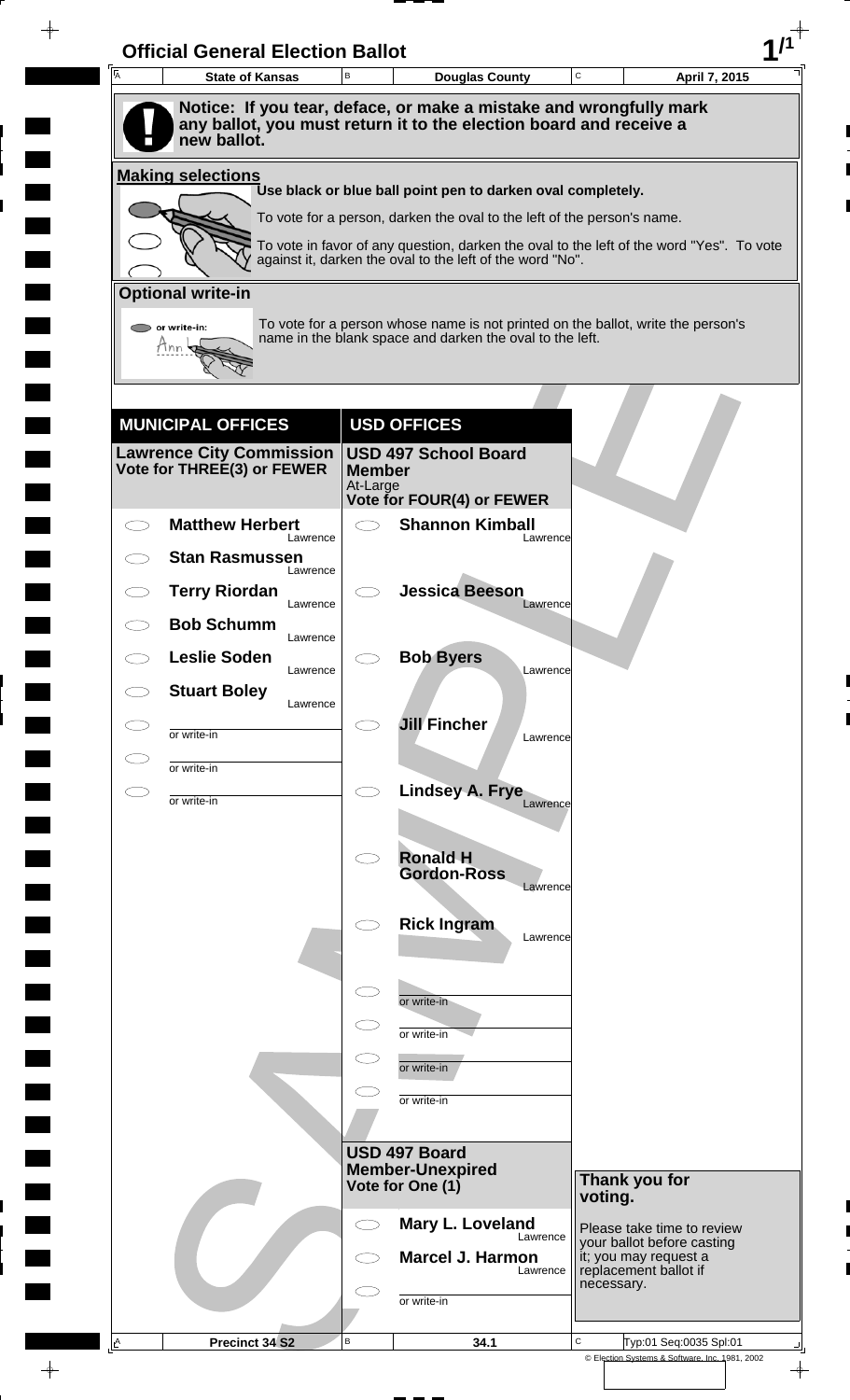| A | <b>Official General Election Ballot</b><br><b>State of Kansas</b>                 | B             | <b>Douglas County</b>                                                                                                                                               | $\mathbf C$ | April 7, 2015                                                                |
|---|-----------------------------------------------------------------------------------|---------------|---------------------------------------------------------------------------------------------------------------------------------------------------------------------|-------------|------------------------------------------------------------------------------|
|   | Notice: If you tear, deface, or make a mistake and wrongfully mark                |               |                                                                                                                                                                     |             |                                                                              |
|   | any ballot, you must return it to the election board and receive a<br>new ballot. |               |                                                                                                                                                                     |             |                                                                              |
|   | <b>Making selections</b>                                                          |               |                                                                                                                                                                     |             |                                                                              |
|   |                                                                                   |               | Use black or blue ball point pen to darken oval completely.                                                                                                         |             |                                                                              |
|   |                                                                                   |               | To vote for a person, darken the oval to the left of the person's name.<br>To vote in favor of any question, darken the oval to the left of the word "Yes". To vote |             |                                                                              |
|   |                                                                                   |               | against it, darken the oval to the left of the word "No".                                                                                                           |             |                                                                              |
|   | <b>Optional write-in</b>                                                          |               |                                                                                                                                                                     |             |                                                                              |
|   | $\triangleright$ or write-in:                                                     |               | To vote for a person whose name is not printed on the ballot, write the person's<br>name in the blank space and darken the oval to the left.                        |             |                                                                              |
|   | Tnn                                                                               |               |                                                                                                                                                                     |             |                                                                              |
|   |                                                                                   |               |                                                                                                                                                                     |             |                                                                              |
|   | <b>MUNICIPAL OFFICES</b>                                                          |               | <b>USD OFFICES</b>                                                                                                                                                  |             |                                                                              |
|   | Lawrence City Commission  <br>Vote for THREE(3) or FEWER                          | <b>Member</b> | <b>USD 497 School Board</b>                                                                                                                                         |             |                                                                              |
|   |                                                                                   | At-Large      | Vote for FOUR(4) or FEWER                                                                                                                                           |             |                                                                              |
|   | <b>Leslie Soden</b>                                                               |               | <b>Jill Fincher</b>                                                                                                                                                 |             |                                                                              |
|   | Lawrence<br><b>Stuart Boley</b>                                                   |               |                                                                                                                                                                     | Lawrence    |                                                                              |
|   | Lawrence<br><b>Matthew Herbert</b>                                                |               | <b>Lindsey A. Frye</b>                                                                                                                                              |             |                                                                              |
|   | Lawrence<br><b>Stan Rasmussen</b>                                                 |               |                                                                                                                                                                     | Lawrence    |                                                                              |
|   | Lawrence<br><b>Terry Riordan</b>                                                  |               | <b>Ronald H</b>                                                                                                                                                     |             |                                                                              |
|   | Lawrence<br><b>Bob Schumm</b>                                                     |               | <b>Gordon-Ross</b>                                                                                                                                                  | Lawrence    |                                                                              |
|   | Lawrence                                                                          |               | <b>Rick Ingram</b>                                                                                                                                                  |             |                                                                              |
|   | or write-in                                                                       |               |                                                                                                                                                                     | Lawrence    |                                                                              |
|   | or write-in                                                                       | Ο             | <b>Shannon Kimball</b>                                                                                                                                              |             |                                                                              |
|   | or write-in                                                                       |               |                                                                                                                                                                     | Lawrence    |                                                                              |
|   |                                                                                   |               | <b>Jessica Beeson</b>                                                                                                                                               |             |                                                                              |
|   |                                                                                   |               |                                                                                                                                                                     | Lawrence    |                                                                              |
|   |                                                                                   |               | <b>Bob Byers</b>                                                                                                                                                    |             |                                                                              |
|   |                                                                                   |               |                                                                                                                                                                     | Lawrence    |                                                                              |
|   |                                                                                   | $\subset$     |                                                                                                                                                                     |             |                                                                              |
|   |                                                                                   |               | or write-in                                                                                                                                                         |             |                                                                              |
|   |                                                                                   | $\subset$     | or write-in                                                                                                                                                         |             |                                                                              |
|   |                                                                                   |               | or write-in                                                                                                                                                         |             |                                                                              |
|   |                                                                                   |               | or write-in                                                                                                                                                         |             |                                                                              |
|   |                                                                                   |               | USD 497 Board                                                                                                                                                       |             |                                                                              |
|   |                                                                                   |               | <b>Member-Unexpired</b><br>Vote for One (1)                                                                                                                         |             | Thank you for                                                                |
|   |                                                                                   | C)            | Mary L. Loveland                                                                                                                                                    |             | voting.<br>Please take time to review                                        |
|   |                                                                                   |               | <b>Marcel J. Harmon</b>                                                                                                                                             | Lawrence    | your ballot before casting<br>it; you may request a<br>replacement ballot if |
|   |                                                                                   |               |                                                                                                                                                                     | Lawrence    | necessary.                                                                   |
|   |                                                                                   |               | or write-in                                                                                                                                                         |             |                                                                              |
|   |                                                                                   |               |                                                                                                                                                                     |             |                                                                              |

 $\blacksquare$ 

 $\frac{1}{\sqrt{2\pi}}$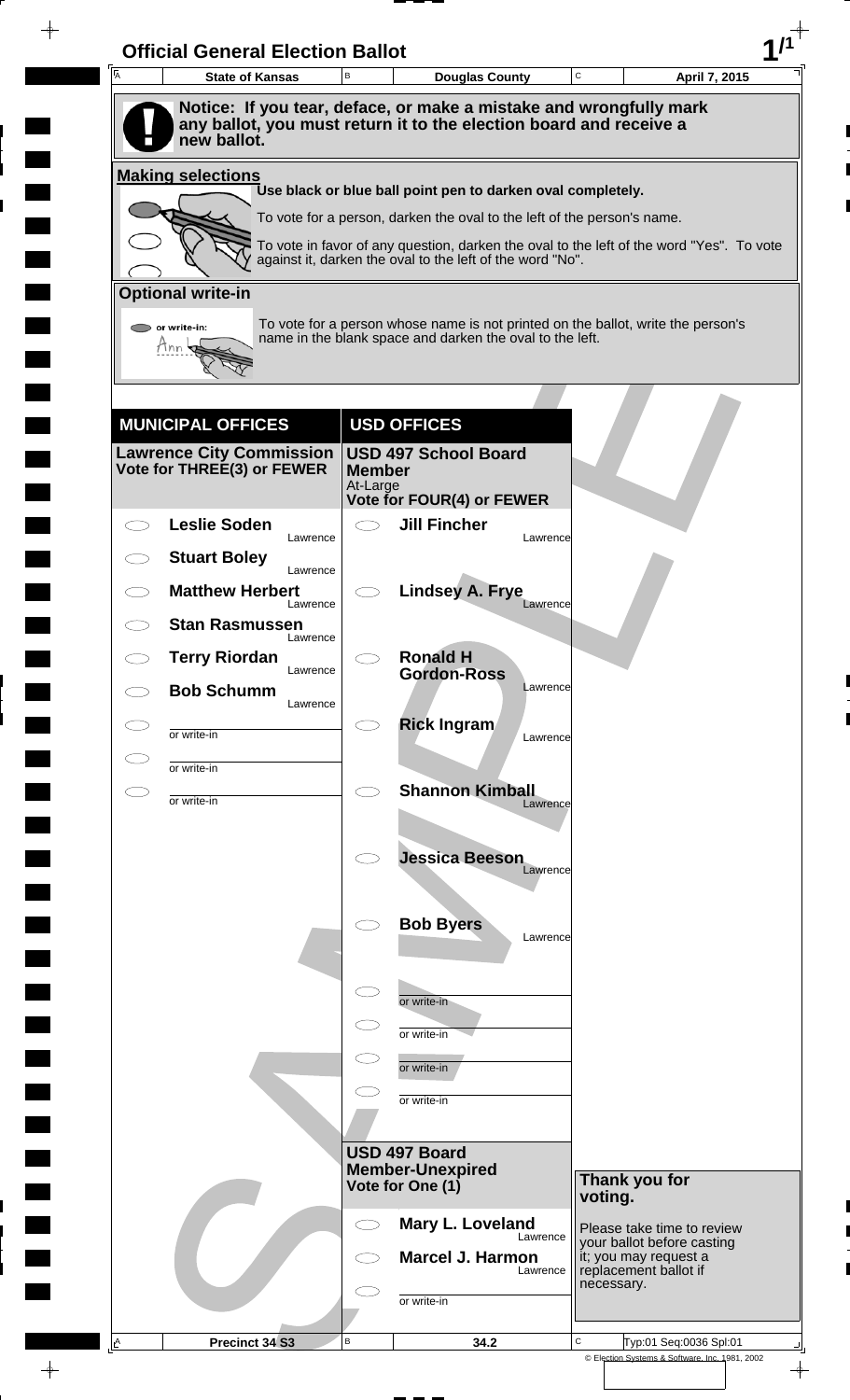| 一<br>人 | <b>State of Kansas</b>                                      | $\,$ B                    | <b>Douglas County</b>                                                                                                                                 | $\mathbf C$ | April 7, 2015                                            |
|--------|-------------------------------------------------------------|---------------------------|-------------------------------------------------------------------------------------------------------------------------------------------------------|-------------|----------------------------------------------------------|
|        |                                                             |                           | Notice: If you tear, deface, or make a mistake and wrongfully mark                                                                                    |             |                                                          |
|        | new ballot.                                                 |                           | any ballot, you must return it to the election board and receive a                                                                                    |             |                                                          |
|        | <b>Making selections</b>                                    |                           | Use black or blue ball point pen to darken oval completely.                                                                                           |             |                                                          |
|        |                                                             |                           | To vote for a person, darken the oval to the left of the person's name.                                                                               |             |                                                          |
|        |                                                             |                           | To vote in favor of any question, darken the oval to the left of the word "Yes". To vote<br>against it, darken the oval to the left of the word "No". |             |                                                          |
|        | <b>Optional write-in</b>                                    |                           |                                                                                                                                                       |             |                                                          |
|        | or write-in:                                                |                           | To vote for a person whose name is not printed on the ballot, write the person's                                                                      |             |                                                          |
|        | Inn                                                         |                           | name in the blank space and darken the oval to the left.                                                                                              |             |                                                          |
|        |                                                             |                           |                                                                                                                                                       |             |                                                          |
|        |                                                             |                           |                                                                                                                                                       |             |                                                          |
|        | <b>MUNICIPAL OFFICES</b><br><b>Lawrence City Commission</b> |                           | <b>USD OFFICES</b><br><b>USD 497 School Board</b>                                                                                                     |             |                                                          |
|        | Vote for THREE(3) or FEWER                                  | <b>Member</b><br>At-Large |                                                                                                                                                       |             |                                                          |
|        |                                                             |                           | Vote for FOUR(4) or FEWER                                                                                                                             |             |                                                          |
|        | <b>Terry Riordan</b><br>Lawrence                            | $\bigcirc$                | <b>Shannon Kimball</b><br>Lawrence                                                                                                                    |             |                                                          |
|        | <b>Bob Schumm</b><br>Lawrence                               |                           |                                                                                                                                                       |             |                                                          |
|        | <b>Leslie Soden</b><br>Lawrence                             |                           | <b>Jessica Beeson</b><br>Lawrence                                                                                                                     |             |                                                          |
|        | <b>Stuart Boley</b><br>Lawrence                             |                           |                                                                                                                                                       |             |                                                          |
|        | <b>Matthew Herbert</b><br>Lawrence                          |                           | <b>Bob Byers</b><br>Lawrence                                                                                                                          |             |                                                          |
|        | <b>Stan Rasmussen</b><br>Lawrence                           |                           |                                                                                                                                                       |             |                                                          |
|        | or write-in                                                 |                           | <b>Jill Fincher</b><br>Lawrence                                                                                                                       |             |                                                          |
|        | or write-in                                                 |                           |                                                                                                                                                       |             |                                                          |
|        | or write-in                                                 | $\bigcirc$                | Lindsey A. Frye<br>Lawrence                                                                                                                           |             |                                                          |
|        |                                                             |                           |                                                                                                                                                       |             |                                                          |
|        |                                                             |                           | <b>Ronald H</b>                                                                                                                                       |             |                                                          |
|        |                                                             |                           | <b>Gordon-Ross</b><br>Lawrence                                                                                                                        |             |                                                          |
|        |                                                             |                           | <b>Rick Ingram</b>                                                                                                                                    |             |                                                          |
|        |                                                             |                           | Lawrence                                                                                                                                              |             |                                                          |
|        |                                                             | $\subset$                 |                                                                                                                                                       |             |                                                          |
|        |                                                             |                           | or write-in                                                                                                                                           |             |                                                          |
|        |                                                             |                           | or write-in                                                                                                                                           |             |                                                          |
|        |                                                             |                           | or write-in                                                                                                                                           |             |                                                          |
|        |                                                             |                           | or write-in                                                                                                                                           |             |                                                          |
|        |                                                             |                           | USD 497 Board                                                                                                                                         |             |                                                          |
|        |                                                             |                           | <b>Member-Unexpired</b><br>Vote for One (1)                                                                                                           |             | Thank you for                                            |
|        |                                                             |                           | <b>Marcel J. Harmon</b>                                                                                                                               | voting.     |                                                          |
|        |                                                             | $\bigcirc$                | Lawrence                                                                                                                                              |             | Please take time to review<br>your ballot before casting |
|        |                                                             |                           | Mary L. Loveland<br>Lawrence                                                                                                                          | necessary.  | it; you may request a<br>replacement ballot if           |
|        |                                                             |                           | or write-in                                                                                                                                           |             |                                                          |
|        |                                                             |                           |                                                                                                                                                       |             |                                                          |

 $\blacksquare$ 

 $\frac{1}{\left\vert \psi \right\vert }%$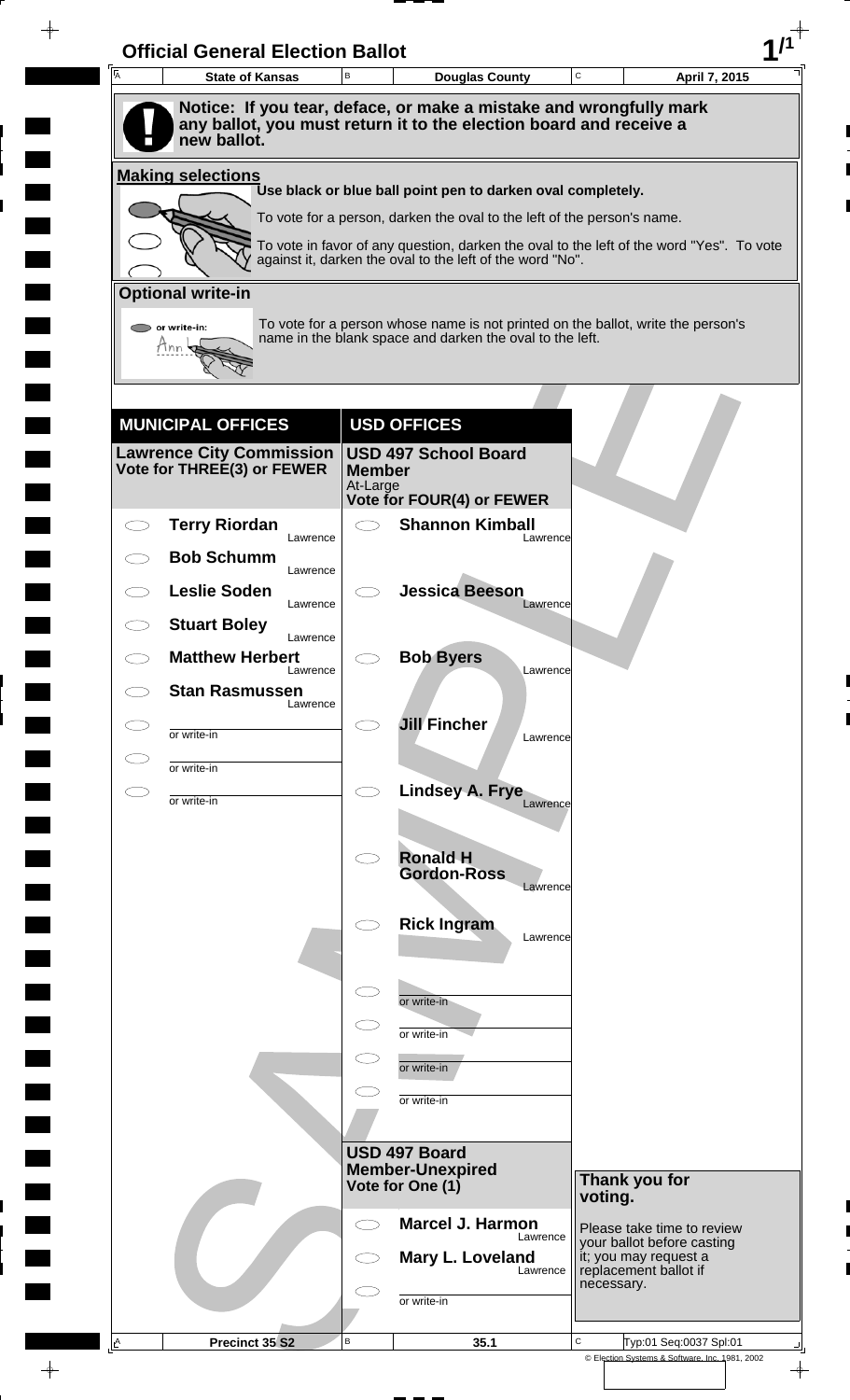| A | <b>State of Kansas</b>                                      | $\,$ B                    | <b>Douglas County</b>                                                                                                                                 | C          | April 7, 2015                                            |
|---|-------------------------------------------------------------|---------------------------|-------------------------------------------------------------------------------------------------------------------------------------------------------|------------|----------------------------------------------------------|
|   |                                                             |                           | Notice: If you tear, deface, or make a mistake and wrongfully mark                                                                                    |            |                                                          |
|   | new ballot.                                                 |                           | any ballot, you must return it to the election board and receive a                                                                                    |            |                                                          |
|   | <b>Making selections</b>                                    |                           | Use black or blue ball point pen to darken oval completely.                                                                                           |            |                                                          |
|   |                                                             |                           | To vote for a person, darken the oval to the left of the person's name.                                                                               |            |                                                          |
|   |                                                             |                           | To vote in favor of any question, darken the oval to the left of the word "Yes". To vote<br>against it, darken the oval to the left of the word "No". |            |                                                          |
|   | <b>Optional write-in</b>                                    |                           |                                                                                                                                                       |            |                                                          |
|   | or write-in:                                                |                           | To vote for a person whose name is not printed on the ballot, write the person's                                                                      |            |                                                          |
|   |                                                             |                           | name in the blank space and darken the oval to the left.                                                                                              |            |                                                          |
|   |                                                             |                           |                                                                                                                                                       |            |                                                          |
|   |                                                             |                           |                                                                                                                                                       |            |                                                          |
|   | <b>MUNICIPAL OFFICES</b><br><b>Lawrence City Commission</b> |                           | <b>USD OFFICES</b><br><b>USD 497 School Board</b>                                                                                                     |            |                                                          |
|   | Vote for THREE(3) or FEWER                                  | <b>Member</b><br>At-Large |                                                                                                                                                       |            |                                                          |
|   |                                                             |                           | Vote for FOUR(4) or FEWER                                                                                                                             |            |                                                          |
|   | <b>Stan Rasmussen</b><br>Lawrence                           | $\bigcirc$                | <b>Jessica Beeson</b><br>Lawrence                                                                                                                     |            |                                                          |
|   | <b>Terry Riordan</b><br>Lawrence                            |                           |                                                                                                                                                       |            |                                                          |
|   | <b>Bob Schumm</b><br>Lawrence                               |                           | <b>Bob Byers</b><br>Lawrence                                                                                                                          |            |                                                          |
|   | <b>Leslie Soden</b><br>Lawrence                             |                           |                                                                                                                                                       |            |                                                          |
|   | <b>Stuart Boley</b><br>Lawrence                             |                           | <b>Jill Fincher</b><br>Lawrence                                                                                                                       |            |                                                          |
|   | <b>Matthew Herbert</b><br>Lawrence                          |                           |                                                                                                                                                       |            |                                                          |
|   | or write-in                                                 |                           | <b>Lindsey A. Frye</b><br>Lawrence                                                                                                                    |            |                                                          |
|   | or write-in                                                 |                           |                                                                                                                                                       |            |                                                          |
|   | or write-in                                                 | $\bigcirc$                | <b>Ronald H</b>                                                                                                                                       |            |                                                          |
|   |                                                             |                           | <b>Gordon-Ross</b><br>Lawrence                                                                                                                        |            |                                                          |
|   |                                                             |                           | <b>Rick Ingram</b>                                                                                                                                    |            |                                                          |
|   |                                                             |                           | Lawrence                                                                                                                                              |            |                                                          |
|   |                                                             |                           | <b>Shannon Kimball</b>                                                                                                                                |            |                                                          |
|   |                                                             |                           | Lawrence                                                                                                                                              |            |                                                          |
|   |                                                             | $\subset$                 |                                                                                                                                                       |            |                                                          |
|   |                                                             |                           | or write-in                                                                                                                                           |            |                                                          |
|   |                                                             |                           | or write-in                                                                                                                                           |            |                                                          |
|   |                                                             |                           | or write-in                                                                                                                                           |            |                                                          |
|   |                                                             |                           | or write-in                                                                                                                                           |            |                                                          |
|   |                                                             |                           | USD 497 Board                                                                                                                                         |            |                                                          |
|   |                                                             |                           | <b>Member-Unexpired</b><br>Vote for One (1)                                                                                                           |            | Thank you for                                            |
|   |                                                             |                           |                                                                                                                                                       | voting.    |                                                          |
|   |                                                             | $\bigcirc$                | Mary L. Loveland<br>Lawrence                                                                                                                          |            | Please take time to review<br>your ballot before casting |
|   |                                                             |                           | Marcel J. Harmon<br>Lawrence                                                                                                                          | necessary. | it; you may request a<br>replacement ballot if           |
|   |                                                             |                           | or write-in                                                                                                                                           |            |                                                          |
|   |                                                             |                           |                                                                                                                                                       |            |                                                          |

 $\blacksquare$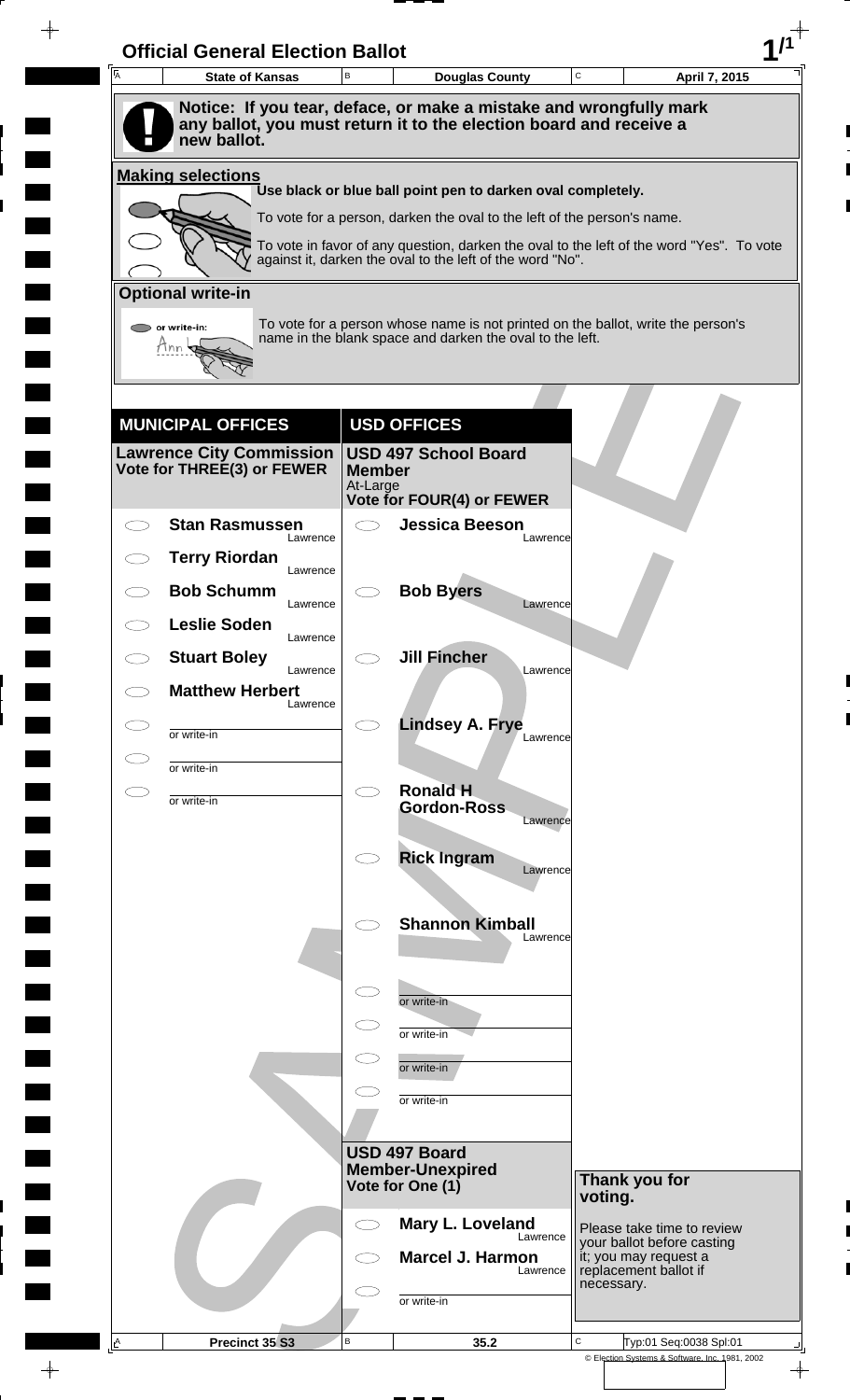| $\overline{A}$ | <b>State of Kansas</b>             | B                         | <b>Douglas County</b>                                                                                                                    | C<br>April 7, 2015                                                                       |
|----------------|------------------------------------|---------------------------|------------------------------------------------------------------------------------------------------------------------------------------|------------------------------------------------------------------------------------------|
|                | new ballot.                        |                           | Notice: If you tear, deface, or make a mistake and wrongfully mark<br>any ballot, you must return it to the election board and receive a |                                                                                          |
|                | <b>Making selections</b>           |                           |                                                                                                                                          |                                                                                          |
|                |                                    |                           | Use black or blue ball point pen to darken oval completely.                                                                              |                                                                                          |
|                |                                    |                           | To vote for a person, darken the oval to the left of the person's name.                                                                  |                                                                                          |
|                |                                    |                           | against it, darken the oval to the left of the word "No".                                                                                | To vote in favor of any question, darken the oval to the left of the word "Yes". To vote |
|                | <b>Optional write-in</b>           |                           |                                                                                                                                          |                                                                                          |
|                | or write-in:                       |                           |                                                                                                                                          | To vote for a person whose name is not printed on the ballot, write the person's         |
|                | Tnn                                |                           | name in the blank space and darken the oval to the left.                                                                                 |                                                                                          |
|                |                                    |                           |                                                                                                                                          |                                                                                          |
|                | <b>MUNICIPAL OFFICES</b>           |                           | <b>USD OFFICES</b>                                                                                                                       |                                                                                          |
|                | <b>Lawrence City Commission</b>    |                           | <b>USD 497 School Board</b>                                                                                                              |                                                                                          |
|                | Vote for THREE(3) or FEWER         | <b>Member</b><br>At-Large |                                                                                                                                          |                                                                                          |
|                |                                    |                           | Vote for FOUR(4) or FEWER                                                                                                                |                                                                                          |
|                | <b>Terry Riordan</b><br>Lawrence   |                           | <b>Ronald H</b><br><b>Gordon-Ross</b><br>Lawrence                                                                                        |                                                                                          |
|                | <b>Bob Schumm</b><br>Lawrence      |                           |                                                                                                                                          |                                                                                          |
|                | <b>Leslie Soden</b><br>Lawrence    |                           | <b>Rick Ingram</b><br>Lawrence                                                                                                           |                                                                                          |
|                | <b>Stuart Boley</b><br>Lawrence    |                           |                                                                                                                                          |                                                                                          |
|                | <b>Matthew Herbert</b><br>Lawrence |                           | <b>Shannon Kimball</b><br>Lawrence                                                                                                       |                                                                                          |
|                | <b>Stan Rasmussen</b><br>Lawrence  |                           |                                                                                                                                          |                                                                                          |
| C D            | or write-in                        |                           | <b>Jessica Beeson</b><br>Lawrence                                                                                                        |                                                                                          |
|                | or write-in                        |                           |                                                                                                                                          |                                                                                          |
|                | or write-in                        | $\bigcirc$                | <b>Bob Byers</b><br>Lawrence                                                                                                             |                                                                                          |
|                |                                    |                           |                                                                                                                                          |                                                                                          |
|                |                                    |                           | <b>Jill Fincher</b>                                                                                                                      |                                                                                          |
|                |                                    |                           | Lawrence                                                                                                                                 |                                                                                          |
|                |                                    |                           | <b>Lindsey A. Frye</b>                                                                                                                   |                                                                                          |
|                |                                    |                           | Lawrence                                                                                                                                 |                                                                                          |
|                |                                    |                           |                                                                                                                                          |                                                                                          |
|                |                                    |                           | or write-in                                                                                                                              |                                                                                          |
|                |                                    |                           | or write-in                                                                                                                              |                                                                                          |
|                |                                    |                           | or write-in                                                                                                                              |                                                                                          |
|                |                                    |                           | or write-in                                                                                                                              |                                                                                          |
|                |                                    |                           | USD 497 Board                                                                                                                            |                                                                                          |
|                |                                    |                           | <b>Member-Unexpired</b><br>Vote for One (1)                                                                                              | Thank you for                                                                            |
|                |                                    |                           |                                                                                                                                          | voting.                                                                                  |
|                |                                    |                           | <b>Marcel J. Harmon</b><br>Lawrence                                                                                                      | Please take time to review<br>your ballot before casting                                 |
|                |                                    |                           | Mary L. Loveland<br>Lawrence                                                                                                             | it; you may request a<br>replacement ballot if                                           |
|                |                                    |                           | or write-in                                                                                                                              | necessary.                                                                               |
|                |                                    |                           |                                                                                                                                          |                                                                                          |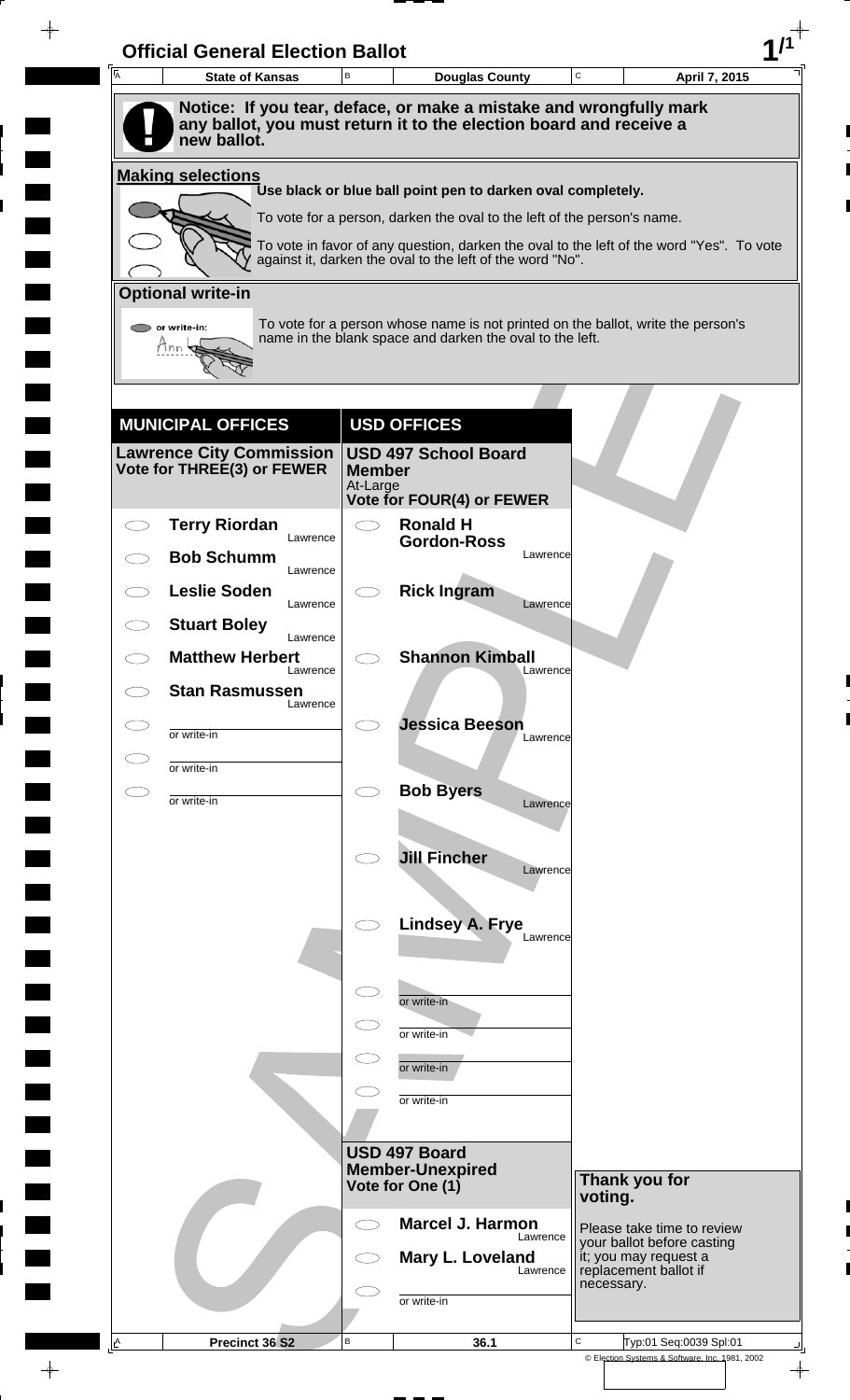| A | <b>State of Kansas</b>                                                                                                                                  | B                         | <b>Douglas County</b>                                                   |          | C          | April 7, 2015                                                                            |
|---|---------------------------------------------------------------------------------------------------------------------------------------------------------|---------------------------|-------------------------------------------------------------------------|----------|------------|------------------------------------------------------------------------------------------|
|   | Notice: If you tear, deface, or make a mistake and wrongfully mark<br>any ballot, you must return it to the election board and receive a<br>new ballot. |                           |                                                                         |          |            |                                                                                          |
|   | <b>Making selections</b>                                                                                                                                |                           |                                                                         |          |            |                                                                                          |
|   |                                                                                                                                                         |                           | Use black or blue ball point pen to darken oval completely.             |          |            |                                                                                          |
|   |                                                                                                                                                         |                           | To vote for a person, darken the oval to the left of the person's name. |          |            | To vote in favor of any question, darken the oval to the left of the word "Yes". To vote |
|   |                                                                                                                                                         |                           | against it, darken the oval to the left of the word "No".               |          |            |                                                                                          |
|   | <b>Optional write-in</b>                                                                                                                                |                           |                                                                         |          |            |                                                                                          |
|   | $\triangleright$ or write-in:<br>Tnn                                                                                                                    |                           | name in the blank space and darken the oval to the left.                |          |            | To vote for a person whose name is not printed on the ballot, write the person's         |
|   |                                                                                                                                                         |                           |                                                                         |          |            |                                                                                          |
|   | <b>MUNICIPAL OFFICES</b>                                                                                                                                |                           | <b>USD OFFICES</b>                                                      |          |            |                                                                                          |
|   | <b>Lawrence City Commission</b><br>Vote for THREE(3) or FEWER                                                                                           | <b>Member</b><br>At-Large | <b>USD 497 School Board</b><br>Vote for FOUR(4) or FEWER                |          |            |                                                                                          |
|   | <b>Terry Riordan</b>                                                                                                                                    | $\bigcirc$                | <b>Jill Fincher</b>                                                     |          |            |                                                                                          |
|   | Lawrence<br><b>Bob Schumm</b>                                                                                                                           |                           |                                                                         | Lawrence |            |                                                                                          |
|   | Lawrence<br><b>Leslie Soden</b>                                                                                                                         |                           | <b>Lindsey A. Frye</b>                                                  |          |            |                                                                                          |
|   | Lawrence<br><b>Stuart Boley</b>                                                                                                                         |                           |                                                                         | Lawrence |            |                                                                                          |
|   | Lawrence<br><b>Matthew Herbert</b>                                                                                                                      |                           | <b>Ronald H</b>                                                         |          |            |                                                                                          |
|   | Lawrence<br><b>Stan Rasmussen</b>                                                                                                                       |                           | <b>Gordon-Ross</b>                                                      | Lawrence |            |                                                                                          |
|   | Lawrence                                                                                                                                                |                           | <b>Rick Ingram</b>                                                      |          |            |                                                                                          |
|   | or write-in                                                                                                                                             |                           |                                                                         | Lawrence |            |                                                                                          |
|   | or write-in                                                                                                                                             | $\bigcirc$                | <b>Shannon Kimball</b>                                                  |          |            |                                                                                          |
|   | or write-in                                                                                                                                             |                           |                                                                         | Lawrence |            |                                                                                          |
|   |                                                                                                                                                         |                           | <b>Jessica Beeson</b>                                                   |          |            |                                                                                          |
|   |                                                                                                                                                         |                           |                                                                         | Lawrence |            |                                                                                          |
|   |                                                                                                                                                         |                           | <b>Bob Byers</b>                                                        |          |            |                                                                                          |
|   |                                                                                                                                                         |                           |                                                                         | Lawrence |            |                                                                                          |
|   |                                                                                                                                                         | $\subset$                 |                                                                         |          |            |                                                                                          |
|   |                                                                                                                                                         |                           | or write-in                                                             |          |            |                                                                                          |
|   |                                                                                                                                                         |                           | or write-in                                                             |          |            |                                                                                          |
|   |                                                                                                                                                         |                           | or write-in                                                             |          |            |                                                                                          |
|   |                                                                                                                                                         |                           | or write-in                                                             |          |            |                                                                                          |
|   |                                                                                                                                                         |                           | USD 497 Board                                                           |          |            |                                                                                          |
|   |                                                                                                                                                         |                           | <b>Member-Unexpired</b><br>Vote for One (1)                             |          |            | Thank you for                                                                            |
|   |                                                                                                                                                         | $\subset$ $\supset$       | <b>Marcel J. Harmon</b>                                                 |          | voting.    | Please take time to review                                                               |
|   |                                                                                                                                                         |                           | Mary L. Loveland                                                        | Lawrence |            | your ballot before casting                                                               |
|   |                                                                                                                                                         |                           |                                                                         | Lawrence | necessary. | it; you may request a<br>replacement ballot if                                           |
|   |                                                                                                                                                         |                           | or write-in                                                             |          |            |                                                                                          |
|   |                                                                                                                                                         |                           |                                                                         |          |            |                                                                                          |

 $\blacksquare$ 

 $\qquad \qquad \blacksquare$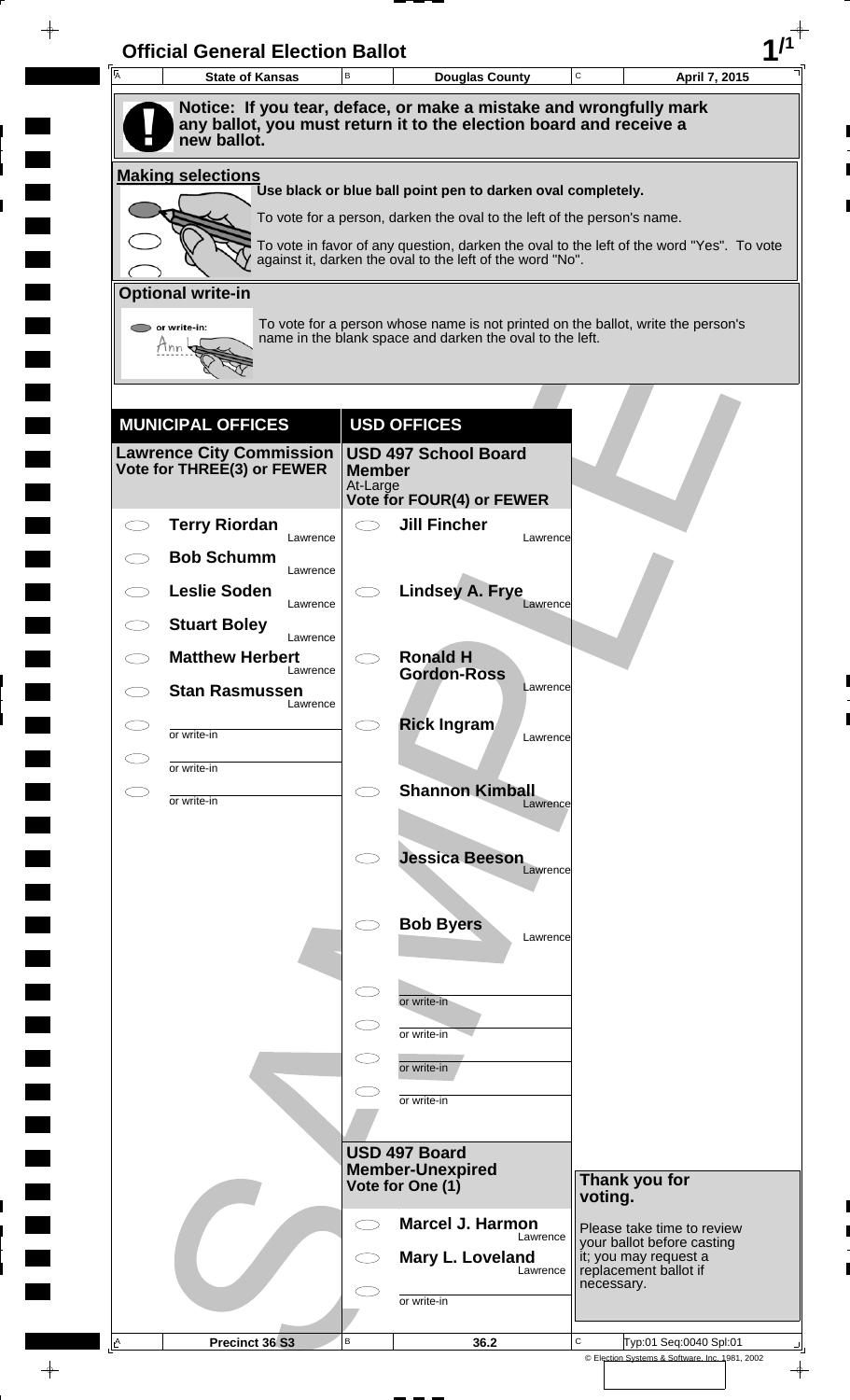| A         | <b>State of Kansas</b>             | B                         | <b>Douglas County</b>                                                                                                                                 | C          | April 7, 2015                                            |
|-----------|------------------------------------|---------------------------|-------------------------------------------------------------------------------------------------------------------------------------------------------|------------|----------------------------------------------------------|
|           | new ballot.                        |                           | Notice: If you tear, deface, or make a mistake and wrongfully mark<br>any ballot, you must return it to the election board and receive a              |            |                                                          |
|           |                                    |                           |                                                                                                                                                       |            |                                                          |
|           | <b>Making selections</b>           |                           | Use black or blue ball point pen to darken oval completely.                                                                                           |            |                                                          |
|           |                                    |                           | To vote for a person, darken the oval to the left of the person's name.                                                                               |            |                                                          |
|           |                                    |                           | To vote in favor of any question, darken the oval to the left of the word "Yes". To vote<br>against it, darken the oval to the left of the word "No". |            |                                                          |
|           | <b>Optional write-in</b>           |                           |                                                                                                                                                       |            |                                                          |
|           | $\triangleright$ or write-in:      |                           | To vote for a person whose name is not printed on the ballot, write the person's<br>name in the blank space and darken the oval to the left.          |            |                                                          |
|           | Tnn                                |                           |                                                                                                                                                       |            |                                                          |
|           |                                    |                           |                                                                                                                                                       |            |                                                          |
|           | <b>MUNICIPAL OFFICES</b>           |                           | <b>USD OFFICES</b>                                                                                                                                    |            |                                                          |
|           | <b>Lawrence City Commission</b>    |                           | <b>USD 497 School Board</b>                                                                                                                           |            |                                                          |
|           | Vote for THREE(3) or FEWER         | <b>Member</b><br>At-Large | Vote for FOUR(4) or FEWER                                                                                                                             |            |                                                          |
|           | <b>Bob Schumm</b>                  | $\bigcirc$                | <b>Shannon Kimball</b>                                                                                                                                |            |                                                          |
|           | Lawrence<br><b>Leslie Soden</b>    |                           | Lawrence                                                                                                                                              |            |                                                          |
|           | Lawrence<br><b>Stuart Boley</b>    |                           | <b>Jessica Beeson</b>                                                                                                                                 |            |                                                          |
|           | Lawrence<br><b>Matthew Herbert</b> |                           | Lawrence                                                                                                                                              |            |                                                          |
|           | Lawrence<br><b>Stan Rasmussen</b>  |                           | <b>Bob Byers</b>                                                                                                                                      |            |                                                          |
|           | Lawrence<br><b>Terry Riordan</b>   |                           | Lawrence                                                                                                                                              |            |                                                          |
|           | Lawrence                           |                           | <b>Jill Fincher</b>                                                                                                                                   |            |                                                          |
|           | or write-in                        |                           | Lawrence                                                                                                                                              |            |                                                          |
| $\subset$ | or write-in                        | $\bigcirc$                | Lindsey A. Frye<br>Lawrence                                                                                                                           |            |                                                          |
|           | or write-in                        |                           |                                                                                                                                                       |            |                                                          |
|           |                                    | $\bigcirc$                | <b>Ronald H</b>                                                                                                                                       |            |                                                          |
|           |                                    |                           | <b>Gordon-Ross</b><br>Lawrence                                                                                                                        |            |                                                          |
|           |                                    |                           | <b>Rick Ingram</b>                                                                                                                                    |            |                                                          |
|           |                                    |                           | Lawrence                                                                                                                                              |            |                                                          |
|           |                                    | $\subset$                 |                                                                                                                                                       |            |                                                          |
|           |                                    |                           | or write-in                                                                                                                                           |            |                                                          |
|           |                                    |                           | or write-in                                                                                                                                           |            |                                                          |
|           |                                    |                           | or write-in                                                                                                                                           |            |                                                          |
|           |                                    |                           | or write-in                                                                                                                                           |            |                                                          |
|           |                                    |                           | USD 497 Board                                                                                                                                         |            |                                                          |
|           |                                    |                           | <b>Member-Unexpired</b><br>Vote for One (1)                                                                                                           |            | Thank you for                                            |
|           |                                    | $\subset$ $\supset$       | <b>Marcel J. Harmon</b>                                                                                                                               | voting.    |                                                          |
|           |                                    |                           | Lawrence<br>Mary L. Loveland                                                                                                                          |            | Please take time to review<br>your ballot before casting |
|           |                                    |                           | Lawrence                                                                                                                                              | necessary. | it; you may request a<br>replacement ballot if           |
|           |                                    |                           | or write-in                                                                                                                                           |            |                                                          |
|           |                                    |                           |                                                                                                                                                       |            |                                                          |

 $\blacksquare$ 

 $\qquad \qquad \blacksquare$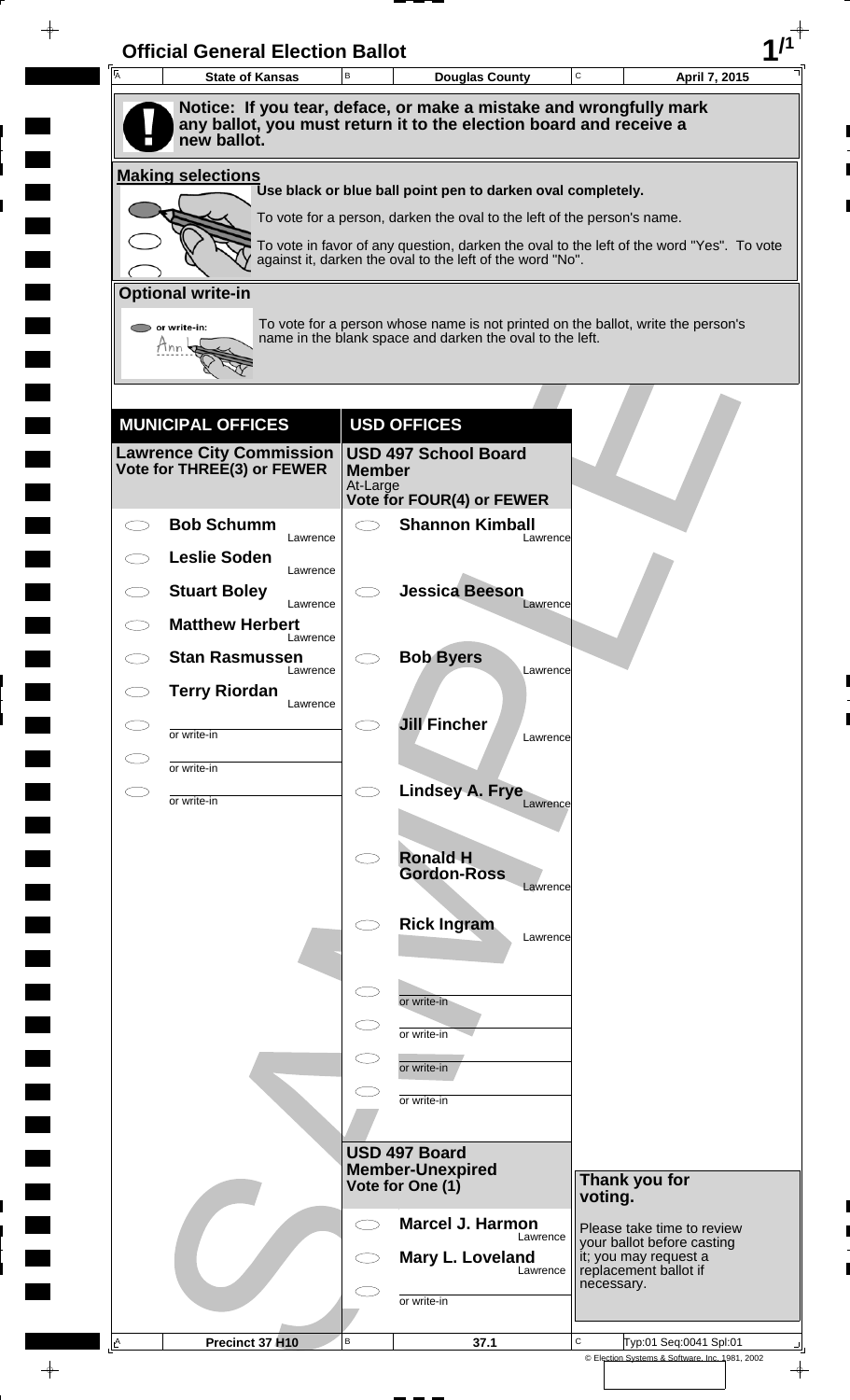| A | <b>State of Kansas</b>                                                            | B                         | <b>Douglas County</b>                                                   |          | $\mathbf C$ | April 7, 2015                                                                            |
|---|-----------------------------------------------------------------------------------|---------------------------|-------------------------------------------------------------------------|----------|-------------|------------------------------------------------------------------------------------------|
|   | Notice: If you tear, deface, or make a mistake and wrongfully mark                |                           |                                                                         |          |             |                                                                                          |
|   | any ballot, you must return it to the election board and receive a<br>new ballot. |                           |                                                                         |          |             |                                                                                          |
|   | <b>Making selections</b>                                                          |                           |                                                                         |          |             |                                                                                          |
|   |                                                                                   |                           | Use black or blue ball point pen to darken oval completely.             |          |             |                                                                                          |
|   |                                                                                   |                           | To vote for a person, darken the oval to the left of the person's name. |          |             | To vote in favor of any question, darken the oval to the left of the word "Yes". To vote |
|   |                                                                                   |                           | against it, darken the oval to the left of the word "No".               |          |             |                                                                                          |
|   | <b>Optional write-in</b>                                                          |                           |                                                                         |          |             |                                                                                          |
|   | $\triangleright$ or write-in:<br>Tnn                                              |                           | name in the blank space and darken the oval to the left.                |          |             | To vote for a person whose name is not printed on the ballot, write the person's         |
|   |                                                                                   |                           |                                                                         |          |             |                                                                                          |
|   |                                                                                   |                           |                                                                         |          |             |                                                                                          |
|   | <b>MUNICIPAL OFFICES</b>                                                          |                           | <b>USD OFFICES</b><br><b>USD 497 School Board</b>                       |          |             |                                                                                          |
|   | Lawrence City Commission  <br>Vote for THREE(3) or FEWER                          | <b>Member</b><br>At-Large |                                                                         |          |             |                                                                                          |
|   |                                                                                   |                           | Vote for FOUR(4) or FEWER                                               |          |             |                                                                                          |
|   | <b>Terry Riordan</b><br>Lawrence                                                  |                           | <b>Jill Fincher</b>                                                     | Lawrence |             |                                                                                          |
|   | <b>Bob Schumm</b><br>Lawrence                                                     |                           |                                                                         |          |             |                                                                                          |
|   | <b>Leslie Soden</b><br>Lawrence                                                   |                           | <b>Lindsey A. Frye</b>                                                  | Lawrence |             |                                                                                          |
|   | <b>Stuart Boley</b><br>Lawrence                                                   |                           |                                                                         |          |             |                                                                                          |
|   | <b>Matthew Herbert</b><br>Lawrence                                                |                           | <b>Ronald H</b><br><b>Gordon-Ross</b>                                   |          |             |                                                                                          |
|   | <b>Stan Rasmussen</b><br>Lawrence                                                 |                           |                                                                         | Lawrence |             |                                                                                          |
|   | or write-in                                                                       |                           | <b>Rick Ingram</b>                                                      | Lawrence |             |                                                                                          |
|   | or write-in                                                                       |                           |                                                                         |          |             |                                                                                          |
|   | or write-in                                                                       | Ο                         | <b>Shannon Kimball</b>                                                  | Lawrence |             |                                                                                          |
|   |                                                                                   |                           |                                                                         |          |             |                                                                                          |
|   |                                                                                   |                           | <b>Jessica Beeson</b>                                                   | Lawrence |             |                                                                                          |
|   |                                                                                   |                           |                                                                         |          |             |                                                                                          |
|   |                                                                                   |                           | <b>Bob Byers</b>                                                        | Lawrence |             |                                                                                          |
|   |                                                                                   |                           |                                                                         |          |             |                                                                                          |
|   |                                                                                   |                           | or write-in                                                             |          |             |                                                                                          |
|   |                                                                                   |                           | or write-in                                                             |          |             |                                                                                          |
|   |                                                                                   |                           | or write-in                                                             |          |             |                                                                                          |
|   |                                                                                   |                           | or write-in                                                             |          |             |                                                                                          |
|   |                                                                                   |                           |                                                                         |          |             |                                                                                          |
|   |                                                                                   |                           | USD 497 Board<br><b>Member-Unexpired</b>                                |          |             |                                                                                          |
|   |                                                                                   |                           | Vote for One (1)                                                        |          | voting.     | Thank you for                                                                            |
|   |                                                                                   | ⊂⊇                        | <b>Marcel J. Harmon</b>                                                 | Lawrence |             | Please take time to review<br>your ballot before casting                                 |
|   |                                                                                   |                           | Mary L. Loveland                                                        | Lawrence |             | it; you may request a<br>replacement ballot if                                           |
|   |                                                                                   |                           | or write-in                                                             |          | necessary.  |                                                                                          |
|   |                                                                                   |                           |                                                                         |          |             |                                                                                          |

 $\blacksquare$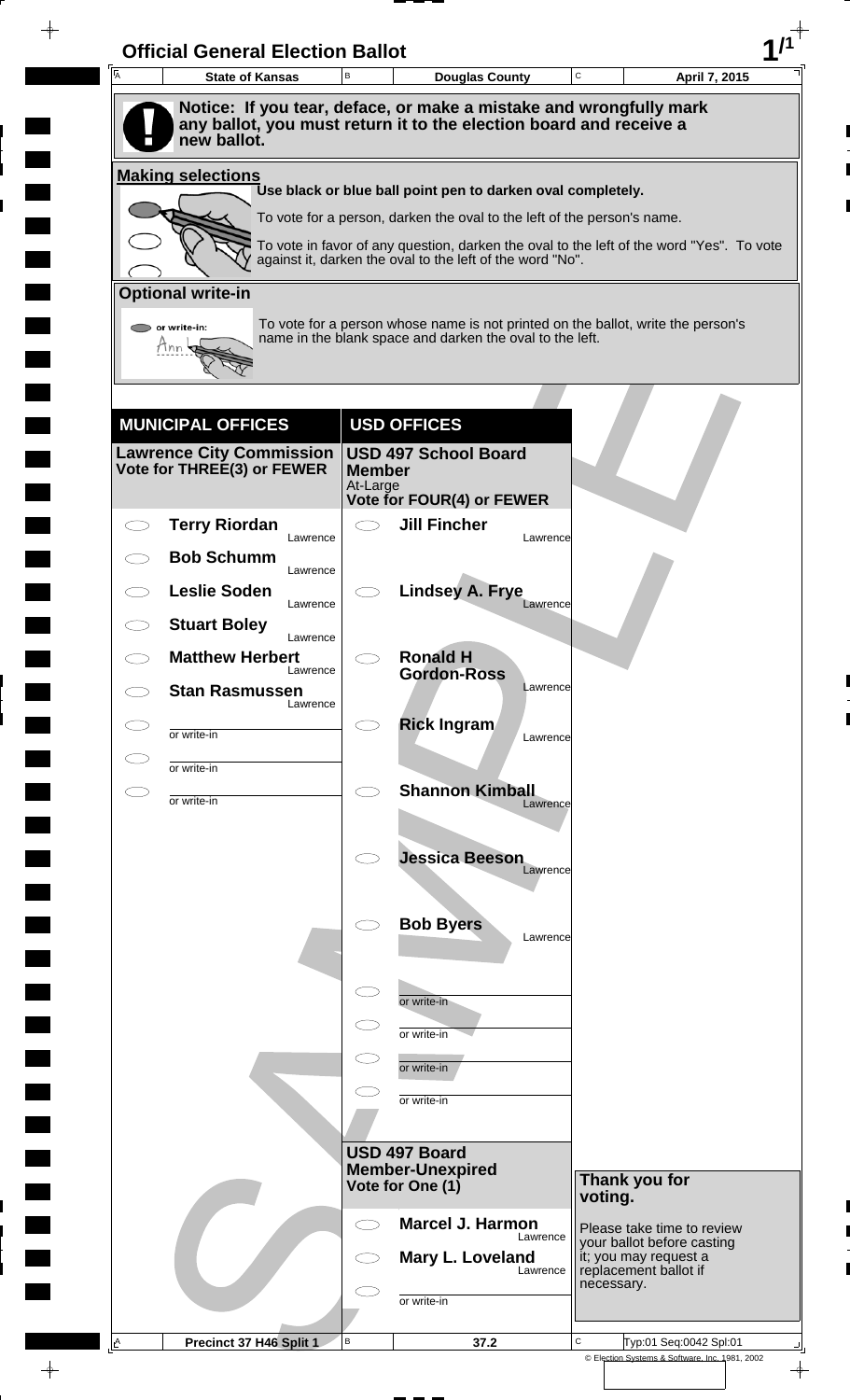| Ā              | <b>Official General Election Ballot</b><br><b>State of Kansas</b>                 | $\mathsf B$ | <b>Douglas County</b>                                                                                                                                 | $\mathbf C$ | April 7, 2015                                                                |
|----------------|-----------------------------------------------------------------------------------|-------------|-------------------------------------------------------------------------------------------------------------------------------------------------------|-------------|------------------------------------------------------------------------------|
|                | Notice: If you tear, deface, or make a mistake and wrongfully mark                |             |                                                                                                                                                       |             |                                                                              |
|                | any ballot, you must return it to the election board and receive a<br>new ballot. |             |                                                                                                                                                       |             |                                                                              |
|                |                                                                                   |             |                                                                                                                                                       |             |                                                                              |
|                | <b>Making selections</b>                                                          |             | Use black or blue ball point pen to darken oval completely.                                                                                           |             |                                                                              |
|                |                                                                                   |             | To vote for a person, darken the oval to the left of the person's name.                                                                               |             |                                                                              |
|                |                                                                                   |             | To vote in favor of any question, darken the oval to the left of the word "Yes". To vote<br>against it, darken the oval to the left of the word "No". |             |                                                                              |
|                | <b>Optional write-in</b>                                                          |             |                                                                                                                                                       |             |                                                                              |
|                | $\bigcirc$ or write-in:                                                           |             | To vote for a person whose name is not printed on the ballot, write the person's                                                                      |             |                                                                              |
|                | Ann                                                                               |             | name in the blank space and darken the oval to the left.                                                                                              |             |                                                                              |
|                |                                                                                   |             |                                                                                                                                                       |             |                                                                              |
|                |                                                                                   |             |                                                                                                                                                       |             |                                                                              |
| <b>OFFICES</b> | <b>DRAINAGE DISTRICT</b>                                                          |             |                                                                                                                                                       |             |                                                                              |
|                |                                                                                   |             |                                                                                                                                                       |             |                                                                              |
|                | <b>Wakarusa Haskell Eudora</b><br><b>Drainage District</b>                        |             |                                                                                                                                                       |             |                                                                              |
|                | Vote for THREE(3) or FEWER                                                        |             |                                                                                                                                                       |             |                                                                              |
|                | <b>Steven P. Meseraull</b><br>Lawrence                                            |             |                                                                                                                                                       |             |                                                                              |
|                | Don R. Reynolds<br>Lawrence                                                       |             |                                                                                                                                                       |             |                                                                              |
|                | William R. Meairs Jr.<br>Lawrence                                                 |             |                                                                                                                                                       |             |                                                                              |
|                | or write-in                                                                       |             |                                                                                                                                                       |             |                                                                              |
|                | or write-in                                                                       |             |                                                                                                                                                       |             |                                                                              |
|                |                                                                                   |             |                                                                                                                                                       |             |                                                                              |
|                | or write-in                                                                       |             |                                                                                                                                                       |             |                                                                              |
|                |                                                                                   |             |                                                                                                                                                       |             |                                                                              |
|                |                                                                                   |             |                                                                                                                                                       |             |                                                                              |
|                |                                                                                   |             |                                                                                                                                                       |             |                                                                              |
|                |                                                                                   |             |                                                                                                                                                       |             |                                                                              |
|                |                                                                                   |             |                                                                                                                                                       |             |                                                                              |
|                |                                                                                   |             |                                                                                                                                                       |             |                                                                              |
|                |                                                                                   |             |                                                                                                                                                       |             |                                                                              |
|                |                                                                                   |             |                                                                                                                                                       |             |                                                                              |
|                |                                                                                   |             |                                                                                                                                                       |             |                                                                              |
|                |                                                                                   |             |                                                                                                                                                       |             |                                                                              |
|                |                                                                                   |             |                                                                                                                                                       |             |                                                                              |
|                |                                                                                   |             |                                                                                                                                                       |             |                                                                              |
|                |                                                                                   |             |                                                                                                                                                       |             |                                                                              |
|                |                                                                                   |             |                                                                                                                                                       | voting.     | Thank you for                                                                |
|                |                                                                                   |             |                                                                                                                                                       |             | Please take time to review                                                   |
|                |                                                                                   |             |                                                                                                                                                       |             | your ballot before casting<br>it; you may request a<br>replacement ballot if |
|                |                                                                                   |             |                                                                                                                                                       |             | necessary.                                                                   |
|                |                                                                                   |             |                                                                                                                                                       |             |                                                                              |
|                |                                                                                   |             |                                                                                                                                                       |             |                                                                              |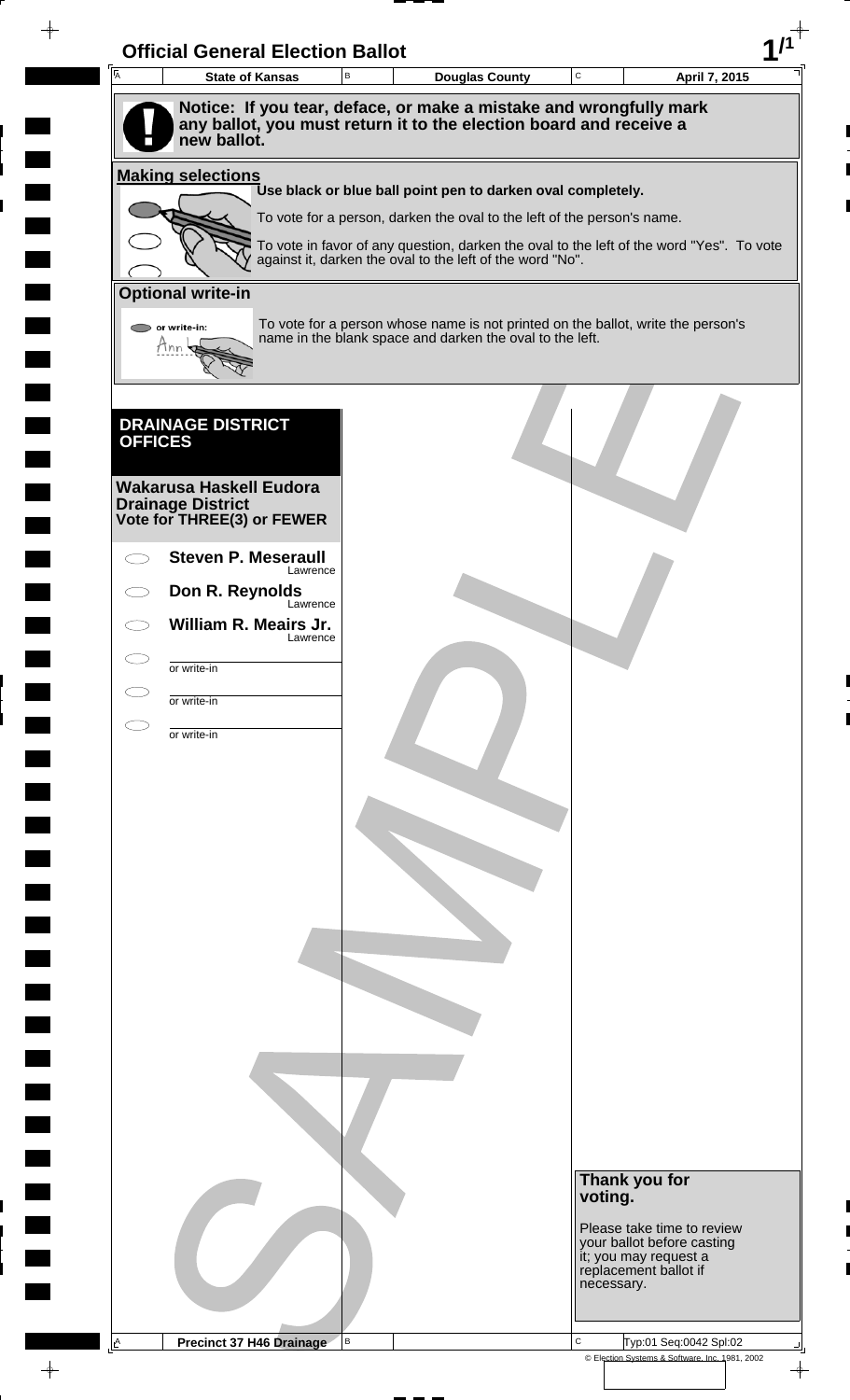| $\overline{A}$ | <b>State of Kansas</b>                                        | B             | <b>Douglas County</b>                                                   | C<br>April 7, 2015                                                                       |  |
|----------------|---------------------------------------------------------------|---------------|-------------------------------------------------------------------------|------------------------------------------------------------------------------------------|--|
|                |                                                               |               | Notice: If you tear, deface, or make a mistake and wrongfully mark      |                                                                                          |  |
|                | new ballot.                                                   |               | any ballot, you must return it to the election board and receive a      |                                                                                          |  |
|                | <b>Making selections</b>                                      |               | Use black or blue ball point pen to darken oval completely.             |                                                                                          |  |
|                |                                                               |               | To vote for a person, darken the oval to the left of the person's name. |                                                                                          |  |
|                |                                                               |               |                                                                         | To vote in favor of any question, darken the oval to the left of the word "Yes". To vote |  |
|                |                                                               |               | against it, darken the oval to the left of the word "No".               |                                                                                          |  |
|                | <b>Optional write-in</b>                                      |               |                                                                         |                                                                                          |  |
|                | $\triangleright$ or write-in:<br>Tnn                          |               | name in the blank space and darken the oval to the left.                | To vote for a person whose name is not printed on the ballot, write the person's         |  |
|                |                                                               |               |                                                                         |                                                                                          |  |
|                |                                                               |               |                                                                         |                                                                                          |  |
|                | <b>MUNICIPAL OFFICES</b>                                      |               | <b>USD OFFICES</b>                                                      |                                                                                          |  |
|                | <b>Lawrence City Commission</b><br>Vote for THREE(3) or FEWER | <b>Member</b> | <b>USD 497 School Board</b>                                             |                                                                                          |  |
|                |                                                               | At-Large      | Vote for FOUR(4) or FEWER                                               |                                                                                          |  |
|                | <b>Terry Riordan</b><br>Lawrence                              |               | <b>Bob Byers</b><br>Lawrence                                            |                                                                                          |  |
|                | <b>Bob Schumm</b><br>Lawrence                                 |               |                                                                         |                                                                                          |  |
|                | <b>Leslie Soden</b><br>Lawrence                               |               | <b>Jill Fincher</b><br>Lawrence                                         |                                                                                          |  |
|                | <b>Stuart Boley</b><br>Lawrence                               |               |                                                                         |                                                                                          |  |
|                | <b>Matthew Herbert</b><br>Lawrence                            |               | <b>Lindsey A. Frye</b><br>Lawrence                                      |                                                                                          |  |
|                | <b>Stan Rasmussen</b><br>Lawrence                             |               |                                                                         |                                                                                          |  |
| C D            | or write-in                                                   |               | <b>Ronald H</b><br><b>Gordon-Ross</b>                                   |                                                                                          |  |
|                | or write-in                                                   |               | Lawrence                                                                |                                                                                          |  |
|                | or write-in                                                   | $\bigcirc$    | <b>Rick Ingram</b><br>Lawrence                                          |                                                                                          |  |
|                |                                                               |               |                                                                         |                                                                                          |  |
|                |                                                               |               | <b>Shannon Kimball</b><br>Lawrence                                      |                                                                                          |  |
|                |                                                               |               |                                                                         |                                                                                          |  |
|                |                                                               |               | <b>Jessica Beeson</b><br>Lawrence                                       |                                                                                          |  |
|                |                                                               |               |                                                                         |                                                                                          |  |
|                |                                                               |               | or write-in                                                             |                                                                                          |  |
|                |                                                               |               | or write-in                                                             |                                                                                          |  |
|                |                                                               |               | or write-in                                                             |                                                                                          |  |
|                |                                                               |               | or write-in                                                             |                                                                                          |  |
|                |                                                               |               |                                                                         |                                                                                          |  |
|                |                                                               |               | USD 497 Board<br><b>Member-Unexpired</b>                                |                                                                                          |  |
|                |                                                               |               | Vote for One (1)                                                        | Thank you for<br>voting.                                                                 |  |
|                |                                                               |               | <b>Marcel J. Harmon</b><br>Lawrence                                     | Please take time to review                                                               |  |
|                |                                                               |               | Mary L. Loveland<br>Lawrence                                            | your ballot before casting<br>it; you may request a<br>replacement ballot if             |  |
|                |                                                               |               | or write-in                                                             | necessary.                                                                               |  |
|                |                                                               |               |                                                                         |                                                                                          |  |
| A              | Precinct 38 H10                                               | B             | 38.1                                                                    | C<br>Typ:01 Seq:0043 Spl:01<br>© Election Systems & Software, Inc. 1981, 2002            |  |

 $\blacksquare$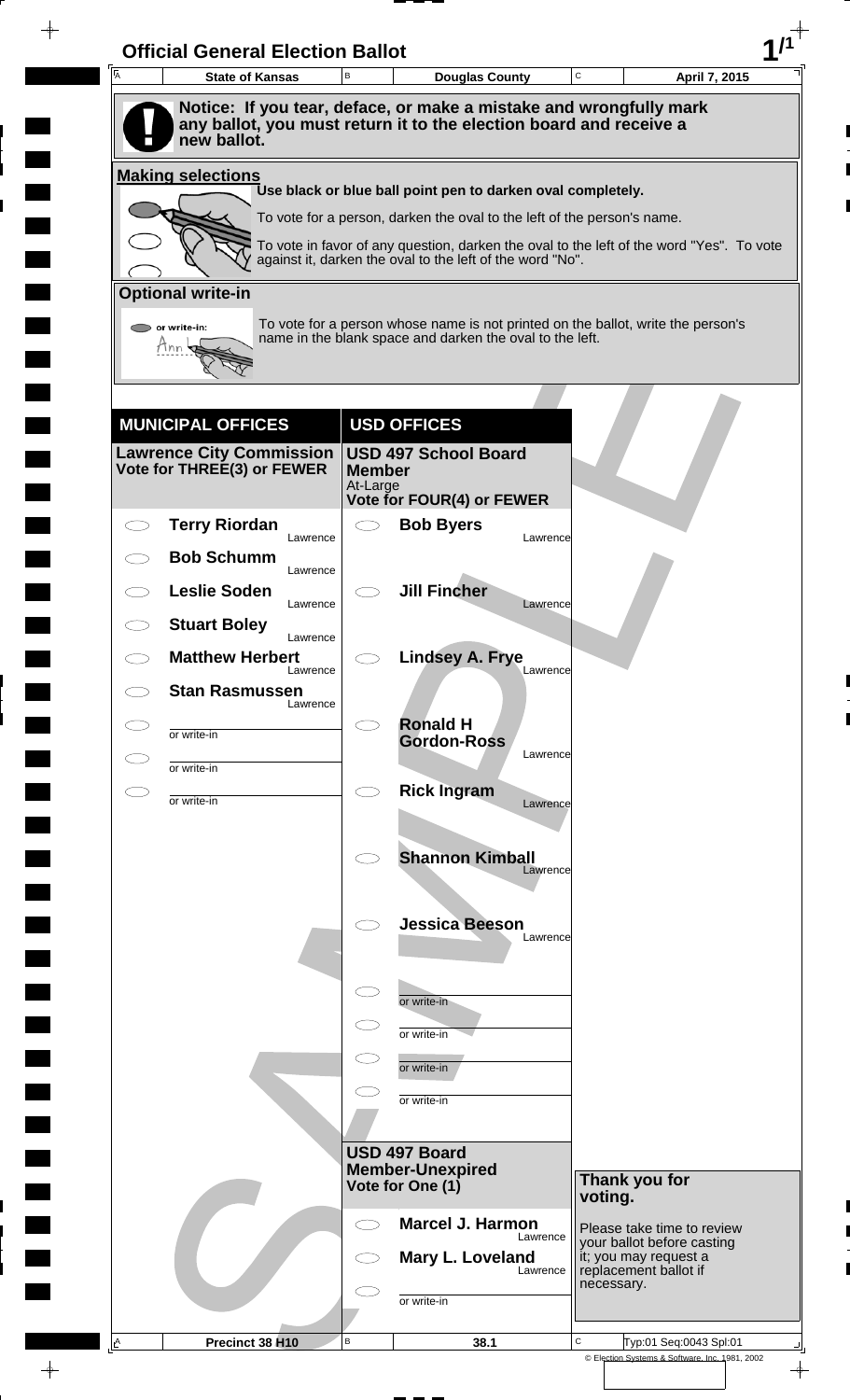|                                   |                           | <b>Douglas County</b>                                                                                                                                 | C          | April 7, 2015                                            |
|-----------------------------------|---------------------------|-------------------------------------------------------------------------------------------------------------------------------------------------------|------------|----------------------------------------------------------|
|                                   |                           | Notice: If you tear, deface, or make a mistake and wrongfully mark                                                                                    |            |                                                          |
| new ballot.                       |                           | any ballot, you must return it to the election board and receive a                                                                                    |            |                                                          |
| <b>Making selections</b>          |                           |                                                                                                                                                       |            |                                                          |
|                                   |                           | Use black or blue ball point pen to darken oval completely.                                                                                           |            |                                                          |
|                                   |                           | To vote for a person, darken the oval to the left of the person's name.                                                                               |            |                                                          |
|                                   |                           | To vote in favor of any question, darken the oval to the left of the word "Yes". To vote<br>against it, darken the oval to the left of the word "No". |            |                                                          |
| <b>Optional write-in</b>          |                           |                                                                                                                                                       |            |                                                          |
| or write-in:                      |                           | To vote for a person whose name is not printed on the ballot, write the person's<br>name in the blank space and darken the oval to the left.          |            |                                                          |
| Mnn                               |                           |                                                                                                                                                       |            |                                                          |
|                                   |                           |                                                                                                                                                       |            |                                                          |
| <b>MUNICIPAL OFFICES</b>          |                           | <b>USD OFFICES</b>                                                                                                                                    |            |                                                          |
| <b>Lawrence City Commission</b>   |                           | <b>USD 497 School Board</b>                                                                                                                           |            |                                                          |
| Vote for THREE(3) or FEWER        | <b>Member</b><br>At-Large |                                                                                                                                                       |            |                                                          |
| <b>Matthew Herbert</b>            | $\bigcirc$                | Vote for FOUR(4) or FEWER<br><b>Lindsey A. Frye</b>                                                                                                   |            |                                                          |
| Lawrence<br><b>Stan Rasmussen</b> |                           | Lawrence                                                                                                                                              |            |                                                          |
| Lawrence<br><b>Terry Riordan</b>  |                           | <b>Ronald H</b>                                                                                                                                       |            |                                                          |
| Lawrence                          |                           | <b>Gordon-Ross</b><br>Lawrence                                                                                                                        |            |                                                          |
| <b>Bob Schumm</b><br>Lawrence     |                           |                                                                                                                                                       |            |                                                          |
| <b>Leslie Soden</b><br>Lawrence   |                           | <b>Rick Ingram</b><br>Lawrence                                                                                                                        |            |                                                          |
| <b>Stuart Boley</b><br>Lawrence   |                           |                                                                                                                                                       |            |                                                          |
| or write-in                       |                           | <b>Shannon Kimball</b><br>Lawrence                                                                                                                    |            |                                                          |
| or write-in                       |                           |                                                                                                                                                       |            |                                                          |
| or write-in                       | $\bigcirc$                | <b>Jessica Beeson</b><br>Lawrence                                                                                                                     |            |                                                          |
|                                   |                           |                                                                                                                                                       |            |                                                          |
|                                   |                           | <b>Bob Byers</b><br>Lawrence                                                                                                                          |            |                                                          |
|                                   |                           |                                                                                                                                                       |            |                                                          |
|                                   |                           | <b>Jill Fincher</b><br>Lawrence                                                                                                                       |            |                                                          |
|                                   |                           |                                                                                                                                                       |            |                                                          |
|                                   | $\subset$                 |                                                                                                                                                       |            |                                                          |
|                                   | $\subset$                 | or write-in                                                                                                                                           |            |                                                          |
|                                   |                           | or write-in                                                                                                                                           |            |                                                          |
|                                   |                           | or write-in                                                                                                                                           |            |                                                          |
|                                   |                           | or write-in                                                                                                                                           |            |                                                          |
|                                   |                           | <b>USD 497 Board</b>                                                                                                                                  |            |                                                          |
|                                   |                           | <b>Member-Unexpired</b><br>Vote for One (1)                                                                                                           |            | Thank you for                                            |
|                                   |                           |                                                                                                                                                       | voting.    |                                                          |
|                                   | $\bigcirc$                | <b>Marcel J. Harmon</b><br>Lawrence                                                                                                                   |            | Please take time to review<br>your ballot before casting |
|                                   |                           | Mary L. Loveland<br>Lawrence                                                                                                                          |            | it; you may request a<br>replacement ballot if           |
|                                   |                           | or write-in                                                                                                                                           | necessary. |                                                          |
|                                   |                           |                                                                                                                                                       |            |                                                          |

 $\blacksquare$ 

 $\frac{1}{\left\vert \psi \right\vert }%$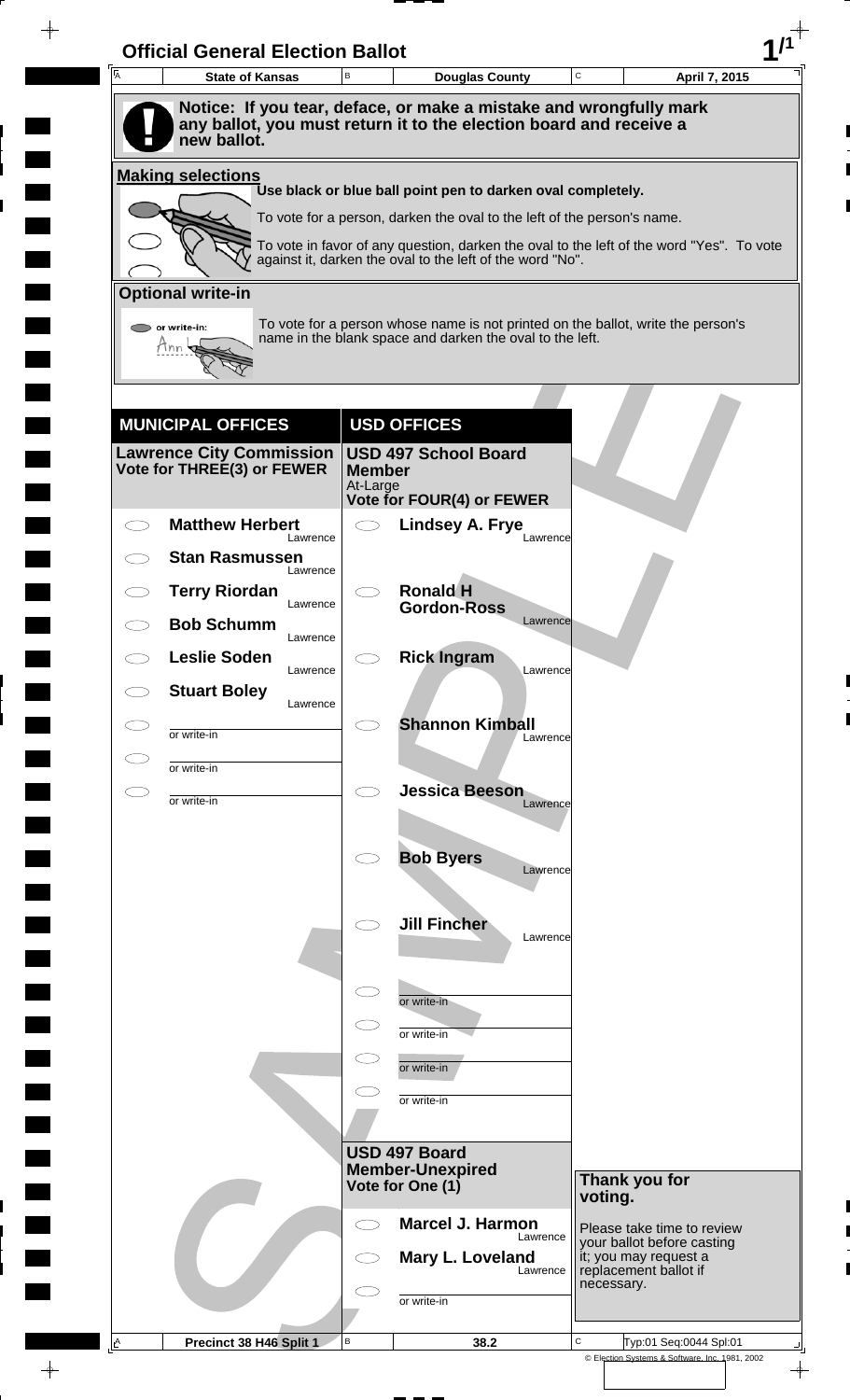| $\overline{A}$  | <b>Official General Election Ballot</b><br><b>State of Kansas</b> | B | <b>Douglas County</b>                                                                                                                              | $\mathbf C$ | April 7, 2015                                            |
|-----------------|-------------------------------------------------------------------|---|----------------------------------------------------------------------------------------------------------------------------------------------------|-------------|----------------------------------------------------------|
|                 |                                                                   |   | Notice: If you tear, deface, or make a mistake and wrongfully mark                                                                                 |             |                                                          |
|                 | new ballot.                                                       |   | any ballot, you must return it to the election board and receive a                                                                                 |             |                                                          |
|                 | <b>Making selections</b>                                          |   | Use black or blue ball point pen to darken oval completely.                                                                                        |             |                                                          |
|                 |                                                                   |   | To vote for a person, darken the oval to the left of the person's name.                                                                            |             |                                                          |
|                 |                                                                   |   |                                                                                                                                                    |             |                                                          |
|                 |                                                                   |   | To vote in favor of any question, darken the oval to the left of the word "Yes". To vote against it, darken the oval to the left of the word "No". |             |                                                          |
|                 | <b>Optional write-in</b>                                          |   |                                                                                                                                                    |             |                                                          |
|                 | or write-in:                                                      |   | To vote for a person whose name is not printed on the ballot, write the person's<br>name in the blank space and darken the oval to the left.       |             |                                                          |
|                 |                                                                   |   |                                                                                                                                                    |             |                                                          |
| <b>OFFICES</b>  | <b>DRAINAGE DISTRICT</b>                                          |   |                                                                                                                                                    |             |                                                          |
|                 |                                                                   |   |                                                                                                                                                    |             |                                                          |
| <b>District</b> | <b>Wakarusa Kaw Drainage</b>                                      |   |                                                                                                                                                    |             |                                                          |
|                 | Vote for THREE(3) or FEWER                                        |   |                                                                                                                                                    |             |                                                          |
|                 | or write-in                                                       |   |                                                                                                                                                    |             |                                                          |
|                 | or write-in                                                       |   |                                                                                                                                                    |             |                                                          |
|                 | or write-in                                                       |   |                                                                                                                                                    |             |                                                          |
|                 |                                                                   |   |                                                                                                                                                    |             |                                                          |
|                 |                                                                   |   |                                                                                                                                                    |             |                                                          |
|                 |                                                                   |   |                                                                                                                                                    |             |                                                          |
|                 |                                                                   |   |                                                                                                                                                    |             |                                                          |
|                 |                                                                   |   |                                                                                                                                                    |             |                                                          |
|                 |                                                                   |   |                                                                                                                                                    |             |                                                          |
|                 |                                                                   |   |                                                                                                                                                    |             |                                                          |
|                 |                                                                   |   |                                                                                                                                                    |             |                                                          |
|                 |                                                                   |   |                                                                                                                                                    |             |                                                          |
|                 |                                                                   |   |                                                                                                                                                    |             |                                                          |
|                 |                                                                   |   |                                                                                                                                                    |             |                                                          |
|                 |                                                                   |   |                                                                                                                                                    |             |                                                          |
|                 |                                                                   |   |                                                                                                                                                    |             |                                                          |
|                 |                                                                   |   |                                                                                                                                                    |             |                                                          |
|                 |                                                                   |   |                                                                                                                                                    |             |                                                          |
|                 |                                                                   |   |                                                                                                                                                    |             |                                                          |
|                 |                                                                   |   |                                                                                                                                                    |             | Thank you for                                            |
|                 |                                                                   |   |                                                                                                                                                    | voting.     |                                                          |
|                 |                                                                   |   |                                                                                                                                                    |             | Please take time to review<br>your ballot before casting |
|                 |                                                                   |   |                                                                                                                                                    | necessary.  | it; you may request a<br>replacement ballot if           |
|                 |                                                                   |   |                                                                                                                                                    |             |                                                          |
|                 |                                                                   |   |                                                                                                                                                    |             |                                                          |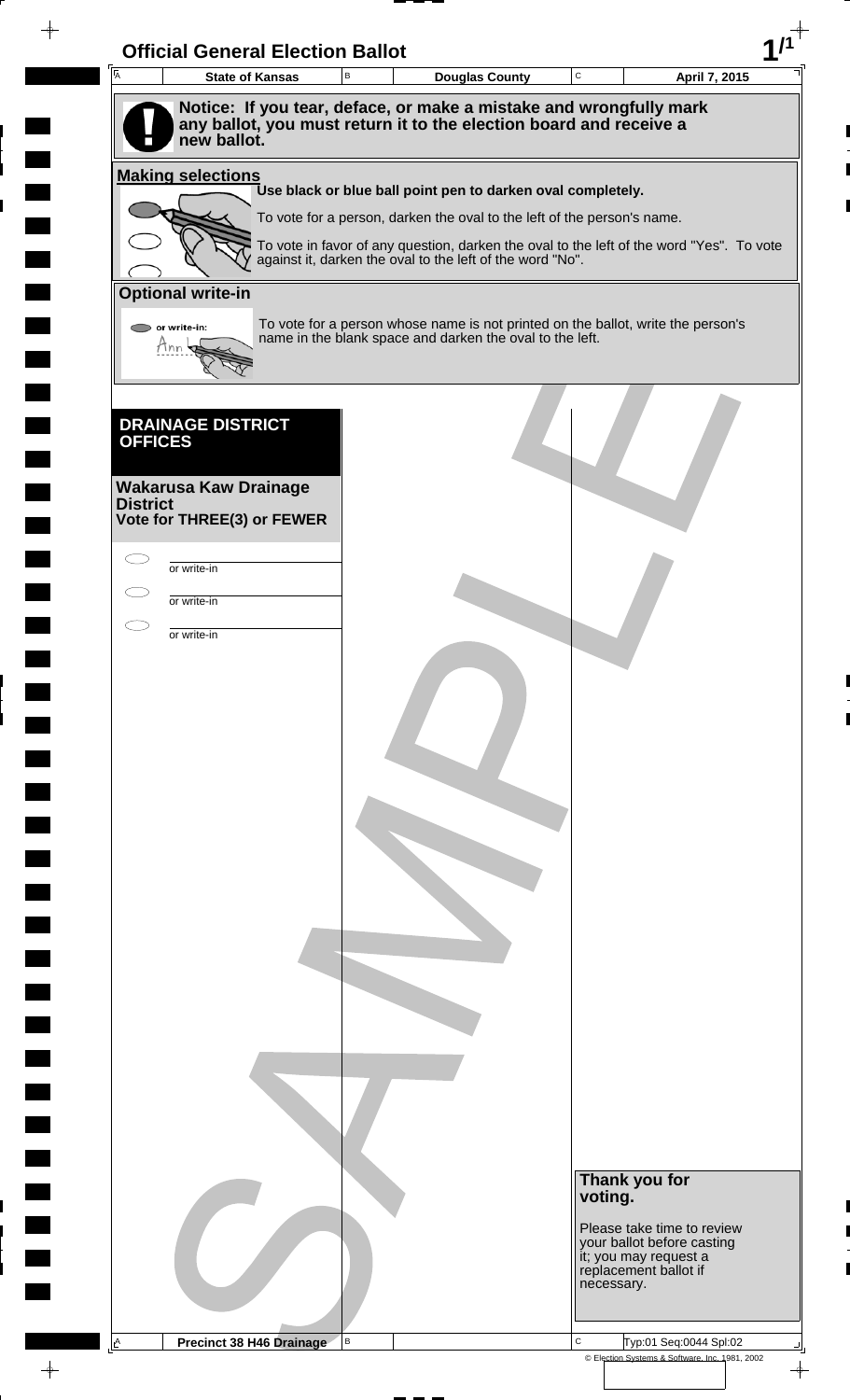| A        | <b>State of Kansas</b>                                                                                                                                  | B                   | <b>Douglas County</b>                                                                                                                                               |          | C          | April 7, 2015                                                                |
|----------|---------------------------------------------------------------------------------------------------------------------------------------------------------|---------------------|---------------------------------------------------------------------------------------------------------------------------------------------------------------------|----------|------------|------------------------------------------------------------------------------|
|          | Notice: If you tear, deface, or make a mistake and wrongfully mark<br>any ballot, you must return it to the election board and receive a<br>new ballot. |                     |                                                                                                                                                                     |          |            |                                                                              |
|          | <b>Making selections</b>                                                                                                                                |                     |                                                                                                                                                                     |          |            |                                                                              |
|          |                                                                                                                                                         |                     | Use black or blue ball point pen to darken oval completely.                                                                                                         |          |            |                                                                              |
|          |                                                                                                                                                         |                     | To vote for a person, darken the oval to the left of the person's name.<br>To vote in favor of any question, darken the oval to the left of the word "Yes". To vote |          |            |                                                                              |
|          |                                                                                                                                                         |                     | against it, darken the oval to the left of the word "No".                                                                                                           |          |            |                                                                              |
|          | <b>Optional write-in</b>                                                                                                                                |                     |                                                                                                                                                                     |          |            |                                                                              |
|          | $\triangleright$ or write-in:<br>Tnn                                                                                                                    |                     | To vote for a person whose name is not printed on the ballot, write the person's<br>name in the blank space and darken the oval to the left.                        |          |            |                                                                              |
|          |                                                                                                                                                         |                     |                                                                                                                                                                     |          |            |                                                                              |
|          |                                                                                                                                                         |                     |                                                                                                                                                                     |          |            |                                                                              |
|          | <b>MUNICIPAL OFFICES</b>                                                                                                                                |                     | <b>USD OFFICES</b>                                                                                                                                                  |          |            |                                                                              |
|          | <b>Lawrence City Commission</b><br>Vote for THREE(3) or FEWER                                                                                           | <b>Member</b>       | <b>USD 497 School Board</b>                                                                                                                                         |          |            |                                                                              |
|          |                                                                                                                                                         | At-Large            | Vote for FOUR(4) or FEWER                                                                                                                                           |          |            |                                                                              |
|          | <b>Bob Schumm</b><br>Lawrence                                                                                                                           | $\bigcirc$          | <b>Rick Ingram</b>                                                                                                                                                  | Lawrence |            |                                                                              |
|          | <b>Leslie Soden</b><br>Lawrence                                                                                                                         |                     |                                                                                                                                                                     |          |            |                                                                              |
|          | <b>Stuart Boley</b><br>Lawrence                                                                                                                         |                     | <b>Shannon Kimball</b>                                                                                                                                              | Lawrence |            |                                                                              |
|          | <b>Matthew Herbert</b><br>Lawrence                                                                                                                      |                     |                                                                                                                                                                     |          |            |                                                                              |
|          | <b>Stan Rasmussen</b><br>Lawrence                                                                                                                       |                     | <b>Jessica Beeson</b>                                                                                                                                               | Lawrence |            |                                                                              |
|          | <b>Terry Riordan</b><br>Lawrence                                                                                                                        |                     |                                                                                                                                                                     |          |            |                                                                              |
|          | or write-in                                                                                                                                             |                     | <b>Bob Byers</b>                                                                                                                                                    | Lawrence |            |                                                                              |
|          | or write-in                                                                                                                                             |                     |                                                                                                                                                                     |          |            |                                                                              |
| СI       | or write-in                                                                                                                                             | $\bigcirc$          | <b>Jill Fincher</b>                                                                                                                                                 | Lawrence |            |                                                                              |
|          |                                                                                                                                                         |                     |                                                                                                                                                                     |          |            |                                                                              |
|          |                                                                                                                                                         |                     | <b>Lindsey A. Frye</b>                                                                                                                                              | Lawrence |            |                                                                              |
|          |                                                                                                                                                         |                     |                                                                                                                                                                     |          |            |                                                                              |
|          |                                                                                                                                                         | $\bigcirc$          | <b>Ronald H</b>                                                                                                                                                     |          |            |                                                                              |
|          |                                                                                                                                                         |                     | <b>Gordon-Ross</b>                                                                                                                                                  | Lawrence |            |                                                                              |
|          |                                                                                                                                                         | $\subset$           | or write-in                                                                                                                                                         |          |            |                                                                              |
|          |                                                                                                                                                         |                     | or write-in                                                                                                                                                         |          |            |                                                                              |
|          |                                                                                                                                                         |                     | or write-in                                                                                                                                                         |          |            |                                                                              |
|          |                                                                                                                                                         |                     | or write-in                                                                                                                                                         |          |            |                                                                              |
|          |                                                                                                                                                         |                     |                                                                                                                                                                     |          |            |                                                                              |
|          |                                                                                                                                                         |                     | USD 497 Board<br><b>Member-Unexpired</b>                                                                                                                            |          |            |                                                                              |
|          |                                                                                                                                                         |                     | Vote for One (1)                                                                                                                                                    |          | voting.    | Thank you for                                                                |
|          |                                                                                                                                                         | $\subset$ $\supset$ | <b>Marcel J. Harmon</b>                                                                                                                                             | Lawrence |            | Please take time to review                                                   |
|          |                                                                                                                                                         |                     | Mary L. Loveland                                                                                                                                                    | Lawrence |            | your ballot before casting<br>it; you may request a<br>replacement ballot if |
|          |                                                                                                                                                         |                     | or write-in                                                                                                                                                         |          | necessary. |                                                                              |
|          |                                                                                                                                                         |                     |                                                                                                                                                                     |          |            |                                                                              |
| <u>A</u> | Precinct 39                                                                                                                                             | $\, {\bf B}$        |                                                                                                                                                                     |          | C          | Typ:01 Seq:0045 Spl:01                                                       |

 $\blacksquare$ 

 $\blacksquare$ 

 $\blacksquare$ 

 $\blacksquare$ 

 $\begin{array}{c}\n\downarrow \\
\downarrow \\
\downarrow\n\end{array}$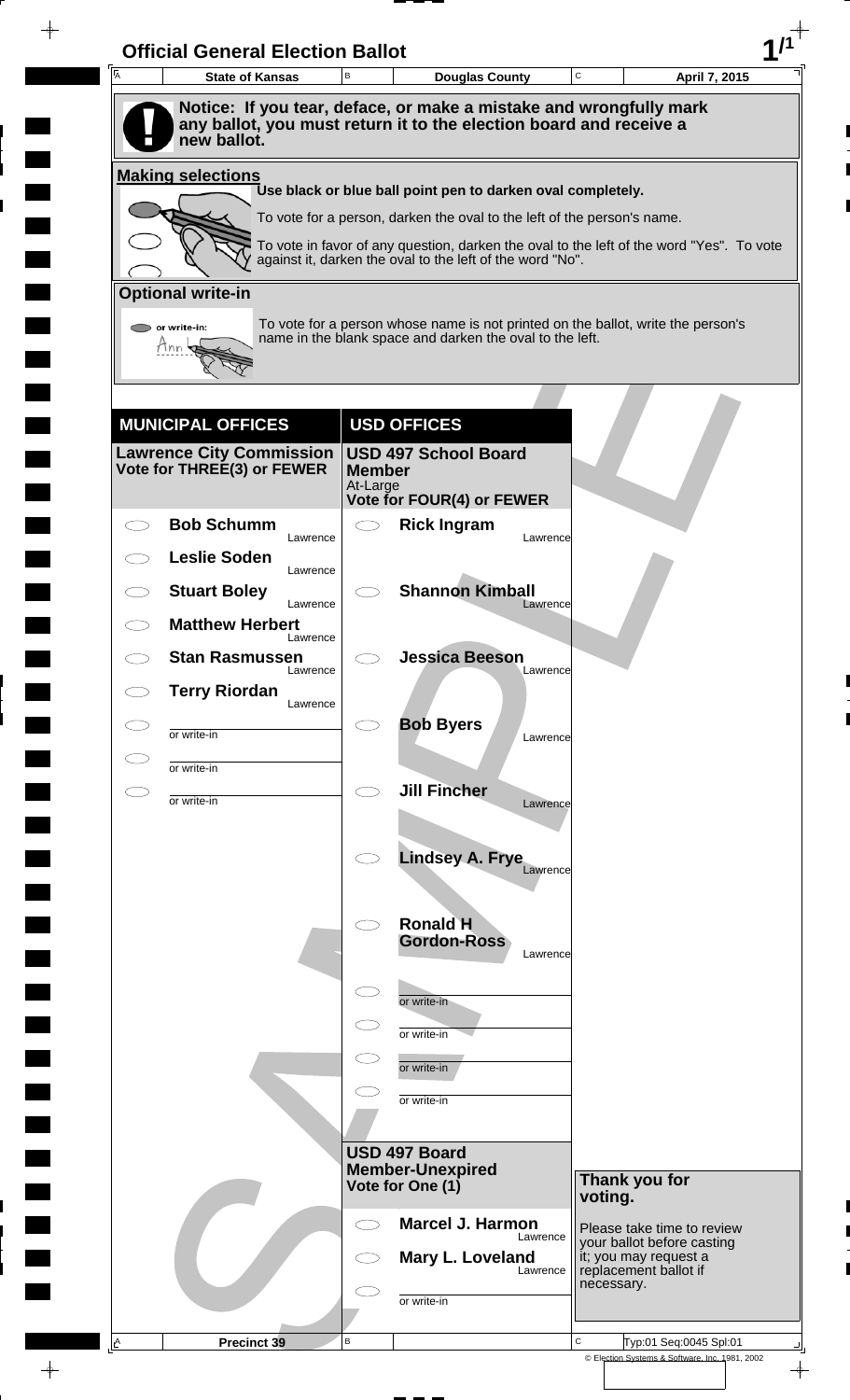| A         | <b>State of Kansas</b>                                                                                                                   | B                         | <b>Douglas County</b>                                                                    |          | C       | April 7, 2015                                            |  |
|-----------|------------------------------------------------------------------------------------------------------------------------------------------|---------------------------|------------------------------------------------------------------------------------------|----------|---------|----------------------------------------------------------|--|
|           | Notice: If you tear, deface, or make a mistake and wrongfully mark<br>any ballot, you must return it to the election board and receive a |                           |                                                                                          |          |         |                                                          |  |
|           | new ballot.                                                                                                                              |                           |                                                                                          |          |         |                                                          |  |
|           | <b>Making selections</b>                                                                                                                 |                           | Use black or blue ball point pen to darken oval completely.                              |          |         |                                                          |  |
|           |                                                                                                                                          |                           | To vote for a person, darken the oval to the left of the person's name.                  |          |         |                                                          |  |
|           |                                                                                                                                          |                           | To vote in favor of any question, darken the oval to the left of the word "Yes". To vote |          |         |                                                          |  |
|           |                                                                                                                                          |                           | against it, darken the oval to the left of the word "No".                                |          |         |                                                          |  |
|           | <b>Optional write-in</b><br>$\triangleright$ or write-in:                                                                                |                           | To vote for a person whose name is not printed on the ballot, write the person's         |          |         |                                                          |  |
|           | Tnn                                                                                                                                      |                           | name in the blank space and darken the oval to the left.                                 |          |         |                                                          |  |
|           |                                                                                                                                          |                           |                                                                                          |          |         |                                                          |  |
|           | <b>MUNICIPAL OFFICES</b>                                                                                                                 |                           | <b>USD OFFICES</b>                                                                       |          |         |                                                          |  |
|           | <b>Lawrence City Commission</b>                                                                                                          |                           | <b>USD 497 School Board</b>                                                              |          |         |                                                          |  |
|           | Vote for THREE(3) or FEWER                                                                                                               | <b>Member</b><br>At-Large |                                                                                          |          |         |                                                          |  |
|           | <b>Leslie Soden</b>                                                                                                                      | $\subset$ $\supset$       | Vote for FOUR(4) or FEWER<br><b>Bob Byers</b>                                            |          |         |                                                          |  |
|           | Lawrence                                                                                                                                 |                           |                                                                                          | Lawrence |         |                                                          |  |
|           | <b>Stuart Boley</b><br>Lawrence                                                                                                          |                           |                                                                                          |          |         |                                                          |  |
|           | <b>Matthew Herbert</b><br>Lawrence                                                                                                       |                           | <b>Jill Fincher</b>                                                                      | Lawrence |         |                                                          |  |
|           | <b>Stan Rasmussen</b><br>Lawrence                                                                                                        |                           |                                                                                          |          |         |                                                          |  |
|           | <b>Terry Riordan</b><br>Lawrence                                                                                                         |                           | <b>Lindsey A. Frye</b>                                                                   | Lawrence |         |                                                          |  |
|           | <b>Bob Schumm</b><br>Lawrence                                                                                                            |                           |                                                                                          |          |         |                                                          |  |
|           | or write-in                                                                                                                              |                           | <b>Ronald H</b><br><b>Gordon-Ross</b>                                                    |          |         |                                                          |  |
|           | or write-in                                                                                                                              |                           |                                                                                          | Lawrence |         |                                                          |  |
| $\subset$ | or write-in                                                                                                                              | $\bigcirc$                | <b>Rick Ingram</b>                                                                       | Lawrence |         |                                                          |  |
|           |                                                                                                                                          |                           |                                                                                          |          |         |                                                          |  |
|           |                                                                                                                                          |                           | <b>Shannon Kimball</b>                                                                   | Lawrence |         |                                                          |  |
|           |                                                                                                                                          |                           |                                                                                          |          |         |                                                          |  |
|           |                                                                                                                                          |                           | <b>Jessica Beeson</b>                                                                    | Lawrence |         |                                                          |  |
|           |                                                                                                                                          |                           |                                                                                          |          |         |                                                          |  |
|           |                                                                                                                                          | $\subset$                 | or write-in                                                                              |          |         |                                                          |  |
|           |                                                                                                                                          |                           | or write-in                                                                              |          |         |                                                          |  |
|           |                                                                                                                                          |                           | or write-in                                                                              |          |         |                                                          |  |
|           |                                                                                                                                          |                           | or write-in                                                                              |          |         |                                                          |  |
|           |                                                                                                                                          |                           |                                                                                          |          |         |                                                          |  |
|           |                                                                                                                                          |                           | USD 497 Board<br><b>Member-Unexpired</b>                                                 |          |         | Thank you for                                            |  |
|           |                                                                                                                                          |                           | Vote for One (1)                                                                         |          | voting. |                                                          |  |
|           |                                                                                                                                          | CD                        | Mary L. Loveland                                                                         | Lawrence |         | Please take time to review<br>your ballot before casting |  |
|           |                                                                                                                                          |                           | <b>Marcel J. Harmon</b>                                                                  | Lawrence |         | it; you may request a<br>replacement ballot if           |  |
|           |                                                                                                                                          |                           |                                                                                          |          |         | necessary.                                               |  |
|           |                                                                                                                                          |                           | or write-in                                                                              |          |         |                                                          |  |

 $\blacksquare$ 

 $\qquad \qquad \blacksquare$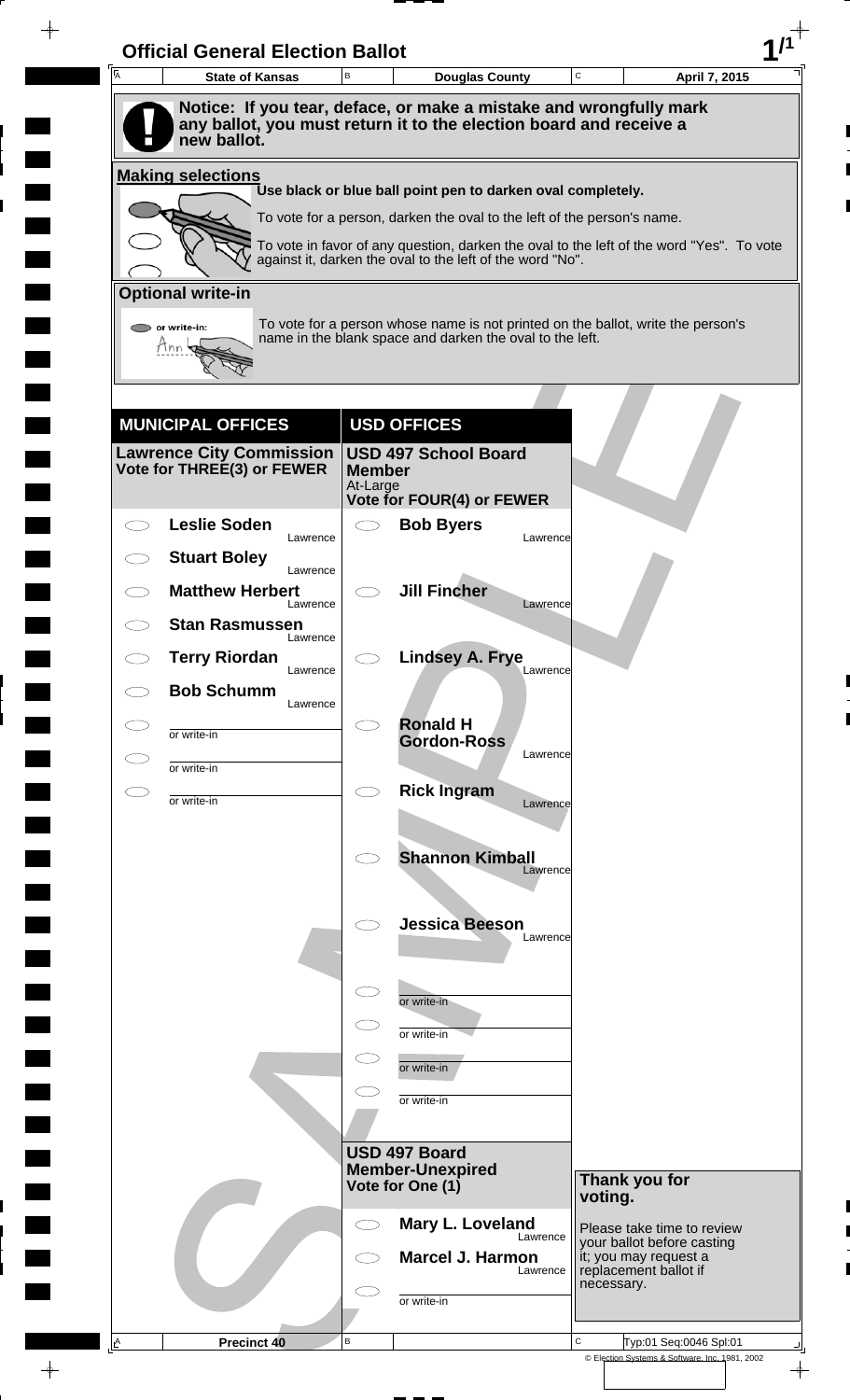| $\overline{A}$ | <b>State of Kansas</b>             | B                         | <b>Douglas County</b>                                                                                                                                 | $\mathbf C$                                    | April 7, 2015                                            |
|----------------|------------------------------------|---------------------------|-------------------------------------------------------------------------------------------------------------------------------------------------------|------------------------------------------------|----------------------------------------------------------|
|                | new ballot.                        |                           | Notice: If you tear, deface, or make a mistake and wrongfully mark<br>any ballot, you must return it to the election board and receive a              |                                                |                                                          |
|                | <b>Making selections</b>           |                           |                                                                                                                                                       |                                                |                                                          |
|                |                                    |                           | Use black or blue ball point pen to darken oval completely.                                                                                           |                                                |                                                          |
|                |                                    |                           | To vote for a person, darken the oval to the left of the person's name.                                                                               |                                                |                                                          |
|                |                                    |                           | To vote in favor of any question, darken the oval to the left of the word "Yes". To vote<br>against it, darken the oval to the left of the word "No". |                                                |                                                          |
|                | <b>Optional write-in</b>           |                           |                                                                                                                                                       |                                                |                                                          |
|                | $\triangleright$ or write-in:      |                           | To vote for a person whose name is not printed on the ballot, write the person's<br>name in the blank space and darken the oval to the left.          |                                                |                                                          |
|                | Tnn                                |                           |                                                                                                                                                       |                                                |                                                          |
|                |                                    |                           |                                                                                                                                                       |                                                |                                                          |
|                | <b>MUNICIPAL OFFICES</b>           |                           | <b>USD OFFICES</b>                                                                                                                                    |                                                |                                                          |
|                | <b>Lawrence City Commission</b>    |                           | <b>USD 497 School Board</b>                                                                                                                           |                                                |                                                          |
|                | Vote for THREE(3) or FEWER         | <b>Member</b><br>At-Large |                                                                                                                                                       |                                                |                                                          |
|                | <b>Bob Schumm</b>                  |                           | <b>Vote for FOUR(4) or FEWER</b><br><b>Ronald H</b>                                                                                                   |                                                |                                                          |
|                | Lawrence<br><b>Leslie Soden</b>    |                           | <b>Gordon-Ross</b><br>Lawrence                                                                                                                        |                                                |                                                          |
|                | Lawrence                           |                           |                                                                                                                                                       |                                                |                                                          |
|                | <b>Stuart Boley</b><br>Lawrence    |                           | <b>Rick Ingram</b><br>Lawrence                                                                                                                        |                                                |                                                          |
|                | <b>Matthew Herbert</b><br>Lawrence |                           |                                                                                                                                                       |                                                |                                                          |
|                | <b>Stan Rasmussen</b><br>Lawrence  |                           | <b>Shannon Kimball</b><br>Lawrence                                                                                                                    |                                                |                                                          |
|                | <b>Terry Riordan</b><br>Lawrence   |                           |                                                                                                                                                       |                                                |                                                          |
| СJ             | or write-in                        |                           | <b>Jessica Beeson</b><br>Lawrence                                                                                                                     |                                                |                                                          |
|                | or write-in                        |                           |                                                                                                                                                       |                                                |                                                          |
| СJ             | or write-in                        | C)                        | <b>Bob Byers</b><br>Lawrence                                                                                                                          |                                                |                                                          |
|                |                                    |                           |                                                                                                                                                       |                                                |                                                          |
|                |                                    |                           | <b>Jill Fincher</b><br>Lawrence                                                                                                                       |                                                |                                                          |
|                |                                    |                           |                                                                                                                                                       |                                                |                                                          |
|                |                                    |                           | <b>Lindsey A. Frye</b>                                                                                                                                |                                                |                                                          |
|                |                                    |                           | Lawrence                                                                                                                                              |                                                |                                                          |
|                |                                    |                           |                                                                                                                                                       |                                                |                                                          |
|                |                                    |                           | or write-in                                                                                                                                           |                                                |                                                          |
|                |                                    |                           | or write-in                                                                                                                                           |                                                |                                                          |
|                |                                    |                           | or write-in                                                                                                                                           |                                                |                                                          |
|                |                                    |                           | or write-in                                                                                                                                           |                                                |                                                          |
|                |                                    |                           | USD 497 Board                                                                                                                                         |                                                |                                                          |
|                |                                    |                           | <b>Member-Unexpired</b><br>Vote for One (1)                                                                                                           | Thank you for                                  |                                                          |
|                |                                    |                           |                                                                                                                                                       | voting.                                        |                                                          |
|                |                                    | C i                       | <b>Marcel J. Harmon</b><br>Lawrence                                                                                                                   |                                                | Please take time to review<br>your ballot before casting |
|                |                                    |                           | Mary L. Loveland<br>Lawrence                                                                                                                          | it; you may request a<br>replacement ballot if |                                                          |
|                |                                    |                           |                                                                                                                                                       | necessary.                                     |                                                          |
|                |                                    |                           | or write-in                                                                                                                                           |                                                |                                                          |

 $\blacksquare$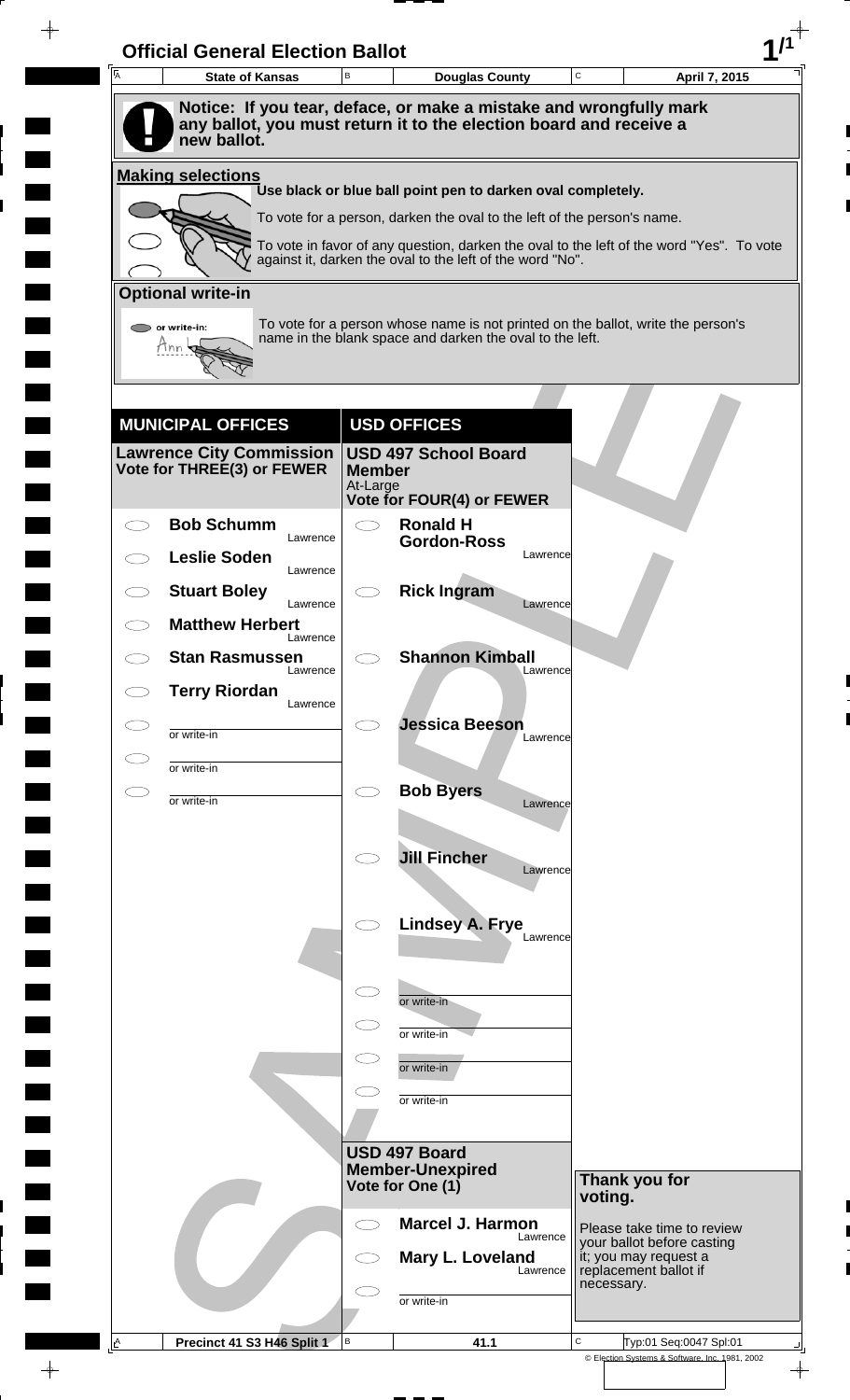| $\overline{\mathsf{A}}$ | <b>State of Kansas</b>                                                               | B | <b>Douglas County</b>                                                                                                                                 | $\mathbf C$ | April 7, 2015                                            |
|-------------------------|--------------------------------------------------------------------------------------|---|-------------------------------------------------------------------------------------------------------------------------------------------------------|-------------|----------------------------------------------------------|
|                         | Notice: If you tear, deface, or make a mistake and wrongfully mark                   |   |                                                                                                                                                       |             |                                                          |
|                         | any ballot, you must return it to the election board and receive a<br>new ballot.    |   |                                                                                                                                                       |             |                                                          |
|                         |                                                                                      |   |                                                                                                                                                       |             |                                                          |
|                         | <b>Making selections</b>                                                             |   | Use black or blue ball point pen to darken oval completely.                                                                                           |             |                                                          |
|                         |                                                                                      |   | To vote for a person, darken the oval to the left of the person's name.                                                                               |             |                                                          |
|                         |                                                                                      |   | To vote in favor of any question, darken the oval to the left of the word "Yes". To vote<br>against it, darken the oval to the left of the word "No". |             |                                                          |
|                         | <b>Optional write-in</b>                                                             |   |                                                                                                                                                       |             |                                                          |
| $\bigcirc$ or write-in: |                                                                                      |   | To vote for a person whose name is not printed on the ballot, write the person's                                                                      |             |                                                          |
| Ann                     |                                                                                      |   | name in the blank space and darken the oval to the left.                                                                                              |             |                                                          |
|                         |                                                                                      |   |                                                                                                                                                       |             |                                                          |
|                         |                                                                                      |   |                                                                                                                                                       |             |                                                          |
| <b>OFFICES</b>          | <b>DRAINAGE DISTRICT</b>                                                             |   |                                                                                                                                                       |             |                                                          |
|                         |                                                                                      |   |                                                                                                                                                       |             |                                                          |
|                         | <b>Douglas County Kaw</b><br><b>Drainage District<br/>Vote for THREE(3) or FEWER</b> |   |                                                                                                                                                       |             |                                                          |
|                         |                                                                                      |   |                                                                                                                                                       |             |                                                          |
|                         | <b>John A Naramore</b><br>Midland                                                    |   |                                                                                                                                                       |             |                                                          |
|                         | <b>Mary Ann Stewart</b><br>Lawrence                                                  |   |                                                                                                                                                       |             |                                                          |
|                         | <b>Charles B. Taylor III</b>                                                         |   |                                                                                                                                                       |             |                                                          |
|                         | Lawrence<br>or write-in                                                              |   |                                                                                                                                                       |             |                                                          |
|                         |                                                                                      |   |                                                                                                                                                       |             |                                                          |
|                         | or write-in                                                                          |   |                                                                                                                                                       |             |                                                          |
|                         | or write-in                                                                          |   |                                                                                                                                                       |             |                                                          |
|                         |                                                                                      |   |                                                                                                                                                       |             |                                                          |
|                         |                                                                                      |   |                                                                                                                                                       |             |                                                          |
|                         |                                                                                      |   |                                                                                                                                                       |             |                                                          |
|                         |                                                                                      |   |                                                                                                                                                       |             |                                                          |
|                         |                                                                                      |   |                                                                                                                                                       |             |                                                          |
|                         |                                                                                      |   |                                                                                                                                                       |             |                                                          |
|                         |                                                                                      |   |                                                                                                                                                       |             |                                                          |
|                         |                                                                                      |   |                                                                                                                                                       |             |                                                          |
|                         |                                                                                      |   |                                                                                                                                                       |             |                                                          |
|                         |                                                                                      |   |                                                                                                                                                       |             |                                                          |
|                         |                                                                                      |   |                                                                                                                                                       |             |                                                          |
|                         |                                                                                      |   |                                                                                                                                                       |             |                                                          |
|                         |                                                                                      |   |                                                                                                                                                       |             |                                                          |
|                         |                                                                                      |   |                                                                                                                                                       |             | Thank you for                                            |
|                         |                                                                                      |   |                                                                                                                                                       |             | voting.                                                  |
|                         |                                                                                      |   |                                                                                                                                                       |             | Please take time to review<br>your ballot before casting |
|                         |                                                                                      |   |                                                                                                                                                       |             | it; you may request a<br>replacement ballot if           |
|                         |                                                                                      |   |                                                                                                                                                       |             |                                                          |
|                         |                                                                                      |   |                                                                                                                                                       |             | necessary.                                               |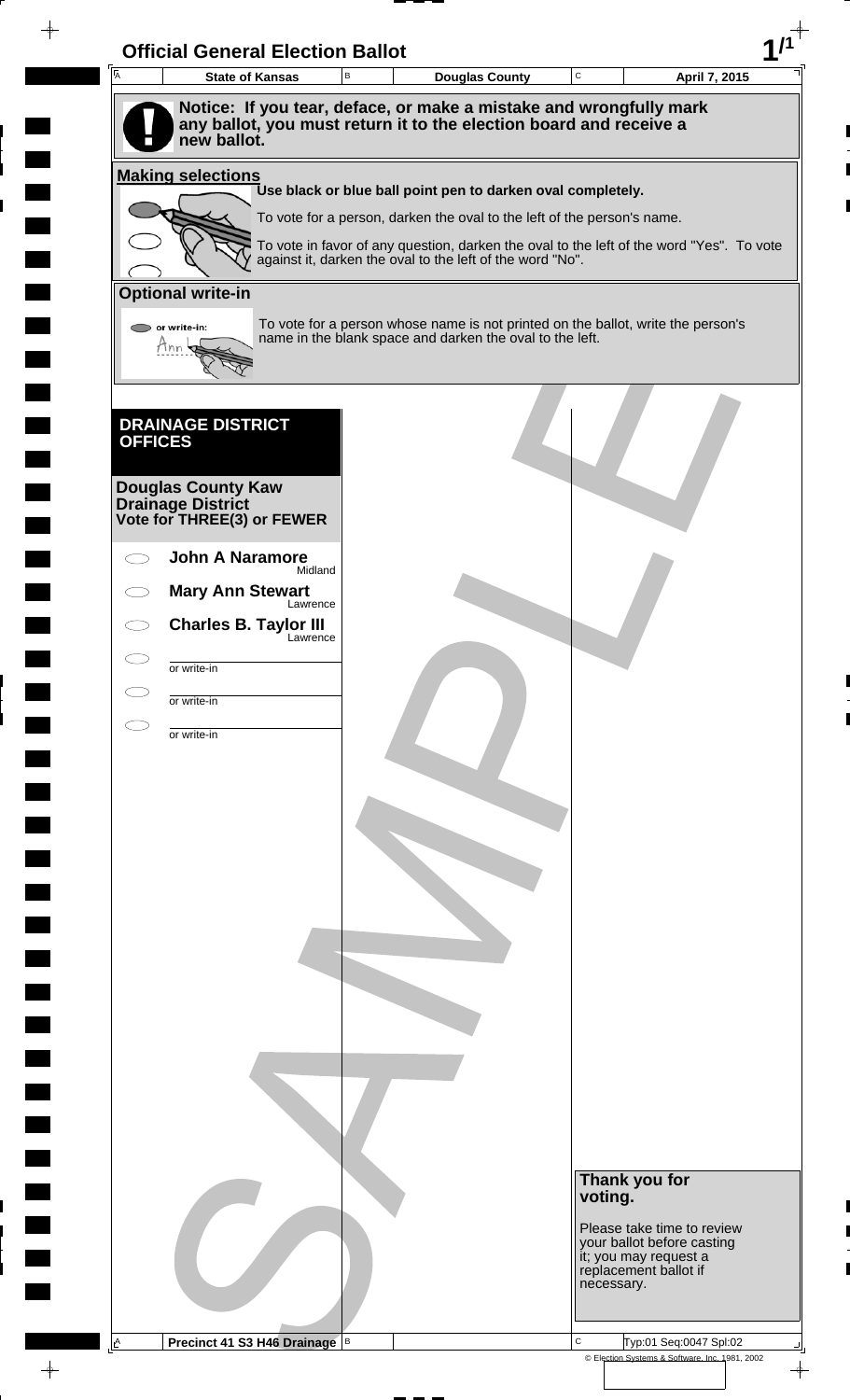| A | <b>Official General Election Ballot</b><br><b>State of Kansas</b> | B                   | <b>Douglas County</b>                                                                                                                        | C             | April 7, 2015                                            |
|---|-------------------------------------------------------------------|---------------------|----------------------------------------------------------------------------------------------------------------------------------------------|---------------|----------------------------------------------------------|
|   |                                                                   |                     | Notice: If you tear, deface, or make a mistake and wrongfully mark                                                                           |               |                                                          |
|   | new ballot.                                                       |                     | any ballot, you must return it to the election board and receive a                                                                           |               |                                                          |
|   | <b>Making selections</b>                                          |                     |                                                                                                                                              |               |                                                          |
|   |                                                                   |                     | Use black or blue ball point pen to darken oval completely.<br>To vote for a person, darken the oval to the left of the person's name.       |               |                                                          |
|   |                                                                   |                     | To vote in favor of any question, darken the oval to the left of the word "Yes". To vote                                                     |               |                                                          |
|   |                                                                   |                     | against it, darken the oval to the left of the word "No".                                                                                    |               |                                                          |
|   | <b>Optional write-in</b>                                          |                     |                                                                                                                                              |               |                                                          |
|   | $\triangleright$ or write-in:<br>Tnn                              |                     | To vote for a person whose name is not printed on the ballot, write the person's<br>name in the blank space and darken the oval to the left. |               |                                                          |
|   |                                                                   |                     |                                                                                                                                              |               |                                                          |
|   |                                                                   |                     |                                                                                                                                              |               |                                                          |
|   | <b>MUNICIPAL OFFICES</b>                                          |                     | <b>USD OFFICES</b>                                                                                                                           |               |                                                          |
|   | <b>Lawrence City Commission</b><br>Vote for THREE(3) or FEWER     | <b>Member</b>       | <b>USD 497 School Board</b>                                                                                                                  |               |                                                          |
|   |                                                                   | At-Large            | <b>Vote for FOUR(4) or FEWER</b>                                                                                                             |               |                                                          |
|   | <b>Stuart Boley</b>                                               | $\bigcirc$          | <b>Shannon Kimball</b>                                                                                                                       |               |                                                          |
|   | Lawrence<br><b>Matthew Herbert</b>                                |                     | Lawrence                                                                                                                                     |               |                                                          |
|   | Lawrence<br><b>Stan Rasmussen</b>                                 |                     | <b>Jessica Beeson</b>                                                                                                                        |               |                                                          |
|   | Lawrence<br><b>Terry Riordan</b>                                  |                     | Lawrence                                                                                                                                     |               |                                                          |
|   | Lawrence<br><b>Bob Schumm</b>                                     |                     | <b>Bob Byers</b>                                                                                                                             |               |                                                          |
|   | Lawrence                                                          |                     | Lawrence                                                                                                                                     |               |                                                          |
|   | <b>Leslie Soden</b><br>Lawrence                                   |                     |                                                                                                                                              |               |                                                          |
|   | or write-in                                                       |                     | <b>Jill Fincher</b><br>Lawrence                                                                                                              |               |                                                          |
|   | or write-in                                                       |                     |                                                                                                                                              |               |                                                          |
|   | or write-in                                                       | $\bigcirc$          | Lindsey A. Frye<br>Lawrence                                                                                                                  |               |                                                          |
|   |                                                                   |                     |                                                                                                                                              |               |                                                          |
|   |                                                                   | $\bigcirc$          | <b>Ronald H</b><br><b>Gordon-Ross</b>                                                                                                        |               |                                                          |
|   |                                                                   |                     | Lawrence                                                                                                                                     |               |                                                          |
|   |                                                                   |                     | <b>Rick Ingram</b><br>Lawrence                                                                                                               |               |                                                          |
|   |                                                                   |                     |                                                                                                                                              |               |                                                          |
|   |                                                                   | $\subset$           | or write-in                                                                                                                                  |               |                                                          |
|   |                                                                   |                     | or write-in                                                                                                                                  |               |                                                          |
|   |                                                                   |                     |                                                                                                                                              |               |                                                          |
|   |                                                                   |                     | or write-in                                                                                                                                  |               |                                                          |
|   |                                                                   |                     | or write-in                                                                                                                                  |               |                                                          |
|   |                                                                   |                     | USD 497 Board                                                                                                                                |               |                                                          |
|   |                                                                   |                     | <b>Member-Unexpired</b><br>Vote for One (1)                                                                                                  | Thank you for |                                                          |
|   |                                                                   | $\subset$ $\supset$ | Mary L. Loveland                                                                                                                             | voting.       |                                                          |
|   |                                                                   |                     | Lawrence                                                                                                                                     |               | Please take time to review<br>your ballot before casting |
|   |                                                                   |                     | <b>Marcel J. Harmon</b><br>Lawrence                                                                                                          | necessary.    | it; you may request a<br>replacement ballot if           |
|   |                                                                   |                     | or write-in                                                                                                                                  |               |                                                          |
|   |                                                                   |                     |                                                                                                                                              |               |                                                          |

 $\blacksquare$ 

 $\frac{1}{\left\vert \psi \right\vert }%$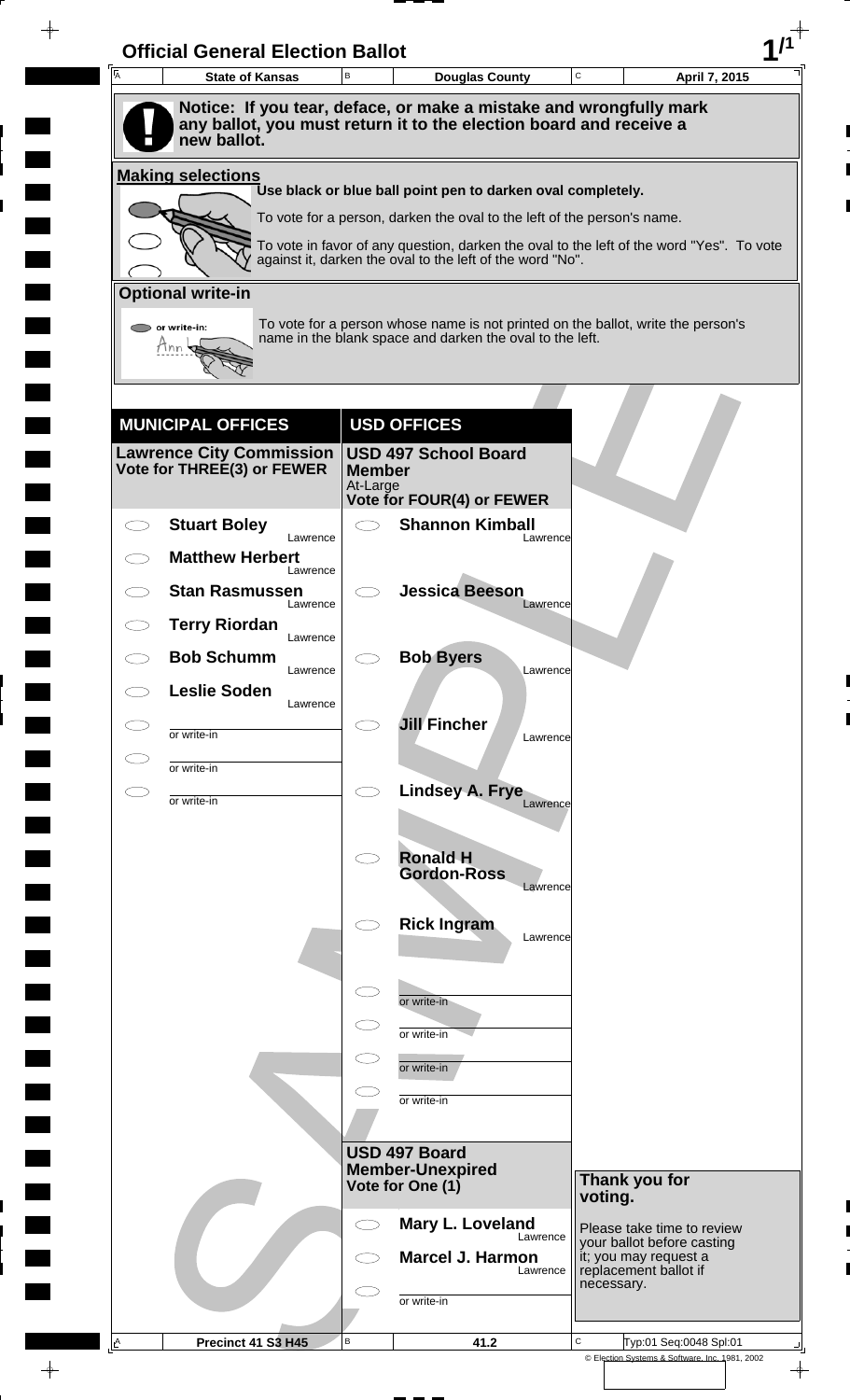| A | <b>State of Kansas</b>            | B                         | <b>Douglas County</b>                                                                                                                                 | C          | April 7, 2015                                            |
|---|-----------------------------------|---------------------------|-------------------------------------------------------------------------------------------------------------------------------------------------------|------------|----------------------------------------------------------|
|   |                                   |                           | Notice: If you tear, deface, or make a mistake and wrongfully mark                                                                                    |            |                                                          |
|   | new ballot.                       |                           | any ballot, you must return it to the election board and receive a                                                                                    |            |                                                          |
|   | <b>Making selections</b>          |                           |                                                                                                                                                       |            |                                                          |
|   |                                   |                           | Use black or blue ball point pen to darken oval completely.                                                                                           |            |                                                          |
|   |                                   |                           | To vote for a person, darken the oval to the left of the person's name.                                                                               |            |                                                          |
|   |                                   |                           | To vote in favor of any question, darken the oval to the left of the word "Yes". To vote<br>against it, darken the oval to the left of the word "No". |            |                                                          |
|   | <b>Optional write-in</b>          |                           |                                                                                                                                                       |            |                                                          |
|   | or write-in:                      |                           | To vote for a person whose name is not printed on the ballot, write the person's<br>name in the blank space and darken the oval to the left.          |            |                                                          |
|   | Hnn                               |                           |                                                                                                                                                       |            |                                                          |
|   |                                   |                           |                                                                                                                                                       |            |                                                          |
|   | <b>MUNICIPAL OFFICES</b>          |                           | <b>USD OFFICES</b>                                                                                                                                    |            |                                                          |
|   | <b>Lawrence City Commission</b>   |                           | <b>USD 497 School Board</b>                                                                                                                           |            |                                                          |
|   | Vote for THREE(3) or FEWER        | <b>Member</b><br>At-Large |                                                                                                                                                       |            |                                                          |
|   | <b>Matthew Herbert</b>            | $\bigcirc$                | Vote for FOUR(4) or FEWER<br><b>Ronald H</b>                                                                                                          |            |                                                          |
|   | Lawrence<br><b>Stan Rasmussen</b> |                           | <b>Gordon-Ross</b><br>Lawrence                                                                                                                        |            |                                                          |
|   | Lawrence                          |                           |                                                                                                                                                       |            |                                                          |
|   | <b>Terry Riordan</b><br>Lawrence  |                           | <b>Rick Ingram</b><br>Lawrence                                                                                                                        |            |                                                          |
|   | <b>Bob Schumm</b><br>Lawrence     |                           |                                                                                                                                                       |            |                                                          |
|   | <b>Leslie Soden</b><br>Lawrence   |                           | <b>Shannon Kimball</b><br>Lawrence                                                                                                                    |            |                                                          |
|   | <b>Stuart Boley</b><br>Lawrence   |                           |                                                                                                                                                       |            |                                                          |
|   | or write-in                       |                           | <b>Jessica Beeson</b><br>Lawrence                                                                                                                     |            |                                                          |
|   | or write-in                       |                           |                                                                                                                                                       |            |                                                          |
|   | or write-in                       | $\bigcirc$                | <b>Bob Byers</b><br>Lawrence                                                                                                                          |            |                                                          |
|   |                                   |                           |                                                                                                                                                       |            |                                                          |
|   |                                   |                           | <b>Jill Fincher</b><br>Lawrence                                                                                                                       |            |                                                          |
|   |                                   |                           |                                                                                                                                                       |            |                                                          |
|   |                                   |                           | <b>Lindsey A. Frye</b>                                                                                                                                |            |                                                          |
|   |                                   |                           | Lawrence                                                                                                                                              |            |                                                          |
|   |                                   | $\subset$                 |                                                                                                                                                       |            |                                                          |
|   |                                   | $\subset$                 | or write-in                                                                                                                                           |            |                                                          |
|   |                                   |                           | or write-in                                                                                                                                           |            |                                                          |
|   |                                   |                           | or write-in                                                                                                                                           |            |                                                          |
|   |                                   |                           | or write-in                                                                                                                                           |            |                                                          |
|   |                                   |                           | USD 497 Board                                                                                                                                         |            |                                                          |
|   |                                   |                           | <b>Member-Unexpired</b><br>Vote for One (1)                                                                                                           |            | Thank you for                                            |
|   |                                   |                           |                                                                                                                                                       | voting.    |                                                          |
|   |                                   |                           | Mary L. Loveland<br>Lawrence                                                                                                                          |            | Please take time to review<br>your ballot before casting |
|   |                                   |                           | <b>Marcel J. Harmon</b><br>Lawrence                                                                                                                   |            | it; you may request a<br>replacement ballot if           |
|   |                                   |                           | or write-in                                                                                                                                           | necessary. |                                                          |
|   |                                   |                           |                                                                                                                                                       |            |                                                          |

 $\blacksquare$ 

 $\frac{1}{\left\vert \psi \right\vert }%$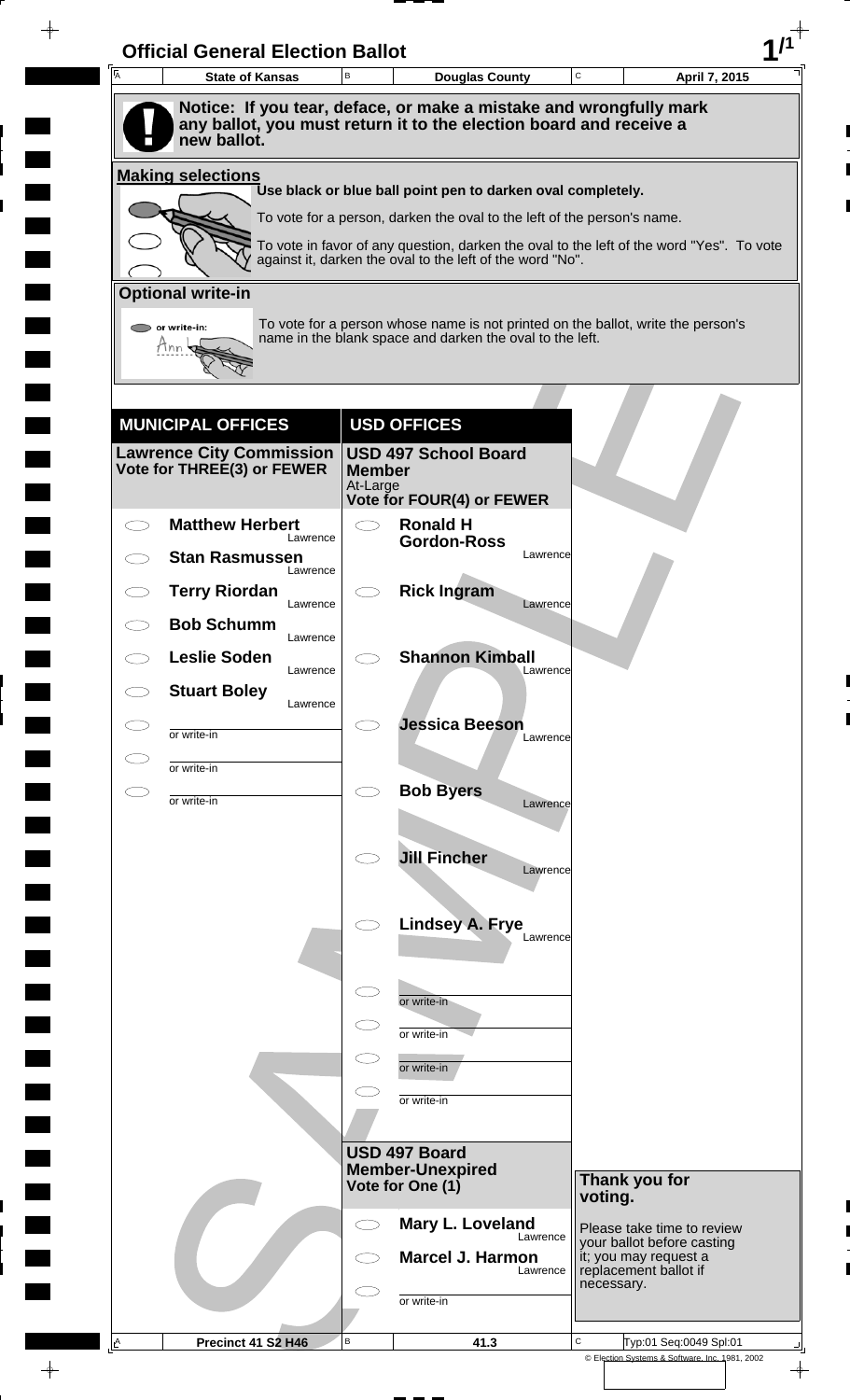| A  | <b>State of Kansas</b>                                                                                                                                  | B                         | <b>Douglas County</b>                                                   |          | C          | April 7, 2015                                                                            |
|----|---------------------------------------------------------------------------------------------------------------------------------------------------------|---------------------------|-------------------------------------------------------------------------|----------|------------|------------------------------------------------------------------------------------------|
|    | Notice: If you tear, deface, or make a mistake and wrongfully mark<br>any ballot, you must return it to the election board and receive a<br>new ballot. |                           |                                                                         |          |            |                                                                                          |
|    | <b>Making selections</b>                                                                                                                                |                           |                                                                         |          |            |                                                                                          |
|    |                                                                                                                                                         |                           | Use black or blue ball point pen to darken oval completely.             |          |            |                                                                                          |
|    |                                                                                                                                                         |                           | To vote for a person, darken the oval to the left of the person's name. |          |            | To vote in favor of any question, darken the oval to the left of the word "Yes". To vote |
|    |                                                                                                                                                         |                           | against it, darken the oval to the left of the word "No".               |          |            |                                                                                          |
|    | <b>Optional write-in</b>                                                                                                                                |                           |                                                                         |          |            |                                                                                          |
|    | $\triangleright$ or write-in:<br>Tnn                                                                                                                    |                           | name in the blank space and darken the oval to the left.                |          |            | To vote for a person whose name is not printed on the ballot, write the person's         |
|    |                                                                                                                                                         |                           |                                                                         |          |            |                                                                                          |
|    | <b>MUNICIPAL OFFICES</b>                                                                                                                                |                           | <b>USD OFFICES</b>                                                      |          |            |                                                                                          |
|    | <b>Lawrence City Commission</b><br>Vote for THREE(3) or FEWER                                                                                           | <b>Member</b><br>At-Large | <b>USD 497 School Board</b><br>Vote for FOUR(4) or FEWER                |          |            |                                                                                          |
|    | <b>Stan Rasmussen</b>                                                                                                                                   | $\bigcirc$                | <b>Jill Fincher</b>                                                     |          |            |                                                                                          |
|    | Lawrence<br><b>Terry Riordan</b>                                                                                                                        |                           |                                                                         | Lawrence |            |                                                                                          |
|    | Lawrence<br><b>Bob Schumm</b>                                                                                                                           |                           | <b>Lindsey A. Frye</b>                                                  |          |            |                                                                                          |
|    | Lawrence<br><b>Leslie Soden</b>                                                                                                                         |                           |                                                                         | Lawrence |            |                                                                                          |
|    | Lawrence<br><b>Stuart Boley</b>                                                                                                                         |                           | <b>Ronald H</b>                                                         |          |            |                                                                                          |
|    | Lawrence<br><b>Matthew Herbert</b>                                                                                                                      |                           | <b>Gordon-Ross</b>                                                      | Lawrence |            |                                                                                          |
|    | Lawrence                                                                                                                                                |                           | <b>Rick Ingram</b>                                                      |          |            |                                                                                          |
|    | or write-in                                                                                                                                             |                           |                                                                         | Lawrence |            |                                                                                          |
| СI | or write-in                                                                                                                                             | $\bigcirc$                | <b>Shannon Kimball</b>                                                  |          |            |                                                                                          |
|    | or write-in                                                                                                                                             |                           |                                                                         | Lawrence |            |                                                                                          |
|    |                                                                                                                                                         |                           | <b>Jessica Beeson</b>                                                   |          |            |                                                                                          |
|    |                                                                                                                                                         |                           |                                                                         | Lawrence |            |                                                                                          |
|    |                                                                                                                                                         |                           | <b>Bob Byers</b>                                                        |          |            |                                                                                          |
|    |                                                                                                                                                         |                           |                                                                         | Lawrence |            |                                                                                          |
|    |                                                                                                                                                         | $\subset$                 |                                                                         |          |            |                                                                                          |
|    |                                                                                                                                                         |                           | or write-in                                                             |          |            |                                                                                          |
|    |                                                                                                                                                         |                           | or write-in                                                             |          |            |                                                                                          |
|    |                                                                                                                                                         |                           | or write-in                                                             |          |            |                                                                                          |
|    |                                                                                                                                                         |                           | or write-in                                                             |          |            |                                                                                          |
|    |                                                                                                                                                         |                           | USD 497 Board                                                           |          |            |                                                                                          |
|    |                                                                                                                                                         |                           | <b>Member-Unexpired</b><br>Vote for One (1)                             |          |            | Thank you for                                                                            |
|    |                                                                                                                                                         | CD                        | Mary L. Loveland                                                        |          | voting.    |                                                                                          |
|    |                                                                                                                                                         |                           | <b>Marcel J. Harmon</b>                                                 | Lawrence |            | Please take time to review<br>your ballot before casting<br>it; you may request a        |
|    |                                                                                                                                                         |                           |                                                                         | Lawrence | necessary. | replacement ballot if                                                                    |
|    |                                                                                                                                                         |                           | or write-in                                                             |          |            |                                                                                          |
|    |                                                                                                                                                         |                           |                                                                         |          |            |                                                                                          |

 $\blacksquare$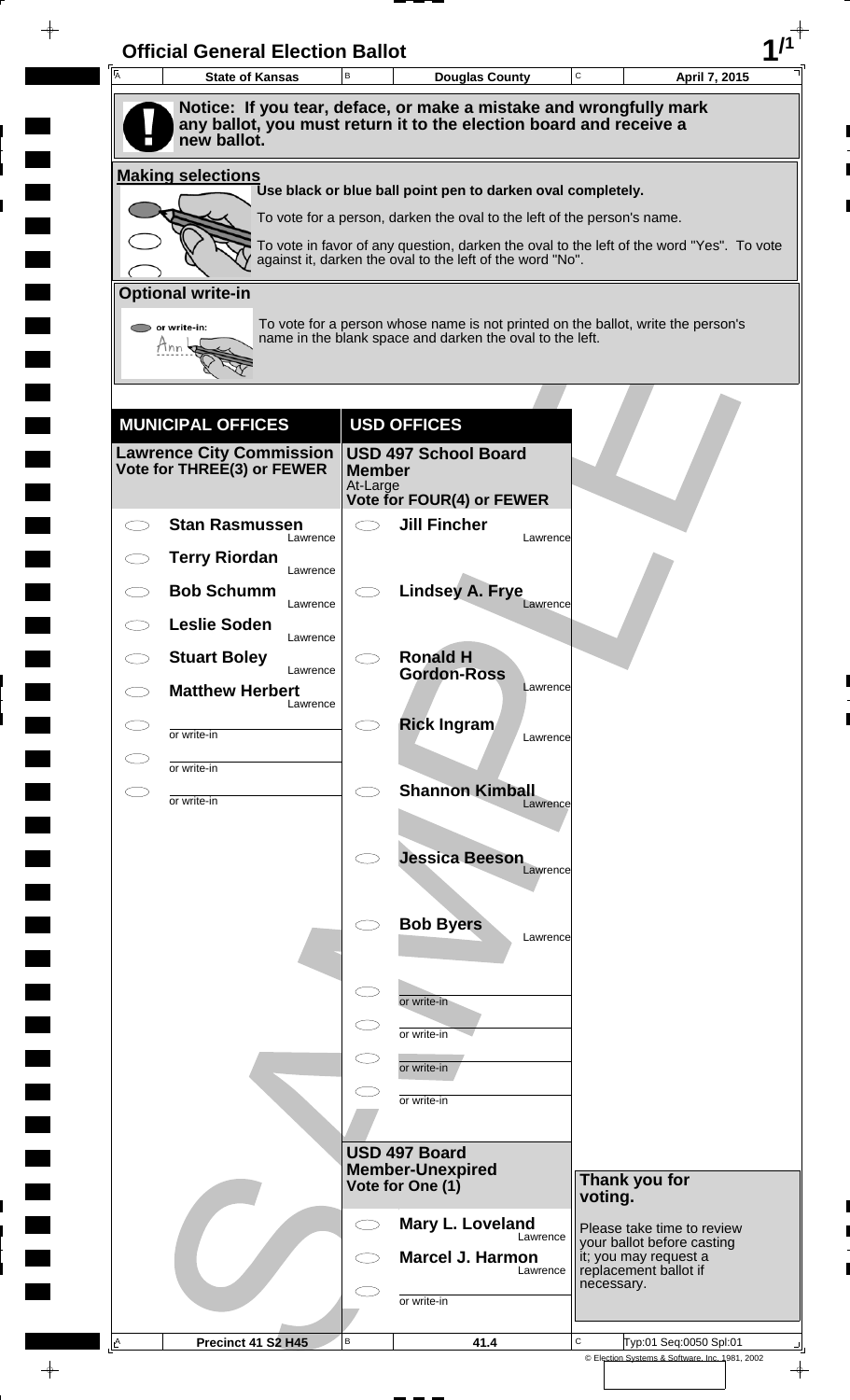| A | <b>Official General Election Ballot</b><br><b>State of Kansas</b> | B                         | <b>Douglas County</b>                                                                                                                                 | C          | April 7, 2015                                            |
|---|-------------------------------------------------------------------|---------------------------|-------------------------------------------------------------------------------------------------------------------------------------------------------|------------|----------------------------------------------------------|
|   |                                                                   |                           | Notice: If you tear, deface, or make a mistake and wrongfully mark                                                                                    |            |                                                          |
|   | new ballot.                                                       |                           | any ballot, you must return it to the election board and receive a                                                                                    |            |                                                          |
|   | <b>Making selections</b>                                          |                           | Use black or blue ball point pen to darken oval completely.                                                                                           |            |                                                          |
|   |                                                                   |                           | To vote for a person, darken the oval to the left of the person's name.                                                                               |            |                                                          |
|   |                                                                   |                           | To vote in favor of any question, darken the oval to the left of the word "Yes". To vote<br>against it, darken the oval to the left of the word "No". |            |                                                          |
|   | <b>Optional write-in</b>                                          |                           |                                                                                                                                                       |            |                                                          |
|   | $\triangleright$ or write-in:                                     |                           | To vote for a person whose name is not printed on the ballot, write the person's                                                                      |            |                                                          |
|   | Tnn                                                               |                           | name in the blank space and darken the oval to the left.                                                                                              |            |                                                          |
|   |                                                                   |                           |                                                                                                                                                       |            |                                                          |
|   |                                                                   |                           |                                                                                                                                                       |            |                                                          |
|   | <b>MUNICIPAL OFFICES</b><br><b>Lawrence City Commission</b>       |                           | <b>USD OFFICES</b><br><b>USD 497 School Board</b>                                                                                                     |            |                                                          |
|   | Vote for THREE(3) or FEWER                                        | <b>Member</b><br>At-Large |                                                                                                                                                       |            |                                                          |
|   |                                                                   |                           | Vote for FOUR(4) or FEWER                                                                                                                             |            |                                                          |
|   | <b>Terry Riordan</b><br>Lawrence                                  | $\bigcirc$                | <b>Jill Fincher</b><br>Lawrence                                                                                                                       |            |                                                          |
|   | <b>Bob Schumm</b><br>Lawrence                                     |                           |                                                                                                                                                       |            |                                                          |
|   | <b>Leslie Soden</b><br>Lawrence                                   |                           | <b>Lindsey A. Frye</b><br>Lawrence                                                                                                                    |            |                                                          |
|   | <b>Stuart Boley</b><br>Lawrence                                   |                           |                                                                                                                                                       |            |                                                          |
|   | <b>Matthew Herbert</b><br>Lawrence                                |                           | <b>Ronald H</b><br><b>Gordon-Ross</b>                                                                                                                 |            |                                                          |
|   | <b>Stan Rasmussen</b><br>Lawrence                                 |                           | Lawrence                                                                                                                                              |            |                                                          |
|   | or write-in                                                       |                           | <b>Rick Ingram</b><br>Lawrence                                                                                                                        |            |                                                          |
|   | or write-in                                                       |                           |                                                                                                                                                       |            |                                                          |
|   | or write-in                                                       | $\bigcirc$                | <b>Shannon Kimball</b><br>Lawrence                                                                                                                    |            |                                                          |
|   |                                                                   |                           |                                                                                                                                                       |            |                                                          |
|   |                                                                   |                           | <b>Jessica Beeson</b>                                                                                                                                 |            |                                                          |
|   |                                                                   |                           | Lawrence                                                                                                                                              |            |                                                          |
|   |                                                                   |                           | <b>Bob Byers</b>                                                                                                                                      |            |                                                          |
|   |                                                                   |                           | Lawrence                                                                                                                                              |            |                                                          |
|   |                                                                   | $\subset$                 |                                                                                                                                                       |            |                                                          |
|   |                                                                   |                           | or write-in                                                                                                                                           |            |                                                          |
|   |                                                                   |                           | or write-in                                                                                                                                           |            |                                                          |
|   |                                                                   |                           | or write-in                                                                                                                                           |            |                                                          |
|   |                                                                   |                           | or write-in                                                                                                                                           |            |                                                          |
|   |                                                                   |                           | USD 497 Board                                                                                                                                         |            |                                                          |
|   |                                                                   |                           | <b>Member-Unexpired</b><br>Vote for One (1)                                                                                                           |            | Thank you for                                            |
|   |                                                                   |                           |                                                                                                                                                       | voting.    |                                                          |
|   |                                                                   | ⊂⊇                        | Mary L. Loveland<br>Lawrence                                                                                                                          |            | Please take time to review<br>your ballot before casting |
|   |                                                                   |                           | <b>Marcel J. Harmon</b><br>Lawrence                                                                                                                   | necessary. | it; you may request a<br>replacement ballot if           |
|   |                                                                   |                           | or write-in                                                                                                                                           |            |                                                          |
|   |                                                                   |                           |                                                                                                                                                       |            |                                                          |

 $\blacksquare$ 

 $\frac{1}{\left\vert \psi \right\vert }%$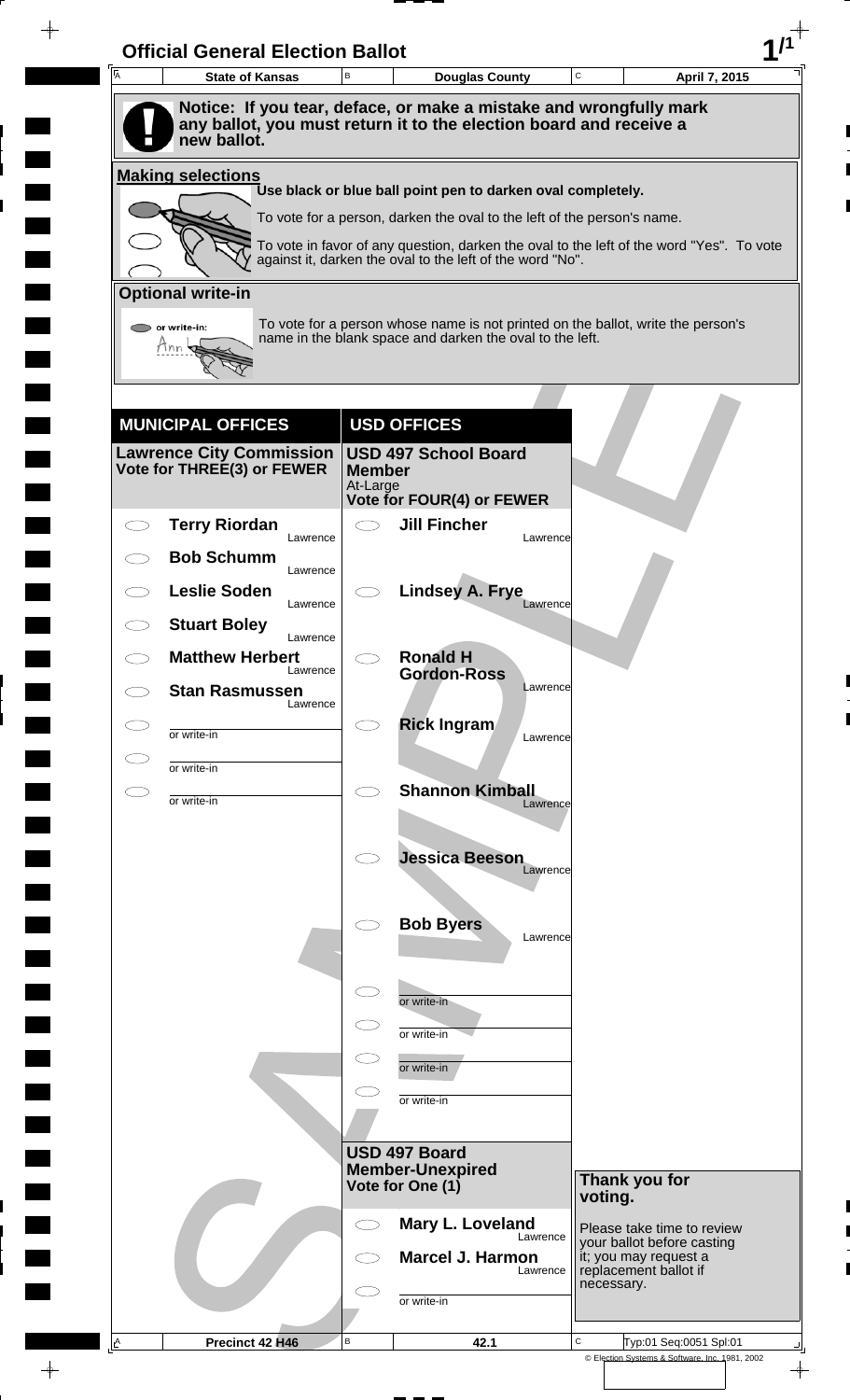| A | <b>State of Kansas</b>                                                            | B                         | <b>Douglas County</b>                                                                                                                        | $\mathbf C$ |            | April 7, 2015                                            |
|---|-----------------------------------------------------------------------------------|---------------------------|----------------------------------------------------------------------------------------------------------------------------------------------|-------------|------------|----------------------------------------------------------|
|   | Notice: If you tear, deface, or make a mistake and wrongfully mark                |                           |                                                                                                                                              |             |            |                                                          |
|   | any ballot, you must return it to the election board and receive a<br>new ballot. |                           |                                                                                                                                              |             |            |                                                          |
|   | <b>Making selections</b>                                                          |                           |                                                                                                                                              |             |            |                                                          |
|   |                                                                                   |                           | Use black or blue ball point pen to darken oval completely.<br>To vote for a person, darken the oval to the left of the person's name.       |             |            |                                                          |
|   |                                                                                   |                           | To vote in favor of any question, darken the oval to the left of the word "Yes". To vote                                                     |             |            |                                                          |
|   |                                                                                   |                           | against it, darken the oval to the left of the word "No".                                                                                    |             |            |                                                          |
|   | <b>Optional write-in</b>                                                          |                           |                                                                                                                                              |             |            |                                                          |
|   | $\triangleright$ or write-in:<br>Tnn                                              |                           | To vote for a person whose name is not printed on the ballot, write the person's<br>name in the blank space and darken the oval to the left. |             |            |                                                          |
|   |                                                                                   |                           |                                                                                                                                              |             |            |                                                          |
|   |                                                                                   |                           |                                                                                                                                              |             |            |                                                          |
|   | <b>MUNICIPAL OFFICES</b><br>Lawrence City Commission                              |                           | <b>USD OFFICES</b><br><b>USD 497 School Board</b>                                                                                            |             |            |                                                          |
|   | Vote for THREE(3) or FEWER                                                        | <b>Member</b><br>At-Large |                                                                                                                                              |             |            |                                                          |
|   |                                                                                   |                           | Vote for FOUR(4) or FEWER                                                                                                                    |             |            |                                                          |
|   | <b>Bob Schumm</b><br>Lawrence                                                     |                           | <b>Bob Byers</b>                                                                                                                             | Lawrence    |            |                                                          |
|   | <b>Leslie Soden</b><br>Lawrence                                                   |                           |                                                                                                                                              |             |            |                                                          |
|   | <b>Stuart Boley</b><br>Lawrence                                                   |                           | <b>Jill Fincher</b>                                                                                                                          | Lawrence    |            |                                                          |
|   | <b>Matthew Herbert</b><br>Lawrence                                                |                           |                                                                                                                                              |             |            |                                                          |
|   | <b>Stan Rasmussen</b><br>Lawrence                                                 |                           | <b>Lindsey A. Frye</b>                                                                                                                       | Lawrence    |            |                                                          |
|   | <b>Terry Riordan</b><br>Lawrence                                                  |                           |                                                                                                                                              |             |            |                                                          |
|   | or write-in                                                                       |                           | <b>Ronald H</b><br><b>Gordon-Ross</b>                                                                                                        |             |            |                                                          |
|   | or write-in                                                                       |                           |                                                                                                                                              | Lawrence    |            |                                                          |
|   | or write-in                                                                       | Ο                         | <b>Rick Ingram</b>                                                                                                                           | Lawrence    |            |                                                          |
|   |                                                                                   |                           |                                                                                                                                              |             |            |                                                          |
|   |                                                                                   |                           | <b>Shannon Kimball</b>                                                                                                                       | Lawrence    |            |                                                          |
|   |                                                                                   |                           |                                                                                                                                              |             |            |                                                          |
|   |                                                                                   |                           | <b>Jessica Beeson</b>                                                                                                                        | Lawrence    |            |                                                          |
|   |                                                                                   |                           |                                                                                                                                              |             |            |                                                          |
|   |                                                                                   | $\subset$                 | or write-in                                                                                                                                  |             |            |                                                          |
|   |                                                                                   |                           | or write-in                                                                                                                                  |             |            |                                                          |
|   |                                                                                   |                           | or write-in                                                                                                                                  |             |            |                                                          |
|   |                                                                                   |                           | or write-in                                                                                                                                  |             |            |                                                          |
|   |                                                                                   |                           | USD 497 Board                                                                                                                                |             |            |                                                          |
|   |                                                                                   |                           | <b>Member-Unexpired</b><br>Vote for One (1)                                                                                                  |             |            | Thank you for                                            |
|   |                                                                                   |                           | Mary L. Loveland                                                                                                                             |             | voting.    |                                                          |
|   |                                                                                   | C)                        | <b>Marcel J. Harmon</b>                                                                                                                      | Lawrence    |            | Please take time to review<br>your ballot before casting |
|   |                                                                                   |                           |                                                                                                                                              | Lawrence    | necessary. | it; you may request a<br>replacement ballot if           |
|   |                                                                                   |                           | or write-in                                                                                                                                  |             |            |                                                          |
|   |                                                                                   |                           |                                                                                                                                              |             |            |                                                          |

 $\blacksquare$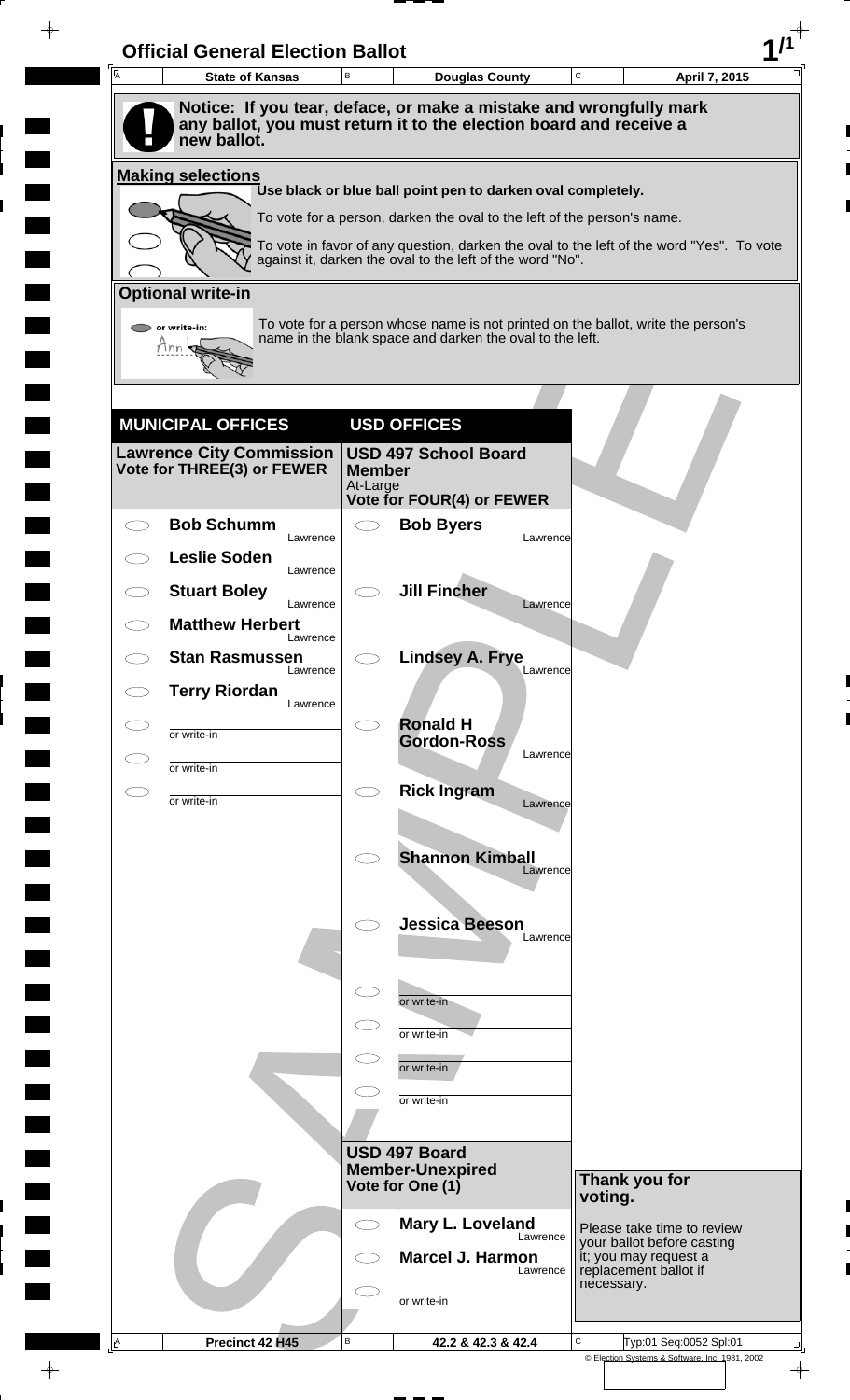| A | <b>State of Kansas</b>                                        | B             | <b>Douglas County</b>                                                                                                                        | C          | April 7, 2015                                       |
|---|---------------------------------------------------------------|---------------|----------------------------------------------------------------------------------------------------------------------------------------------|------------|-----------------------------------------------------|
|   |                                                               |               | Notice: If you tear, deface, or make a mistake and wrongfully mark                                                                           |            |                                                     |
|   | new ballot.                                                   |               | any ballot, you must return it to the election board and receive a                                                                           |            |                                                     |
|   | <b>Making selections</b>                                      |               | Use black or blue ball point pen to darken oval completely.                                                                                  |            |                                                     |
|   |                                                               |               | To vote for a person, darken the oval to the left of the person's name.                                                                      |            |                                                     |
|   |                                                               |               | To vote in favor of any question, darken the oval to the left of the word "Yes". To vote                                                     |            |                                                     |
|   |                                                               |               | against it, darken the oval to the left of the word "No".                                                                                    |            |                                                     |
|   | <b>Optional write-in</b>                                      |               |                                                                                                                                              |            |                                                     |
|   | or write-in:<br>Hnn                                           |               | To vote for a person whose name is not printed on the ballot, write the person's<br>name in the blank space and darken the oval to the left. |            |                                                     |
|   |                                                               |               |                                                                                                                                              |            |                                                     |
|   |                                                               |               |                                                                                                                                              |            |                                                     |
|   | <b>MUNICIPAL OFFICES</b>                                      |               | <b>USD OFFICES</b>                                                                                                                           |            |                                                     |
|   | <b>Lawrence City Commission</b><br>Vote for THREE(3) or FEWER | <b>Member</b> | <b>USD 497 School Board</b>                                                                                                                  |            |                                                     |
|   |                                                               | At-Large      | Vote for FOUR(4) or FEWER                                                                                                                    |            |                                                     |
|   | <b>Matthew Herbert</b><br>Lawrence                            | $\bigcirc$    | <b>Ronald H</b><br><b>Gordon-Ross</b>                                                                                                        |            |                                                     |
|   | <b>Stan Rasmussen</b><br>Lawrence                             |               | Lawrence                                                                                                                                     |            |                                                     |
|   | <b>Terry Riordan</b><br>Lawrence                              |               | <b>Rick Ingram</b><br>Lawrence                                                                                                               |            |                                                     |
|   | <b>Bob Schumm</b>                                             |               |                                                                                                                                              |            |                                                     |
|   | Lawrence<br><b>Leslie Soden</b>                               |               | <b>Shannon Kimball</b>                                                                                                                       |            |                                                     |
|   | Lawrence<br><b>Stuart Boley</b>                               |               | Lawrence                                                                                                                                     |            |                                                     |
|   | Lawrence                                                      |               | <b>Jessica Beeson</b>                                                                                                                        |            |                                                     |
|   | or write-in                                                   |               | Lawrence                                                                                                                                     |            |                                                     |
|   | or write-in                                                   | $\bigcirc$    | <b>Bob Byers</b>                                                                                                                             |            |                                                     |
|   | or write-in                                                   |               | Lawrence                                                                                                                                     |            |                                                     |
|   |                                                               |               |                                                                                                                                              |            |                                                     |
|   |                                                               |               | <b>Jill Fincher</b><br>Lawrence                                                                                                              |            |                                                     |
|   |                                                               |               |                                                                                                                                              |            |                                                     |
|   |                                                               |               | <b>Lindsey A. Frye</b><br>Lawrence                                                                                                           |            |                                                     |
|   |                                                               |               |                                                                                                                                              |            |                                                     |
|   |                                                               | $\subset$     | or write-in                                                                                                                                  |            |                                                     |
|   |                                                               | $\subset$     | or write-in                                                                                                                                  |            |                                                     |
|   |                                                               |               | or write-in                                                                                                                                  |            |                                                     |
|   |                                                               |               | or write-in                                                                                                                                  |            |                                                     |
|   |                                                               |               |                                                                                                                                              |            |                                                     |
|   |                                                               |               | USD 497 Board<br><b>Member-Unexpired</b>                                                                                                     |            |                                                     |
|   |                                                               |               | Vote for One (1)                                                                                                                             | voting.    | Thank you for                                       |
|   |                                                               |               | Mary L. Loveland                                                                                                                             |            | Please take time to review                          |
|   |                                                               |               | Lawrence<br><b>Marcel J. Harmon</b>                                                                                                          |            | your ballot before casting<br>it; you may request a |
|   |                                                               |               | Lawrence                                                                                                                                     | necessary. | replacement ballot if                               |
|   |                                                               |               | or write-in                                                                                                                                  |            |                                                     |
|   |                                                               |               |                                                                                                                                              |            |                                                     |

 $\blacksquare$ 

 $\frac{1}{\left\vert \psi \right\vert }%$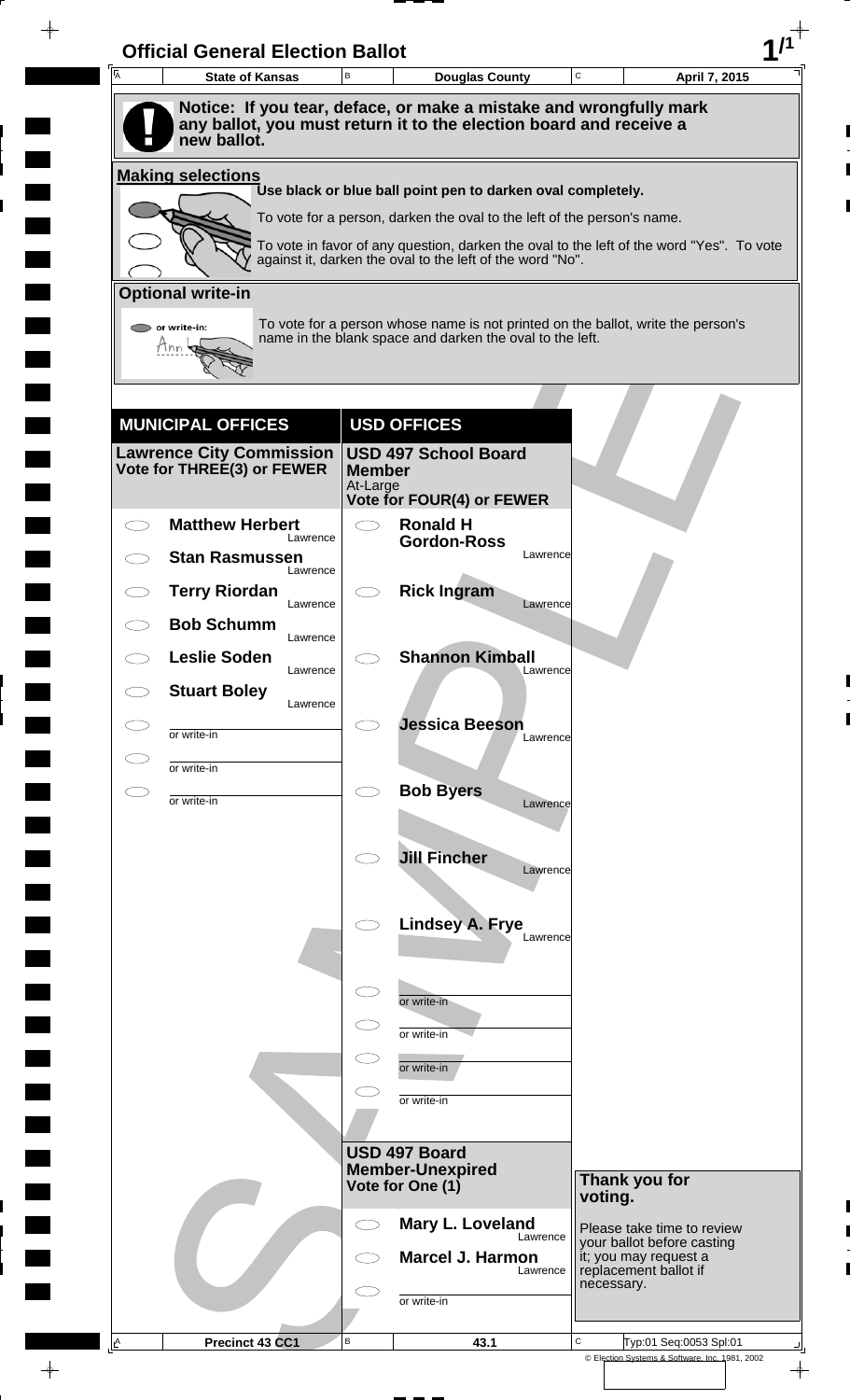| $\overline{A}$ | <b>State of Kansas</b>             | B                         | <b>Douglas County</b>                                                                                                                    | C<br>April 7, 2015                                                                       |
|----------------|------------------------------------|---------------------------|------------------------------------------------------------------------------------------------------------------------------------------|------------------------------------------------------------------------------------------|
|                | new ballot.                        |                           | Notice: If you tear, deface, or make a mistake and wrongfully mark<br>any ballot, you must return it to the election board and receive a |                                                                                          |
|                | <b>Making selections</b>           |                           |                                                                                                                                          |                                                                                          |
|                |                                    |                           | Use black or blue ball point pen to darken oval completely.                                                                              |                                                                                          |
|                |                                    |                           | To vote for a person, darken the oval to the left of the person's name.                                                                  |                                                                                          |
|                |                                    |                           | against it, darken the oval to the left of the word "No".                                                                                | To vote in favor of any question, darken the oval to the left of the word "Yes". To vote |
|                | <b>Optional write-in</b>           |                           |                                                                                                                                          |                                                                                          |
|                | or write-in:                       |                           | name in the blank space and darken the oval to the left.                                                                                 | To vote for a person whose name is not printed on the ballot, write the person's         |
|                | Tnn                                |                           |                                                                                                                                          |                                                                                          |
|                |                                    |                           |                                                                                                                                          |                                                                                          |
|                | <b>MUNICIPAL OFFICES</b>           |                           | <b>USD OFFICES</b>                                                                                                                       |                                                                                          |
|                | <b>Lawrence City Commission</b>    |                           | <b>USD 497 School Board</b>                                                                                                              |                                                                                          |
|                | Vote for THREE(3) or FEWER         | <b>Member</b><br>At-Large |                                                                                                                                          |                                                                                          |
|                | <b>Leslie Soden</b>                |                           | <b>Vote for FOUR(4) or FEWER</b><br><b>Jessica Beeson</b>                                                                                |                                                                                          |
|                | Lawrence                           |                           | Lawrence                                                                                                                                 |                                                                                          |
|                | <b>Stuart Boley</b><br>Lawrence    |                           |                                                                                                                                          |                                                                                          |
|                | <b>Matthew Herbert</b><br>Lawrence |                           | <b>Bob Byers</b><br>Lawrence                                                                                                             |                                                                                          |
|                | <b>Stan Rasmussen</b><br>Lawrence  |                           |                                                                                                                                          |                                                                                          |
|                | <b>Terry Riordan</b><br>Lawrence   |                           | <b>Jill Fincher</b><br>Lawrence                                                                                                          |                                                                                          |
|                | <b>Bob Schumm</b><br>Lawrence      |                           |                                                                                                                                          |                                                                                          |
|                | or write-in                        |                           | <b>Lindsey A. Frye</b><br>Lawrence                                                                                                       |                                                                                          |
|                | or write-in                        |                           |                                                                                                                                          |                                                                                          |
| CΞ             | or write-in                        | $\bigcirc$                | <b>Ronald H</b>                                                                                                                          |                                                                                          |
|                |                                    |                           | <b>Gordon-Ross</b><br>Lawrence                                                                                                           |                                                                                          |
|                |                                    |                           | <b>Rick Ingram</b>                                                                                                                       |                                                                                          |
|                |                                    |                           | Lawrence                                                                                                                                 |                                                                                          |
|                |                                    |                           | <b>Shannon Kimball</b>                                                                                                                   |                                                                                          |
|                |                                    |                           | Lawrence                                                                                                                                 |                                                                                          |
|                |                                    |                           |                                                                                                                                          |                                                                                          |
|                |                                    |                           | or write-in                                                                                                                              |                                                                                          |
|                |                                    |                           | or write-in                                                                                                                              |                                                                                          |
|                |                                    |                           | or write-in                                                                                                                              |                                                                                          |
|                |                                    |                           | or write-in                                                                                                                              |                                                                                          |
|                |                                    |                           | USD 497 Board                                                                                                                            |                                                                                          |
|                |                                    |                           | <b>Member-Unexpired</b>                                                                                                                  | Thank you for                                                                            |
|                |                                    |                           | Vote for One (1)                                                                                                                         | voting.                                                                                  |
|                |                                    | $\subset$ 3               | Mary L. Loveland<br>Lawrence                                                                                                             | Please take time to review<br>your ballot before casting                                 |
|                |                                    |                           | <b>Marcel J. Harmon</b><br>Lawrence                                                                                                      | it; you may request a<br>replacement ballot if                                           |
|                |                                    |                           | or write-in                                                                                                                              | necessary.                                                                               |
|                |                                    |                           |                                                                                                                                          |                                                                                          |
| $\triangle$    | Precinct 43 CC3                    | В                         | 43.2 & 43.3                                                                                                                              | C<br>Typ:01 Seq:0054 Spl:01<br>© Election Systems & Software, Inc. 1981, 2002            |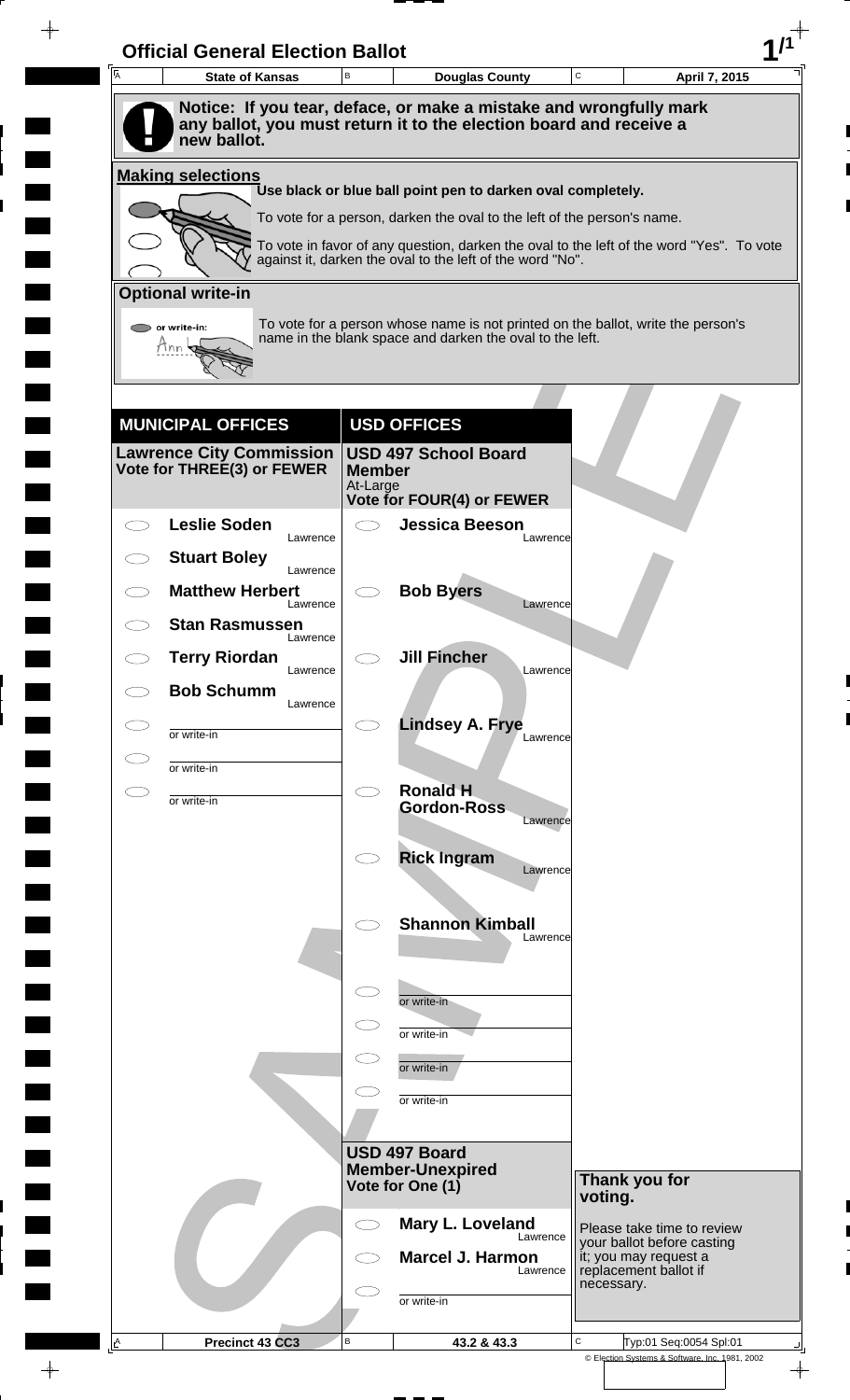| A         | <b>Official General Election Ballot</b><br><b>State of Kansas</b> | B                                  | <b>Douglas County</b>                                                                                                                                 | C       | April 7, 2015                                            |
|-----------|-------------------------------------------------------------------|------------------------------------|-------------------------------------------------------------------------------------------------------------------------------------------------------|---------|----------------------------------------------------------|
|           |                                                                   |                                    | Notice: If you tear, deface, or make a mistake and wrongfully mark                                                                                    |         |                                                          |
|           | new ballot.                                                       |                                    | any ballot, you must return it to the election board and receive a                                                                                    |         |                                                          |
|           | <b>Making selections</b>                                          |                                    | Use black or blue ball point pen to darken oval completely.                                                                                           |         |                                                          |
|           |                                                                   |                                    | To vote for a person, darken the oval to the left of the person's name.                                                                               |         |                                                          |
|           |                                                                   |                                    | To vote in favor of any question, darken the oval to the left of the word "Yes". To vote<br>against it, darken the oval to the left of the word "No". |         |                                                          |
|           | <b>Optional write-in</b>                                          |                                    |                                                                                                                                                       |         |                                                          |
|           | $\triangleright$ or write-in:                                     |                                    | To vote for a person whose name is not printed on the ballot, write the person's                                                                      |         |                                                          |
|           | Tnn                                                               |                                    | name in the blank space and darken the oval to the left.                                                                                              |         |                                                          |
|           |                                                                   |                                    |                                                                                                                                                       |         |                                                          |
|           |                                                                   |                                    |                                                                                                                                                       |         |                                                          |
|           | <b>MUNICIPAL OFFICES</b><br><b>Lawrence City Commission</b>       |                                    | <b>USD OFFICES</b><br><b>USD 497 School Board</b>                                                                                                     |         |                                                          |
|           | Vote for THREE(3) or FEWER                                        | <b>Member</b><br>At-Large          |                                                                                                                                                       |         |                                                          |
|           |                                                                   |                                    | Vote for FOUR(4) or FEWER                                                                                                                             |         |                                                          |
|           | <b>Stuart Boley</b><br>Lawrence                                   | $\bigcirc$                         | <b>Rick Ingram</b><br>Lawrence                                                                                                                        |         |                                                          |
|           | <b>Matthew Herbert</b><br>Lawrence                                |                                    |                                                                                                                                                       |         |                                                          |
|           | <b>Stan Rasmussen</b><br>Lawrence                                 |                                    | <b>Shannon Kimball</b><br>Lawrence                                                                                                                    |         |                                                          |
|           | <b>Terry Riordan</b><br>Lawrence                                  |                                    |                                                                                                                                                       |         |                                                          |
|           | <b>Bob Schumm</b><br>Lawrence                                     |                                    | <b>Jessica Beeson</b><br>Lawrence                                                                                                                     |         |                                                          |
| CD.       | <b>Leslie Soden</b><br>Lawrence                                   |                                    |                                                                                                                                                       |         |                                                          |
|           | or write-in                                                       |                                    | <b>Bob Byers</b><br>Lawrence                                                                                                                          |         |                                                          |
|           | or write-in                                                       |                                    |                                                                                                                                                       |         |                                                          |
| $\subset$ | or write-in                                                       | $\bigcirc$                         | <b>Jill Fincher</b>                                                                                                                                   |         |                                                          |
|           |                                                                   |                                    | Lawrence                                                                                                                                              |         |                                                          |
|           |                                                                   |                                    | <b>Lindsey A. Frye</b>                                                                                                                                |         |                                                          |
|           |                                                                   |                                    | Lawrence                                                                                                                                              |         |                                                          |
|           |                                                                   | $\bigcirc$                         | <b>Ronald H</b>                                                                                                                                       |         |                                                          |
|           |                                                                   |                                    | <b>Gordon-Ross</b><br>Lawrence                                                                                                                        |         |                                                          |
|           |                                                                   | $\subset$ $\overline{\phantom{a}}$ |                                                                                                                                                       |         |                                                          |
|           |                                                                   |                                    | or write-in                                                                                                                                           |         |                                                          |
|           |                                                                   |                                    | or write-in                                                                                                                                           |         |                                                          |
|           |                                                                   |                                    | or write-in                                                                                                                                           |         |                                                          |
|           |                                                                   |                                    | or write-in                                                                                                                                           |         |                                                          |
|           |                                                                   |                                    | USD 497 Board                                                                                                                                         |         |                                                          |
|           |                                                                   |                                    | <b>Member-Unexpired</b><br>Vote for One (1)                                                                                                           |         | Thank you for                                            |
|           |                                                                   |                                    |                                                                                                                                                       | voting. |                                                          |
|           |                                                                   | ⊂⊇                                 | <b>Marcel J. Harmon</b><br>Lawrence                                                                                                                   |         | Please take time to review<br>your ballot before casting |
|           |                                                                   |                                    | Mary L. Loveland<br>Lawrence                                                                                                                          |         | it; you may request a<br>replacement ballot if           |
|           |                                                                   |                                    |                                                                                                                                                       |         | necessary.                                               |
|           |                                                                   |                                    | or write-in                                                                                                                                           |         |                                                          |

 $\blacksquare$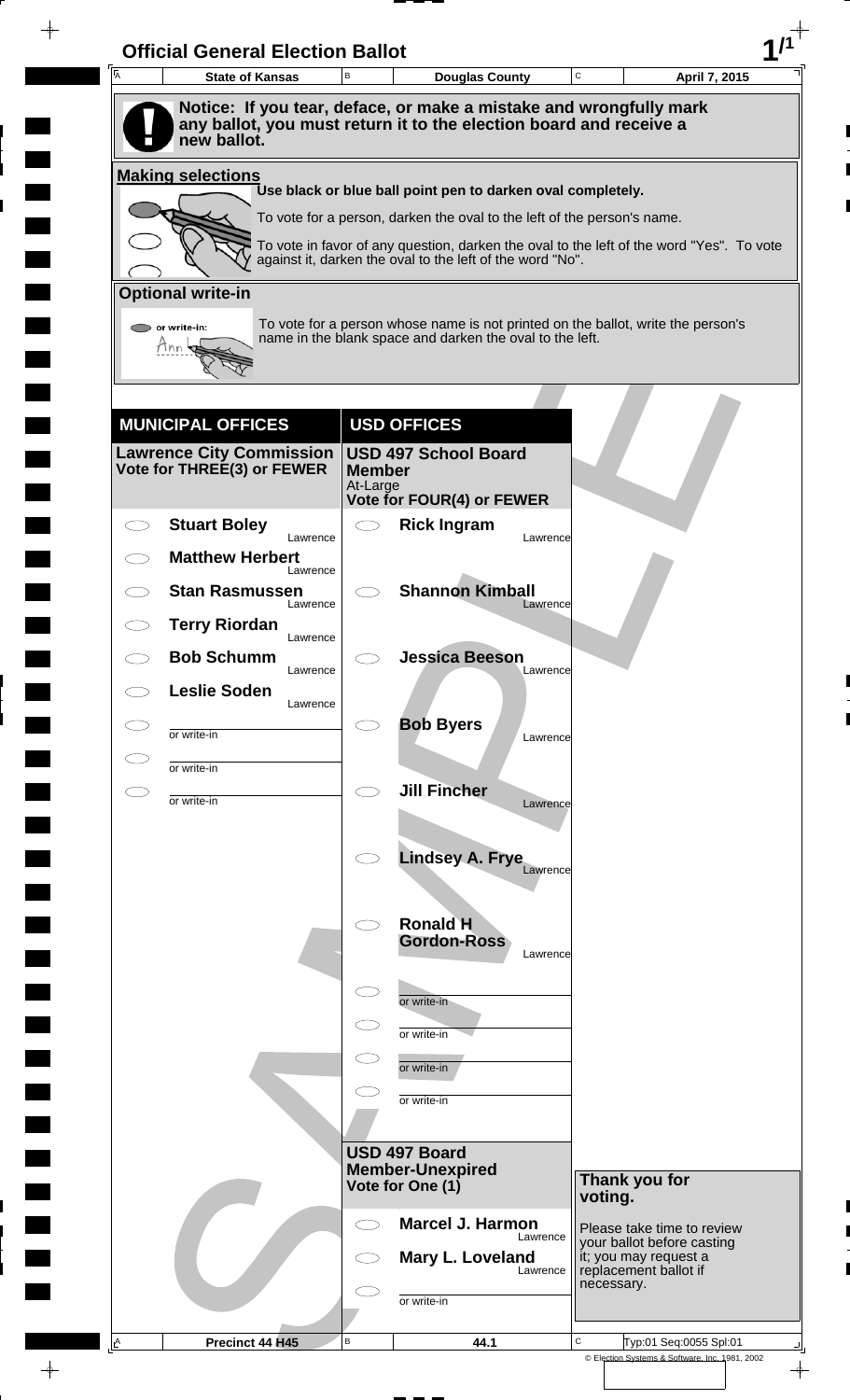| A         | <b>Official General Election Ballot</b><br><b>State of Kansas</b> | B                         | <b>Douglas County</b>                                                                                                                                 | C          | April 7, 2015                                            |
|-----------|-------------------------------------------------------------------|---------------------------|-------------------------------------------------------------------------------------------------------------------------------------------------------|------------|----------------------------------------------------------|
|           |                                                                   |                           | Notice: If you tear, deface, or make a mistake and wrongfully mark                                                                                    |            |                                                          |
|           | new ballot.                                                       |                           | any ballot, you must return it to the election board and receive a                                                                                    |            |                                                          |
|           | <b>Making selections</b>                                          |                           | Use black or blue ball point pen to darken oval completely.                                                                                           |            |                                                          |
|           |                                                                   |                           | To vote for a person, darken the oval to the left of the person's name.                                                                               |            |                                                          |
|           |                                                                   |                           | To vote in favor of any question, darken the oval to the left of the word "Yes". To vote<br>against it, darken the oval to the left of the word "No". |            |                                                          |
|           | <b>Optional write-in</b>                                          |                           |                                                                                                                                                       |            |                                                          |
|           | $\triangleright$ or write-in:                                     |                           | To vote for a person whose name is not printed on the ballot, write the person's                                                                      |            |                                                          |
|           | Tnn                                                               |                           | name in the blank space and darken the oval to the left.                                                                                              |            |                                                          |
|           |                                                                   |                           |                                                                                                                                                       |            |                                                          |
|           | <b>MUNICIPAL OFFICES</b>                                          |                           | <b>USD OFFICES</b>                                                                                                                                    |            |                                                          |
|           | <b>Lawrence City Commission</b>                                   |                           | <b>USD 497 School Board</b>                                                                                                                           |            |                                                          |
|           | Vote for THREE(3) or FEWER                                        | <b>Member</b><br>At-Large |                                                                                                                                                       |            |                                                          |
|           | <b>Bob Schumm</b>                                                 |                           | Vote for FOUR(4) or FEWER<br><b>Lindsey A. Frye</b>                                                                                                   |            |                                                          |
|           | Lawrence<br><b>Leslie Soden</b>                                   |                           | Lawrence                                                                                                                                              |            |                                                          |
|           | Lawrence<br><b>Stuart Boley</b>                                   |                           | <b>Ronald H</b>                                                                                                                                       |            |                                                          |
|           | Lawrence<br><b>Matthew Herbert</b>                                |                           | <b>Gordon-Ross</b><br>Lawrence                                                                                                                        |            |                                                          |
|           | Lawrence<br><b>Stan Rasmussen</b>                                 |                           | <b>Rick Ingram</b>                                                                                                                                    |            |                                                          |
|           | Lawrence<br><b>Terry Riordan</b>                                  |                           | Lawrence                                                                                                                                              |            |                                                          |
|           | Lawrence                                                          |                           | <b>Shannon Kimball</b>                                                                                                                                |            |                                                          |
|           | or write-in                                                       |                           | Lawrence                                                                                                                                              |            |                                                          |
| $\subset$ | or write-in<br>or write-in                                        | $\bigcirc$                | <b>Jessica Beeson</b>                                                                                                                                 |            |                                                          |
|           |                                                                   |                           | Lawrence                                                                                                                                              |            |                                                          |
|           |                                                                   |                           | <b>Bob Byers</b><br>Lawrence                                                                                                                          |            |                                                          |
|           |                                                                   |                           |                                                                                                                                                       |            |                                                          |
|           |                                                                   |                           | <b>Jill Fincher</b><br>Lawrence                                                                                                                       |            |                                                          |
|           |                                                                   |                           |                                                                                                                                                       |            |                                                          |
|           |                                                                   | $\subset$                 | or write-in                                                                                                                                           |            |                                                          |
|           |                                                                   |                           | or write-in                                                                                                                                           |            |                                                          |
|           |                                                                   |                           | or write-in                                                                                                                                           |            |                                                          |
|           |                                                                   |                           | or write-in                                                                                                                                           |            |                                                          |
|           |                                                                   |                           |                                                                                                                                                       |            |                                                          |
|           |                                                                   |                           | USD 497 Board<br><b>Member-Unexpired</b>                                                                                                              |            |                                                          |
|           |                                                                   |                           | Vote for One (1)                                                                                                                                      | voting.    | Thank you for                                            |
|           |                                                                   | CD                        | Mary L. Loveland<br>Lawrence                                                                                                                          |            | Please take time to review<br>your ballot before casting |
|           |                                                                   |                           | <b>Marcel J. Harmon</b><br>Lawrence                                                                                                                   |            | it; you may request a<br>replacement ballot if           |
|           |                                                                   |                           | or write-in                                                                                                                                           | necessary. |                                                          |
|           |                                                                   |                           |                                                                                                                                                       |            |                                                          |

 $\blacksquare$ 

 $\frac{1}{\sqrt{2\pi}}$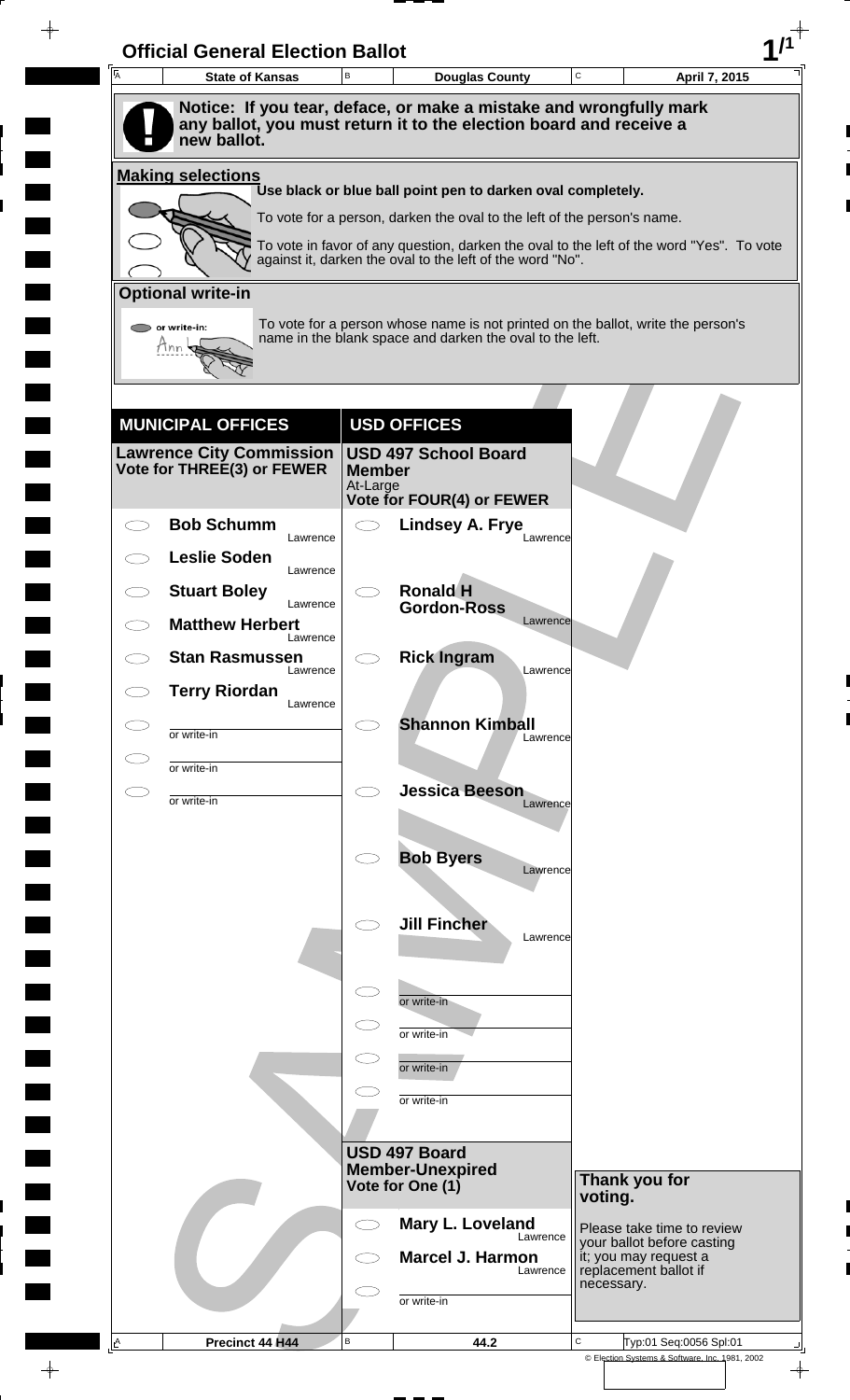| A | <b>State of Kansas</b>                                        | B             | <b>Douglas County</b>                                                                                                                        | $\mathbf C$ | April 7, 2015                                                                |
|---|---------------------------------------------------------------|---------------|----------------------------------------------------------------------------------------------------------------------------------------------|-------------|------------------------------------------------------------------------------|
|   |                                                               |               | Notice: If you tear, deface, or make a mistake and wrongfully mark                                                                           |             |                                                                              |
|   | new ballot.                                                   |               | any ballot, you must return it to the election board and receive a                                                                           |             |                                                                              |
|   | <b>Making selections</b>                                      |               |                                                                                                                                              |             |                                                                              |
|   |                                                               |               | Use black or blue ball point pen to darken oval completely.<br>To vote for a person, darken the oval to the left of the person's name.       |             |                                                                              |
|   |                                                               |               | To vote in favor of any question, darken the oval to the left of the word "Yes". To vote                                                     |             |                                                                              |
|   |                                                               |               | against it, darken the oval to the left of the word "No".                                                                                    |             |                                                                              |
|   | <b>Optional write-in</b>                                      |               |                                                                                                                                              |             |                                                                              |
|   | or write-in:                                                  |               | To vote for a person whose name is not printed on the ballot, write the person's<br>name in the blank space and darken the oval to the left. |             |                                                                              |
|   |                                                               |               |                                                                                                                                              |             |                                                                              |
|   |                                                               |               |                                                                                                                                              |             |                                                                              |
|   | <b>MUNICIPAL OFFICES</b>                                      |               | <b>USD OFFICES</b>                                                                                                                           |             |                                                                              |
|   | <b>Lawrence City Commission</b><br>Vote for THREE(3) or FEWER | <b>Member</b> | <b>USD 497 School Board</b>                                                                                                                  |             |                                                                              |
|   |                                                               | At-Large      | <b>Vote for FOUR(4) or FEWER</b>                                                                                                             |             |                                                                              |
|   | <b>Stuart Boley</b>                                           |               | <b>Jessica Beeson</b>                                                                                                                        |             |                                                                              |
|   | Lawrence<br><b>Matthew Herbert</b>                            |               | Lawrence                                                                                                                                     |             |                                                                              |
|   | Lawrence<br><b>Stan Rasmussen</b>                             |               | <b>Bob Byers</b>                                                                                                                             |             |                                                                              |
|   | Lawrence<br><b>Terry Riordan</b>                              |               | Lawrence                                                                                                                                     |             |                                                                              |
|   | Lawrence<br><b>Bob Schumm</b>                                 |               | <b>Jill Fincher</b>                                                                                                                          |             |                                                                              |
|   | Lawrence<br><b>Leslie Soden</b>                               |               | Lawrence                                                                                                                                     |             |                                                                              |
|   | Lawrence                                                      |               | <b>Lindsey A. Frye</b>                                                                                                                       |             |                                                                              |
|   | or write-in                                                   |               | Lawrence                                                                                                                                     |             |                                                                              |
|   | or write-in                                                   | $\bigcirc$    | <b>Ronald H</b>                                                                                                                              |             |                                                                              |
|   | or write-in                                                   |               | <b>Gordon-Ross</b><br>Lawrence                                                                                                               |             |                                                                              |
|   |                                                               |               | <b>Rick Ingram</b>                                                                                                                           |             |                                                                              |
|   |                                                               |               | Lawrence                                                                                                                                     |             |                                                                              |
|   |                                                               |               |                                                                                                                                              |             |                                                                              |
|   |                                                               |               | <b>Shannon Kimball</b><br>Lawrence                                                                                                           |             |                                                                              |
|   |                                                               |               |                                                                                                                                              |             |                                                                              |
|   |                                                               | $\subset$ .   | or write-in                                                                                                                                  |             |                                                                              |
|   |                                                               |               | or write-in                                                                                                                                  |             |                                                                              |
|   |                                                               |               | or write-in                                                                                                                                  |             |                                                                              |
|   |                                                               |               | or write-in                                                                                                                                  |             |                                                                              |
|   |                                                               |               |                                                                                                                                              |             |                                                                              |
|   |                                                               |               | <b>USD 497 Board</b><br><b>Member-Unexpired</b>                                                                                              |             |                                                                              |
|   |                                                               |               | Vote for One (1)                                                                                                                             | voting.     | Thank you for                                                                |
|   |                                                               | $\bigcirc$    | <b>Marcel J. Harmon</b><br>Lawrence                                                                                                          |             | Please take time to review                                                   |
|   |                                                               |               | Mary L. Loveland<br>Lawrence                                                                                                                 |             | your ballot before casting<br>it; you may request a<br>replacement ballot if |
|   |                                                               |               | or write-in                                                                                                                                  | necessary.  |                                                                              |
|   |                                                               |               |                                                                                                                                              |             |                                                                              |

 $\blacksquare$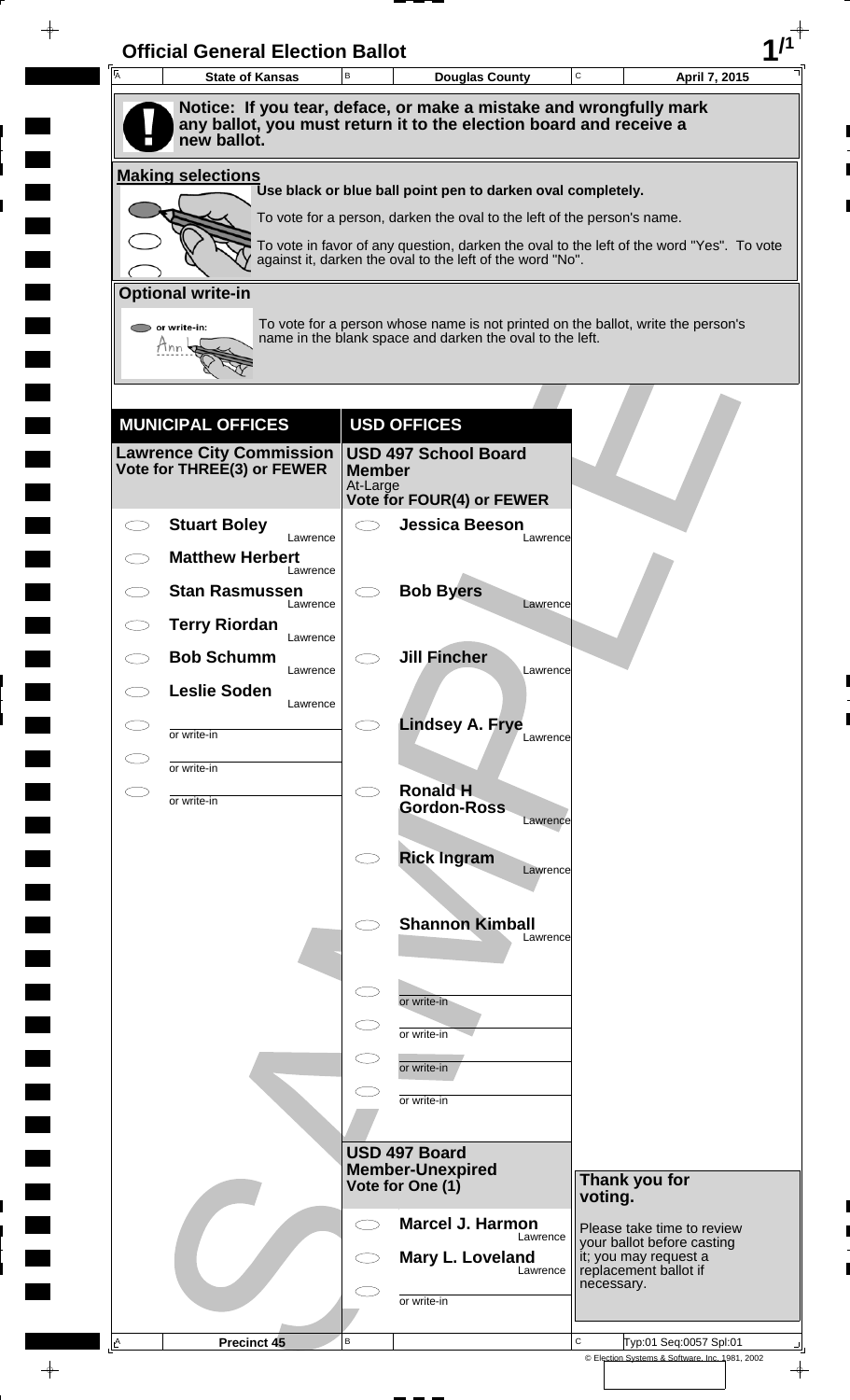| 一<br>人 | <b>State of Kansas</b>                                                                                                                                  | $\,$ B        | <b>Douglas County</b>                                                                                                                                               |          | C             | April 7, 2015                                            |
|--------|---------------------------------------------------------------------------------------------------------------------------------------------------------|---------------|---------------------------------------------------------------------------------------------------------------------------------------------------------------------|----------|---------------|----------------------------------------------------------|
|        | Notice: If you tear, deface, or make a mistake and wrongfully mark<br>any ballot, you must return it to the election board and receive a<br>new ballot. |               |                                                                                                                                                                     |          |               |                                                          |
|        | <b>Making selections</b>                                                                                                                                |               |                                                                                                                                                                     |          |               |                                                          |
|        |                                                                                                                                                         |               | Use black or blue ball point pen to darken oval completely.                                                                                                         |          |               |                                                          |
|        |                                                                                                                                                         |               | To vote for a person, darken the oval to the left of the person's name.<br>To vote in favor of any question, darken the oval to the left of the word "Yes". To vote |          |               |                                                          |
|        |                                                                                                                                                         |               | against it, darken the oval to the left of the word "No".                                                                                                           |          |               |                                                          |
|        | <b>Optional write-in</b>                                                                                                                                |               |                                                                                                                                                                     |          |               |                                                          |
|        | or write-in:                                                                                                                                            |               | To vote for a person whose name is not printed on the ballot, write the person's<br>name in the blank space and darken the oval to the left.                        |          |               |                                                          |
|        |                                                                                                                                                         |               |                                                                                                                                                                     |          |               |                                                          |
|        |                                                                                                                                                         |               |                                                                                                                                                                     |          |               |                                                          |
|        | <b>MUNICIPAL OFFICES</b>                                                                                                                                |               | <b>USD OFFICES</b>                                                                                                                                                  |          |               |                                                          |
|        | <b>Lawrence City Commission</b><br>Vote for THREE(3) or FEWER                                                                                           | <b>Member</b> | <b>USD 497 School Board</b>                                                                                                                                         |          |               |                                                          |
|        |                                                                                                                                                         | At-Large      | Vote for FOUR(4) or FEWER                                                                                                                                           |          |               |                                                          |
|        | <b>Stan Rasmussen</b><br>Lawrence                                                                                                                       | $\bigcirc$    | <b>Jill Fincher</b>                                                                                                                                                 | Lawrence |               |                                                          |
|        | <b>Terry Riordan</b><br>Lawrence                                                                                                                        |               |                                                                                                                                                                     |          |               |                                                          |
|        | <b>Bob Schumm</b><br>Lawrence                                                                                                                           |               | <b>Lindsey A. Frye</b>                                                                                                                                              | Lawrence |               |                                                          |
|        | <b>Leslie Soden</b><br>Lawrence                                                                                                                         |               |                                                                                                                                                                     |          |               |                                                          |
|        | <b>Stuart Boley</b>                                                                                                                                     |               | <b>Ronald H</b>                                                                                                                                                     |          |               |                                                          |
|        | Lawrence<br><b>Matthew Herbert</b>                                                                                                                      |               | <b>Gordon-Ross</b>                                                                                                                                                  | Lawrence |               |                                                          |
|        | Lawrence                                                                                                                                                | σ             | <b>Rick Ingram</b>                                                                                                                                                  |          |               |                                                          |
|        | or write-in                                                                                                                                             |               |                                                                                                                                                                     | Lawrence |               |                                                          |
|        | or write-in                                                                                                                                             | $\bigcirc$    | <b>Shannon Kimball</b>                                                                                                                                              |          |               |                                                          |
|        | or write-in                                                                                                                                             |               |                                                                                                                                                                     | Lawrence |               |                                                          |
|        |                                                                                                                                                         |               | <b>Jessica Beeson</b>                                                                                                                                               |          |               |                                                          |
|        |                                                                                                                                                         |               |                                                                                                                                                                     | Lawrence |               |                                                          |
|        |                                                                                                                                                         |               | <b>Bob Byers</b>                                                                                                                                                    |          |               |                                                          |
|        |                                                                                                                                                         |               |                                                                                                                                                                     | Lawrence |               |                                                          |
|        |                                                                                                                                                         | $\subset$     |                                                                                                                                                                     |          |               |                                                          |
|        |                                                                                                                                                         |               | or write-in                                                                                                                                                         |          |               |                                                          |
|        |                                                                                                                                                         |               | or write-in                                                                                                                                                         |          |               |                                                          |
|        |                                                                                                                                                         |               | or write-in                                                                                                                                                         |          |               |                                                          |
|        |                                                                                                                                                         |               | or write-in                                                                                                                                                         |          |               |                                                          |
|        |                                                                                                                                                         |               | USD 497 Board                                                                                                                                                       |          |               |                                                          |
|        |                                                                                                                                                         |               | <b>Member-Unexpired</b><br>Vote for One (1)                                                                                                                         |          | Thank you for |                                                          |
|        |                                                                                                                                                         |               |                                                                                                                                                                     |          | voting.       |                                                          |
|        |                                                                                                                                                         | $\bigcirc$    | Mary L. Loveland                                                                                                                                                    | Lawrence |               | Please take time to review<br>your ballot before casting |
|        |                                                                                                                                                         |               | Marcel J. Harmon                                                                                                                                                    | Lawrence |               | it; you may request a<br>replacement ballot if           |
|        |                                                                                                                                                         |               | or write-in                                                                                                                                                         |          | necessary.    |                                                          |
|        |                                                                                                                                                         |               |                                                                                                                                                                     |          |               |                                                          |

 $\blacksquare$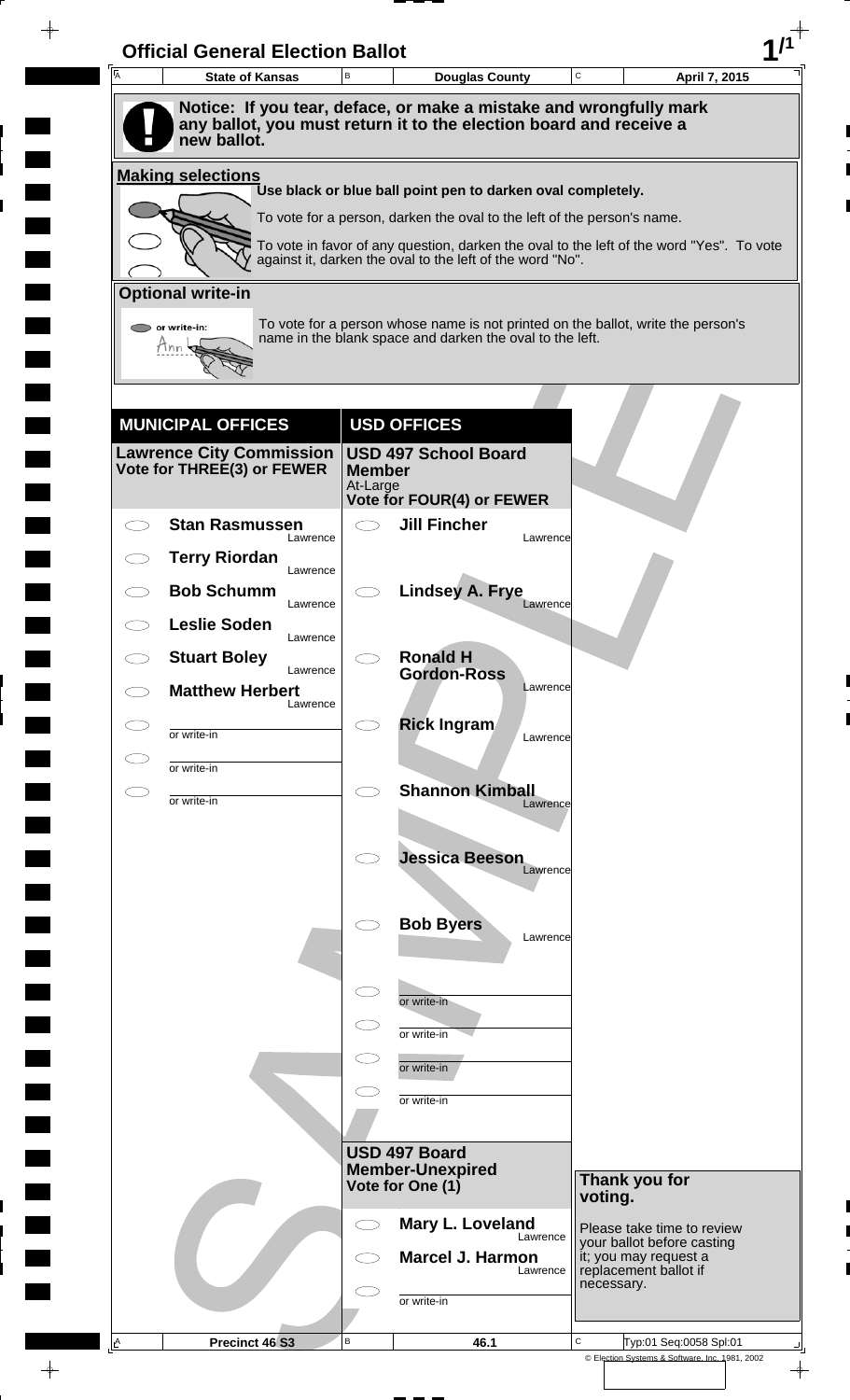| A | <b>Official General Election Ballot</b><br><b>State of Kansas</b>                 | B                         | <b>Douglas County</b>                                                                                                                                 | C          | April 7, 2015                                            |
|---|-----------------------------------------------------------------------------------|---------------------------|-------------------------------------------------------------------------------------------------------------------------------------------------------|------------|----------------------------------------------------------|
|   | Notice: If you tear, deface, or make a mistake and wrongfully mark                |                           |                                                                                                                                                       |            |                                                          |
|   | any ballot, you must return it to the election board and receive a<br>new ballot. |                           |                                                                                                                                                       |            |                                                          |
|   | <b>Making selections</b>                                                          |                           | Use black or blue ball point pen to darken oval completely.                                                                                           |            |                                                          |
|   |                                                                                   |                           | To vote for a person, darken the oval to the left of the person's name.                                                                               |            |                                                          |
|   |                                                                                   |                           | To vote in favor of any question, darken the oval to the left of the word "Yes". To vote<br>against it, darken the oval to the left of the word "No". |            |                                                          |
|   | <b>Optional write-in</b>                                                          |                           |                                                                                                                                                       |            |                                                          |
|   | $\triangleright$ or write-in:                                                     |                           | To vote for a person whose name is not printed on the ballot, write the person's                                                                      |            |                                                          |
|   | Tnn                                                                               |                           | name in the blank space and darken the oval to the left.                                                                                              |            |                                                          |
|   |                                                                                   |                           |                                                                                                                                                       |            |                                                          |
|   | <b>MUNICIPAL OFFICES</b>                                                          |                           | <b>USD OFFICES</b>                                                                                                                                    |            |                                                          |
|   | <b>Lawrence City Commission</b>                                                   |                           | <b>USD 497 School Board</b>                                                                                                                           |            |                                                          |
|   | Vote for THREE(3) or FEWER                                                        | <b>Member</b><br>At-Large |                                                                                                                                                       |            |                                                          |
|   |                                                                                   |                           | Vote for FOUR(4) or FEWER                                                                                                                             |            |                                                          |
|   | <b>Terry Riordan</b><br>Lawrence                                                  | $\bigcirc$                | <b>Bob Byers</b>                                                                                                                                      | Lawrence   |                                                          |
|   | <b>Bob Schumm</b><br>Lawrence                                                     |                           |                                                                                                                                                       |            |                                                          |
|   | <b>Leslie Soden</b><br>Lawrence                                                   |                           | <b>Jill Fincher</b>                                                                                                                                   | Lawrence   |                                                          |
|   | <b>Stuart Boley</b><br>Lawrence                                                   |                           |                                                                                                                                                       |            |                                                          |
|   | <b>Matthew Herbert</b><br>Lawrence                                                |                           | <b>Lindsey A. Frye</b>                                                                                                                                | Lawrence   |                                                          |
|   | <b>Stan Rasmussen</b><br>Lawrence                                                 |                           |                                                                                                                                                       |            |                                                          |
|   | or write-in                                                                       | σ                         | <b>Ronald H</b>                                                                                                                                       |            |                                                          |
|   | or write-in                                                                       |                           | <b>Gordon-Ross</b>                                                                                                                                    | Lawrence   |                                                          |
|   | or write-in                                                                       | $\bigcirc$                | <b>Rick Ingram</b>                                                                                                                                    | Lawrence   |                                                          |
|   |                                                                                   |                           |                                                                                                                                                       |            |                                                          |
|   |                                                                                   |                           | <b>Shannon Kimball</b>                                                                                                                                |            |                                                          |
|   |                                                                                   |                           |                                                                                                                                                       | Lawrence   |                                                          |
|   |                                                                                   |                           | <b>Jessica Beeson</b>                                                                                                                                 |            |                                                          |
|   |                                                                                   |                           |                                                                                                                                                       | Lawrence   |                                                          |
|   |                                                                                   | $\subset$                 |                                                                                                                                                       |            |                                                          |
|   |                                                                                   |                           | or write-in                                                                                                                                           |            |                                                          |
|   |                                                                                   |                           | or write-in                                                                                                                                           |            |                                                          |
|   |                                                                                   |                           | or write-in                                                                                                                                           |            |                                                          |
|   |                                                                                   |                           | or write-in                                                                                                                                           |            |                                                          |
|   |                                                                                   |                           | USD 497 Board                                                                                                                                         |            |                                                          |
|   |                                                                                   |                           | <b>Member-Unexpired</b><br>Vote for One (1)                                                                                                           |            | Thank you for                                            |
|   |                                                                                   |                           |                                                                                                                                                       | voting.    |                                                          |
|   |                                                                                   | CD                        | Mary L. Loveland                                                                                                                                      | Lawrence   | Please take time to review<br>your ballot before casting |
|   |                                                                                   |                           | <b>Marcel J. Harmon</b>                                                                                                                               | Lawrence   | it; you may request a<br>replacement ballot if           |
|   |                                                                                   |                           |                                                                                                                                                       | necessary. |                                                          |
|   |                                                                                   |                           | or write-in                                                                                                                                           |            |                                                          |

 $\blacksquare$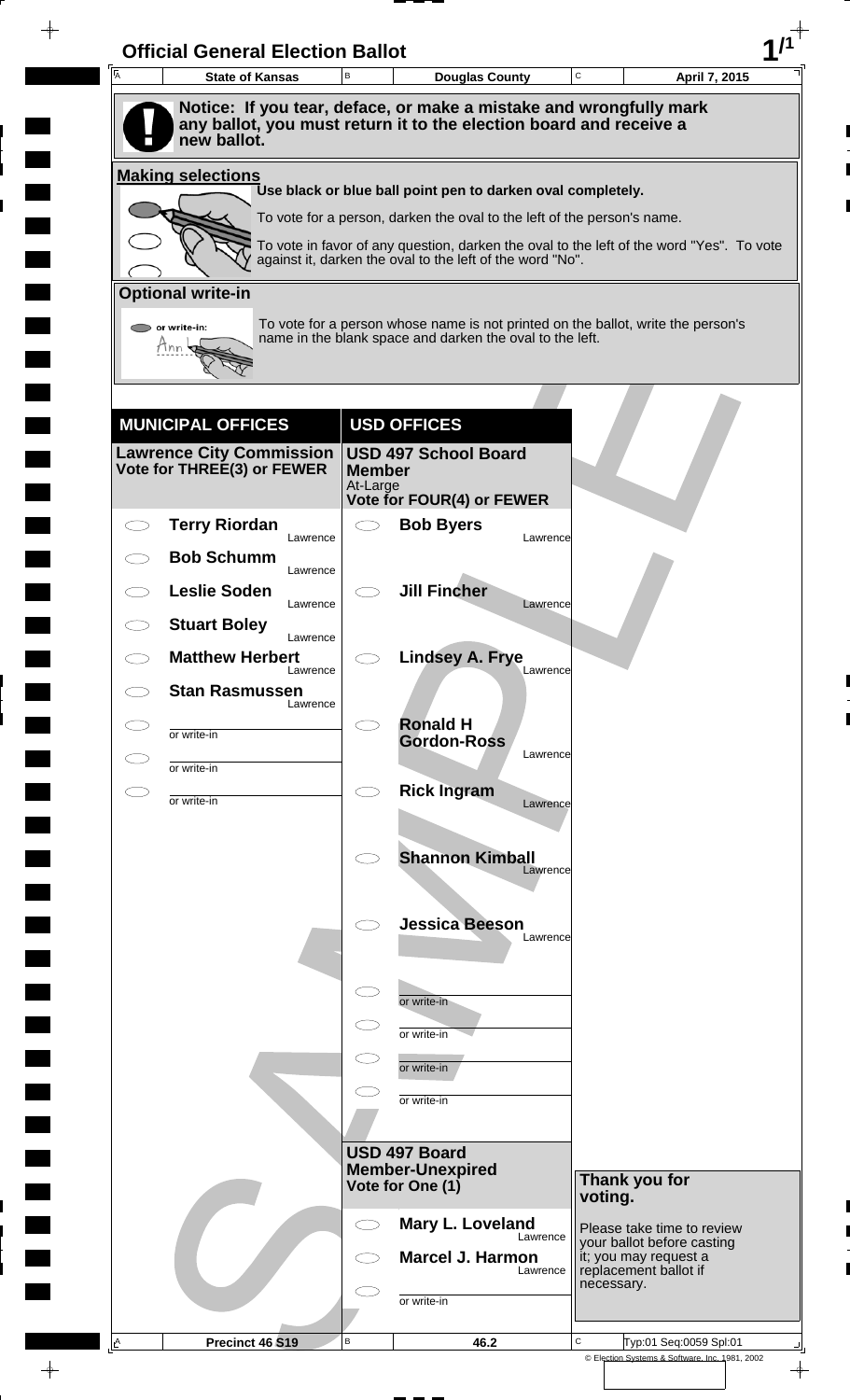| A         | <b>State of Kansas</b>             | $\,$ B                    | <b>Douglas County</b>                                                                                                                                               | $\mathbf C$ | April 7, 2015                                            |
|-----------|------------------------------------|---------------------------|---------------------------------------------------------------------------------------------------------------------------------------------------------------------|-------------|----------------------------------------------------------|
|           | new ballot.                        |                           | Notice: If you tear, deface, or make a mistake and wrongfully mark<br>any ballot, you must return it to the election board and receive a                            |             |                                                          |
|           | <b>Making selections</b>           |                           |                                                                                                                                                                     |             |                                                          |
|           |                                    |                           | Use black or blue ball point pen to darken oval completely.                                                                                                         |             |                                                          |
|           |                                    |                           | To vote for a person, darken the oval to the left of the person's name.<br>To vote in favor of any question, darken the oval to the left of the word "Yes". To vote |             |                                                          |
|           |                                    |                           | against it, darken the oval to the left of the word "No".                                                                                                           |             |                                                          |
|           | <b>Optional write-in</b>           |                           |                                                                                                                                                                     |             |                                                          |
|           | or write-in:                       |                           | To vote for a person whose name is not printed on the ballot, write the person's<br>name in the blank space and darken the oval to the left.                        |             |                                                          |
|           |                                    |                           |                                                                                                                                                                     |             |                                                          |
|           | <b>MUNICIPAL OFFICES</b>           |                           | <b>USD OFFICES</b>                                                                                                                                                  |             |                                                          |
|           | <b>Lawrence City Commission</b>    |                           | <b>USD 497 School Board</b>                                                                                                                                         |             |                                                          |
|           | Vote for THREE(3) or FEWER         | <b>Member</b><br>At-Large |                                                                                                                                                                     |             |                                                          |
|           | <b>Stuart Boley</b>                | $\bigcirc$                | Vote for FOUR(4) or FEWER<br><b>Shannon Kimball</b>                                                                                                                 |             |                                                          |
|           | Lawrence<br><b>Matthew Herbert</b> |                           | Lawrence                                                                                                                                                            |             |                                                          |
|           | Lawrence<br><b>Stan Rasmussen</b>  |                           | <b>Jessica Beeson</b>                                                                                                                                               |             |                                                          |
|           | Lawrence<br><b>Terry Riordan</b>   |                           | Lawrence                                                                                                                                                            |             |                                                          |
|           | Lawrence<br><b>Bob Schumm</b>      |                           | <b>Bob Byers</b>                                                                                                                                                    |             |                                                          |
|           | Lawrence<br><b>Leslie Soden</b>    |                           | Lawrence                                                                                                                                                            |             |                                                          |
|           | Lawrence<br>or write-in            |                           | <b>Jill Fincher</b>                                                                                                                                                 |             |                                                          |
|           | or write-in                        |                           | Lawrence                                                                                                                                                            |             |                                                          |
| $\subset$ | or write-in                        | $\bigcirc$                | Lindsey A. Frye<br>Lawrence                                                                                                                                         |             |                                                          |
|           |                                    |                           |                                                                                                                                                                     |             |                                                          |
|           |                                    | $\bigcirc$                | <b>Ronald H</b><br><b>Gordon-Ross</b>                                                                                                                               |             |                                                          |
|           |                                    |                           | Lawrence                                                                                                                                                            |             |                                                          |
|           |                                    |                           | <b>Rick Ingram</b><br>Lawrence                                                                                                                                      |             |                                                          |
|           |                                    |                           |                                                                                                                                                                     |             |                                                          |
|           |                                    | $\subset$                 | or write-in                                                                                                                                                         |             |                                                          |
|           |                                    |                           | or write-in                                                                                                                                                         |             |                                                          |
|           |                                    | $\subset$                 | or write-in                                                                                                                                                         |             |                                                          |
|           |                                    |                           | or write-in                                                                                                                                                         |             |                                                          |
|           |                                    |                           |                                                                                                                                                                     |             |                                                          |
|           |                                    |                           | USD 497 Board<br><b>Member-Unexpired</b><br>Vote for One (1)                                                                                                        |             | Thank you for                                            |
|           |                                    |                           |                                                                                                                                                                     | voting.     |                                                          |
|           |                                    | $\bigcirc$                | <b>Marcel J. Harmon</b><br>Lawrence                                                                                                                                 |             | Please take time to review<br>your ballot before casting |
|           |                                    |                           | Mary L. Loveland<br>Lawrence                                                                                                                                        | necessary.  | it; you may request a<br>replacement ballot if           |
|           |                                    |                           | or write-in                                                                                                                                                         |             |                                                          |
|           |                                    |                           |                                                                                                                                                                     |             |                                                          |

 $\blacksquare$ 

 $\qquad \qquad \blacksquare$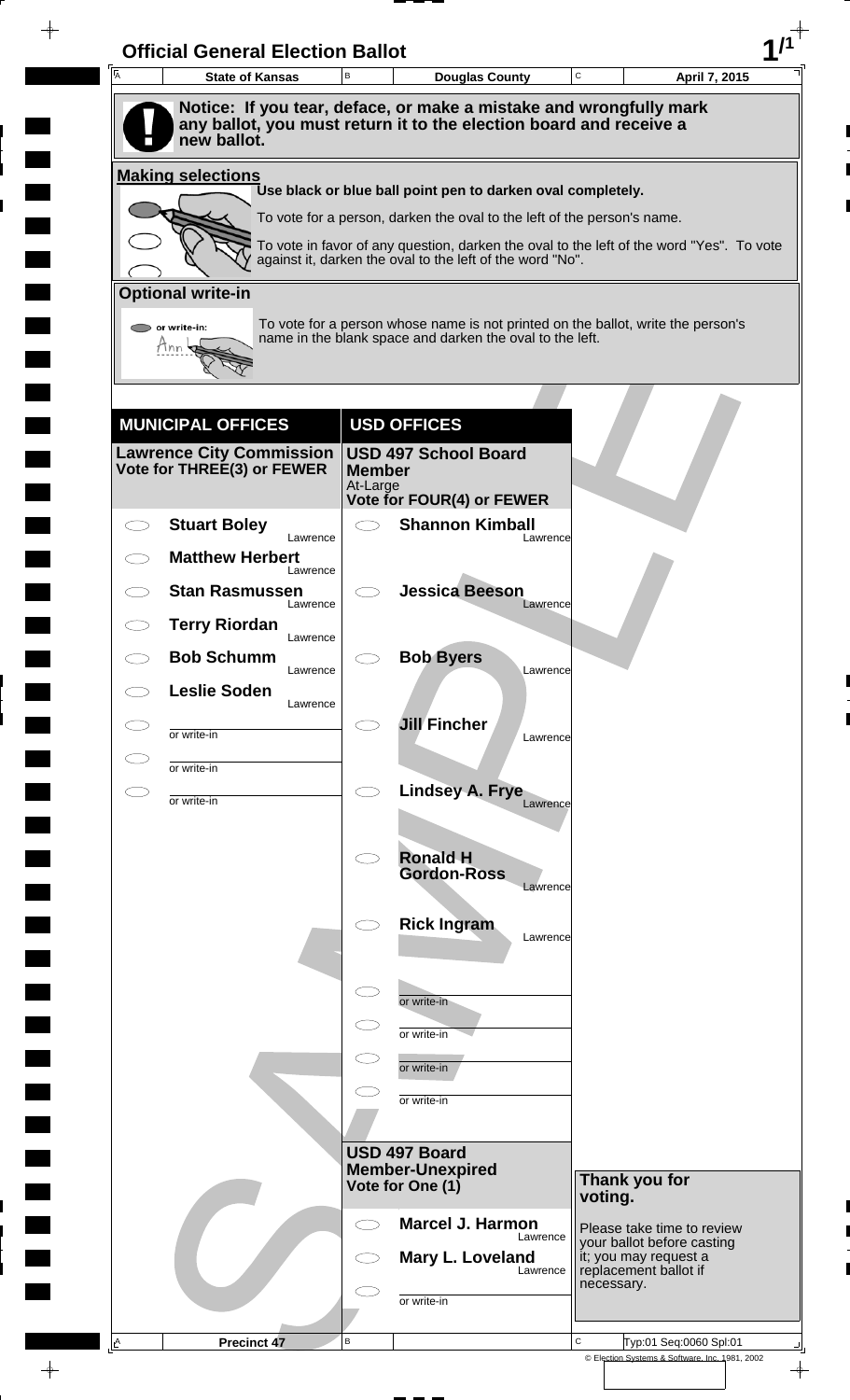| A | <b>State of Kansas</b>                                        | B                         | <b>Douglas County</b>                                                                                                                                 | C          | April 7, 2015                                                                |
|---|---------------------------------------------------------------|---------------------------|-------------------------------------------------------------------------------------------------------------------------------------------------------|------------|------------------------------------------------------------------------------|
|   |                                                               |                           | Notice: If you tear, deface, or make a mistake and wrongfully mark                                                                                    |            |                                                                              |
|   | new ballot.                                                   |                           | any ballot, you must return it to the election board and receive a                                                                                    |            |                                                                              |
|   | <b>Making selections</b>                                      |                           | Use black or blue ball point pen to darken oval completely.                                                                                           |            |                                                                              |
|   |                                                               |                           | To vote for a person, darken the oval to the left of the person's name.                                                                               |            |                                                                              |
|   |                                                               |                           | To vote in favor of any question, darken the oval to the left of the word "Yes". To vote<br>against it, darken the oval to the left of the word "No". |            |                                                                              |
|   |                                                               |                           |                                                                                                                                                       |            |                                                                              |
|   | <b>Optional write-in</b>                                      |                           | To vote for a person whose name is not printed on the ballot, write the person's                                                                      |            |                                                                              |
|   | or write-in:<br>Mnn                                           |                           | name in the blank space and darken the oval to the left.                                                                                              |            |                                                                              |
|   |                                                               |                           |                                                                                                                                                       |            |                                                                              |
|   | <b>MUNICIPAL OFFICES</b>                                      |                           | <b>USD OFFICES</b>                                                                                                                                    |            |                                                                              |
|   | <b>Lawrence City Commission</b><br>Vote for THREE(3) or FEWER | <b>Member</b><br>At-Large | <b>USD 497 School Board</b>                                                                                                                           |            |                                                                              |
|   |                                                               |                           | Vote for FOUR(4) or FEWER                                                                                                                             |            |                                                                              |
|   | <b>Matthew Herbert</b><br>Lawrence                            | $\bigcirc$                | <b>Lindsey A. Frye</b><br>Lawrence                                                                                                                    |            |                                                                              |
|   | <b>Stan Rasmussen</b><br>Lawrence                             |                           |                                                                                                                                                       |            |                                                                              |
|   | <b>Terry Riordan</b><br>Lawrence                              |                           | <b>Ronald H</b><br><b>Gordon-Ross</b>                                                                                                                 |            |                                                                              |
|   | <b>Bob Schumm</b><br>Lawrence                                 |                           | Lawrence                                                                                                                                              |            |                                                                              |
|   | <b>Leslie Soden</b><br>Lawrence                               |                           | <b>Rick Ingram</b><br>Lawrence                                                                                                                        |            |                                                                              |
|   | <b>Stuart Boley</b><br>Lawrence                               |                           |                                                                                                                                                       |            |                                                                              |
|   | or write-in                                                   |                           | <b>Shannon Kimball</b>                                                                                                                                |            |                                                                              |
|   | or write-in                                                   |                           | Lawrence                                                                                                                                              |            |                                                                              |
|   |                                                               | $\bigcirc$                | <b>Jessica Beeson</b>                                                                                                                                 |            |                                                                              |
|   | or write-in                                                   |                           | Lawrence                                                                                                                                              |            |                                                                              |
|   |                                                               |                           | <b>Bob Byers</b>                                                                                                                                      |            |                                                                              |
|   |                                                               |                           | Lawrence                                                                                                                                              |            |                                                                              |
|   |                                                               |                           | <b>Jill Fincher</b>                                                                                                                                   |            |                                                                              |
|   |                                                               |                           | Lawrence                                                                                                                                              |            |                                                                              |
|   |                                                               |                           |                                                                                                                                                       |            |                                                                              |
|   |                                                               | $\subset$                 | or write-in                                                                                                                                           |            |                                                                              |
|   |                                                               | $\subset$                 | or write-in                                                                                                                                           |            |                                                                              |
|   |                                                               |                           | or write-in                                                                                                                                           |            |                                                                              |
|   |                                                               |                           | or write-in                                                                                                                                           |            |                                                                              |
|   |                                                               |                           |                                                                                                                                                       |            |                                                                              |
|   |                                                               |                           | <b>USD 497 Board</b><br><b>Member-Unexpired</b>                                                                                                       |            |                                                                              |
|   |                                                               |                           | Vote for One (1)                                                                                                                                      | voting.    | Thank you for                                                                |
|   |                                                               |                           | Mary L. Loveland<br>Lawrence                                                                                                                          |            | Please take time to review                                                   |
|   |                                                               |                           | <b>Marcel J. Harmon</b><br>Lawrence                                                                                                                   |            | your ballot before casting<br>it; you may request a<br>replacement ballot if |
|   |                                                               |                           |                                                                                                                                                       | necessary. |                                                                              |
|   |                                                               |                           | or write-in                                                                                                                                           |            |                                                                              |

 $\blacksquare$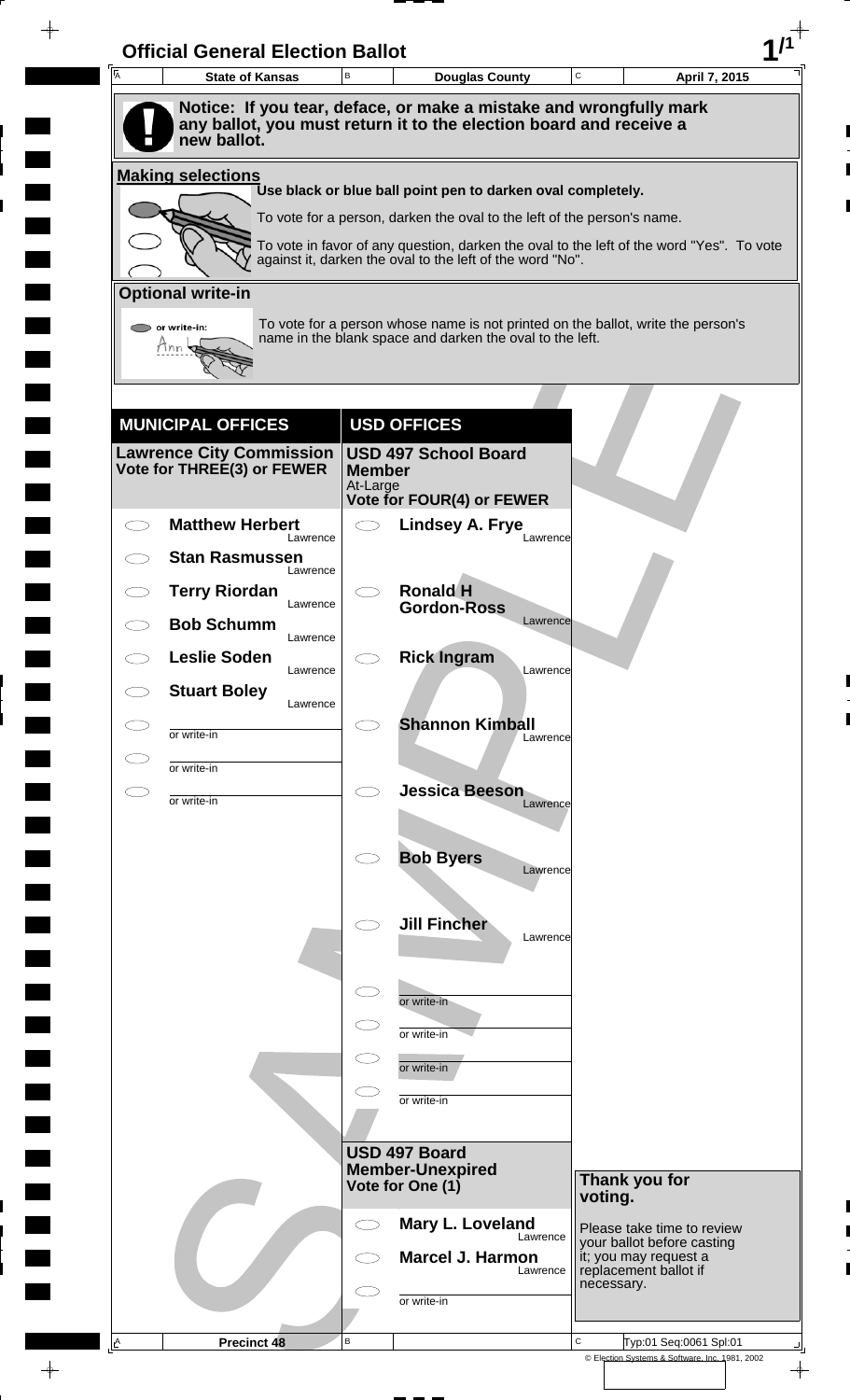| A         | <b>State of Kansas</b>                                                                                                                   | B                         | <b>Douglas County</b>                                                                    |          | C          | April 7, 2015                                            |
|-----------|------------------------------------------------------------------------------------------------------------------------------------------|---------------------------|------------------------------------------------------------------------------------------|----------|------------|----------------------------------------------------------|
|           | Notice: If you tear, deface, or make a mistake and wrongfully mark<br>any ballot, you must return it to the election board and receive a |                           |                                                                                          |          |            |                                                          |
|           | new ballot.                                                                                                                              |                           |                                                                                          |          |            |                                                          |
|           | <b>Making selections</b>                                                                                                                 |                           | Use black or blue ball point pen to darken oval completely.                              |          |            |                                                          |
|           |                                                                                                                                          |                           | To vote for a person, darken the oval to the left of the person's name.                  |          |            |                                                          |
|           |                                                                                                                                          |                           | To vote in favor of any question, darken the oval to the left of the word "Yes". To vote |          |            |                                                          |
|           | <b>Optional write-in</b>                                                                                                                 |                           | against it, darken the oval to the left of the word "No".                                |          |            |                                                          |
|           | $\triangleright$ or write-in:                                                                                                            |                           | To vote for a person whose name is not printed on the ballot, write the person's         |          |            |                                                          |
|           | Tnn                                                                                                                                      |                           | name in the blank space and darken the oval to the left.                                 |          |            |                                                          |
|           |                                                                                                                                          |                           |                                                                                          |          |            |                                                          |
|           | <b>MUNICIPAL OFFICES</b>                                                                                                                 |                           | <b>USD OFFICES</b>                                                                       |          |            |                                                          |
|           | <b>Lawrence City Commission</b>                                                                                                          |                           | <b>USD 497 School Board</b>                                                              |          |            |                                                          |
|           | Vote for THREE(3) or FEWER                                                                                                               | <b>Member</b><br>At-Large |                                                                                          |          |            |                                                          |
|           | <b>Stuart Boley</b>                                                                                                                      | $\bigcirc$                | Vote for FOUR(4) or FEWER<br><b>Bob Byers</b>                                            |          |            |                                                          |
|           | Lawrence<br><b>Matthew Herbert</b>                                                                                                       |                           |                                                                                          | Lawrence |            |                                                          |
|           | Lawrence<br><b>Stan Rasmussen</b>                                                                                                        |                           | <b>Jill Fincher</b>                                                                      |          |            |                                                          |
|           | Lawrence                                                                                                                                 |                           |                                                                                          | Lawrence |            |                                                          |
|           | <b>Terry Riordan</b><br>Lawrence                                                                                                         |                           |                                                                                          |          |            |                                                          |
|           | <b>Bob Schumm</b><br>Lawrence                                                                                                            |                           | <b>Lindsey A. Frye</b>                                                                   | Lawrence |            |                                                          |
| CD.       | <b>Leslie Soden</b><br>Lawrence                                                                                                          |                           |                                                                                          |          |            |                                                          |
| C P       | or write-in                                                                                                                              |                           | <b>Ronald H</b><br><b>Gordon-Ross</b>                                                    |          |            |                                                          |
|           | or write-in                                                                                                                              |                           |                                                                                          | Lawrence |            |                                                          |
| $\subset$ | or write-in                                                                                                                              | $\bigcirc$                | <b>Rick Ingram</b>                                                                       | Lawrence |            |                                                          |
|           |                                                                                                                                          |                           |                                                                                          |          |            |                                                          |
|           |                                                                                                                                          |                           | <b>Shannon Kimball</b>                                                                   | Lawrence |            |                                                          |
|           |                                                                                                                                          |                           |                                                                                          |          |            |                                                          |
|           |                                                                                                                                          |                           | <b>Jessica Beeson</b>                                                                    | Lawrence |            |                                                          |
|           |                                                                                                                                          |                           |                                                                                          |          |            |                                                          |
|           |                                                                                                                                          | $\subset$                 | or write-in                                                                              |          |            |                                                          |
|           |                                                                                                                                          |                           | or write-in                                                                              |          |            |                                                          |
|           |                                                                                                                                          |                           | or write-in                                                                              |          |            |                                                          |
|           |                                                                                                                                          |                           | or write-in                                                                              |          |            |                                                          |
|           |                                                                                                                                          |                           | USD 497 Board                                                                            |          |            |                                                          |
|           |                                                                                                                                          |                           | <b>Member-Unexpired</b><br>Vote for One (1)                                              |          |            | Thank you for                                            |
|           |                                                                                                                                          |                           |                                                                                          |          | voting.    |                                                          |
|           |                                                                                                                                          | CD                        | <b>Marcel J. Harmon</b>                                                                  | Lawrence |            | Please take time to review<br>your ballot before casting |
|           |                                                                                                                                          |                           | Mary L. Loveland                                                                         | Lawrence | necessary. | it; you may request a<br>replacement ballot if           |
|           |                                                                                                                                          |                           | or write-in                                                                              |          |            |                                                          |
|           |                                                                                                                                          |                           |                                                                                          |          |            |                                                          |

 $\blacksquare$ 

 $\blacksquare$ 

 $\blacksquare$ 

 $\blacksquare$ 

 $\blacksquare$ 

 $\blacksquare$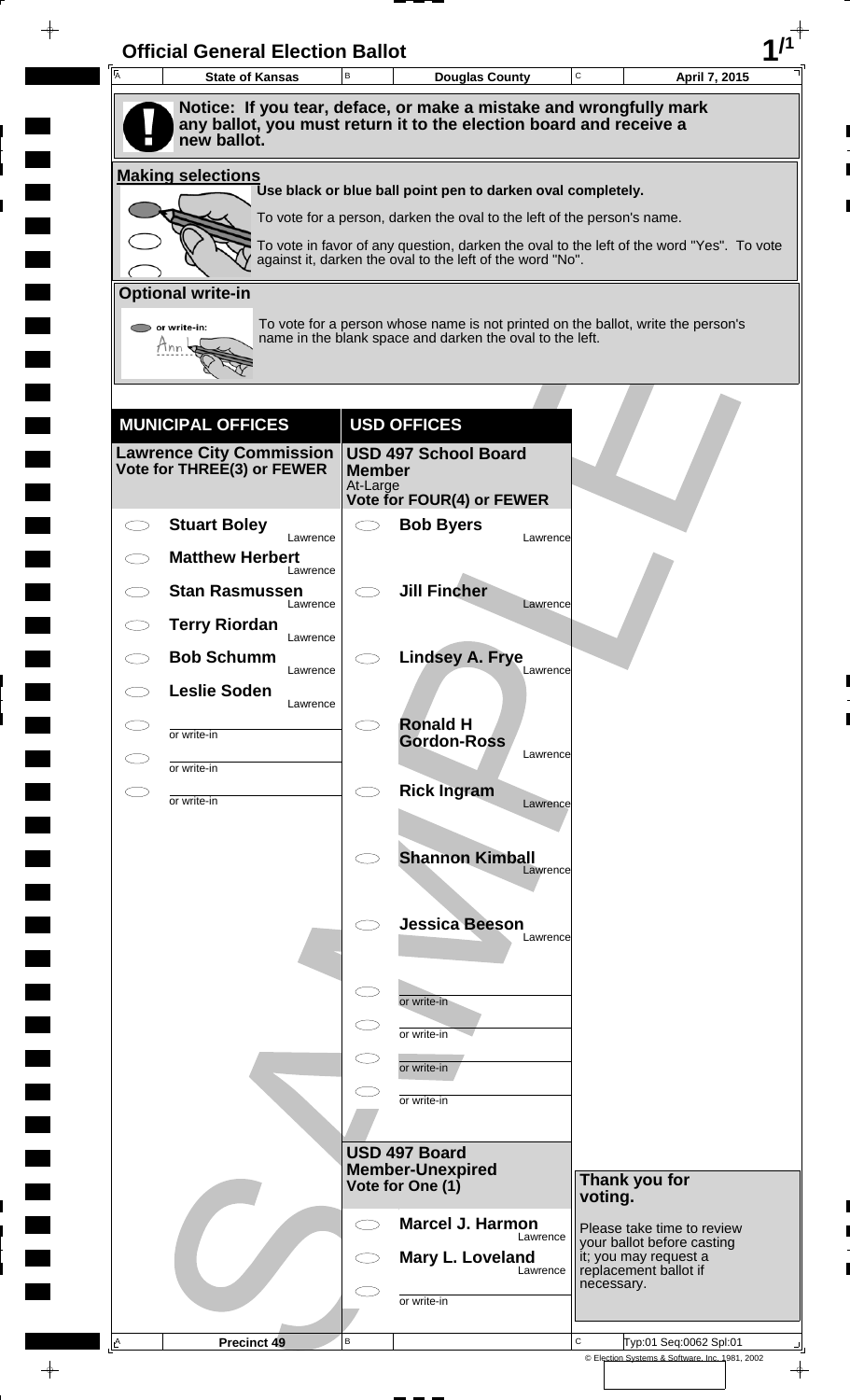| A             | <b>State of Kansas</b>                                                            | B | <b>Douglas County</b>                                                                                                                        | $\mathbf C$ | April 7, 2015                                       |
|---------------|-----------------------------------------------------------------------------------|---|----------------------------------------------------------------------------------------------------------------------------------------------|-------------|-----------------------------------------------------|
|               | Notice: If you tear, deface, or make a mistake and wrongfully mark                |   |                                                                                                                                              |             |                                                     |
|               | any ballot, you must return it to the election board and receive a<br>new ballot. |   |                                                                                                                                              |             |                                                     |
|               |                                                                                   |   |                                                                                                                                              |             |                                                     |
|               | <b>Making selections</b>                                                          |   | Use black or blue ball point pen to darken oval completely.                                                                                  |             |                                                     |
|               |                                                                                   |   | To vote for a person, darken the oval to the left of the person's name.                                                                      |             |                                                     |
|               |                                                                                   |   | To vote in favor of any question, darken the oval to the left of the word "Yes". To vote                                                     |             |                                                     |
|               |                                                                                   |   | against it, darken the oval to the left of the word "No".                                                                                    |             |                                                     |
|               | <b>Optional write-in</b>                                                          |   |                                                                                                                                              |             |                                                     |
|               | or write-in:                                                                      |   | To vote for a person whose name is not printed on the ballot, write the person's<br>name in the blank space and darken the oval to the left. |             |                                                     |
|               | Mnn                                                                               |   |                                                                                                                                              |             |                                                     |
|               |                                                                                   |   |                                                                                                                                              |             |                                                     |
|               | <b>USD OFFICES</b>                                                                |   |                                                                                                                                              |             |                                                     |
|               | <b>USD 491 School Board</b>                                                       |   |                                                                                                                                              |             |                                                     |
| <b>Member</b> |                                                                                   |   |                                                                                                                                              |             |                                                     |
| At-Large      | Vote for THREE(3) or FEWER                                                        |   |                                                                                                                                              |             |                                                     |
|               | <b>Mark Chrislip</b><br>Eudora                                                    |   |                                                                                                                                              |             |                                                     |
|               | <b>Kelly Holder</b>                                                               |   |                                                                                                                                              |             |                                                     |
|               | Eudora<br><b>Michael Howard</b>                                                   |   |                                                                                                                                              |             |                                                     |
|               | Eudora<br><b>Bryan Maring</b>                                                     |   |                                                                                                                                              |             |                                                     |
|               | Eudora<br>Joseph A Pyle                                                           |   |                                                                                                                                              |             |                                                     |
|               | Eudora                                                                            |   |                                                                                                                                              |             |                                                     |
|               | <b>Lynn Reazin</b><br>Eudora                                                      |   |                                                                                                                                              |             |                                                     |
|               | or write-in                                                                       |   |                                                                                                                                              |             |                                                     |
|               | or write-in                                                                       |   |                                                                                                                                              |             |                                                     |
|               | or write-in                                                                       |   |                                                                                                                                              |             |                                                     |
|               |                                                                                   |   |                                                                                                                                              |             |                                                     |
|               |                                                                                   |   |                                                                                                                                              |             |                                                     |
|               |                                                                                   |   |                                                                                                                                              |             |                                                     |
|               |                                                                                   |   |                                                                                                                                              |             |                                                     |
|               |                                                                                   |   |                                                                                                                                              |             |                                                     |
|               |                                                                                   |   |                                                                                                                                              |             |                                                     |
|               |                                                                                   |   |                                                                                                                                              |             |                                                     |
|               |                                                                                   |   |                                                                                                                                              |             |                                                     |
|               |                                                                                   |   |                                                                                                                                              |             |                                                     |
|               |                                                                                   |   |                                                                                                                                              |             |                                                     |
|               |                                                                                   |   |                                                                                                                                              |             |                                                     |
|               |                                                                                   |   |                                                                                                                                              |             |                                                     |
|               |                                                                                   |   |                                                                                                                                              |             | Thank you for                                       |
|               |                                                                                   |   |                                                                                                                                              |             | voting.                                             |
|               |                                                                                   |   |                                                                                                                                              |             | Please take time to review                          |
|               |                                                                                   |   |                                                                                                                                              |             |                                                     |
|               |                                                                                   |   |                                                                                                                                              |             | your ballot before casting<br>it; you may request a |
|               |                                                                                   |   |                                                                                                                                              |             | replacement ballot if<br>necessary.                 |

 $\overline{\phantom{a}}$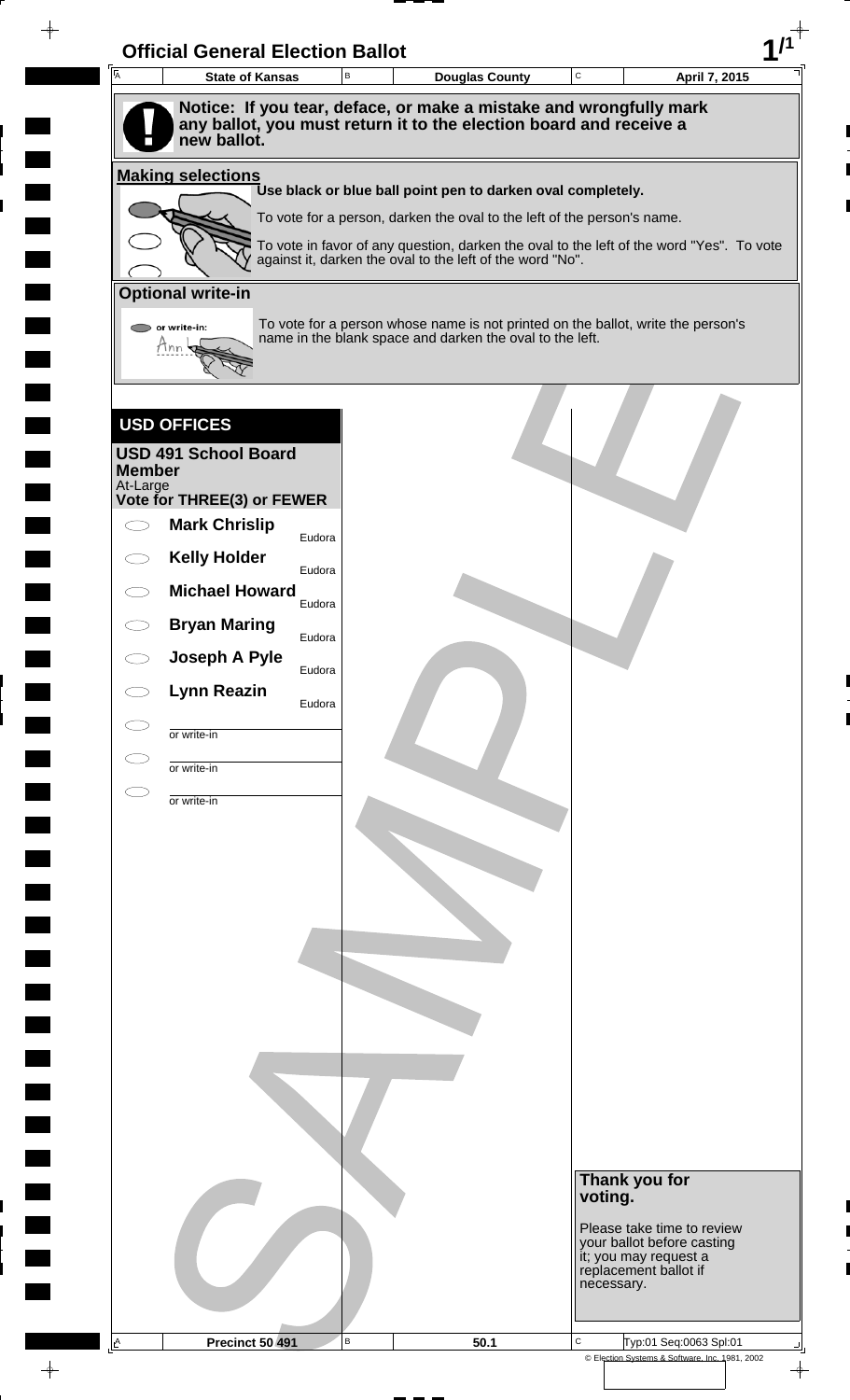| $\overline{A}$            | <b>State of Kansas</b>                                      | B            | <b>Douglas County</b>                                                                                                                        | $\mathbf C$ |                                                                              | April 7, 2015 |
|---------------------------|-------------------------------------------------------------|--------------|----------------------------------------------------------------------------------------------------------------------------------------------|-------------|------------------------------------------------------------------------------|---------------|
|                           |                                                             |              | Notice: If you tear, deface, or make a mistake and wrongfully mark                                                                           |             |                                                                              |               |
|                           | new ballot.                                                 |              | any ballot, you must return it to the election board and receive a                                                                           |             |                                                                              |               |
|                           | <b>Making selections</b>                                    |              | Use black or blue ball point pen to darken oval completely.                                                                                  |             |                                                                              |               |
|                           |                                                             |              | To vote for a person, darken the oval to the left of the person's name.                                                                      |             |                                                                              |               |
|                           |                                                             |              | To vote in favor of any question, darken the oval to the left of the word "Yes". To vote                                                     |             |                                                                              |               |
|                           |                                                             |              | against it, darken the oval to the left of the word "No".                                                                                    |             |                                                                              |               |
|                           | <b>Optional write-in</b>                                    |              |                                                                                                                                              |             |                                                                              |               |
|                           | or write-in:<br>Tnn                                         |              | To vote for a person whose name is not printed on the ballot, write the person's<br>name in the blank space and darken the oval to the left. |             |                                                                              |               |
|                           |                                                             |              |                                                                                                                                              |             |                                                                              |               |
|                           |                                                             |              |                                                                                                                                              |             |                                                                              |               |
|                           | <b>MUNICIPAL OFFICES</b>                                    |              | <b>QUESTION SUBMITTED</b><br>City of Eudora                                                                                                  |             |                                                                              |               |
|                           | <b>Eudora City Commission</b><br>Vote for THREE(3) or FEWER |              |                                                                                                                                              |             |                                                                              |               |
|                           |                                                             | adopted?     | Shall the following be                                                                                                                       |             |                                                                              |               |
|                           | <b>Timothy Bruce</b>                                        |              | Shall a retailers' sales tax in                                                                                                              |             |                                                                              |               |
|                           | Eudora<br><b>Justin Clay Eddings</b>                        |              | the amount of three-quarters<br>of one percent $(0.75%)$ be                                                                                  |             |                                                                              |               |
|                           | Eudora<br><b>Chris B. Fiedler</b>                           |              | levied in the City of Eudora,<br>Kansas, for the purposes of                                                                                 |             |                                                                              |               |
|                           | Eudora  <br><b>Ruth Hughs</b>                               |              | generating revenue needed<br>to provide an effective level<br>of public services within the                                                  |             |                                                                              |               |
|                           | Eudora  <br><b>Maria Nelson</b>                             |              | City, to improve, construct,<br>equip and maintain the public<br>fitness and aquatic facilities                                              |             |                                                                              |               |
|                           | Eudora                                                      |              | including but not limited to                                                                                                                 |             |                                                                              |               |
|                           | or write-in                                                 |              | sports parks, indoor and<br>outdoor/fitness trails, and to<br>provide funding for other                                                      |             |                                                                              |               |
|                           | or write-in                                                 |              | capital expenditures.                                                                                                                        |             |                                                                              |               |
|                           | or write-in                                                 |              | Yes                                                                                                                                          |             |                                                                              |               |
|                           | <b>USD OFFICES</b>                                          |              | <b>No</b>                                                                                                                                    |             |                                                                              |               |
|                           | <b>USD 491 School Board</b>                                 |              |                                                                                                                                              |             |                                                                              |               |
| <b>Member</b><br>At-Large |                                                             |              |                                                                                                                                              |             |                                                                              |               |
|                           | Vote for THREE(3) or FEWER                                  |              |                                                                                                                                              |             |                                                                              |               |
| $\bigcirc$                | <b>Mark Chrislip</b><br>Eudora                              |              |                                                                                                                                              |             |                                                                              |               |
|                           | <b>Kelly Holder</b><br>Eudora                               |              |                                                                                                                                              |             |                                                                              |               |
|                           | <b>Michael Howard</b><br>Eudora                             |              |                                                                                                                                              |             |                                                                              |               |
|                           | <b>Bryan Maring</b><br>Eudora                               |              |                                                                                                                                              |             |                                                                              |               |
|                           | Joseph A Pyle<br>Eudora                                     |              |                                                                                                                                              |             |                                                                              |               |
|                           | Lynn Reazin<br>Eudora                                       |              |                                                                                                                                              |             |                                                                              |               |
|                           | or write-in                                                 |              |                                                                                                                                              |             |                                                                              |               |
|                           | or write-in                                                 |              |                                                                                                                                              |             |                                                                              |               |
|                           | or write-in                                                 |              |                                                                                                                                              | voting.     | Thank you for                                                                |               |
|                           |                                                             |              |                                                                                                                                              |             | Please take time to review                                                   |               |
|                           |                                                             |              |                                                                                                                                              |             | your ballot before casting<br>it; you may request a<br>replacement ballot if |               |
|                           |                                                             |              |                                                                                                                                              |             | necessary.                                                                   |               |
|                           |                                                             |              |                                                                                                                                              |             |                                                                              |               |
| <u>A</u>                  | <b>Precinct 50 City</b>                                     | $\, {\bf B}$ | 50.2                                                                                                                                         | C           | Typ:01 Seq:0063 Spl:02                                                       |               |

 $\blacksquare$ 

 $\blacksquare$ 

 $\frac{1}{\sqrt{2\pi}}$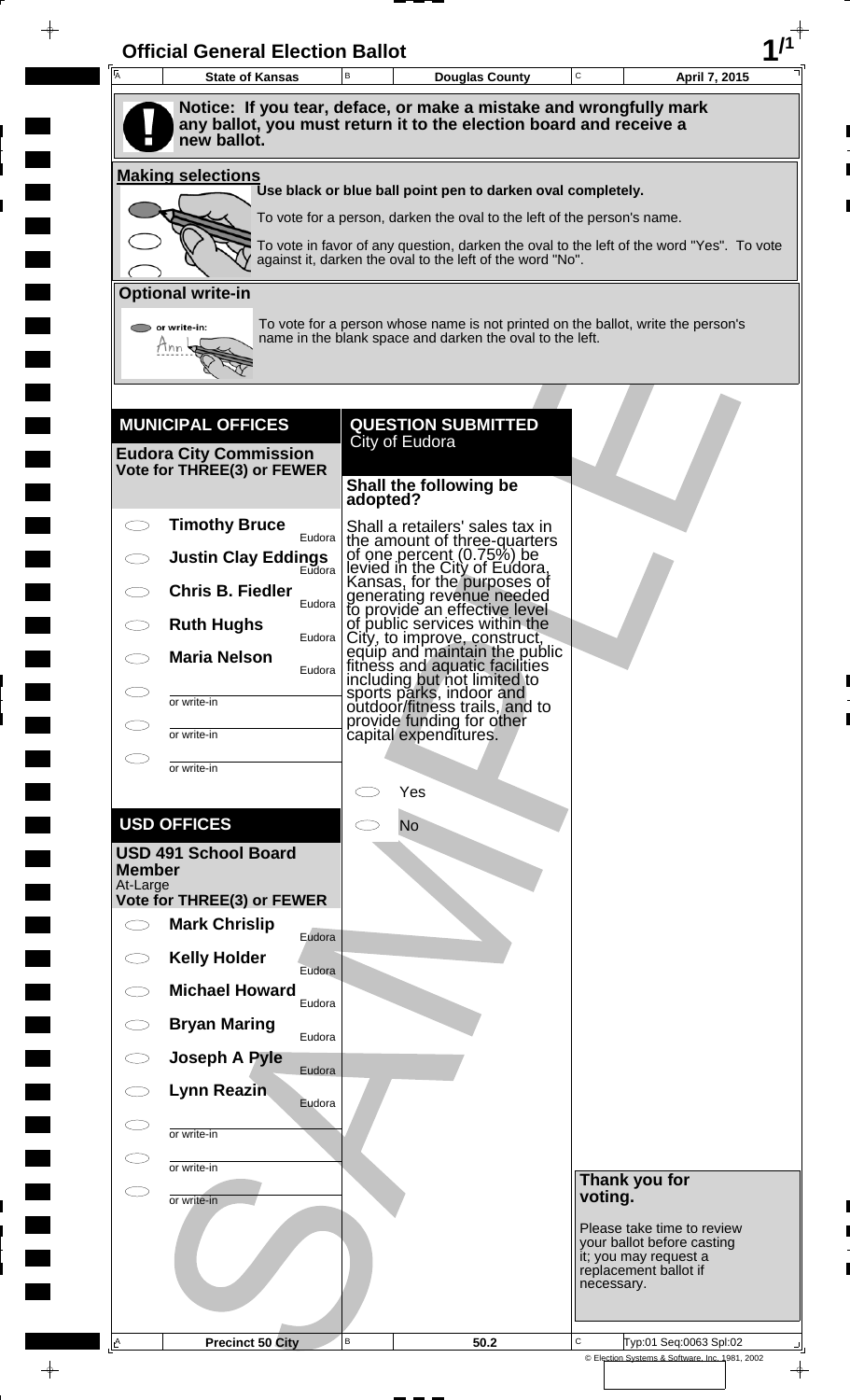| 一<br>人          | <b>Official General Election Ballot</b><br><b>State of Kansas</b> | B | <b>Douglas County</b>                                                                                                                        | $\mathbf C$ | April 7, 2015                                            |
|-----------------|-------------------------------------------------------------------|---|----------------------------------------------------------------------------------------------------------------------------------------------|-------------|----------------------------------------------------------|
|                 |                                                                   |   | Notice: If you tear, deface, or make a mistake and wrongfully mark                                                                           |             |                                                          |
|                 | new ballot.                                                       |   | any ballot, you must return it to the election board and receive a                                                                           |             |                                                          |
|                 | <b>Making selections</b>                                          |   | Use black or blue ball point pen to darken oval completely.                                                                                  |             |                                                          |
|                 |                                                                   |   | To vote for a person, darken the oval to the left of the person's name.                                                                      |             |                                                          |
|                 |                                                                   |   | To vote in favor of any question, darken the oval to the left of the word "Yes". To vote                                                     |             |                                                          |
|                 |                                                                   |   | against it, darken the oval to the left of the word "No".                                                                                    |             |                                                          |
|                 | <b>Optional write-in</b>                                          |   |                                                                                                                                              |             |                                                          |
|                 | $\triangleright$ or write-in:<br>Tnn                              |   | To vote for a person whose name is not printed on the ballot, write the person's<br>name in the blank space and darken the oval to the left. |             |                                                          |
|                 | <b>DRAINAGE DISTRICT</b>                                          |   |                                                                                                                                              |             |                                                          |
| <b>OFFICES</b>  |                                                                   |   |                                                                                                                                              |             |                                                          |
|                 | <b>Wakarusa Kaw Drainage</b>                                      |   |                                                                                                                                              |             |                                                          |
| <b>District</b> | Vote for THREE(3) or FEWER                                        |   |                                                                                                                                              |             |                                                          |
|                 |                                                                   |   |                                                                                                                                              |             |                                                          |
|                 | or write-in                                                       |   |                                                                                                                                              |             |                                                          |
|                 | or write-in                                                       |   |                                                                                                                                              |             |                                                          |
|                 | or write-in                                                       |   |                                                                                                                                              |             |                                                          |
|                 |                                                                   |   |                                                                                                                                              |             |                                                          |
|                 |                                                                   |   |                                                                                                                                              |             |                                                          |
|                 |                                                                   |   |                                                                                                                                              |             |                                                          |
|                 |                                                                   |   |                                                                                                                                              |             |                                                          |
|                 |                                                                   |   |                                                                                                                                              |             |                                                          |
|                 |                                                                   |   |                                                                                                                                              |             |                                                          |
|                 |                                                                   |   |                                                                                                                                              |             |                                                          |
|                 |                                                                   |   |                                                                                                                                              |             |                                                          |
|                 |                                                                   |   |                                                                                                                                              |             |                                                          |
|                 |                                                                   |   |                                                                                                                                              |             |                                                          |
|                 |                                                                   |   |                                                                                                                                              |             |                                                          |
|                 |                                                                   |   |                                                                                                                                              |             |                                                          |
|                 |                                                                   |   |                                                                                                                                              |             |                                                          |
|                 |                                                                   |   |                                                                                                                                              |             |                                                          |
|                 |                                                                   |   |                                                                                                                                              |             |                                                          |
|                 |                                                                   |   |                                                                                                                                              |             |                                                          |
|                 |                                                                   |   |                                                                                                                                              |             | Thank you for                                            |
|                 |                                                                   |   |                                                                                                                                              | voting.     |                                                          |
|                 |                                                                   |   |                                                                                                                                              |             | Please take time to review<br>your ballot before casting |
|                 |                                                                   |   |                                                                                                                                              |             | it; you may request a<br>replacement ballot if           |
|                 |                                                                   |   |                                                                                                                                              | necessary.  |                                                          |
|                 |                                                                   |   |                                                                                                                                              |             |                                                          |

 $\blacksquare$ 

 $\blacksquare$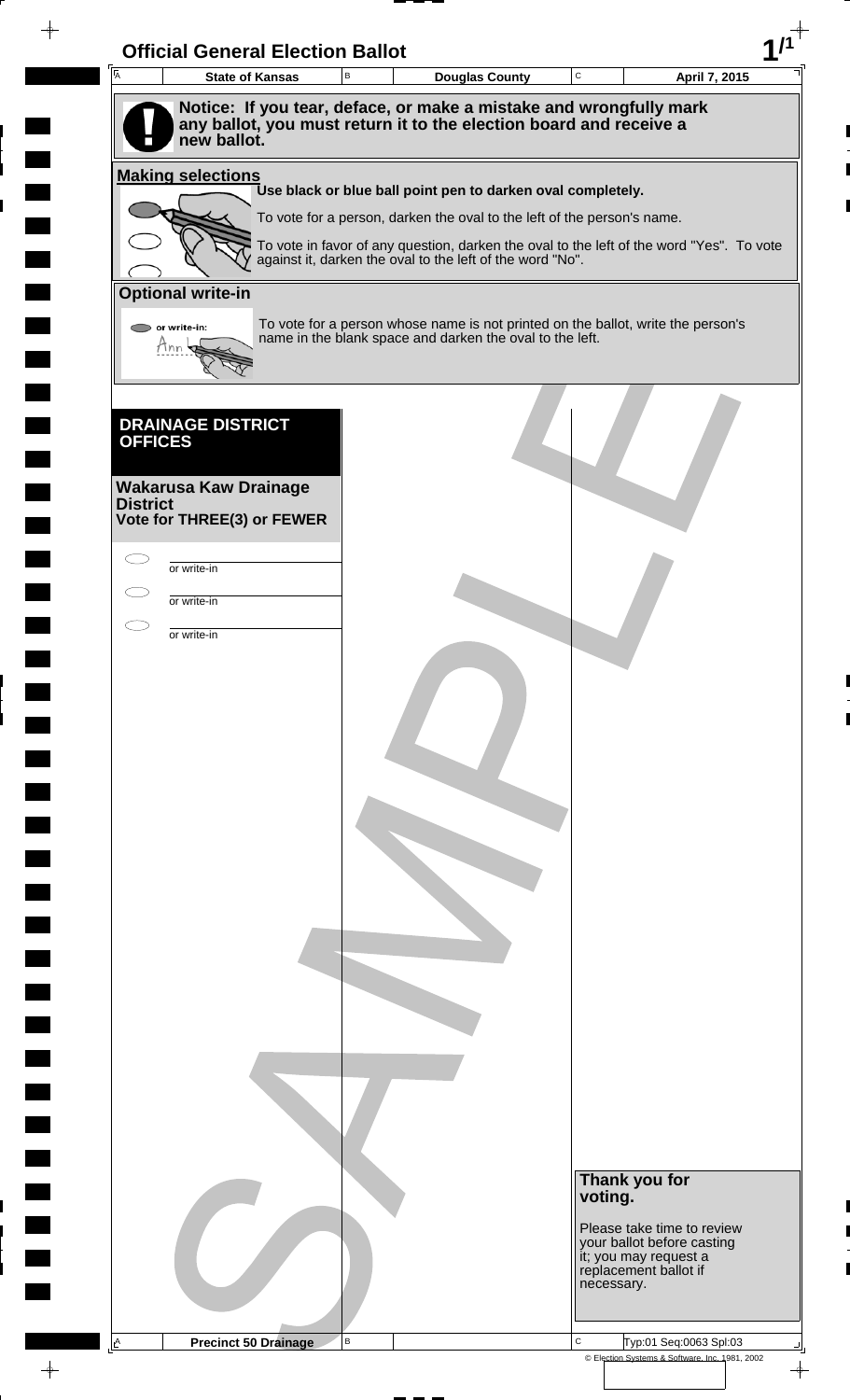| Notice: If you tear, deface, or make a mistake and wrongfully mark<br>any ballot, you must return it to the election board and receive a<br>new ballot.<br>Use black or blue ball point pen to darken oval completely.<br>To vote for a person, darken the oval to the left of the person's name.<br>To vote in favor of any question, darken the oval to the left of the word "Yes". To vote<br>against it, darken the oval to the left of the word "No".<br>To vote for a person whose name is not printed on the ballot, write the person's<br>or write-in:<br>name in the blank space and darken the oval to the left.<br>Mnn<br><b>USD OFFICES</b><br><b>USD 497 School Board</b><br>At-Large<br><b>Jessica Beeson</b><br>Lawrence<br><b>Bob Byers</b><br>Lawrence<br><b>Jill Fincher</b><br>Lawrence<br>Lindsey A. Frye<br>Lawrence<br><b>Ronald H</b><br><b>Gordon-Ross</b><br>Lawrence<br><b>Rick Ingram</b><br>Lawrence<br><b>Shannon Kimball</b><br>Lawrence<br>or write-in<br>or write-in<br>or write-in<br>or write-in<br>Thank you for<br>voting.<br><b>Marcel J. Harmon</b><br>Please take time to review<br>Lawrence<br>your ballot before casting<br>Mary L. Loveland<br>it; you may request a<br>replacement ballot if<br>Lawrence<br>necessary.<br>or write-in | <b>Making selections</b><br><b>Optional write-in</b>         |
|----------------------------------------------------------------------------------------------------------------------------------------------------------------------------------------------------------------------------------------------------------------------------------------------------------------------------------------------------------------------------------------------------------------------------------------------------------------------------------------------------------------------------------------------------------------------------------------------------------------------------------------------------------------------------------------------------------------------------------------------------------------------------------------------------------------------------------------------------------------------------------------------------------------------------------------------------------------------------------------------------------------------------------------------------------------------------------------------------------------------------------------------------------------------------------------------------------------------------------------------------------------------------------|--------------------------------------------------------------|
|                                                                                                                                                                                                                                                                                                                                                                                                                                                                                                                                                                                                                                                                                                                                                                                                                                                                                                                                                                                                                                                                                                                                                                                                                                                                                  |                                                              |
|                                                                                                                                                                                                                                                                                                                                                                                                                                                                                                                                                                                                                                                                                                                                                                                                                                                                                                                                                                                                                                                                                                                                                                                                                                                                                  |                                                              |
|                                                                                                                                                                                                                                                                                                                                                                                                                                                                                                                                                                                                                                                                                                                                                                                                                                                                                                                                                                                                                                                                                                                                                                                                                                                                                  |                                                              |
|                                                                                                                                                                                                                                                                                                                                                                                                                                                                                                                                                                                                                                                                                                                                                                                                                                                                                                                                                                                                                                                                                                                                                                                                                                                                                  |                                                              |
|                                                                                                                                                                                                                                                                                                                                                                                                                                                                                                                                                                                                                                                                                                                                                                                                                                                                                                                                                                                                                                                                                                                                                                                                                                                                                  |                                                              |
|                                                                                                                                                                                                                                                                                                                                                                                                                                                                                                                                                                                                                                                                                                                                                                                                                                                                                                                                                                                                                                                                                                                                                                                                                                                                                  |                                                              |
|                                                                                                                                                                                                                                                                                                                                                                                                                                                                                                                                                                                                                                                                                                                                                                                                                                                                                                                                                                                                                                                                                                                                                                                                                                                                                  |                                                              |
|                                                                                                                                                                                                                                                                                                                                                                                                                                                                                                                                                                                                                                                                                                                                                                                                                                                                                                                                                                                                                                                                                                                                                                                                                                                                                  |                                                              |
|                                                                                                                                                                                                                                                                                                                                                                                                                                                                                                                                                                                                                                                                                                                                                                                                                                                                                                                                                                                                                                                                                                                                                                                                                                                                                  |                                                              |
|                                                                                                                                                                                                                                                                                                                                                                                                                                                                                                                                                                                                                                                                                                                                                                                                                                                                                                                                                                                                                                                                                                                                                                                                                                                                                  |                                                              |
|                                                                                                                                                                                                                                                                                                                                                                                                                                                                                                                                                                                                                                                                                                                                                                                                                                                                                                                                                                                                                                                                                                                                                                                                                                                                                  |                                                              |
|                                                                                                                                                                                                                                                                                                                                                                                                                                                                                                                                                                                                                                                                                                                                                                                                                                                                                                                                                                                                                                                                                                                                                                                                                                                                                  |                                                              |
|                                                                                                                                                                                                                                                                                                                                                                                                                                                                                                                                                                                                                                                                                                                                                                                                                                                                                                                                                                                                                                                                                                                                                                                                                                                                                  | <b>Member</b>                                                |
|                                                                                                                                                                                                                                                                                                                                                                                                                                                                                                                                                                                                                                                                                                                                                                                                                                                                                                                                                                                                                                                                                                                                                                                                                                                                                  | Vote for FOUR(4) or FEWER                                    |
|                                                                                                                                                                                                                                                                                                                                                                                                                                                                                                                                                                                                                                                                                                                                                                                                                                                                                                                                                                                                                                                                                                                                                                                                                                                                                  |                                                              |
|                                                                                                                                                                                                                                                                                                                                                                                                                                                                                                                                                                                                                                                                                                                                                                                                                                                                                                                                                                                                                                                                                                                                                                                                                                                                                  |                                                              |
|                                                                                                                                                                                                                                                                                                                                                                                                                                                                                                                                                                                                                                                                                                                                                                                                                                                                                                                                                                                                                                                                                                                                                                                                                                                                                  |                                                              |
|                                                                                                                                                                                                                                                                                                                                                                                                                                                                                                                                                                                                                                                                                                                                                                                                                                                                                                                                                                                                                                                                                                                                                                                                                                                                                  |                                                              |
|                                                                                                                                                                                                                                                                                                                                                                                                                                                                                                                                                                                                                                                                                                                                                                                                                                                                                                                                                                                                                                                                                                                                                                                                                                                                                  |                                                              |
|                                                                                                                                                                                                                                                                                                                                                                                                                                                                                                                                                                                                                                                                                                                                                                                                                                                                                                                                                                                                                                                                                                                                                                                                                                                                                  |                                                              |
|                                                                                                                                                                                                                                                                                                                                                                                                                                                                                                                                                                                                                                                                                                                                                                                                                                                                                                                                                                                                                                                                                                                                                                                                                                                                                  |                                                              |
|                                                                                                                                                                                                                                                                                                                                                                                                                                                                                                                                                                                                                                                                                                                                                                                                                                                                                                                                                                                                                                                                                                                                                                                                                                                                                  |                                                              |
|                                                                                                                                                                                                                                                                                                                                                                                                                                                                                                                                                                                                                                                                                                                                                                                                                                                                                                                                                                                                                                                                                                                                                                                                                                                                                  |                                                              |
|                                                                                                                                                                                                                                                                                                                                                                                                                                                                                                                                                                                                                                                                                                                                                                                                                                                                                                                                                                                                                                                                                                                                                                                                                                                                                  |                                                              |
|                                                                                                                                                                                                                                                                                                                                                                                                                                                                                                                                                                                                                                                                                                                                                                                                                                                                                                                                                                                                                                                                                                                                                                                                                                                                                  |                                                              |
|                                                                                                                                                                                                                                                                                                                                                                                                                                                                                                                                                                                                                                                                                                                                                                                                                                                                                                                                                                                                                                                                                                                                                                                                                                                                                  |                                                              |
|                                                                                                                                                                                                                                                                                                                                                                                                                                                                                                                                                                                                                                                                                                                                                                                                                                                                                                                                                                                                                                                                                                                                                                                                                                                                                  |                                                              |
|                                                                                                                                                                                                                                                                                                                                                                                                                                                                                                                                                                                                                                                                                                                                                                                                                                                                                                                                                                                                                                                                                                                                                                                                                                                                                  |                                                              |
|                                                                                                                                                                                                                                                                                                                                                                                                                                                                                                                                                                                                                                                                                                                                                                                                                                                                                                                                                                                                                                                                                                                                                                                                                                                                                  |                                                              |
|                                                                                                                                                                                                                                                                                                                                                                                                                                                                                                                                                                                                                                                                                                                                                                                                                                                                                                                                                                                                                                                                                                                                                                                                                                                                                  |                                                              |
|                                                                                                                                                                                                                                                                                                                                                                                                                                                                                                                                                                                                                                                                                                                                                                                                                                                                                                                                                                                                                                                                                                                                                                                                                                                                                  |                                                              |
|                                                                                                                                                                                                                                                                                                                                                                                                                                                                                                                                                                                                                                                                                                                                                                                                                                                                                                                                                                                                                                                                                                                                                                                                                                                                                  |                                                              |
|                                                                                                                                                                                                                                                                                                                                                                                                                                                                                                                                                                                                                                                                                                                                                                                                                                                                                                                                                                                                                                                                                                                                                                                                                                                                                  |                                                              |
|                                                                                                                                                                                                                                                                                                                                                                                                                                                                                                                                                                                                                                                                                                                                                                                                                                                                                                                                                                                                                                                                                                                                                                                                                                                                                  |                                                              |
|                                                                                                                                                                                                                                                                                                                                                                                                                                                                                                                                                                                                                                                                                                                                                                                                                                                                                                                                                                                                                                                                                                                                                                                                                                                                                  |                                                              |
|                                                                                                                                                                                                                                                                                                                                                                                                                                                                                                                                                                                                                                                                                                                                                                                                                                                                                                                                                                                                                                                                                                                                                                                                                                                                                  |                                                              |
|                                                                                                                                                                                                                                                                                                                                                                                                                                                                                                                                                                                                                                                                                                                                                                                                                                                                                                                                                                                                                                                                                                                                                                                                                                                                                  |                                                              |
|                                                                                                                                                                                                                                                                                                                                                                                                                                                                                                                                                                                                                                                                                                                                                                                                                                                                                                                                                                                                                                                                                                                                                                                                                                                                                  | USD 497 Board<br><b>Member-Unexpired</b><br>Vote for One (1) |
|                                                                                                                                                                                                                                                                                                                                                                                                                                                                                                                                                                                                                                                                                                                                                                                                                                                                                                                                                                                                                                                                                                                                                                                                                                                                                  |                                                              |
|                                                                                                                                                                                                                                                                                                                                                                                                                                                                                                                                                                                                                                                                                                                                                                                                                                                                                                                                                                                                                                                                                                                                                                                                                                                                                  |                                                              |
|                                                                                                                                                                                                                                                                                                                                                                                                                                                                                                                                                                                                                                                                                                                                                                                                                                                                                                                                                                                                                                                                                                                                                                                                                                                                                  |                                                              |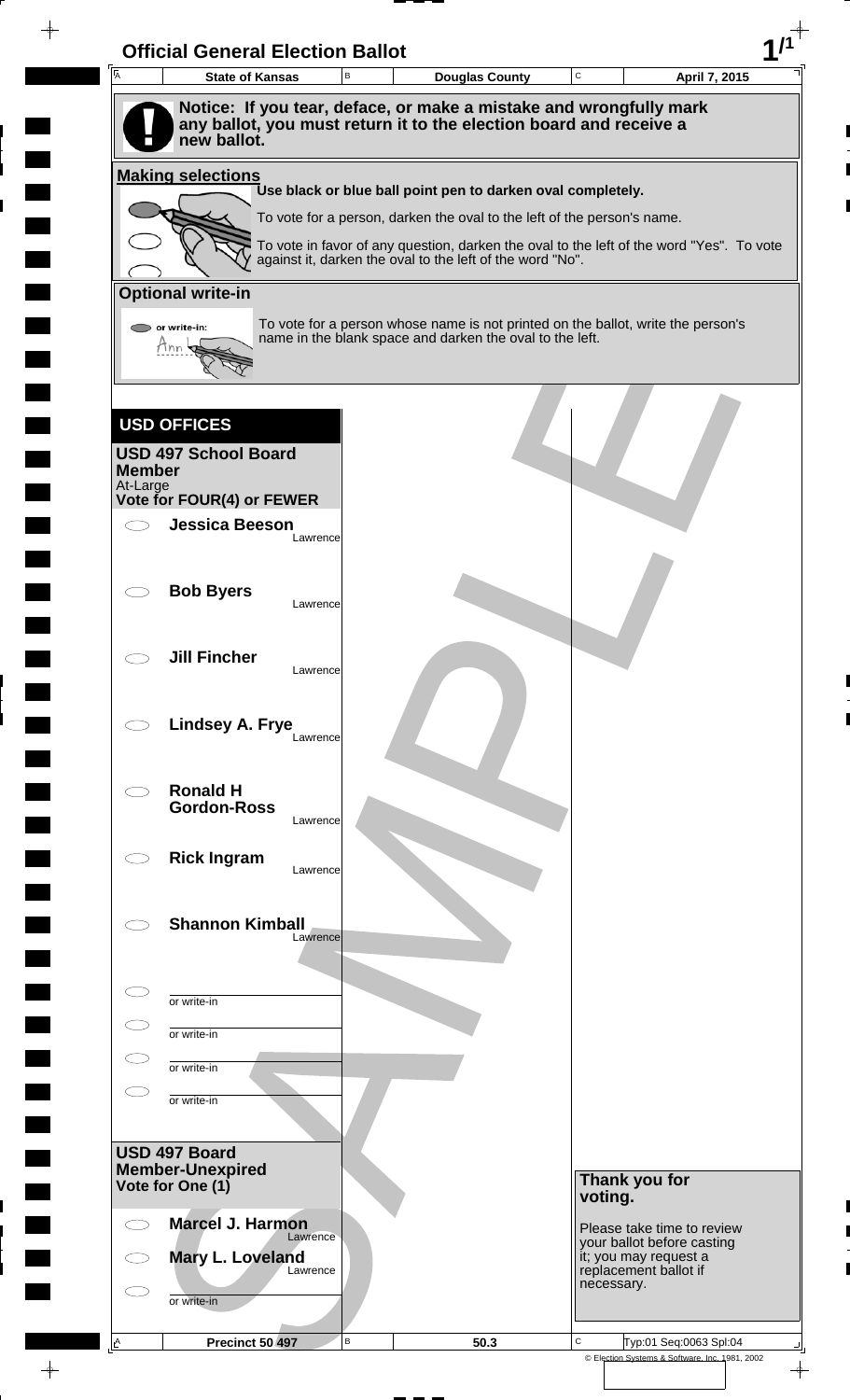| $\overline{\mathsf{A}}$ | <b>State of Kansas</b>                            | В | <b>Douglas County</b>                                                                                                                                 | C       | April 7, 2015                                            |
|-------------------------|---------------------------------------------------|---|-------------------------------------------------------------------------------------------------------------------------------------------------------|---------|----------------------------------------------------------|
|                         | new ballot.                                       |   | Notice: If you tear, deface, or make a mistake and wrongfully mark<br>any ballot, you must return it to the election board and receive a              |         |                                                          |
|                         | <b>Making selections</b>                          |   |                                                                                                                                                       |         |                                                          |
|                         |                                                   |   | Use black or blue ball point pen to darken oval completely.                                                                                           |         |                                                          |
|                         |                                                   |   | To vote for a person, darken the oval to the left of the person's name.                                                                               |         |                                                          |
|                         |                                                   |   | To vote in favor of any question, darken the oval to the left of the word "Yes". To vote<br>against it, darken the oval to the left of the word "No". |         |                                                          |
|                         | <b>Optional write-in</b>                          |   |                                                                                                                                                       |         |                                                          |
|                         | or write-in:<br>Tnn                               |   | To vote for a person whose name is not printed on the ballot, write the person's<br>name in the blank space and darken the oval to the left.          |         |                                                          |
|                         |                                                   |   |                                                                                                                                                       |         |                                                          |
|                         | <b>USD OFFICES</b><br><b>USD 434 School Board</b> |   |                                                                                                                                                       |         |                                                          |
| <b>Member</b>           | USD 434 Position 1                                |   |                                                                                                                                                       |         |                                                          |
|                         | Vote for One (1)                                  |   |                                                                                                                                                       |         |                                                          |
|                         | <b>Hope Koger</b><br>Overbrook                    |   |                                                                                                                                                       |         |                                                          |
|                         | <b>Dana Mentzer</b><br>Overbrook                  |   |                                                                                                                                                       |         |                                                          |
|                         | <b>Jason Supple</b><br>Overbrook                  |   |                                                                                                                                                       |         |                                                          |
|                         | or write-in                                       |   |                                                                                                                                                       |         |                                                          |
|                         |                                                   |   |                                                                                                                                                       |         |                                                          |
| <b>Member</b>           | <b>USD 434 School Board</b>                       |   |                                                                                                                                                       |         |                                                          |
|                         | USD 434 Position 2<br>Vote for One (1)            |   |                                                                                                                                                       |         |                                                          |
|                         | <b>Michele Ferris</b><br>Carbondale               |   |                                                                                                                                                       |         |                                                          |
|                         | or write-in                                       |   |                                                                                                                                                       |         |                                                          |
|                         |                                                   |   |                                                                                                                                                       |         |                                                          |
| <b>Member</b>           | <b>USD 434 School Board</b>                       |   |                                                                                                                                                       |         |                                                          |
|                         | USD 434 Position 3<br>Vote for One (1)            |   |                                                                                                                                                       |         |                                                          |
|                         | <b>Chris Kendall</b>                              |   |                                                                                                                                                       |         |                                                          |
|                         | Scranton<br><b>Mark A. VanCamp</b><br>Carbondale  |   |                                                                                                                                                       |         |                                                          |
|                         |                                                   |   |                                                                                                                                                       |         |                                                          |
|                         | or write-in                                       |   |                                                                                                                                                       |         |                                                          |
|                         | <b>USD 434 School Board</b>                       |   |                                                                                                                                                       |         |                                                          |
| <b>Member</b>           | USD 434 At-Large Position 7                       |   |                                                                                                                                                       |         |                                                          |
|                         | Vote for One (1)                                  |   |                                                                                                                                                       |         |                                                          |
|                         | <b>Clayton R. Lee</b><br>Scranton                 |   |                                                                                                                                                       |         |                                                          |
|                         | <b>Shandy Vollrath</b><br>Overbrook               |   |                                                                                                                                                       |         | Thank you for                                            |
|                         | or write-in                                       |   |                                                                                                                                                       | voting. |                                                          |
|                         |                                                   |   |                                                                                                                                                       |         | Please take time to review<br>your ballot before casting |
|                         |                                                   |   |                                                                                                                                                       |         | it; you may request a<br>replacement ballot if           |
|                         |                                                   |   |                                                                                                                                                       |         | necessary.                                               |
|                         |                                                   |   |                                                                                                                                                       |         |                                                          |

 $\blacksquare$ 

 $\blacksquare$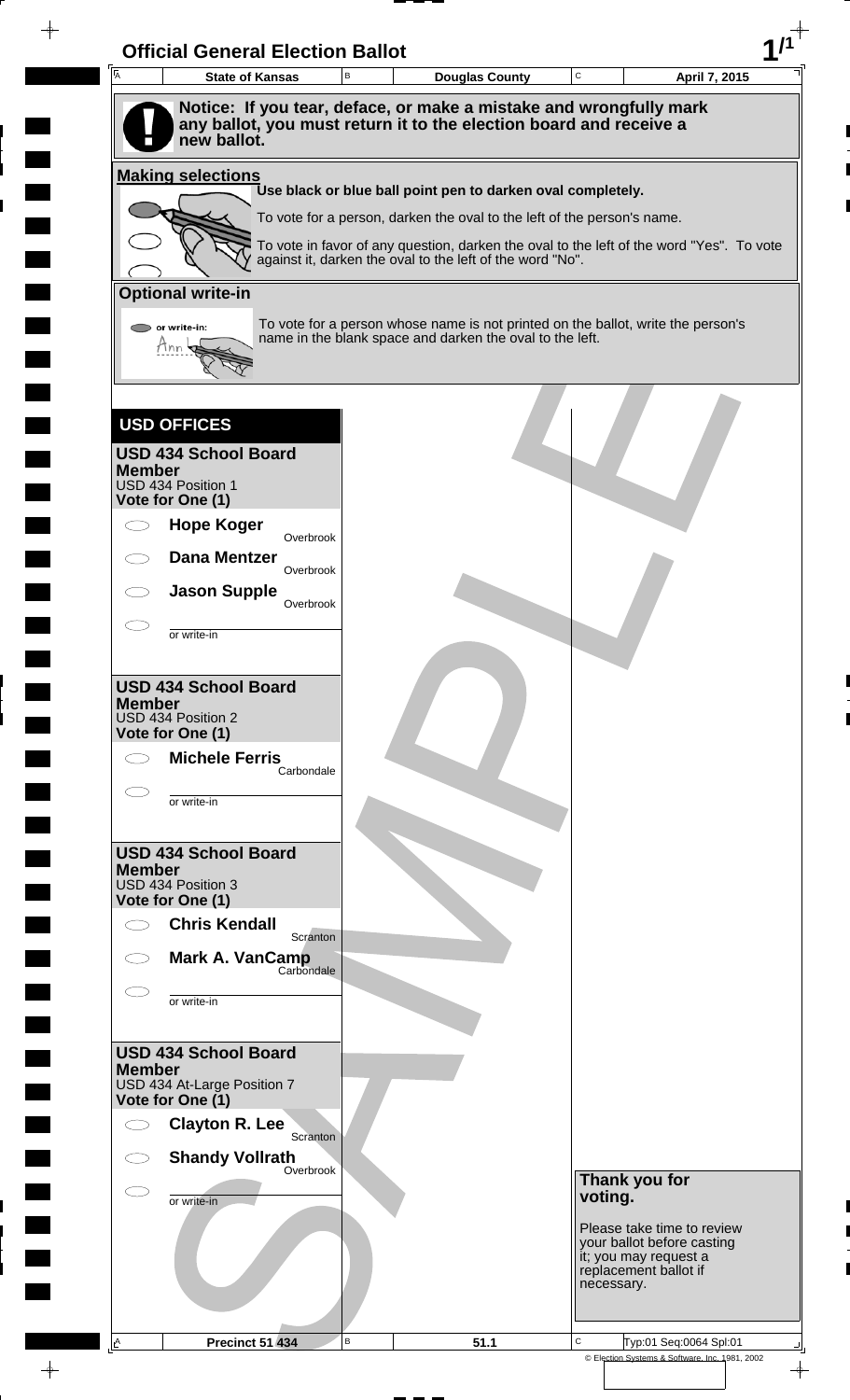|               | <b>State of Kansas</b>                     | <b>Douglas County</b>                                                                                                                        | $\mathbf C$ | April 7, 2015                                                |
|---------------|--------------------------------------------|----------------------------------------------------------------------------------------------------------------------------------------------|-------------|--------------------------------------------------------------|
|               |                                            | Notice: If you tear, deface, or make a mistake and wrongfully mark                                                                           |             |                                                              |
|               | new ballot.                                | any ballot, you must return it to the election board and receive a                                                                           |             |                                                              |
|               | <b>Making selections</b>                   | Use black or blue ball point pen to darken oval completely.                                                                                  |             |                                                              |
|               |                                            | To vote for a person, darken the oval to the left of the person's name.                                                                      |             |                                                              |
|               |                                            | To vote in favor of any question, darken the oval to the left of the word "Yes". To vote                                                     |             |                                                              |
|               |                                            | against it, darken the oval to the left of the word "No".                                                                                    |             |                                                              |
|               | <b>Optional write-in</b>                   |                                                                                                                                              |             |                                                              |
|               | or write-in:                               | To vote for a person whose name is not printed on the ballot, write the person's<br>name in the blank space and darken the oval to the left. |             |                                                              |
|               | Mnn                                        |                                                                                                                                              |             |                                                              |
|               |                                            |                                                                                                                                              |             |                                                              |
|               | <b>USD OFFICES</b>                         |                                                                                                                                              |             |                                                              |
|               | <b>USD 450 School Board</b>                |                                                                                                                                              |             |                                                              |
| <b>Member</b> | USD 450 Dist. A Position 1                 |                                                                                                                                              |             |                                                              |
|               | Vote for One (1)                           |                                                                                                                                              |             |                                                              |
|               | <b>Michael Mayfield</b><br>Topeka          |                                                                                                                                              |             |                                                              |
|               | <b>Lauren Tice Miller</b><br>Topeka        |                                                                                                                                              |             |                                                              |
|               |                                            |                                                                                                                                              |             |                                                              |
|               | or write-in                                |                                                                                                                                              |             |                                                              |
|               | <b>USD 450 School Board</b>                |                                                                                                                                              |             |                                                              |
| <b>Member</b> | USD 450 Dist. B Position 2                 |                                                                                                                                              |             |                                                              |
|               | Vote for One (1)                           |                                                                                                                                              |             |                                                              |
|               | Rocky J. Busenitz<br>Tecumseh              |                                                                                                                                              |             |                                                              |
|               | or write-in                                |                                                                                                                                              |             |                                                              |
|               |                                            |                                                                                                                                              |             |                                                              |
|               | <b>USD 450 School Board</b>                |                                                                                                                                              |             |                                                              |
| <b>Member</b> | USD 450 Dist. C Position 3                 |                                                                                                                                              |             |                                                              |
|               | Vote for One (1)                           |                                                                                                                                              |             |                                                              |
|               | Eric G. Deitcher<br>Berryton               |                                                                                                                                              |             |                                                              |
|               | or write-in                                |                                                                                                                                              |             |                                                              |
|               |                                            |                                                                                                                                              |             |                                                              |
|               | <b>USD 450 School Board</b>                |                                                                                                                                              |             |                                                              |
| <b>Member</b> | USD 450 At-Large                           |                                                                                                                                              |             |                                                              |
|               | Vote for One (1)<br><b>Joel Manzanares</b> |                                                                                                                                              |             |                                                              |
|               | Topeka                                     |                                                                                                                                              |             |                                                              |
|               | or write-in                                |                                                                                                                                              |             |                                                              |
|               |                                            |                                                                                                                                              |             |                                                              |
|               |                                            |                                                                                                                                              |             |                                                              |
|               |                                            |                                                                                                                                              | voting.     | Thank you for                                                |
|               |                                            |                                                                                                                                              |             | Please take time to review                                   |
|               |                                            |                                                                                                                                              |             | your ballot before casting                                   |
|               |                                            |                                                                                                                                              |             | it; you may request a<br>replacement ballot if<br>necessary. |
|               |                                            |                                                                                                                                              |             |                                                              |

 $\overline{\phantom{a}}$ 

 $\bar{\phantom{a}}$ 

 $\blacksquare$ 

 $\frac{1}{\sqrt{2\pi}}$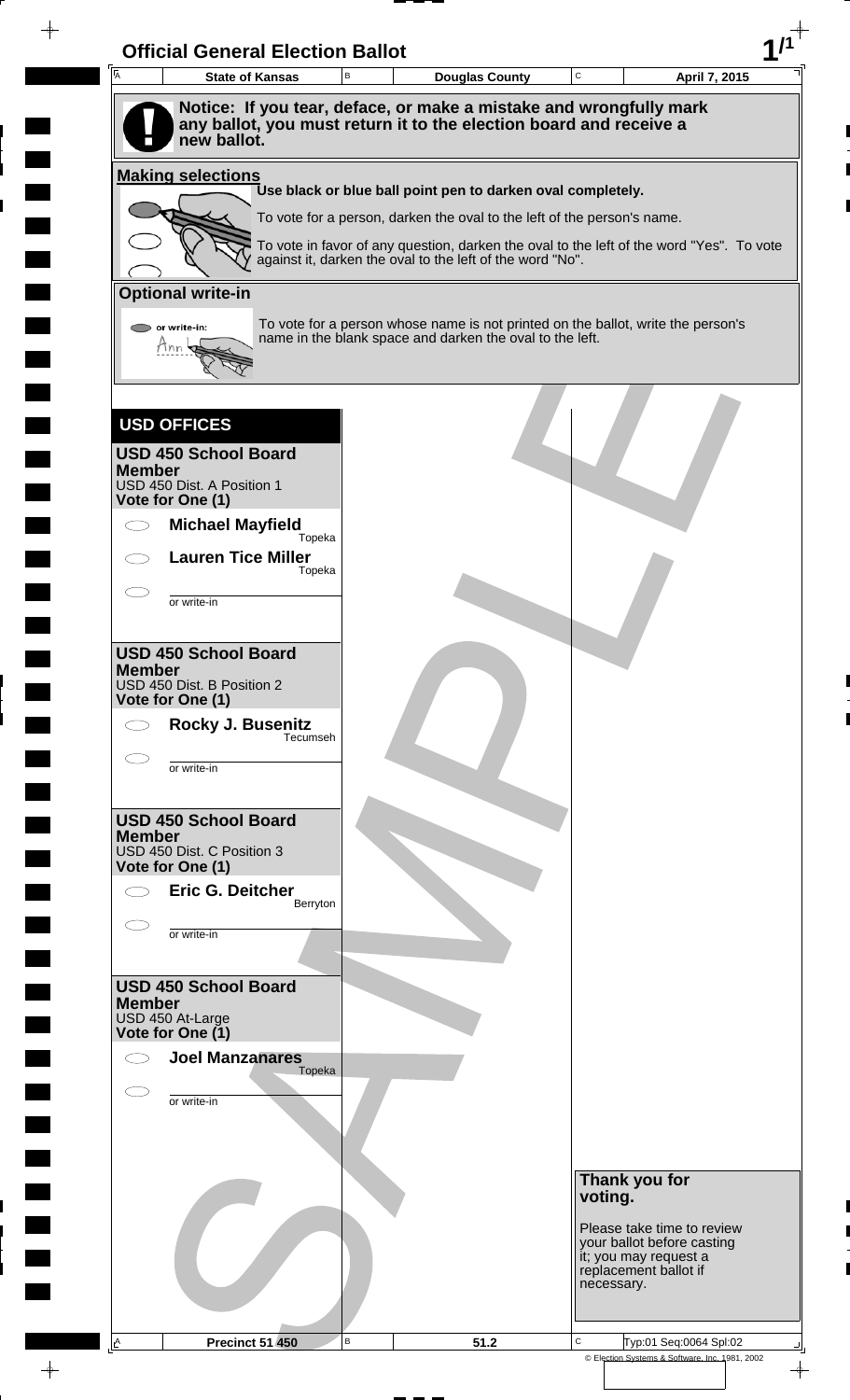| $\overline{A}$ | <b>State of Kansas</b>                      | B        | <b>Douglas County</b>                                                                                                                                 | C |                                                | April 7, 2015                                            |
|----------------|---------------------------------------------|----------|-------------------------------------------------------------------------------------------------------------------------------------------------------|---|------------------------------------------------|----------------------------------------------------------|
|                |                                             |          | Notice: If you tear, deface, or make a mistake and wrongfully mark                                                                                    |   |                                                |                                                          |
|                | new ballot.                                 |          | any ballot, you must return it to the election board and receive a                                                                                    |   |                                                |                                                          |
|                | <b>Making selections</b>                    |          |                                                                                                                                                       |   |                                                |                                                          |
|                |                                             |          | Use black or blue ball point pen to darken oval completely.                                                                                           |   |                                                |                                                          |
|                |                                             |          | To vote for a person, darken the oval to the left of the person's name.                                                                               |   |                                                |                                                          |
|                |                                             |          | To vote in favor of any question, darken the oval to the left of the word "Yes". To vote<br>against it, darken the oval to the left of the word "No". |   |                                                |                                                          |
|                | <b>Optional write-in</b>                    |          |                                                                                                                                                       |   |                                                |                                                          |
|                | or write-in:                                |          | To vote for a person whose name is not printed on the ballot, write the person's                                                                      |   |                                                |                                                          |
|                | Mnn                                         |          | name in the blank space and darken the oval to the left.                                                                                              |   |                                                |                                                          |
|                |                                             |          |                                                                                                                                                       |   |                                                |                                                          |
|                |                                             |          |                                                                                                                                                       |   |                                                |                                                          |
|                | <b>USD OFFICES</b>                          |          |                                                                                                                                                       |   |                                                |                                                          |
| <b>Member</b>  | <b>USD 497 School Board</b>                 |          |                                                                                                                                                       |   |                                                |                                                          |
| At-Large       | Vote for FOUR(4) or FEWER                   |          |                                                                                                                                                       |   |                                                |                                                          |
|                | <b>Jessica Beeson</b>                       |          |                                                                                                                                                       |   |                                                |                                                          |
|                |                                             | Lawrence |                                                                                                                                                       |   |                                                |                                                          |
|                |                                             |          |                                                                                                                                                       |   |                                                |                                                          |
|                | <b>Bob Byers</b>                            | Lawrence |                                                                                                                                                       |   |                                                |                                                          |
|                |                                             |          |                                                                                                                                                       |   |                                                |                                                          |
|                | <b>Jill Fincher</b>                         |          |                                                                                                                                                       |   |                                                |                                                          |
|                |                                             | Lawrence |                                                                                                                                                       |   |                                                |                                                          |
|                | Lindsey A. Frye                             |          |                                                                                                                                                       |   |                                                |                                                          |
|                |                                             | Lawrence |                                                                                                                                                       |   |                                                |                                                          |
|                |                                             |          |                                                                                                                                                       |   |                                                |                                                          |
|                | <b>Ronald H</b><br><b>Gordon-Ross</b>       |          |                                                                                                                                                       |   |                                                |                                                          |
|                |                                             | Lawrence |                                                                                                                                                       |   |                                                |                                                          |
|                | <b>Rick Ingram</b>                          | Lawrence |                                                                                                                                                       |   |                                                |                                                          |
|                |                                             |          |                                                                                                                                                       |   |                                                |                                                          |
|                | <b>Shannon Kimball</b>                      |          |                                                                                                                                                       |   |                                                |                                                          |
|                |                                             | Lawrence |                                                                                                                                                       |   |                                                |                                                          |
|                |                                             |          |                                                                                                                                                       |   |                                                |                                                          |
|                | or write-in                                 |          |                                                                                                                                                       |   |                                                |                                                          |
|                | or write-in                                 |          |                                                                                                                                                       |   |                                                |                                                          |
|                | or write-in                                 |          |                                                                                                                                                       |   |                                                |                                                          |
|                | or write-in                                 |          |                                                                                                                                                       |   |                                                |                                                          |
|                |                                             |          |                                                                                                                                                       |   |                                                |                                                          |
|                | USD 497 Board                               |          |                                                                                                                                                       |   |                                                |                                                          |
|                | <b>Member-Unexpired</b><br>Vote for One (1) |          |                                                                                                                                                       |   | Thank you for                                  |                                                          |
|                |                                             |          |                                                                                                                                                       |   | voting.                                        |                                                          |
|                | <b>Marcel J. Harmon</b><br>Lawrence         |          |                                                                                                                                                       |   |                                                | Please take time to review<br>your ballot before casting |
|                | Mary L. Loveland<br>Lawrence                |          |                                                                                                                                                       |   | it; you may request a<br>replacement ballot if |                                                          |
|                | or write-in                                 |          |                                                                                                                                                       |   | necessary.                                     |                                                          |
|                |                                             |          |                                                                                                                                                       |   |                                                |                                                          |
|                |                                             |          |                                                                                                                                                       |   |                                                |                                                          |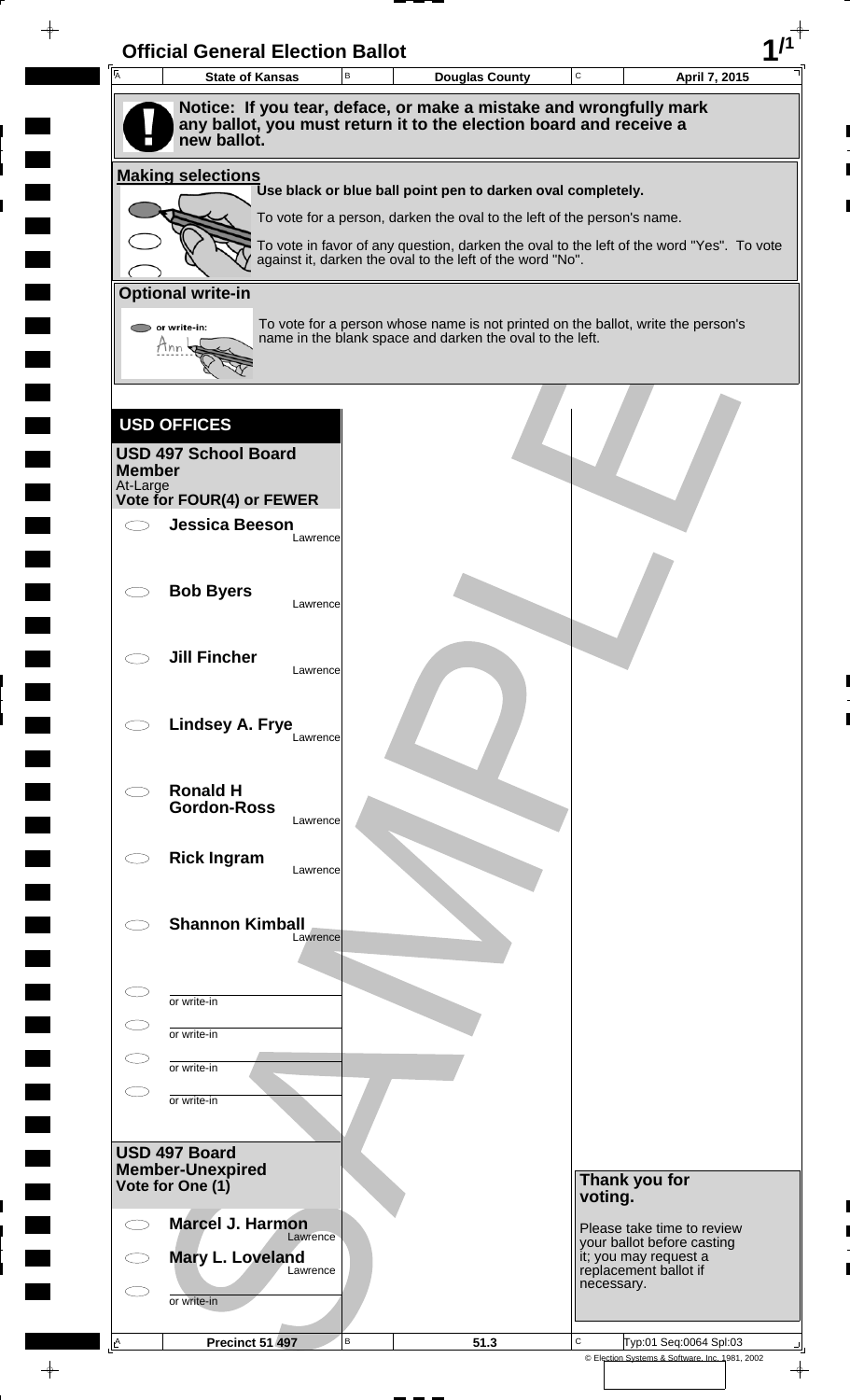| 匠             | <b>State of Kansas</b>          | В | <b>Douglas County</b>                                                                                                                                 | C          | April 7, 2015                                       |
|---------------|---------------------------------|---|-------------------------------------------------------------------------------------------------------------------------------------------------------|------------|-----------------------------------------------------|
|               | new ballot.                     |   | Notice: If you tear, deface, or make a mistake and wrongfully mark<br>any ballot, you must return it to the election board and receive a              |            |                                                     |
|               | <b>Making selections</b>        |   |                                                                                                                                                       |            |                                                     |
|               |                                 |   | Use black or blue ball point pen to darken oval completely.                                                                                           |            |                                                     |
|               |                                 |   | To vote for a person, darken the oval to the left of the person's name.                                                                               |            |                                                     |
|               |                                 |   | To vote in favor of any question, darken the oval to the left of the word "Yes". To vote<br>against it, darken the oval to the left of the word "No". |            |                                                     |
|               | <b>Optional write-in</b>        |   |                                                                                                                                                       |            |                                                     |
|               | or write-in:                    |   | To vote for a person whose name is not printed on the ballot, write the person's                                                                      |            |                                                     |
|               | Hnn                             |   | name in the blank space and darken the oval to the left.                                                                                              |            |                                                     |
|               |                                 |   |                                                                                                                                                       |            |                                                     |
|               |                                 |   |                                                                                                                                                       |            |                                                     |
|               | <b>USD OFFICES</b>              |   |                                                                                                                                                       |            |                                                     |
| <b>Member</b> | <b>USD 491 School Board</b>     |   |                                                                                                                                                       |            |                                                     |
| At-Large      | Vote for THREE(3) or FEWER      |   |                                                                                                                                                       |            |                                                     |
|               | <b>Kelly Holder</b>             |   |                                                                                                                                                       |            |                                                     |
|               | Eudora<br><b>Michael Howard</b> |   |                                                                                                                                                       |            |                                                     |
|               | Eudora                          |   |                                                                                                                                                       |            |                                                     |
|               | <b>Bryan Maring</b><br>Eudora   |   |                                                                                                                                                       |            |                                                     |
|               | Joseph A Pyle<br>Eudora         |   |                                                                                                                                                       |            |                                                     |
|               | <b>Lynn Reazin</b><br>Eudora    |   |                                                                                                                                                       |            |                                                     |
|               | <b>Mark Chrislip</b><br>Eudora  |   |                                                                                                                                                       |            |                                                     |
|               | or write-in                     |   |                                                                                                                                                       |            |                                                     |
|               | or write-in                     |   |                                                                                                                                                       |            |                                                     |
|               |                                 |   |                                                                                                                                                       |            |                                                     |
|               | or write-in                     |   |                                                                                                                                                       |            |                                                     |
|               |                                 |   |                                                                                                                                                       |            |                                                     |
|               |                                 |   |                                                                                                                                                       |            |                                                     |
|               |                                 |   |                                                                                                                                                       |            |                                                     |
|               |                                 |   |                                                                                                                                                       |            |                                                     |
|               |                                 |   |                                                                                                                                                       |            |                                                     |
|               |                                 |   |                                                                                                                                                       |            |                                                     |
|               |                                 |   |                                                                                                                                                       |            |                                                     |
|               |                                 |   |                                                                                                                                                       |            |                                                     |
|               |                                 |   |                                                                                                                                                       |            |                                                     |
|               |                                 |   |                                                                                                                                                       |            |                                                     |
|               |                                 |   |                                                                                                                                                       |            |                                                     |
|               |                                 |   |                                                                                                                                                       |            |                                                     |
|               |                                 |   |                                                                                                                                                       | voting.    | Thank you for                                       |
|               |                                 |   |                                                                                                                                                       |            | Please take time to review                          |
|               |                                 |   |                                                                                                                                                       |            | your ballot before casting<br>it; you may request a |
|               |                                 |   |                                                                                                                                                       |            | replacement ballot if                               |
|               |                                 |   |                                                                                                                                                       | necessary. |                                                     |

 $\blacksquare$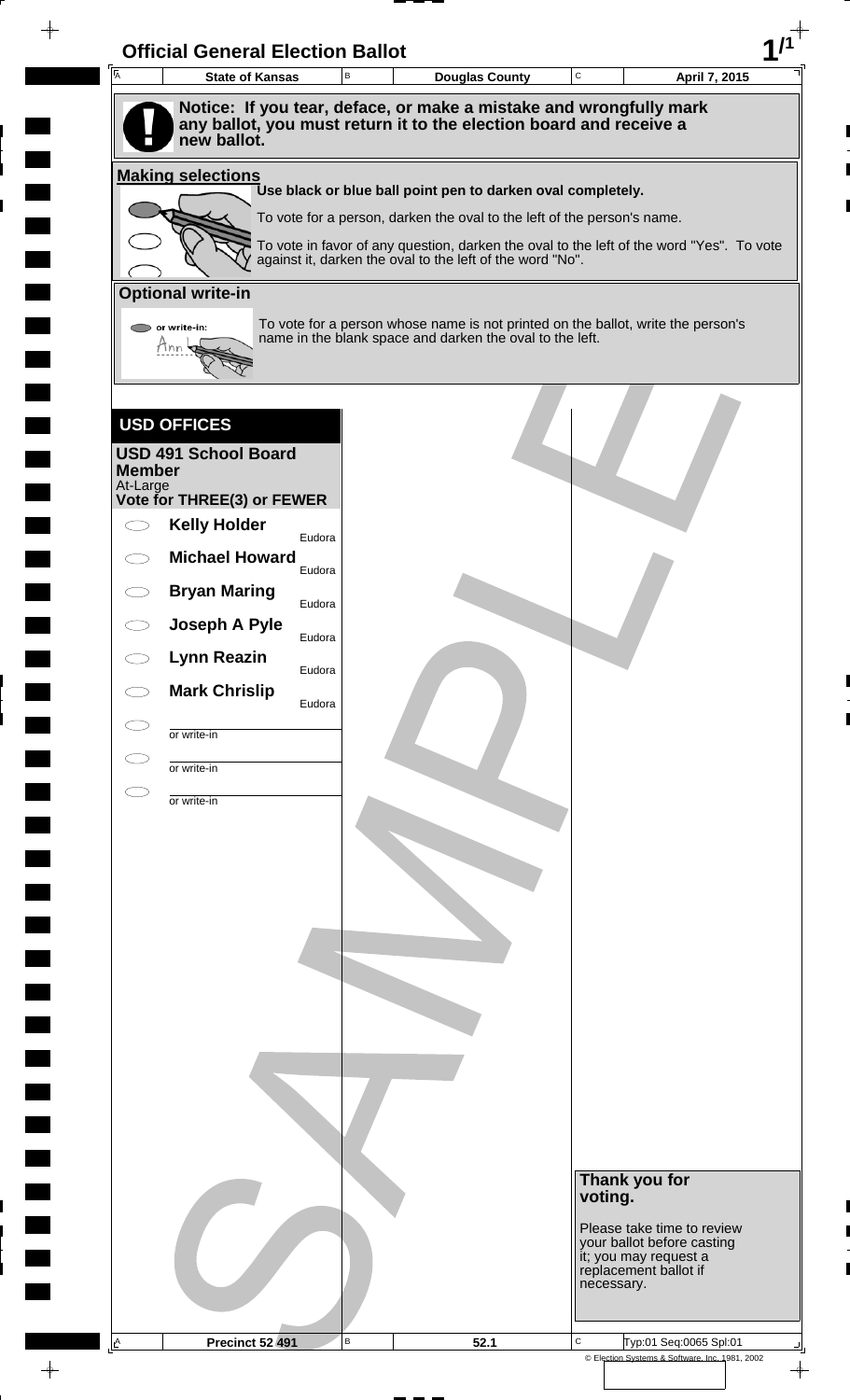| $\overline{A}$            | <b>State of Kansas</b>                                                            | $\mathsf B$ | <b>Douglas County</b>                                                   | $\mathtt{C}$ | April 7, 2015                                                                            |
|---------------------------|-----------------------------------------------------------------------------------|-------------|-------------------------------------------------------------------------|--------------|------------------------------------------------------------------------------------------|
|                           | Notice: If you tear, deface, or make a mistake and wrongfully mark                |             |                                                                         |              |                                                                                          |
|                           | any ballot, you must return it to the election board and receive a<br>new ballot. |             |                                                                         |              |                                                                                          |
|                           |                                                                                   |             |                                                                         |              |                                                                                          |
|                           | <b>Making selections</b>                                                          |             | Use black or blue ball point pen to darken oval completely.             |              |                                                                                          |
|                           |                                                                                   |             | To vote for a person, darken the oval to the left of the person's name. |              |                                                                                          |
|                           |                                                                                   |             | against it, darken the oval to the left of the word "No".               |              | To vote in favor of any question, darken the oval to the left of the word "Yes". To vote |
|                           |                                                                                   |             |                                                                         |              |                                                                                          |
|                           | <b>Optional write-in</b>                                                          |             |                                                                         |              |                                                                                          |
|                           | or write-in:<br>tinn                                                              |             | name in the blank space and darken the oval to the left.                |              | To vote for a person whose name is not printed on the ballot, write the person's         |
|                           |                                                                                   |             |                                                                         |              |                                                                                          |
|                           |                                                                                   |             |                                                                         |              |                                                                                          |
|                           | <b>USD OFFICES</b>                                                                |             |                                                                         |              |                                                                                          |
|                           | <b>USD 497 School Board</b>                                                       |             |                                                                         |              |                                                                                          |
| <b>Member</b><br>At-Large |                                                                                   |             |                                                                         |              |                                                                                          |
|                           | Vote for FOUR(4) or FEWER                                                         |             |                                                                         |              |                                                                                          |
|                           | <b>Rick Ingram</b>                                                                | Lawrence    |                                                                         |              |                                                                                          |
|                           |                                                                                   |             |                                                                         |              |                                                                                          |
|                           | <b>Shannon Kimball</b>                                                            | Lawrence    |                                                                         |              |                                                                                          |
|                           |                                                                                   |             |                                                                         |              |                                                                                          |
|                           | <b>Jessica Beeson</b>                                                             |             |                                                                         |              |                                                                                          |
|                           |                                                                                   | Lawrence    |                                                                         |              |                                                                                          |
|                           |                                                                                   |             |                                                                         |              |                                                                                          |
|                           | <b>Bob Byers</b>                                                                  | Lawrence    |                                                                         |              |                                                                                          |
|                           |                                                                                   |             |                                                                         |              |                                                                                          |
|                           | <b>Jill Fincher</b>                                                               | Lawrence    |                                                                         |              |                                                                                          |
|                           |                                                                                   |             |                                                                         |              |                                                                                          |
|                           | Lindsey A. Frye                                                                   |             |                                                                         |              |                                                                                          |
|                           |                                                                                   | Lawrence    |                                                                         |              |                                                                                          |
|                           |                                                                                   |             |                                                                         |              |                                                                                          |
|                           | <b>Ronald H</b><br><b>Gordon-Ross</b>                                             |             |                                                                         |              |                                                                                          |
|                           |                                                                                   | Lawrence    |                                                                         |              |                                                                                          |
|                           | or write-in                                                                       |             |                                                                         |              |                                                                                          |
|                           | or write-in                                                                       |             |                                                                         |              |                                                                                          |
|                           |                                                                                   |             |                                                                         |              |                                                                                          |
|                           | or write-in                                                                       |             |                                                                         |              |                                                                                          |
|                           | or write-in                                                                       |             |                                                                         |              |                                                                                          |
|                           |                                                                                   |             |                                                                         |              |                                                                                          |
|                           | USD 497 Board<br><b>Member-Unexpired</b>                                          |             |                                                                         |              |                                                                                          |
|                           | Vote for One (1)                                                                  |             |                                                                         | voting.      | Thank you for                                                                            |
|                           | <b>Marcel J. Harmon</b>                                                           |             |                                                                         |              | Please take time to review                                                               |
|                           | Mary L. Loveland                                                                  | Lawrence    |                                                                         |              | your ballot before casting<br>it; you may request a                                      |
|                           |                                                                                   | Lawrence    |                                                                         |              | replacement ballot if<br>necessary.                                                      |
|                           |                                                                                   |             |                                                                         |              |                                                                                          |
|                           | or write-in                                                                       |             |                                                                         |              |                                                                                          |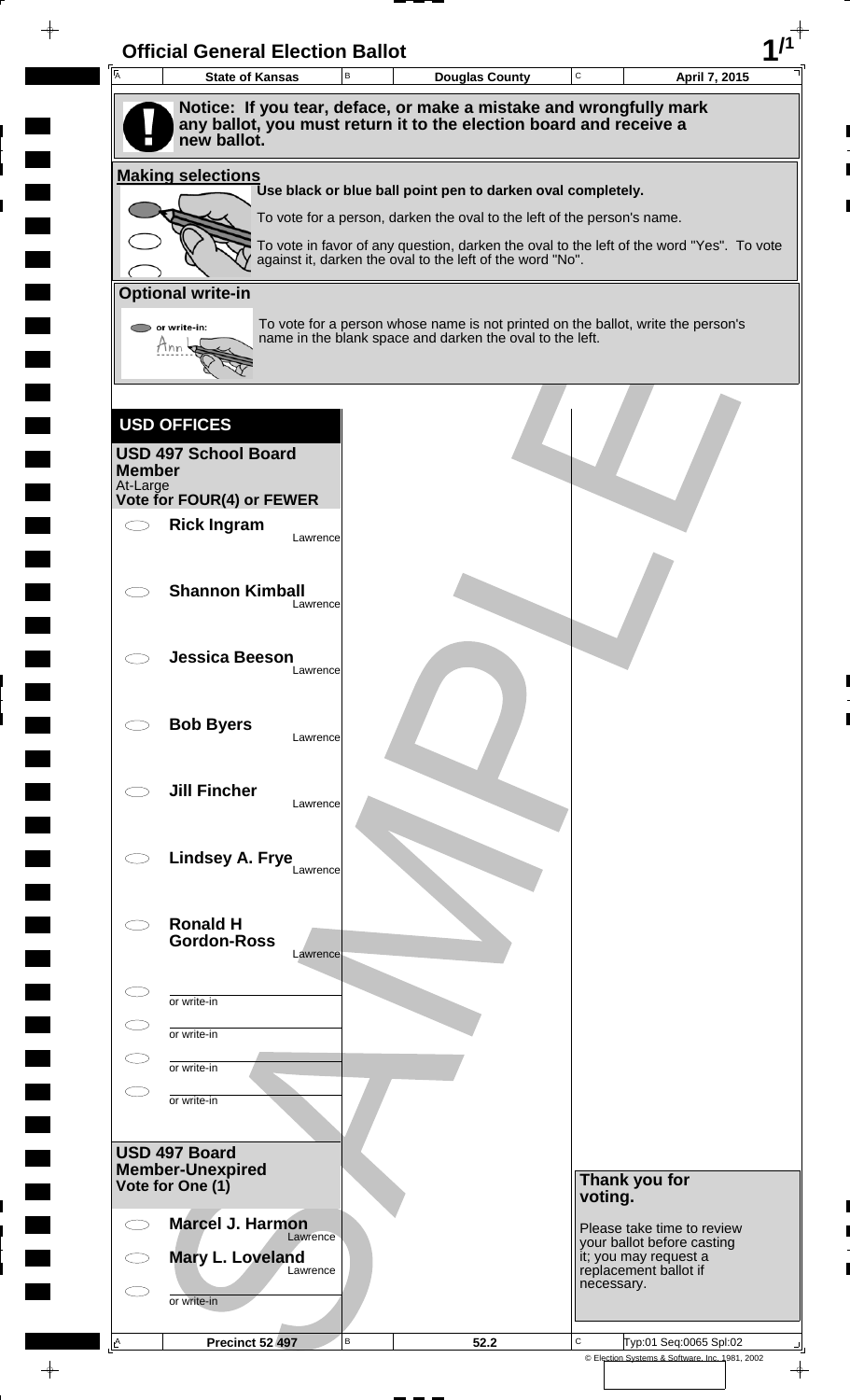| $\overline{A}$      | <b>State of Kansas</b>                                                            | B        | <b>Douglas County</b>                                                                                                                                 | C |            | April 7, 2015                                       |  |
|---------------------|-----------------------------------------------------------------------------------|----------|-------------------------------------------------------------------------------------------------------------------------------------------------------|---|------------|-----------------------------------------------------|--|
|                     | Notice: If you tear, deface, or make a mistake and wrongfully mark                |          |                                                                                                                                                       |   |            |                                                     |  |
|                     | any ballot, you must return it to the election board and receive a<br>new ballot. |          |                                                                                                                                                       |   |            |                                                     |  |
|                     | <b>Making selections</b>                                                          |          | Use black or blue ball point pen to darken oval completely.                                                                                           |   |            |                                                     |  |
|                     |                                                                                   |          | To vote for a person, darken the oval to the left of the person's name.                                                                               |   |            |                                                     |  |
|                     |                                                                                   |          | To vote in favor of any question, darken the oval to the left of the word "Yes". To vote<br>against it, darken the oval to the left of the word "No". |   |            |                                                     |  |
|                     | <b>Optional write-in</b>                                                          |          |                                                                                                                                                       |   |            |                                                     |  |
|                     | or write-in:                                                                      |          | To vote for a person whose name is not printed on the ballot, write the person's                                                                      |   |            |                                                     |  |
|                     | Tnn                                                                               |          | name in the blank space and darken the oval to the left.                                                                                              |   |            |                                                     |  |
|                     |                                                                                   |          |                                                                                                                                                       |   |            |                                                     |  |
|                     |                                                                                   |          |                                                                                                                                                       |   |            |                                                     |  |
|                     | <b>MUNICIPAL OFFICES</b><br><b>Eudora City Commission</b>                         |          | <b>QUESTION SUBMITTED</b><br>City of Eudora                                                                                                           |   |            |                                                     |  |
|                     | Vote for THREE(3) or FEWER                                                        |          | Shall the following be                                                                                                                                |   |            |                                                     |  |
|                     |                                                                                   | adopted? |                                                                                                                                                       |   |            |                                                     |  |
|                     | <b>Chris B. Fiedler</b><br>Eudora                                                 |          | Shall a retailers' sales tax in<br>the amount of three-quarters                                                                                       |   |            |                                                     |  |
|                     | <b>Ruth Hughs</b><br>Eudora                                                       |          | of one percent (0.75%) be<br>levied in the City of Eudora,<br>Kansas, for the purposes of                                                             |   |            |                                                     |  |
|                     | <b>Maria Nelson</b><br>Eudora                                                     |          | generating revenue needed<br>to provide an effective level                                                                                            |   |            |                                                     |  |
|                     | <b>Timothy Bruce</b><br>Eudora                                                    |          | of public services within the<br>City, to improve, construct,                                                                                         |   |            |                                                     |  |
|                     | <b>Justin Clay Eddings</b><br>Eudora                                              |          | equip and maintain the public<br>fitness and aquatic facilities<br>including but not limited to                                                       |   |            |                                                     |  |
| СJ                  | or write-in                                                                       |          | sports parks, indoor and<br>outdoor/fitness trails, and to<br>provide funding for other                                                               |   |            |                                                     |  |
| СJ                  | or write-in                                                                       |          | capital expenditures.                                                                                                                                 |   |            |                                                     |  |
| $\bigcirc$          | or write-in                                                                       |          |                                                                                                                                                       |   |            |                                                     |  |
|                     |                                                                                   |          | Yes                                                                                                                                                   |   |            |                                                     |  |
|                     | <b>USD OFFICES</b>                                                                |          | <b>No</b>                                                                                                                                             |   |            |                                                     |  |
| <b>Member</b>       | <b>USD 491 School Board</b>                                                       |          |                                                                                                                                                       |   |            |                                                     |  |
| At-Large            | Vote for THREE(3) or FEWER                                                        |          |                                                                                                                                                       |   |            |                                                     |  |
| $\bigcirc$          | <b>Kelly Holder</b><br>Eudora                                                     |          |                                                                                                                                                       |   |            |                                                     |  |
|                     | <b>Michael Howard</b><br>Eudora                                                   |          |                                                                                                                                                       |   |            |                                                     |  |
| ◯                   | <b>Bryan Maring</b><br>Eudora                                                     |          |                                                                                                                                                       |   |            |                                                     |  |
| $\subset$ $\supset$ | Joseph A Pyle<br>Eudora                                                           |          |                                                                                                                                                       |   |            |                                                     |  |
|                     | <b>Lynn Reazin</b><br>Eudora                                                      |          |                                                                                                                                                       |   |            |                                                     |  |
|                     | <b>Mark Chrislip</b><br>Eudora                                                    |          |                                                                                                                                                       |   |            |                                                     |  |
| C I                 | or write-in                                                                       |          |                                                                                                                                                       |   |            |                                                     |  |
| $\subset$ $\supset$ | or write-in                                                                       |          |                                                                                                                                                       |   |            |                                                     |  |
| СD                  | or write-in                                                                       |          |                                                                                                                                                       |   | voting.    | Thank you for                                       |  |
|                     |                                                                                   |          |                                                                                                                                                       |   |            | Please take time to review                          |  |
|                     |                                                                                   |          |                                                                                                                                                       |   |            | your ballot before casting<br>it; you may request a |  |
|                     |                                                                                   |          |                                                                                                                                                       |   | necessary. | replacement ballot if                               |  |
|                     |                                                                                   |          |                                                                                                                                                       |   |            |                                                     |  |
| $\mathsf{A}% _{0}$  | Precinct 52 City 491                                                              | В        | 52.3                                                                                                                                                  | C |            | Typ:01 Seq:0065 Spl:03                              |  |

 $\blacksquare$ 

 $\blacksquare$ 

 $\frac{1}{\left\vert \psi \right\vert }%$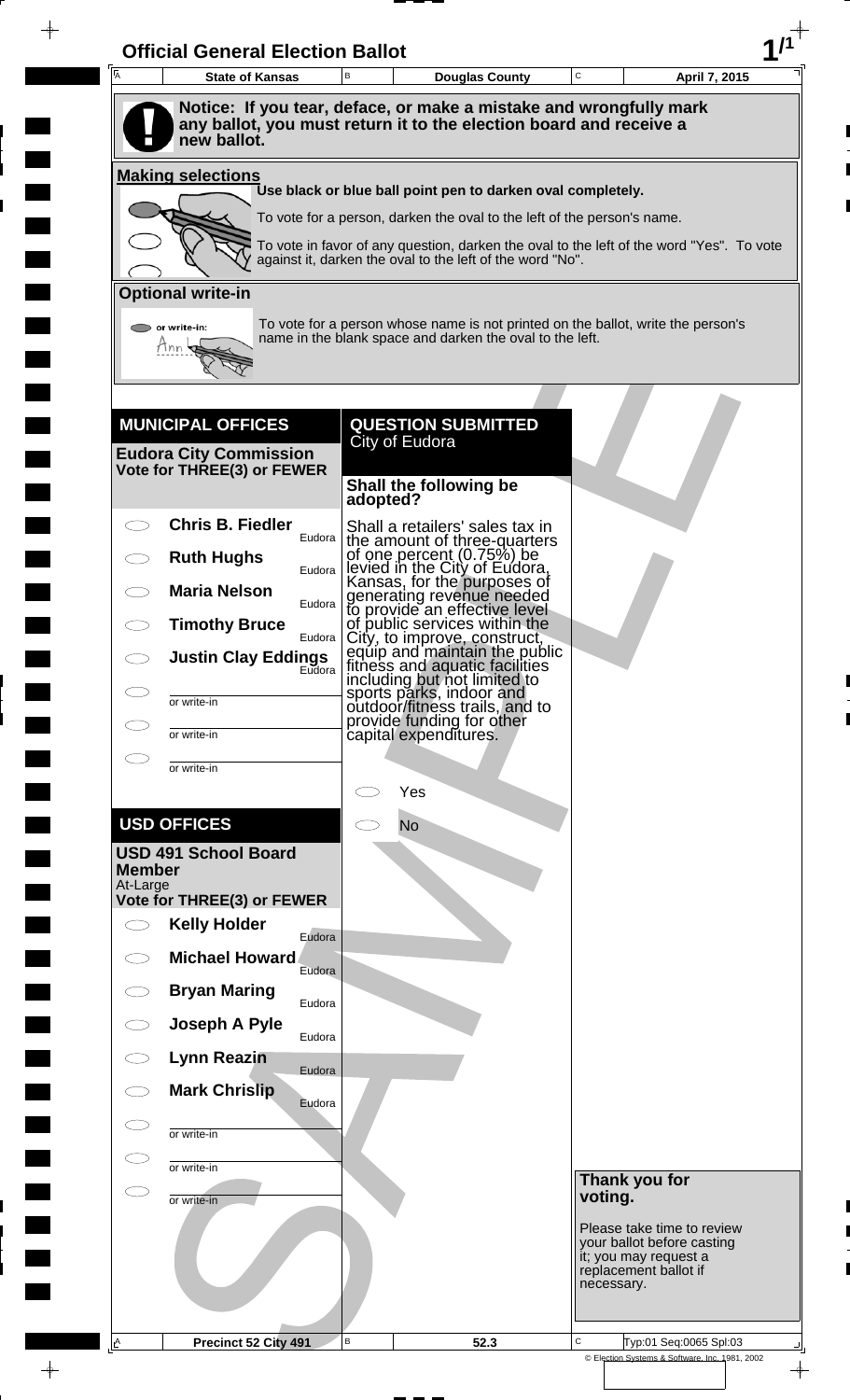| 一<br>人          | <b>Official General Election Ballot</b><br><b>State of Kansas</b> | В | <b>Douglas County</b>                                                                                                                              | $\mathbf C$ | April 7, 2015                                                                |
|-----------------|-------------------------------------------------------------------|---|----------------------------------------------------------------------------------------------------------------------------------------------------|-------------|------------------------------------------------------------------------------|
|                 |                                                                   |   | Notice: If you tear, deface, or make a mistake and wrongfully mark                                                                                 |             |                                                                              |
|                 | new ballot.                                                       |   | any ballot, you must return it to the election board and receive a                                                                                 |             |                                                                              |
|                 | <b>Making selections</b>                                          |   | Use black or blue ball point pen to darken oval completely.                                                                                        |             |                                                                              |
|                 |                                                                   |   | To vote for a person, darken the oval to the left of the person's name.                                                                            |             |                                                                              |
|                 |                                                                   |   | To vote in favor of any question, darken the oval to the left of the word "Yes". To vote against it, darken the oval to the left of the word "No". |             |                                                                              |
|                 | <b>Optional write-in</b>                                          |   |                                                                                                                                                    |             |                                                                              |
|                 | $\triangleright$ or write-in:                                     |   | To vote for a person whose name is not printed on the ballot, write the person's                                                                   |             |                                                                              |
|                 | Tnn                                                               |   | name in the blank space and darken the oval to the left.                                                                                           |             |                                                                              |
|                 |                                                                   |   |                                                                                                                                                    |             |                                                                              |
| <b>OFFICES</b>  | <b>DRAINAGE DISTRICT</b>                                          |   |                                                                                                                                                    |             |                                                                              |
|                 |                                                                   |   |                                                                                                                                                    |             |                                                                              |
| <b>District</b> | Wakarusa Kaw Drainage                                             |   |                                                                                                                                                    |             |                                                                              |
|                 | Vote for THREE(3) or FEWER                                        |   |                                                                                                                                                    |             |                                                                              |
|                 | or write-in                                                       |   |                                                                                                                                                    |             |                                                                              |
|                 | or write-in                                                       |   |                                                                                                                                                    |             |                                                                              |
|                 | or write-in                                                       |   |                                                                                                                                                    |             |                                                                              |
|                 |                                                                   |   |                                                                                                                                                    |             |                                                                              |
|                 |                                                                   |   |                                                                                                                                                    |             |                                                                              |
|                 |                                                                   |   |                                                                                                                                                    |             |                                                                              |
|                 |                                                                   |   |                                                                                                                                                    |             |                                                                              |
|                 |                                                                   |   |                                                                                                                                                    |             |                                                                              |
|                 |                                                                   |   |                                                                                                                                                    |             |                                                                              |
|                 |                                                                   |   |                                                                                                                                                    |             |                                                                              |
|                 |                                                                   |   |                                                                                                                                                    |             |                                                                              |
|                 |                                                                   |   |                                                                                                                                                    |             |                                                                              |
|                 |                                                                   |   |                                                                                                                                                    |             |                                                                              |
|                 |                                                                   |   |                                                                                                                                                    |             |                                                                              |
|                 |                                                                   |   |                                                                                                                                                    |             |                                                                              |
|                 |                                                                   |   |                                                                                                                                                    |             |                                                                              |
|                 |                                                                   |   |                                                                                                                                                    |             |                                                                              |
|                 |                                                                   |   |                                                                                                                                                    |             |                                                                              |
|                 |                                                                   |   |                                                                                                                                                    |             |                                                                              |
|                 |                                                                   |   |                                                                                                                                                    |             |                                                                              |
|                 |                                                                   |   |                                                                                                                                                    | voting.     | Thank you for                                                                |
|                 |                                                                   |   |                                                                                                                                                    |             | Please take time to review                                                   |
|                 |                                                                   |   |                                                                                                                                                    |             | your ballot before casting<br>it; you may request a<br>replacement ballot if |
|                 |                                                                   |   |                                                                                                                                                    | necessary.  |                                                                              |
|                 | <b>Precinct 52 Drainage</b>                                       | B |                                                                                                                                                    |             |                                                                              |
| A               |                                                                   |   |                                                                                                                                                    | $\mathbf C$ | Typ:01 Seq:0065 Spl:04                                                       |

 $\blacksquare$ 

 $\blacksquare$ 

 $\blacksquare$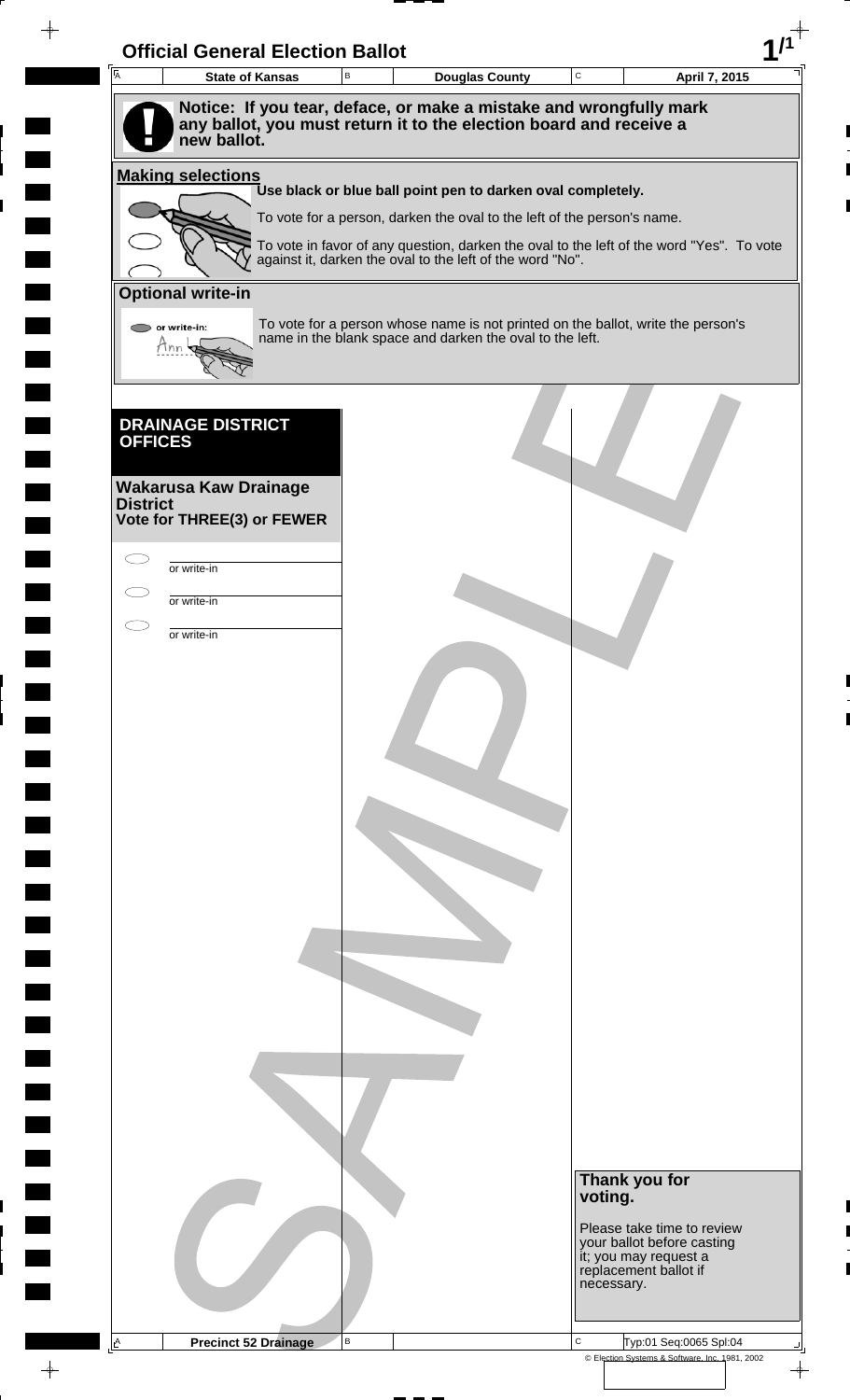|               | <b>State of Kansas</b>                             | B | <b>Douglas County</b>                                                                                                                                 | $\mathbf C$ |                                                              | April 7, 2015              |
|---------------|----------------------------------------------------|---|-------------------------------------------------------------------------------------------------------------------------------------------------------|-------------|--------------------------------------------------------------|----------------------------|
|               | new ballot.                                        |   | Notice: If you tear, deface, or make a mistake and wrongfully mark<br>any ballot, you must return it to the election board and receive a              |             |                                                              |                            |
|               | <b>Making selections</b>                           |   |                                                                                                                                                       |             |                                                              |                            |
|               |                                                    |   | Use black or blue ball point pen to darken oval completely.                                                                                           |             |                                                              |                            |
|               |                                                    |   | To vote for a person, darken the oval to the left of the person's name.                                                                               |             |                                                              |                            |
|               |                                                    |   | To vote in favor of any question, darken the oval to the left of the word "Yes". To vote<br>against it, darken the oval to the left of the word "No". |             |                                                              |                            |
|               | <b>Optional write-in</b>                           |   |                                                                                                                                                       |             |                                                              |                            |
|               | or write-in:                                       |   | To vote for a person whose name is not printed on the ballot, write the person's                                                                      |             |                                                              |                            |
| tinn          |                                                    |   | name in the blank space and darken the oval to the left.                                                                                              |             |                                                              |                            |
|               |                                                    |   |                                                                                                                                                       |             |                                                              |                            |
|               |                                                    |   |                                                                                                                                                       |             |                                                              |                            |
|               | <b>USD OFFICES</b>                                 |   |                                                                                                                                                       |             |                                                              |                            |
| <b>Member</b> | <b>USD 348 School Board</b>                        |   |                                                                                                                                                       |             |                                                              |                            |
|               | USD 348 Dist. 1 Position 1<br>Vote for One (1)     |   |                                                                                                                                                       |             |                                                              |                            |
|               | <b>Nick Harris</b>                                 |   |                                                                                                                                                       |             |                                                              |                            |
|               | <b>Baldwin City</b>                                |   |                                                                                                                                                       |             |                                                              |                            |
|               | or write-in                                        |   |                                                                                                                                                       |             |                                                              |                            |
|               | <b>USD 348 School Board</b>                        |   |                                                                                                                                                       |             |                                                              |                            |
| <b>Member</b> |                                                    |   |                                                                                                                                                       |             |                                                              |                            |
|               | USD 348 Dist. 2 Position 2<br>Vote for One (1)     |   |                                                                                                                                                       |             |                                                              |                            |
| $\bigcirc$    | <b>Sandy Chapman</b><br>Baldwin City               |   |                                                                                                                                                       |             |                                                              |                            |
|               | or write-in                                        |   |                                                                                                                                                       |             |                                                              |                            |
|               |                                                    |   |                                                                                                                                                       |             |                                                              |                            |
|               | <b>USD 348 School Board</b>                        |   |                                                                                                                                                       |             |                                                              |                            |
| <b>Member</b> | USD 348 Dist. 3 Position 3                         |   |                                                                                                                                                       |             |                                                              |                            |
|               | Vote for One (1)                                   |   |                                                                                                                                                       |             |                                                              |                            |
| σ             | <b>Chad M Christie</b><br><b>Baldwin City</b>      |   |                                                                                                                                                       |             |                                                              |                            |
|               | <b>Jay Hundley</b><br><b>Baldwin City</b>          |   |                                                                                                                                                       |             |                                                              |                            |
|               | or write-in                                        |   |                                                                                                                                                       |             |                                                              |                            |
|               |                                                    |   |                                                                                                                                                       |             |                                                              |                            |
|               | <b>USD 348 School Board</b>                        |   |                                                                                                                                                       |             |                                                              |                            |
| <b>Member</b> | USD 348 Dist 7 At-Large                            |   |                                                                                                                                                       |             |                                                              |                            |
|               | Vote for One (1)                                   |   |                                                                                                                                                       |             |                                                              |                            |
|               | <b>Kelley Bethell-Smith</b><br><b>Baldwin City</b> |   |                                                                                                                                                       |             |                                                              |                            |
|               | or write-in                                        |   |                                                                                                                                                       |             |                                                              |                            |
|               |                                                    |   |                                                                                                                                                       |             |                                                              |                            |
|               |                                                    |   |                                                                                                                                                       |             |                                                              |                            |
|               |                                                    |   |                                                                                                                                                       |             | Thank you for<br>voting.                                     |                            |
|               |                                                    |   |                                                                                                                                                       |             |                                                              | Please take time to review |
|               |                                                    |   |                                                                                                                                                       |             |                                                              | your ballot before casting |
|               |                                                    |   |                                                                                                                                                       |             | it; you may request a<br>replacement ballot if<br>necessary. |                            |
|               |                                                    |   |                                                                                                                                                       |             |                                                              |                            |

 $\overline{\phantom{a}}$ 

 $\blacksquare$ 

 $\frac{1}{\sqrt{2\pi}}\int_{0}^{\pi}\frac{1}{\sqrt{2\pi}}\left( \frac{1}{\sqrt{2\pi}}\right) \frac{d\mu}{d\mu}d\mu$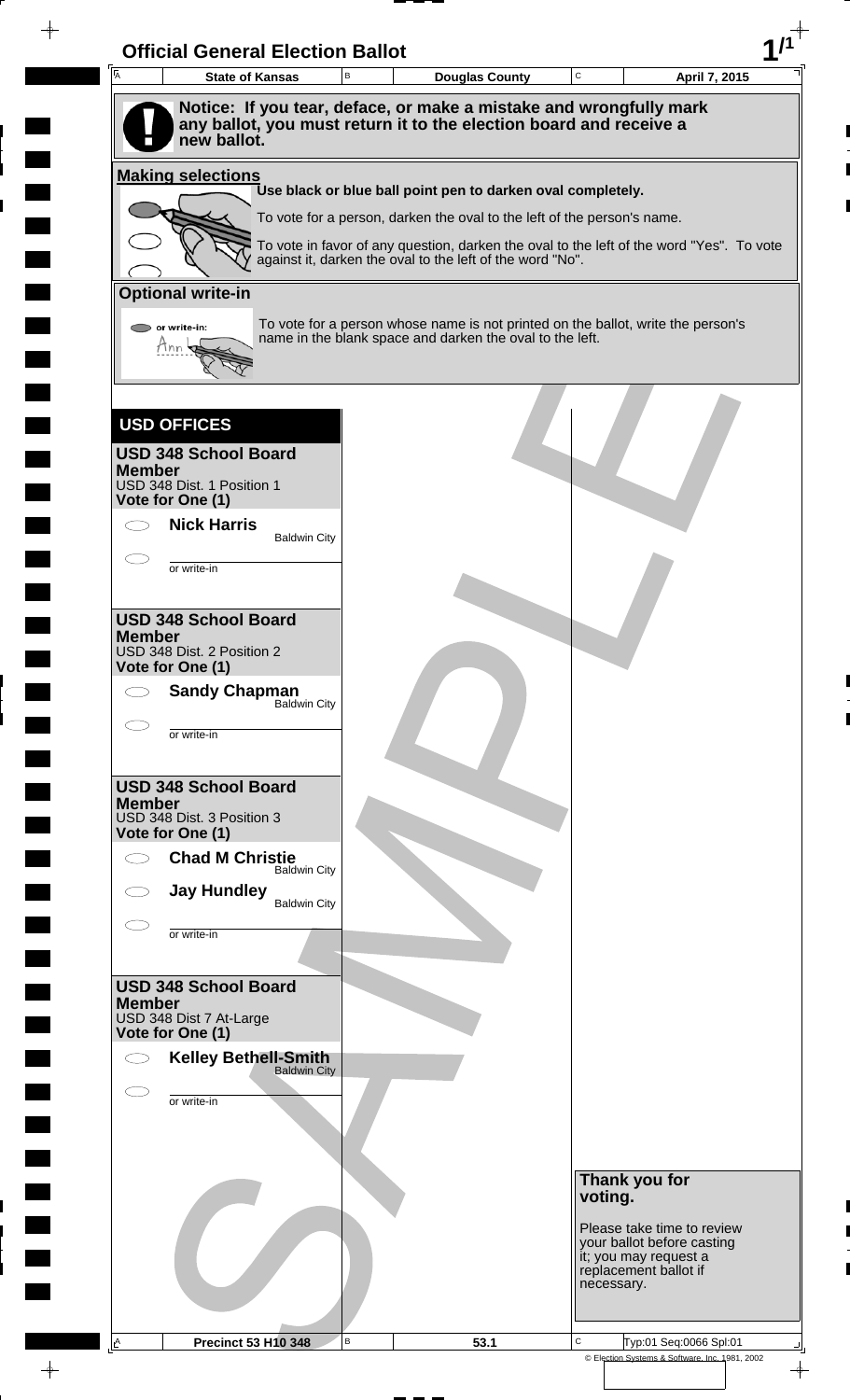| A             | <b>State of Kansas</b>      | B      | <b>Douglas County</b>                                                                                                                        | $\mathbf C$ | April 7, 2015                                       |
|---------------|-----------------------------|--------|----------------------------------------------------------------------------------------------------------------------------------------------|-------------|-----------------------------------------------------|
|               |                             |        | Notice: If you tear, deface, or make a mistake and wrongfully mark                                                                           |             |                                                     |
|               |                             |        | any ballot, you must return it to the election board and receive a                                                                           |             |                                                     |
|               | new ballot.                 |        |                                                                                                                                              |             |                                                     |
|               | <b>Making selections</b>    |        | Use black or blue ball point pen to darken oval completely.                                                                                  |             |                                                     |
|               |                             |        | To vote for a person, darken the oval to the left of the person's name.                                                                      |             |                                                     |
|               |                             |        | To vote in favor of any question, darken the oval to the left of the word "Yes". To vote                                                     |             |                                                     |
|               |                             |        | against it, darken the oval to the left of the word "No".                                                                                    |             |                                                     |
|               | <b>Optional write-in</b>    |        |                                                                                                                                              |             |                                                     |
|               | or write-in:                |        | To vote for a person whose name is not printed on the ballot, write the person's<br>name in the blank space and darken the oval to the left. |             |                                                     |
|               | Mnn                         |        |                                                                                                                                              |             |                                                     |
|               |                             |        |                                                                                                                                              |             |                                                     |
|               |                             |        |                                                                                                                                              |             |                                                     |
|               | <b>USD OFFICES</b>          |        |                                                                                                                                              |             |                                                     |
| <b>Member</b> | <b>USD 491 School Board</b> |        |                                                                                                                                              |             |                                                     |
| At-Large      | Vote for THREE(3) or FEWER  |        |                                                                                                                                              |             |                                                     |
|               | <b>Michael Howard</b>       | Eudora |                                                                                                                                              |             |                                                     |
|               | <b>Bryan Maring</b>         |        |                                                                                                                                              |             |                                                     |
|               | Joseph A Pyle               | Eudora |                                                                                                                                              |             |                                                     |
|               |                             | Eudora |                                                                                                                                              |             |                                                     |
|               | <b>Lynn Reazin</b>          | Eudora |                                                                                                                                              |             |                                                     |
|               | <b>Mark Chrislip</b>        | Eudora |                                                                                                                                              |             |                                                     |
|               | <b>Kelly Holder</b>         | Eudora |                                                                                                                                              |             |                                                     |
|               | or write-in                 |        |                                                                                                                                              |             |                                                     |
|               |                             |        |                                                                                                                                              |             |                                                     |
|               | or write-in                 |        |                                                                                                                                              |             |                                                     |
|               | or write-in                 |        |                                                                                                                                              |             |                                                     |
|               |                             |        |                                                                                                                                              |             |                                                     |
|               |                             |        |                                                                                                                                              |             |                                                     |
|               |                             |        |                                                                                                                                              |             |                                                     |
|               |                             |        |                                                                                                                                              |             |                                                     |
|               |                             |        |                                                                                                                                              |             |                                                     |
|               |                             |        |                                                                                                                                              |             |                                                     |
|               |                             |        |                                                                                                                                              |             |                                                     |
|               |                             |        |                                                                                                                                              |             |                                                     |
|               |                             |        |                                                                                                                                              |             |                                                     |
|               |                             |        |                                                                                                                                              |             |                                                     |
|               |                             |        |                                                                                                                                              |             |                                                     |
|               |                             |        |                                                                                                                                              |             |                                                     |
|               |                             |        |                                                                                                                                              |             | Thank you for                                       |
|               |                             |        |                                                                                                                                              |             | voting.                                             |
|               |                             |        |                                                                                                                                              |             | Please take time to review                          |
|               |                             |        |                                                                                                                                              |             |                                                     |
|               |                             |        |                                                                                                                                              |             | your ballot before casting<br>it; you may request a |
|               |                             |        |                                                                                                                                              |             | replacement ballot if<br>necessary.                 |

 $\overline{\phantom{a}}$ 

 $\frac{1}{\sqrt{2\pi}}$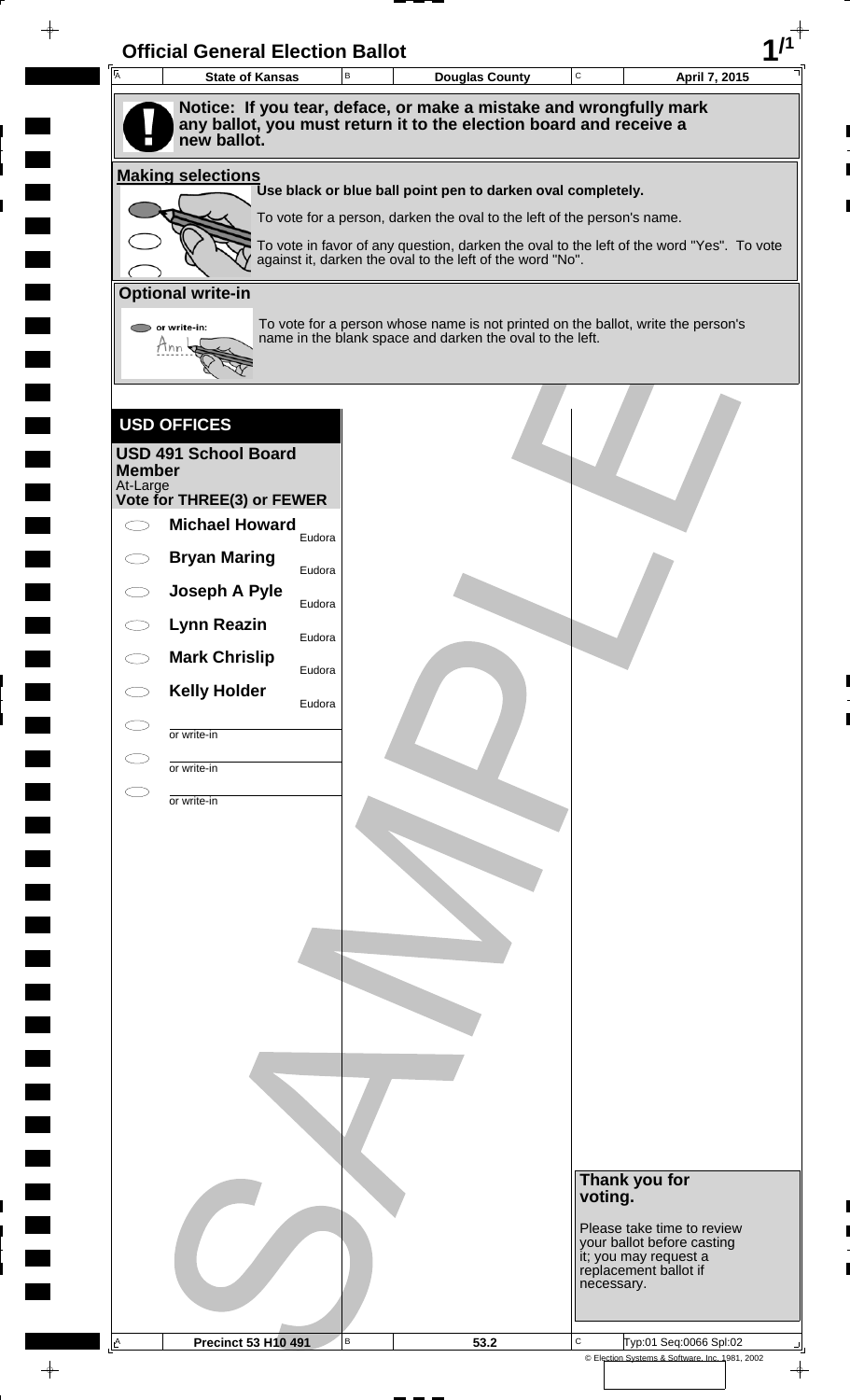| $\overline{A}$ | <b>Official General Election Ballot</b><br><b>State of Kansas</b>                                                                                       | В | <b>Douglas County</b>                                                                    | $\mathbf C$ | April 7, 2015                                            |
|----------------|---------------------------------------------------------------------------------------------------------------------------------------------------------|---|------------------------------------------------------------------------------------------|-------------|----------------------------------------------------------|
|                |                                                                                                                                                         |   |                                                                                          |             |                                                          |
|                | Notice: If you tear, deface, or make a mistake and wrongfully mark<br>any ballot, you must return it to the election board and receive a<br>new ballot. |   |                                                                                          |             |                                                          |
|                | <b>Making selections</b>                                                                                                                                |   | Use black or blue ball point pen to darken oval completely.                              |             |                                                          |
|                |                                                                                                                                                         |   | To vote for a person, darken the oval to the left of the person's name.                  |             |                                                          |
|                |                                                                                                                                                         |   | To vote in favor of any question, darken the oval to the left of the word "Yes". To vote |             |                                                          |
|                |                                                                                                                                                         |   | against it, darken the oval to the left of the word "No".                                |             |                                                          |
|                | <b>Optional write-in</b>                                                                                                                                |   | To vote for a person whose name is not printed on the ballot, write the person's         |             |                                                          |
|                | $\bigcirc$ or write-in:<br>Hnn                                                                                                                          |   | name in the blank space and darken the oval to the left.                                 |             |                                                          |
|                |                                                                                                                                                         |   |                                                                                          |             |                                                          |
|                | <b>DRAINAGE DISTRICT</b>                                                                                                                                |   |                                                                                          |             |                                                          |
| <b>OFFICES</b> |                                                                                                                                                         |   |                                                                                          |             |                                                          |
|                | <b>Wakarusa Haskell Eudora</b>                                                                                                                          |   |                                                                                          |             |                                                          |
|                | <b>Drainage District</b><br>Vote for THREE(3) or FEWER                                                                                                  |   |                                                                                          |             |                                                          |
|                | Don R. Reynolds                                                                                                                                         |   |                                                                                          |             |                                                          |
|                | Lawrence<br>William R. Meairs Jr.                                                                                                                       |   |                                                                                          |             |                                                          |
|                | Lawrence<br><b>Steven P. Meseraull</b>                                                                                                                  |   |                                                                                          |             |                                                          |
|                | Lawrence<br>or write-in                                                                                                                                 |   |                                                                                          |             |                                                          |
|                | or write-in                                                                                                                                             |   |                                                                                          |             |                                                          |
|                | or write-in                                                                                                                                             |   |                                                                                          |             |                                                          |
|                |                                                                                                                                                         |   |                                                                                          |             |                                                          |
|                |                                                                                                                                                         |   |                                                                                          |             |                                                          |
|                |                                                                                                                                                         |   |                                                                                          |             |                                                          |
|                |                                                                                                                                                         |   |                                                                                          |             |                                                          |
|                |                                                                                                                                                         |   |                                                                                          |             |                                                          |
|                |                                                                                                                                                         |   |                                                                                          |             |                                                          |
|                |                                                                                                                                                         |   |                                                                                          |             |                                                          |
|                |                                                                                                                                                         |   |                                                                                          |             |                                                          |
|                |                                                                                                                                                         |   |                                                                                          |             |                                                          |
|                |                                                                                                                                                         |   |                                                                                          |             |                                                          |
|                |                                                                                                                                                         |   |                                                                                          |             |                                                          |
|                |                                                                                                                                                         |   |                                                                                          |             |                                                          |
|                |                                                                                                                                                         |   |                                                                                          |             |                                                          |
|                |                                                                                                                                                         |   |                                                                                          | voting.     | Thank you for                                            |
|                |                                                                                                                                                         |   |                                                                                          |             | Please take time to review<br>your ballot before casting |
|                |                                                                                                                                                         |   |                                                                                          |             | it; you may request a<br>replacement ballot if           |
|                |                                                                                                                                                         |   |                                                                                          | necessary.  |                                                          |
|                |                                                                                                                                                         |   |                                                                                          |             |                                                          |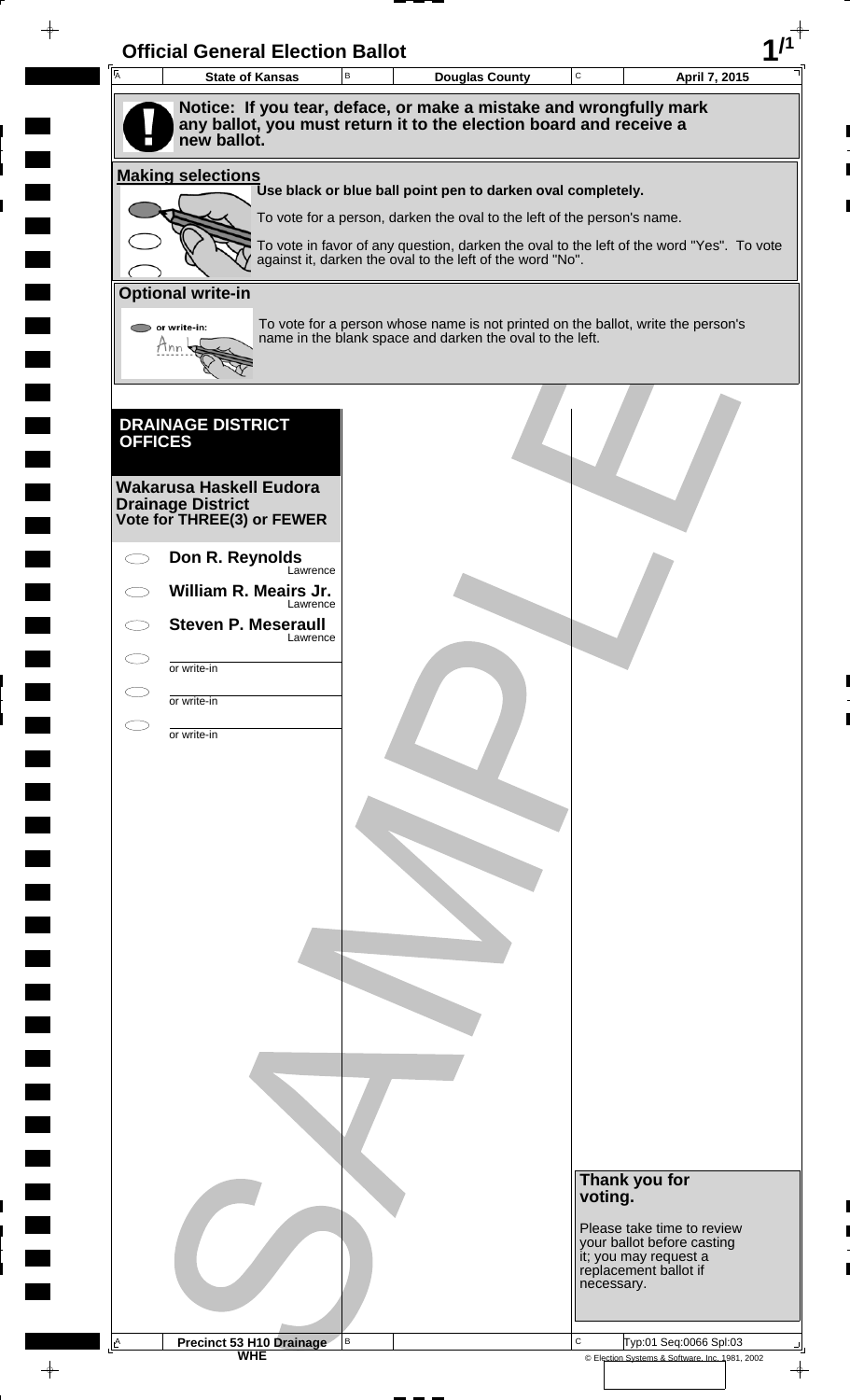| $\overline{A}$           | <b>Official General Election Ballot</b><br><b>State of Kansas</b> | B | <b>Douglas County</b>                                                                                                                        | $\mathbf C$ |                                                              | April 7, 2015 |
|--------------------------|-------------------------------------------------------------------|---|----------------------------------------------------------------------------------------------------------------------------------------------|-------------|--------------------------------------------------------------|---------------|
|                          |                                                                   |   | Notice: If you tear, deface, or make a mistake and wrongfully mark                                                                           |             |                                                              |               |
|                          | new ballot.                                                       |   | any ballot, you must return it to the election board and receive a                                                                           |             |                                                              |               |
|                          |                                                                   |   |                                                                                                                                              |             |                                                              |               |
| <b>Making selections</b> |                                                                   |   | Use black or blue ball point pen to darken oval completely.                                                                                  |             |                                                              |               |
|                          |                                                                   |   | To vote for a person, darken the oval to the left of the person's name.                                                                      |             |                                                              |               |
|                          |                                                                   |   | To vote in favor of any question, darken the oval to the left of the word "Yes". To vote                                                     |             |                                                              |               |
|                          |                                                                   |   | against it, darken the oval to the left of the word "No".                                                                                    |             |                                                              |               |
| <b>Optional write-in</b> |                                                                   |   |                                                                                                                                              |             |                                                              |               |
| $\bigcirc$ or write-in:  |                                                                   |   | To vote for a person whose name is not printed on the ballot, write the person's<br>name in the blank space and darken the oval to the left. |             |                                                              |               |
| Mnn                      |                                                                   |   |                                                                                                                                              |             |                                                              |               |
|                          |                                                                   |   |                                                                                                                                              |             |                                                              |               |
|                          |                                                                   |   |                                                                                                                                              |             |                                                              |               |
| <b>OFFICES</b>           | <b>DRAINAGE DISTRICT</b>                                          |   |                                                                                                                                              |             |                                                              |               |
|                          |                                                                   |   |                                                                                                                                              |             |                                                              |               |
| <b>District</b>          | <b>Wakarusa Kaw Drainage</b>                                      |   |                                                                                                                                              |             |                                                              |               |
|                          | Vote for THREE(3) or FEWER                                        |   |                                                                                                                                              |             |                                                              |               |
|                          |                                                                   |   |                                                                                                                                              |             |                                                              |               |
| or write-in              |                                                                   |   |                                                                                                                                              |             |                                                              |               |
| or write-in              |                                                                   |   |                                                                                                                                              |             |                                                              |               |
| or write-in              |                                                                   |   |                                                                                                                                              |             |                                                              |               |
|                          |                                                                   |   |                                                                                                                                              |             |                                                              |               |
|                          |                                                                   |   |                                                                                                                                              |             |                                                              |               |
|                          |                                                                   |   |                                                                                                                                              |             |                                                              |               |
|                          |                                                                   |   |                                                                                                                                              |             |                                                              |               |
|                          |                                                                   |   |                                                                                                                                              |             |                                                              |               |
|                          |                                                                   |   |                                                                                                                                              |             |                                                              |               |
|                          |                                                                   |   |                                                                                                                                              |             |                                                              |               |
|                          |                                                                   |   |                                                                                                                                              |             |                                                              |               |
|                          |                                                                   |   |                                                                                                                                              |             |                                                              |               |
|                          |                                                                   |   |                                                                                                                                              |             |                                                              |               |
|                          |                                                                   |   |                                                                                                                                              |             |                                                              |               |
|                          |                                                                   |   |                                                                                                                                              |             |                                                              |               |
|                          |                                                                   |   |                                                                                                                                              |             |                                                              |               |
|                          |                                                                   |   |                                                                                                                                              |             |                                                              |               |
|                          |                                                                   |   |                                                                                                                                              |             |                                                              |               |
|                          |                                                                   |   |                                                                                                                                              |             |                                                              |               |
|                          |                                                                   |   |                                                                                                                                              |             |                                                              |               |
|                          |                                                                   |   |                                                                                                                                              |             |                                                              |               |
|                          |                                                                   |   |                                                                                                                                              |             |                                                              |               |
|                          |                                                                   |   |                                                                                                                                              |             | Thank you for<br>voting.                                     |               |
|                          |                                                                   |   |                                                                                                                                              |             | Please take time to review                                   |               |
|                          |                                                                   |   |                                                                                                                                              |             |                                                              |               |
|                          |                                                                   |   |                                                                                                                                              |             | your ballot before casting                                   |               |
|                          |                                                                   |   |                                                                                                                                              |             | it; you may request a<br>replacement ballot if<br>necessary. |               |
|                          |                                                                   |   |                                                                                                                                              |             |                                                              |               |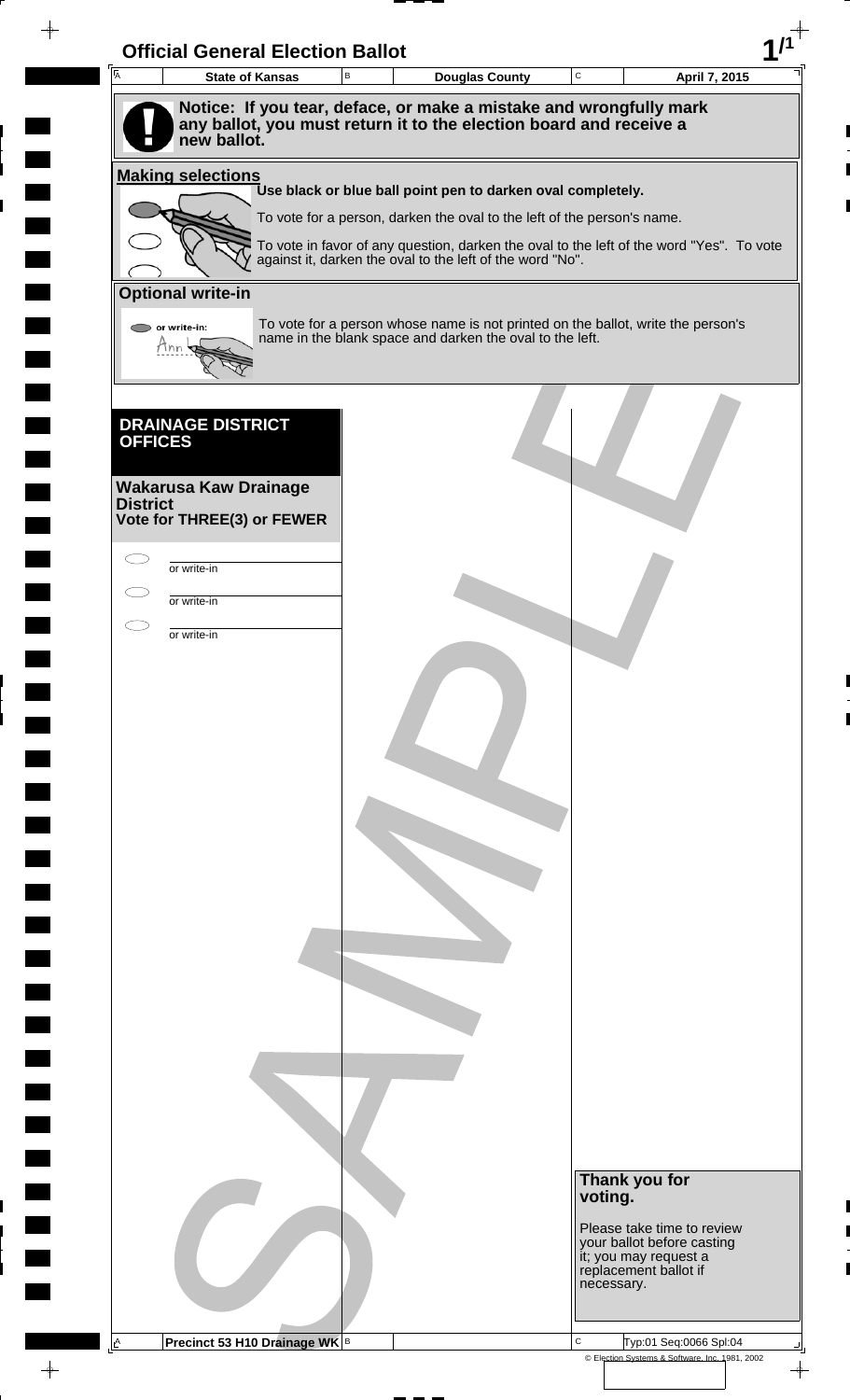| $\overline{A}$ | <b>State of Kansas</b>                                                            |          | B |                                                                                                                                                       | <b>Douglas County</b> | C       |                                     | April 7, 2015              |
|----------------|-----------------------------------------------------------------------------------|----------|---|-------------------------------------------------------------------------------------------------------------------------------------------------------|-----------------------|---------|-------------------------------------|----------------------------|
|                | Notice: If you tear, deface, or make a mistake and wrongfully mark                |          |   |                                                                                                                                                       |                       |         |                                     |                            |
|                | any ballot, you must return it to the election board and receive a<br>new ballot. |          |   |                                                                                                                                                       |                       |         |                                     |                            |
|                | <b>Making selections</b>                                                          |          |   |                                                                                                                                                       |                       |         |                                     |                            |
|                |                                                                                   |          |   | Use black or blue ball point pen to darken oval completely.                                                                                           |                       |         |                                     |                            |
|                |                                                                                   |          |   | To vote for a person, darken the oval to the left of the person's name.                                                                               |                       |         |                                     |                            |
|                |                                                                                   |          |   | To vote in favor of any question, darken the oval to the left of the word "Yes". To vote<br>against it, darken the oval to the left of the word "No". |                       |         |                                     |                            |
|                | <b>Optional write-in</b>                                                          |          |   |                                                                                                                                                       |                       |         |                                     |                            |
|                | or write-in:                                                                      |          |   | To vote for a person whose name is not printed on the ballot, write the person's                                                                      |                       |         |                                     |                            |
|                | Mnn                                                                               |          |   | name in the blank space and darken the oval to the left.                                                                                              |                       |         |                                     |                            |
|                |                                                                                   |          |   |                                                                                                                                                       |                       |         |                                     |                            |
|                |                                                                                   |          |   |                                                                                                                                                       |                       |         |                                     |                            |
|                | <b>USD OFFICES</b>                                                                |          |   |                                                                                                                                                       |                       |         |                                     |                            |
| <b>Member</b>  | <b>USD 497 School Board</b>                                                       |          |   |                                                                                                                                                       |                       |         |                                     |                            |
| At-Large       | Vote for FOUR(4) or FEWER                                                         |          |   |                                                                                                                                                       |                       |         |                                     |                            |
|                | <b>Jill Fincher</b>                                                               |          |   |                                                                                                                                                       |                       |         |                                     |                            |
|                |                                                                                   | Lawrence |   |                                                                                                                                                       |                       |         |                                     |                            |
|                |                                                                                   |          |   |                                                                                                                                                       |                       |         |                                     |                            |
|                | <b>Lindsey A. Frye</b>                                                            | Lawrence |   |                                                                                                                                                       |                       |         |                                     |                            |
|                |                                                                                   |          |   |                                                                                                                                                       |                       |         |                                     |                            |
|                | <b>Ronald H</b>                                                                   |          |   |                                                                                                                                                       |                       |         |                                     |                            |
|                | <b>Gordon-Ross</b>                                                                | Lawrence |   |                                                                                                                                                       |                       |         |                                     |                            |
|                | <b>Rick Ingram</b>                                                                |          |   |                                                                                                                                                       |                       |         |                                     |                            |
|                |                                                                                   | Lawrence |   |                                                                                                                                                       |                       |         |                                     |                            |
|                | <b>Shannon Kimball</b>                                                            |          |   |                                                                                                                                                       |                       |         |                                     |                            |
|                |                                                                                   | Lawrence |   |                                                                                                                                                       |                       |         |                                     |                            |
|                |                                                                                   |          |   |                                                                                                                                                       |                       |         |                                     |                            |
|                | <b>Jessica Beeson</b>                                                             | Lawrence |   |                                                                                                                                                       |                       |         |                                     |                            |
|                |                                                                                   |          |   |                                                                                                                                                       |                       |         |                                     |                            |
|                | <b>Bob Byers</b>                                                                  | Lawrence |   |                                                                                                                                                       |                       |         |                                     |                            |
|                |                                                                                   |          |   |                                                                                                                                                       |                       |         |                                     |                            |
|                |                                                                                   |          |   |                                                                                                                                                       |                       |         |                                     |                            |
|                | or write-in                                                                       |          |   |                                                                                                                                                       |                       |         |                                     |                            |
|                | or write-in                                                                       |          |   |                                                                                                                                                       |                       |         |                                     |                            |
|                | or write-in                                                                       |          |   |                                                                                                                                                       |                       |         |                                     |                            |
|                | or write-in                                                                       |          |   |                                                                                                                                                       |                       |         |                                     |                            |
|                |                                                                                   |          |   |                                                                                                                                                       |                       |         |                                     |                            |
|                | USD 497 Board<br><b>Member-Unexpired</b>                                          |          |   |                                                                                                                                                       |                       |         |                                     |                            |
|                | Vote for One (1)                                                                  |          |   |                                                                                                                                                       |                       | voting. | Thank you for                       |                            |
|                | <b>Marcel J. Harmon</b>                                                           |          |   |                                                                                                                                                       |                       |         |                                     | Please take time to review |
|                | Mary L. Loveland                                                                  | Lawrence |   |                                                                                                                                                       |                       |         | it; you may request a               | your ballot before casting |
|                |                                                                                   | Lawrence |   |                                                                                                                                                       |                       |         | replacement ballot if<br>necessary. |                            |
|                |                                                                                   |          |   |                                                                                                                                                       |                       |         |                                     |                            |
|                | or write-in                                                                       |          |   |                                                                                                                                                       |                       |         |                                     |                            |

 $\begin{array}{c} \hline \end{array}$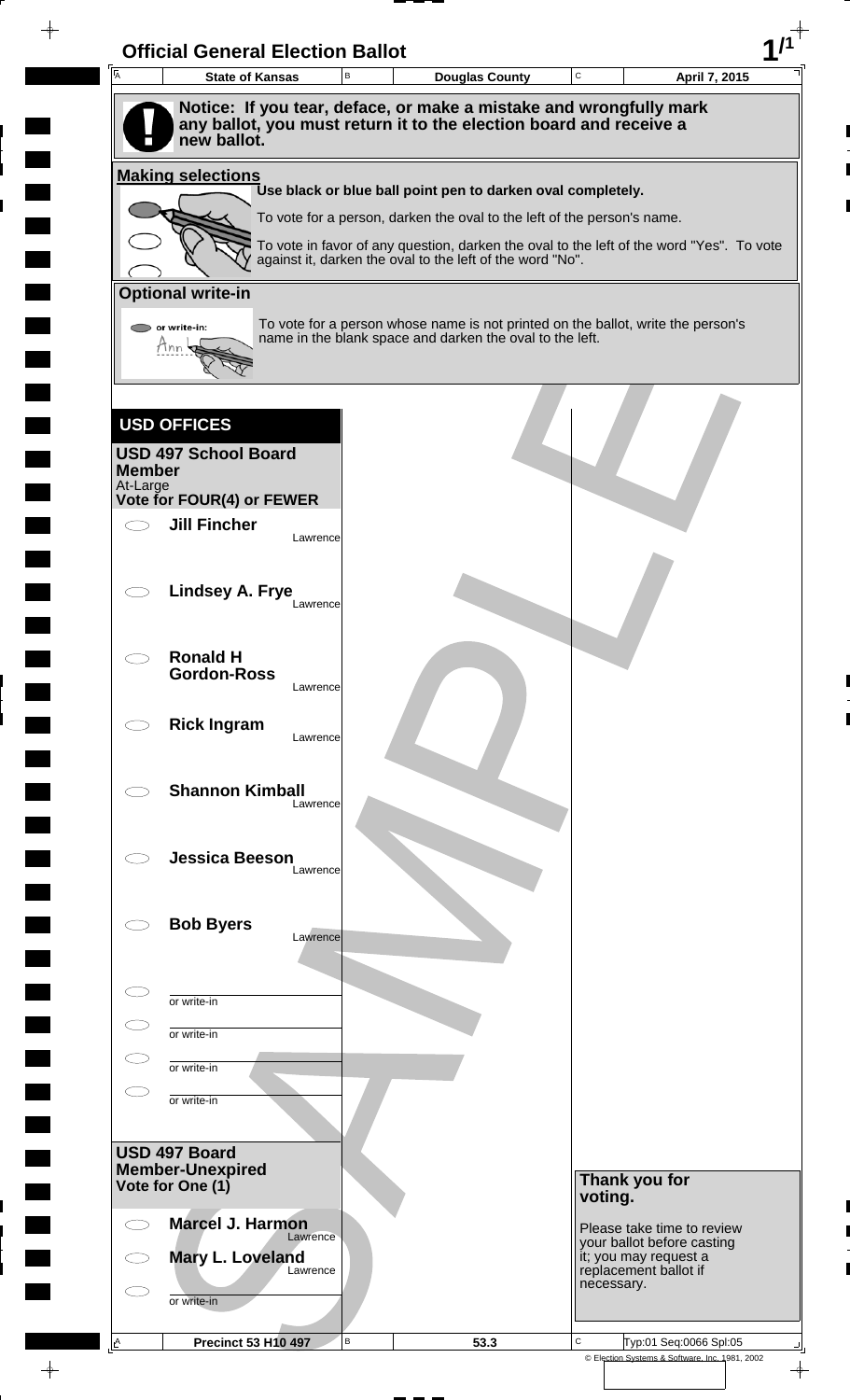| Notice: If you tear, deface, or make a mistake and wrongfully mark<br>any ballot, you must return it to the election board and receive a<br>new ballot.<br><b>Making selections</b><br>Use black or blue ball point pen to darken oval completely.<br>To vote for a person, darken the oval to the left of the person's name.<br>To vote in favor of any question, darken the oval to the left of the word "Yes". To vote<br>against it, darken the oval to the left of the word "No".<br><b>Optional write-in</b><br>To vote for a person whose name is not printed on the ballot, write the person's<br>or write-in:<br>name in the blank space and darken the oval to the left.<br>Tnn<br><b>MUNICIPAL OFFICES</b><br><b>QUESTION SUBMITTED</b><br>City of Eudora<br><b>Eudora City Commission</b><br>Vote for THREE(3) or FEWER<br>Shall the following be<br>adopted?<br><b>Ruth Hughs</b><br>Shall a retailers' sales tax in<br>Eudora<br>the amount of three-quarters<br>of one percent (0.75%) be<br>levied in the City of Eudora,<br><b>Maria Nelson</b><br>Eudora<br>Kansas, for the purposes of<br>generating revenue needed<br>to provide an effective level<br><b>Timothy Bruce</b><br>Eudora<br><b>Justin Clay Eddings</b><br>of public services within the<br>⊨udora ∣<br>City, to improve, construct,<br>equip and maintain the public<br><b>Chris B. Fiedler</b><br>equip and maintain the publicant<br>fitness and aquatic facilities<br>including but not limited to<br>sports parks, indoor and<br>outdoor/fitness trails, and to<br>provide funding for other<br>capital expenditures.<br>Eudora<br>or write-in<br>or write-in<br>or write-in<br>Yes<br><b>USD OFFICES</b><br><b>No</b><br><b>USD 491 School Board</b><br><b>Member</b><br>At-Large<br><b>Vote for THREE(3) or FEWER</b><br><b>Bryan Maring</b><br>Eudora<br>Joseph A Pyle<br>Eudora<br><b>Lynn Reazin</b><br>Eudora<br><b>Mark Chrislip</b><br>Eudora<br><b>Kelly Holder</b><br>Eudora<br><b>Michael Howard</b><br>Eudora<br>or write-in<br>or write-in<br>Thank you for<br>voting.<br>or write-in<br>Please take time to review<br>your ballot before casting<br>it; you may request a<br>replacement ballot if | Ā | <b>State of Kansas</b> | B | <b>Douglas County</b> | $\mathbf C$ | April 7, 2015 |  |
|-------------------------------------------------------------------------------------------------------------------------------------------------------------------------------------------------------------------------------------------------------------------------------------------------------------------------------------------------------------------------------------------------------------------------------------------------------------------------------------------------------------------------------------------------------------------------------------------------------------------------------------------------------------------------------------------------------------------------------------------------------------------------------------------------------------------------------------------------------------------------------------------------------------------------------------------------------------------------------------------------------------------------------------------------------------------------------------------------------------------------------------------------------------------------------------------------------------------------------------------------------------------------------------------------------------------------------------------------------------------------------------------------------------------------------------------------------------------------------------------------------------------------------------------------------------------------------------------------------------------------------------------------------------------------------------------------------------------------------------------------------------------------------------------------------------------------------------------------------------------------------------------------------------------------------------------------------------------------------------------------------------------------------------------------------------------------------------------------------------------------------------------------------------------------------------------------------|---|------------------------|---|-----------------------|-------------|---------------|--|
|                                                                                                                                                                                                                                                                                                                                                                                                                                                                                                                                                                                                                                                                                                                                                                                                                                                                                                                                                                                                                                                                                                                                                                                                                                                                                                                                                                                                                                                                                                                                                                                                                                                                                                                                                                                                                                                                                                                                                                                                                                                                                                                                                                                                       |   |                        |   |                       |             |               |  |
|                                                                                                                                                                                                                                                                                                                                                                                                                                                                                                                                                                                                                                                                                                                                                                                                                                                                                                                                                                                                                                                                                                                                                                                                                                                                                                                                                                                                                                                                                                                                                                                                                                                                                                                                                                                                                                                                                                                                                                                                                                                                                                                                                                                                       |   |                        |   |                       |             |               |  |
|                                                                                                                                                                                                                                                                                                                                                                                                                                                                                                                                                                                                                                                                                                                                                                                                                                                                                                                                                                                                                                                                                                                                                                                                                                                                                                                                                                                                                                                                                                                                                                                                                                                                                                                                                                                                                                                                                                                                                                                                                                                                                                                                                                                                       |   |                        |   |                       |             |               |  |
|                                                                                                                                                                                                                                                                                                                                                                                                                                                                                                                                                                                                                                                                                                                                                                                                                                                                                                                                                                                                                                                                                                                                                                                                                                                                                                                                                                                                                                                                                                                                                                                                                                                                                                                                                                                                                                                                                                                                                                                                                                                                                                                                                                                                       |   |                        |   |                       |             |               |  |
|                                                                                                                                                                                                                                                                                                                                                                                                                                                                                                                                                                                                                                                                                                                                                                                                                                                                                                                                                                                                                                                                                                                                                                                                                                                                                                                                                                                                                                                                                                                                                                                                                                                                                                                                                                                                                                                                                                                                                                                                                                                                                                                                                                                                       |   |                        |   |                       |             |               |  |
|                                                                                                                                                                                                                                                                                                                                                                                                                                                                                                                                                                                                                                                                                                                                                                                                                                                                                                                                                                                                                                                                                                                                                                                                                                                                                                                                                                                                                                                                                                                                                                                                                                                                                                                                                                                                                                                                                                                                                                                                                                                                                                                                                                                                       |   |                        |   |                       |             |               |  |
|                                                                                                                                                                                                                                                                                                                                                                                                                                                                                                                                                                                                                                                                                                                                                                                                                                                                                                                                                                                                                                                                                                                                                                                                                                                                                                                                                                                                                                                                                                                                                                                                                                                                                                                                                                                                                                                                                                                                                                                                                                                                                                                                                                                                       |   |                        |   |                       |             |               |  |
|                                                                                                                                                                                                                                                                                                                                                                                                                                                                                                                                                                                                                                                                                                                                                                                                                                                                                                                                                                                                                                                                                                                                                                                                                                                                                                                                                                                                                                                                                                                                                                                                                                                                                                                                                                                                                                                                                                                                                                                                                                                                                                                                                                                                       |   |                        |   |                       |             |               |  |
|                                                                                                                                                                                                                                                                                                                                                                                                                                                                                                                                                                                                                                                                                                                                                                                                                                                                                                                                                                                                                                                                                                                                                                                                                                                                                                                                                                                                                                                                                                                                                                                                                                                                                                                                                                                                                                                                                                                                                                                                                                                                                                                                                                                                       |   |                        |   |                       |             |               |  |
|                                                                                                                                                                                                                                                                                                                                                                                                                                                                                                                                                                                                                                                                                                                                                                                                                                                                                                                                                                                                                                                                                                                                                                                                                                                                                                                                                                                                                                                                                                                                                                                                                                                                                                                                                                                                                                                                                                                                                                                                                                                                                                                                                                                                       |   |                        |   |                       |             |               |  |
|                                                                                                                                                                                                                                                                                                                                                                                                                                                                                                                                                                                                                                                                                                                                                                                                                                                                                                                                                                                                                                                                                                                                                                                                                                                                                                                                                                                                                                                                                                                                                                                                                                                                                                                                                                                                                                                                                                                                                                                                                                                                                                                                                                                                       |   |                        |   |                       |             |               |  |
|                                                                                                                                                                                                                                                                                                                                                                                                                                                                                                                                                                                                                                                                                                                                                                                                                                                                                                                                                                                                                                                                                                                                                                                                                                                                                                                                                                                                                                                                                                                                                                                                                                                                                                                                                                                                                                                                                                                                                                                                                                                                                                                                                                                                       |   |                        |   |                       |             |               |  |
|                                                                                                                                                                                                                                                                                                                                                                                                                                                                                                                                                                                                                                                                                                                                                                                                                                                                                                                                                                                                                                                                                                                                                                                                                                                                                                                                                                                                                                                                                                                                                                                                                                                                                                                                                                                                                                                                                                                                                                                                                                                                                                                                                                                                       |   |                        |   |                       |             |               |  |
|                                                                                                                                                                                                                                                                                                                                                                                                                                                                                                                                                                                                                                                                                                                                                                                                                                                                                                                                                                                                                                                                                                                                                                                                                                                                                                                                                                                                                                                                                                                                                                                                                                                                                                                                                                                                                                                                                                                                                                                                                                                                                                                                                                                                       |   |                        |   |                       |             |               |  |
|                                                                                                                                                                                                                                                                                                                                                                                                                                                                                                                                                                                                                                                                                                                                                                                                                                                                                                                                                                                                                                                                                                                                                                                                                                                                                                                                                                                                                                                                                                                                                                                                                                                                                                                                                                                                                                                                                                                                                                                                                                                                                                                                                                                                       |   |                        |   |                       |             |               |  |
|                                                                                                                                                                                                                                                                                                                                                                                                                                                                                                                                                                                                                                                                                                                                                                                                                                                                                                                                                                                                                                                                                                                                                                                                                                                                                                                                                                                                                                                                                                                                                                                                                                                                                                                                                                                                                                                                                                                                                                                                                                                                                                                                                                                                       |   |                        |   |                       |             |               |  |
|                                                                                                                                                                                                                                                                                                                                                                                                                                                                                                                                                                                                                                                                                                                                                                                                                                                                                                                                                                                                                                                                                                                                                                                                                                                                                                                                                                                                                                                                                                                                                                                                                                                                                                                                                                                                                                                                                                                                                                                                                                                                                                                                                                                                       |   |                        |   |                       |             |               |  |
|                                                                                                                                                                                                                                                                                                                                                                                                                                                                                                                                                                                                                                                                                                                                                                                                                                                                                                                                                                                                                                                                                                                                                                                                                                                                                                                                                                                                                                                                                                                                                                                                                                                                                                                                                                                                                                                                                                                                                                                                                                                                                                                                                                                                       |   |                        |   |                       |             |               |  |
|                                                                                                                                                                                                                                                                                                                                                                                                                                                                                                                                                                                                                                                                                                                                                                                                                                                                                                                                                                                                                                                                                                                                                                                                                                                                                                                                                                                                                                                                                                                                                                                                                                                                                                                                                                                                                                                                                                                                                                                                                                                                                                                                                                                                       |   |                        |   |                       |             |               |  |
|                                                                                                                                                                                                                                                                                                                                                                                                                                                                                                                                                                                                                                                                                                                                                                                                                                                                                                                                                                                                                                                                                                                                                                                                                                                                                                                                                                                                                                                                                                                                                                                                                                                                                                                                                                                                                                                                                                                                                                                                                                                                                                                                                                                                       |   |                        |   |                       |             |               |  |
|                                                                                                                                                                                                                                                                                                                                                                                                                                                                                                                                                                                                                                                                                                                                                                                                                                                                                                                                                                                                                                                                                                                                                                                                                                                                                                                                                                                                                                                                                                                                                                                                                                                                                                                                                                                                                                                                                                                                                                                                                                                                                                                                                                                                       |   |                        |   |                       |             |               |  |
|                                                                                                                                                                                                                                                                                                                                                                                                                                                                                                                                                                                                                                                                                                                                                                                                                                                                                                                                                                                                                                                                                                                                                                                                                                                                                                                                                                                                                                                                                                                                                                                                                                                                                                                                                                                                                                                                                                                                                                                                                                                                                                                                                                                                       |   |                        |   |                       |             |               |  |
|                                                                                                                                                                                                                                                                                                                                                                                                                                                                                                                                                                                                                                                                                                                                                                                                                                                                                                                                                                                                                                                                                                                                                                                                                                                                                                                                                                                                                                                                                                                                                                                                                                                                                                                                                                                                                                                                                                                                                                                                                                                                                                                                                                                                       |   |                        |   |                       |             |               |  |
|                                                                                                                                                                                                                                                                                                                                                                                                                                                                                                                                                                                                                                                                                                                                                                                                                                                                                                                                                                                                                                                                                                                                                                                                                                                                                                                                                                                                                                                                                                                                                                                                                                                                                                                                                                                                                                                                                                                                                                                                                                                                                                                                                                                                       |   |                        |   |                       |             |               |  |
|                                                                                                                                                                                                                                                                                                                                                                                                                                                                                                                                                                                                                                                                                                                                                                                                                                                                                                                                                                                                                                                                                                                                                                                                                                                                                                                                                                                                                                                                                                                                                                                                                                                                                                                                                                                                                                                                                                                                                                                                                                                                                                                                                                                                       |   |                        |   |                       |             |               |  |
|                                                                                                                                                                                                                                                                                                                                                                                                                                                                                                                                                                                                                                                                                                                                                                                                                                                                                                                                                                                                                                                                                                                                                                                                                                                                                                                                                                                                                                                                                                                                                                                                                                                                                                                                                                                                                                                                                                                                                                                                                                                                                                                                                                                                       |   |                        |   |                       |             |               |  |
|                                                                                                                                                                                                                                                                                                                                                                                                                                                                                                                                                                                                                                                                                                                                                                                                                                                                                                                                                                                                                                                                                                                                                                                                                                                                                                                                                                                                                                                                                                                                                                                                                                                                                                                                                                                                                                                                                                                                                                                                                                                                                                                                                                                                       |   |                        |   |                       |             |               |  |
|                                                                                                                                                                                                                                                                                                                                                                                                                                                                                                                                                                                                                                                                                                                                                                                                                                                                                                                                                                                                                                                                                                                                                                                                                                                                                                                                                                                                                                                                                                                                                                                                                                                                                                                                                                                                                                                                                                                                                                                                                                                                                                                                                                                                       |   |                        |   |                       |             |               |  |
|                                                                                                                                                                                                                                                                                                                                                                                                                                                                                                                                                                                                                                                                                                                                                                                                                                                                                                                                                                                                                                                                                                                                                                                                                                                                                                                                                                                                                                                                                                                                                                                                                                                                                                                                                                                                                                                                                                                                                                                                                                                                                                                                                                                                       |   |                        |   |                       |             |               |  |
|                                                                                                                                                                                                                                                                                                                                                                                                                                                                                                                                                                                                                                                                                                                                                                                                                                                                                                                                                                                                                                                                                                                                                                                                                                                                                                                                                                                                                                                                                                                                                                                                                                                                                                                                                                                                                                                                                                                                                                                                                                                                                                                                                                                                       |   |                        |   |                       |             |               |  |
|                                                                                                                                                                                                                                                                                                                                                                                                                                                                                                                                                                                                                                                                                                                                                                                                                                                                                                                                                                                                                                                                                                                                                                                                                                                                                                                                                                                                                                                                                                                                                                                                                                                                                                                                                                                                                                                                                                                                                                                                                                                                                                                                                                                                       |   |                        |   |                       |             |               |  |
|                                                                                                                                                                                                                                                                                                                                                                                                                                                                                                                                                                                                                                                                                                                                                                                                                                                                                                                                                                                                                                                                                                                                                                                                                                                                                                                                                                                                                                                                                                                                                                                                                                                                                                                                                                                                                                                                                                                                                                                                                                                                                                                                                                                                       |   |                        |   |                       |             |               |  |
|                                                                                                                                                                                                                                                                                                                                                                                                                                                                                                                                                                                                                                                                                                                                                                                                                                                                                                                                                                                                                                                                                                                                                                                                                                                                                                                                                                                                                                                                                                                                                                                                                                                                                                                                                                                                                                                                                                                                                                                                                                                                                                                                                                                                       |   |                        |   |                       |             |               |  |
| necessary.                                                                                                                                                                                                                                                                                                                                                                                                                                                                                                                                                                                                                                                                                                                                                                                                                                                                                                                                                                                                                                                                                                                                                                                                                                                                                                                                                                                                                                                                                                                                                                                                                                                                                                                                                                                                                                                                                                                                                                                                                                                                                                                                                                                            |   |                        |   |                       |             |               |  |
|                                                                                                                                                                                                                                                                                                                                                                                                                                                                                                                                                                                                                                                                                                                                                                                                                                                                                                                                                                                                                                                                                                                                                                                                                                                                                                                                                                                                                                                                                                                                                                                                                                                                                                                                                                                                                                                                                                                                                                                                                                                                                                                                                                                                       |   |                        |   |                       |             |               |  |

 $\blacksquare$ 

 $\blacksquare$ 

 $\frac{1}{\left\vert \psi \right\vert }%$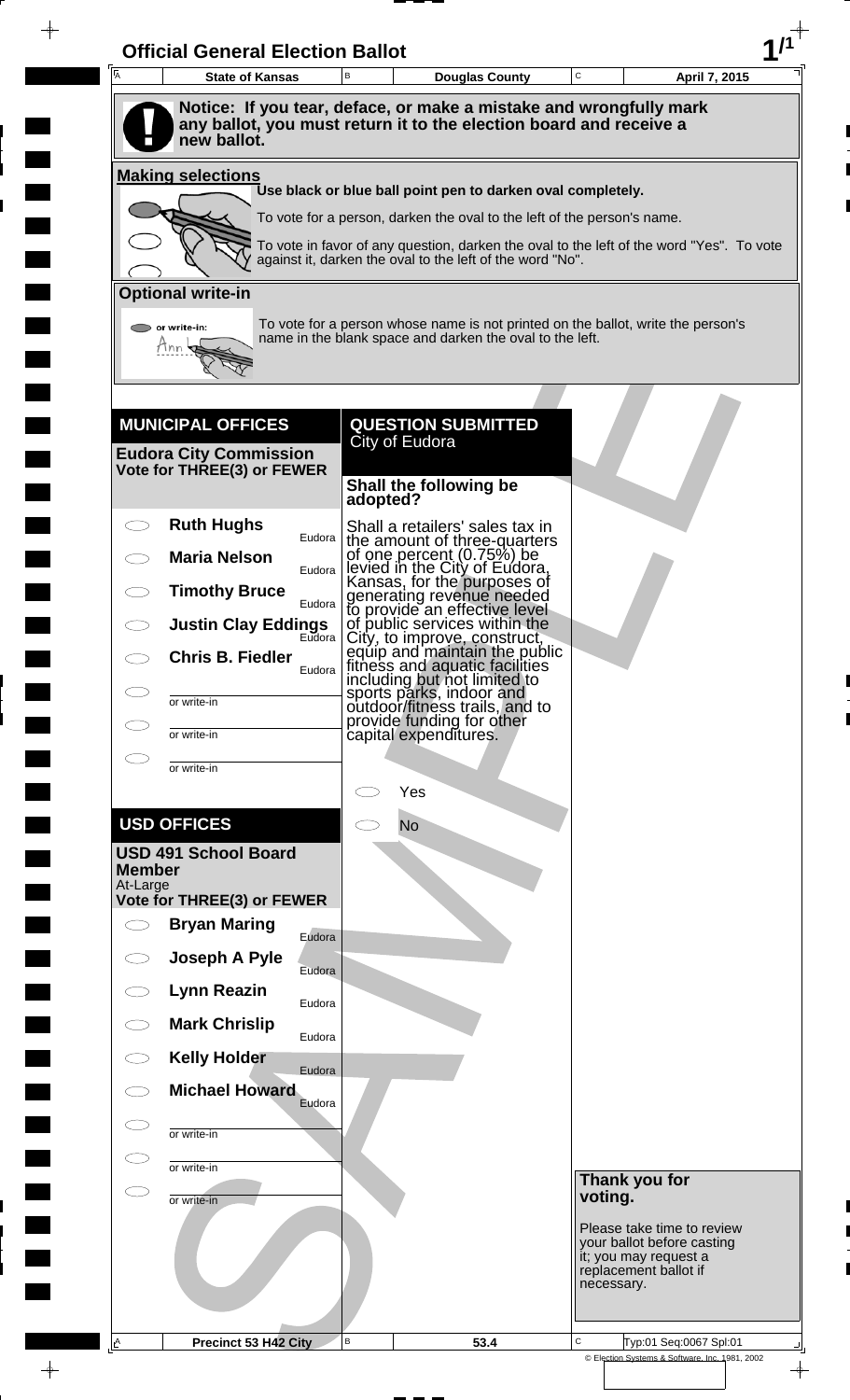|                           | <b>State of Kansas</b>                            | B      | <b>Douglas County</b>                                                                                                                                 | $\mathbf C$ | April 7, 2015                                                                |
|---------------------------|---------------------------------------------------|--------|-------------------------------------------------------------------------------------------------------------------------------------------------------|-------------|------------------------------------------------------------------------------|
|                           |                                                   |        | Notice: If you tear, deface, or make a mistake and wrongfully mark                                                                                    |             |                                                                              |
|                           | new ballot.                                       |        | any ballot, you must return it to the election board and receive a                                                                                    |             |                                                                              |
|                           |                                                   |        |                                                                                                                                                       |             |                                                                              |
|                           | <b>Making selections</b>                          |        | Use black or blue ball point pen to darken oval completely.                                                                                           |             |                                                                              |
|                           |                                                   |        | To vote for a person, darken the oval to the left of the person's name.                                                                               |             |                                                                              |
|                           |                                                   |        | To vote in favor of any question, darken the oval to the left of the word "Yes". To vote<br>against it, darken the oval to the left of the word "No". |             |                                                                              |
|                           |                                                   |        |                                                                                                                                                       |             |                                                                              |
|                           | <b>Optional write-in</b>                          |        |                                                                                                                                                       |             |                                                                              |
|                           | or write-in:<br>Mnn                               |        | To vote for a person whose name is not printed on the ballot, write the person's<br>name in the blank space and darken the oval to the left.          |             |                                                                              |
|                           |                                                   |        |                                                                                                                                                       |             |                                                                              |
|                           |                                                   |        |                                                                                                                                                       |             |                                                                              |
|                           | <b>USD OFFICES</b>                                |        |                                                                                                                                                       |             |                                                                              |
|                           | <b>USD 491 School Board</b>                       |        |                                                                                                                                                       |             |                                                                              |
| <b>Member</b><br>At-Large |                                                   |        |                                                                                                                                                       |             |                                                                              |
|                           | Vote for THREE(3) or FEWER<br><b>Bryan Maring</b> |        |                                                                                                                                                       |             |                                                                              |
|                           | Joseph A Pyle                                     | Eudora |                                                                                                                                                       |             |                                                                              |
|                           | <b>Lynn Reazin</b>                                | Eudora |                                                                                                                                                       |             |                                                                              |
|                           |                                                   | Eudora |                                                                                                                                                       |             |                                                                              |
|                           | <b>Mark Chrislip</b>                              | Eudora |                                                                                                                                                       |             |                                                                              |
|                           | <b>Kelly Holder</b>                               | Eudora |                                                                                                                                                       |             |                                                                              |
|                           | <b>Michael Howard</b>                             | Eudora |                                                                                                                                                       |             |                                                                              |
|                           | or write-in                                       |        |                                                                                                                                                       |             |                                                                              |
|                           | or write-in                                       |        |                                                                                                                                                       |             |                                                                              |
|                           | or write-in                                       |        |                                                                                                                                                       |             |                                                                              |
|                           |                                                   |        |                                                                                                                                                       |             |                                                                              |
|                           |                                                   |        |                                                                                                                                                       |             |                                                                              |
|                           |                                                   |        |                                                                                                                                                       |             |                                                                              |
|                           |                                                   |        |                                                                                                                                                       |             |                                                                              |
|                           |                                                   |        |                                                                                                                                                       |             |                                                                              |
|                           |                                                   |        |                                                                                                                                                       |             |                                                                              |
|                           |                                                   |        |                                                                                                                                                       |             |                                                                              |
|                           |                                                   |        |                                                                                                                                                       |             |                                                                              |
|                           |                                                   |        |                                                                                                                                                       |             |                                                                              |
|                           |                                                   |        |                                                                                                                                                       |             |                                                                              |
|                           |                                                   |        |                                                                                                                                                       |             |                                                                              |
|                           |                                                   |        |                                                                                                                                                       |             |                                                                              |
|                           |                                                   |        |                                                                                                                                                       |             | Thank you for                                                                |
|                           |                                                   |        |                                                                                                                                                       |             | voting.                                                                      |
|                           |                                                   |        |                                                                                                                                                       |             | Please take time to review                                                   |
|                           |                                                   |        |                                                                                                                                                       |             |                                                                              |
|                           |                                                   |        |                                                                                                                                                       |             | your ballot before casting<br>it; you may request a<br>replacement ballot if |
|                           |                                                   |        |                                                                                                                                                       |             | necessary.                                                                   |

 $\overline{\phantom{a}}$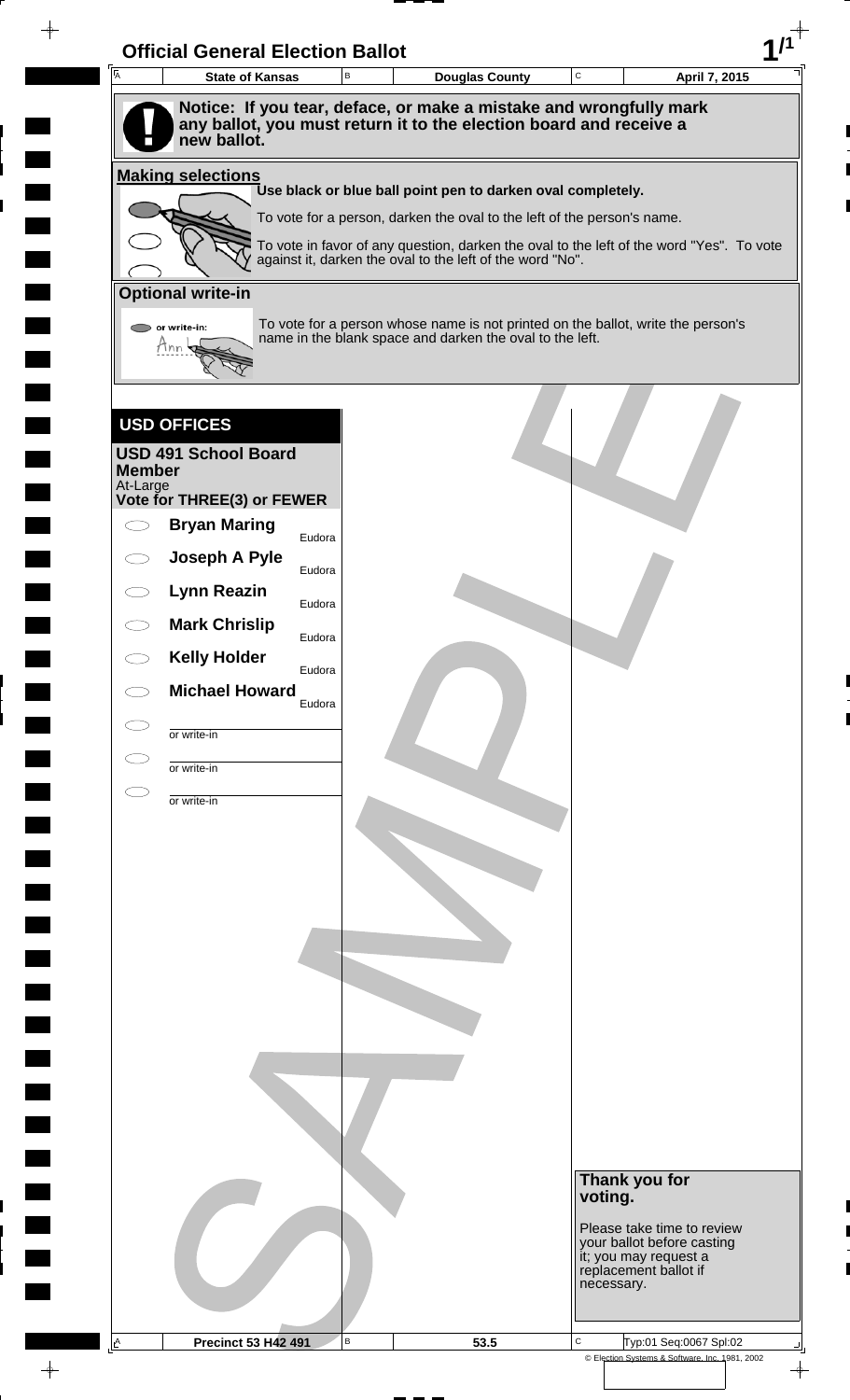| $\overline{A}$<br><b>State of Kansas</b>                    |        | B        | <b>Douglas County</b>                                                                                                                        | $\mathbf C$ | April 7, 2015                                            |  |
|-------------------------------------------------------------|--------|----------|----------------------------------------------------------------------------------------------------------------------------------------------|-------------|----------------------------------------------------------|--|
|                                                             |        |          | Notice: If you tear, deface, or make a mistake and wrongfully mark                                                                           |             |                                                          |  |
| new ballot.                                                 |        |          | any ballot, you must return it to the election board and receive a                                                                           |             |                                                          |  |
| <b>Making selections</b>                                    |        |          | Use black or blue ball point pen to darken oval completely.                                                                                  |             |                                                          |  |
|                                                             |        |          | To vote for a person, darken the oval to the left of the person's name.                                                                      |             |                                                          |  |
|                                                             |        |          | To vote in favor of any question, darken the oval to the left of the word "Yes". To vote                                                     |             |                                                          |  |
|                                                             |        |          | against it, darken the oval to the left of the word "No".                                                                                    |             |                                                          |  |
| <b>Optional write-in</b>                                    |        |          |                                                                                                                                              |             |                                                          |  |
| or write-in:<br>Tnn                                         |        |          | To vote for a person whose name is not printed on the ballot, write the person's<br>name in the blank space and darken the oval to the left. |             |                                                          |  |
|                                                             |        |          |                                                                                                                                              |             |                                                          |  |
|                                                             |        |          |                                                                                                                                              |             |                                                          |  |
| <b>MUNICIPAL OFFICES</b>                                    |        |          | <b>QUESTION SUBMITTED</b><br>City of Eudora                                                                                                  |             |                                                          |  |
| <b>Eudora City Commission</b><br>Vote for THREE(3) or FEWER |        |          |                                                                                                                                              |             |                                                          |  |
|                                                             |        | adopted? | Shall the following be                                                                                                                       |             |                                                          |  |
| <b>Justin Clay Eddings</b>                                  | Eudora |          | Shall a retailers' sales tax in<br>the amount of three-quarters                                                                              |             |                                                          |  |
| <b>Chris B. Fiedler</b>                                     | Eudora |          | of one percent (0.75%) be<br>levied in the City of Eudora,<br>Kansas, for the purposes of                                                    |             |                                                          |  |
| <b>Ruth Hughs</b>                                           | Eudora |          | generating revenue needed<br>to provide an effective level                                                                                   |             |                                                          |  |
| <b>Maria Nelson</b>                                         | Eudora |          | of public services within the                                                                                                                |             |                                                          |  |
| <b>Timothy Bruce</b>                                        | Eudora |          | City, to improve, construct,<br>equip and maintain the public<br>fitness and aquatic facilities                                              |             |                                                          |  |
| СD<br>or write-in                                           |        |          | including but not limited to<br>sports parks, indoor and<br>outdoor/fitness trails, and to                                                   |             |                                                          |  |
| СJ                                                          |        |          | provide funding for other                                                                                                                    |             |                                                          |  |
| or write-in<br>C                                            |        |          | capital expenditures.                                                                                                                        |             |                                                          |  |
| or write-in                                                 |        |          | Yes                                                                                                                                          |             |                                                          |  |
| <b>USD OFFICES</b>                                          |        |          | <b>No</b>                                                                                                                                    |             |                                                          |  |
| <b>USD 491 School Board</b>                                 |        |          |                                                                                                                                              |             |                                                          |  |
| <b>Member</b><br>At-Large                                   |        |          |                                                                                                                                              |             |                                                          |  |
| Vote for THREE(3) or FEWER<br>Joseph A Pyle<br>$\bigcirc$   |        |          |                                                                                                                                              |             |                                                          |  |
|                                                             | Eudora |          |                                                                                                                                              |             |                                                          |  |
| <b>Lynn Reazin</b><br>$\bigcirc$                            | Eudora |          |                                                                                                                                              |             |                                                          |  |
| <b>Mark Chrislip</b><br>$\bigcirc$                          | Eudora |          |                                                                                                                                              |             |                                                          |  |
| <b>Kelly Holder</b><br>$\subset$ $\supset$                  | Eudora |          |                                                                                                                                              |             |                                                          |  |
| <b>Michael Howard</b>                                       | Eudora |          |                                                                                                                                              |             |                                                          |  |
| <b>Bryan Maring</b><br>CD                                   | Eudora |          |                                                                                                                                              |             |                                                          |  |
| C I<br>or write-in                                          |        |          |                                                                                                                                              |             |                                                          |  |
| $\subset$ $\supset$<br>or write-in                          |        |          |                                                                                                                                              |             | Thank you for                                            |  |
| СD<br>or write-in                                           |        |          |                                                                                                                                              | voting.     |                                                          |  |
|                                                             |        |          |                                                                                                                                              |             | Please take time to review<br>your ballot before casting |  |
|                                                             |        |          |                                                                                                                                              |             | it; you may request a<br>replacement ballot if           |  |
|                                                             |        |          |                                                                                                                                              | necessary.  |                                                          |  |
|                                                             |        |          |                                                                                                                                              |             |                                                          |  |

 $\blacksquare$ 

 $\blacksquare$ 

 $\frac{1}{\left\vert \psi \right\vert }%$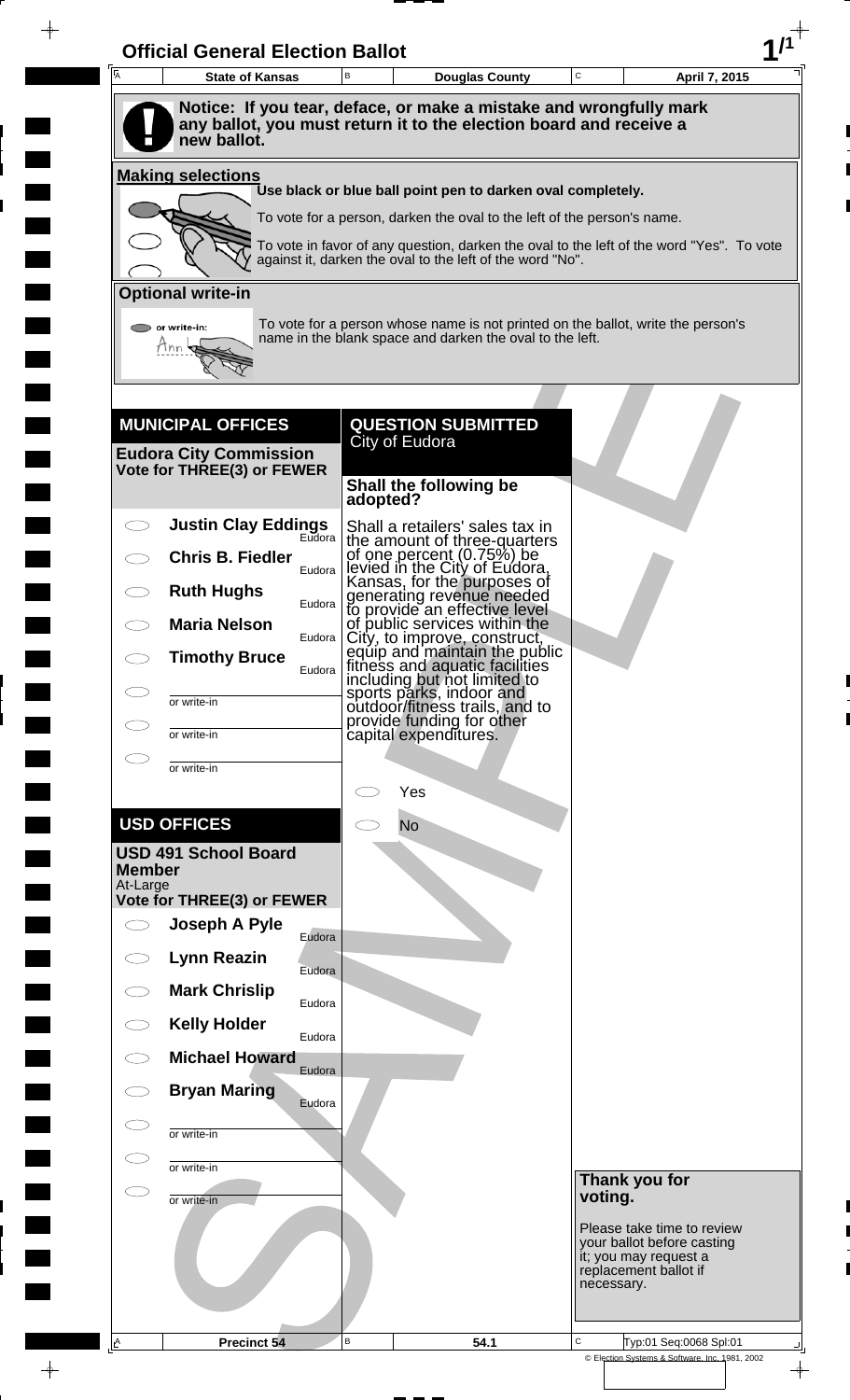| $\overline{\mathsf{A}}$ | <b>State of Kansas</b>                                                            | В        | <b>Douglas County</b>                                                                                                                                 | $\mathbf C$ | April 7, 2015                                       |
|-------------------------|-----------------------------------------------------------------------------------|----------|-------------------------------------------------------------------------------------------------------------------------------------------------------|-------------|-----------------------------------------------------|
|                         | Notice: If you tear, deface, or make a mistake and wrongfully mark                |          |                                                                                                                                                       |             |                                                     |
|                         | any ballot, you must return it to the election board and receive a<br>new ballot. |          |                                                                                                                                                       |             |                                                     |
|                         | <b>Making selections</b>                                                          |          |                                                                                                                                                       |             |                                                     |
|                         |                                                                                   |          | Use black or blue ball point pen to darken oval completely.                                                                                           |             |                                                     |
|                         |                                                                                   |          | To vote for a person, darken the oval to the left of the person's name.                                                                               |             |                                                     |
|                         |                                                                                   |          | To vote in favor of any question, darken the oval to the left of the word "Yes". To vote<br>against it, darken the oval to the left of the word "No". |             |                                                     |
|                         | <b>Optional write-in</b>                                                          |          |                                                                                                                                                       |             |                                                     |
|                         | or write-in:                                                                      |          | To vote for a person whose name is not printed on the ballot, write the person's                                                                      |             |                                                     |
|                         | Mnn                                                                               |          | name in the blank space and darken the oval to the left.                                                                                              |             |                                                     |
|                         |                                                                                   |          |                                                                                                                                                       |             |                                                     |
|                         | <b>USD OFFICES</b>                                                                |          |                                                                                                                                                       |             |                                                     |
|                         | <b>USD 497 School Board</b>                                                       |          |                                                                                                                                                       |             |                                                     |
| <b>Member</b>           |                                                                                   |          |                                                                                                                                                       |             |                                                     |
| At-Large                | <b>Vote for FOUR(4) or FEWER</b>                                                  |          |                                                                                                                                                       |             |                                                     |
|                         | <b>Bob Byers</b>                                                                  | Lawrence |                                                                                                                                                       |             |                                                     |
|                         |                                                                                   |          |                                                                                                                                                       |             |                                                     |
|                         | <b>Jill Fincher</b>                                                               |          |                                                                                                                                                       |             |                                                     |
|                         |                                                                                   | Lawrence |                                                                                                                                                       |             |                                                     |
|                         | <b>Lindsey A. Frye</b>                                                            |          |                                                                                                                                                       |             |                                                     |
|                         |                                                                                   | Lawrence |                                                                                                                                                       |             |                                                     |
|                         |                                                                                   |          |                                                                                                                                                       |             |                                                     |
|                         | <b>Ronald H</b><br><b>Gordon-Ross</b>                                             |          |                                                                                                                                                       |             |                                                     |
|                         |                                                                                   | Lawrence |                                                                                                                                                       |             |                                                     |
|                         | <b>Rick Ingram</b>                                                                | Lawrence |                                                                                                                                                       |             |                                                     |
|                         |                                                                                   |          |                                                                                                                                                       |             |                                                     |
|                         | <b>Shannon Kimball</b>                                                            | Lawrence |                                                                                                                                                       |             |                                                     |
|                         |                                                                                   |          |                                                                                                                                                       |             |                                                     |
|                         | <b>Jessica Beeson</b>                                                             |          |                                                                                                                                                       |             |                                                     |
|                         |                                                                                   | Lawrence |                                                                                                                                                       |             |                                                     |
|                         |                                                                                   |          |                                                                                                                                                       |             |                                                     |
|                         | or write-in                                                                       |          |                                                                                                                                                       |             |                                                     |
|                         | or write-in                                                                       |          |                                                                                                                                                       |             |                                                     |
|                         | or write-in                                                                       |          |                                                                                                                                                       |             |                                                     |
|                         | or write-in                                                                       |          |                                                                                                                                                       |             |                                                     |
|                         |                                                                                   |          |                                                                                                                                                       |             |                                                     |
|                         | USD 497 Board<br><b>Member-Unexpired</b>                                          |          |                                                                                                                                                       |             |                                                     |
|                         | Vote for One (1)                                                                  |          |                                                                                                                                                       | voting.     | Thank you for                                       |
|                         | <b>Marcel J. Harmon</b>                                                           |          |                                                                                                                                                       |             | Please take time to review                          |
|                         | Mary L. Loveland                                                                  | Lawrence |                                                                                                                                                       |             | your ballot before casting<br>it; you may request a |
|                         |                                                                                   | Lawrence |                                                                                                                                                       | necessary.  | replacement ballot if                               |
|                         | or write-in                                                                       |          |                                                                                                                                                       |             |                                                     |
|                         |                                                                                   |          |                                                                                                                                                       |             |                                                     |

 $\blacksquare$ 

 $\blacksquare$ 

 $\begin{array}{c} \hline \end{array}$ 

 $\blacksquare$ 

 $\blacksquare$ 

 $\begin{array}{c}\n\downarrow \\
\downarrow \\
\downarrow\n\end{array}$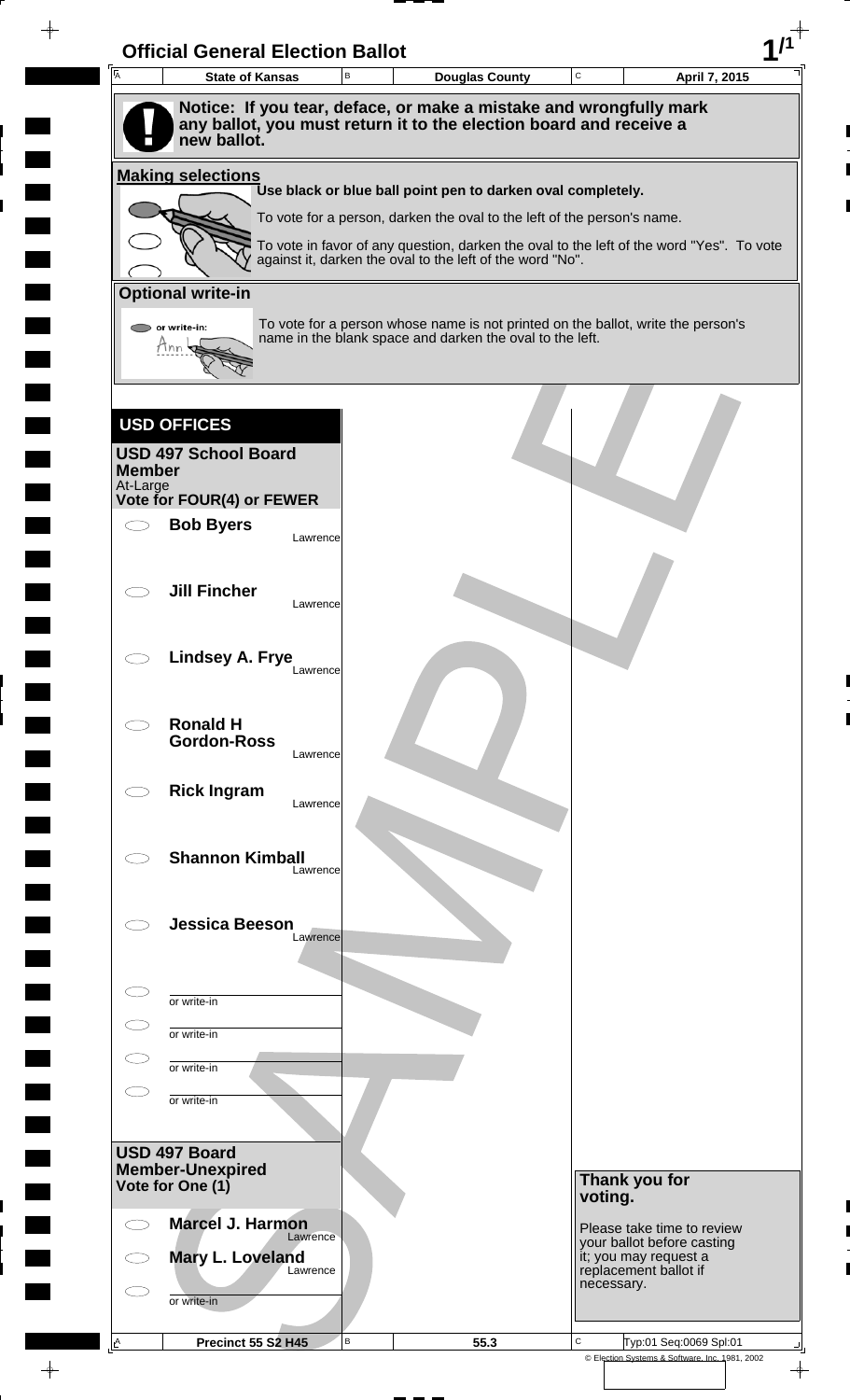|                         | <b>Official General Election Ballot</b>                                                                                                                 |   |                                                                         |             |                                                                                          |  |
|-------------------------|---------------------------------------------------------------------------------------------------------------------------------------------------------|---|-------------------------------------------------------------------------|-------------|------------------------------------------------------------------------------------------|--|
| $\overline{\mathsf{A}}$ | <b>State of Kansas</b>                                                                                                                                  | B | <b>Douglas County</b>                                                   | $\mathbf C$ | April 7, 2015                                                                            |  |
|                         | Notice: If you tear, deface, or make a mistake and wrongfully mark<br>any ballot, you must return it to the election board and receive a<br>new ballot. |   |                                                                         |             |                                                                                          |  |
|                         | <b>Making selections</b>                                                                                                                                |   |                                                                         |             |                                                                                          |  |
|                         |                                                                                                                                                         |   | Use black or blue ball point pen to darken oval completely.             |             |                                                                                          |  |
|                         |                                                                                                                                                         |   | To vote for a person, darken the oval to the left of the person's name. |             | To vote in favor of any question, darken the oval to the left of the word "Yes". To vote |  |
|                         |                                                                                                                                                         |   | against it, darken the oval to the left of the word "No".               |             |                                                                                          |  |
|                         | <b>Optional write-in</b>                                                                                                                                |   |                                                                         |             |                                                                                          |  |
|                         | or write-in:                                                                                                                                            |   | name in the blank space and darken the oval to the left.                |             | To vote for a person whose name is not printed on the ballot, write the person's         |  |
|                         | Ann                                                                                                                                                     |   |                                                                         |             |                                                                                          |  |
|                         |                                                                                                                                                         |   |                                                                         |             |                                                                                          |  |
|                         | <b>DRAINAGE DISTRICT</b>                                                                                                                                |   |                                                                         |             |                                                                                          |  |
| <b>OFFICES</b>          |                                                                                                                                                         |   |                                                                         |             |                                                                                          |  |
|                         | <b>Douglas County Kaw</b>                                                                                                                               |   |                                                                         |             |                                                                                          |  |
|                         | <b>Drainage District</b><br>Vote for THREE(3) or FEWER                                                                                                  |   |                                                                         |             |                                                                                          |  |
|                         | <b>Mary Ann Stewart</b>                                                                                                                                 |   |                                                                         |             |                                                                                          |  |
|                         | Lawrence<br><b>Charles B. Taylor III</b>                                                                                                                |   |                                                                         |             |                                                                                          |  |
|                         | Lawrence<br><b>John A Naramore</b>                                                                                                                      |   |                                                                         |             |                                                                                          |  |
|                         | Midland                                                                                                                                                 |   |                                                                         |             |                                                                                          |  |
|                         | or write-in                                                                                                                                             |   |                                                                         |             |                                                                                          |  |
|                         | or write-in                                                                                                                                             |   |                                                                         |             |                                                                                          |  |
|                         | or write-in                                                                                                                                             |   |                                                                         |             |                                                                                          |  |
|                         |                                                                                                                                                         |   |                                                                         |             |                                                                                          |  |
|                         |                                                                                                                                                         |   |                                                                         |             |                                                                                          |  |
|                         |                                                                                                                                                         |   |                                                                         |             |                                                                                          |  |
|                         |                                                                                                                                                         |   |                                                                         |             |                                                                                          |  |
|                         |                                                                                                                                                         |   |                                                                         |             |                                                                                          |  |
|                         |                                                                                                                                                         |   |                                                                         |             |                                                                                          |  |
|                         |                                                                                                                                                         |   |                                                                         |             |                                                                                          |  |
|                         |                                                                                                                                                         |   |                                                                         |             |                                                                                          |  |
|                         |                                                                                                                                                         |   |                                                                         |             |                                                                                          |  |
|                         |                                                                                                                                                         |   |                                                                         |             |                                                                                          |  |
|                         |                                                                                                                                                         |   |                                                                         |             |                                                                                          |  |
|                         |                                                                                                                                                         |   |                                                                         |             |                                                                                          |  |
|                         |                                                                                                                                                         |   |                                                                         |             |                                                                                          |  |
|                         |                                                                                                                                                         |   |                                                                         |             | Thank you for                                                                            |  |
|                         |                                                                                                                                                         |   |                                                                         | voting.     |                                                                                          |  |
|                         |                                                                                                                                                         |   |                                                                         |             | Please take time to review<br>your ballot before casting                                 |  |
|                         |                                                                                                                                                         |   |                                                                         |             | it; you may request a<br>replacement ballot if                                           |  |
|                         |                                                                                                                                                         |   |                                                                         |             | necessary.                                                                               |  |
|                         |                                                                                                                                                         |   |                                                                         |             |                                                                                          |  |

 $\overline{\blacksquare}$ 

 $\blacksquare$ 

 $\blacksquare$ 

 $\qquad \qquad \blacksquare$ 

 $\frac{1}{\left\vert \psi \right\vert }%$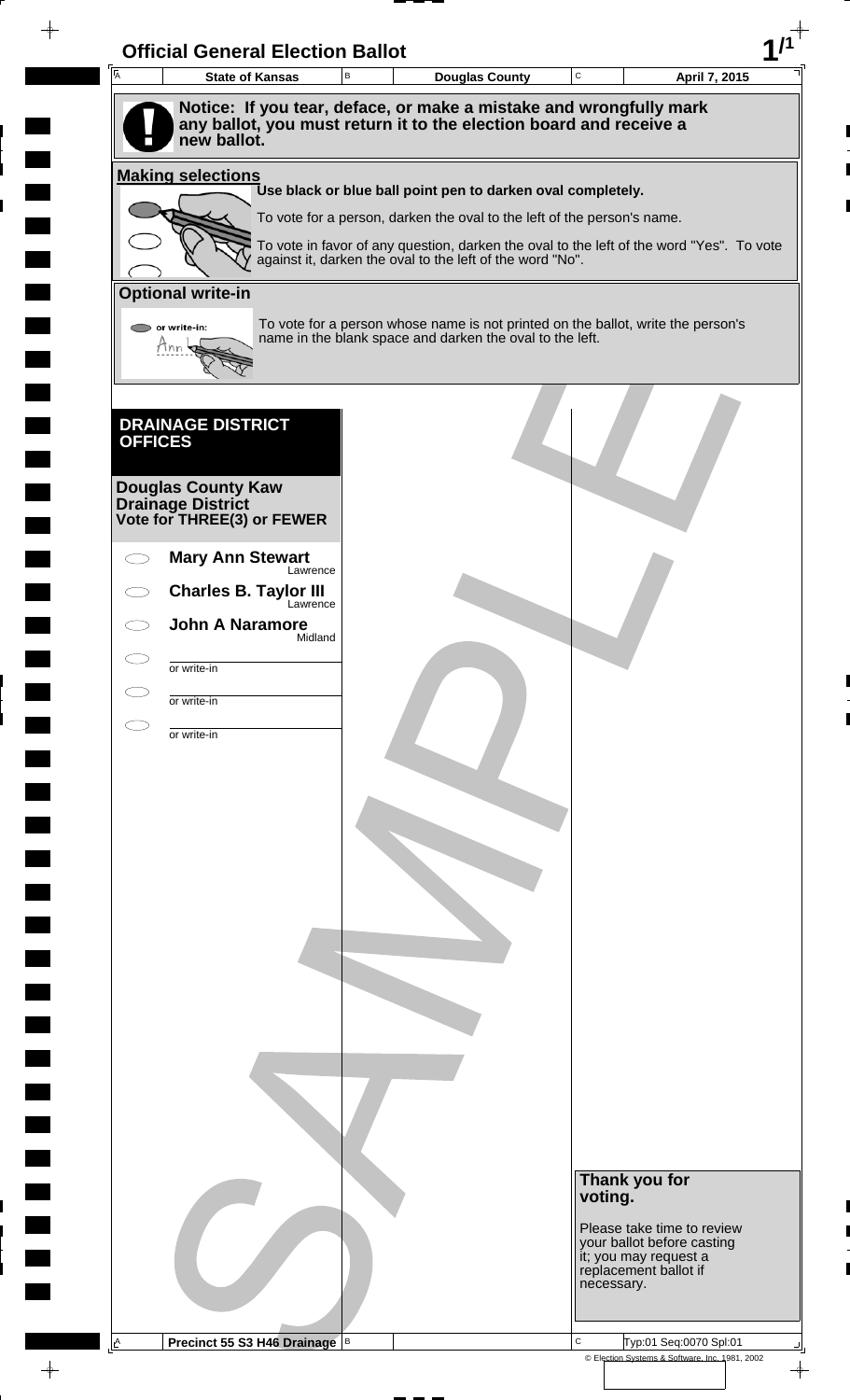| Ā                         | <b>State of Kansas</b>                                                            | В        | <b>Douglas County</b>                                                                                                                                 | $\mathbf C$ |                                     | April 7, 2015              |
|---------------------------|-----------------------------------------------------------------------------------|----------|-------------------------------------------------------------------------------------------------------------------------------------------------------|-------------|-------------------------------------|----------------------------|
|                           | Notice: If you tear, deface, or make a mistake and wrongfully mark                |          |                                                                                                                                                       |             |                                     |                            |
|                           | any ballot, you must return it to the election board and receive a<br>new ballot. |          |                                                                                                                                                       |             |                                     |                            |
|                           | <b>Making selections</b>                                                          |          |                                                                                                                                                       |             |                                     |                            |
|                           |                                                                                   |          | Use black or blue ball point pen to darken oval completely.                                                                                           |             |                                     |                            |
|                           |                                                                                   |          | To vote for a person, darken the oval to the left of the person's name.                                                                               |             |                                     |                            |
|                           |                                                                                   |          | To vote in favor of any question, darken the oval to the left of the word "Yes". To vote<br>against it, darken the oval to the left of the word "No". |             |                                     |                            |
|                           |                                                                                   |          |                                                                                                                                                       |             |                                     |                            |
|                           | <b>Optional write-in</b>                                                          |          |                                                                                                                                                       |             |                                     |                            |
|                           | $\triangleright$ or write-in:<br>Hnn                                              |          | To vote for a person whose name is not printed on the ballot, write the person's<br>name in the blank space and darken the oval to the left.          |             |                                     |                            |
|                           |                                                                                   |          |                                                                                                                                                       |             |                                     |                            |
|                           |                                                                                   |          |                                                                                                                                                       |             |                                     |                            |
|                           | <b>USD OFFICES</b>                                                                |          |                                                                                                                                                       |             |                                     |                            |
|                           | <b>USD 497 School Board</b>                                                       |          |                                                                                                                                                       |             |                                     |                            |
| <b>Member</b><br>At-Large |                                                                                   |          |                                                                                                                                                       |             |                                     |                            |
|                           | Vote for FOUR(4) or FEWER                                                         |          |                                                                                                                                                       |             |                                     |                            |
|                           | <b>Jessica Beeson</b>                                                             | Lawrence |                                                                                                                                                       |             |                                     |                            |
|                           |                                                                                   |          |                                                                                                                                                       |             |                                     |                            |
|                           | <b>Bob Byers</b>                                                                  | Lawrence |                                                                                                                                                       |             |                                     |                            |
|                           |                                                                                   |          |                                                                                                                                                       |             |                                     |                            |
|                           | <b>Jill Fincher</b>                                                               |          |                                                                                                                                                       |             |                                     |                            |
|                           |                                                                                   | Lawrence |                                                                                                                                                       |             |                                     |                            |
|                           |                                                                                   |          |                                                                                                                                                       |             |                                     |                            |
|                           | Lindsey A. Frye                                                                   | Lawrence |                                                                                                                                                       |             |                                     |                            |
|                           |                                                                                   |          |                                                                                                                                                       |             |                                     |                            |
|                           | <b>Ronald H</b>                                                                   |          |                                                                                                                                                       |             |                                     |                            |
|                           | <b>Gordon-Ross</b>                                                                | Lawrence |                                                                                                                                                       |             |                                     |                            |
|                           | <b>Rick Ingram</b>                                                                |          |                                                                                                                                                       |             |                                     |                            |
|                           |                                                                                   | Lawrence |                                                                                                                                                       |             |                                     |                            |
|                           |                                                                                   |          |                                                                                                                                                       |             |                                     |                            |
|                           | <b>Shannon Kimball</b>                                                            | Lawrence |                                                                                                                                                       |             |                                     |                            |
|                           |                                                                                   |          |                                                                                                                                                       |             |                                     |                            |
|                           | or write-in                                                                       |          |                                                                                                                                                       |             |                                     |                            |
|                           | or write-in                                                                       |          |                                                                                                                                                       |             |                                     |                            |
|                           |                                                                                   |          |                                                                                                                                                       |             |                                     |                            |
|                           | or write-in                                                                       |          |                                                                                                                                                       |             |                                     |                            |
|                           | or write-in                                                                       |          |                                                                                                                                                       |             |                                     |                            |
|                           | USD 497 Board                                                                     |          |                                                                                                                                                       |             |                                     |                            |
|                           | <b>Member-Unexpired</b>                                                           |          |                                                                                                                                                       |             | Thank you for                       |                            |
|                           | Vote for One (1)                                                                  |          |                                                                                                                                                       | voting.     |                                     |                            |
|                           | Mary L. Loveland<br>Lawrence                                                      |          |                                                                                                                                                       |             |                                     | Please take time to review |
|                           | Marcel J. Harmon                                                                  |          |                                                                                                                                                       |             | it; you may request a               | your ballot before casting |
|                           | Lawrence                                                                          |          |                                                                                                                                                       |             | replacement ballot if<br>necessary. |                            |
|                           | or write-in                                                                       |          |                                                                                                                                                       |             |                                     |                            |
|                           |                                                                                   |          |                                                                                                                                                       |             |                                     |                            |

 $\frac{1}{\left\vert \psi \right\vert }%$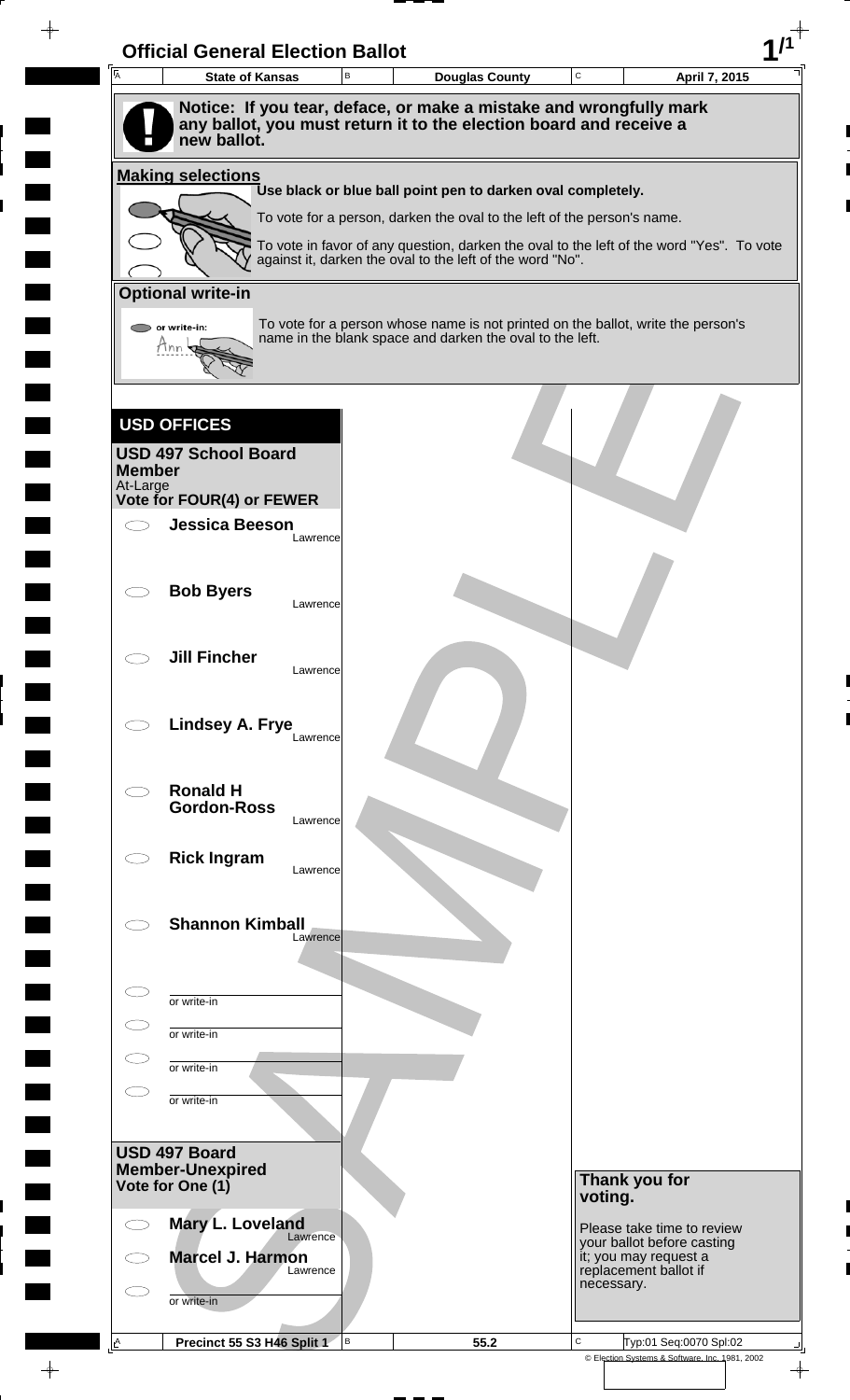| $\overline{A}$            | <b>State of Kansas</b>                                                                                                                   | B | <b>Douglas County</b>                                                                                                                                 | C          |                                                     | April 7, 2015 |
|---------------------------|------------------------------------------------------------------------------------------------------------------------------------------|---|-------------------------------------------------------------------------------------------------------------------------------------------------------|------------|-----------------------------------------------------|---------------|
|                           | Notice: If you tear, deface, or make a mistake and wrongfully mark<br>any ballot, you must return it to the election board and receive a |   |                                                                                                                                                       |            |                                                     |               |
|                           | new ballot.                                                                                                                              |   |                                                                                                                                                       |            |                                                     |               |
|                           | <b>Making selections</b>                                                                                                                 |   | Use black or blue ball point pen to darken oval completely.                                                                                           |            |                                                     |               |
|                           |                                                                                                                                          |   | To vote for a person, darken the oval to the left of the person's name.                                                                               |            |                                                     |               |
|                           |                                                                                                                                          |   | To vote in favor of any question, darken the oval to the left of the word "Yes". To vote<br>against it, darken the oval to the left of the word "No". |            |                                                     |               |
|                           | <b>Optional write-in</b>                                                                                                                 |   |                                                                                                                                                       |            |                                                     |               |
|                           | or write-in:                                                                                                                             |   | To vote for a person whose name is not printed on the ballot, write the person's                                                                      |            |                                                     |               |
|                           | Mnn                                                                                                                                      |   | name in the blank space and darken the oval to the left.                                                                                              |            |                                                     |               |
|                           |                                                                                                                                          |   |                                                                                                                                                       |            |                                                     |               |
|                           | <b>USD OFFICES</b>                                                                                                                       |   |                                                                                                                                                       |            |                                                     |               |
|                           | <b>USD 497 School Board</b>                                                                                                              |   |                                                                                                                                                       |            |                                                     |               |
| <b>Member</b><br>At-Large |                                                                                                                                          |   |                                                                                                                                                       |            |                                                     |               |
|                           | Vote for FOUR(4) or FEWER                                                                                                                |   |                                                                                                                                                       |            |                                                     |               |
|                           | <b>Ronald H</b><br><b>Gordon-Ross</b><br>Lawrence                                                                                        |   |                                                                                                                                                       |            |                                                     |               |
|                           |                                                                                                                                          |   |                                                                                                                                                       |            |                                                     |               |
|                           | <b>Rick Ingram</b><br>Lawrence                                                                                                           |   |                                                                                                                                                       |            |                                                     |               |
|                           |                                                                                                                                          |   |                                                                                                                                                       |            |                                                     |               |
|                           | <b>Shannon Kimball</b><br>Lawrence                                                                                                       |   |                                                                                                                                                       |            |                                                     |               |
|                           |                                                                                                                                          |   |                                                                                                                                                       |            |                                                     |               |
|                           | <b>Jessica Beeson</b><br>Lawrence                                                                                                        |   |                                                                                                                                                       |            |                                                     |               |
|                           |                                                                                                                                          |   |                                                                                                                                                       |            |                                                     |               |
|                           | <b>Bob Byers</b><br>Lawrence                                                                                                             |   |                                                                                                                                                       |            |                                                     |               |
|                           |                                                                                                                                          |   |                                                                                                                                                       |            |                                                     |               |
|                           | <b>Jill Fincher</b><br>Lawrence                                                                                                          |   |                                                                                                                                                       |            |                                                     |               |
|                           |                                                                                                                                          |   |                                                                                                                                                       |            |                                                     |               |
|                           | Lindsey A. Frye<br>Lawrence                                                                                                              |   |                                                                                                                                                       |            |                                                     |               |
|                           |                                                                                                                                          |   |                                                                                                                                                       |            |                                                     |               |
|                           | or write-in                                                                                                                              |   |                                                                                                                                                       |            |                                                     |               |
|                           | or write-in                                                                                                                              |   |                                                                                                                                                       |            |                                                     |               |
|                           | or write-in                                                                                                                              |   |                                                                                                                                                       |            |                                                     |               |
|                           | or write-in                                                                                                                              |   |                                                                                                                                                       |            |                                                     |               |
|                           |                                                                                                                                          |   |                                                                                                                                                       |            |                                                     |               |
|                           | USD 497 Board<br><b>Member-Unexpired</b>                                                                                                 |   |                                                                                                                                                       |            |                                                     |               |
|                           | Vote for One (1)                                                                                                                         |   |                                                                                                                                                       | voting.    | Thank you for                                       |               |
|                           | Mary L. Loveland                                                                                                                         |   |                                                                                                                                                       |            | Please take time to review                          |               |
|                           | Lawrence<br>Marcel J. Harmon                                                                                                             |   |                                                                                                                                                       |            | your ballot before casting<br>it; you may request a |               |
|                           | Lawrence                                                                                                                                 |   |                                                                                                                                                       | necessary. | replacement ballot if                               |               |
|                           | or write-in                                                                                                                              |   |                                                                                                                                                       |            |                                                     |               |
|                           |                                                                                                                                          |   |                                                                                                                                                       |            |                                                     |               |

 $\begin{array}{c} \hline \end{array}$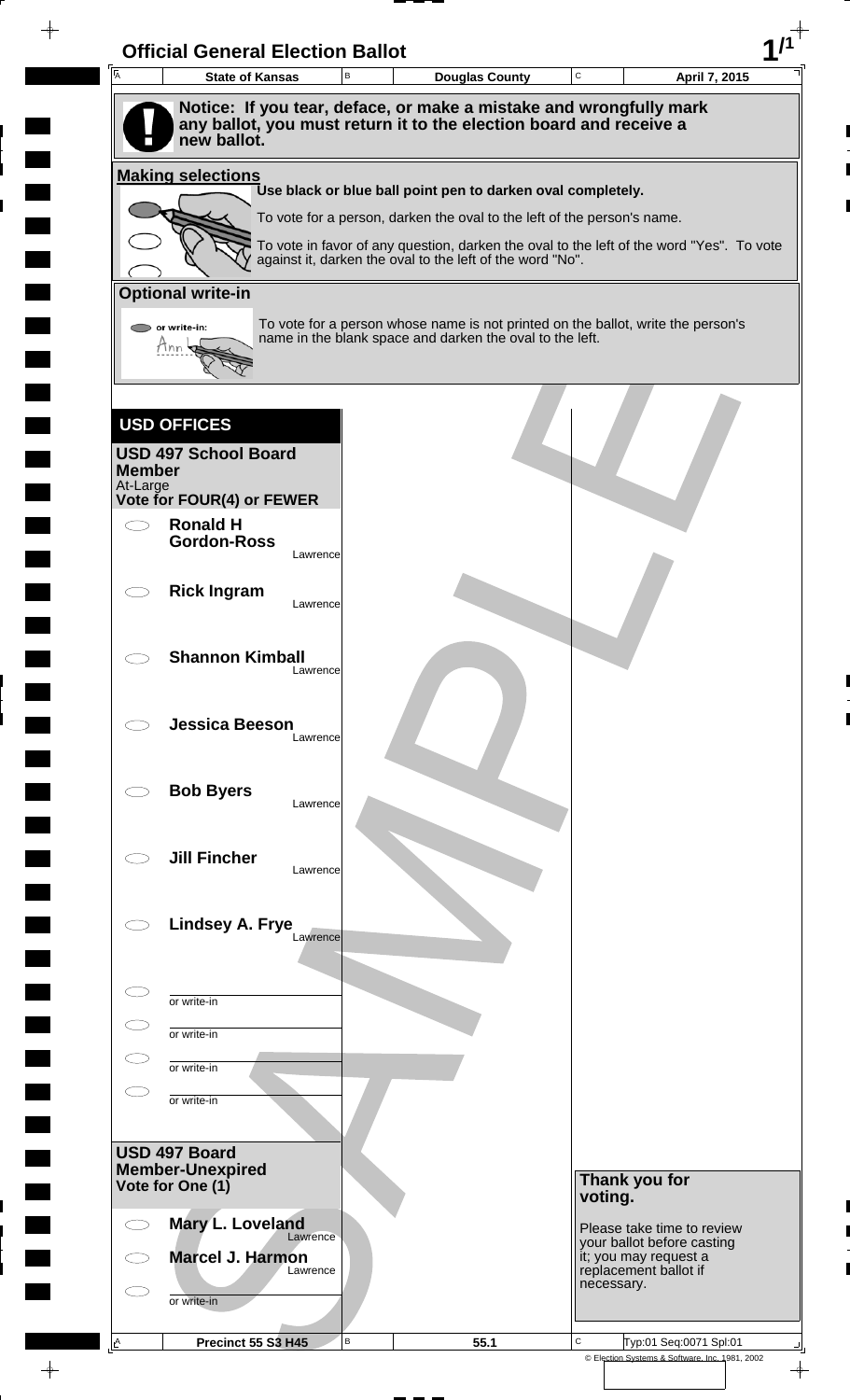| $\overline{A}$ | <b>State of Kansas</b>                                                                                                                                  | B | <b>Douglas County</b>                                                                                                                                 | $\mathtt{C}$ | April 7, 2015                                            |
|----------------|---------------------------------------------------------------------------------------------------------------------------------------------------------|---|-------------------------------------------------------------------------------------------------------------------------------------------------------|--------------|----------------------------------------------------------|
|                | Notice: If you tear, deface, or make a mistake and wrongfully mark<br>any ballot, you must return it to the election board and receive a<br>new ballot. |   |                                                                                                                                                       |              |                                                          |
|                | <b>Making selections</b>                                                                                                                                |   |                                                                                                                                                       |              |                                                          |
|                |                                                                                                                                                         |   | Use black or blue ball point pen to darken oval completely.                                                                                           |              |                                                          |
|                |                                                                                                                                                         |   | To vote for a person, darken the oval to the left of the person's name.                                                                               |              |                                                          |
|                |                                                                                                                                                         |   | To vote in favor of any question, darken the oval to the left of the word "Yes". To vote<br>against it, darken the oval to the left of the word "No". |              |                                                          |
|                | <b>Optional write-in</b>                                                                                                                                |   |                                                                                                                                                       |              |                                                          |
|                | $\triangleright$ or write-in:<br>Thn                                                                                                                    |   | To vote for a person whose name is not printed on the ballot, write the person's<br>name in the blank space and darken the oval to the left.          |              |                                                          |
|                |                                                                                                                                                         |   |                                                                                                                                                       |              |                                                          |
|                | <b>USD OFFICES</b>                                                                                                                                      |   |                                                                                                                                                       |              |                                                          |
| <b>Member</b>  | <b>USD 343 School Board</b>                                                                                                                             |   |                                                                                                                                                       |              |                                                          |
|                | USD 343 Position 1<br>Vote for One (1)                                                                                                                  |   |                                                                                                                                                       |              |                                                          |
|                | <b>Matt K Erickson</b><br>Grantville                                                                                                                    |   |                                                                                                                                                       |              |                                                          |
|                | <b>Ronald Thacker</b><br>Lawrence                                                                                                                       |   |                                                                                                                                                       |              |                                                          |
|                | or write-in                                                                                                                                             |   |                                                                                                                                                       |              |                                                          |
|                |                                                                                                                                                         |   |                                                                                                                                                       |              |                                                          |
| <b>Member</b>  | <b>USD 343 School Board</b>                                                                                                                             |   |                                                                                                                                                       |              |                                                          |
|                | USD 343 Position 2<br>Vote for One (1)                                                                                                                  |   |                                                                                                                                                       |              |                                                          |
|                | <b>Wendy George</b><br>Perry                                                                                                                            |   |                                                                                                                                                       |              |                                                          |
|                | <b>Tawnia Showalter</b><br>Perry                                                                                                                        |   |                                                                                                                                                       |              |                                                          |
|                | <b>Justin VanWinkle</b><br>Perry                                                                                                                        |   |                                                                                                                                                       |              |                                                          |
|                | or write-in                                                                                                                                             |   |                                                                                                                                                       |              |                                                          |
|                |                                                                                                                                                         |   |                                                                                                                                                       |              |                                                          |
|                | <b>USD 343 School Board</b>                                                                                                                             |   |                                                                                                                                                       |              |                                                          |
| <b>Member</b>  | USD 343 Position 3                                                                                                                                      |   |                                                                                                                                                       |              |                                                          |
|                | Vote for One (1)<br>Shane M. Jones                                                                                                                      |   |                                                                                                                                                       |              |                                                          |
|                | Lecompton<br><b>Jenny Morgison</b>                                                                                                                      |   |                                                                                                                                                       |              |                                                          |
|                | Lecompton                                                                                                                                               |   |                                                                                                                                                       |              |                                                          |
|                | or write-in                                                                                                                                             |   |                                                                                                                                                       |              |                                                          |
|                | <b>USD 343 School Board</b>                                                                                                                             |   |                                                                                                                                                       |              |                                                          |
| <b>Member</b>  | USD 343 At-Large Position 7                                                                                                                             |   |                                                                                                                                                       |              |                                                          |
|                | Vote for One (1)                                                                                                                                        |   |                                                                                                                                                       |              |                                                          |
|                | <b>Travis O. Daniels</b><br>Grantville                                                                                                                  |   |                                                                                                                                                       |              | Thank you for                                            |
| C              | or write-in                                                                                                                                             |   |                                                                                                                                                       | voting.      |                                                          |
|                |                                                                                                                                                         |   |                                                                                                                                                       |              | Please take time to review<br>your ballot before casting |
|                |                                                                                                                                                         |   |                                                                                                                                                       |              | it; you may request a<br>replacement ballot if           |
|                |                                                                                                                                                         |   |                                                                                                                                                       |              | necessary.                                               |
|                |                                                                                                                                                         |   |                                                                                                                                                       |              |                                                          |

 $\frac{1}{\left\vert \psi \right\vert }%$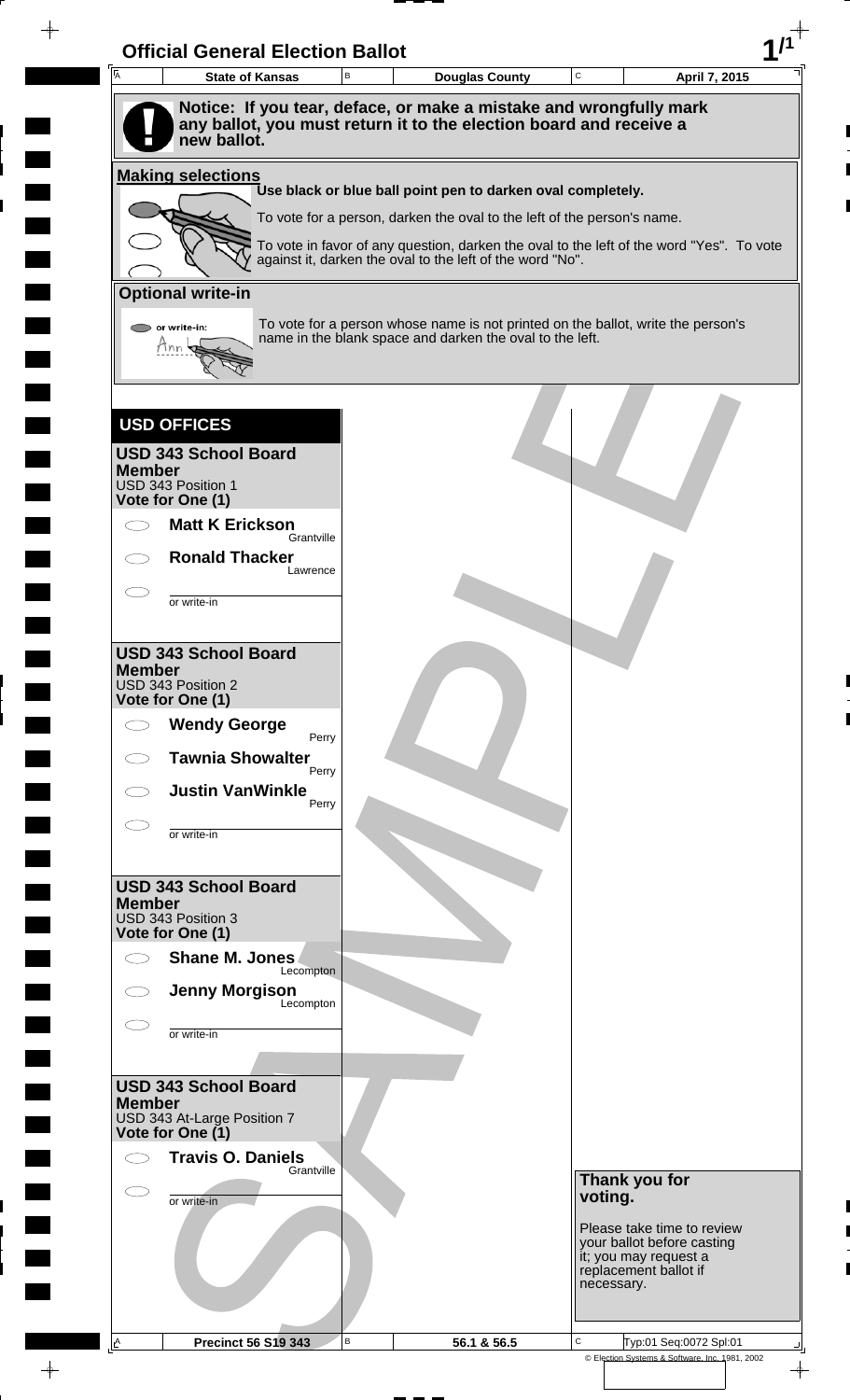| <b>State of Kansas</b><br><b>Douglas County</b><br>Notice: If you tear, deface, or make a mistake and wrongfully mark<br>any ballot, you must return it to the election board and receive a<br>new ballot.<br><b>Making selections</b><br>Use black or blue ball point pen to darken oval completely.<br>To vote for a person, darken the oval to the left of the person's name.<br>To vote in favor of any question, darken the oval to the left of the word "Yes". To vote<br>against it, darken the oval to the left of the word "No".<br><b>Optional write-in</b><br>To vote for a person whose name is not printed on the ballot, write the person's<br>or write-in:<br>name in the blank space and darken the oval to the left.<br>Mnn<br><b>USD OFFICES</b><br><b>USD 450 School Board</b><br><b>Member</b><br>USD 450 Dist. A Position 1<br>Vote for One (1)<br><b>Lauren Tice Miller</b><br>Topeka<br><b>Michael Mayfield</b><br>Topeka<br>or write-in<br><b>USD 450 School Board</b><br><b>Member</b><br>USD 450 Dist. B Position 2<br>Vote for One (1)<br>Rocky J. Busenitz<br>Tecumseh<br>or write-in<br><b>USD 450 School Board</b><br><b>Member</b><br>USD 450 Dist. C Position 3<br>Vote for One (1) | April 7, 2015                                       |
|---------------------------------------------------------------------------------------------------------------------------------------------------------------------------------------------------------------------------------------------------------------------------------------------------------------------------------------------------------------------------------------------------------------------------------------------------------------------------------------------------------------------------------------------------------------------------------------------------------------------------------------------------------------------------------------------------------------------------------------------------------------------------------------------------------------------------------------------------------------------------------------------------------------------------------------------------------------------------------------------------------------------------------------------------------------------------------------------------------------------------------------------------------------------------------------------------------------------|-----------------------------------------------------|
|                                                                                                                                                                                                                                                                                                                                                                                                                                                                                                                                                                                                                                                                                                                                                                                                                                                                                                                                                                                                                                                                                                                                                                                                                     |                                                     |
|                                                                                                                                                                                                                                                                                                                                                                                                                                                                                                                                                                                                                                                                                                                                                                                                                                                                                                                                                                                                                                                                                                                                                                                                                     |                                                     |
|                                                                                                                                                                                                                                                                                                                                                                                                                                                                                                                                                                                                                                                                                                                                                                                                                                                                                                                                                                                                                                                                                                                                                                                                                     |                                                     |
|                                                                                                                                                                                                                                                                                                                                                                                                                                                                                                                                                                                                                                                                                                                                                                                                                                                                                                                                                                                                                                                                                                                                                                                                                     |                                                     |
|                                                                                                                                                                                                                                                                                                                                                                                                                                                                                                                                                                                                                                                                                                                                                                                                                                                                                                                                                                                                                                                                                                                                                                                                                     |                                                     |
|                                                                                                                                                                                                                                                                                                                                                                                                                                                                                                                                                                                                                                                                                                                                                                                                                                                                                                                                                                                                                                                                                                                                                                                                                     |                                                     |
|                                                                                                                                                                                                                                                                                                                                                                                                                                                                                                                                                                                                                                                                                                                                                                                                                                                                                                                                                                                                                                                                                                                                                                                                                     |                                                     |
|                                                                                                                                                                                                                                                                                                                                                                                                                                                                                                                                                                                                                                                                                                                                                                                                                                                                                                                                                                                                                                                                                                                                                                                                                     |                                                     |
|                                                                                                                                                                                                                                                                                                                                                                                                                                                                                                                                                                                                                                                                                                                                                                                                                                                                                                                                                                                                                                                                                                                                                                                                                     |                                                     |
|                                                                                                                                                                                                                                                                                                                                                                                                                                                                                                                                                                                                                                                                                                                                                                                                                                                                                                                                                                                                                                                                                                                                                                                                                     |                                                     |
|                                                                                                                                                                                                                                                                                                                                                                                                                                                                                                                                                                                                                                                                                                                                                                                                                                                                                                                                                                                                                                                                                                                                                                                                                     |                                                     |
|                                                                                                                                                                                                                                                                                                                                                                                                                                                                                                                                                                                                                                                                                                                                                                                                                                                                                                                                                                                                                                                                                                                                                                                                                     |                                                     |
|                                                                                                                                                                                                                                                                                                                                                                                                                                                                                                                                                                                                                                                                                                                                                                                                                                                                                                                                                                                                                                                                                                                                                                                                                     |                                                     |
|                                                                                                                                                                                                                                                                                                                                                                                                                                                                                                                                                                                                                                                                                                                                                                                                                                                                                                                                                                                                                                                                                                                                                                                                                     |                                                     |
|                                                                                                                                                                                                                                                                                                                                                                                                                                                                                                                                                                                                                                                                                                                                                                                                                                                                                                                                                                                                                                                                                                                                                                                                                     |                                                     |
|                                                                                                                                                                                                                                                                                                                                                                                                                                                                                                                                                                                                                                                                                                                                                                                                                                                                                                                                                                                                                                                                                                                                                                                                                     |                                                     |
|                                                                                                                                                                                                                                                                                                                                                                                                                                                                                                                                                                                                                                                                                                                                                                                                                                                                                                                                                                                                                                                                                                                                                                                                                     |                                                     |
|                                                                                                                                                                                                                                                                                                                                                                                                                                                                                                                                                                                                                                                                                                                                                                                                                                                                                                                                                                                                                                                                                                                                                                                                                     |                                                     |
|                                                                                                                                                                                                                                                                                                                                                                                                                                                                                                                                                                                                                                                                                                                                                                                                                                                                                                                                                                                                                                                                                                                                                                                                                     |                                                     |
|                                                                                                                                                                                                                                                                                                                                                                                                                                                                                                                                                                                                                                                                                                                                                                                                                                                                                                                                                                                                                                                                                                                                                                                                                     |                                                     |
|                                                                                                                                                                                                                                                                                                                                                                                                                                                                                                                                                                                                                                                                                                                                                                                                                                                                                                                                                                                                                                                                                                                                                                                                                     |                                                     |
|                                                                                                                                                                                                                                                                                                                                                                                                                                                                                                                                                                                                                                                                                                                                                                                                                                                                                                                                                                                                                                                                                                                                                                                                                     |                                                     |
|                                                                                                                                                                                                                                                                                                                                                                                                                                                                                                                                                                                                                                                                                                                                                                                                                                                                                                                                                                                                                                                                                                                                                                                                                     |                                                     |
|                                                                                                                                                                                                                                                                                                                                                                                                                                                                                                                                                                                                                                                                                                                                                                                                                                                                                                                                                                                                                                                                                                                                                                                                                     |                                                     |
|                                                                                                                                                                                                                                                                                                                                                                                                                                                                                                                                                                                                                                                                                                                                                                                                                                                                                                                                                                                                                                                                                                                                                                                                                     |                                                     |
| Eric G. Deitcher                                                                                                                                                                                                                                                                                                                                                                                                                                                                                                                                                                                                                                                                                                                                                                                                                                                                                                                                                                                                                                                                                                                                                                                                    |                                                     |
| Berryton                                                                                                                                                                                                                                                                                                                                                                                                                                                                                                                                                                                                                                                                                                                                                                                                                                                                                                                                                                                                                                                                                                                                                                                                            |                                                     |
| or write-in                                                                                                                                                                                                                                                                                                                                                                                                                                                                                                                                                                                                                                                                                                                                                                                                                                                                                                                                                                                                                                                                                                                                                                                                         |                                                     |
|                                                                                                                                                                                                                                                                                                                                                                                                                                                                                                                                                                                                                                                                                                                                                                                                                                                                                                                                                                                                                                                                                                                                                                                                                     |                                                     |
| <b>USD 450 School Board</b><br><b>Member</b>                                                                                                                                                                                                                                                                                                                                                                                                                                                                                                                                                                                                                                                                                                                                                                                                                                                                                                                                                                                                                                                                                                                                                                        |                                                     |
| USD 450 At-Large<br>Vote for One (1)                                                                                                                                                                                                                                                                                                                                                                                                                                                                                                                                                                                                                                                                                                                                                                                                                                                                                                                                                                                                                                                                                                                                                                                |                                                     |
| <b>Joel Manzanares</b><br>Topeka                                                                                                                                                                                                                                                                                                                                                                                                                                                                                                                                                                                                                                                                                                                                                                                                                                                                                                                                                                                                                                                                                                                                                                                    |                                                     |
| or write-in                                                                                                                                                                                                                                                                                                                                                                                                                                                                                                                                                                                                                                                                                                                                                                                                                                                                                                                                                                                                                                                                                                                                                                                                         |                                                     |
|                                                                                                                                                                                                                                                                                                                                                                                                                                                                                                                                                                                                                                                                                                                                                                                                                                                                                                                                                                                                                                                                                                                                                                                                                     |                                                     |
|                                                                                                                                                                                                                                                                                                                                                                                                                                                                                                                                                                                                                                                                                                                                                                                                                                                                                                                                                                                                                                                                                                                                                                                                                     |                                                     |
|                                                                                                                                                                                                                                                                                                                                                                                                                                                                                                                                                                                                                                                                                                                                                                                                                                                                                                                                                                                                                                                                                                                                                                                                                     | Thank you for<br>voting.                            |
|                                                                                                                                                                                                                                                                                                                                                                                                                                                                                                                                                                                                                                                                                                                                                                                                                                                                                                                                                                                                                                                                                                                                                                                                                     | Please take time to review                          |
|                                                                                                                                                                                                                                                                                                                                                                                                                                                                                                                                                                                                                                                                                                                                                                                                                                                                                                                                                                                                                                                                                                                                                                                                                     | your ballot before casting<br>it; you may request a |
|                                                                                                                                                                                                                                                                                                                                                                                                                                                                                                                                                                                                                                                                                                                                                                                                                                                                                                                                                                                                                                                                                                                                                                                                                     | replacement ballot if<br>necessary.                 |
|                                                                                                                                                                                                                                                                                                                                                                                                                                                                                                                                                                                                                                                                                                                                                                                                                                                                                                                                                                                                                                                                                                                                                                                                                     |                                                     |

 $\bar{\phantom{a}}$ 

 $\blacksquare$ 

 $\frac{1}{\sqrt{2\pi}}\int_{0}^{\pi}\frac{1}{\sqrt{2\pi}}\left( \frac{1}{\sqrt{2\pi}}\right) \frac{d\mu}{d\mu}d\mu$ 

 $\overline{\phantom{a}}$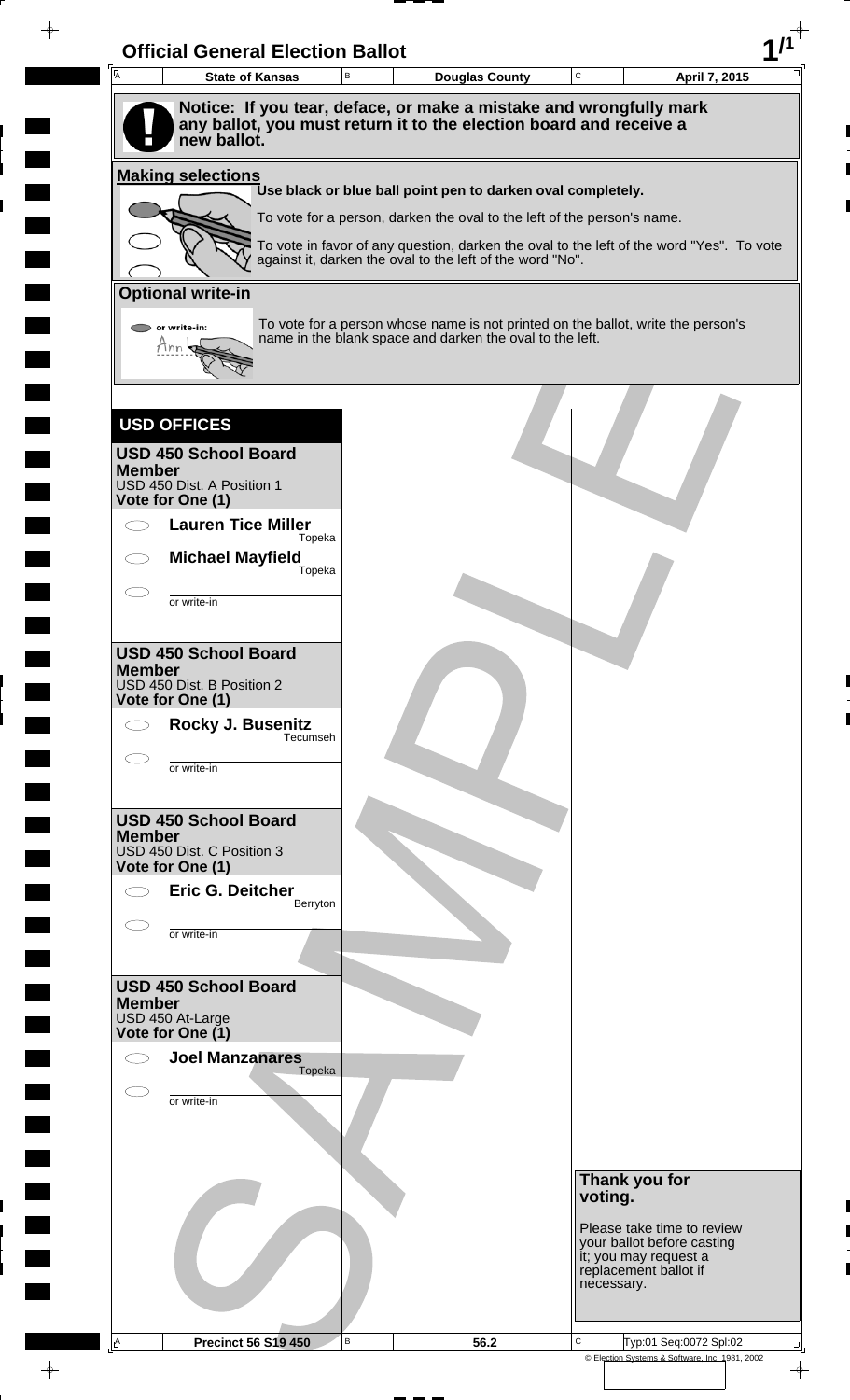|               | <b>State of Kansas</b>      | B        | <b>Douglas County</b>                                                                                                                                               | C          |                                                     | April 7, 2015 |
|---------------|-----------------------------|----------|---------------------------------------------------------------------------------------------------------------------------------------------------------------------|------------|-----------------------------------------------------|---------------|
|               |                             |          | Notice: If you tear, deface, or make a mistake and wrongfully mark                                                                                                  |            |                                                     |               |
|               | new ballot.                 |          | any ballot, you must return it to the election board and receive a                                                                                                  |            |                                                     |               |
|               | <b>Making selections</b>    |          |                                                                                                                                                                     |            |                                                     |               |
|               |                             |          | Use black or blue ball point pen to darken oval completely.                                                                                                         |            |                                                     |               |
|               |                             |          | To vote for a person, darken the oval to the left of the person's name.<br>To vote in favor of any question, darken the oval to the left of the word "Yes". To vote |            |                                                     |               |
|               |                             |          | against it, darken the oval to the left of the word "No".                                                                                                           |            |                                                     |               |
|               | <b>Optional write-in</b>    |          |                                                                                                                                                                     |            |                                                     |               |
|               | or write-in:<br>Mnn         |          | To vote for a person whose name is not printed on the ballot, write the person's<br>name in the blank space and darken the oval to the left.                        |            |                                                     |               |
|               |                             |          |                                                                                                                                                                     |            |                                                     |               |
|               |                             |          |                                                                                                                                                                     |            |                                                     |               |
|               | <b>USD OFFICES</b>          |          |                                                                                                                                                                     |            |                                                     |               |
| <b>Member</b> | <b>USD 497 School Board</b> |          |                                                                                                                                                                     |            |                                                     |               |
| At-Large      | Vote for FOUR(4) or FEWER   |          |                                                                                                                                                                     |            |                                                     |               |
|               | <b>Lindsey A. Frye</b>      | Lawrence |                                                                                                                                                                     |            |                                                     |               |
|               |                             |          |                                                                                                                                                                     |            |                                                     |               |
|               | <b>Ronald H</b>             |          |                                                                                                                                                                     |            |                                                     |               |
|               | <b>Gordon-Ross</b>          | Lawrence |                                                                                                                                                                     |            |                                                     |               |
|               | <b>Rick Ingram</b>          |          |                                                                                                                                                                     |            |                                                     |               |
|               |                             | Lawrence |                                                                                                                                                                     |            |                                                     |               |
|               | <b>Shannon Kimball</b>      |          |                                                                                                                                                                     |            |                                                     |               |
|               |                             | Lawrence |                                                                                                                                                                     |            |                                                     |               |
|               | <b>Jessica Beeson</b>       |          |                                                                                                                                                                     |            |                                                     |               |
|               |                             | Lawrence |                                                                                                                                                                     |            |                                                     |               |
|               |                             |          |                                                                                                                                                                     |            |                                                     |               |
|               | <b>Bob Byers</b>            | Lawrence |                                                                                                                                                                     |            |                                                     |               |
|               |                             |          |                                                                                                                                                                     |            |                                                     |               |
|               | <b>Jill Fincher</b>         | Lawrence |                                                                                                                                                                     |            |                                                     |               |
|               |                             |          |                                                                                                                                                                     |            |                                                     |               |
|               | or write-in                 |          |                                                                                                                                                                     |            |                                                     |               |
|               | or write-in                 |          |                                                                                                                                                                     |            |                                                     |               |
|               | or write-in                 |          |                                                                                                                                                                     |            |                                                     |               |
|               | or write-in                 |          |                                                                                                                                                                     |            |                                                     |               |
|               |                             |          |                                                                                                                                                                     |            |                                                     |               |
|               |                             |          |                                                                                                                                                                     |            |                                                     |               |
|               | <b>Member-Unexpired</b>     |          |                                                                                                                                                                     |            | Thank you for                                       |               |
| USD 497 Board | Vote for One (1)            |          |                                                                                                                                                                     | voting.    |                                                     |               |
|               | <b>Marcel J. Harmon</b>     | Lawrence |                                                                                                                                                                     |            | Please take time to review                          |               |
|               | Mary L. Loveland            | Lawrence |                                                                                                                                                                     |            | your ballot before casting<br>it; you may request a |               |
|               | or write-in                 |          |                                                                                                                                                                     | necessary. | replacement ballot if                               |               |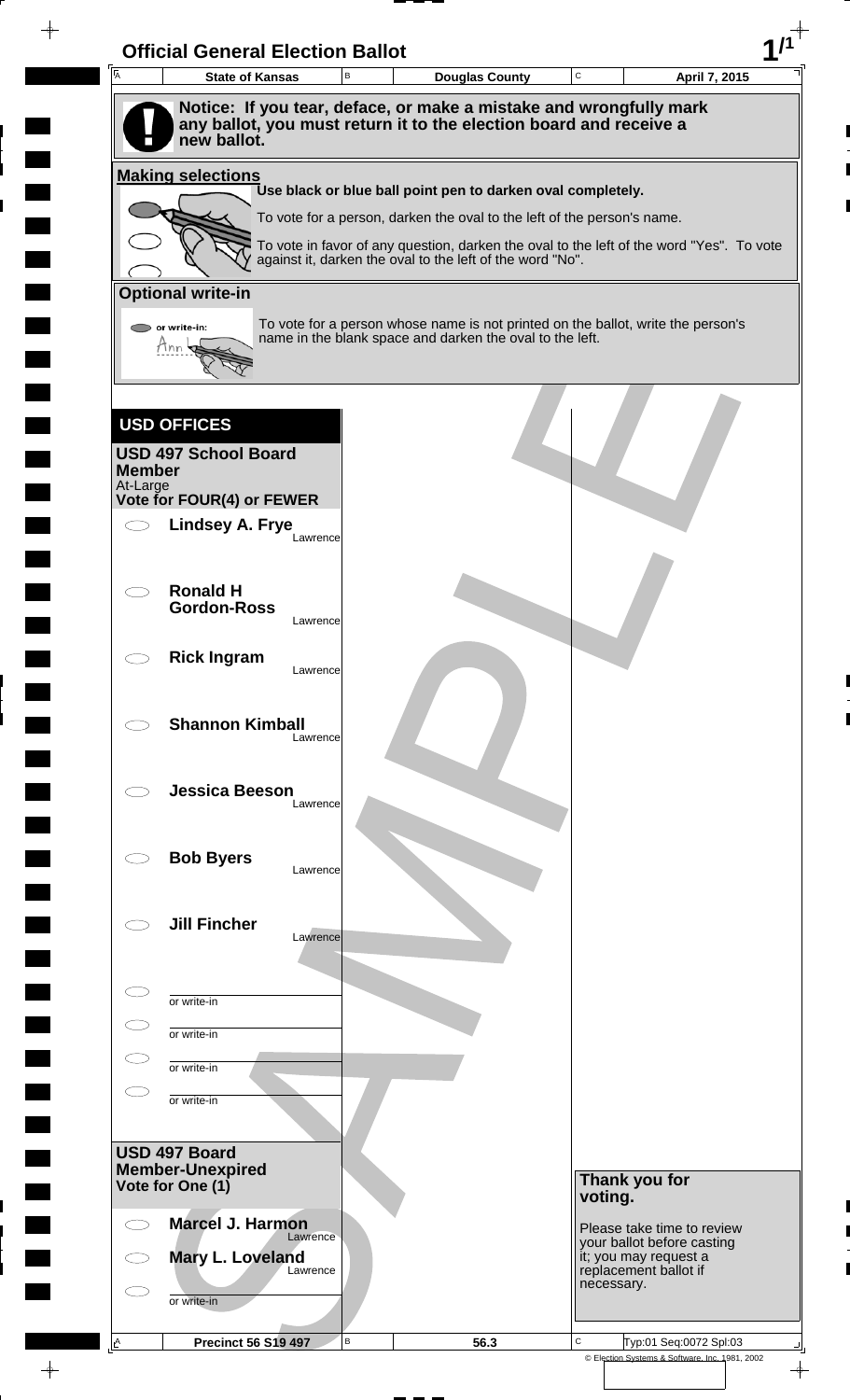| Ā<br><b>State of Kansas</b>                                                       | B | <b>Douglas County</b>                                                                                                                                 | $\mathbf C$ | April 7, 2015                                                                |
|-----------------------------------------------------------------------------------|---|-------------------------------------------------------------------------------------------------------------------------------------------------------|-------------|------------------------------------------------------------------------------|
| Notice: If you tear, deface, or make a mistake and wrongfully mark                |   |                                                                                                                                                       |             |                                                                              |
| any ballot, you must return it to the election board and receive a<br>new ballot. |   |                                                                                                                                                       |             |                                                                              |
| <b>Making selections</b>                                                          |   |                                                                                                                                                       |             |                                                                              |
|                                                                                   |   | Use black or blue ball point pen to darken oval completely.                                                                                           |             |                                                                              |
|                                                                                   |   | To vote for a person, darken the oval to the left of the person's name.                                                                               |             |                                                                              |
|                                                                                   |   | To vote in favor of any question, darken the oval to the left of the word "Yes". To vote<br>against it, darken the oval to the left of the word "No". |             |                                                                              |
| <b>Optional write-in</b>                                                          |   |                                                                                                                                                       |             |                                                                              |
| $\triangleright$ or write-in:                                                     |   | To vote for a person whose name is not printed on the ballot, write the person's<br>name in the blank space and darken the oval to the left.          |             |                                                                              |
| Ann                                                                               |   |                                                                                                                                                       |             |                                                                              |
|                                                                                   |   |                                                                                                                                                       |             |                                                                              |
| <b>USD OFFICES</b>                                                                |   |                                                                                                                                                       |             |                                                                              |
| <b>USD 343 School Board</b>                                                       |   |                                                                                                                                                       |             |                                                                              |
| <b>Member</b><br>USD 343 Position 1                                               |   |                                                                                                                                                       |             |                                                                              |
| Vote for One (1)<br><b>Ronald Thacker</b>                                         |   |                                                                                                                                                       |             |                                                                              |
| Lawrence                                                                          |   |                                                                                                                                                       |             |                                                                              |
| <b>Matt K Erickson</b><br>Grantville                                              |   |                                                                                                                                                       |             |                                                                              |
| or write-in                                                                       |   |                                                                                                                                                       |             |                                                                              |
|                                                                                   |   |                                                                                                                                                       |             |                                                                              |
| <b>USD 343 School Board</b><br><b>Member</b>                                      |   |                                                                                                                                                       |             |                                                                              |
| USD 343 Position 2<br>Vote for One (1)                                            |   |                                                                                                                                                       |             |                                                                              |
| <b>Tawnia Showalter</b><br>$\frown$<br>Perry                                      |   |                                                                                                                                                       |             |                                                                              |
| <b>Justin VanWinkle</b><br>Perry                                                  |   |                                                                                                                                                       |             |                                                                              |
| <b>Wendy George</b><br>Perry                                                      |   |                                                                                                                                                       |             |                                                                              |
| or write-in                                                                       |   |                                                                                                                                                       |             |                                                                              |
|                                                                                   |   |                                                                                                                                                       |             |                                                                              |
| <b>USD 343 School Board</b>                                                       |   |                                                                                                                                                       |             |                                                                              |
| <b>Member</b><br>USD 343 Position 3                                               |   |                                                                                                                                                       |             |                                                                              |
| Vote for One (1)<br>Jenny Morgison                                                |   |                                                                                                                                                       |             |                                                                              |
| Lecompton<br><b>Shane M. Jones</b>                                                |   |                                                                                                                                                       |             |                                                                              |
| Lecompton                                                                         |   |                                                                                                                                                       |             |                                                                              |
| or write-in                                                                       |   |                                                                                                                                                       |             |                                                                              |
| <b>USD 343 School Board</b>                                                       |   |                                                                                                                                                       |             |                                                                              |
| <b>Member</b><br>USD 343 At-Large Position 7                                      |   |                                                                                                                                                       |             |                                                                              |
| Vote for One (1)                                                                  |   |                                                                                                                                                       |             |                                                                              |
| <b>Travis O. Daniels</b><br>Grantville                                            |   |                                                                                                                                                       |             |                                                                              |
| E.<br>or write-in                                                                 |   |                                                                                                                                                       | voting.     | Thank you for                                                                |
|                                                                                   |   |                                                                                                                                                       |             | Please take time to review                                                   |
|                                                                                   |   |                                                                                                                                                       |             | your ballot before casting<br>it; you may request a<br>replacement ballot if |
|                                                                                   |   |                                                                                                                                                       | necessary.  |                                                                              |
|                                                                                   |   |                                                                                                                                                       |             |                                                                              |

 $\frac{1}{\sqrt{2\pi}}$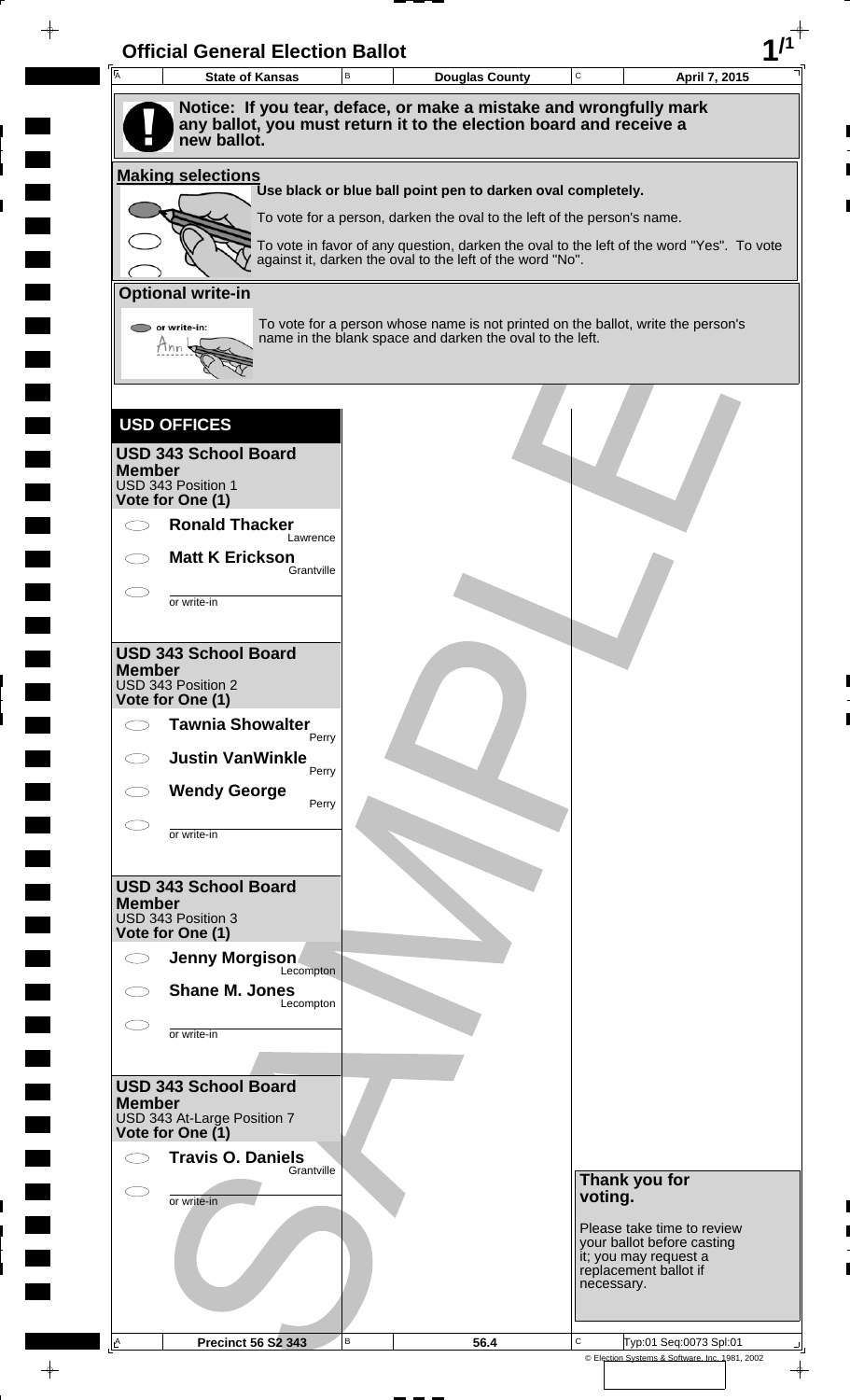| Ā                                      | <b>State of Kansas</b>                                                            | B | <b>Douglas County</b>                                                   | $\mathbf C$ | April 7, 2015                                                                            |
|----------------------------------------|-----------------------------------------------------------------------------------|---|-------------------------------------------------------------------------|-------------|------------------------------------------------------------------------------------------|
|                                        | Notice: If you tear, deface, or make a mistake and wrongfully mark                |   |                                                                         |             |                                                                                          |
|                                        | any ballot, you must return it to the election board and receive a<br>new ballot. |   |                                                                         |             |                                                                                          |
|                                        | <b>Making selections</b>                                                          |   |                                                                         |             |                                                                                          |
|                                        |                                                                                   |   | Use black or blue ball point pen to darken oval completely.             |             |                                                                                          |
|                                        |                                                                                   |   | To vote for a person, darken the oval to the left of the person's name. |             |                                                                                          |
|                                        |                                                                                   |   | against it, darken the oval to the left of the word "No".               |             | To vote in favor of any question, darken the oval to the left of the word "Yes". To vote |
| <b>Optional write-in</b>               |                                                                                   |   |                                                                         |             |                                                                                          |
| $\triangleright$ or write-in:          |                                                                                   |   | name in the blank space and darken the oval to the left.                |             | To vote for a person whose name is not printed on the ballot, write the person's         |
| Ann                                    |                                                                                   |   |                                                                         |             |                                                                                          |
|                                        |                                                                                   |   |                                                                         |             |                                                                                          |
| <b>USD OFFICES</b>                     |                                                                                   |   |                                                                         |             |                                                                                          |
|                                        | <b>USD 343 School Board</b>                                                       |   |                                                                         |             |                                                                                          |
| <b>Member</b><br>USD 343 Position 1    |                                                                                   |   |                                                                         |             |                                                                                          |
| Vote for One (1)                       | <b>Matt K Erickson</b>                                                            |   |                                                                         |             |                                                                                          |
|                                        | Grantville                                                                        |   |                                                                         |             |                                                                                          |
|                                        | <b>Ronald Thacker</b><br>Lawrence                                                 |   |                                                                         |             |                                                                                          |
|                                        | or write-in                                                                       |   |                                                                         |             |                                                                                          |
|                                        |                                                                                   |   |                                                                         |             |                                                                                          |
| <b>Member</b>                          | <b>USD 343 School Board</b>                                                       |   |                                                                         |             |                                                                                          |
| USD 343 Position 2<br>Vote for One (1) |                                                                                   |   |                                                                         |             |                                                                                          |
| $\bigcirc$                             | <b>Justin VanWinkle</b><br>Perry                                                  |   |                                                                         |             |                                                                                          |
|                                        | <b>Wendy George</b><br>Perry                                                      |   |                                                                         |             |                                                                                          |
|                                        | <b>Tawnia Showalter</b><br>Perry                                                  |   |                                                                         |             |                                                                                          |
|                                        | or write-in                                                                       |   |                                                                         |             |                                                                                          |
|                                        |                                                                                   |   |                                                                         |             |                                                                                          |
| <b>Member</b>                          | <b>USD 343 School Board</b>                                                       |   |                                                                         |             |                                                                                          |
| USD 343 Position 3<br>Vote for One (1) |                                                                                   |   |                                                                         |             |                                                                                          |
|                                        | Shane M. Jones                                                                    |   |                                                                         |             |                                                                                          |
|                                        | Lecompton<br><b>Jenny Morgison</b>                                                |   |                                                                         |             |                                                                                          |
|                                        | Lecompton                                                                         |   |                                                                         |             |                                                                                          |
|                                        | or write-in                                                                       |   |                                                                         |             |                                                                                          |
|                                        | <b>USD 343 School Board</b>                                                       |   |                                                                         |             |                                                                                          |
| <b>Member</b>                          | USD 343 At-Large Position 7                                                       |   |                                                                         |             |                                                                                          |
| Vote for One (1)                       | <b>Travis O. Daniels</b>                                                          |   |                                                                         |             |                                                                                          |
|                                        | Grantville                                                                        |   |                                                                         |             | Thank you for                                                                            |
| E.                                     | or write-in                                                                       |   |                                                                         | voting.     |                                                                                          |
|                                        |                                                                                   |   |                                                                         |             | Please take time to review<br>your ballot before casting                                 |
|                                        |                                                                                   |   |                                                                         |             | it; you may request a<br>replacement ballot if                                           |
|                                        |                                                                                   |   |                                                                         | necessary.  |                                                                                          |
|                                        |                                                                                   |   |                                                                         |             |                                                                                          |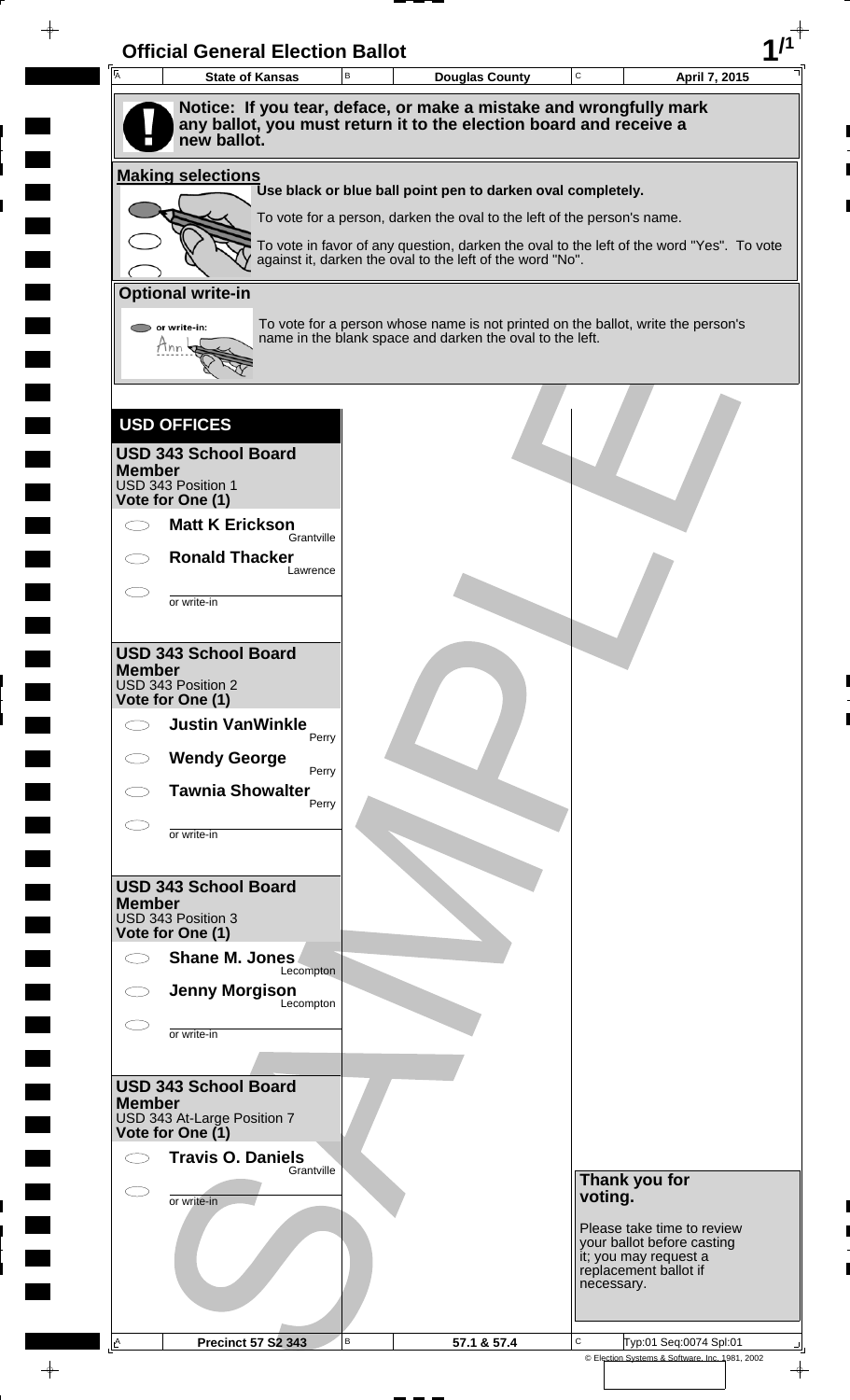| $\overline{A}$<br><b>State of Kansas</b>                                    |            | B                        | <b>Douglas County</b>                                                                                                                        | C       | April 7, 2015                                       |  |
|-----------------------------------------------------------------------------|------------|--------------------------|----------------------------------------------------------------------------------------------------------------------------------------------|---------|-----------------------------------------------------|--|
|                                                                             |            |                          |                                                                                                                                              |         |                                                     |  |
| new ballot.                                                                 |            |                          | Notice: If you tear, deface, or make a mistake and wrongfully mark<br>any ballot, you must return it to the election board and receive a     |         |                                                     |  |
| <b>Making selections</b>                                                    |            |                          | Use black or blue ball point pen to darken oval completely.                                                                                  |         |                                                     |  |
|                                                                             |            |                          | To vote for a person, darken the oval to the left of the person's name.                                                                      |         |                                                     |  |
|                                                                             |            |                          | To vote in favor of any question, darken the oval to the left of the word "Yes". To vote                                                     |         |                                                     |  |
|                                                                             |            |                          | against it, darken the oval to the left of the word "No".                                                                                    |         |                                                     |  |
| <b>Optional write-in</b>                                                    |            |                          |                                                                                                                                              |         |                                                     |  |
| or write-in:                                                                |            |                          | To vote for a person whose name is not printed on the ballot, write the person's<br>name in the blank space and darken the oval to the left. |         |                                                     |  |
| <b>MUNICIPAL OFFICES</b>                                                    |            |                          | <b>USD OFFICES</b>                                                                                                                           |         |                                                     |  |
|                                                                             |            |                          | <b>USD 343 School Board</b>                                                                                                                  |         |                                                     |  |
| <b>Lecompton City Mayor</b><br>Vote for One (1)                             |            | <b>Member</b>            | USD 343 Position 3<br>Vote for One (1)                                                                                                       |         |                                                     |  |
| <b>Sandra Jacquot</b>                                                       | Lecompton  | $\overline{\phantom{0}}$ | <b>Shane M. Jones</b><br>Lecompton                                                                                                           |         |                                                     |  |
| or write-in                                                                 |            |                          | <b>Jenny Morgison</b><br>Lecompton                                                                                                           |         |                                                     |  |
|                                                                             |            |                          |                                                                                                                                              |         |                                                     |  |
| <b>Lecompton City Council</b>                                               |            |                          | or write-in                                                                                                                                  |         |                                                     |  |
| Vote for TWO(2) or FEWER                                                    |            |                          | <b>USD 343 School Board</b>                                                                                                                  |         |                                                     |  |
|                                                                             |            | <b>Member</b>            |                                                                                                                                              |         |                                                     |  |
| <b>Tim J. McNish</b><br>$\bigcirc$                                          | Lecompton  |                          | USD 343 At-Large Position 7<br>Vote for One (1)                                                                                              |         |                                                     |  |
| <b>Elsie I. Middleton</b>                                                   | Lecompton  |                          | <b>Travis O. Daniels</b><br>Grantville                                                                                                       |         |                                                     |  |
| or write-in                                                                 |            |                          | or write-in                                                                                                                                  |         |                                                     |  |
| or write-in                                                                 |            |                          | <b>QUESTION SUBMITTED</b>                                                                                                                    |         |                                                     |  |
|                                                                             |            |                          | City of Lecompton                                                                                                                            |         |                                                     |  |
| <b>USD OFFICES</b>                                                          |            |                          |                                                                                                                                              |         |                                                     |  |
| <b>USD 343 School Board</b>                                                 |            | adopted?                 | Shall the following be                                                                                                                       |         |                                                     |  |
| <b>Member</b><br>USD 343 Position 1                                         |            |                          | Shall a new city retailers'                                                                                                                  |         |                                                     |  |
| Vote for One (1)                                                            |            |                          | sales tax in the amount of<br>three-quarters of one percent                                                                                  |         |                                                     |  |
| <b>Matt K Erickson</b><br>$\bigcirc$                                        | Grantville |                          | $(0.75\%)$ be levied in the City<br>of Lecompton, Kansas,                                                                                    |         |                                                     |  |
| <b>Ronald Thacker</b>                                                       | Lawrence   |                          | pursuant to the provisions of<br>K.S.A. 12-187 <i>et seq.</i> , as                                                                           |         |                                                     |  |
| or write-in                                                                 |            |                          | amended, for such general<br>governmental purposes as                                                                                        |         |                                                     |  |
|                                                                             |            |                          | may be in the best interest of<br>the City, with collection of<br>such sales ta to commence                                                  |         |                                                     |  |
| <b>USD 343 School Board</b>                                                 |            |                          | on October 1, 2015, or as                                                                                                                    |         |                                                     |  |
| <b>Member</b><br>USD 343 Position 2                                         |            |                          | soon thereafter as permitted<br>by law, and which would be<br>in addition to the ongoing                                                     |         |                                                     |  |
| Vote for One (1)                                                            |            |                          | one percent (1%) retailers'<br>sales tax currently levied by                                                                                 |         |                                                     |  |
| <b>Justin VanWinkle</b><br>$\bigcirc$                                       | Perry      | the City?                |                                                                                                                                              |         | Thank you for                                       |  |
| <b>Wendy George</b>                                                         | Perry      |                          | Yes                                                                                                                                          | voting. |                                                     |  |
| <b>Tawnia Showalter</b>                                                     | Perry      |                          | <b>No</b>                                                                                                                                    |         | Please take time to review                          |  |
|                                                                             |            |                          |                                                                                                                                              |         | your ballot before casting<br>it; you may request a |  |
| or write-in                                                                 |            |                          |                                                                                                                                              |         | replacement ballot if<br>necessary.                 |  |
|                                                                             |            |                          |                                                                                                                                              |         |                                                     |  |
| $\mathsf{A}% _{\mathsf{A}}^{\mathsf{A}}(\mathsf{A})$<br>Precinct 57 S2 City |            | $\mathsf B$              | 57.2                                                                                                                                         | C       | Typ:01 Seq:0074 Spl:02                              |  |

 $\blacksquare$ 

 $\blacksquare$ 

 $\blacksquare$ 

 $\qquad \qquad \blacksquare$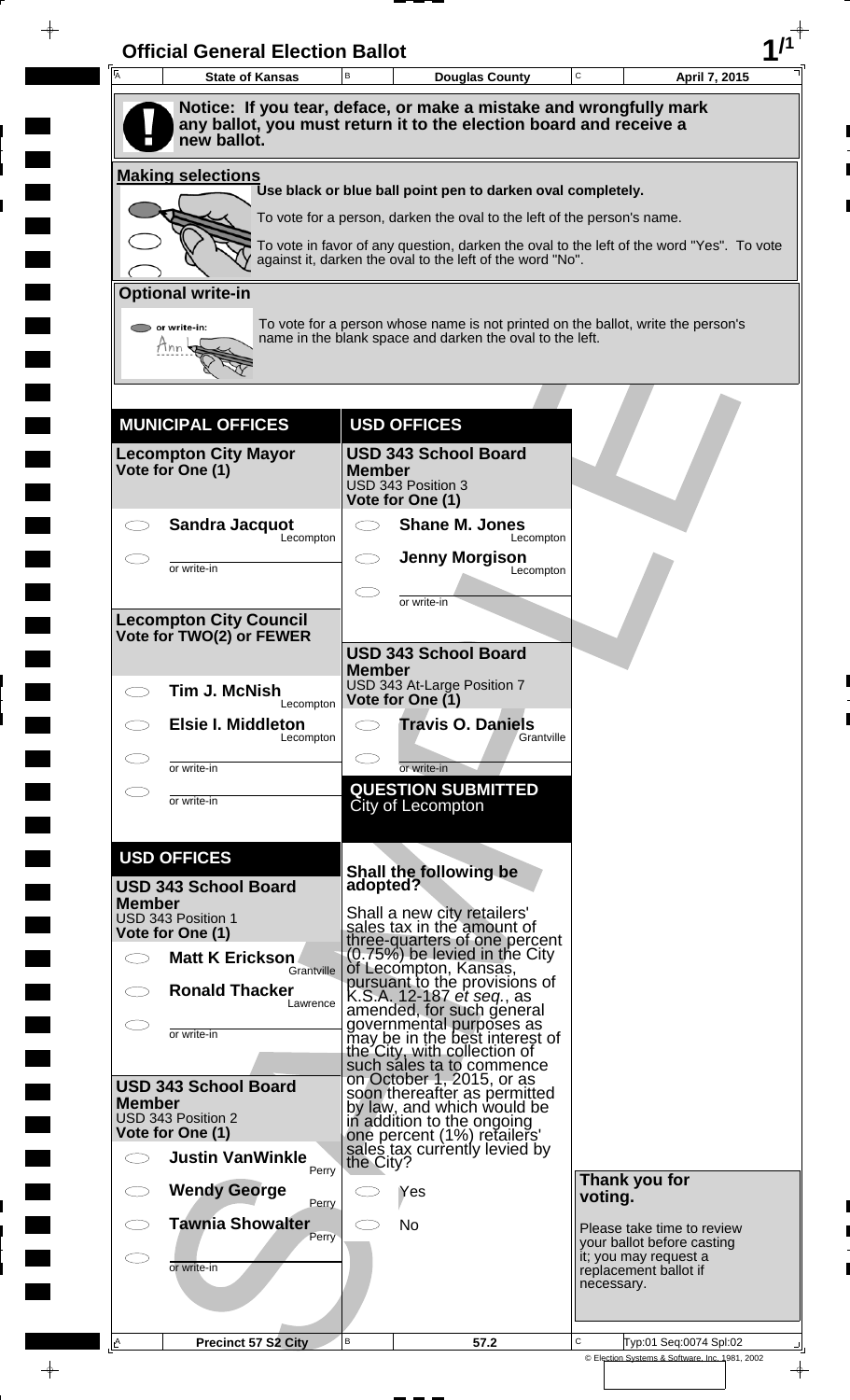| Ā                              | <b>State of Kansas</b>                   | B | <b>Douglas County</b>                                                                                                                        | $\mathbf C$ | April 7, 2015                                            |
|--------------------------------|------------------------------------------|---|----------------------------------------------------------------------------------------------------------------------------------------------|-------------|----------------------------------------------------------|
|                                |                                          |   | Notice: If you tear, deface, or make a mistake and wrongfully mark                                                                           |             |                                                          |
|                                |                                          |   | any ballot, you must return it to the election board and receive a                                                                           |             |                                                          |
|                                | new ballot.                              |   |                                                                                                                                              |             |                                                          |
| <b>Making selections</b>       |                                          |   | Use black or blue ball point pen to darken oval completely.                                                                                  |             |                                                          |
|                                |                                          |   | To vote for a person, darken the oval to the left of the person's name.                                                                      |             |                                                          |
|                                |                                          |   | To vote in favor of any question, darken the oval to the left of the word "Yes". To vote                                                     |             |                                                          |
|                                |                                          |   | against it, darken the oval to the left of the word "No".                                                                                    |             |                                                          |
| <b>Optional write-in</b>       |                                          |   |                                                                                                                                              |             |                                                          |
| $\bigcirc$ or write-in:<br>Ann |                                          |   | To vote for a person whose name is not printed on the ballot, write the person's<br>name in the blank space and darken the oval to the left. |             |                                                          |
|                                |                                          |   |                                                                                                                                              |             |                                                          |
|                                |                                          |   |                                                                                                                                              |             |                                                          |
|                                | <b>DRAINAGE DISTRICT</b>                 |   |                                                                                                                                              |             |                                                          |
| <b>OFFICES</b>                 |                                          |   |                                                                                                                                              |             |                                                          |
|                                | <b>Douglas County Kaw</b>                |   |                                                                                                                                              |             |                                                          |
| <b>Drainage District</b>       | Vote for THREE(3) or FEWER               |   |                                                                                                                                              |             |                                                          |
|                                |                                          |   |                                                                                                                                              |             |                                                          |
|                                | <b>Charles B. Taylor III</b><br>Lawrence |   |                                                                                                                                              |             |                                                          |
|                                | <b>John A Naramore</b><br>Midland        |   |                                                                                                                                              |             |                                                          |
|                                | <b>Mary Ann Stewart</b><br>Lawrence      |   |                                                                                                                                              |             |                                                          |
| or write-in                    |                                          |   |                                                                                                                                              |             |                                                          |
|                                |                                          |   |                                                                                                                                              |             |                                                          |
| or write-in                    |                                          |   |                                                                                                                                              |             |                                                          |
| or write-in                    |                                          |   |                                                                                                                                              |             |                                                          |
|                                |                                          |   |                                                                                                                                              |             |                                                          |
|                                |                                          |   |                                                                                                                                              |             |                                                          |
|                                |                                          |   |                                                                                                                                              |             |                                                          |
|                                |                                          |   |                                                                                                                                              |             |                                                          |
|                                |                                          |   |                                                                                                                                              |             |                                                          |
|                                |                                          |   |                                                                                                                                              |             |                                                          |
|                                |                                          |   |                                                                                                                                              |             |                                                          |
|                                |                                          |   |                                                                                                                                              |             |                                                          |
|                                |                                          |   |                                                                                                                                              |             |                                                          |
|                                |                                          |   |                                                                                                                                              |             |                                                          |
|                                |                                          |   |                                                                                                                                              |             |                                                          |
|                                |                                          |   |                                                                                                                                              |             |                                                          |
|                                |                                          |   |                                                                                                                                              |             |                                                          |
|                                |                                          |   |                                                                                                                                              |             |                                                          |
|                                |                                          |   |                                                                                                                                              |             | Thank you for                                            |
|                                |                                          |   |                                                                                                                                              |             | voting.                                                  |
|                                |                                          |   |                                                                                                                                              |             | Please take time to review<br>your ballot before casting |
|                                |                                          |   |                                                                                                                                              |             | it; you may request a<br>replacement ballot if           |
|                                |                                          |   |                                                                                                                                              |             | necessary.                                               |
|                                |                                          |   |                                                                                                                                              |             |                                                          |
| A                              | <b>Precinct 57 S2 Drainage</b>           | В |                                                                                                                                              | C           | Typ:01 Seq:0074 Spl:03                                   |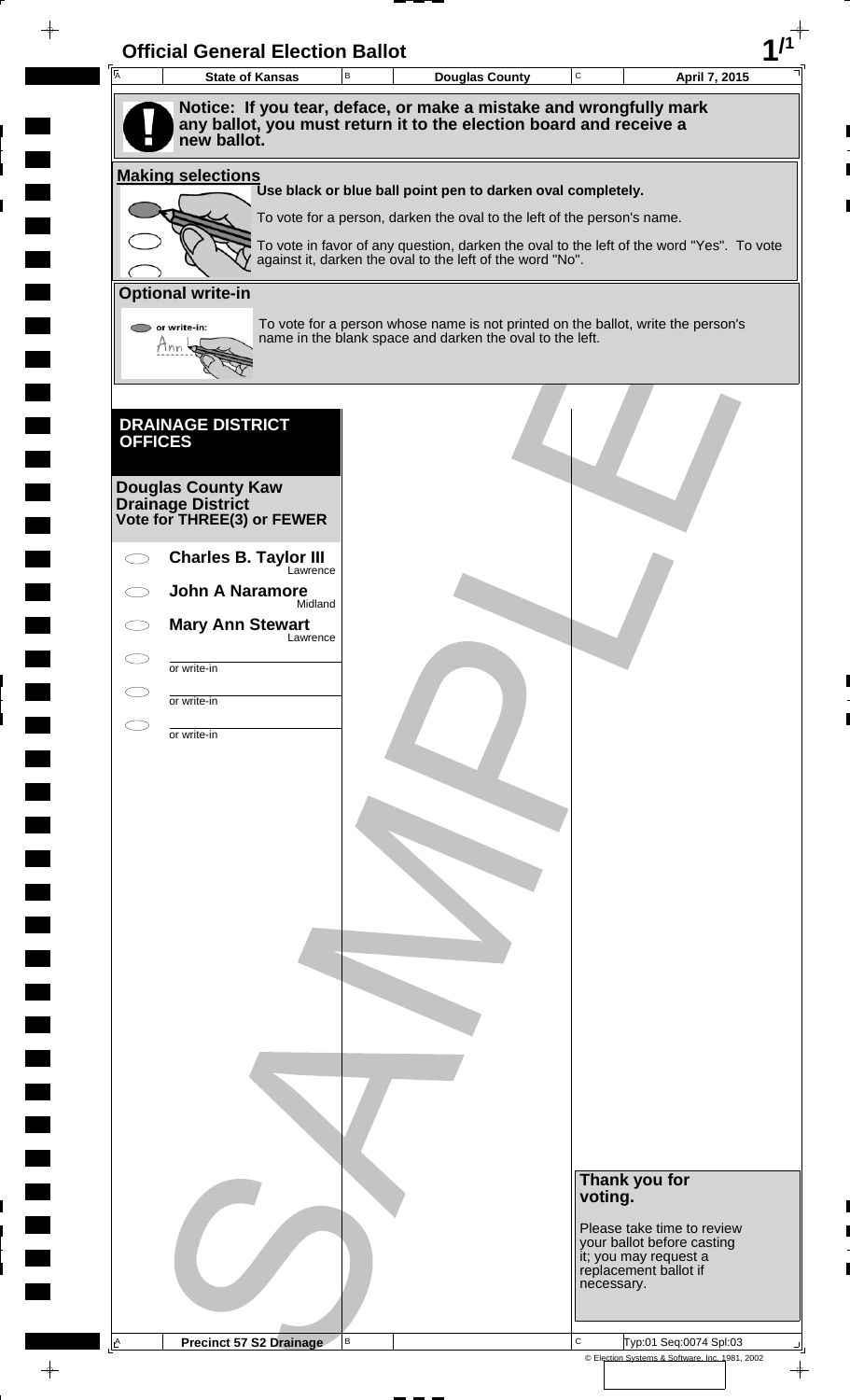| $\overline{A}$ | <b>State of Kansas</b>                                                                                                                                  | B | <b>Douglas County</b>                                                                                                                                 | $\mathtt{C}$ | April 7, 2015                                            |
|----------------|---------------------------------------------------------------------------------------------------------------------------------------------------------|---|-------------------------------------------------------------------------------------------------------------------------------------------------------|--------------|----------------------------------------------------------|
|                | Notice: If you tear, deface, or make a mistake and wrongfully mark<br>any ballot, you must return it to the election board and receive a<br>new ballot. |   |                                                                                                                                                       |              |                                                          |
|                | <b>Making selections</b>                                                                                                                                |   |                                                                                                                                                       |              |                                                          |
|                |                                                                                                                                                         |   | Use black or blue ball point pen to darken oval completely.                                                                                           |              |                                                          |
|                |                                                                                                                                                         |   | To vote for a person, darken the oval to the left of the person's name.                                                                               |              |                                                          |
|                |                                                                                                                                                         |   | To vote in favor of any question, darken the oval to the left of the word "Yes". To vote<br>against it, darken the oval to the left of the word "No". |              |                                                          |
|                | <b>Optional write-in</b>                                                                                                                                |   |                                                                                                                                                       |              |                                                          |
|                | $\triangleright$ or write-in:<br>Tnn                                                                                                                    |   | To vote for a person whose name is not printed on the ballot, write the person's<br>name in the blank space and darken the oval to the left.          |              |                                                          |
|                |                                                                                                                                                         |   |                                                                                                                                                       |              |                                                          |
|                | <b>USD OFFICES</b>                                                                                                                                      |   |                                                                                                                                                       |              |                                                          |
| <b>Member</b>  | <b>USD 343 School Board</b>                                                                                                                             |   |                                                                                                                                                       |              |                                                          |
|                | USD 343 Position 1<br>Vote for One (1)                                                                                                                  |   |                                                                                                                                                       |              |                                                          |
|                | <b>Ronald Thacker</b><br>Lawrence                                                                                                                       |   |                                                                                                                                                       |              |                                                          |
|                | <b>Matt K Erickson</b><br>Grantville                                                                                                                    |   |                                                                                                                                                       |              |                                                          |
|                | or write-in                                                                                                                                             |   |                                                                                                                                                       |              |                                                          |
|                |                                                                                                                                                         |   |                                                                                                                                                       |              |                                                          |
| <b>Member</b>  | <b>USD 343 School Board</b>                                                                                                                             |   |                                                                                                                                                       |              |                                                          |
|                | USD 343 Position 2<br>Vote for One (1)                                                                                                                  |   |                                                                                                                                                       |              |                                                          |
|                | <b>Wendy George</b>                                                                                                                                     |   |                                                                                                                                                       |              |                                                          |
|                | Perry<br><b>Tawnia Showalter</b>                                                                                                                        |   |                                                                                                                                                       |              |                                                          |
|                | Perry<br><b>Justin VanWinkle</b>                                                                                                                        |   |                                                                                                                                                       |              |                                                          |
|                | Perry                                                                                                                                                   |   |                                                                                                                                                       |              |                                                          |
|                | or write-in                                                                                                                                             |   |                                                                                                                                                       |              |                                                          |
|                | <b>USD 343 School Board</b>                                                                                                                             |   |                                                                                                                                                       |              |                                                          |
| <b>Member</b>  | USD 343 Position 3                                                                                                                                      |   |                                                                                                                                                       |              |                                                          |
|                | Vote for One (1)<br>Jenny Morgison                                                                                                                      |   |                                                                                                                                                       |              |                                                          |
|                | Lecompton<br><b>Shane M. Jones</b>                                                                                                                      |   |                                                                                                                                                       |              |                                                          |
|                | Lecompton                                                                                                                                               |   |                                                                                                                                                       |              |                                                          |
|                | or write-in                                                                                                                                             |   |                                                                                                                                                       |              |                                                          |
|                | <b>USD 343 School Board</b>                                                                                                                             |   |                                                                                                                                                       |              |                                                          |
| <b>Member</b>  | USD 343 At-Large Position 7                                                                                                                             |   |                                                                                                                                                       |              |                                                          |
|                | Vote for One (1)                                                                                                                                        |   |                                                                                                                                                       |              |                                                          |
|                | <b>Travis O. Daniels</b><br>Grantville                                                                                                                  |   |                                                                                                                                                       |              | Thank you for                                            |
| E.             | or write-in                                                                                                                                             |   |                                                                                                                                                       |              | voting.                                                  |
|                |                                                                                                                                                         |   |                                                                                                                                                       |              | Please take time to review<br>your ballot before casting |
|                |                                                                                                                                                         |   |                                                                                                                                                       |              | it; you may request a<br>replacement ballot if           |
|                |                                                                                                                                                         |   |                                                                                                                                                       |              | necessary.                                               |
|                |                                                                                                                                                         |   |                                                                                                                                                       |              |                                                          |

 $\frac{1}{\sqrt{2\pi}}$ 

 $\blacksquare$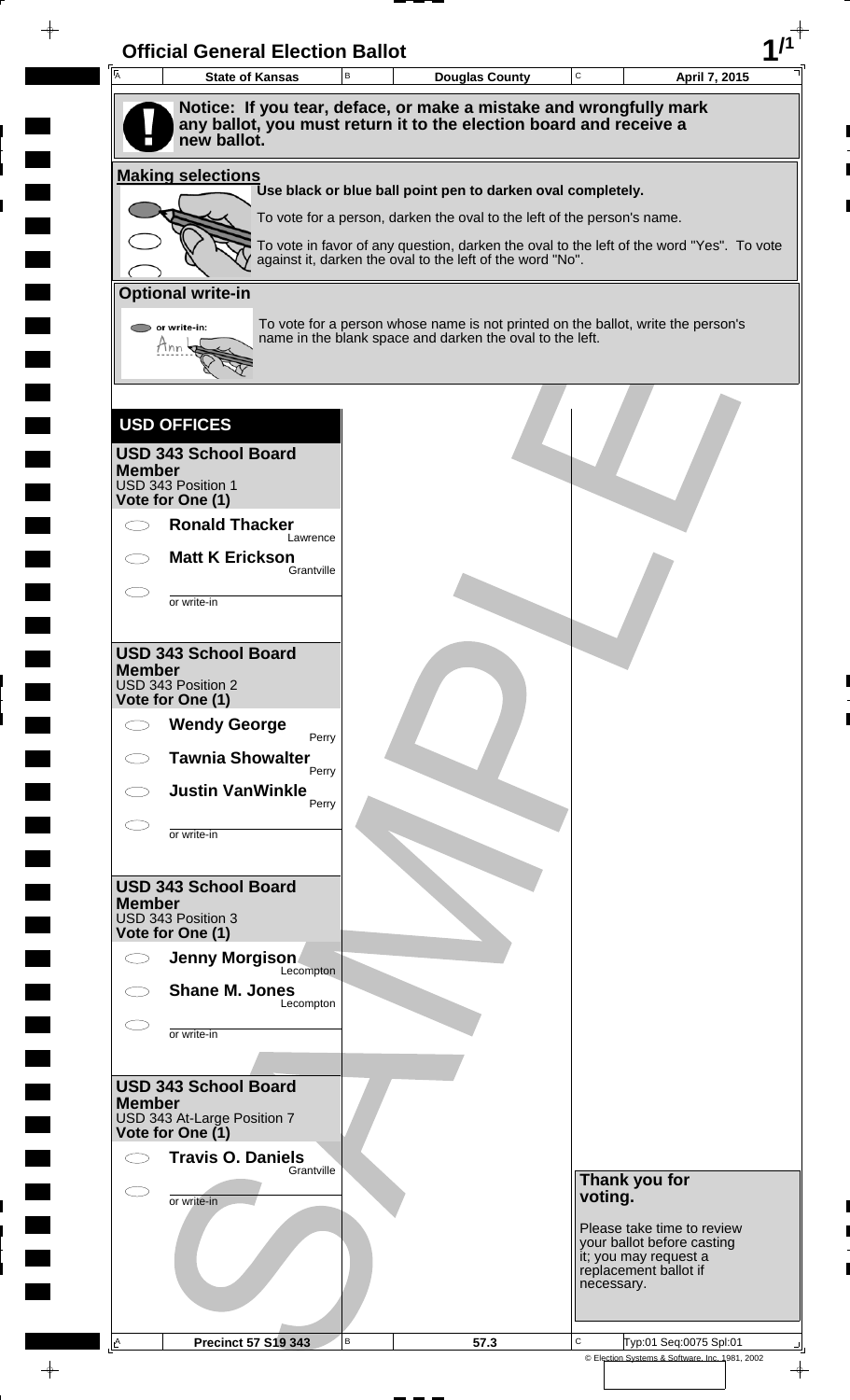| $\overline{A}$ | <b>State of Kansas</b>                                                                                                                   | B | <b>Douglas County</b>                                                                                                                        | $\mathtt{C}$ |                                                                              | April 7, 2015 |
|----------------|------------------------------------------------------------------------------------------------------------------------------------------|---|----------------------------------------------------------------------------------------------------------------------------------------------|--------------|------------------------------------------------------------------------------|---------------|
|                | Notice: If you tear, deface, or make a mistake and wrongfully mark<br>any ballot, you must return it to the election board and receive a |   |                                                                                                                                              |              |                                                                              |               |
|                | new ballot.                                                                                                                              |   |                                                                                                                                              |              |                                                                              |               |
|                | <b>Making selections</b>                                                                                                                 |   | Use black or blue ball point pen to darken oval completely.                                                                                  |              |                                                                              |               |
|                |                                                                                                                                          |   | To vote for a person, darken the oval to the left of the person's name.                                                                      |              |                                                                              |               |
|                |                                                                                                                                          |   | To vote in favor of any question, darken the oval to the left of the word "Yes". To vote                                                     |              |                                                                              |               |
|                |                                                                                                                                          |   | against it, darken the oval to the left of the word "No".                                                                                    |              |                                                                              |               |
|                | <b>Optional write-in</b>                                                                                                                 |   |                                                                                                                                              |              |                                                                              |               |
|                | $\triangleright$ or write-in:<br>Thn                                                                                                     |   | To vote for a person whose name is not printed on the ballot, write the person's<br>name in the blank space and darken the oval to the left. |              |                                                                              |               |
|                |                                                                                                                                          |   |                                                                                                                                              |              |                                                                              |               |
|                |                                                                                                                                          |   |                                                                                                                                              |              |                                                                              |               |
|                | <b>USD OFFICES</b>                                                                                                                       |   |                                                                                                                                              |              |                                                                              |               |
| <b>Member</b>  | <b>USD 343 School Board</b>                                                                                                              |   |                                                                                                                                              |              |                                                                              |               |
|                | USD 343 Position 1<br>Vote for One (1)                                                                                                   |   |                                                                                                                                              |              |                                                                              |               |
|                | <b>Matt K Erickson</b><br>Grantville                                                                                                     |   |                                                                                                                                              |              |                                                                              |               |
|                | <b>Ronald Thacker</b><br>Lawrence                                                                                                        |   |                                                                                                                                              |              |                                                                              |               |
|                | or write-in                                                                                                                              |   |                                                                                                                                              |              |                                                                              |               |
|                |                                                                                                                                          |   |                                                                                                                                              |              |                                                                              |               |
| <b>Member</b>  | <b>USD 343 School Board</b>                                                                                                              |   |                                                                                                                                              |              |                                                                              |               |
|                | USD 343 Position 2<br>Vote for One (1)                                                                                                   |   |                                                                                                                                              |              |                                                                              |               |
| $\bigcirc$     | <b>Tawnia Showalter</b>                                                                                                                  |   |                                                                                                                                              |              |                                                                              |               |
|                | Perry<br><b>Justin VanWinkle</b>                                                                                                         |   |                                                                                                                                              |              |                                                                              |               |
|                | Perry<br><b>Wendy George</b>                                                                                                             |   |                                                                                                                                              |              |                                                                              |               |
|                | Perry                                                                                                                                    |   |                                                                                                                                              |              |                                                                              |               |
|                | or write-in                                                                                                                              |   |                                                                                                                                              |              |                                                                              |               |
|                | <b>USD 343 School Board</b>                                                                                                              |   |                                                                                                                                              |              |                                                                              |               |
| <b>Member</b>  | USD 343 Position 3                                                                                                                       |   |                                                                                                                                              |              |                                                                              |               |
|                | Vote for One (1)<br>Shane M. Jones                                                                                                       |   |                                                                                                                                              |              |                                                                              |               |
|                | Lecompton                                                                                                                                |   |                                                                                                                                              |              |                                                                              |               |
|                | <b>Jenny Morgison</b><br>Lecompton                                                                                                       |   |                                                                                                                                              |              |                                                                              |               |
|                | or write-in                                                                                                                              |   |                                                                                                                                              |              |                                                                              |               |
|                |                                                                                                                                          |   |                                                                                                                                              |              |                                                                              |               |
| <b>Member</b>  | <b>USD 343 School Board</b>                                                                                                              |   |                                                                                                                                              |              |                                                                              |               |
|                | USD 343 At-Large Position 7<br>Vote for One (1)                                                                                          |   |                                                                                                                                              |              |                                                                              |               |
|                | <b>Travis O. Daniels</b><br>Grantville                                                                                                   |   |                                                                                                                                              |              |                                                                              |               |
| C              | or write-in                                                                                                                              |   |                                                                                                                                              | voting.      | Thank you for                                                                |               |
|                |                                                                                                                                          |   |                                                                                                                                              |              | Please take time to review                                                   |               |
|                |                                                                                                                                          |   |                                                                                                                                              |              | your ballot before casting<br>it; you may request a<br>replacement ballot if |               |
|                |                                                                                                                                          |   |                                                                                                                                              |              |                                                                              |               |
|                |                                                                                                                                          |   |                                                                                                                                              | necessary.   |                                                                              |               |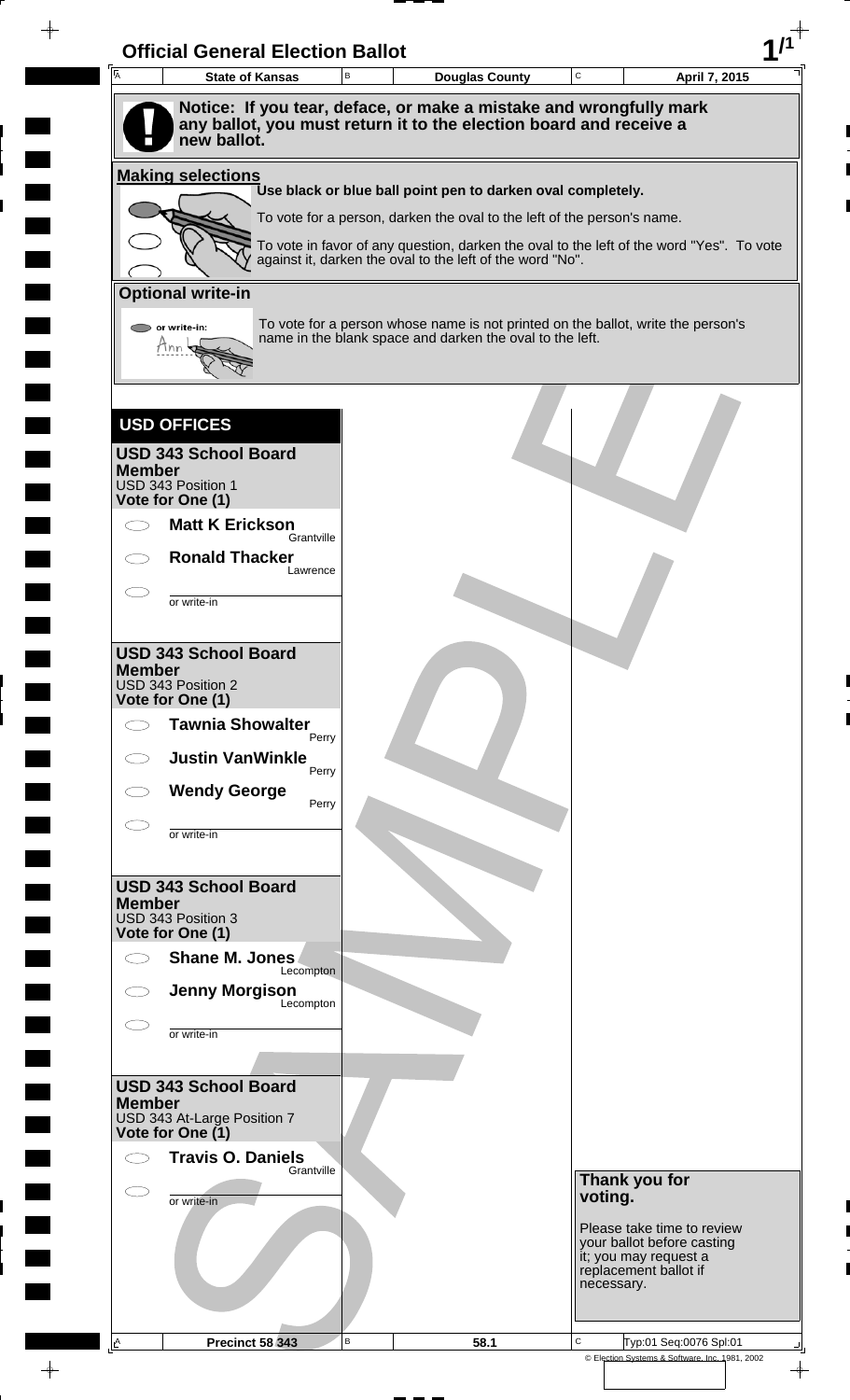| $\overline{\mathsf{A}}$ | <b>State of Kansas</b>                         | В | <b>Douglas County</b>                                                                                                                        | $\mathbf C$ | April 7, 2015                                            |
|-------------------------|------------------------------------------------|---|----------------------------------------------------------------------------------------------------------------------------------------------|-------------|----------------------------------------------------------|
|                         |                                                |   | Notice: If you tear, deface, or make a mistake and wrongfully mark                                                                           |             |                                                          |
|                         | new ballot.                                    |   | any ballot, you must return it to the election board and receive a                                                                           |             |                                                          |
|                         | <b>Making selections</b>                       |   | Use black or blue ball point pen to darken oval completely.                                                                                  |             |                                                          |
|                         |                                                |   | To vote for a person, darken the oval to the left of the person's name.                                                                      |             |                                                          |
|                         |                                                |   | To vote in favor of any question, darken the oval to the left of the word "Yes". To vote                                                     |             |                                                          |
|                         |                                                |   | against it, darken the oval to the left of the word "No".                                                                                    |             |                                                          |
|                         | <b>Optional write-in</b>                       |   |                                                                                                                                              |             |                                                          |
|                         | or write-in:                                   |   | To vote for a person whose name is not printed on the ballot, write the person's<br>name in the blank space and darken the oval to the left. |             |                                                          |
|                         | Mnn                                            |   |                                                                                                                                              |             |                                                          |
|                         |                                                |   |                                                                                                                                              |             |                                                          |
|                         | <b>USD OFFICES</b>                             |   |                                                                                                                                              |             |                                                          |
|                         | <b>USD 450 School Board</b>                    |   |                                                                                                                                              |             |                                                          |
| <b>Member</b>           |                                                |   |                                                                                                                                              |             |                                                          |
|                         | USD 450 Dist. A Position 1<br>Vote for One (1) |   |                                                                                                                                              |             |                                                          |
|                         | <b>Michael Mayfield</b>                        |   |                                                                                                                                              |             |                                                          |
|                         | Topeka<br><b>Lauren Tice Miller</b>            |   |                                                                                                                                              |             |                                                          |
|                         | Topeka                                         |   |                                                                                                                                              |             |                                                          |
|                         | or write-in                                    |   |                                                                                                                                              |             |                                                          |
|                         |                                                |   |                                                                                                                                              |             |                                                          |
| <b>Member</b>           | <b>USD 450 School Board</b>                    |   |                                                                                                                                              |             |                                                          |
|                         | USD 450 Dist. B Position 2                     |   |                                                                                                                                              |             |                                                          |
|                         | Vote for One (1)<br>Rocky J. Busenitz          |   |                                                                                                                                              |             |                                                          |
|                         | Tecumseh                                       |   |                                                                                                                                              |             |                                                          |
|                         | or write-in                                    |   |                                                                                                                                              |             |                                                          |
|                         |                                                |   |                                                                                                                                              |             |                                                          |
| <b>Member</b>           | <b>USD 450 School Board</b>                    |   |                                                                                                                                              |             |                                                          |
|                         | USD 450 Dist. C Position 3<br>Vote for One (1) |   |                                                                                                                                              |             |                                                          |
|                         | Eric G. Deitcher                               |   |                                                                                                                                              |             |                                                          |
|                         | Berryton                                       |   |                                                                                                                                              |             |                                                          |
|                         | or write-in                                    |   |                                                                                                                                              |             |                                                          |
|                         |                                                |   |                                                                                                                                              |             |                                                          |
| <b>Member</b>           | <b>USD 450 School Board</b>                    |   |                                                                                                                                              |             |                                                          |
|                         | USD 450 At-Large<br>Vote for One (1)           |   |                                                                                                                                              |             |                                                          |
|                         | <b>Joel Manzanares</b>                         |   |                                                                                                                                              |             |                                                          |
|                         | Topeka                                         |   |                                                                                                                                              |             |                                                          |
|                         | or write-in                                    |   |                                                                                                                                              |             |                                                          |
|                         |                                                |   |                                                                                                                                              |             |                                                          |
|                         |                                                |   |                                                                                                                                              |             |                                                          |
|                         |                                                |   |                                                                                                                                              | voting.     | Thank you for                                            |
|                         |                                                |   |                                                                                                                                              |             |                                                          |
|                         |                                                |   |                                                                                                                                              |             | Please take time to review<br>your ballot before casting |
|                         |                                                |   |                                                                                                                                              |             | it; you may request a<br>replacement ballot if           |
|                         |                                                |   |                                                                                                                                              |             | necessary.                                               |
|                         |                                                |   |                                                                                                                                              |             |                                                          |

 $\overline{\phantom{a}}$ 

 $\blacksquare$ 

 $\blacksquare$ 

 $\frac{1}{\sqrt{2\pi}}\int_{0}^{\pi}\frac{1}{\sqrt{2\pi}}\left( \frac{1}{\sqrt{2\pi}}\right) \frac{d\mu}{d\mu}d\mu$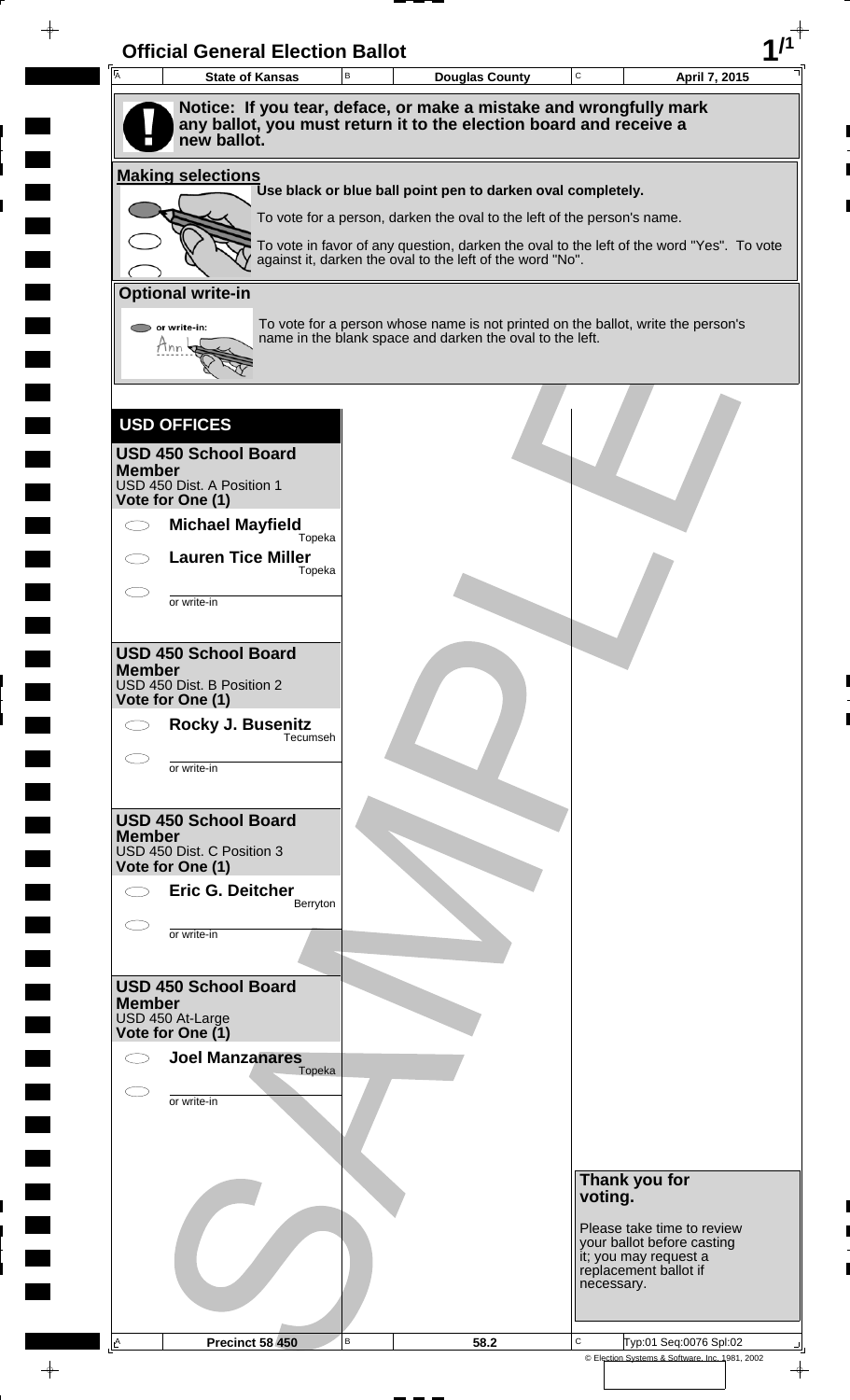| Ā<br><b>State of Kansas</b>                                                       | $\mathsf B$ | <b>Douglas County</b>                                                            | $\mathbf C$ | April 7, 2015                                                                            |
|-----------------------------------------------------------------------------------|-------------|----------------------------------------------------------------------------------|-------------|------------------------------------------------------------------------------------------|
| Notice: If you tear, deface, or make a mistake and wrongfully mark                |             |                                                                                  |             |                                                                                          |
| any ballot, you must return it to the election board and receive a<br>new ballot. |             |                                                                                  |             |                                                                                          |
| <b>Making selections</b>                                                          |             | Use black or blue ball point pen to darken oval completely.                      |             |                                                                                          |
|                                                                                   |             | To vote for a person, darken the oval to the left of the person's name.          |             |                                                                                          |
|                                                                                   |             |                                                                                  |             | To vote in favor of any question, darken the oval to the left of the word "Yes". To vote |
|                                                                                   |             | against it, darken the oval to the left of the word "No".                        |             |                                                                                          |
| <b>Optional write-in</b>                                                          |             | To vote for a person whose name is not printed on the ballot, write the person's |             |                                                                                          |
| or write-in:<br>Mnn                                                               |             | name in the blank space and darken the oval to the left.                         |             |                                                                                          |
|                                                                                   |             |                                                                                  |             |                                                                                          |
| <b>USD OFFICES</b>                                                                |             |                                                                                  |             |                                                                                          |
| <b>USD 348 School Board</b><br><b>Member</b>                                      |             |                                                                                  |             |                                                                                          |
| USD 348 Dist. 1 Position 1<br>Vote for One (1)                                    |             |                                                                                  |             |                                                                                          |
| <b>Nick Harris</b><br><b>Baldwin City</b>                                         |             |                                                                                  |             |                                                                                          |
| or write-in                                                                       |             |                                                                                  |             |                                                                                          |
|                                                                                   |             |                                                                                  |             |                                                                                          |
| <b>USD 348 School Board</b><br><b>Member</b>                                      |             |                                                                                  |             |                                                                                          |
| USD 348 Dist. 2 Position 2<br>Vote for One (1)                                    |             |                                                                                  |             |                                                                                          |
| <b>Sandy Chapman</b><br>Baldwin City                                              |             |                                                                                  |             |                                                                                          |
| or write-in                                                                       |             |                                                                                  |             |                                                                                          |
|                                                                                   |             |                                                                                  |             |                                                                                          |
| <b>USD 348 School Board</b><br><b>Member</b>                                      |             |                                                                                  |             |                                                                                          |
| USD 348 Dist. 3 Position 3<br>Vote for One (1)                                    |             |                                                                                  |             |                                                                                          |
| <b>Jay Hundley</b><br><b>Baldwin City</b>                                         |             |                                                                                  |             |                                                                                          |
| <b>Chad M Christie</b><br><b>Baldwin City</b>                                     |             |                                                                                  |             |                                                                                          |
| or write-in                                                                       |             |                                                                                  |             |                                                                                          |
|                                                                                   |             |                                                                                  |             |                                                                                          |
| <b>USD 348 School Board</b><br><b>Member</b>                                      |             |                                                                                  |             |                                                                                          |
| USD 348 Dist 7 At-Large<br>Vote for One (1)                                       |             |                                                                                  |             |                                                                                          |
| <b>Kelley Bethell-Smith</b><br><b>Baldwin City</b>                                |             |                                                                                  |             |                                                                                          |
| C<br>or write-in                                                                  |             |                                                                                  |             |                                                                                          |
|                                                                                   |             |                                                                                  |             |                                                                                          |
|                                                                                   |             |                                                                                  |             |                                                                                          |
|                                                                                   |             |                                                                                  | voting.     | Thank you for                                                                            |
|                                                                                   |             |                                                                                  |             | Please take time to review                                                               |
|                                                                                   |             |                                                                                  |             | your ballot before casting<br>it; you may request a                                      |
|                                                                                   |             |                                                                                  | necessary.  | replacement ballot if                                                                    |
|                                                                                   |             |                                                                                  |             |                                                                                          |

 $\blacksquare$ 

 $\blacksquare$ 

 $\blacksquare$ 

 $\frac{1}{\sqrt{2\pi}}$ 

 $\overline{\phantom{a}}$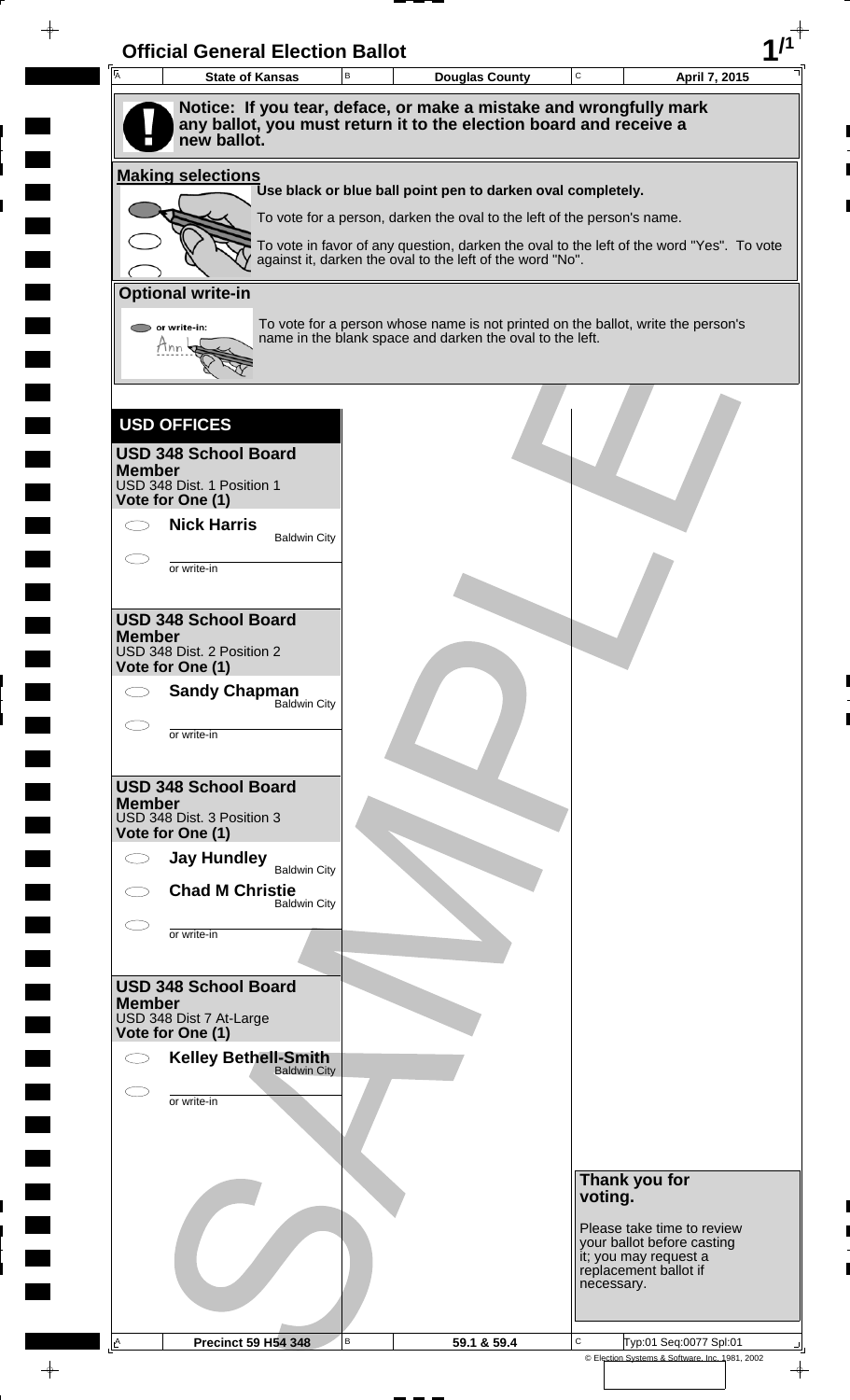| <sup>I</sup> A  | <b>State of Kansas</b>                          | в | <b>Douglas County</b>                                                                                                                        | $\mathbf C$                 | April 7, 2015                                       |
|-----------------|-------------------------------------------------|---|----------------------------------------------------------------------------------------------------------------------------------------------|-----------------------------|-----------------------------------------------------|
|                 |                                                 |   | Notice: If you tear, deface, or make a mistake and wrongfully mark                                                                           |                             |                                                     |
|                 | new ballot.                                     |   | any ballot, you must return it to the election board and receive a                                                                           |                             |                                                     |
|                 | <b>Making selections</b>                        |   |                                                                                                                                              |                             |                                                     |
|                 |                                                 |   | Use black or blue ball point pen to darken oval completely.<br>To vote for a person, darken the oval to the left of the person's name.       |                             |                                                     |
|                 |                                                 |   | To vote in favor of any question, darken the oval to the left of the word "Yes". To vote                                                     |                             |                                                     |
|                 |                                                 |   | against it, darken the oval to the left of the word "No".                                                                                    |                             |                                                     |
|                 | <b>Optional write-in</b>                        |   |                                                                                                                                              |                             |                                                     |
|                 | or write-in:<br>Mnn                             |   | To vote for a person whose name is not printed on the ballot, write the person's<br>name in the blank space and darken the oval to the left. |                             |                                                     |
|                 |                                                 |   |                                                                                                                                              |                             |                                                     |
|                 |                                                 |   |                                                                                                                                              |                             |                                                     |
|                 | <b>USD OFFICES</b>                              |   |                                                                                                                                              |                             |                                                     |
| <b>Member</b>   | <b>USD 434 School Board</b>                     |   |                                                                                                                                              |                             |                                                     |
|                 | USD 434 Position 1<br>Vote for One (1)          |   |                                                                                                                                              |                             |                                                     |
|                 | <b>Dana Mentzer</b>                             |   |                                                                                                                                              |                             |                                                     |
|                 | Overbrook<br><b>Jason Supple</b>                |   |                                                                                                                                              |                             |                                                     |
|                 | Overbrook<br><b>Hope Koger</b>                  |   |                                                                                                                                              |                             |                                                     |
|                 | Overbrook                                       |   |                                                                                                                                              |                             |                                                     |
|                 | or write-in                                     |   |                                                                                                                                              |                             |                                                     |
|                 | <b>USD 434 School Board</b>                     |   |                                                                                                                                              |                             |                                                     |
| <b>Member</b>   | USD 434 Position 2                              |   |                                                                                                                                              |                             |                                                     |
|                 | Vote for One (1)<br><b>Michele Ferris</b>       |   |                                                                                                                                              |                             |                                                     |
|                 | Carbondale                                      |   |                                                                                                                                              |                             |                                                     |
|                 | or write-in                                     |   |                                                                                                                                              |                             |                                                     |
|                 | <b>USD 434 School Board</b>                     |   |                                                                                                                                              |                             |                                                     |
| <b>Member</b>   | USD 434 Position 3                              |   |                                                                                                                                              |                             |                                                     |
|                 | Vote for One (1)                                |   |                                                                                                                                              |                             |                                                     |
|                 | Mark A. VanCamp<br>Carbondale                   |   |                                                                                                                                              |                             |                                                     |
|                 | <b>Chris Kendall</b><br>Scranton                |   |                                                                                                                                              |                             |                                                     |
|                 | or write-in                                     |   |                                                                                                                                              |                             |                                                     |
|                 |                                                 |   |                                                                                                                                              |                             |                                                     |
| <b>Member</b>   | <b>USD 434 School Board</b>                     |   |                                                                                                                                              |                             |                                                     |
|                 | USD 434 At-Large Position 7<br>Vote for One (1) |   |                                                                                                                                              |                             |                                                     |
|                 | <b>Shandy Vollrath</b><br>Overbrook             |   |                                                                                                                                              |                             |                                                     |
|                 | <b>Clayton R. Lee</b><br>Scranton               |   |                                                                                                                                              |                             |                                                     |
|                 | or write-in                                     |   |                                                                                                                                              | voting.                     | Thank you for                                       |
|                 |                                                 |   |                                                                                                                                              |                             | Please take time to review                          |
|                 |                                                 |   |                                                                                                                                              |                             | your ballot before casting<br>it; you may request a |
|                 |                                                 |   |                                                                                                                                              | necessary.                  | replacement ballot if                               |
|                 |                                                 |   |                                                                                                                                              |                             |                                                     |
| $\underline{A}$ | <b>Precinct 59 H54 434</b>                      | В | 59.2                                                                                                                                         | C<br>Typ:01 Seq:0077 Spl:02 |                                                     |

 $\blacksquare$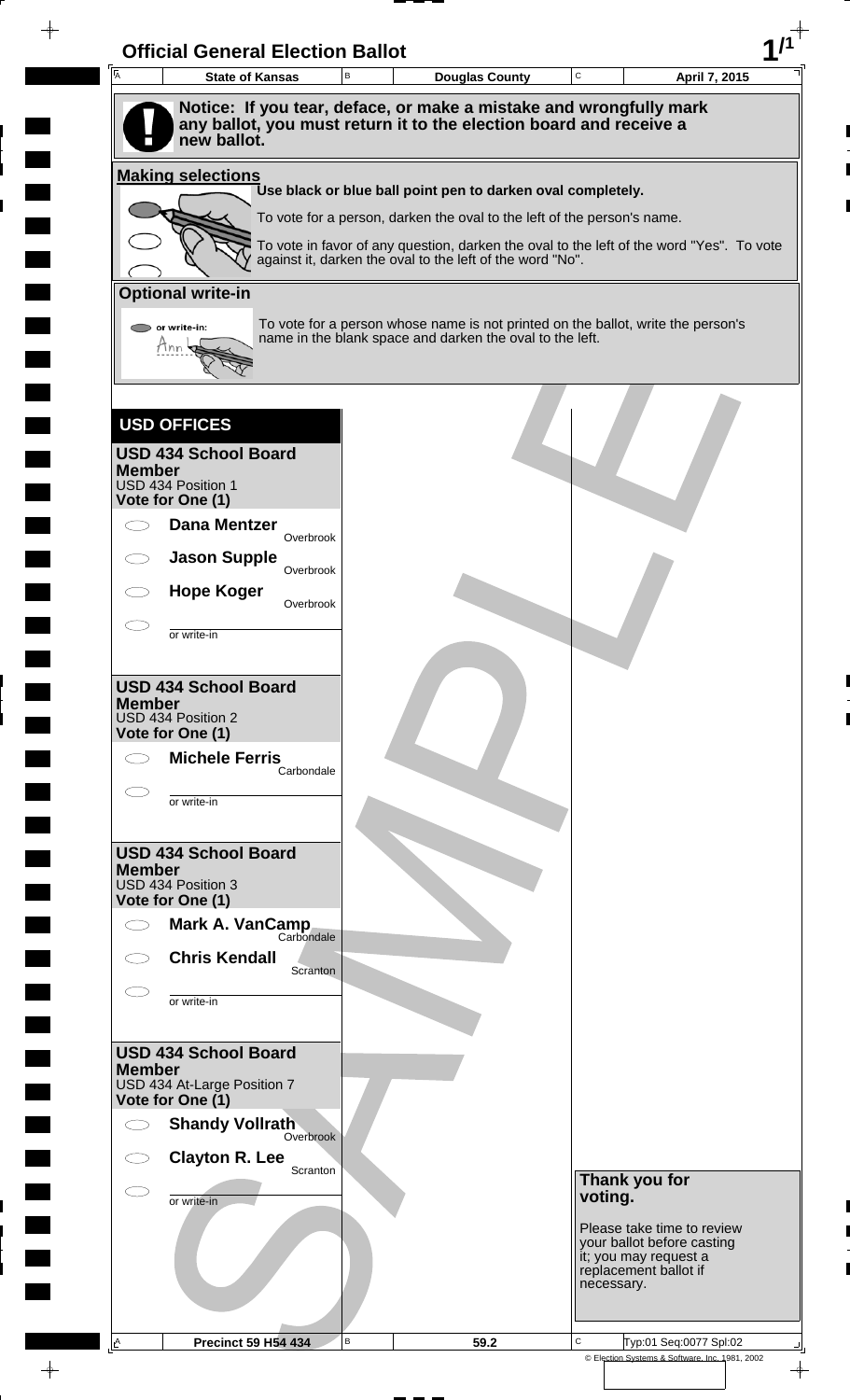

 $\rightarrow$ 

 $\rightarrow$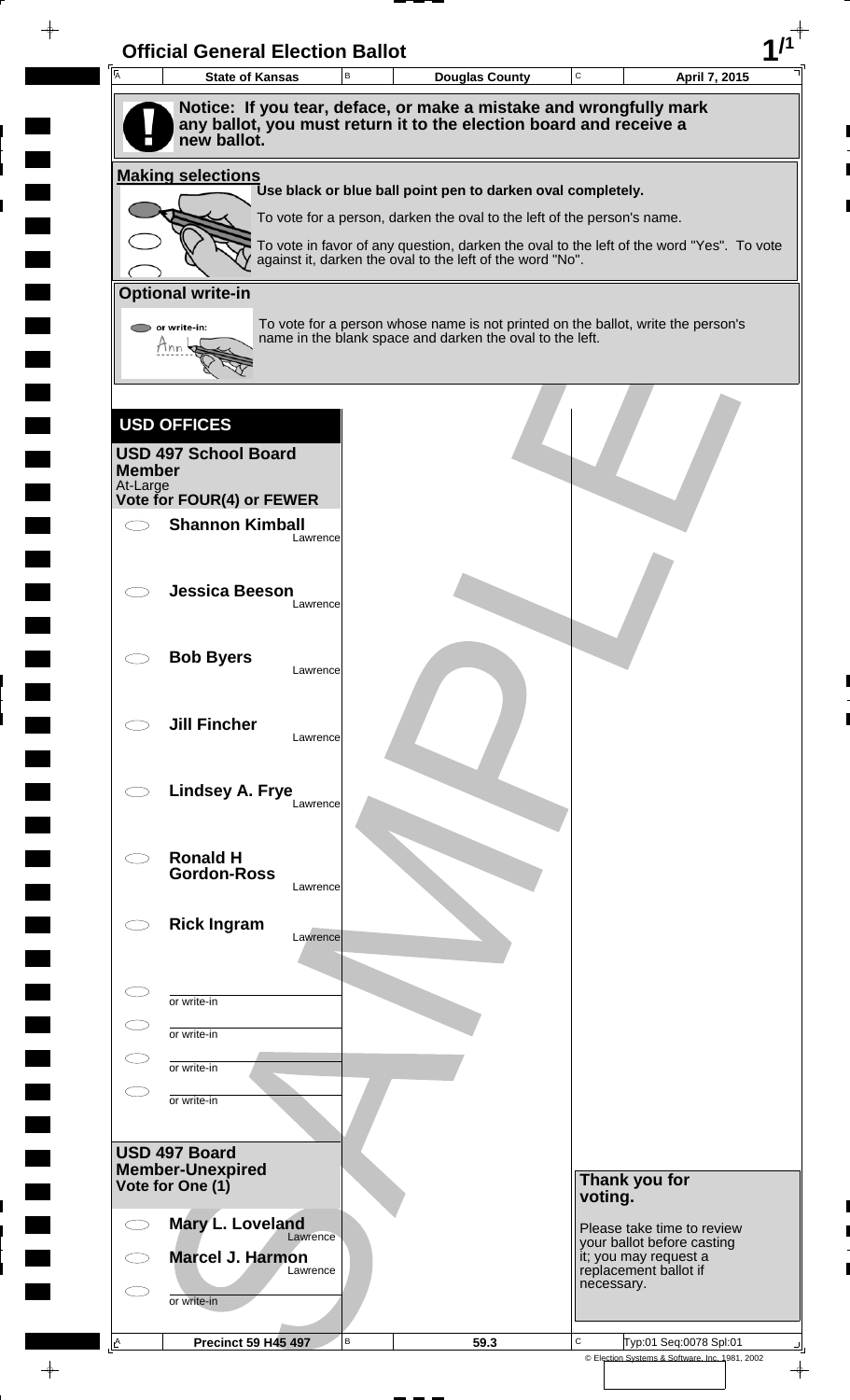| $\overline{A}$ | <b>State of Kansas</b>                                                                                                                                  | B | <b>Douglas County</b>                                                                                                                                               | $\mathbf C$ | April 7, 2015                                       |
|----------------|---------------------------------------------------------------------------------------------------------------------------------------------------------|---|---------------------------------------------------------------------------------------------------------------------------------------------------------------------|-------------|-----------------------------------------------------|
|                | Notice: If you tear, deface, or make a mistake and wrongfully mark<br>any ballot, you must return it to the election board and receive a<br>new ballot. |   |                                                                                                                                                                     |             |                                                     |
|                | <b>Making selections</b>                                                                                                                                |   |                                                                                                                                                                     |             |                                                     |
|                |                                                                                                                                                         |   | Use black or blue ball point pen to darken oval completely.                                                                                                         |             |                                                     |
|                |                                                                                                                                                         |   | To vote for a person, darken the oval to the left of the person's name.<br>To vote in favor of any question, darken the oval to the left of the word "Yes". To vote |             |                                                     |
|                |                                                                                                                                                         |   | against it, darken the oval to the left of the word "No".                                                                                                           |             |                                                     |
|                | <b>Optional write-in</b>                                                                                                                                |   |                                                                                                                                                                     |             |                                                     |
|                | or write-in:<br>Mnn                                                                                                                                     |   | To vote for a person whose name is not printed on the ballot, write the person's<br>name in the blank space and darken the oval to the left.                        |             |                                                     |
|                |                                                                                                                                                         |   |                                                                                                                                                                     |             |                                                     |
|                | <b>USD OFFICES</b>                                                                                                                                      |   |                                                                                                                                                                     |             |                                                     |
| <b>Member</b>  | <b>USD 348 School Board</b><br>USD 348 Dist. 1 Position 1                                                                                               |   |                                                                                                                                                                     |             |                                                     |
|                | Vote for One (1)                                                                                                                                        |   |                                                                                                                                                                     |             |                                                     |
|                | <b>Nick Harris</b><br><b>Baldwin City</b>                                                                                                               |   |                                                                                                                                                                     |             |                                                     |
|                | or write-in                                                                                                                                             |   |                                                                                                                                                                     |             |                                                     |
|                |                                                                                                                                                         |   |                                                                                                                                                                     |             |                                                     |
| <b>Member</b>  | <b>USD 348 School Board</b>                                                                                                                             |   |                                                                                                                                                                     |             |                                                     |
|                | USD 348 Dist. 2 Position 2<br>Vote for One (1)                                                                                                          |   |                                                                                                                                                                     |             |                                                     |
|                | <b>Sandy Chapman</b><br><b>Baldwin City</b>                                                                                                             |   |                                                                                                                                                                     |             |                                                     |
|                | or write-in                                                                                                                                             |   |                                                                                                                                                                     |             |                                                     |
|                | <b>USD 348 School Board</b>                                                                                                                             |   |                                                                                                                                                                     |             |                                                     |
| <b>Member</b>  | USD 348 Dist. 3 Position 3<br>Vote for One (1)                                                                                                          |   |                                                                                                                                                                     |             |                                                     |
|                | <b>Chad M Christie</b>                                                                                                                                  |   |                                                                                                                                                                     |             |                                                     |
|                | <b>Baldwin City</b><br><b>Jay Hundley</b>                                                                                                               |   |                                                                                                                                                                     |             |                                                     |
|                | <b>Baldwin City</b>                                                                                                                                     |   |                                                                                                                                                                     |             |                                                     |
|                | or write-in                                                                                                                                             |   |                                                                                                                                                                     |             |                                                     |
|                | <b>USD 348 School Board</b>                                                                                                                             |   |                                                                                                                                                                     |             |                                                     |
| <b>Member</b>  | USD 348 Dist 7 At-Large<br>Vote for One (1)                                                                                                             |   |                                                                                                                                                                     |             |                                                     |
|                | <b>Kelley Bethell-Smith</b>                                                                                                                             |   |                                                                                                                                                                     |             |                                                     |
|                | <b>Baldwin City</b>                                                                                                                                     |   |                                                                                                                                                                     |             |                                                     |
|                | or write-in                                                                                                                                             |   |                                                                                                                                                                     |             |                                                     |
|                |                                                                                                                                                         |   |                                                                                                                                                                     |             |                                                     |
|                |                                                                                                                                                         |   |                                                                                                                                                                     |             | Thank you for                                       |
|                |                                                                                                                                                         |   |                                                                                                                                                                     | voting.     | Please take time to review                          |
|                |                                                                                                                                                         |   |                                                                                                                                                                     |             | your ballot before casting<br>it; you may request a |
|                |                                                                                                                                                         |   |                                                                                                                                                                     | necessary.  | replacement ballot if                               |
|                |                                                                                                                                                         |   |                                                                                                                                                                     |             |                                                     |

 $\overline{\phantom{a}}$ 

 $\blacksquare$ 

 $\frac{1}{\sqrt{2\pi}}\int_{0}^{\pi}\frac{1}{\sqrt{2\pi}}\left( \frac{1}{\sqrt{2\pi}}\right) \frac{d\mu}{d\mu}d\mu$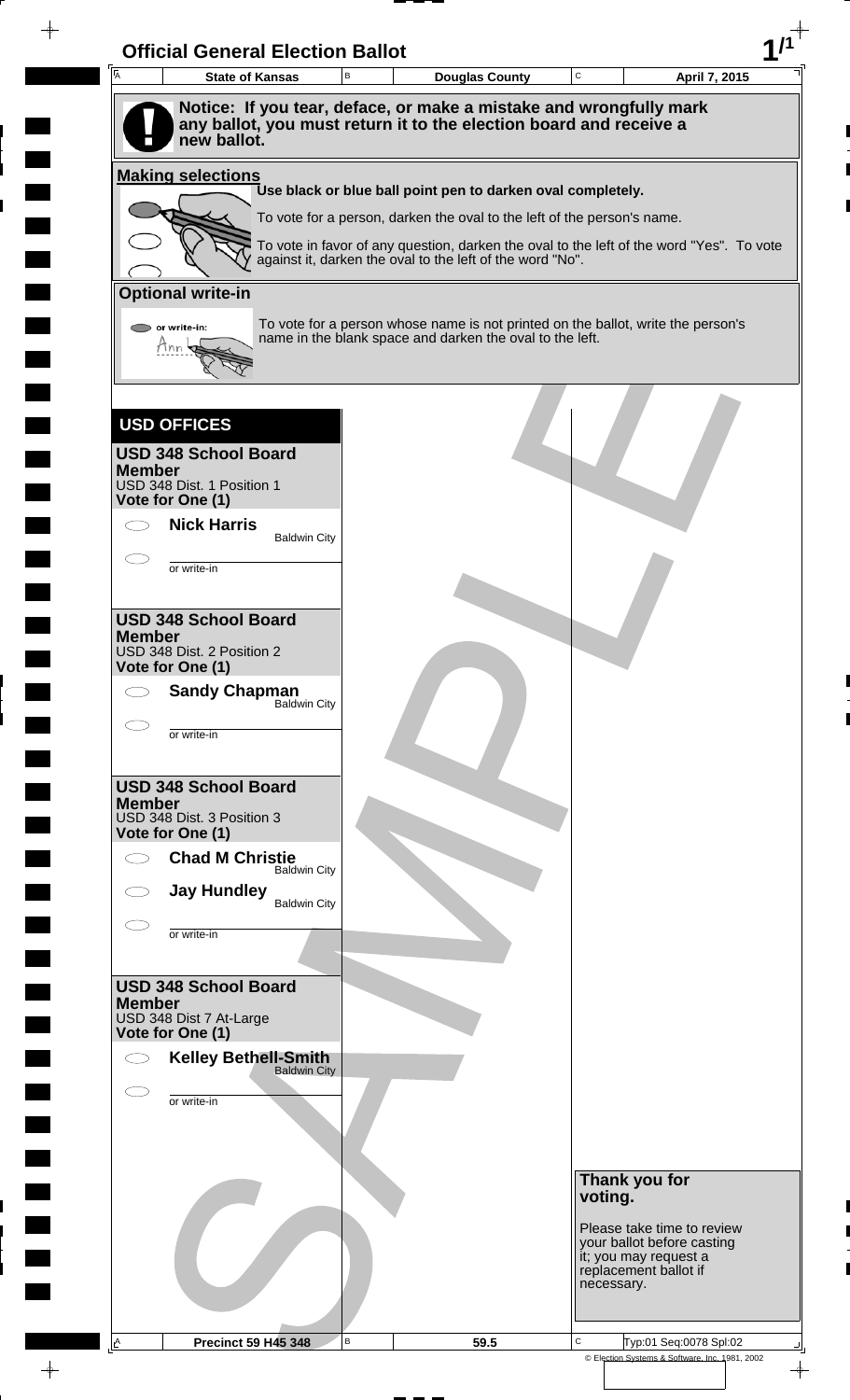| 一<br>人        | <b>State of Kansas</b>                                                            | В | <b>Douglas County</b>                                                                                                                                 | $\mathsf C$ | April 7, 2015                                                                |
|---------------|-----------------------------------------------------------------------------------|---|-------------------------------------------------------------------------------------------------------------------------------------------------------|-------------|------------------------------------------------------------------------------|
|               | Notice: If you tear, deface, or make a mistake and wrongfully mark                |   |                                                                                                                                                       |             |                                                                              |
|               | any ballot, you must return it to the election board and receive a<br>new ballot. |   |                                                                                                                                                       |             |                                                                              |
|               |                                                                                   |   |                                                                                                                                                       |             |                                                                              |
|               | <b>Making selections</b>                                                          |   | Use black or blue ball point pen to darken oval completely.                                                                                           |             |                                                                              |
|               |                                                                                   |   | To vote for a person, darken the oval to the left of the person's name.                                                                               |             |                                                                              |
|               |                                                                                   |   | To vote in favor of any question, darken the oval to the left of the word "Yes". To vote<br>against it, darken the oval to the left of the word "No". |             |                                                                              |
|               | <b>Optional write-in</b>                                                          |   |                                                                                                                                                       |             |                                                                              |
|               |                                                                                   |   | To vote for a person whose name is not printed on the ballot, write the person's                                                                      |             |                                                                              |
|               | or write-in:<br>7nn                                                               |   | name in the blank space and darken the oval to the left.                                                                                              |             |                                                                              |
|               |                                                                                   |   |                                                                                                                                                       |             |                                                                              |
|               |                                                                                   |   |                                                                                                                                                       |             |                                                                              |
|               | <b>USD OFFICES</b>                                                                |   |                                                                                                                                                       |             |                                                                              |
| <b>Member</b> | <b>USD 434 School Board</b>                                                       |   |                                                                                                                                                       |             |                                                                              |
|               | USD 434 Position 1                                                                |   |                                                                                                                                                       |             |                                                                              |
|               | Vote for One (1)<br><b>Jason Supple</b>                                           |   |                                                                                                                                                       |             |                                                                              |
|               | Overbrook<br><b>Hope Koger</b>                                                    |   |                                                                                                                                                       |             |                                                                              |
|               | Overbrook                                                                         |   |                                                                                                                                                       |             |                                                                              |
|               | <b>Dana Mentzer</b><br>Overbrook                                                  |   |                                                                                                                                                       |             |                                                                              |
|               | or write-in                                                                       |   |                                                                                                                                                       |             |                                                                              |
|               |                                                                                   |   |                                                                                                                                                       |             |                                                                              |
| <b>Member</b> | <b>USD 434 School Board</b>                                                       |   |                                                                                                                                                       |             |                                                                              |
|               | USD 434 Position 2<br>Vote for One (1)                                            |   |                                                                                                                                                       |             |                                                                              |
|               | <b>Michele Ferris</b>                                                             |   |                                                                                                                                                       |             |                                                                              |
|               | Carbondale                                                                        |   |                                                                                                                                                       |             |                                                                              |
|               | or write-in                                                                       |   |                                                                                                                                                       |             |                                                                              |
|               | <b>USD 434 School Board</b>                                                       |   |                                                                                                                                                       |             |                                                                              |
| <b>Member</b> | USD 434 Position 3                                                                |   |                                                                                                                                                       |             |                                                                              |
|               | Vote for One (1)                                                                  |   |                                                                                                                                                       |             |                                                                              |
|               | <b>Chris Kendall</b><br>Scranton                                                  |   |                                                                                                                                                       |             |                                                                              |
|               | Mark A. VanCamp<br>Carbondale                                                     |   |                                                                                                                                                       |             |                                                                              |
|               | or write-in                                                                       |   |                                                                                                                                                       |             |                                                                              |
|               |                                                                                   |   |                                                                                                                                                       |             |                                                                              |
|               | <b>USD 434 School Board</b>                                                       |   |                                                                                                                                                       |             |                                                                              |
| <b>Member</b> | USD 434 At-Large Position 7                                                       |   |                                                                                                                                                       |             |                                                                              |
|               | Vote for One (1)                                                                  |   |                                                                                                                                                       |             |                                                                              |
|               | <b>Clayton R. Lee</b><br>Scranton                                                 |   |                                                                                                                                                       |             |                                                                              |
|               | <b>Shandy Vollrath</b><br>Overbrook                                               |   |                                                                                                                                                       |             | Thank you for                                                                |
|               | or write-in                                                                       |   |                                                                                                                                                       | voting.     |                                                                              |
|               |                                                                                   |   |                                                                                                                                                       |             | Please take time to review                                                   |
|               |                                                                                   |   |                                                                                                                                                       |             | your ballot before casting<br>it; you may request a<br>replacement ballot if |
|               |                                                                                   |   |                                                                                                                                                       | necessary.  |                                                                              |
|               |                                                                                   |   |                                                                                                                                                       |             |                                                                              |
|               |                                                                                   |   |                                                                                                                                                       |             |                                                                              |

 $\blacksquare$ 

 $\blacksquare$ 

 $\blacksquare$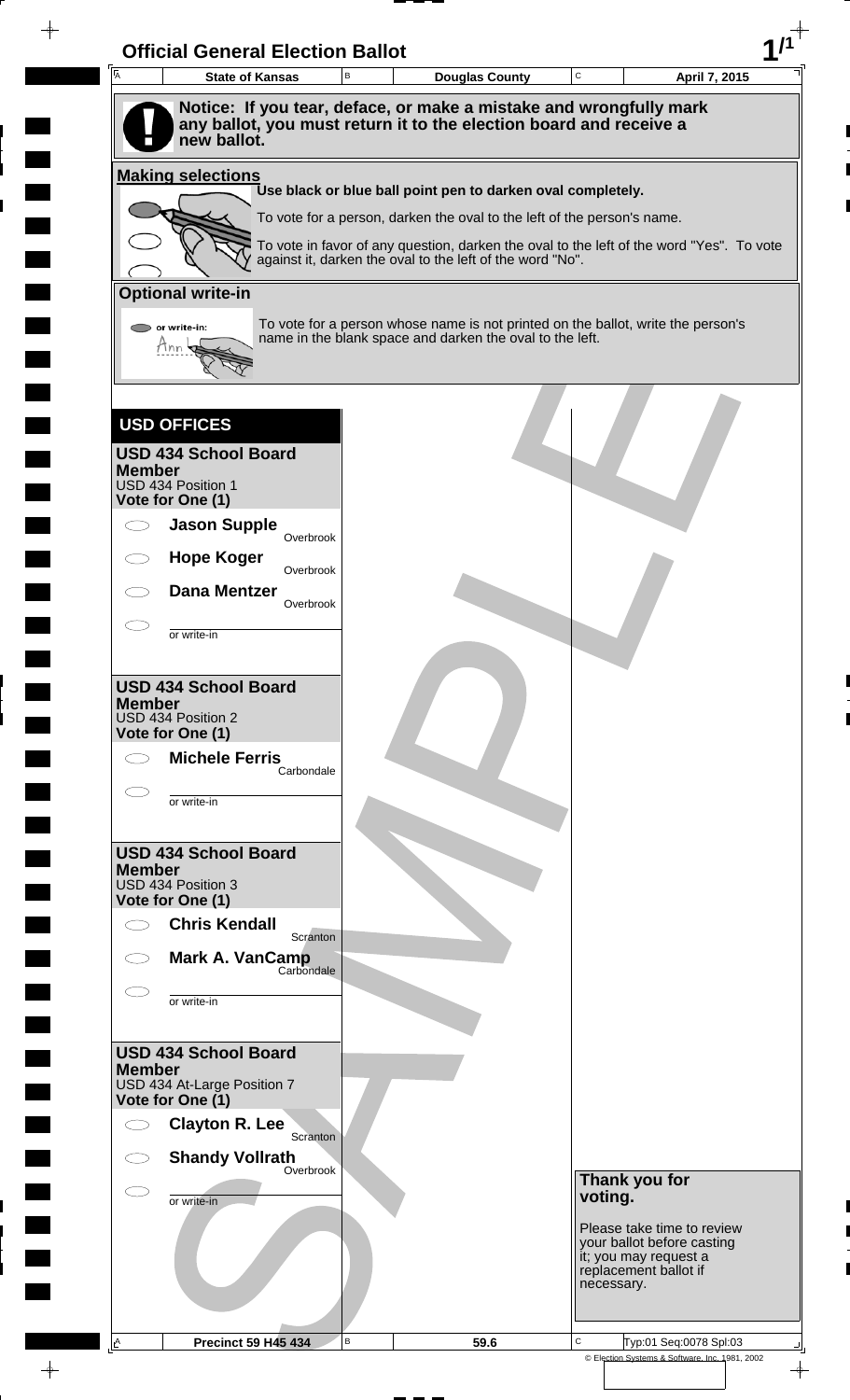| $\overline{A}$ | <b>State of Kansas</b>                                                                                                                                  | B | <b>Douglas County</b>                                                                                                                                 | $\mathbf C$ |                                                | April 7, 2015                                            |
|----------------|---------------------------------------------------------------------------------------------------------------------------------------------------------|---|-------------------------------------------------------------------------------------------------------------------------------------------------------|-------------|------------------------------------------------|----------------------------------------------------------|
|                | Notice: If you tear, deface, or make a mistake and wrongfully mark<br>any ballot, you must return it to the election board and receive a<br>new ballot. |   |                                                                                                                                                       |             |                                                |                                                          |
|                | <b>Making selections</b>                                                                                                                                |   |                                                                                                                                                       |             |                                                |                                                          |
|                |                                                                                                                                                         |   | Use black or blue ball point pen to darken oval completely.                                                                                           |             |                                                |                                                          |
|                |                                                                                                                                                         |   | To vote for a person, darken the oval to the left of the person's name.                                                                               |             |                                                |                                                          |
|                |                                                                                                                                                         |   | To vote in favor of any question, darken the oval to the left of the word "Yes". To vote<br>against it, darken the oval to the left of the word "No". |             |                                                |                                                          |
|                | <b>Optional write-in</b>                                                                                                                                |   |                                                                                                                                                       |             |                                                |                                                          |
|                | or write-in:<br>tinn                                                                                                                                    |   | To vote for a person whose name is not printed on the ballot, write the person's<br>name in the blank space and darken the oval to the left.          |             |                                                |                                                          |
|                |                                                                                                                                                         |   |                                                                                                                                                       |             |                                                |                                                          |
|                | <b>USD OFFICES</b>                                                                                                                                      |   |                                                                                                                                                       |             |                                                |                                                          |
| <b>Member</b>  | <b>USD 348 School Board</b>                                                                                                                             |   |                                                                                                                                                       |             |                                                |                                                          |
|                | USD 348 Dist. 1 Position 1<br>Vote for One (1)                                                                                                          |   |                                                                                                                                                       |             |                                                |                                                          |
|                | <b>Nick Harris</b><br><b>Baldwin City</b>                                                                                                               |   |                                                                                                                                                       |             |                                                |                                                          |
|                | or write-in                                                                                                                                             |   |                                                                                                                                                       |             |                                                |                                                          |
|                |                                                                                                                                                         |   |                                                                                                                                                       |             |                                                |                                                          |
|                | <b>USD 348 School Board</b>                                                                                                                             |   |                                                                                                                                                       |             |                                                |                                                          |
| <b>Member</b>  | USD 348 Dist. 2 Position 2                                                                                                                              |   |                                                                                                                                                       |             |                                                |                                                          |
| $\bigcirc$     | Vote for One (1)                                                                                                                                        |   |                                                                                                                                                       |             |                                                |                                                          |
|                | <b>Sandy Chapman</b><br>Baldwin City                                                                                                                    |   |                                                                                                                                                       |             |                                                |                                                          |
|                | or write-in                                                                                                                                             |   |                                                                                                                                                       |             |                                                |                                                          |
|                | <b>USD 348 School Board</b>                                                                                                                             |   |                                                                                                                                                       |             |                                                |                                                          |
| <b>Member</b>  | USD 348 Dist. 3 Position 3                                                                                                                              |   |                                                                                                                                                       |             |                                                |                                                          |
|                | Vote for One (1)                                                                                                                                        |   |                                                                                                                                                       |             |                                                |                                                          |
|                | <b>Jay Hundley</b><br><b>Baldwin City</b>                                                                                                               |   |                                                                                                                                                       |             |                                                |                                                          |
|                | <b>Chad M Christie</b><br><b>Baldwin City</b>                                                                                                           |   |                                                                                                                                                       |             |                                                |                                                          |
|                | or write-in                                                                                                                                             |   |                                                                                                                                                       |             |                                                |                                                          |
|                |                                                                                                                                                         |   |                                                                                                                                                       |             |                                                |                                                          |
| <b>Member</b>  | <b>USD 348 School Board</b>                                                                                                                             |   |                                                                                                                                                       |             |                                                |                                                          |
|                | USD 348 Dist 7 At-Large<br>Vote for One (1)                                                                                                             |   |                                                                                                                                                       |             |                                                |                                                          |
|                | <b>Kelley Bethell-Smith</b>                                                                                                                             |   |                                                                                                                                                       |             |                                                |                                                          |
|                | <b>Baldwin City</b>                                                                                                                                     |   |                                                                                                                                                       |             |                                                |                                                          |
|                | or write-in                                                                                                                                             |   |                                                                                                                                                       |             |                                                |                                                          |
|                |                                                                                                                                                         |   |                                                                                                                                                       |             |                                                |                                                          |
|                |                                                                                                                                                         |   |                                                                                                                                                       |             | Thank you for                                  |                                                          |
|                |                                                                                                                                                         |   |                                                                                                                                                       |             | voting.                                        |                                                          |
|                |                                                                                                                                                         |   |                                                                                                                                                       |             |                                                | Please take time to review<br>your ballot before casting |
|                |                                                                                                                                                         |   |                                                                                                                                                       |             | it; you may request a<br>replacement ballot if |                                                          |
|                |                                                                                                                                                         |   |                                                                                                                                                       |             | necessary.                                     |                                                          |

 $\overline{\phantom{a}}$ 

 $\blacksquare$ 

 $\frac{1}{\sqrt{2\pi}}\int_{0}^{\pi}\frac{1}{\sqrt{2\pi}}\left( \frac{1}{\sqrt{2\pi}}\right) \frac{d\mu}{d\mu}d\mu$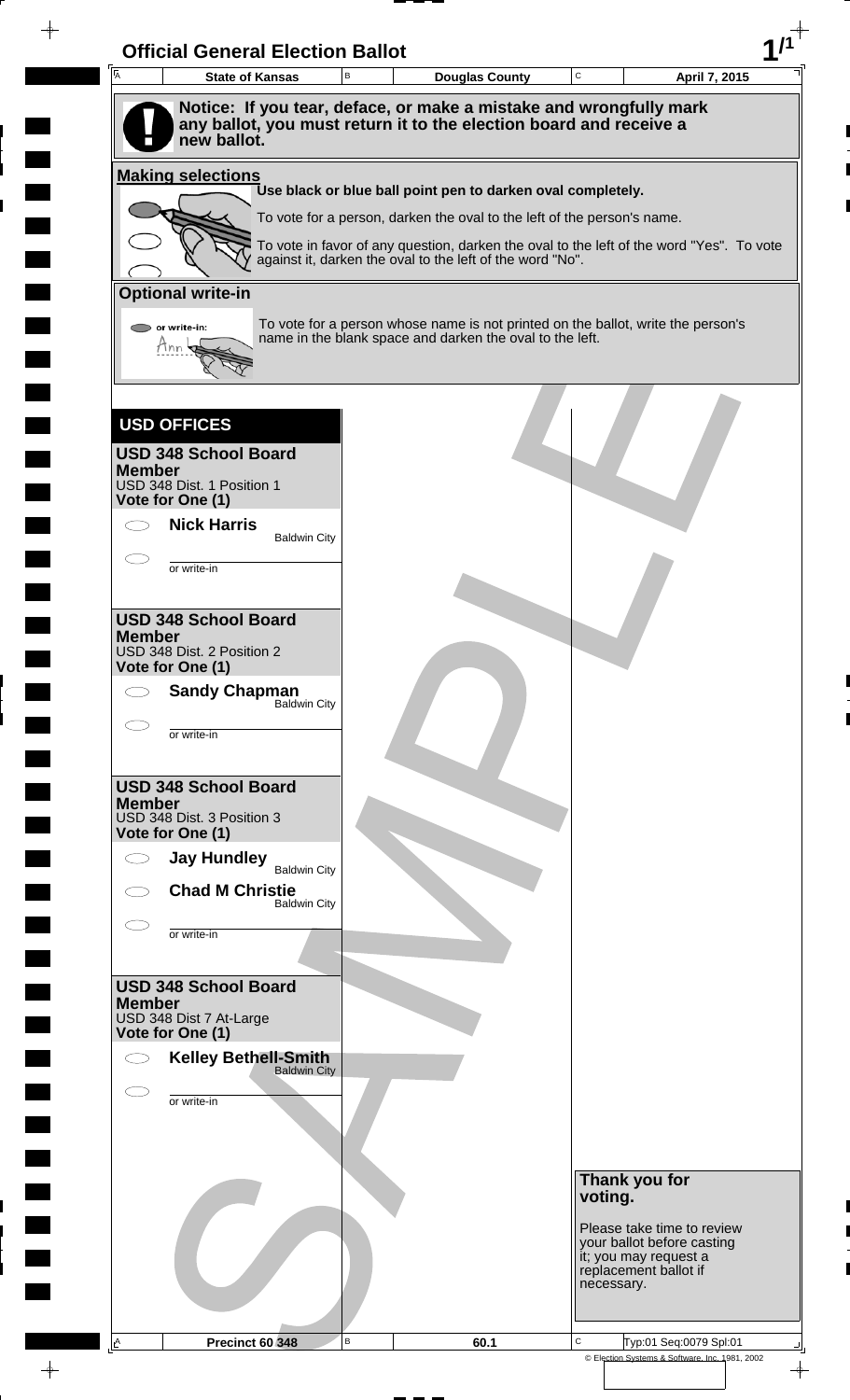| Ā             | <b>State of Kansas</b>                                    | B             | <b>Douglas County</b>                                                                                                                                 | C          | April 7, 2015                                                                |
|---------------|-----------------------------------------------------------|---------------|-------------------------------------------------------------------------------------------------------------------------------------------------------|------------|------------------------------------------------------------------------------|
|               | new ballot.                                               |               | Notice: If you tear, deface, or make a mistake and wrongfully mark<br>any ballot, you must return it to the election board and receive a              |            |                                                                              |
|               | <b>Making selections</b>                                  |               |                                                                                                                                                       |            |                                                                              |
|               |                                                           |               | Use black or blue ball point pen to darken oval completely.                                                                                           |            |                                                                              |
|               |                                                           |               | To vote for a person, darken the oval to the left of the person's name.                                                                               |            |                                                                              |
|               |                                                           |               | To vote in favor of any question, darken the oval to the left of the word "Yes". To vote<br>against it, darken the oval to the left of the word "No". |            |                                                                              |
|               | <b>Optional write-in</b>                                  |               |                                                                                                                                                       |            |                                                                              |
|               | or write-in:<br>Hnn                                       |               | To vote for a person whose name is not printed on the ballot, write the person's<br>name in the blank space and darken the oval to the left.          |            |                                                                              |
|               |                                                           |               |                                                                                                                                                       |            |                                                                              |
|               | <b>MUNICIPAL OFFICES</b>                                  |               | <b>USD OFFICES</b>                                                                                                                                    |            |                                                                              |
|               | <b>Baldwin City Council</b><br>Vote for THREE(3) or FEWER | <b>Member</b> | <b>USD 348 School Board</b><br>USD 348 Dist. 3 Position 3<br>Vote for One (1)                                                                         |            |                                                                              |
|               | <b>Tony Brown</b><br><b>Baldwin City</b>                  |               | <b>Jay Hundley</b><br><b>Baldwin City</b>                                                                                                             |            |                                                                              |
|               | <b>April Coburn</b><br><b>Baldwin City</b>                |               | <b>Chad M Christie</b>                                                                                                                                |            |                                                                              |
|               | <b>Bonnie Plumberg</b><br>Baldwin City                    |               | <b>Baldwin City</b>                                                                                                                                   |            |                                                                              |
|               | <b>David Simmons</b>                                      |               | or write-in                                                                                                                                           |            |                                                                              |
|               | <b>Baldwin City</b><br><b>Casey Simoneau</b>              |               | <b>USD 348 School Board</b>                                                                                                                           |            |                                                                              |
|               | <b>Baldwin City</b><br><b>Shane Starkey</b>               | <b>Member</b> | USD 348 Dist 7 At-Large                                                                                                                               |            |                                                                              |
|               | <b>Baldwin City</b><br><b>Steve Bauer</b>                 |               | Vote for One (1)<br><b>Kelley Bethell-Smith</b>                                                                                                       |            |                                                                              |
|               | <b>Baldwin City</b>                                       |               | <b>Baldwin City</b>                                                                                                                                   |            |                                                                              |
|               | or write-in                                               |               | or write-in                                                                                                                                           |            |                                                                              |
|               | or write-in                                               |               |                                                                                                                                                       |            |                                                                              |
|               | or write-in                                               |               |                                                                                                                                                       |            |                                                                              |
|               |                                                           |               |                                                                                                                                                       |            |                                                                              |
|               | <b>USD OFFICES</b><br><b>USD 348 School Board</b>         |               |                                                                                                                                                       |            |                                                                              |
| <b>Member</b> | USD 348 Dist. 1 Position 1                                |               |                                                                                                                                                       |            |                                                                              |
|               | Vote for One (1)                                          |               |                                                                                                                                                       |            |                                                                              |
|               | <b>Nick Harris</b><br><b>Baldwin City</b>                 |               |                                                                                                                                                       |            |                                                                              |
|               | or write-in                                               |               |                                                                                                                                                       |            |                                                                              |
|               |                                                           |               |                                                                                                                                                       |            |                                                                              |
| <b>Member</b> | <b>USD 348 School Board</b>                               |               |                                                                                                                                                       |            |                                                                              |
|               | USD 348 Dist. 2 Position 2<br>Vote for One (1)            |               |                                                                                                                                                       |            |                                                                              |
|               | <b>Sandy Chapman</b><br><b>Baldwin City</b>               |               |                                                                                                                                                       |            |                                                                              |
|               | or write-in                                               |               |                                                                                                                                                       | voting.    | Thank you for                                                                |
|               |                                                           |               |                                                                                                                                                       |            | Please take time to review                                                   |
|               |                                                           |               |                                                                                                                                                       | necessary. | your ballot before casting<br>it; you may request a<br>replacement ballot if |
|               |                                                           |               |                                                                                                                                                       |            |                                                                              |
| A             | Precinct 60 City 348                                      | $\mathsf B$   | 60.2/60.3                                                                                                                                             | C          | Typ:01 Seq:0079 Spl:02                                                       |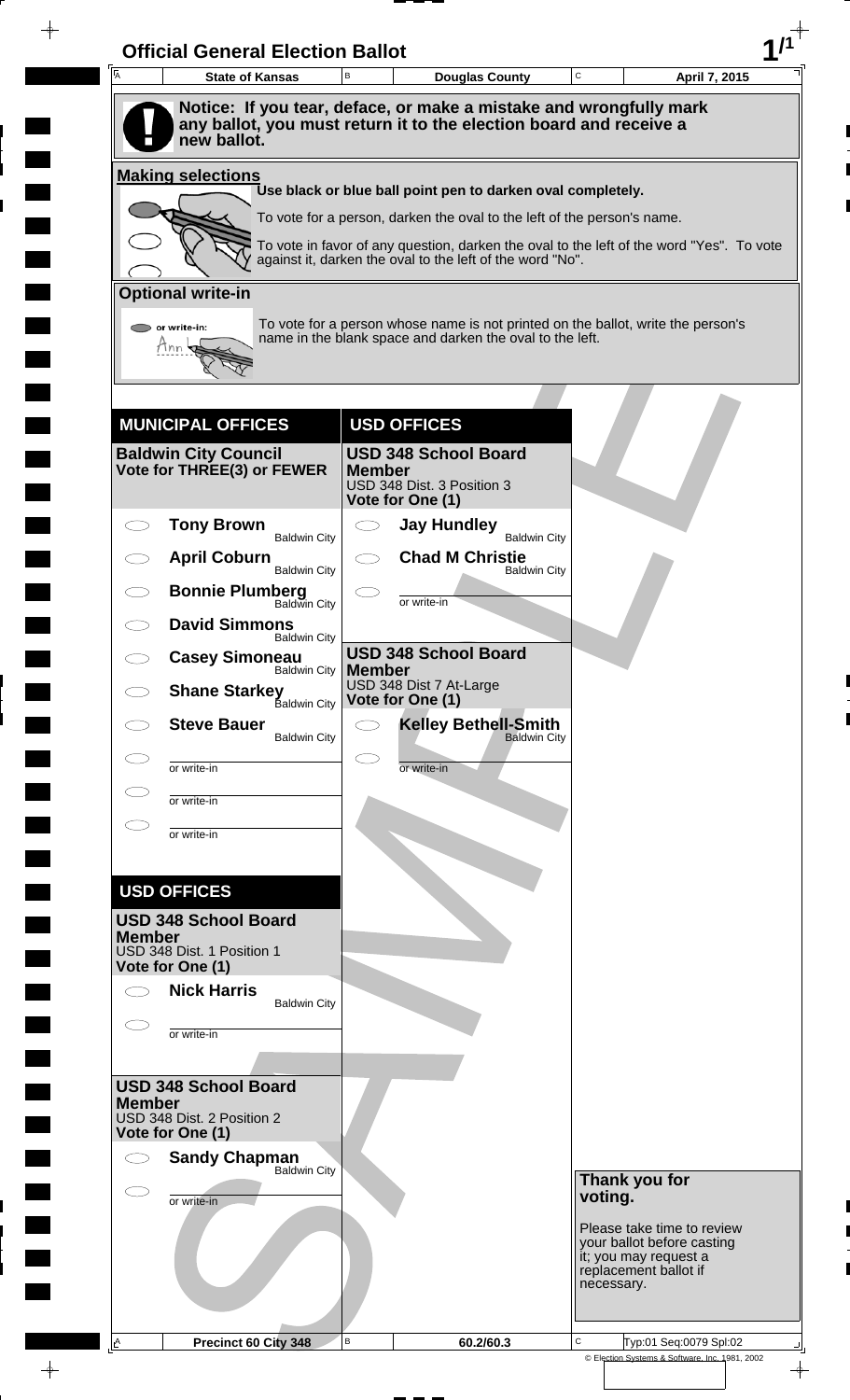| <b>I</b> A    | <b>State of Kansas</b>                                                            | $\sf B$ | <b>Douglas County</b>                                                                                                                                               | $\mathbf C$ |            | April 7, 2015                                       |
|---------------|-----------------------------------------------------------------------------------|---------|---------------------------------------------------------------------------------------------------------------------------------------------------------------------|-------------|------------|-----------------------------------------------------|
|               | Notice: If you tear, deface, or make a mistake and wrongfully mark                |         |                                                                                                                                                                     |             |            |                                                     |
|               | any ballot, you must return it to the election board and receive a<br>new ballot. |         |                                                                                                                                                                     |             |            |                                                     |
|               | <b>Making selections</b>                                                          |         | Use black or blue ball point pen to darken oval completely.                                                                                                         |             |            |                                                     |
|               |                                                                                   |         |                                                                                                                                                                     |             |            |                                                     |
|               |                                                                                   |         | To vote for a person, darken the oval to the left of the person's name.<br>To vote in favor of any question, darken the oval to the left of the word "Yes". To vote |             |            |                                                     |
|               |                                                                                   |         | against it, darken the oval to the left of the word "No".                                                                                                           |             |            |                                                     |
|               | <b>Optional write-in</b>                                                          |         |                                                                                                                                                                     |             |            |                                                     |
|               | or write-in:                                                                      |         | To vote for a person whose name is not printed on the ballot, write the person's                                                                                    |             |            |                                                     |
|               | Mnn                                                                               |         | name in the blank space and darken the oval to the left.                                                                                                            |             |            |                                                     |
|               |                                                                                   |         |                                                                                                                                                                     |             |            |                                                     |
|               | <b>USD OFFICES</b>                                                                |         |                                                                                                                                                                     |             |            |                                                     |
|               | <b>USD 289 School Board</b>                                                       |         |                                                                                                                                                                     |             |            |                                                     |
| <b>Member</b> | USD 289 Dist. 1 Pos. 1                                                            |         |                                                                                                                                                                     |             |            |                                                     |
|               | Vote for One (1)                                                                  |         |                                                                                                                                                                     |             |            |                                                     |
|               | <b>Stephen K. Decker</b><br>Wellsville                                            |         |                                                                                                                                                                     |             |            |                                                     |
|               | Deena E Gage<br>Wellsville                                                        |         |                                                                                                                                                                     |             |            |                                                     |
|               | Kevin D. Jones<br>Wellsville                                                      |         |                                                                                                                                                                     |             |            |                                                     |
|               | or write-in                                                                       |         |                                                                                                                                                                     |             |            |                                                     |
|               |                                                                                   |         |                                                                                                                                                                     |             |            |                                                     |
|               | <b>USD 289 School Board</b>                                                       |         |                                                                                                                                                                     |             |            |                                                     |
| <b>Member</b> | <b>USD 289 Dist. 2 Pos. 2</b>                                                     |         |                                                                                                                                                                     |             |            |                                                     |
|               | Vote for One (1)                                                                  |         |                                                                                                                                                                     |             |            |                                                     |
| Ο             | <b>Sheila Robertson</b><br>Wellsville                                             |         |                                                                                                                                                                     |             |            |                                                     |
|               | <b>Beth Watson</b><br>Wellsville                                                  |         |                                                                                                                                                                     |             |            |                                                     |
|               | or write-in                                                                       |         |                                                                                                                                                                     |             |            |                                                     |
|               |                                                                                   |         |                                                                                                                                                                     |             |            |                                                     |
|               | <b>USD 289 School Board</b>                                                       |         |                                                                                                                                                                     |             |            |                                                     |
| <b>Member</b> | USD 289 Dist. 3 Pos. 3                                                            |         |                                                                                                                                                                     |             |            |                                                     |
|               | Vote for One (1)                                                                  |         |                                                                                                                                                                     |             |            |                                                     |
|               | <b>Jami Burton</b><br>Wellsville                                                  |         |                                                                                                                                                                     |             |            |                                                     |
|               | <b>Terry G. Messenger</b><br>Wellsville                                           |         |                                                                                                                                                                     |             |            |                                                     |
|               | or write-in                                                                       |         |                                                                                                                                                                     |             |            |                                                     |
|               |                                                                                   |         |                                                                                                                                                                     |             |            |                                                     |
|               | <b>USD 289 School Board</b>                                                       |         |                                                                                                                                                                     |             |            |                                                     |
| <b>Member</b> | USD 289 Pos. 7 At-Large                                                           |         |                                                                                                                                                                     |             |            |                                                     |
|               | Vote for One (1)                                                                  |         |                                                                                                                                                                     |             |            |                                                     |
| C)            | <b>Aaron Rutledge</b><br>Wellsville                                               |         |                                                                                                                                                                     |             |            |                                                     |
|               | <b>Dawn Hrabe Whalen</b><br>Wellsville                                            |         |                                                                                                                                                                     |             | voting.    | Thank you for                                       |
|               | or write-in                                                                       |         |                                                                                                                                                                     |             |            | Please take time to review                          |
|               |                                                                                   |         |                                                                                                                                                                     |             |            | your ballot before casting<br>it; you may request a |
|               |                                                                                   |         |                                                                                                                                                                     |             | necessary. | replacement ballot if                               |
|               |                                                                                   |         |                                                                                                                                                                     |             |            |                                                     |
|               |                                                                                   |         |                                                                                                                                                                     |             |            |                                                     |

 $\blacksquare$ 

 $\blacksquare$ 

 $\qquad \qquad \blacksquare$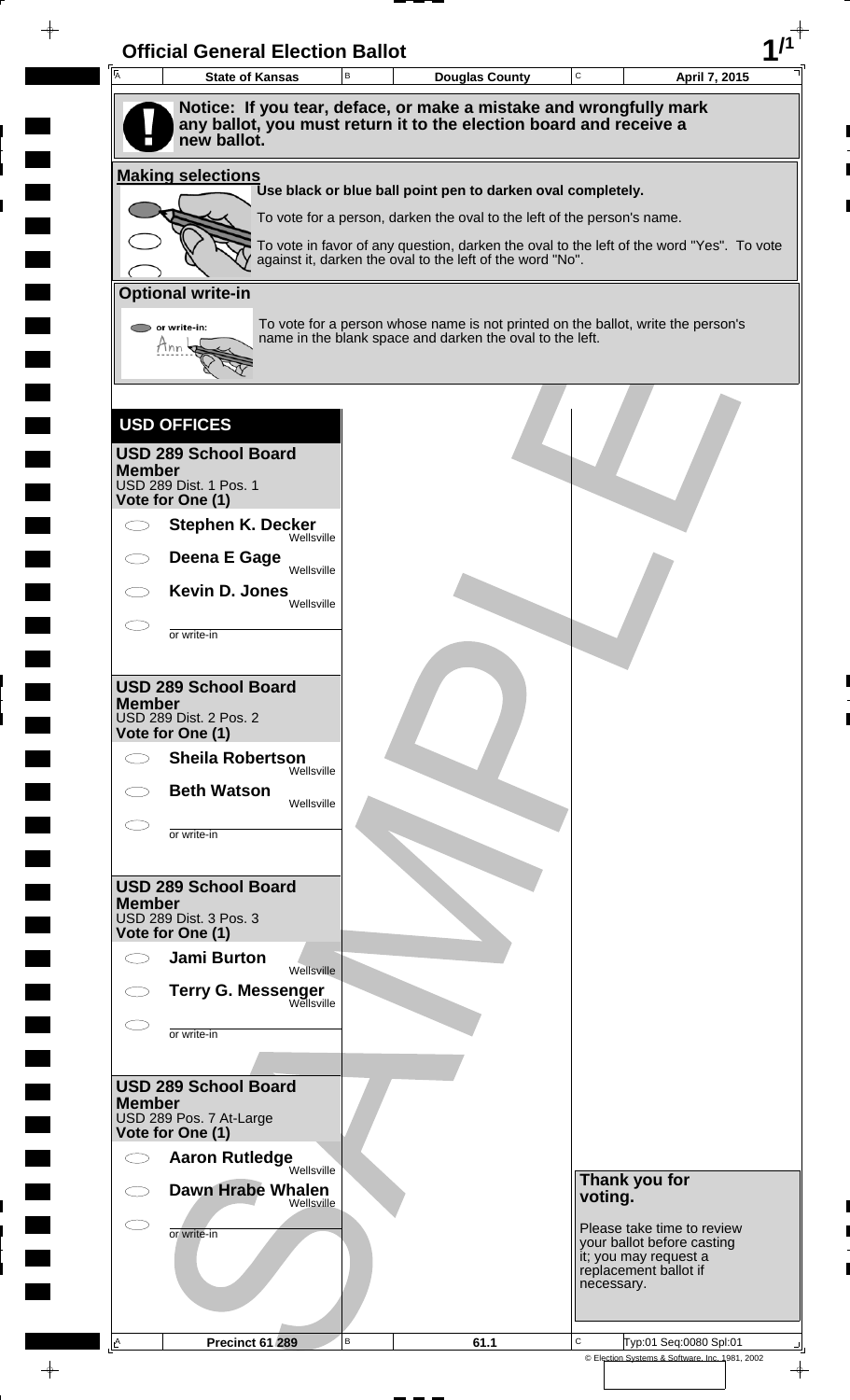|               | <b>State of Kansas</b>                         | B | <b>Douglas County</b>                                                                                                                                 | $\mathbf C$ |                                                              | April 7, 2015                                            |
|---------------|------------------------------------------------|---|-------------------------------------------------------------------------------------------------------------------------------------------------------|-------------|--------------------------------------------------------------|----------------------------------------------------------|
|               | new ballot.                                    |   | Notice: If you tear, deface, or make a mistake and wrongfully mark<br>any ballot, you must return it to the election board and receive a              |             |                                                              |                                                          |
|               | <b>Making selections</b>                       |   |                                                                                                                                                       |             |                                                              |                                                          |
|               |                                                |   | Use black or blue ball point pen to darken oval completely.                                                                                           |             |                                                              |                                                          |
|               |                                                |   | To vote for a person, darken the oval to the left of the person's name.                                                                               |             |                                                              |                                                          |
|               |                                                |   | To vote in favor of any question, darken the oval to the left of the word "Yes". To vote<br>against it, darken the oval to the left of the word "No". |             |                                                              |                                                          |
|               | <b>Optional write-in</b>                       |   |                                                                                                                                                       |             |                                                              |                                                          |
|               | or write-in:<br>tinn                           |   | To vote for a person whose name is not printed on the ballot, write the person's<br>name in the blank space and darken the oval to the left.          |             |                                                              |                                                          |
|               |                                                |   |                                                                                                                                                       |             |                                                              |                                                          |
|               | <b>USD OFFICES</b>                             |   |                                                                                                                                                       |             |                                                              |                                                          |
| <b>Member</b> | <b>USD 348 School Board</b>                    |   |                                                                                                                                                       |             |                                                              |                                                          |
|               | USD 348 Dist. 1 Position 1<br>Vote for One (1) |   |                                                                                                                                                       |             |                                                              |                                                          |
|               | <b>Nick Harris</b><br><b>Baldwin City</b>      |   |                                                                                                                                                       |             |                                                              |                                                          |
|               | or write-in                                    |   |                                                                                                                                                       |             |                                                              |                                                          |
|               |                                                |   |                                                                                                                                                       |             |                                                              |                                                          |
|               | <b>USD 348 School Board</b>                    |   |                                                                                                                                                       |             |                                                              |                                                          |
| <b>Member</b> | USD 348 Dist. 2 Position 2                     |   |                                                                                                                                                       |             |                                                              |                                                          |
| $\bigcirc$    | Vote for One (1)                               |   |                                                                                                                                                       |             |                                                              |                                                          |
|               | <b>Sandy Chapman</b><br>Baldwin City           |   |                                                                                                                                                       |             |                                                              |                                                          |
|               | or write-in                                    |   |                                                                                                                                                       |             |                                                              |                                                          |
|               | <b>USD 348 School Board</b>                    |   |                                                                                                                                                       |             |                                                              |                                                          |
| <b>Member</b> | USD 348 Dist. 3 Position 3                     |   |                                                                                                                                                       |             |                                                              |                                                          |
|               | Vote for One (1)                               |   |                                                                                                                                                       |             |                                                              |                                                          |
| Ο             | <b>Chad M Christie</b><br><b>Baldwin City</b>  |   |                                                                                                                                                       |             |                                                              |                                                          |
|               | <b>Jay Hundley</b><br><b>Baldwin City</b>      |   |                                                                                                                                                       |             |                                                              |                                                          |
|               | or write-in                                    |   |                                                                                                                                                       |             |                                                              |                                                          |
|               |                                                |   |                                                                                                                                                       |             |                                                              |                                                          |
| <b>Member</b> | <b>USD 348 School Board</b>                    |   |                                                                                                                                                       |             |                                                              |                                                          |
|               | USD 348 Dist 7 At-Large<br>Vote for One (1)    |   |                                                                                                                                                       |             |                                                              |                                                          |
|               | <b>Kelley Bethell-Smith</b>                    |   |                                                                                                                                                       |             |                                                              |                                                          |
|               | <b>Baldwin City</b>                            |   |                                                                                                                                                       |             |                                                              |                                                          |
|               | or write-in                                    |   |                                                                                                                                                       |             |                                                              |                                                          |
|               |                                                |   |                                                                                                                                                       |             |                                                              |                                                          |
|               |                                                |   |                                                                                                                                                       |             | Thank you for                                                |                                                          |
|               |                                                |   |                                                                                                                                                       |             | voting.                                                      |                                                          |
|               |                                                |   |                                                                                                                                                       |             |                                                              | Please take time to review<br>your ballot before casting |
|               |                                                |   |                                                                                                                                                       |             | it; you may request a<br>replacement ballot if<br>necessary. |                                                          |
|               |                                                |   |                                                                                                                                                       |             |                                                              |                                                          |

 $\overline{\phantom{a}}$ 

 $\blacksquare$ 

 $\frac{1}{\sqrt{2\pi}}\int_{0}^{\pi}\frac{1}{\sqrt{2\pi}}\left( \frac{1}{\sqrt{2\pi}}\right) \frac{d\mu}{d\mu}d\mu$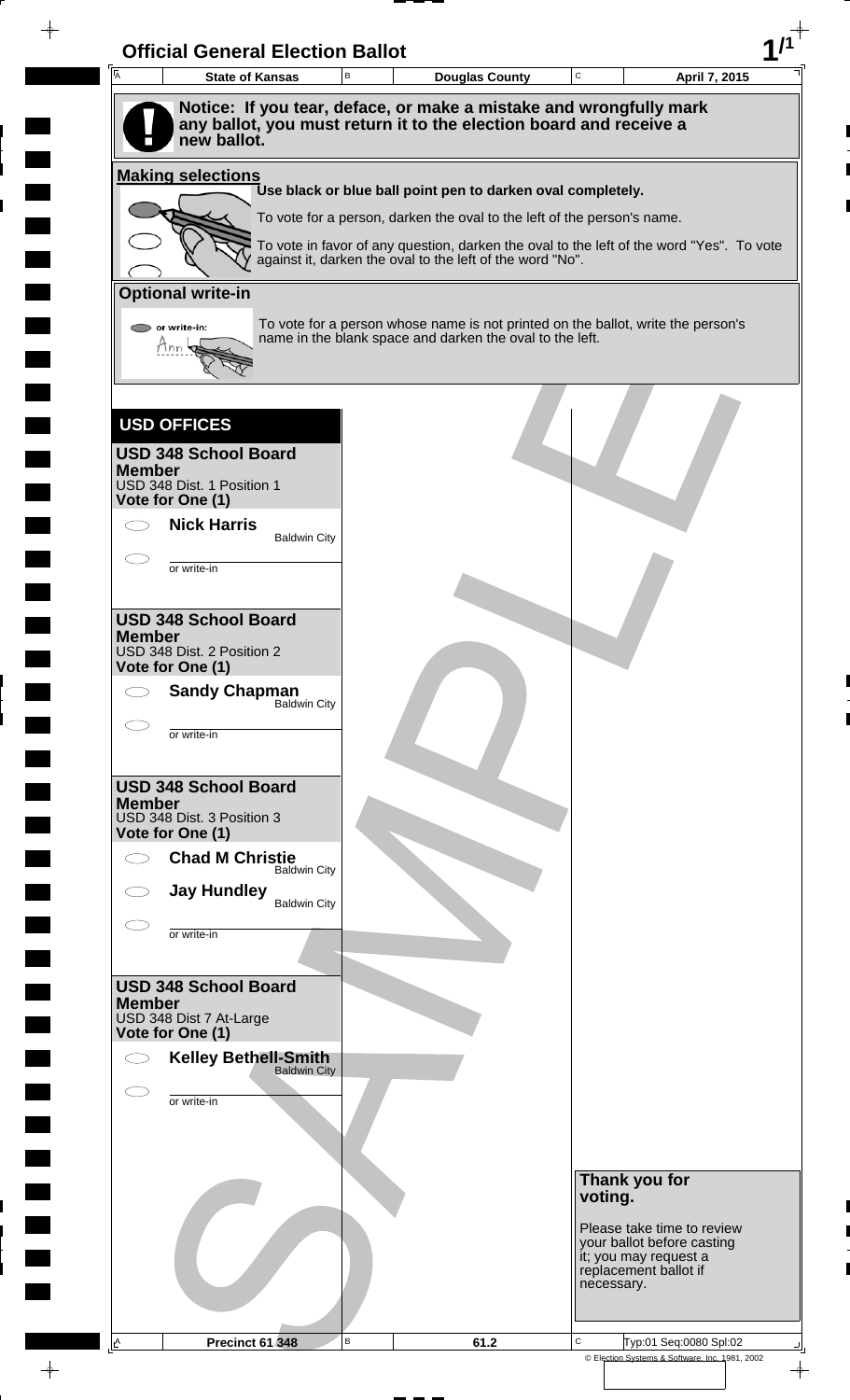| Ā             | <b>State of Kansas</b>                                    | B             | <b>Douglas County</b>                                                                                                                                 | C                                                   | April 7, 2015                                                                |
|---------------|-----------------------------------------------------------|---------------|-------------------------------------------------------------------------------------------------------------------------------------------------------|-----------------------------------------------------|------------------------------------------------------------------------------|
|               | new ballot.                                               |               | Notice: If you tear, deface, or make a mistake and wrongfully mark<br>any ballot, you must return it to the election board and receive a              |                                                     |                                                                              |
|               | <b>Making selections</b>                                  |               |                                                                                                                                                       |                                                     |                                                                              |
|               |                                                           |               | Use black or blue ball point pen to darken oval completely.                                                                                           |                                                     |                                                                              |
|               |                                                           |               | To vote for a person, darken the oval to the left of the person's name.                                                                               |                                                     |                                                                              |
|               |                                                           |               | To vote in favor of any question, darken the oval to the left of the word "Yes". To vote<br>against it, darken the oval to the left of the word "No". |                                                     |                                                                              |
|               | <b>Optional write-in</b>                                  |               |                                                                                                                                                       |                                                     |                                                                              |
|               | or write-in:<br>Hnn                                       |               | To vote for a person whose name is not printed on the ballot, write the person's<br>name in the blank space and darken the oval to the left.          |                                                     |                                                                              |
|               |                                                           |               |                                                                                                                                                       |                                                     |                                                                              |
|               | <b>MUNICIPAL OFFICES</b>                                  |               | <b>USD OFFICES</b>                                                                                                                                    |                                                     |                                                                              |
|               | <b>Baldwin City Council</b><br>Vote for THREE(3) or FEWER | <b>Member</b> | <b>USD 348 School Board</b><br>USD 348 Dist. 3 Position 3<br>Vote for One (1)                                                                         |                                                     |                                                                              |
|               | <b>Steve Bauer</b>                                        |               | <b>Chad M Christie</b><br><b>Baldwin City</b>                                                                                                         |                                                     |                                                                              |
|               | <b>Baldwin City</b><br><b>Tony Brown</b>                  |               | <b>Jay Hundley</b>                                                                                                                                    |                                                     |                                                                              |
|               | <b>Baldwin City</b><br><b>April Coburn</b>                |               | <b>Baldwin City</b>                                                                                                                                   |                                                     |                                                                              |
|               | <b>Baldwin City</b><br><b>Bonnie Plumberg</b>             |               | or write-in                                                                                                                                           |                                                     |                                                                              |
|               | Baldwin City<br><b>David Simmons</b>                      |               | <b>USD 348 School Board</b>                                                                                                                           |                                                     |                                                                              |
|               | <b>Baldwin City</b><br><b>Casey Simoneau</b>              | <b>Member</b> | USD 348 Dist 7 At-Large                                                                                                                               |                                                     |                                                                              |
|               | <b>Baldwin City</b>                                       |               | Vote for One (1)<br><b>Kelley Bethell-Smith</b>                                                                                                       |                                                     |                                                                              |
|               | <b>Shane Starkey</b><br>Baldwin City                      |               | <b>Baldwin City</b>                                                                                                                                   |                                                     |                                                                              |
|               | or write-in                                               |               | or write-in                                                                                                                                           |                                                     |                                                                              |
|               | or write-in                                               |               |                                                                                                                                                       |                                                     |                                                                              |
|               | or write-in                                               |               |                                                                                                                                                       |                                                     |                                                                              |
|               |                                                           |               |                                                                                                                                                       |                                                     |                                                                              |
|               | <b>USD OFFICES</b><br><b>USD 348 School Board</b>         |               |                                                                                                                                                       |                                                     |                                                                              |
| <b>Member</b> | USD 348 Dist. 1 Position 1                                |               |                                                                                                                                                       |                                                     |                                                                              |
|               | Vote for One (1)                                          |               |                                                                                                                                                       |                                                     |                                                                              |
|               | <b>Nick Harris</b><br><b>Baldwin City</b>                 |               |                                                                                                                                                       |                                                     |                                                                              |
|               | or write-in                                               |               |                                                                                                                                                       |                                                     |                                                                              |
|               |                                                           |               |                                                                                                                                                       |                                                     |                                                                              |
| <b>Member</b> | <b>USD 348 School Board</b>                               |               |                                                                                                                                                       |                                                     |                                                                              |
|               | USD 348 Dist. 2 Position 2<br>Vote for One (1)            |               |                                                                                                                                                       |                                                     |                                                                              |
|               | <b>Sandy Chapman</b><br><b>Baldwin City</b>               |               |                                                                                                                                                       |                                                     |                                                                              |
|               | or write-in                                               |               |                                                                                                                                                       | voting.                                             | Thank you for                                                                |
|               |                                                           |               |                                                                                                                                                       |                                                     | Please take time to review                                                   |
|               |                                                           |               |                                                                                                                                                       | necessary.                                          | your ballot before casting<br>it; you may request a<br>replacement ballot if |
|               |                                                           |               |                                                                                                                                                       |                                                     |                                                                              |
| A             | Precinct 61 City 348                                      | B             | 61.3 & 61.4                                                                                                                                           | C<br>© Election Systems & Software, Inc. 1981, 2002 | Typ:01 Seq:0080 Spl:03                                                       |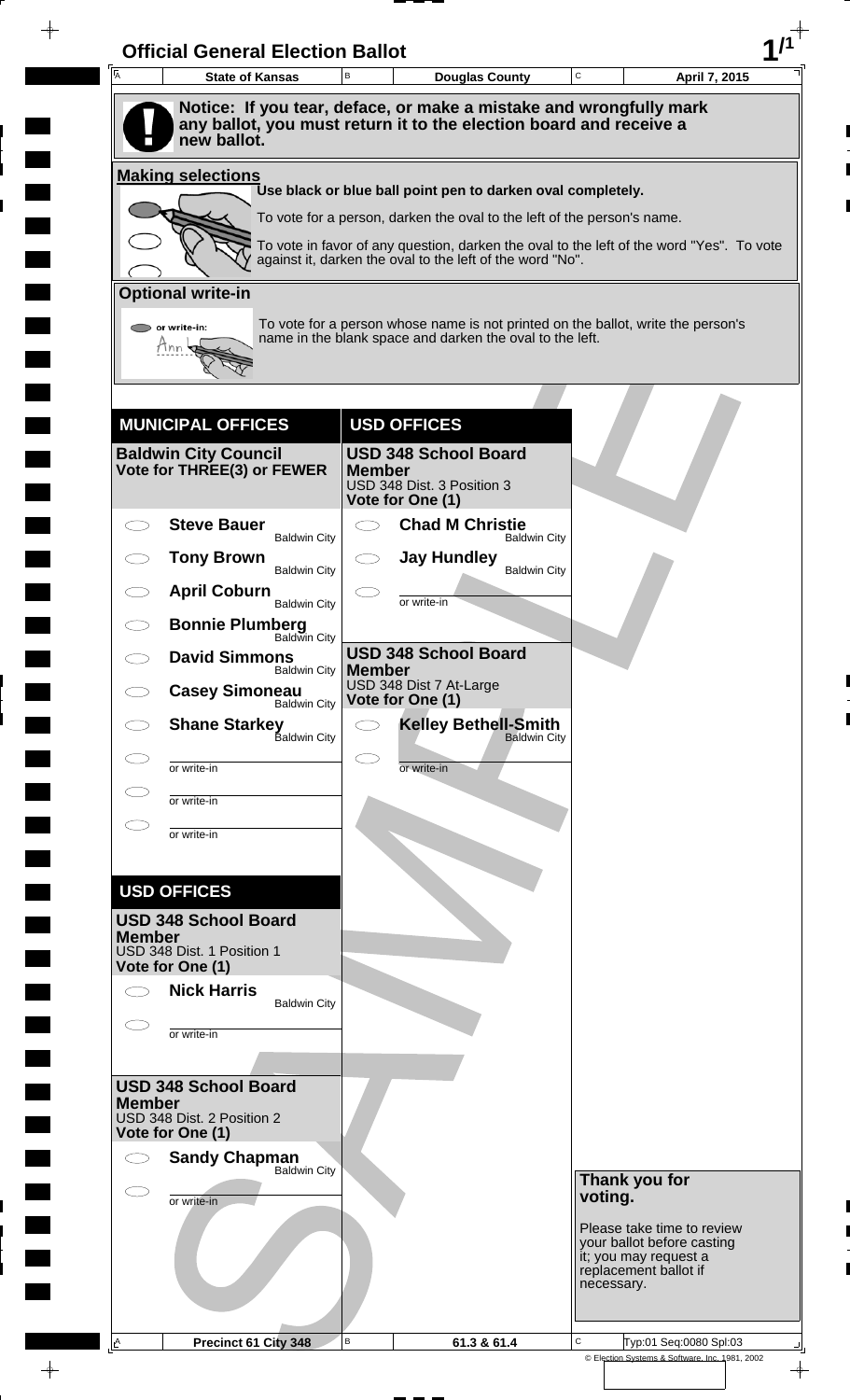| Ā                                          | <b>State of Kansas</b>                                                            | B | <b>Douglas County</b>                                                   | $\mathbf C$ | April 7, 2015                                                                            |
|--------------------------------------------|-----------------------------------------------------------------------------------|---|-------------------------------------------------------------------------|-------------|------------------------------------------------------------------------------------------|
|                                            | Notice: If you tear, deface, or make a mistake and wrongfully mark                |   |                                                                         |             |                                                                                          |
|                                            | any ballot, you must return it to the election board and receive a<br>new ballot. |   |                                                                         |             |                                                                                          |
| <b>Making selections</b>                   |                                                                                   |   |                                                                         |             |                                                                                          |
|                                            |                                                                                   |   | Use black or blue ball point pen to darken oval completely.             |             |                                                                                          |
|                                            |                                                                                   |   | To vote for a person, darken the oval to the left of the person's name. |             |                                                                                          |
|                                            |                                                                                   |   | against it, darken the oval to the left of the word "No".               |             | To vote in favor of any question, darken the oval to the left of the word "Yes". To vote |
| <b>Optional write-in</b>                   |                                                                                   |   |                                                                         |             |                                                                                          |
| or write-in:                               |                                                                                   |   | name in the blank space and darken the oval to the left.                |             | To vote for a person whose name is not printed on the ballot, write the person's         |
| Ann                                        |                                                                                   |   |                                                                         |             |                                                                                          |
|                                            |                                                                                   |   |                                                                         |             |                                                                                          |
| <b>USD OFFICES</b>                         |                                                                                   |   |                                                                         |             |                                                                                          |
|                                            | <b>USD 289 School Board</b>                                                       |   |                                                                         |             |                                                                                          |
| <b>Member</b><br>USD 289 Dist. 1 Pos. 1    |                                                                                   |   |                                                                         |             |                                                                                          |
| Vote for One (1)                           | Deena E Gage                                                                      |   |                                                                         |             |                                                                                          |
|                                            | Wellsville                                                                        |   |                                                                         |             |                                                                                          |
|                                            | Kevin D. Jones<br>Wellsville                                                      |   |                                                                         |             |                                                                                          |
|                                            | <b>Stephen K. Decker</b><br>Wellsville                                            |   |                                                                         |             |                                                                                          |
| or write-in                                |                                                                                   |   |                                                                         |             |                                                                                          |
|                                            |                                                                                   |   |                                                                         |             |                                                                                          |
| <b>Member</b>                              | <b>USD 289 School Board</b>                                                       |   |                                                                         |             |                                                                                          |
| USD 289 Dist. 2 Pos. 2<br>Vote for One (1) |                                                                                   |   |                                                                         |             |                                                                                          |
| $\subset \mathbb{R}^n$                     | <b>Beth Watson</b><br>Wellsville                                                  |   |                                                                         |             |                                                                                          |
|                                            | <b>Sheila Robertson</b><br>Wellsville                                             |   |                                                                         |             |                                                                                          |
| or write-in                                |                                                                                   |   |                                                                         |             |                                                                                          |
|                                            |                                                                                   |   |                                                                         |             |                                                                                          |
| <b>Member</b>                              | <b>USD 289 School Board</b>                                                       |   |                                                                         |             |                                                                                          |
| USD 289 Dist. 3 Pos. 3<br>Vote for One (1) |                                                                                   |   |                                                                         |             |                                                                                          |
|                                            | <b>Terry G. Messenger</b>                                                         |   |                                                                         |             |                                                                                          |
|                                            | Wellsville<br><b>Jami Burton</b>                                                  |   |                                                                         |             |                                                                                          |
|                                            | Wellsville                                                                        |   |                                                                         |             |                                                                                          |
| or write-in                                |                                                                                   |   |                                                                         |             |                                                                                          |
|                                            | <b>USD 289 School Board</b>                                                       |   |                                                                         |             |                                                                                          |
| <b>Member</b>                              | USD 289 Pos. 7 At-Large                                                           |   |                                                                         |             |                                                                                          |
| Vote for One (1)                           |                                                                                   |   |                                                                         |             |                                                                                          |
|                                            | Dawn Hrabe Whalen<br>Wellsville                                                   |   |                                                                         |             | Thank you for                                                                            |
|                                            | <b>Aaron Rutledge</b><br>Wellsville                                               |   |                                                                         | voting.     |                                                                                          |
| or write-in                                |                                                                                   |   |                                                                         |             | Please take time to review<br>your ballot before casting                                 |
|                                            |                                                                                   |   |                                                                         |             | it; you may request a<br>replacement ballot if                                           |
|                                            |                                                                                   |   |                                                                         |             | necessary.                                                                               |
|                                            |                                                                                   |   |                                                                         |             |                                                                                          |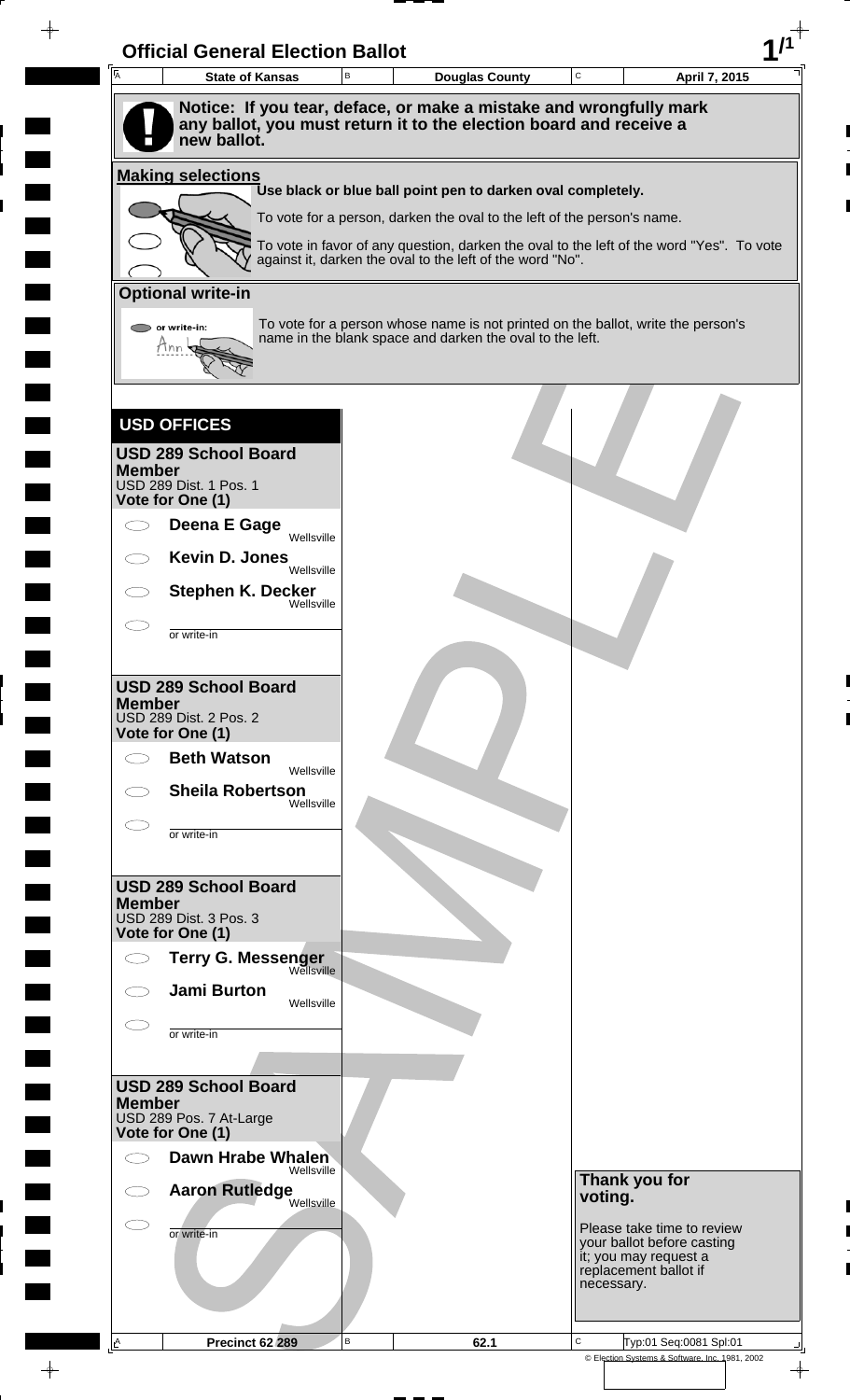| $\overline{A}$     | <b>State of Kansas</b>                                                                                                                                  | $\mathsf B$ | <b>Douglas County</b>                                                                                                                                               | $\mathbf C$ |                                     | April 7, 2015              |
|--------------------|---------------------------------------------------------------------------------------------------------------------------------------------------------|-------------|---------------------------------------------------------------------------------------------------------------------------------------------------------------------|-------------|-------------------------------------|----------------------------|
|                    | Notice: If you tear, deface, or make a mistake and wrongfully mark<br>any ballot, you must return it to the election board and receive a<br>new ballot. |             |                                                                                                                                                                     |             |                                     |                            |
|                    | <b>Making selections</b>                                                                                                                                |             |                                                                                                                                                                     |             |                                     |                            |
|                    |                                                                                                                                                         |             | Use black or blue ball point pen to darken oval completely.                                                                                                         |             |                                     |                            |
|                    |                                                                                                                                                         |             | To vote for a person, darken the oval to the left of the person's name.<br>To vote in favor of any question, darken the oval to the left of the word "Yes". To vote |             |                                     |                            |
|                    |                                                                                                                                                         |             | against it, darken the oval to the left of the word "No".                                                                                                           |             |                                     |                            |
|                    | <b>Optional write-in</b>                                                                                                                                |             |                                                                                                                                                                     |             |                                     |                            |
| Mnn                | or write-in:                                                                                                                                            |             | To vote for a person whose name is not printed on the ballot, write the person's<br>name in the blank space and darken the oval to the left.                        |             |                                     |                            |
|                    |                                                                                                                                                         |             |                                                                                                                                                                     |             |                                     |                            |
| <b>USD OFFICES</b> |                                                                                                                                                         |             |                                                                                                                                                                     |             |                                     |                            |
| <b>Member</b>      | <b>USD 348 School Board</b>                                                                                                                             |             |                                                                                                                                                                     |             |                                     |                            |
| Vote for One (1)   | USD 348 Dist. 1 Position 1                                                                                                                              |             |                                                                                                                                                                     |             |                                     |                            |
|                    | <b>Nick Harris</b><br><b>Baldwin City</b>                                                                                                               |             |                                                                                                                                                                     |             |                                     |                            |
|                    | or write-in                                                                                                                                             |             |                                                                                                                                                                     |             |                                     |                            |
|                    |                                                                                                                                                         |             |                                                                                                                                                                     |             |                                     |                            |
| <b>Member</b>      | <b>USD 348 School Board</b>                                                                                                                             |             |                                                                                                                                                                     |             |                                     |                            |
| Vote for One (1)   | USD 348 Dist. 2 Position 2                                                                                                                              |             |                                                                                                                                                                     |             |                                     |                            |
|                    | <b>Sandy Chapman</b>                                                                                                                                    |             |                                                                                                                                                                     |             |                                     |                            |
|                    | <b>Baldwin City</b>                                                                                                                                     |             |                                                                                                                                                                     |             |                                     |                            |
|                    | or write-in                                                                                                                                             |             |                                                                                                                                                                     |             |                                     |                            |
|                    | <b>USD 348 School Board</b>                                                                                                                             |             |                                                                                                                                                                     |             |                                     |                            |
| <b>Member</b>      | USD 348 Dist. 3 Position 3                                                                                                                              |             |                                                                                                                                                                     |             |                                     |                            |
| Vote for One (1)   |                                                                                                                                                         |             |                                                                                                                                                                     |             |                                     |                            |
|                    | <b>Jay Hundley</b><br><b>Baldwin City</b>                                                                                                               |             |                                                                                                                                                                     |             |                                     |                            |
|                    | <b>Chad M Christie</b><br><b>Baldwin City</b>                                                                                                           |             |                                                                                                                                                                     |             |                                     |                            |
|                    | or write-in                                                                                                                                             |             |                                                                                                                                                                     |             |                                     |                            |
|                    |                                                                                                                                                         |             |                                                                                                                                                                     |             |                                     |                            |
| <b>Member</b>      | <b>USD 348 School Board</b>                                                                                                                             |             |                                                                                                                                                                     |             |                                     |                            |
| Vote for One (1)   | USD 348 Dist 7 At-Large                                                                                                                                 |             |                                                                                                                                                                     |             |                                     |                            |
|                    | <b>Kelley Bethell-Smith</b><br><b>Baldwin City</b>                                                                                                      |             |                                                                                                                                                                     |             |                                     |                            |
|                    | or write-in                                                                                                                                             |             |                                                                                                                                                                     |             |                                     |                            |
|                    |                                                                                                                                                         |             |                                                                                                                                                                     |             |                                     |                            |
|                    |                                                                                                                                                         |             |                                                                                                                                                                     |             |                                     |                            |
|                    |                                                                                                                                                         |             |                                                                                                                                                                     |             | Thank you for<br>voting.            |                            |
|                    |                                                                                                                                                         |             |                                                                                                                                                                     |             |                                     | Please take time to review |
|                    |                                                                                                                                                         |             |                                                                                                                                                                     |             | it; you may request a               | your ballot before casting |
|                    |                                                                                                                                                         |             |                                                                                                                                                                     |             | replacement ballot if<br>necessary. |                            |
|                    |                                                                                                                                                         |             |                                                                                                                                                                     |             |                                     |                            |

 $\blacksquare$ 

 $\blacksquare$ 

 $\blacksquare$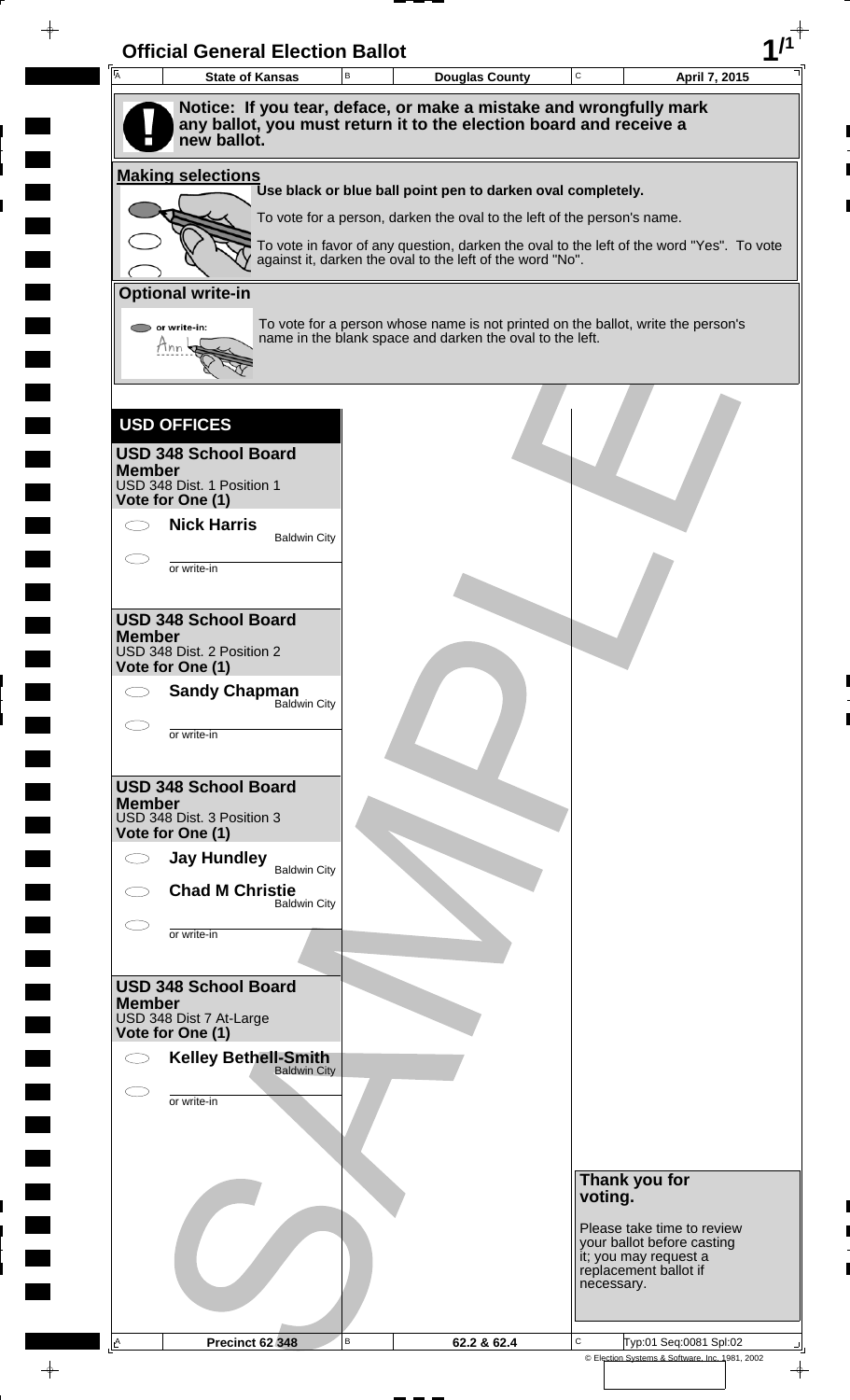| $\overline{A}$ | <b>State of Kansas</b>                                    | B             | <b>Douglas County</b>                                                                                                                                 | C                                                   | April 7, 2015 |
|----------------|-----------------------------------------------------------|---------------|-------------------------------------------------------------------------------------------------------------------------------------------------------|-----------------------------------------------------|---------------|
|                |                                                           |               | Notice: If you tear, deface, or make a mistake and wrongfully mark                                                                                    |                                                     |               |
|                | new ballot.                                               |               | any ballot, you must return it to the election board and receive a                                                                                    |                                                     |               |
|                |                                                           |               |                                                                                                                                                       |                                                     |               |
|                | <b>Making selections</b>                                  |               | Use black or blue ball point pen to darken oval completely.                                                                                           |                                                     |               |
|                |                                                           |               | To vote for a person, darken the oval to the left of the person's name.                                                                               |                                                     |               |
|                |                                                           |               | To vote in favor of any question, darken the oval to the left of the word "Yes". To vote<br>against it, darken the oval to the left of the word "No". |                                                     |               |
|                | <b>Optional write-in</b>                                  |               |                                                                                                                                                       |                                                     |               |
|                | or write-in:                                              |               | To vote for a person whose name is not printed on the ballot, write the person's                                                                      |                                                     |               |
|                | Hnn                                                       |               | name in the blank space and darken the oval to the left.                                                                                              |                                                     |               |
|                |                                                           |               |                                                                                                                                                       |                                                     |               |
|                |                                                           |               |                                                                                                                                                       |                                                     |               |
|                | <b>MUNICIPAL OFFICES</b>                                  |               | <b>USD OFFICES</b>                                                                                                                                    |                                                     |               |
|                | <b>Baldwin City Council</b><br>Vote for THREE(3) or FEWER | <b>Member</b> | <b>USD 348 School Board</b>                                                                                                                           |                                                     |               |
|                |                                                           |               | USD 348 Dist. 3 Position 3<br>Vote for One (1)                                                                                                        |                                                     |               |
| C I            | <b>April Coburn</b><br><b>Baldwin City</b>                |               | <b>Jay Hundley</b><br><b>Baldwin City</b>                                                                                                             |                                                     |               |
|                | <b>Bonnie Plumberg</b><br>Baldwin City                    |               | <b>Chad M Christie</b>                                                                                                                                |                                                     |               |
|                | <b>David Simmons</b>                                      |               | <b>Baldwin City</b>                                                                                                                                   |                                                     |               |
|                | <b>Baldwin City</b><br><b>Casey Simoneau</b>              |               | or write-in                                                                                                                                           |                                                     |               |
|                | <b>Baldwin City</b><br><b>Shane Starkey</b>               |               | <b>USD 348 School Board</b>                                                                                                                           |                                                     |               |
|                | <b>Baldwin City</b>                                       | <b>Member</b> | USD 348 Dist 7 At-Large                                                                                                                               |                                                     |               |
|                | <b>Steve Bauer</b><br><b>Baldwin City</b>                 |               | Vote for One (1)                                                                                                                                      |                                                     |               |
|                | <b>Tony Brown</b><br><b>Baldwin City</b>                  |               | <b>Kelley Bethell-Smith</b><br><b>Baldwin City</b>                                                                                                    |                                                     |               |
|                | or write-in                                               |               | or write-in                                                                                                                                           |                                                     |               |
|                | or write-in                                               |               |                                                                                                                                                       |                                                     |               |
|                | or write-in                                               |               |                                                                                                                                                       |                                                     |               |
|                |                                                           |               |                                                                                                                                                       |                                                     |               |
|                | <b>USD OFFICES</b>                                        |               |                                                                                                                                                       |                                                     |               |
|                | <b>USD 348 School Board</b>                               |               |                                                                                                                                                       |                                                     |               |
| <b>Member</b>  | USD 348 Dist. 1 Position 1                                |               |                                                                                                                                                       |                                                     |               |
|                | Vote for One (1)<br><b>Nick Harris</b>                    |               |                                                                                                                                                       |                                                     |               |
|                | <b>Baldwin City</b>                                       |               |                                                                                                                                                       |                                                     |               |
|                | or write-in                                               |               |                                                                                                                                                       |                                                     |               |
|                |                                                           |               |                                                                                                                                                       |                                                     |               |
| <b>Member</b>  | <b>USD 348 School Board</b>                               |               |                                                                                                                                                       |                                                     |               |
|                | USD 348 Dist. 2 Position 2<br>Vote for One (1)            |               |                                                                                                                                                       |                                                     |               |
|                | <b>Sandy Chapman</b><br><b>Baldwin City</b>               |               |                                                                                                                                                       |                                                     |               |
|                | or write-in                                               |               |                                                                                                                                                       | Thank you for<br>voting.                            |               |
|                |                                                           |               |                                                                                                                                                       | Please take time to review                          |               |
|                |                                                           |               |                                                                                                                                                       | your ballot before casting<br>it; you may request a |               |
|                |                                                           |               |                                                                                                                                                       | replacement ballot if<br>necessary.                 |               |
|                |                                                           |               |                                                                                                                                                       |                                                     |               |
|                |                                                           |               |                                                                                                                                                       |                                                     |               |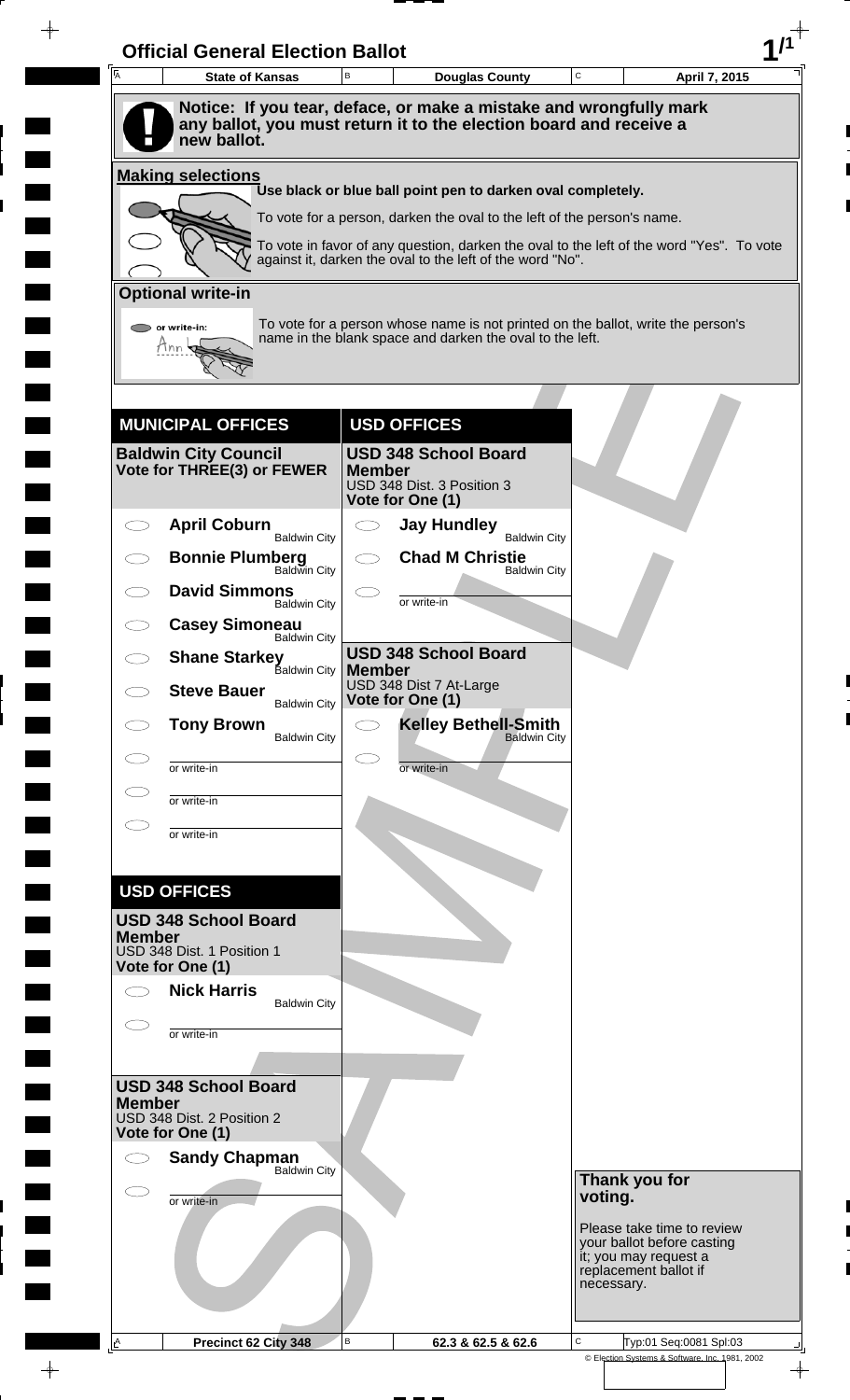| $\overline{\mathsf{A}}$ | <b>State of Kansas</b>                                                            | B | <b>Douglas County</b>                                                   | $\mathtt{C}$ | April 7, 2015                                                                            |
|-------------------------|-----------------------------------------------------------------------------------|---|-------------------------------------------------------------------------|--------------|------------------------------------------------------------------------------------------|
|                         | Notice: If you tear, deface, or make a mistake and wrongfully mark                |   |                                                                         |              |                                                                                          |
|                         | any ballot, you must return it to the election board and receive a<br>new ballot. |   |                                                                         |              |                                                                                          |
|                         |                                                                                   |   |                                                                         |              |                                                                                          |
|                         | <b>Making selections</b>                                                          |   | Use black or blue ball point pen to darken oval completely.             |              |                                                                                          |
|                         |                                                                                   |   | To vote for a person, darken the oval to the left of the person's name. |              |                                                                                          |
|                         |                                                                                   |   | against it, darken the oval to the left of the word "No".               |              | To vote in favor of any question, darken the oval to the left of the word "Yes". To vote |
|                         |                                                                                   |   |                                                                         |              |                                                                                          |
|                         | <b>Optional write-in</b>                                                          |   |                                                                         |              |                                                                                          |
|                         | or write-in:<br>Hnn                                                               |   | name in the blank space and darken the oval to the left.                |              | To vote for a person whose name is not printed on the ballot, write the person's         |
|                         |                                                                                   |   |                                                                         |              |                                                                                          |
|                         |                                                                                   |   |                                                                         |              |                                                                                          |
|                         | <b>USD OFFICES</b>                                                                |   |                                                                         |              |                                                                                          |
|                         | <b>USD 289 School Board</b>                                                       |   |                                                                         |              |                                                                                          |
| <b>Member</b>           | USD 289 Dist. 1 Pos. 1                                                            |   |                                                                         |              |                                                                                          |
|                         | Vote for One (1)                                                                  |   |                                                                         |              |                                                                                          |
|                         | Kevin D. Jones<br>Wellsville                                                      |   |                                                                         |              |                                                                                          |
|                         | <b>Stephen K. Decker</b><br>Wellsville                                            |   |                                                                         |              |                                                                                          |
|                         | Deena E Gage<br>Wellsville                                                        |   |                                                                         |              |                                                                                          |
|                         | or write-in                                                                       |   |                                                                         |              |                                                                                          |
|                         |                                                                                   |   |                                                                         |              |                                                                                          |
|                         | <b>USD 289 School Board</b>                                                       |   |                                                                         |              |                                                                                          |
| <b>Member</b>           | <b>USD 289 Dist. 2 Pos. 2</b>                                                     |   |                                                                         |              |                                                                                          |
|                         | Vote for One (1)                                                                  |   |                                                                         |              |                                                                                          |
|                         | <b>Sheila Robertson</b><br>Wellsville                                             |   |                                                                         |              |                                                                                          |
|                         | <b>Beth Watson</b><br>Wellsville                                                  |   |                                                                         |              |                                                                                          |
|                         | or write-in                                                                       |   |                                                                         |              |                                                                                          |
|                         |                                                                                   |   |                                                                         |              |                                                                                          |
|                         | <b>USD 289 School Board</b>                                                       |   |                                                                         |              |                                                                                          |
| <b>Member</b>           | USD 289 Dist. 3 Pos. 3                                                            |   |                                                                         |              |                                                                                          |
|                         | Vote for One (1)<br><b>Jami Burton</b>                                            |   |                                                                         |              |                                                                                          |
|                         | Wellsville                                                                        |   |                                                                         |              |                                                                                          |
|                         | <b>Terry G. Messenger</b> Wellsville                                              |   |                                                                         |              |                                                                                          |
|                         | or write-in                                                                       |   |                                                                         |              |                                                                                          |
|                         |                                                                                   |   |                                                                         |              |                                                                                          |
| <b>Member</b>           | <b>USD 289 School Board</b>                                                       |   |                                                                         |              |                                                                                          |
|                         | USD 289 Pos. 7 At-Large<br>Vote for One (1)                                       |   |                                                                         |              |                                                                                          |
|                         | <b>Aaron Rutledge</b>                                                             |   |                                                                         |              |                                                                                          |
|                         | Wellsville<br><b>Dawn Hrabe Whalen</b>                                            |   |                                                                         |              | Thank you for                                                                            |
|                         | Wellsville                                                                        |   |                                                                         | voting.      |                                                                                          |
|                         | or write-in                                                                       |   |                                                                         |              | Please take time to review<br>your ballot before casting                                 |
|                         |                                                                                   |   |                                                                         |              | it; you may request a<br>replacement ballot if                                           |
|                         |                                                                                   |   |                                                                         |              | necessary.                                                                               |
|                         |                                                                                   |   |                                                                         |              |                                                                                          |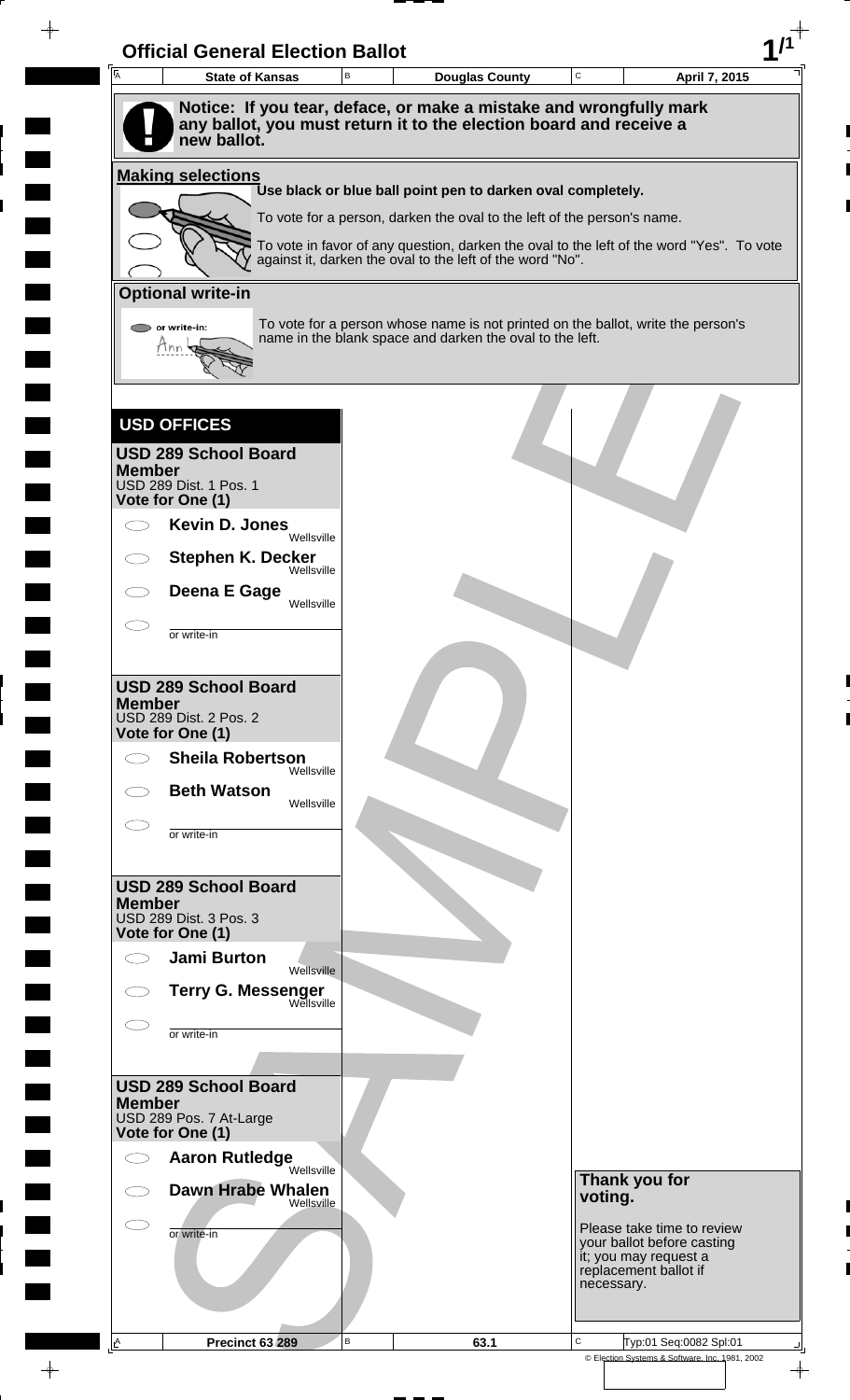| $\overline{A}$ | <b>State of Kansas</b>                             | $\mathsf B$ | <b>Douglas County</b>                                                                                                                                 | $\mathbf C$ | April 7, 2015                                       |
|----------------|----------------------------------------------------|-------------|-------------------------------------------------------------------------------------------------------------------------------------------------------|-------------|-----------------------------------------------------|
|                | new ballot.                                        |             | Notice: If you tear, deface, or make a mistake and wrongfully mark<br>any ballot, you must return it to the election board and receive a              |             |                                                     |
|                | <b>Making selections</b>                           |             |                                                                                                                                                       |             |                                                     |
|                |                                                    |             | Use black or blue ball point pen to darken oval completely.                                                                                           |             |                                                     |
|                |                                                    |             | To vote for a person, darken the oval to the left of the person's name.                                                                               |             |                                                     |
|                |                                                    |             | To vote in favor of any question, darken the oval to the left of the word "Yes". To vote<br>against it, darken the oval to the left of the word "No". |             |                                                     |
|                | <b>Optional write-in</b>                           |             |                                                                                                                                                       |             |                                                     |
|                | or write-in:<br>Mnn                                |             | To vote for a person whose name is not printed on the ballot, write the person's<br>name in the blank space and darken the oval to the left.          |             |                                                     |
|                |                                                    |             |                                                                                                                                                       |             |                                                     |
|                | <b>USD OFFICES</b>                                 |             |                                                                                                                                                       |             |                                                     |
| <b>Member</b>  | <b>USD 348 School Board</b>                        |             |                                                                                                                                                       |             |                                                     |
|                | USD 348 Dist. 1 Position 1<br>Vote for One (1)     |             |                                                                                                                                                       |             |                                                     |
|                | <b>Nick Harris</b><br><b>Baldwin City</b>          |             |                                                                                                                                                       |             |                                                     |
|                | or write-in                                        |             |                                                                                                                                                       |             |                                                     |
|                |                                                    |             |                                                                                                                                                       |             |                                                     |
| <b>Member</b>  | <b>USD 348 School Board</b>                        |             |                                                                                                                                                       |             |                                                     |
|                | USD 348 Dist. 2 Position 2<br>Vote for One (1)     |             |                                                                                                                                                       |             |                                                     |
|                | <b>Sandy Chapman</b>                               |             |                                                                                                                                                       |             |                                                     |
|                | <b>Baldwin City</b>                                |             |                                                                                                                                                       |             |                                                     |
|                | or write-in                                        |             |                                                                                                                                                       |             |                                                     |
|                | <b>USD 348 School Board</b>                        |             |                                                                                                                                                       |             |                                                     |
| <b>Member</b>  | USD 348 Dist. 3 Position 3                         |             |                                                                                                                                                       |             |                                                     |
|                | Vote for One (1)                                   |             |                                                                                                                                                       |             |                                                     |
|                | <b>Chad M Christie</b><br><b>Baldwin City</b>      |             |                                                                                                                                                       |             |                                                     |
|                | <b>Jay Hundley</b><br><b>Baldwin City</b>          |             |                                                                                                                                                       |             |                                                     |
|                | or write-in                                        |             |                                                                                                                                                       |             |                                                     |
|                |                                                    |             |                                                                                                                                                       |             |                                                     |
| <b>Member</b>  | <b>USD 348 School Board</b>                        |             |                                                                                                                                                       |             |                                                     |
|                | USD 348 Dist 7 At-Large<br>Vote for One (1)        |             |                                                                                                                                                       |             |                                                     |
|                | <b>Kelley Bethell-Smith</b><br><b>Baldwin City</b> |             |                                                                                                                                                       |             |                                                     |
|                | or write-in                                        |             |                                                                                                                                                       |             |                                                     |
|                |                                                    |             |                                                                                                                                                       |             |                                                     |
|                |                                                    |             |                                                                                                                                                       |             |                                                     |
|                |                                                    |             |                                                                                                                                                       | voting.     | Thank you for                                       |
|                |                                                    |             |                                                                                                                                                       |             | Please take time to review                          |
|                |                                                    |             |                                                                                                                                                       |             | your ballot before casting<br>it; you may request a |
|                |                                                    |             |                                                                                                                                                       | necessary.  | replacement ballot if                               |
|                |                                                    |             |                                                                                                                                                       |             |                                                     |

 $\blacksquare$ 

 $\blacksquare$ 

 $\blacksquare$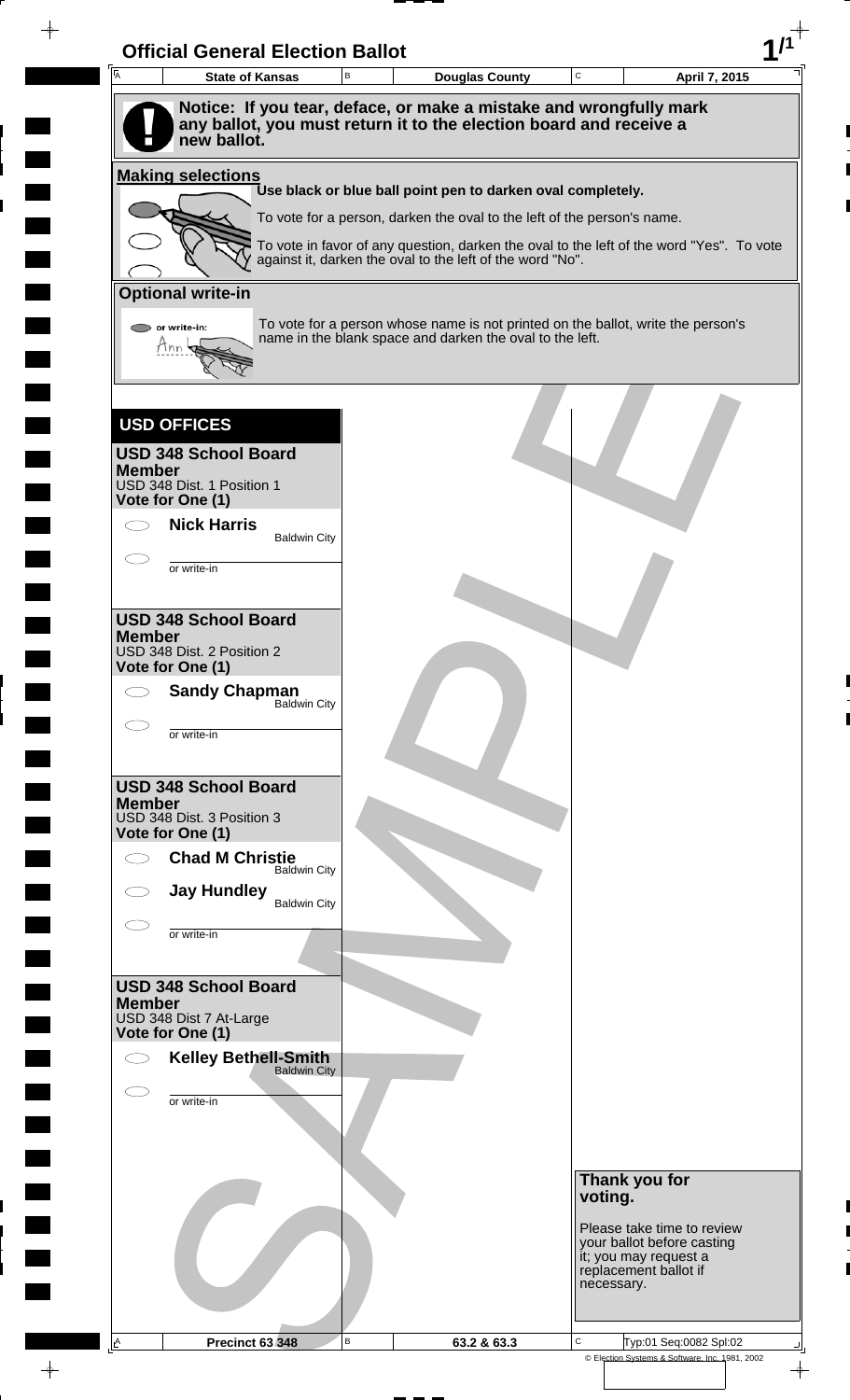| Ā                                            | <b>State of Kansas</b>                                                  | B | <b>Douglas County</b>                                    | $\mathbf C$ |                                                                                          | April 7, 2015 |
|----------------------------------------------|-------------------------------------------------------------------------|---|----------------------------------------------------------|-------------|------------------------------------------------------------------------------------------|---------------|
|                                              | Notice: If you tear, deface, or make a mistake and wrongfully mark      |   |                                                          |             |                                                                                          |               |
| new ballot.                                  | any ballot, you must return it to the election board and receive a      |   |                                                          |             |                                                                                          |               |
| <b>Making selections</b>                     |                                                                         |   |                                                          |             |                                                                                          |               |
|                                              | Use black or blue ball point pen to darken oval completely.             |   |                                                          |             |                                                                                          |               |
|                                              | To vote for a person, darken the oval to the left of the person's name. |   |                                                          |             | To vote in favor of any question, darken the oval to the left of the word "Yes". To vote |               |
|                                              | against it, darken the oval to the left of the word "No".               |   |                                                          |             |                                                                                          |               |
| <b>Optional write-in</b>                     |                                                                         |   |                                                          |             |                                                                                          |               |
| $\triangleright$ or write-in:                |                                                                         |   | name in the blank space and darken the oval to the left. |             | To vote for a person whose name is not printed on the ballot, write the person's         |               |
| Ann                                          |                                                                         |   |                                                          |             |                                                                                          |               |
|                                              |                                                                         |   |                                                          |             |                                                                                          |               |
| <b>USD OFFICES</b>                           |                                                                         |   |                                                          |             |                                                                                          |               |
| <b>USD 343 School Board</b>                  |                                                                         |   |                                                          |             |                                                                                          |               |
| <b>Member</b><br>USD 343 Position 1          |                                                                         |   |                                                          |             |                                                                                          |               |
| Vote for One (1)<br><b>Ronald Thacker</b>    |                                                                         |   |                                                          |             |                                                                                          |               |
| <b>Matt K Erickson</b>                       | Lawrence                                                                |   |                                                          |             |                                                                                          |               |
|                                              | Grantville                                                              |   |                                                          |             |                                                                                          |               |
| or write-in                                  |                                                                         |   |                                                          |             |                                                                                          |               |
|                                              |                                                                         |   |                                                          |             |                                                                                          |               |
| <b>USD 343 School Board</b><br><b>Member</b> |                                                                         |   |                                                          |             |                                                                                          |               |
| USD 343 Position 2<br>Vote for One (1)       |                                                                         |   |                                                          |             |                                                                                          |               |
| <b>Justin VanWinkle</b><br>$\bigcirc$        | Perry                                                                   |   |                                                          |             |                                                                                          |               |
| <b>Wendy George</b>                          | Perry                                                                   |   |                                                          |             |                                                                                          |               |
| <b>Tawnia Showalter</b>                      | Perry                                                                   |   |                                                          |             |                                                                                          |               |
| or write-in                                  |                                                                         |   |                                                          |             |                                                                                          |               |
|                                              |                                                                         |   |                                                          |             |                                                                                          |               |
| <b>USD 343 School Board</b>                  |                                                                         |   |                                                          |             |                                                                                          |               |
| <b>Member</b><br>USD 343 Position 3          |                                                                         |   |                                                          |             |                                                                                          |               |
| Vote for One (1)<br>Jenny Morgison           |                                                                         |   |                                                          |             |                                                                                          |               |
| <b>Shane M. Jones</b>                        | Lecompton                                                               |   |                                                          |             |                                                                                          |               |
|                                              | Lecompton                                                               |   |                                                          |             |                                                                                          |               |
| or write-in                                  |                                                                         |   |                                                          |             |                                                                                          |               |
| <b>USD 343 School Board</b>                  |                                                                         |   |                                                          |             |                                                                                          |               |
| <b>Member</b><br>USD 343 At-Large Position 7 |                                                                         |   |                                                          |             |                                                                                          |               |
| Vote for One (1)                             |                                                                         |   |                                                          |             |                                                                                          |               |
| <b>Travis O. Daniels</b>                     | Grantville                                                              |   |                                                          |             | Thank you for                                                                            |               |
| .<br>.<br>or write-in                        |                                                                         |   |                                                          | voting.     |                                                                                          |               |
|                                              |                                                                         |   |                                                          |             | Please take time to review<br>your ballot before casting                                 |               |
|                                              |                                                                         |   |                                                          |             | it; you may request a<br>replacement ballot if                                           |               |
|                                              |                                                                         |   |                                                          |             | necessary.                                                                               |               |
|                                              |                                                                         |   |                                                          |             |                                                                                          |               |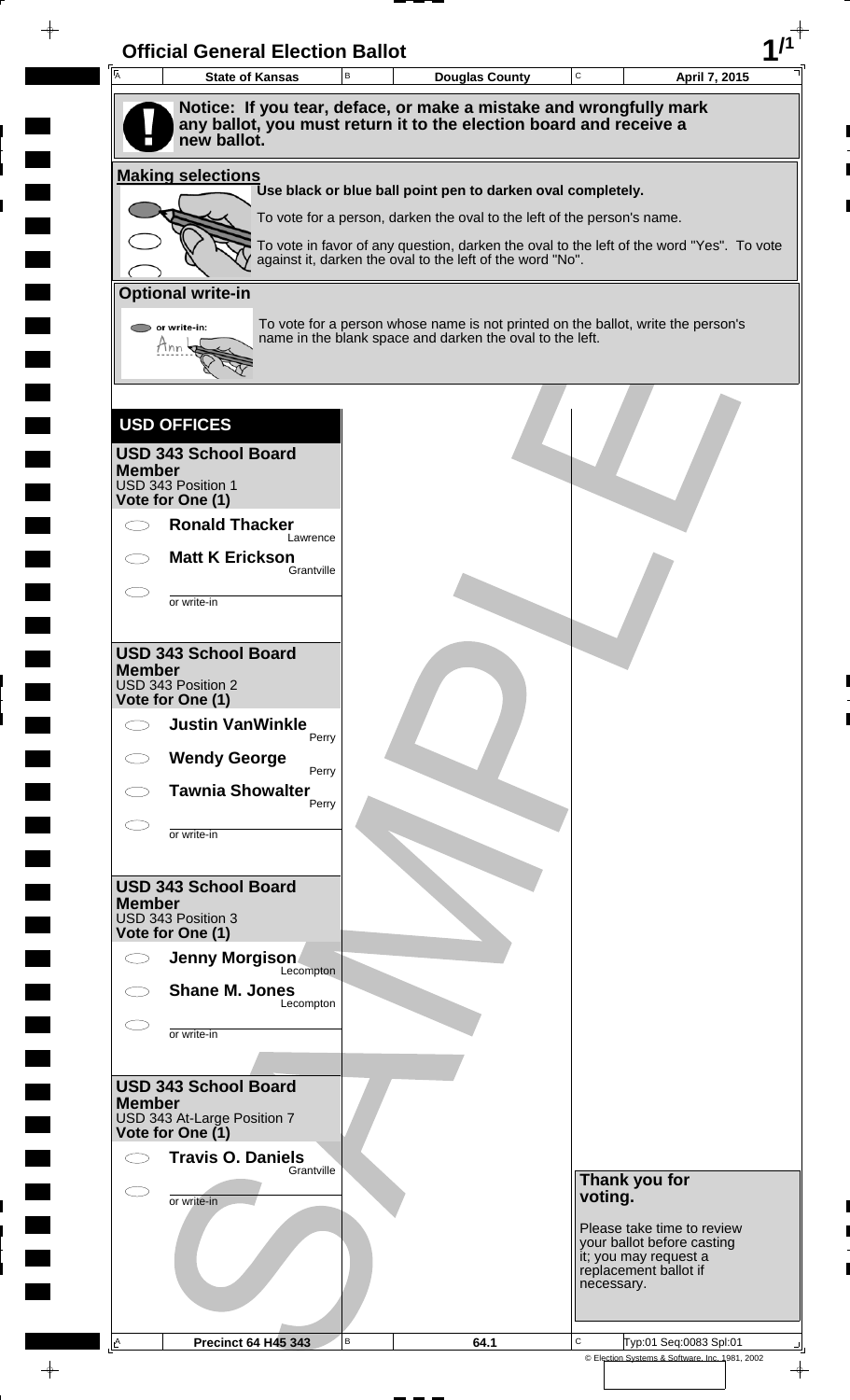

 $\rightarrow$ 

 $\rightarrow$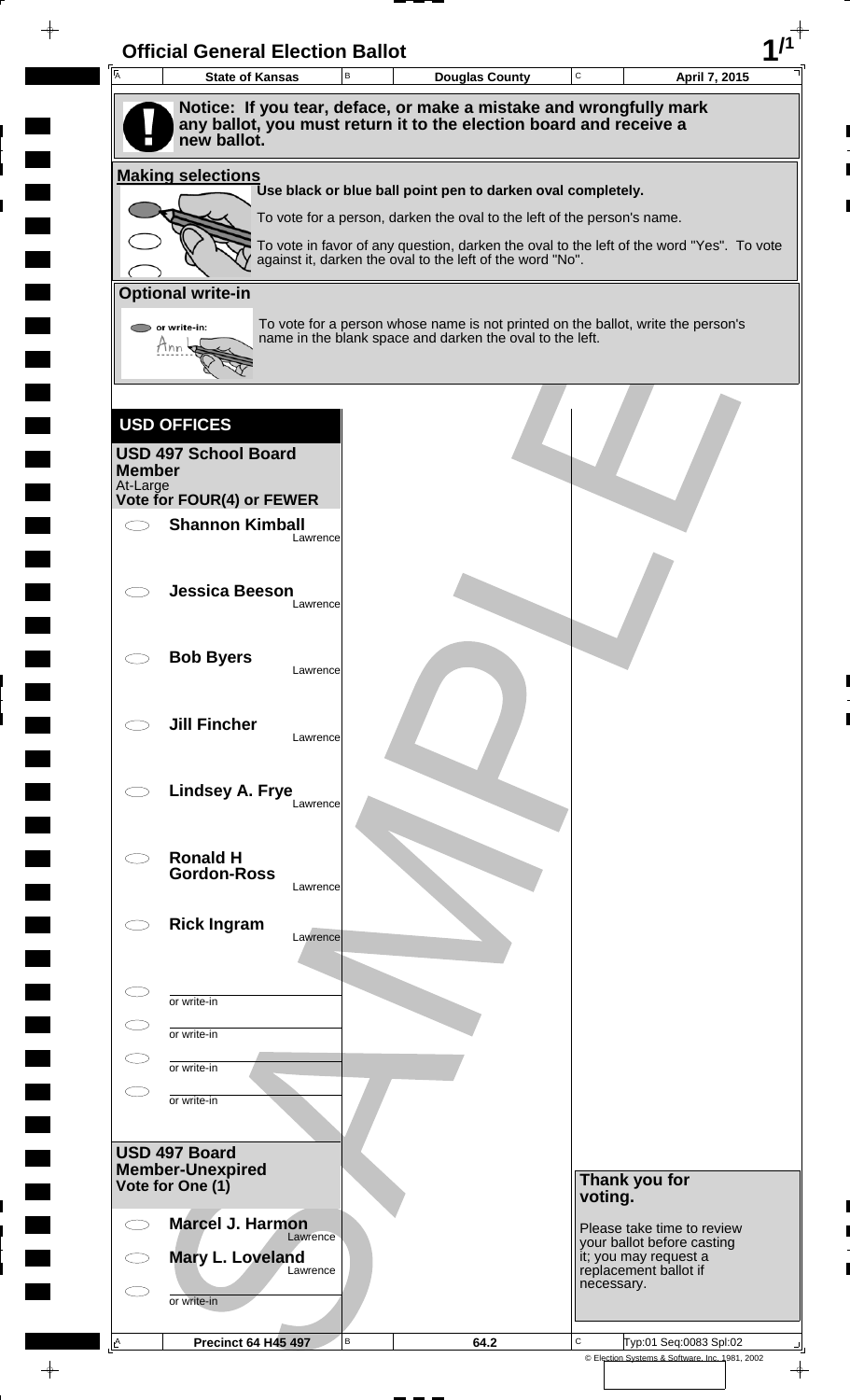| $\overline{\mathsf{A}}$ | <b>State of Kansas</b>                                  | $\mathsf B$ | Douglas County                                                                                                                                        | $\mathtt{C}$ |                                                                              | April 7, 2015 |
|-------------------------|---------------------------------------------------------|-------------|-------------------------------------------------------------------------------------------------------------------------------------------------------|--------------|------------------------------------------------------------------------------|---------------|
|                         |                                                         |             | Notice: If you tear, deface, or make a mistake and wrongfully mark                                                                                    |              |                                                                              |               |
|                         | new ballot.                                             |             | any ballot, you must return it to the election board and receive a                                                                                    |              |                                                                              |               |
|                         |                                                         |             |                                                                                                                                                       |              |                                                                              |               |
|                         | <b>Making selections</b>                                |             | Use black or blue ball point pen to darken oval completely.                                                                                           |              |                                                                              |               |
|                         |                                                         |             | To vote for a person, darken the oval to the left of the person's name.                                                                               |              |                                                                              |               |
|                         |                                                         |             | To vote in favor of any question, darken the oval to the left of the word "Yes". To vote<br>against it, darken the oval to the left of the word "No". |              |                                                                              |               |
|                         | <b>Optional write-in</b>                                |             |                                                                                                                                                       |              |                                                                              |               |
|                         |                                                         |             |                                                                                                                                                       |              |                                                                              |               |
|                         | $\bigcirc$ or write-in:<br>Ann                          |             | To vote for a person whose name is not printed on the ballot, write the person's<br>name in the blank space and darken the oval to the left.          |              |                                                                              |               |
|                         |                                                         |             |                                                                                                                                                       |              |                                                                              |               |
|                         |                                                         |             |                                                                                                                                                       |              |                                                                              |               |
| <b>OFFICES</b>          | <b>DRAINAGE DISTRICT</b>                                |             |                                                                                                                                                       |              |                                                                              |               |
|                         |                                                         |             |                                                                                                                                                       |              |                                                                              |               |
|                         | <b>Douglas County Kaw</b>                               |             |                                                                                                                                                       |              |                                                                              |               |
|                         | <b>Drainage District<br/>Vote for THREE(3) or FEWER</b> |             |                                                                                                                                                       |              |                                                                              |               |
|                         | <b>John A Naramore</b>                                  |             |                                                                                                                                                       |              |                                                                              |               |
|                         | Midland                                                 |             |                                                                                                                                                       |              |                                                                              |               |
|                         | <b>Mary Ann Stewart</b><br>Lawrence                     |             |                                                                                                                                                       |              |                                                                              |               |
|                         | <b>Charles B. Taylor III</b><br>Lawrence                |             |                                                                                                                                                       |              |                                                                              |               |
|                         | or write-in                                             |             |                                                                                                                                                       |              |                                                                              |               |
|                         | or write-in                                             |             |                                                                                                                                                       |              |                                                                              |               |
|                         | or write-in                                             |             |                                                                                                                                                       |              |                                                                              |               |
|                         |                                                         |             |                                                                                                                                                       |              |                                                                              |               |
|                         |                                                         |             |                                                                                                                                                       |              |                                                                              |               |
|                         |                                                         |             |                                                                                                                                                       |              |                                                                              |               |
|                         |                                                         |             |                                                                                                                                                       |              |                                                                              |               |
|                         |                                                         |             |                                                                                                                                                       |              |                                                                              |               |
|                         |                                                         |             |                                                                                                                                                       |              |                                                                              |               |
|                         |                                                         |             |                                                                                                                                                       |              |                                                                              |               |
|                         |                                                         |             |                                                                                                                                                       |              |                                                                              |               |
|                         |                                                         |             |                                                                                                                                                       |              |                                                                              |               |
|                         |                                                         |             |                                                                                                                                                       |              |                                                                              |               |
|                         |                                                         |             |                                                                                                                                                       |              |                                                                              |               |
|                         |                                                         |             |                                                                                                                                                       |              |                                                                              |               |
|                         |                                                         |             |                                                                                                                                                       |              |                                                                              |               |
|                         |                                                         |             |                                                                                                                                                       |              |                                                                              |               |
|                         |                                                         |             |                                                                                                                                                       |              |                                                                              |               |
|                         |                                                         |             |                                                                                                                                                       |              | Thank you for<br>voting.                                                     |               |
|                         |                                                         |             |                                                                                                                                                       |              | Please take time to review                                                   |               |
|                         |                                                         |             |                                                                                                                                                       |              | your ballot before casting<br>it; you may request a<br>replacement ballot if |               |
|                         |                                                         |             |                                                                                                                                                       |              | necessary.                                                                   |               |
|                         |                                                         |             |                                                                                                                                                       |              |                                                                              |               |
|                         |                                                         |             |                                                                                                                                                       |              |                                                                              |               |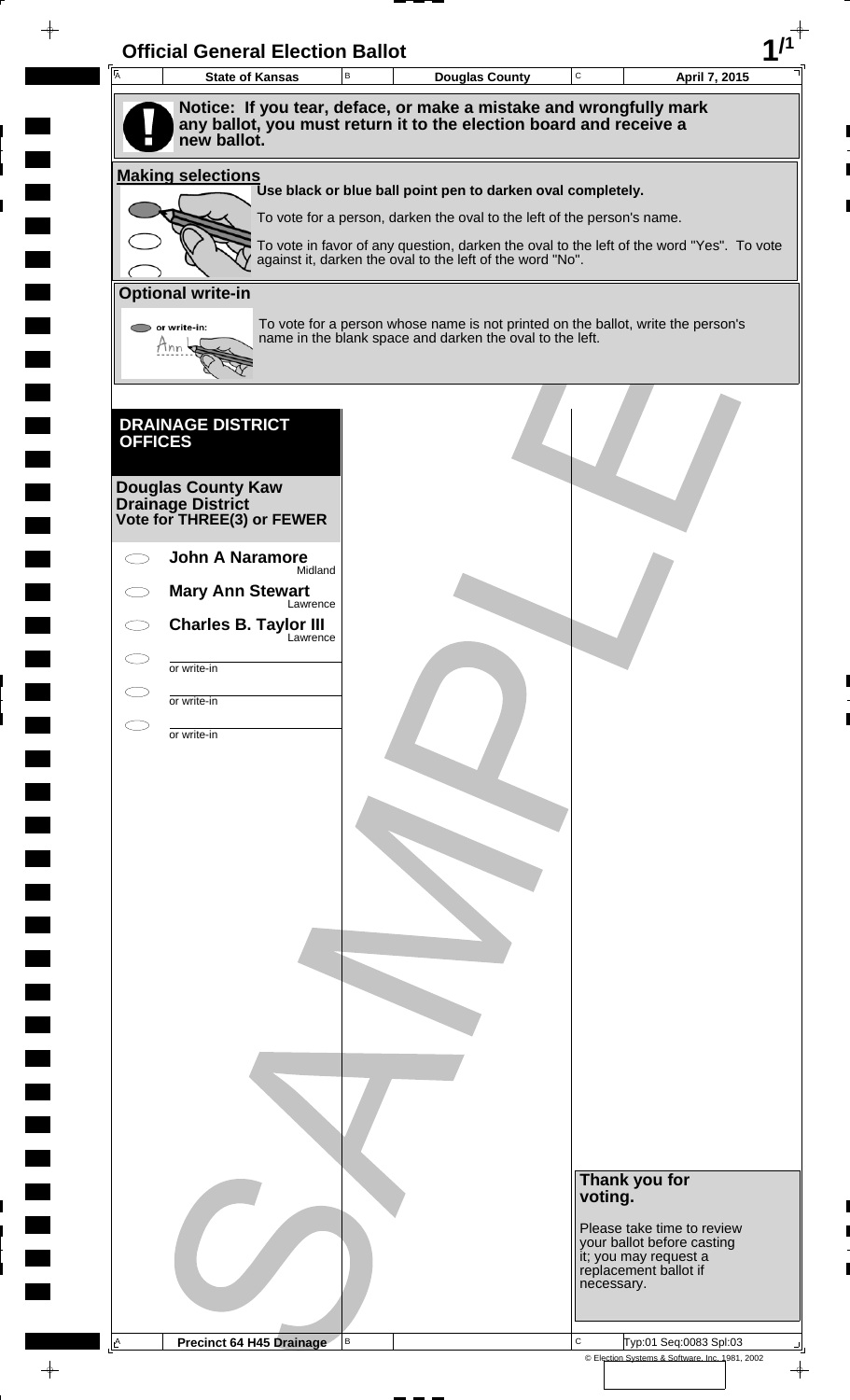| $\overline{A}$ | <b>State of Kansas</b>                                                                                                                   | B        | <b>Douglas County</b>                                                                                                                        | C       |                                                              | April 7, 2015                                            |
|----------------|------------------------------------------------------------------------------------------------------------------------------------------|----------|----------------------------------------------------------------------------------------------------------------------------------------------|---------|--------------------------------------------------------------|----------------------------------------------------------|
|                | Notice: If you tear, deface, or make a mistake and wrongfully mark<br>any ballot, you must return it to the election board and receive a |          |                                                                                                                                              |         |                                                              |                                                          |
|                | new ballot.                                                                                                                              |          |                                                                                                                                              |         |                                                              |                                                          |
|                | <b>Making selections</b>                                                                                                                 |          |                                                                                                                                              |         |                                                              |                                                          |
|                |                                                                                                                                          |          | Use black or blue ball point pen to darken oval completely.<br>To vote for a person, darken the oval to the left of the person's name.       |         |                                                              |                                                          |
|                |                                                                                                                                          |          | To vote in favor of any question, darken the oval to the left of the word "Yes". To vote                                                     |         |                                                              |                                                          |
|                |                                                                                                                                          |          | against it, darken the oval to the left of the word "No".                                                                                    |         |                                                              |                                                          |
|                | <b>Optional write-in</b>                                                                                                                 |          |                                                                                                                                              |         |                                                              |                                                          |
|                | or write-in:<br>Mnn                                                                                                                      |          | To vote for a person whose name is not printed on the ballot, write the person's<br>name in the blank space and darken the oval to the left. |         |                                                              |                                                          |
|                |                                                                                                                                          |          |                                                                                                                                              |         |                                                              |                                                          |
|                |                                                                                                                                          |          |                                                                                                                                              |         |                                                              |                                                          |
|                | <b>USD OFFICES</b>                                                                                                                       |          |                                                                                                                                              |         |                                                              |                                                          |
| <b>Member</b>  | <b>USD 497 School Board</b>                                                                                                              |          |                                                                                                                                              |         |                                                              |                                                          |
| At-Large       | Vote for FOUR(4) or FEWER                                                                                                                |          |                                                                                                                                              |         |                                                              |                                                          |
|                | <b>Ronald H</b><br><b>Gordon-Ross</b>                                                                                                    |          |                                                                                                                                              |         |                                                              |                                                          |
|                |                                                                                                                                          | Lawrence |                                                                                                                                              |         |                                                              |                                                          |
|                | <b>Rick Ingram</b>                                                                                                                       | Lawrence |                                                                                                                                              |         |                                                              |                                                          |
|                |                                                                                                                                          |          |                                                                                                                                              |         |                                                              |                                                          |
|                | <b>Shannon Kimball</b>                                                                                                                   | Lawrence |                                                                                                                                              |         |                                                              |                                                          |
|                |                                                                                                                                          |          |                                                                                                                                              |         |                                                              |                                                          |
|                | <b>Jessica Beeson</b>                                                                                                                    | Lawrence |                                                                                                                                              |         |                                                              |                                                          |
|                |                                                                                                                                          |          |                                                                                                                                              |         |                                                              |                                                          |
|                | <b>Bob Byers</b>                                                                                                                         |          |                                                                                                                                              |         |                                                              |                                                          |
|                |                                                                                                                                          | Lawrence |                                                                                                                                              |         |                                                              |                                                          |
|                | <b>Jill Fincher</b>                                                                                                                      |          |                                                                                                                                              |         |                                                              |                                                          |
|                |                                                                                                                                          | Lawrence |                                                                                                                                              |         |                                                              |                                                          |
|                | Lindsey A. Frye                                                                                                                          |          |                                                                                                                                              |         |                                                              |                                                          |
|                |                                                                                                                                          | Lawrence |                                                                                                                                              |         |                                                              |                                                          |
|                |                                                                                                                                          |          |                                                                                                                                              |         |                                                              |                                                          |
|                | or write-in                                                                                                                              |          |                                                                                                                                              |         |                                                              |                                                          |
|                | or write-in                                                                                                                              |          |                                                                                                                                              |         |                                                              |                                                          |
|                | or write-in                                                                                                                              |          |                                                                                                                                              |         |                                                              |                                                          |
|                | or write-in                                                                                                                              |          |                                                                                                                                              |         |                                                              |                                                          |
|                | USD 497 Board                                                                                                                            |          |                                                                                                                                              |         |                                                              |                                                          |
|                | <b>Member-Unexpired</b><br>Vote for One (1)                                                                                              |          |                                                                                                                                              |         | Thank you for                                                |                                                          |
|                |                                                                                                                                          |          |                                                                                                                                              | voting. |                                                              |                                                          |
|                | <b>Marcel J. Harmon</b><br>Lawrence                                                                                                      |          |                                                                                                                                              |         |                                                              | Please take time to review<br>your ballot before casting |
|                | Mary L. Loveland<br>Lawrence                                                                                                             |          |                                                                                                                                              |         | it; you may request a<br>replacement ballot if<br>necessary. |                                                          |
|                |                                                                                                                                          |          |                                                                                                                                              |         |                                                              |                                                          |
|                | or write-in                                                                                                                              |          |                                                                                                                                              |         |                                                              |                                                          |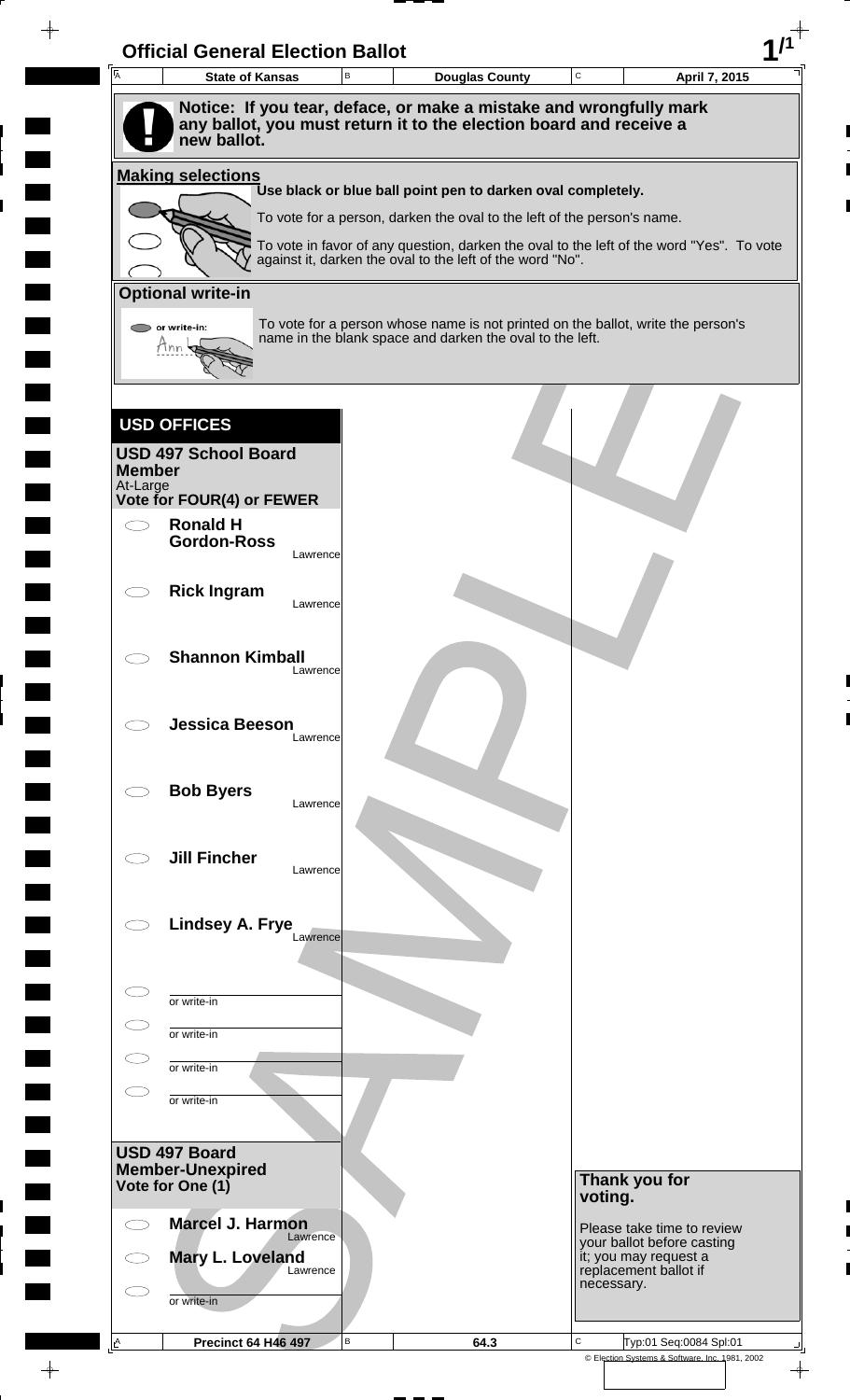| $\overline{A}$ | <b>State of Kansas</b>                         | В | <b>Douglas County</b>                                                                                                                        | $\mathtt{C}$ | April 7, 2015                                       |
|----------------|------------------------------------------------|---|----------------------------------------------------------------------------------------------------------------------------------------------|--------------|-----------------------------------------------------|
|                |                                                |   | Notice: If you tear, deface, or make a mistake and wrongfully mark                                                                           |              |                                                     |
|                | new ballot.                                    |   | any ballot, you must return it to the election board and receive a                                                                           |              |                                                     |
|                | <b>Making selections</b>                       |   | Use black or blue ball point pen to darken oval completely.                                                                                  |              |                                                     |
|                |                                                |   | To vote for a person, darken the oval to the left of the person's name.                                                                      |              |                                                     |
|                |                                                |   | To vote in favor of any question, darken the oval to the left of the word "Yes". To vote                                                     |              |                                                     |
|                |                                                |   | against it, darken the oval to the left of the word "No".                                                                                    |              |                                                     |
|                | <b>Optional write-in</b>                       |   |                                                                                                                                              |              |                                                     |
|                | or write-in:<br>tinn                           |   | To vote for a person whose name is not printed on the ballot, write the person's<br>name in the blank space and darken the oval to the left. |              |                                                     |
|                |                                                |   |                                                                                                                                              |              |                                                     |
|                | <b>USD OFFICES</b>                             |   |                                                                                                                                              |              |                                                     |
|                | <b>USD 348 School Board</b>                    |   |                                                                                                                                              |              |                                                     |
| <b>Member</b>  | USD 348 Dist. 1 Position 1                     |   |                                                                                                                                              |              |                                                     |
|                | Vote for One (1)<br><b>Nick Harris</b>         |   |                                                                                                                                              |              |                                                     |
|                | <b>Baldwin City</b>                            |   |                                                                                                                                              |              |                                                     |
|                | or write-in                                    |   |                                                                                                                                              |              |                                                     |
|                | <b>USD 348 School Board</b>                    |   |                                                                                                                                              |              |                                                     |
| <b>Member</b>  |                                                |   |                                                                                                                                              |              |                                                     |
|                | USD 348 Dist. 2 Position 2<br>Vote for One (1) |   |                                                                                                                                              |              |                                                     |
|                | <b>Sandy Chapman</b><br><b>Baldwin City</b>    |   |                                                                                                                                              |              |                                                     |
|                | or write-in                                    |   |                                                                                                                                              |              |                                                     |
|                |                                                |   |                                                                                                                                              |              |                                                     |
| <b>Member</b>  | <b>USD 348 School Board</b>                    |   |                                                                                                                                              |              |                                                     |
|                | USD 348 Dist. 3 Position 3<br>Vote for One (1) |   |                                                                                                                                              |              |                                                     |
|                | <b>Jay Hundley</b>                             |   |                                                                                                                                              |              |                                                     |
|                | <b>Baldwin City</b><br><b>Chad M Christie</b>  |   |                                                                                                                                              |              |                                                     |
|                | <b>Baldwin City</b>                            |   |                                                                                                                                              |              |                                                     |
|                | or write-in                                    |   |                                                                                                                                              |              |                                                     |
|                | <b>USD 348 School Board</b>                    |   |                                                                                                                                              |              |                                                     |
| <b>Member</b>  | USD 348 Dist 7 At-Large                        |   |                                                                                                                                              |              |                                                     |
|                | Vote for One (1)                               |   |                                                                                                                                              |              |                                                     |
|                | <b>Kelley Bethell-Smith</b><br>Baldwin City    |   |                                                                                                                                              |              |                                                     |
|                | or write-in                                    |   |                                                                                                                                              |              |                                                     |
|                |                                                |   |                                                                                                                                              |              |                                                     |
|                |                                                |   |                                                                                                                                              |              |                                                     |
|                |                                                |   |                                                                                                                                              | voting.      | Thank you for                                       |
|                |                                                |   |                                                                                                                                              |              | Please take time to review                          |
|                |                                                |   |                                                                                                                                              |              | your ballot before casting<br>it; you may request a |
|                |                                                |   |                                                                                                                                              | necessary.   | replacement ballot if                               |
|                |                                                |   |                                                                                                                                              |              |                                                     |

 $\blacksquare$ 

 $\blacksquare$ 

 $\blacksquare$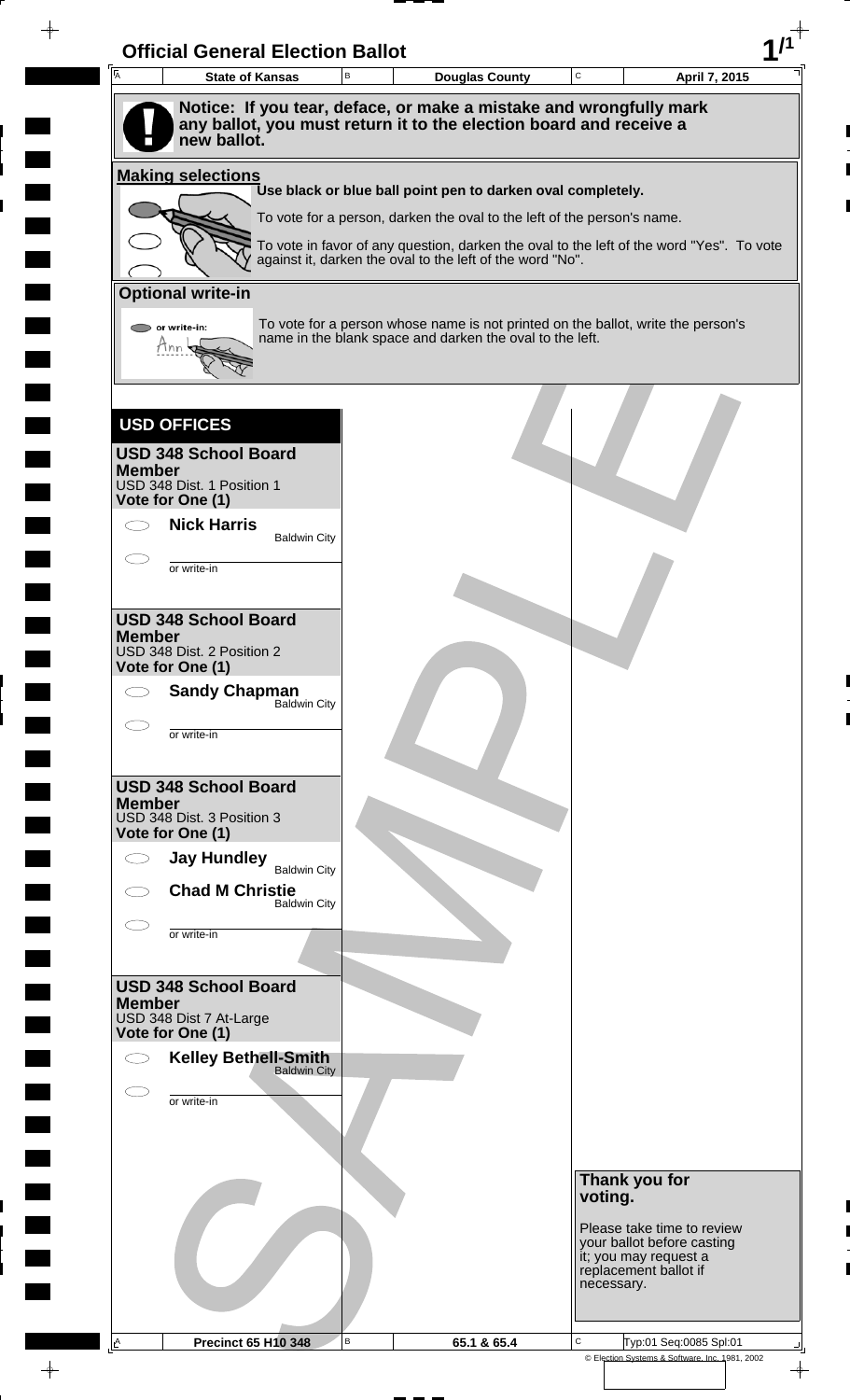| A              | <b>Official General Election Ballot</b>                   |   |                                                                                                                                                       |             |                                                                              |
|----------------|-----------------------------------------------------------|---|-------------------------------------------------------------------------------------------------------------------------------------------------------|-------------|------------------------------------------------------------------------------|
|                | <b>State of Kansas</b>                                    | B | <b>Douglas County</b>                                                                                                                                 | $\mathbf C$ | April 7, 2015                                                                |
|                | new ballot.                                               |   | Notice: If you tear, deface, or make a mistake and wrongfully mark<br>any ballot, you must return it to the election board and receive a              |             |                                                                              |
|                | <b>Making selections</b>                                  |   | Use black or blue ball point pen to darken oval completely.                                                                                           |             |                                                                              |
|                |                                                           |   | To vote for a person, darken the oval to the left of the person's name.                                                                               |             |                                                                              |
|                |                                                           |   | To vote in favor of any question, darken the oval to the left of the word "Yes". To vote<br>against it, darken the oval to the left of the word "No". |             |                                                                              |
|                | <b>Optional write-in</b>                                  |   |                                                                                                                                                       |             |                                                                              |
|                | $\triangleright$ or write-in:<br>Tnn                      |   | To vote for a person whose name is not printed on the ballot, write the person's<br>name in the blank space and darken the oval to the left.          |             |                                                                              |
|                |                                                           |   |                                                                                                                                                       |             |                                                                              |
| <b>OFFICES</b> | <b>DRAINAGE DISTRICT</b>                                  |   |                                                                                                                                                       |             |                                                                              |
|                | Wakarusa Haskell Eudora                                   |   |                                                                                                                                                       |             |                                                                              |
|                | <b>Drainage District</b><br>Vote for THREE(3) or FEWER    |   |                                                                                                                                                       |             |                                                                              |
|                | William R. Meairs Jr.<br>Lawrence                         |   |                                                                                                                                                       |             |                                                                              |
|                | <b>Steven P. Meseraull</b><br>Lawrence<br>Don R. Reynolds |   |                                                                                                                                                       |             |                                                                              |
|                | Lawrence                                                  |   |                                                                                                                                                       |             |                                                                              |
|                | or write-in<br>or write-in                                |   |                                                                                                                                                       |             |                                                                              |
|                | or write-in                                               |   |                                                                                                                                                       |             |                                                                              |
|                |                                                           |   |                                                                                                                                                       |             |                                                                              |
|                |                                                           |   |                                                                                                                                                       |             |                                                                              |
|                |                                                           |   |                                                                                                                                                       |             |                                                                              |
|                |                                                           |   |                                                                                                                                                       |             |                                                                              |
|                |                                                           |   |                                                                                                                                                       |             |                                                                              |
|                |                                                           |   |                                                                                                                                                       |             |                                                                              |
|                |                                                           |   |                                                                                                                                                       |             |                                                                              |
|                |                                                           |   |                                                                                                                                                       |             |                                                                              |
|                |                                                           |   |                                                                                                                                                       |             |                                                                              |
|                |                                                           |   |                                                                                                                                                       |             |                                                                              |
|                |                                                           |   |                                                                                                                                                       |             |                                                                              |
|                |                                                           |   |                                                                                                                                                       |             |                                                                              |
|                |                                                           |   |                                                                                                                                                       |             | Thank you for<br>voting.                                                     |
|                |                                                           |   |                                                                                                                                                       |             | Please take time to review                                                   |
|                |                                                           |   |                                                                                                                                                       |             | your ballot before casting<br>it; you may request a<br>replacement ballot if |
|                |                                                           |   |                                                                                                                                                       |             | necessary.                                                                   |
| <u>A</u>       |                                                           | В |                                                                                                                                                       | $\mathbf C$ | Typ:01 Seq:0085 Spl:02                                                       |
|                | <b>Precinct 65 H10 Drainage</b>                           |   |                                                                                                                                                       |             | © Election Systems & Software, Inc. 1981, 2002                               |

 $\blacksquare$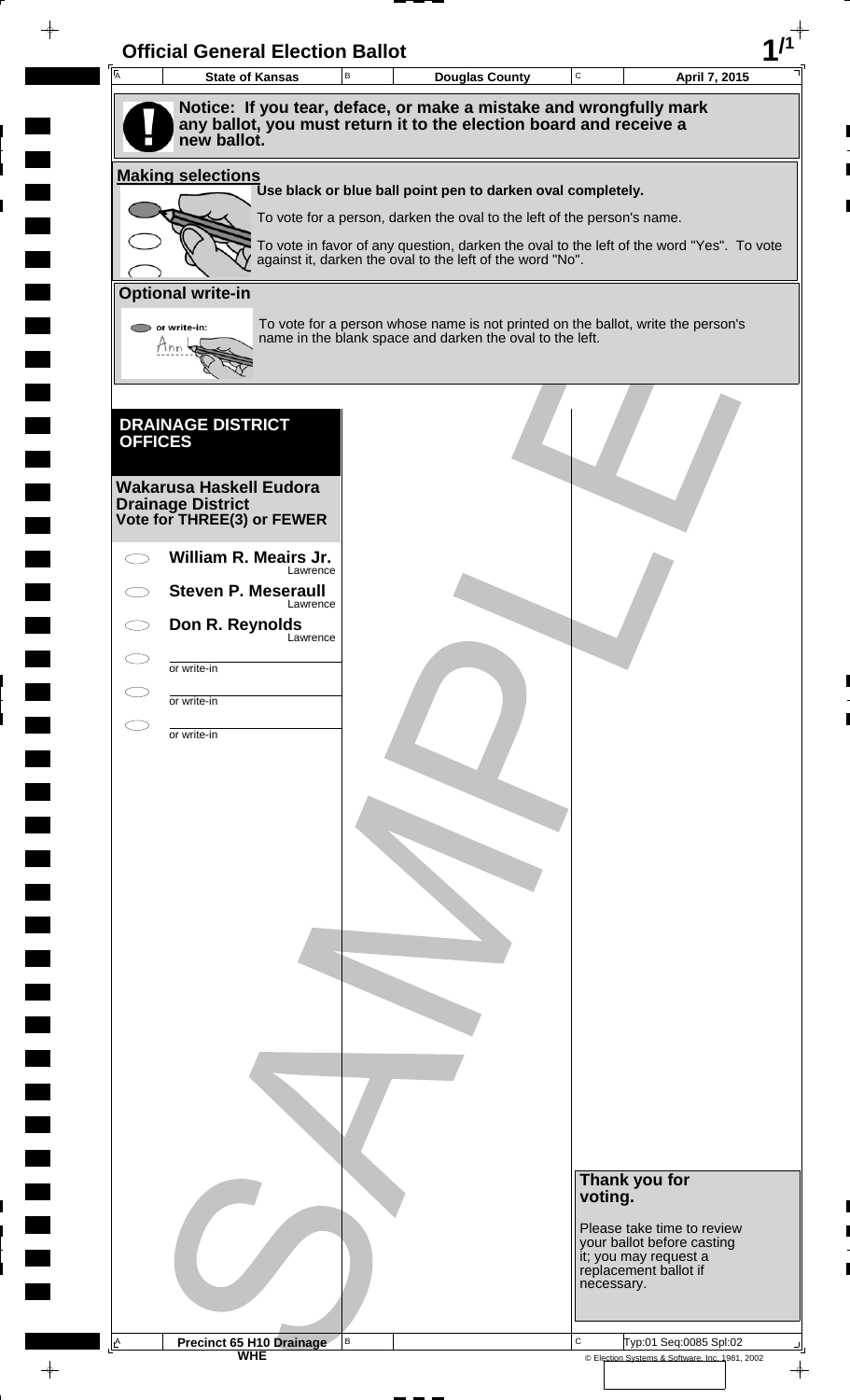| $\overline{A}$           | <b>Official General Election Ballot</b><br><b>State of Kansas</b> | B | <b>Douglas County</b>                                                                                                                        | $\mathbf C$ |                                                                              | April 7, 2015 |
|--------------------------|-------------------------------------------------------------------|---|----------------------------------------------------------------------------------------------------------------------------------------------|-------------|------------------------------------------------------------------------------|---------------|
|                          |                                                                   |   | Notice: If you tear, deface, or make a mistake and wrongfully mark                                                                           |             |                                                                              |               |
|                          | new ballot.                                                       |   | any ballot, you must return it to the election board and receive a                                                                           |             |                                                                              |               |
|                          |                                                                   |   |                                                                                                                                              |             |                                                                              |               |
| <b>Making selections</b> |                                                                   |   | Use black or blue ball point pen to darken oval completely.                                                                                  |             |                                                                              |               |
|                          |                                                                   |   | To vote for a person, darken the oval to the left of the person's name.                                                                      |             |                                                                              |               |
|                          |                                                                   |   | To vote in favor of any question, darken the oval to the left of the word "Yes". To vote                                                     |             |                                                                              |               |
|                          |                                                                   |   | against it, darken the oval to the left of the word "No".                                                                                    |             |                                                                              |               |
| <b>Optional write-in</b> |                                                                   |   |                                                                                                                                              |             |                                                                              |               |
| $\bigcirc$ or write-in:  |                                                                   |   | To vote for a person whose name is not printed on the ballot, write the person's<br>name in the blank space and darken the oval to the left. |             |                                                                              |               |
| Mnn                      |                                                                   |   |                                                                                                                                              |             |                                                                              |               |
|                          |                                                                   |   |                                                                                                                                              |             |                                                                              |               |
|                          | <b>DRAINAGE DISTRICT</b>                                          |   |                                                                                                                                              |             |                                                                              |               |
| <b>OFFICES</b>           |                                                                   |   |                                                                                                                                              |             |                                                                              |               |
|                          |                                                                   |   |                                                                                                                                              |             |                                                                              |               |
| <b>District</b>          | <b>Wakarusa Kaw Drainage</b>                                      |   |                                                                                                                                              |             |                                                                              |               |
|                          | Vote for THREE(3) or FEWER                                        |   |                                                                                                                                              |             |                                                                              |               |
|                          |                                                                   |   |                                                                                                                                              |             |                                                                              |               |
| or write-in              |                                                                   |   |                                                                                                                                              |             |                                                                              |               |
| or write-in              |                                                                   |   |                                                                                                                                              |             |                                                                              |               |
| or write-in              |                                                                   |   |                                                                                                                                              |             |                                                                              |               |
|                          |                                                                   |   |                                                                                                                                              |             |                                                                              |               |
|                          |                                                                   |   |                                                                                                                                              |             |                                                                              |               |
|                          |                                                                   |   |                                                                                                                                              |             |                                                                              |               |
|                          |                                                                   |   |                                                                                                                                              |             |                                                                              |               |
|                          |                                                                   |   |                                                                                                                                              |             |                                                                              |               |
|                          |                                                                   |   |                                                                                                                                              |             |                                                                              |               |
|                          |                                                                   |   |                                                                                                                                              |             |                                                                              |               |
|                          |                                                                   |   |                                                                                                                                              |             |                                                                              |               |
|                          |                                                                   |   |                                                                                                                                              |             |                                                                              |               |
|                          |                                                                   |   |                                                                                                                                              |             |                                                                              |               |
|                          |                                                                   |   |                                                                                                                                              |             |                                                                              |               |
|                          |                                                                   |   |                                                                                                                                              |             |                                                                              |               |
|                          |                                                                   |   |                                                                                                                                              |             |                                                                              |               |
|                          |                                                                   |   |                                                                                                                                              |             |                                                                              |               |
|                          |                                                                   |   |                                                                                                                                              |             |                                                                              |               |
|                          |                                                                   |   |                                                                                                                                              |             |                                                                              |               |
|                          |                                                                   |   |                                                                                                                                              |             |                                                                              |               |
|                          |                                                                   |   |                                                                                                                                              |             |                                                                              |               |
|                          |                                                                   |   |                                                                                                                                              |             | Thank you for                                                                |               |
|                          |                                                                   |   |                                                                                                                                              |             | voting.                                                                      |               |
|                          |                                                                   |   |                                                                                                                                              |             | Please take time to review                                                   |               |
|                          |                                                                   |   |                                                                                                                                              |             | your ballot before casting<br>it; you may request a<br>replacement ballot if |               |
|                          |                                                                   |   |                                                                                                                                              |             | necessary.                                                                   |               |
|                          |                                                                   |   |                                                                                                                                              |             |                                                                              |               |
|                          |                                                                   |   |                                                                                                                                              |             |                                                                              |               |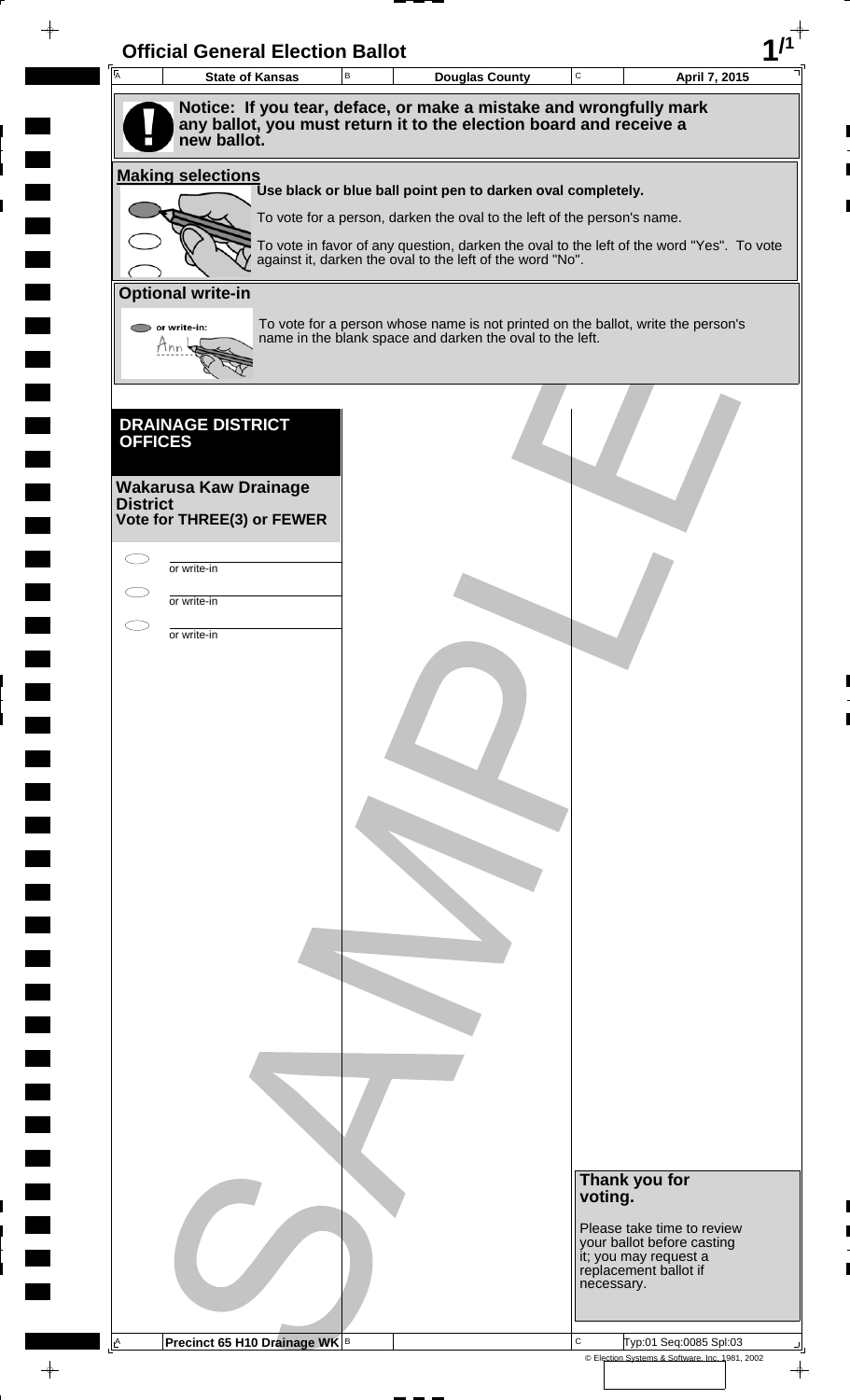| $\overline{A}$            | <b>State of Kansas</b>                   | $\mathsf B$ | <b>Douglas County</b>                                                                                                                                 | $\mathtt{C}$ | April 7, 2015                                       |
|---------------------------|------------------------------------------|-------------|-------------------------------------------------------------------------------------------------------------------------------------------------------|--------------|-----------------------------------------------------|
|                           |                                          |             | Notice: If you tear, deface, or make a mistake and wrongfully mark                                                                                    |              |                                                     |
|                           | new ballot.                              |             | any ballot, you must return it to the election board and receive a                                                                                    |              |                                                     |
|                           |                                          |             |                                                                                                                                                       |              |                                                     |
|                           | <b>Making selections</b>                 |             | Use black or blue ball point pen to darken oval completely.                                                                                           |              |                                                     |
|                           |                                          |             | To vote for a person, darken the oval to the left of the person's name.                                                                               |              |                                                     |
|                           |                                          |             | To vote in favor of any question, darken the oval to the left of the word "Yes". To vote<br>against it, darken the oval to the left of the word "No". |              |                                                     |
|                           |                                          |             |                                                                                                                                                       |              |                                                     |
|                           | <b>Optional write-in</b>                 |             |                                                                                                                                                       |              |                                                     |
|                           | or write-in:<br>Mnn                      |             | To vote for a person whose name is not printed on the ballot, write the person's<br>name in the blank space and darken the oval to the left.          |              |                                                     |
|                           |                                          |             |                                                                                                                                                       |              |                                                     |
|                           |                                          |             |                                                                                                                                                       |              |                                                     |
|                           | <b>USD OFFICES</b>                       |             |                                                                                                                                                       |              |                                                     |
|                           | <b>USD 497 School Board</b>              |             |                                                                                                                                                       |              |                                                     |
| <b>Member</b><br>At-Large |                                          |             |                                                                                                                                                       |              |                                                     |
|                           | Vote for FOUR(4) or FEWER                |             |                                                                                                                                                       |              |                                                     |
| in 1                      | <b>Ronald H</b><br><b>Gordon-Ross</b>    |             |                                                                                                                                                       |              |                                                     |
|                           |                                          | Lawrence    |                                                                                                                                                       |              |                                                     |
|                           | <b>Rick Ingram</b>                       |             |                                                                                                                                                       |              |                                                     |
|                           |                                          | Lawrence    |                                                                                                                                                       |              |                                                     |
|                           | <b>Shannon Kimball</b>                   |             |                                                                                                                                                       |              |                                                     |
|                           |                                          | Lawrence    |                                                                                                                                                       |              |                                                     |
|                           |                                          |             |                                                                                                                                                       |              |                                                     |
|                           | <b>Jessica Beeson</b>                    | Lawrence    |                                                                                                                                                       |              |                                                     |
|                           |                                          |             |                                                                                                                                                       |              |                                                     |
|                           | <b>Bob Byers</b>                         |             |                                                                                                                                                       |              |                                                     |
|                           |                                          | Lawrence    |                                                                                                                                                       |              |                                                     |
|                           | <b>Jill Fincher</b>                      |             |                                                                                                                                                       |              |                                                     |
|                           |                                          | Lawrence    |                                                                                                                                                       |              |                                                     |
|                           |                                          |             |                                                                                                                                                       |              |                                                     |
|                           | Lindsey A. Frye                          | Lawrence    |                                                                                                                                                       |              |                                                     |
|                           |                                          |             |                                                                                                                                                       |              |                                                     |
|                           | or write-in                              |             |                                                                                                                                                       |              |                                                     |
|                           |                                          |             |                                                                                                                                                       |              |                                                     |
|                           | or write-in                              |             |                                                                                                                                                       |              |                                                     |
|                           | or write-in                              |             |                                                                                                                                                       |              |                                                     |
|                           | or write-in                              |             |                                                                                                                                                       |              |                                                     |
|                           |                                          |             |                                                                                                                                                       |              |                                                     |
|                           | USD 497 Board<br><b>Member-Unexpired</b> |             |                                                                                                                                                       |              |                                                     |
|                           | Vote for One (1)                         |             |                                                                                                                                                       | voting.      | Thank you for                                       |
|                           | <b>Marcel J. Harmon</b>                  |             |                                                                                                                                                       |              | Please take time to review                          |
|                           | Mary L. Loveland                         | Lawrence    |                                                                                                                                                       |              | your ballot before casting<br>it; you may request a |
|                           |                                          | Lawrence    |                                                                                                                                                       | necessary.   | replacement ballot if                               |
|                           |                                          |             |                                                                                                                                                       |              |                                                     |
|                           | or write-in                              |             |                                                                                                                                                       |              |                                                     |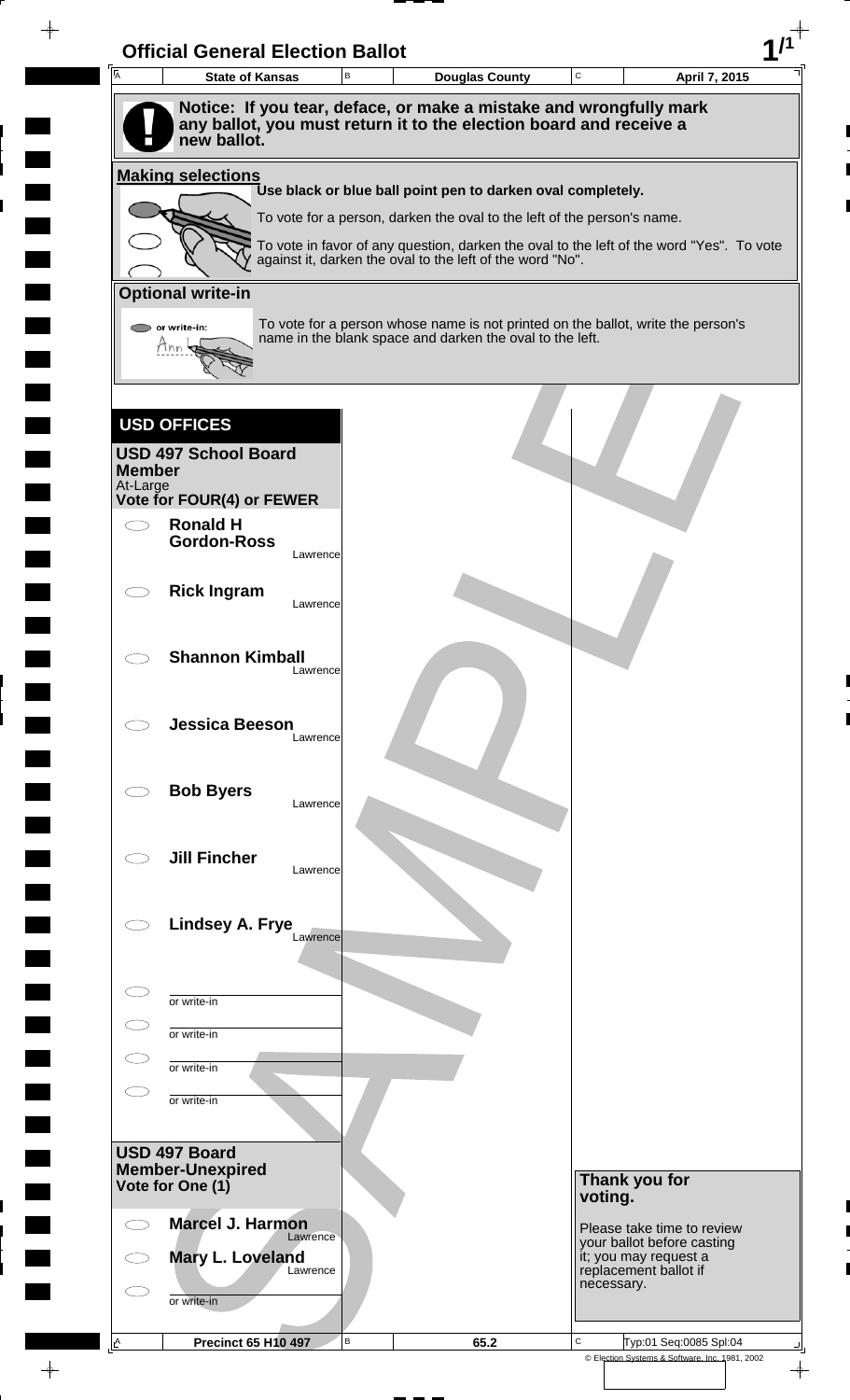| $\overline{A}$ | <b>State of Kansas</b>                                                            | B        | <b>Douglas County</b>                                                                                                                                 | C       |                                     | April 7, 2015              |
|----------------|-----------------------------------------------------------------------------------|----------|-------------------------------------------------------------------------------------------------------------------------------------------------------|---------|-------------------------------------|----------------------------|
|                | Notice: If you tear, deface, or make a mistake and wrongfully mark                |          |                                                                                                                                                       |         |                                     |                            |
|                | any ballot, you must return it to the election board and receive a<br>new ballot. |          |                                                                                                                                                       |         |                                     |                            |
|                | <b>Making selections</b>                                                          |          |                                                                                                                                                       |         |                                     |                            |
|                |                                                                                   |          | Use black or blue ball point pen to darken oval completely.                                                                                           |         |                                     |                            |
|                |                                                                                   |          | To vote for a person, darken the oval to the left of the person's name.                                                                               |         |                                     |                            |
|                |                                                                                   |          | To vote in favor of any question, darken the oval to the left of the word "Yes". To vote<br>against it, darken the oval to the left of the word "No". |         |                                     |                            |
|                | <b>Optional write-in</b>                                                          |          |                                                                                                                                                       |         |                                     |                            |
|                | or write-in:                                                                      |          | To vote for a person whose name is not printed on the ballot, write the person's                                                                      |         |                                     |                            |
|                | Mnn                                                                               |          | name in the blank space and darken the oval to the left.                                                                                              |         |                                     |                            |
|                |                                                                                   |          |                                                                                                                                                       |         |                                     |                            |
|                |                                                                                   |          |                                                                                                                                                       |         |                                     |                            |
|                | <b>USD OFFICES</b>                                                                |          |                                                                                                                                                       |         |                                     |                            |
| <b>Member</b>  | <b>USD 497 School Board</b>                                                       |          |                                                                                                                                                       |         |                                     |                            |
| At-Large       | Vote for FOUR(4) or FEWER                                                         |          |                                                                                                                                                       |         |                                     |                            |
|                | <b>Lindsey A. Frye</b>                                                            |          |                                                                                                                                                       |         |                                     |                            |
|                |                                                                                   | Lawrence |                                                                                                                                                       |         |                                     |                            |
|                | <b>Ronald H</b>                                                                   |          |                                                                                                                                                       |         |                                     |                            |
|                | <b>Gordon-Ross</b>                                                                |          |                                                                                                                                                       |         |                                     |                            |
|                |                                                                                   | Lawrence |                                                                                                                                                       |         |                                     |                            |
|                | <b>Rick Ingram</b>                                                                | Lawrence |                                                                                                                                                       |         |                                     |                            |
|                |                                                                                   |          |                                                                                                                                                       |         |                                     |                            |
|                | <b>Shannon Kimball</b>                                                            |          |                                                                                                                                                       |         |                                     |                            |
|                |                                                                                   | Lawrence |                                                                                                                                                       |         |                                     |                            |
|                | <b>Jessica Beeson</b>                                                             |          |                                                                                                                                                       |         |                                     |                            |
|                |                                                                                   | Lawrence |                                                                                                                                                       |         |                                     |                            |
|                |                                                                                   |          |                                                                                                                                                       |         |                                     |                            |
|                | <b>Bob Byers</b>                                                                  | Lawrence |                                                                                                                                                       |         |                                     |                            |
|                |                                                                                   |          |                                                                                                                                                       |         |                                     |                            |
|                | <b>Jill Fincher</b>                                                               | Lawrence |                                                                                                                                                       |         |                                     |                            |
|                |                                                                                   |          |                                                                                                                                                       |         |                                     |                            |
|                |                                                                                   |          |                                                                                                                                                       |         |                                     |                            |
|                | or write-in                                                                       |          |                                                                                                                                                       |         |                                     |                            |
|                | or write-in                                                                       |          |                                                                                                                                                       |         |                                     |                            |
|                | or write-in                                                                       |          |                                                                                                                                                       |         |                                     |                            |
|                | or write-in                                                                       |          |                                                                                                                                                       |         |                                     |                            |
|                |                                                                                   |          |                                                                                                                                                       |         |                                     |                            |
|                | USD 497 Board<br><b>Member-Unexpired</b>                                          |          |                                                                                                                                                       |         |                                     |                            |
|                | Vote for One (1)                                                                  |          |                                                                                                                                                       | voting. | Thank you for                       |                            |
|                | Mary L. Loveland                                                                  |          |                                                                                                                                                       |         |                                     | Please take time to review |
|                | Marcel J. Harmon                                                                  | Lawrence |                                                                                                                                                       |         | it; you may request a               | your ballot before casting |
|                |                                                                                   | Lawrence |                                                                                                                                                       |         | replacement ballot if<br>necessary. |                            |
|                |                                                                                   |          |                                                                                                                                                       |         |                                     |                            |
|                | or write-in                                                                       |          |                                                                                                                                                       |         |                                     |                            |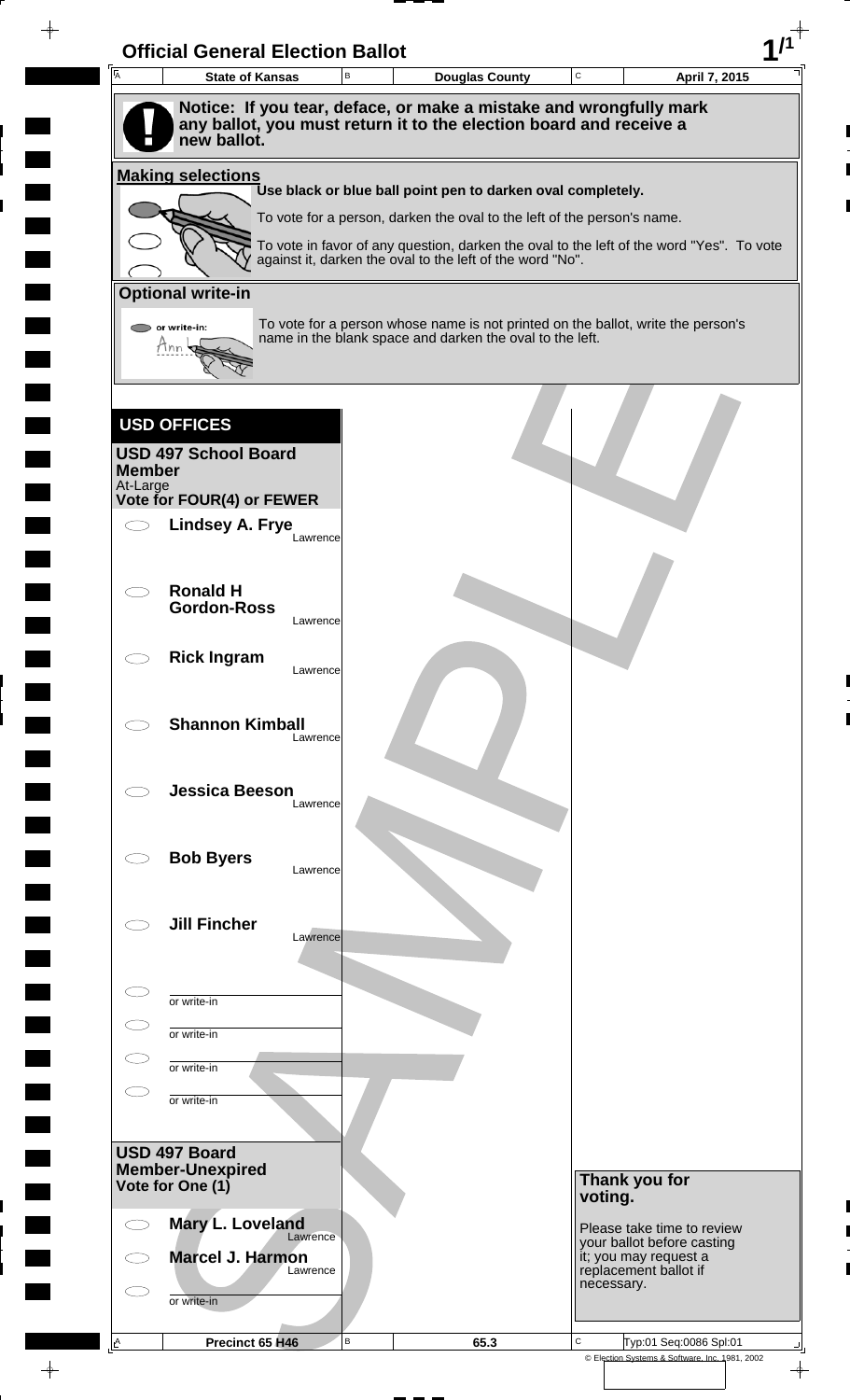| $\overline{A}$            | <b>State of Kansas</b>                                                            | B        | <b>Douglas County</b>                                                                                                                        | C          | April 7, 2015                                  |
|---------------------------|-----------------------------------------------------------------------------------|----------|----------------------------------------------------------------------------------------------------------------------------------------------|------------|------------------------------------------------|
|                           |                                                                                   |          | Notice: If you tear, deface, or make a mistake and wrongfully mark                                                                           |            |                                                |
|                           | any ballot, you must return it to the election board and receive a<br>new ballot. |          |                                                                                                                                              |            |                                                |
|                           |                                                                                   |          |                                                                                                                                              |            |                                                |
|                           | <b>Making selections</b>                                                          |          | Use black or blue ball point pen to darken oval completely.                                                                                  |            |                                                |
|                           |                                                                                   |          | To vote for a person, darken the oval to the left of the person's name.                                                                      |            |                                                |
|                           |                                                                                   |          | To vote in favor of any question, darken the oval to the left of the word "Yes". To vote                                                     |            |                                                |
|                           |                                                                                   |          | against it, darken the oval to the left of the word "No".                                                                                    |            |                                                |
|                           | <b>Optional write-in</b>                                                          |          |                                                                                                                                              |            |                                                |
|                           | or write-in:                                                                      |          | To vote for a person whose name is not printed on the ballot, write the person's<br>name in the blank space and darken the oval to the left. |            |                                                |
|                           | Mnn                                                                               |          |                                                                                                                                              |            |                                                |
|                           |                                                                                   |          |                                                                                                                                              |            |                                                |
|                           | <b>USD OFFICES</b>                                                                |          |                                                                                                                                              |            |                                                |
|                           | <b>USD 497 School Board</b>                                                       |          |                                                                                                                                              |            |                                                |
| <b>Member</b><br>At-Large |                                                                                   |          |                                                                                                                                              |            |                                                |
|                           | Vote for FOUR(4) or FEWER                                                         |          |                                                                                                                                              |            |                                                |
|                           | <b>Ronald H</b><br><b>Gordon-Ross</b>                                             |          |                                                                                                                                              |            |                                                |
|                           |                                                                                   | Lawrence |                                                                                                                                              |            |                                                |
|                           | <b>Rick Ingram</b>                                                                |          |                                                                                                                                              |            |                                                |
|                           |                                                                                   | Lawrence |                                                                                                                                              |            |                                                |
|                           |                                                                                   |          |                                                                                                                                              |            |                                                |
|                           | <b>Shannon Kimball</b>                                                            | Lawrence |                                                                                                                                              |            |                                                |
|                           |                                                                                   |          |                                                                                                                                              |            |                                                |
|                           | <b>Jessica Beeson</b>                                                             | Lawrence |                                                                                                                                              |            |                                                |
|                           |                                                                                   |          |                                                                                                                                              |            |                                                |
|                           | <b>Bob Byers</b>                                                                  |          |                                                                                                                                              |            |                                                |
|                           |                                                                                   | Lawrence |                                                                                                                                              |            |                                                |
|                           |                                                                                   |          |                                                                                                                                              |            |                                                |
|                           | <b>Jill Fincher</b>                                                               | Lawrence |                                                                                                                                              |            |                                                |
|                           |                                                                                   |          |                                                                                                                                              |            |                                                |
|                           | Lindsey A. Frye                                                                   | Lawrence |                                                                                                                                              |            |                                                |
|                           |                                                                                   |          |                                                                                                                                              |            |                                                |
|                           |                                                                                   |          |                                                                                                                                              |            |                                                |
|                           | or write-in                                                                       |          |                                                                                                                                              |            |                                                |
|                           | or write-in                                                                       |          |                                                                                                                                              |            |                                                |
|                           | or write-in                                                                       |          |                                                                                                                                              |            |                                                |
|                           | or write-in                                                                       |          |                                                                                                                                              |            |                                                |
|                           |                                                                                   |          |                                                                                                                                              |            |                                                |
|                           | USD 497 Board<br><b>Member-Unexpired</b>                                          |          |                                                                                                                                              |            |                                                |
|                           | Vote for One (1)                                                                  |          |                                                                                                                                              | voting.    | Thank you for                                  |
|                           | <b>Marcel J. Harmon</b>                                                           |          |                                                                                                                                              |            | Please take time to review                     |
|                           |                                                                                   | Lawrence |                                                                                                                                              |            | your ballot before casting                     |
|                           | Mary L. Loveland                                                                  | Lawrence |                                                                                                                                              |            | it; you may request a<br>replacement ballot if |
|                           |                                                                                   |          |                                                                                                                                              |            |                                                |
|                           | or write-in                                                                       |          |                                                                                                                                              | necessary. |                                                |

 $\frac{1}{\sqrt{2\pi}}$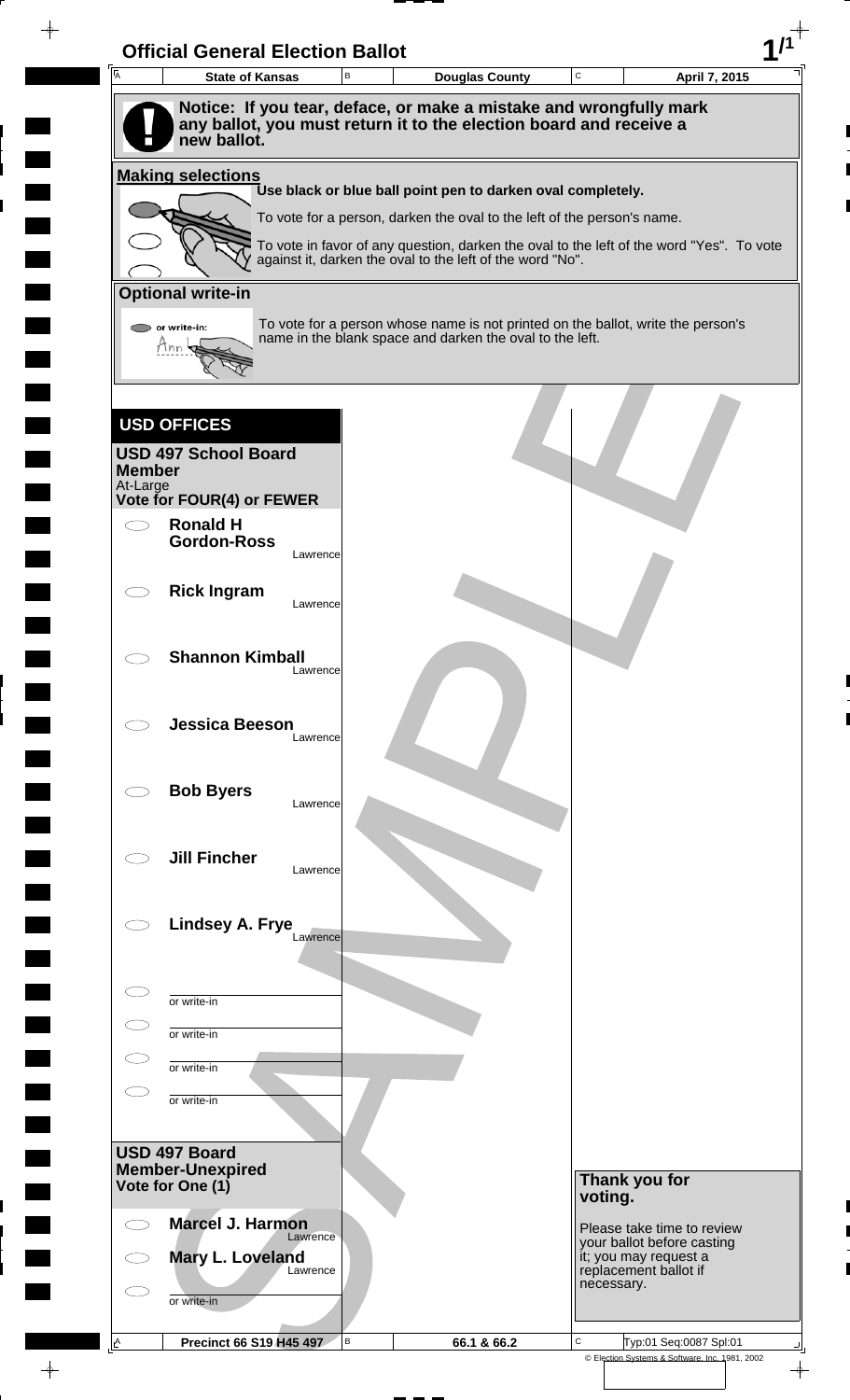| $\overline{A}$            | <b>State of Kansas</b>                                                            | B        |                                                                                                                                                       | <b>Douglas County</b> | C       |                                                          | April 7, 2015 |
|---------------------------|-----------------------------------------------------------------------------------|----------|-------------------------------------------------------------------------------------------------------------------------------------------------------|-----------------------|---------|----------------------------------------------------------|---------------|
|                           | Notice: If you tear, deface, or make a mistake and wrongfully mark                |          |                                                                                                                                                       |                       |         |                                                          |               |
|                           | any ballot, you must return it to the election board and receive a<br>new ballot. |          |                                                                                                                                                       |                       |         |                                                          |               |
|                           | <b>Making selections</b>                                                          |          |                                                                                                                                                       |                       |         |                                                          |               |
|                           |                                                                                   |          | Use black or blue ball point pen to darken oval completely.                                                                                           |                       |         |                                                          |               |
|                           |                                                                                   |          | To vote for a person, darken the oval to the left of the person's name.                                                                               |                       |         |                                                          |               |
|                           |                                                                                   |          | To vote in favor of any question, darken the oval to the left of the word "Yes". To vote<br>against it, darken the oval to the left of the word "No". |                       |         |                                                          |               |
|                           | <b>Optional write-in</b>                                                          |          |                                                                                                                                                       |                       |         |                                                          |               |
|                           | or write-in:                                                                      |          | To vote for a person whose name is not printed on the ballot, write the person's<br>name in the blank space and darken the oval to the left.          |                       |         |                                                          |               |
|                           | Mnn                                                                               |          |                                                                                                                                                       |                       |         |                                                          |               |
|                           |                                                                                   |          |                                                                                                                                                       |                       |         |                                                          |               |
|                           | <b>USD OFFICES</b>                                                                |          |                                                                                                                                                       |                       |         |                                                          |               |
|                           | <b>USD 497 School Board</b>                                                       |          |                                                                                                                                                       |                       |         |                                                          |               |
| <b>Member</b><br>At-Large |                                                                                   |          |                                                                                                                                                       |                       |         |                                                          |               |
|                           | Vote for FOUR(4) or FEWER                                                         |          |                                                                                                                                                       |                       |         |                                                          |               |
|                           | <b>Jessica Beeson</b>                                                             | Lawrence |                                                                                                                                                       |                       |         |                                                          |               |
|                           |                                                                                   |          |                                                                                                                                                       |                       |         |                                                          |               |
|                           | <b>Bob Byers</b>                                                                  | Lawrence |                                                                                                                                                       |                       |         |                                                          |               |
|                           |                                                                                   |          |                                                                                                                                                       |                       |         |                                                          |               |
|                           | <b>Jill Fincher</b>                                                               | Lawrence |                                                                                                                                                       |                       |         |                                                          |               |
|                           |                                                                                   |          |                                                                                                                                                       |                       |         |                                                          |               |
|                           | Lindsey A. Frye                                                                   |          |                                                                                                                                                       |                       |         |                                                          |               |
|                           |                                                                                   | Lawrence |                                                                                                                                                       |                       |         |                                                          |               |
|                           | <b>Ronald H</b>                                                                   |          |                                                                                                                                                       |                       |         |                                                          |               |
|                           | <b>Gordon-Ross</b>                                                                | Lawrence |                                                                                                                                                       |                       |         |                                                          |               |
|                           |                                                                                   |          |                                                                                                                                                       |                       |         |                                                          |               |
|                           | <b>Rick Ingram</b>                                                                | Lawrence |                                                                                                                                                       |                       |         |                                                          |               |
|                           |                                                                                   |          |                                                                                                                                                       |                       |         |                                                          |               |
|                           | <b>Shannon Kimball</b>                                                            | Lawrence |                                                                                                                                                       |                       |         |                                                          |               |
|                           |                                                                                   |          |                                                                                                                                                       |                       |         |                                                          |               |
|                           | or write-in                                                                       |          |                                                                                                                                                       |                       |         |                                                          |               |
|                           | or write-in                                                                       |          |                                                                                                                                                       |                       |         |                                                          |               |
|                           | or write-in                                                                       |          |                                                                                                                                                       |                       |         |                                                          |               |
|                           |                                                                                   |          |                                                                                                                                                       |                       |         |                                                          |               |
|                           | or write-in                                                                       |          |                                                                                                                                                       |                       |         |                                                          |               |
|                           | USD 497 Board                                                                     |          |                                                                                                                                                       |                       |         |                                                          |               |
|                           | <b>Member-Unexpired</b><br>Vote for One (1)                                       |          |                                                                                                                                                       |                       |         | Thank you for                                            |               |
|                           |                                                                                   |          |                                                                                                                                                       |                       | voting. |                                                          |               |
|                           | <b>Marcel J. Harmon</b>                                                           | Lawrence |                                                                                                                                                       |                       |         | Please take time to review<br>your ballot before casting |               |
|                           | Mary L. Loveland                                                                  |          |                                                                                                                                                       |                       |         | it; you may request a                                    |               |
|                           |                                                                                   | Lawrence |                                                                                                                                                       |                       |         | replacement ballot if                                    |               |
|                           | or write-in                                                                       |          |                                                                                                                                                       |                       |         | necessary.                                               |               |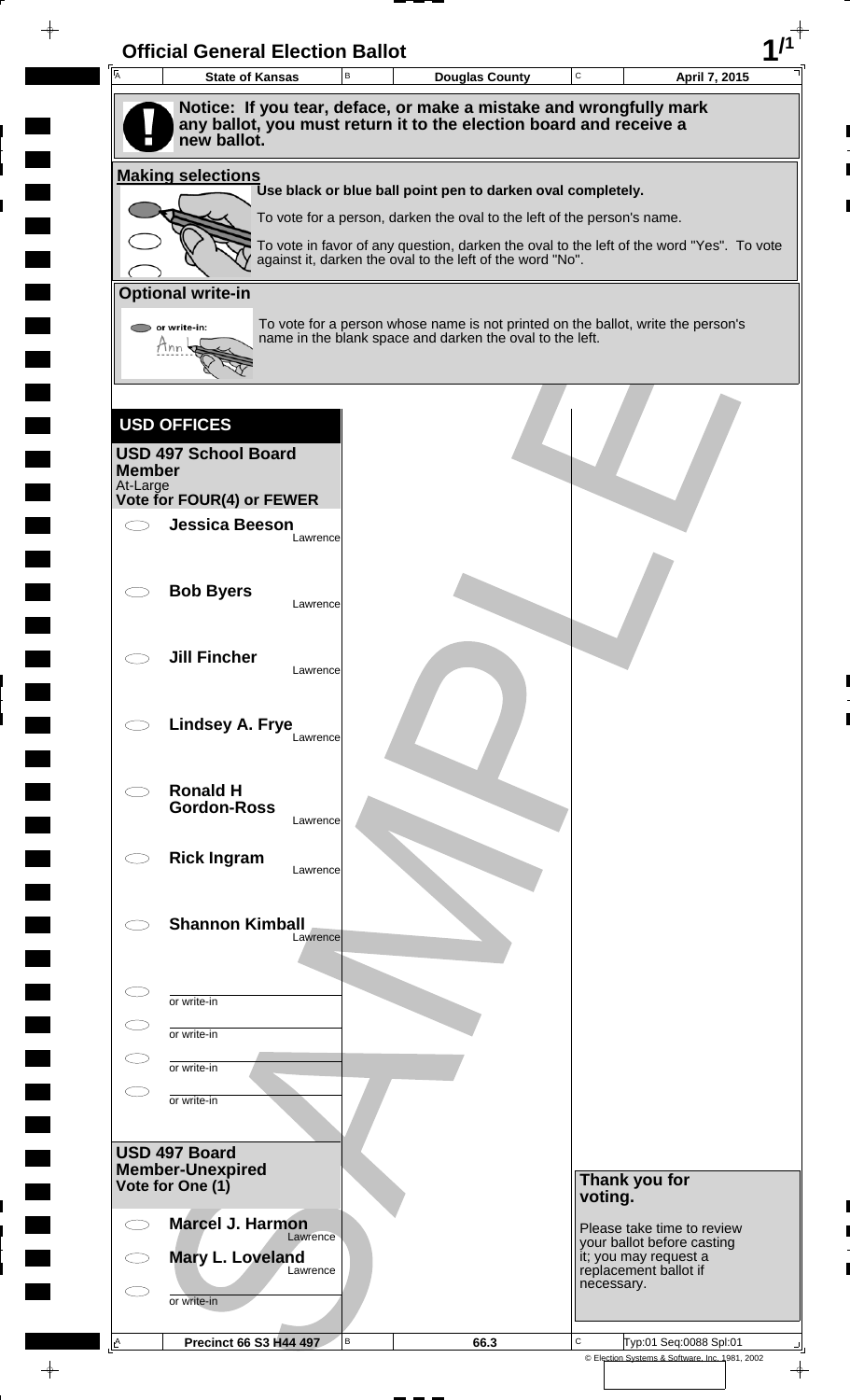| $\overline{A}$            | <b>State of Kansas</b>                                                            | B        | <b>Douglas County</b>                                                                                                                                 | C       |                                     | April 7, 2015              |
|---------------------------|-----------------------------------------------------------------------------------|----------|-------------------------------------------------------------------------------------------------------------------------------------------------------|---------|-------------------------------------|----------------------------|
|                           | Notice: If you tear, deface, or make a mistake and wrongfully mark                |          |                                                                                                                                                       |         |                                     |                            |
|                           | any ballot, you must return it to the election board and receive a<br>new ballot. |          |                                                                                                                                                       |         |                                     |                            |
|                           | <b>Making selections</b>                                                          |          |                                                                                                                                                       |         |                                     |                            |
|                           |                                                                                   |          | Use black or blue ball point pen to darken oval completely.                                                                                           |         |                                     |                            |
|                           |                                                                                   |          | To vote for a person, darken the oval to the left of the person's name.                                                                               |         |                                     |                            |
|                           |                                                                                   |          | To vote in favor of any question, darken the oval to the left of the word "Yes". To vote<br>against it, darken the oval to the left of the word "No". |         |                                     |                            |
|                           | <b>Optional write-in</b>                                                          |          |                                                                                                                                                       |         |                                     |                            |
|                           |                                                                                   |          | To vote for a person whose name is not printed on the ballot, write the person's                                                                      |         |                                     |                            |
|                           | or write-in:<br>Mnn                                                               |          | name in the blank space and darken the oval to the left.                                                                                              |         |                                     |                            |
|                           |                                                                                   |          |                                                                                                                                                       |         |                                     |                            |
|                           |                                                                                   |          |                                                                                                                                                       |         |                                     |                            |
|                           | <b>USD OFFICES</b>                                                                |          |                                                                                                                                                       |         |                                     |                            |
|                           | <b>USD 497 School Board</b>                                                       |          |                                                                                                                                                       |         |                                     |                            |
| <b>Member</b><br>At-Large |                                                                                   |          |                                                                                                                                                       |         |                                     |                            |
|                           | Vote for FOUR(4) or FEWER                                                         |          |                                                                                                                                                       |         |                                     |                            |
|                           | <b>Rick Ingram</b>                                                                | Lawrence |                                                                                                                                                       |         |                                     |                            |
|                           |                                                                                   |          |                                                                                                                                                       |         |                                     |                            |
|                           | <b>Shannon Kimball</b>                                                            | Lawrence |                                                                                                                                                       |         |                                     |                            |
|                           |                                                                                   |          |                                                                                                                                                       |         |                                     |                            |
|                           | <b>Jessica Beeson</b>                                                             |          |                                                                                                                                                       |         |                                     |                            |
|                           |                                                                                   | Lawrence |                                                                                                                                                       |         |                                     |                            |
|                           |                                                                                   |          |                                                                                                                                                       |         |                                     |                            |
|                           | <b>Bob Byers</b>                                                                  | Lawrence |                                                                                                                                                       |         |                                     |                            |
|                           |                                                                                   |          |                                                                                                                                                       |         |                                     |                            |
|                           | <b>Jill Fincher</b>                                                               | Lawrence |                                                                                                                                                       |         |                                     |                            |
|                           |                                                                                   |          |                                                                                                                                                       |         |                                     |                            |
|                           | Lindsey A. Frye                                                                   |          |                                                                                                                                                       |         |                                     |                            |
|                           |                                                                                   | Lawrence |                                                                                                                                                       |         |                                     |                            |
|                           |                                                                                   |          |                                                                                                                                                       |         |                                     |                            |
|                           | <b>Ronald H</b><br><b>Gordon-Ross</b>                                             |          |                                                                                                                                                       |         |                                     |                            |
|                           |                                                                                   | Lawrence |                                                                                                                                                       |         |                                     |                            |
|                           | or write-in                                                                       |          |                                                                                                                                                       |         |                                     |                            |
|                           | or write-in                                                                       |          |                                                                                                                                                       |         |                                     |                            |
|                           |                                                                                   |          |                                                                                                                                                       |         |                                     |                            |
|                           | or write-in                                                                       |          |                                                                                                                                                       |         |                                     |                            |
|                           | or write-in                                                                       |          |                                                                                                                                                       |         |                                     |                            |
|                           |                                                                                   |          |                                                                                                                                                       |         |                                     |                            |
|                           | USD 497 Board<br><b>Member-Unexpired</b>                                          |          |                                                                                                                                                       |         |                                     |                            |
|                           | Vote for One (1)                                                                  |          |                                                                                                                                                       | voting. | Thank you for                       |                            |
|                           | Mary L. Loveland                                                                  |          |                                                                                                                                                       |         |                                     | Please take time to review |
|                           | Marcel J. Harmon                                                                  | Lawrence |                                                                                                                                                       |         | it; you may request a               | your ballot before casting |
|                           |                                                                                   | Lawrence |                                                                                                                                                       |         | replacement ballot if<br>necessary. |                            |
|                           |                                                                                   |          |                                                                                                                                                       |         |                                     |                            |
|                           | or write-in                                                                       |          |                                                                                                                                                       |         |                                     |                            |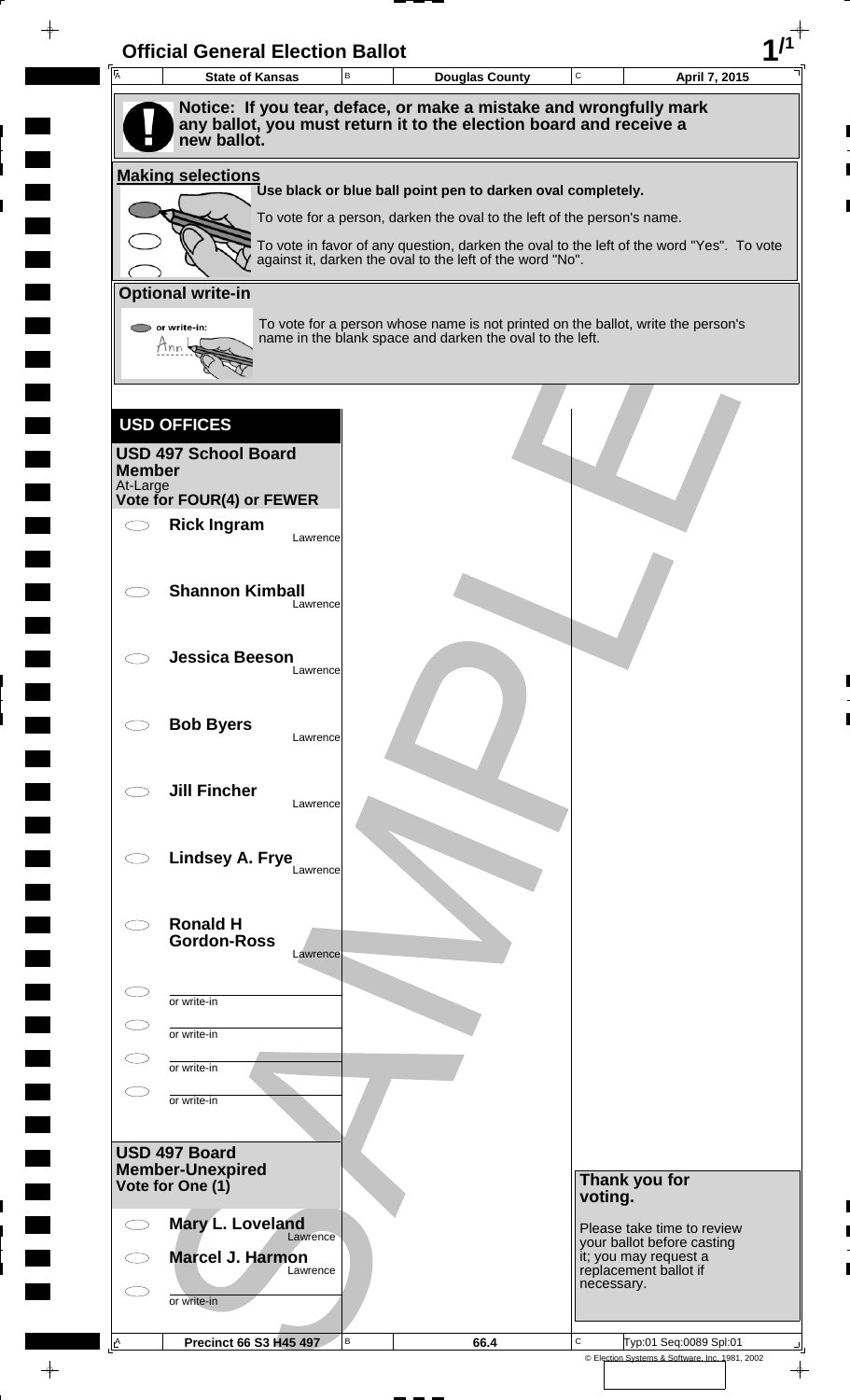| $\overline{A}$            | <b>State of Kansas</b>                                                            | B        | <b>Douglas County</b>                                                                                                                                 | C |                                                          | April 7, 2015 |
|---------------------------|-----------------------------------------------------------------------------------|----------|-------------------------------------------------------------------------------------------------------------------------------------------------------|---|----------------------------------------------------------|---------------|
|                           | Notice: If you tear, deface, or make a mistake and wrongfully mark                |          |                                                                                                                                                       |   |                                                          |               |
|                           | any ballot, you must return it to the election board and receive a<br>new ballot. |          |                                                                                                                                                       |   |                                                          |               |
|                           | <b>Making selections</b>                                                          |          |                                                                                                                                                       |   |                                                          |               |
|                           |                                                                                   |          | Use black or blue ball point pen to darken oval completely.                                                                                           |   |                                                          |               |
|                           |                                                                                   |          | To vote for a person, darken the oval to the left of the person's name.                                                                               |   |                                                          |               |
|                           |                                                                                   |          | To vote in favor of any question, darken the oval to the left of the word "Yes". To vote<br>against it, darken the oval to the left of the word "No". |   |                                                          |               |
|                           | <b>Optional write-in</b>                                                          |          |                                                                                                                                                       |   |                                                          |               |
|                           | or write-in:                                                                      |          | To vote for a person whose name is not printed on the ballot, write the person's<br>name in the blank space and darken the oval to the left.          |   |                                                          |               |
|                           | Mnn                                                                               |          |                                                                                                                                                       |   |                                                          |               |
|                           |                                                                                   |          |                                                                                                                                                       |   |                                                          |               |
|                           | <b>USD OFFICES</b>                                                                |          |                                                                                                                                                       |   |                                                          |               |
|                           | <b>USD 497 School Board</b>                                                       |          |                                                                                                                                                       |   |                                                          |               |
| <b>Member</b><br>At-Large |                                                                                   |          |                                                                                                                                                       |   |                                                          |               |
|                           | Vote for FOUR(4) or FEWER                                                         |          |                                                                                                                                                       |   |                                                          |               |
|                           | <b>Jessica Beeson</b>                                                             | Lawrence |                                                                                                                                                       |   |                                                          |               |
|                           |                                                                                   |          |                                                                                                                                                       |   |                                                          |               |
|                           | <b>Bob Byers</b>                                                                  | Lawrence |                                                                                                                                                       |   |                                                          |               |
|                           |                                                                                   |          |                                                                                                                                                       |   |                                                          |               |
|                           | <b>Jill Fincher</b>                                                               | Lawrence |                                                                                                                                                       |   |                                                          |               |
|                           |                                                                                   |          |                                                                                                                                                       |   |                                                          |               |
|                           | Lindsey A. Frye                                                                   |          |                                                                                                                                                       |   |                                                          |               |
|                           |                                                                                   | Lawrence |                                                                                                                                                       |   |                                                          |               |
|                           | <b>Ronald H</b>                                                                   |          |                                                                                                                                                       |   |                                                          |               |
|                           | <b>Gordon-Ross</b>                                                                | Lawrence |                                                                                                                                                       |   |                                                          |               |
|                           |                                                                                   |          |                                                                                                                                                       |   |                                                          |               |
|                           | <b>Rick Ingram</b>                                                                | Lawrence |                                                                                                                                                       |   |                                                          |               |
|                           |                                                                                   |          |                                                                                                                                                       |   |                                                          |               |
|                           | <b>Shannon Kimball</b>                                                            | Lawrence |                                                                                                                                                       |   |                                                          |               |
|                           |                                                                                   |          |                                                                                                                                                       |   |                                                          |               |
|                           | or write-in                                                                       |          |                                                                                                                                                       |   |                                                          |               |
|                           | or write-in                                                                       |          |                                                                                                                                                       |   |                                                          |               |
|                           | or write-in                                                                       |          |                                                                                                                                                       |   |                                                          |               |
|                           | or write-in                                                                       |          |                                                                                                                                                       |   |                                                          |               |
|                           |                                                                                   |          |                                                                                                                                                       |   |                                                          |               |
|                           | USD 497 Board                                                                     |          |                                                                                                                                                       |   |                                                          |               |
|                           | <b>Member-Unexpired</b><br>Vote for One (1)                                       |          |                                                                                                                                                       |   | Thank you for                                            |               |
|                           |                                                                                   |          |                                                                                                                                                       |   | voting.                                                  |               |
|                           | <b>Marcel J. Harmon</b>                                                           | Lawrence |                                                                                                                                                       |   | Please take time to review<br>your ballot before casting |               |
|                           | Mary L. Loveland                                                                  | Lawrence |                                                                                                                                                       |   | it; you may request a<br>replacement ballot if           |               |
|                           |                                                                                   |          |                                                                                                                                                       |   | necessary.                                               |               |
|                           | or write-in                                                                       |          |                                                                                                                                                       |   |                                                          |               |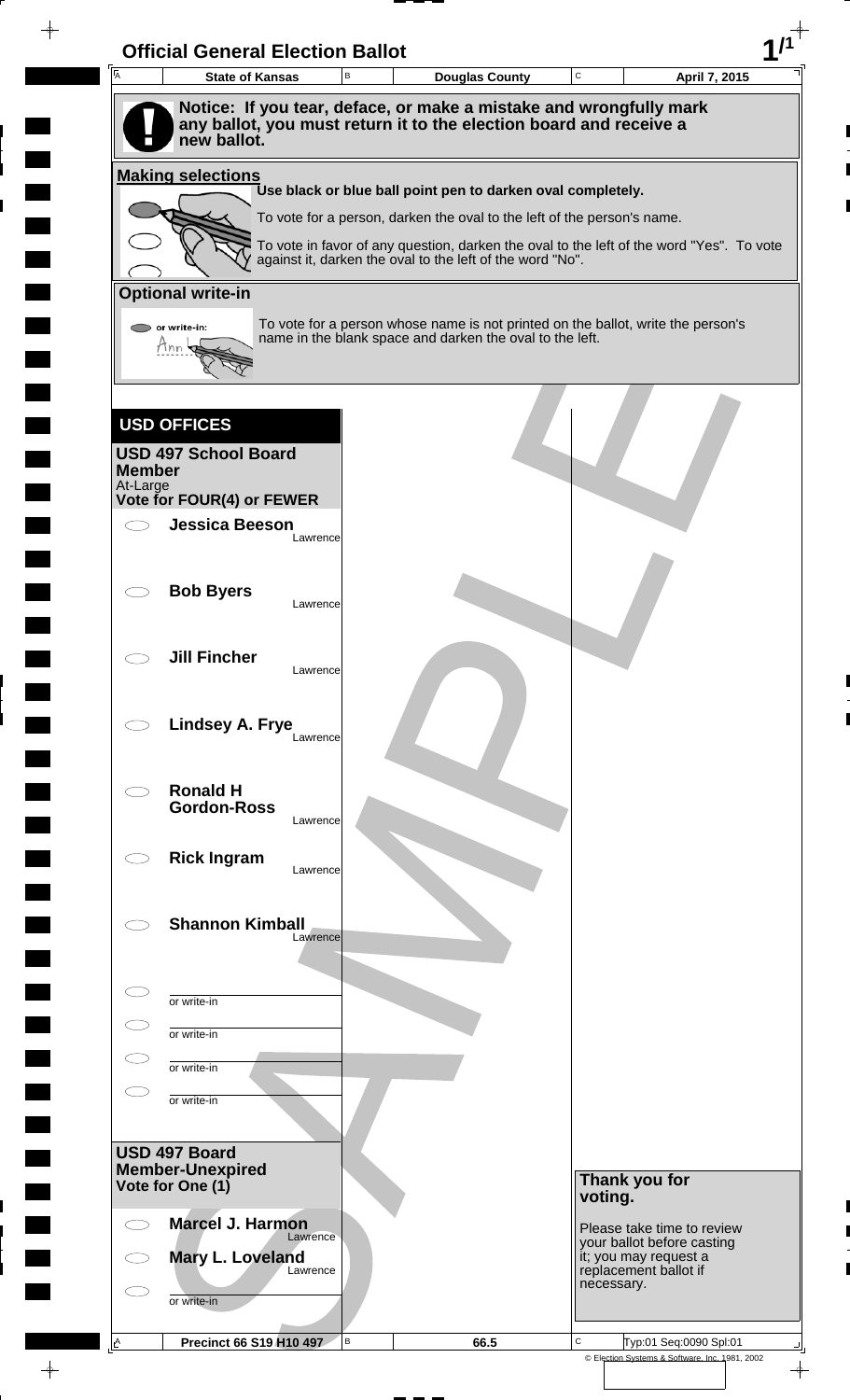| <b>I</b> A     | <b>Official General Election Ballot</b><br><b>State of Kansas</b>                 | $\sf B$ | <b>Douglas County</b>                                                                                                                        | $\mathbf C$ |                                                | April 7, 2015              |  |
|----------------|-----------------------------------------------------------------------------------|---------|----------------------------------------------------------------------------------------------------------------------------------------------|-------------|------------------------------------------------|----------------------------|--|
|                | Notice: If you tear, deface, or make a mistake and wrongfully mark                |         |                                                                                                                                              |             |                                                |                            |  |
|                | any ballot, you must return it to the election board and receive a<br>new ballot. |         |                                                                                                                                              |             |                                                |                            |  |
|                | <b>Making selections</b>                                                          |         | Use black or blue ball point pen to darken oval completely.                                                                                  |             |                                                |                            |  |
|                |                                                                                   |         | To vote for a person, darken the oval to the left of the person's name.                                                                      |             |                                                |                            |  |
|                |                                                                                   |         | To vote in favor of any question, darken the oval to the left of the word "Yes". To vote                                                     |             |                                                |                            |  |
|                |                                                                                   |         | against it, darken the oval to the left of the word "No".                                                                                    |             |                                                |                            |  |
|                | <b>Optional write-in</b>                                                          |         |                                                                                                                                              |             |                                                |                            |  |
|                | or write-in:<br>Tnn                                                               |         | To vote for a person whose name is not printed on the ballot, write the person's<br>name in the blank space and darken the oval to the left. |             |                                                |                            |  |
|                |                                                                                   |         |                                                                                                                                              |             |                                                |                            |  |
|                |                                                                                   |         |                                                                                                                                              |             |                                                |                            |  |
| <b>OFFICES</b> | <b>DRAINAGE DISTRICT</b>                                                          |         |                                                                                                                                              |             |                                                |                            |  |
|                |                                                                                   |         |                                                                                                                                              |             |                                                |                            |  |
|                | <b>Wakarusa Haskell Eudora</b><br><b>Drainage District</b>                        |         |                                                                                                                                              |             |                                                |                            |  |
|                | Vote for THREE(3) or FEWER                                                        |         |                                                                                                                                              |             |                                                |                            |  |
|                | <b>Steven P. Meseraull</b><br>Lawrence                                            |         |                                                                                                                                              |             |                                                |                            |  |
|                | Don R. Reynolds                                                                   |         |                                                                                                                                              |             |                                                |                            |  |
|                | Lawrence<br>William R. Meairs Jr.                                                 |         |                                                                                                                                              |             |                                                |                            |  |
|                | Lawrence                                                                          |         |                                                                                                                                              |             |                                                |                            |  |
|                | or write-in                                                                       |         |                                                                                                                                              |             |                                                |                            |  |
|                | or write-in                                                                       |         |                                                                                                                                              |             |                                                |                            |  |
|                | or write-in                                                                       |         |                                                                                                                                              |             |                                                |                            |  |
|                |                                                                                   |         |                                                                                                                                              |             |                                                |                            |  |
|                |                                                                                   |         |                                                                                                                                              |             |                                                |                            |  |
|                |                                                                                   |         |                                                                                                                                              |             |                                                |                            |  |
|                |                                                                                   |         |                                                                                                                                              |             |                                                |                            |  |
|                |                                                                                   |         |                                                                                                                                              |             |                                                |                            |  |
|                |                                                                                   |         |                                                                                                                                              |             |                                                |                            |  |
|                |                                                                                   |         |                                                                                                                                              |             |                                                |                            |  |
|                |                                                                                   |         |                                                                                                                                              |             |                                                |                            |  |
|                |                                                                                   |         |                                                                                                                                              |             |                                                |                            |  |
|                |                                                                                   |         |                                                                                                                                              |             |                                                |                            |  |
|                |                                                                                   |         |                                                                                                                                              |             |                                                |                            |  |
|                |                                                                                   |         |                                                                                                                                              |             |                                                |                            |  |
|                |                                                                                   |         |                                                                                                                                              |             |                                                |                            |  |
|                |                                                                                   |         |                                                                                                                                              | voting.     | Thank you for                                  |                            |  |
|                |                                                                                   |         |                                                                                                                                              |             |                                                | Please take time to review |  |
|                |                                                                                   |         |                                                                                                                                              |             | it; you may request a<br>replacement ballot if | your ballot before casting |  |
|                |                                                                                   |         |                                                                                                                                              |             | necessary.                                     |                            |  |
|                |                                                                                   |         |                                                                                                                                              |             |                                                |                            |  |
|                |                                                                                   |         |                                                                                                                                              |             |                                                |                            |  |

 $\blacksquare$ 

 $\blacksquare$ 

 $\qquad \qquad \blacksquare$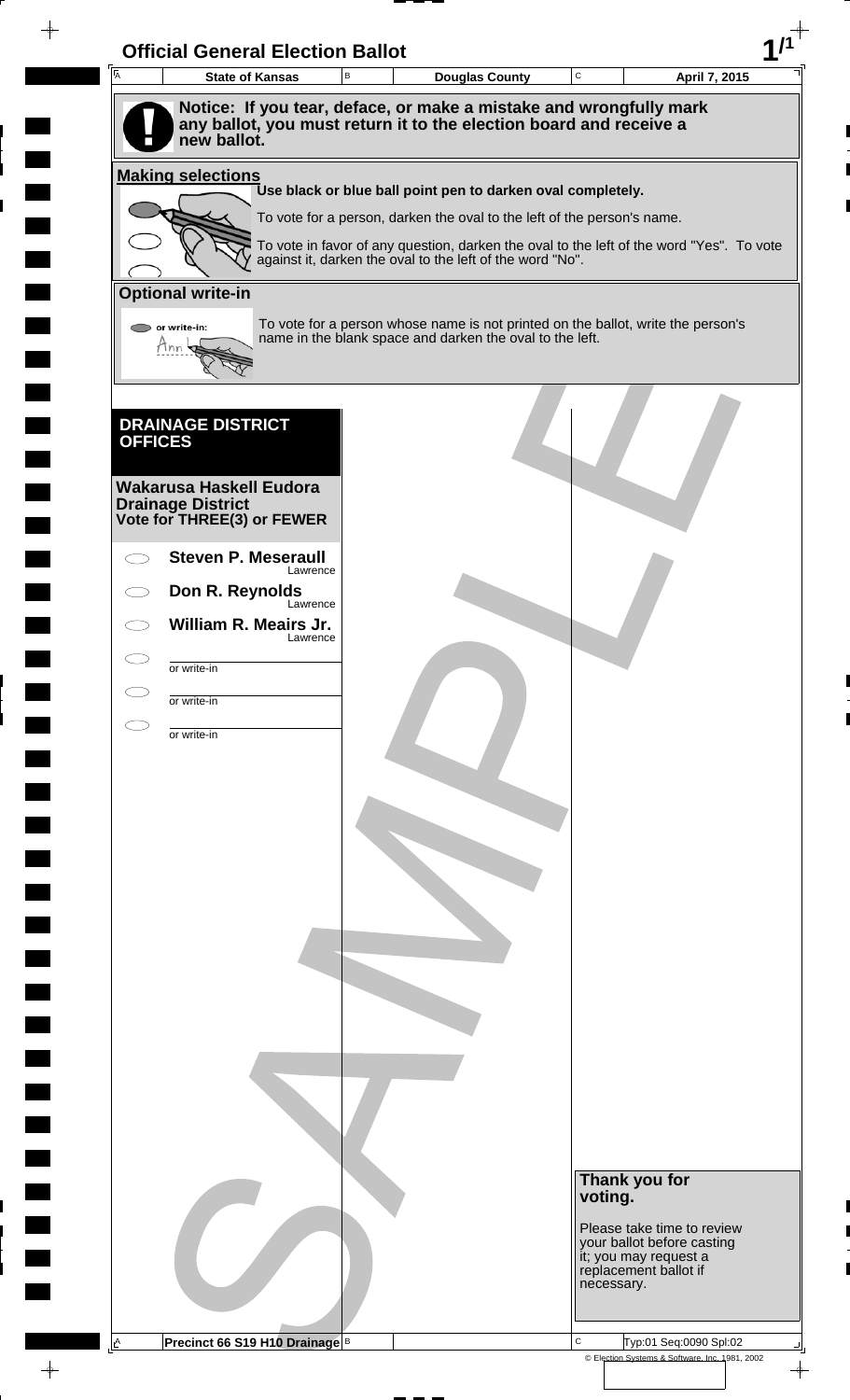| $\overline{A}$            | <b>State of Kansas</b>                                                            | B        | <b>Douglas County</b>                                                                                                                                 | C       |                                     | April 7, 2015              |
|---------------------------|-----------------------------------------------------------------------------------|----------|-------------------------------------------------------------------------------------------------------------------------------------------------------|---------|-------------------------------------|----------------------------|
|                           | Notice: If you tear, deface, or make a mistake and wrongfully mark                |          |                                                                                                                                                       |         |                                     |                            |
|                           | any ballot, you must return it to the election board and receive a<br>new ballot. |          |                                                                                                                                                       |         |                                     |                            |
|                           | <b>Making selections</b>                                                          |          |                                                                                                                                                       |         |                                     |                            |
|                           |                                                                                   |          | Use black or blue ball point pen to darken oval completely.                                                                                           |         |                                     |                            |
|                           |                                                                                   |          | To vote for a person, darken the oval to the left of the person's name.                                                                               |         |                                     |                            |
|                           |                                                                                   |          | To vote in favor of any question, darken the oval to the left of the word "Yes". To vote<br>against it, darken the oval to the left of the word "No". |         |                                     |                            |
|                           | <b>Optional write-in</b>                                                          |          |                                                                                                                                                       |         |                                     |                            |
|                           |                                                                                   |          | To vote for a person whose name is not printed on the ballot, write the person's                                                                      |         |                                     |                            |
|                           | or write-in:<br>Mnn                                                               |          | name in the blank space and darken the oval to the left.                                                                                              |         |                                     |                            |
|                           |                                                                                   |          |                                                                                                                                                       |         |                                     |                            |
|                           |                                                                                   |          |                                                                                                                                                       |         |                                     |                            |
|                           | <b>USD OFFICES</b>                                                                |          |                                                                                                                                                       |         |                                     |                            |
|                           | <b>USD 497 School Board</b>                                                       |          |                                                                                                                                                       |         |                                     |                            |
| <b>Member</b><br>At-Large |                                                                                   |          |                                                                                                                                                       |         |                                     |                            |
|                           | Vote for FOUR(4) or FEWER                                                         |          |                                                                                                                                                       |         |                                     |                            |
|                           | <b>Rick Ingram</b>                                                                | Lawrence |                                                                                                                                                       |         |                                     |                            |
|                           |                                                                                   |          |                                                                                                                                                       |         |                                     |                            |
|                           | <b>Shannon Kimball</b>                                                            | Lawrence |                                                                                                                                                       |         |                                     |                            |
|                           |                                                                                   |          |                                                                                                                                                       |         |                                     |                            |
|                           | <b>Jessica Beeson</b>                                                             |          |                                                                                                                                                       |         |                                     |                            |
|                           |                                                                                   | Lawrence |                                                                                                                                                       |         |                                     |                            |
|                           |                                                                                   |          |                                                                                                                                                       |         |                                     |                            |
|                           | <b>Bob Byers</b>                                                                  | Lawrence |                                                                                                                                                       |         |                                     |                            |
|                           |                                                                                   |          |                                                                                                                                                       |         |                                     |                            |
|                           | <b>Jill Fincher</b>                                                               | Lawrence |                                                                                                                                                       |         |                                     |                            |
|                           |                                                                                   |          |                                                                                                                                                       |         |                                     |                            |
|                           | Lindsey A. Frye                                                                   |          |                                                                                                                                                       |         |                                     |                            |
|                           |                                                                                   | Lawrence |                                                                                                                                                       |         |                                     |                            |
|                           | <b>Ronald H</b>                                                                   |          |                                                                                                                                                       |         |                                     |                            |
|                           | <b>Gordon-Ross</b>                                                                |          |                                                                                                                                                       |         |                                     |                            |
|                           |                                                                                   | Lawrence |                                                                                                                                                       |         |                                     |                            |
|                           | or write-in                                                                       |          |                                                                                                                                                       |         |                                     |                            |
|                           | or write-in                                                                       |          |                                                                                                                                                       |         |                                     |                            |
|                           |                                                                                   |          |                                                                                                                                                       |         |                                     |                            |
|                           | or write-in                                                                       |          |                                                                                                                                                       |         |                                     |                            |
|                           | or write-in                                                                       |          |                                                                                                                                                       |         |                                     |                            |
|                           |                                                                                   |          |                                                                                                                                                       |         |                                     |                            |
|                           | USD 497 Board<br><b>Member-Unexpired</b>                                          |          |                                                                                                                                                       |         |                                     |                            |
|                           | Vote for One (1)                                                                  |          |                                                                                                                                                       | voting. | Thank you for                       |                            |
|                           | <b>Marcel J. Harmon</b>                                                           |          |                                                                                                                                                       |         |                                     | Please take time to review |
|                           | Mary L. Loveland                                                                  | Lawrence |                                                                                                                                                       |         | it; you may request a               | your ballot before casting |
|                           |                                                                                   | Lawrence |                                                                                                                                                       |         | replacement ballot if<br>necessary. |                            |
|                           |                                                                                   |          |                                                                                                                                                       |         |                                     |                            |
|                           | or write-in                                                                       |          |                                                                                                                                                       |         |                                     |                            |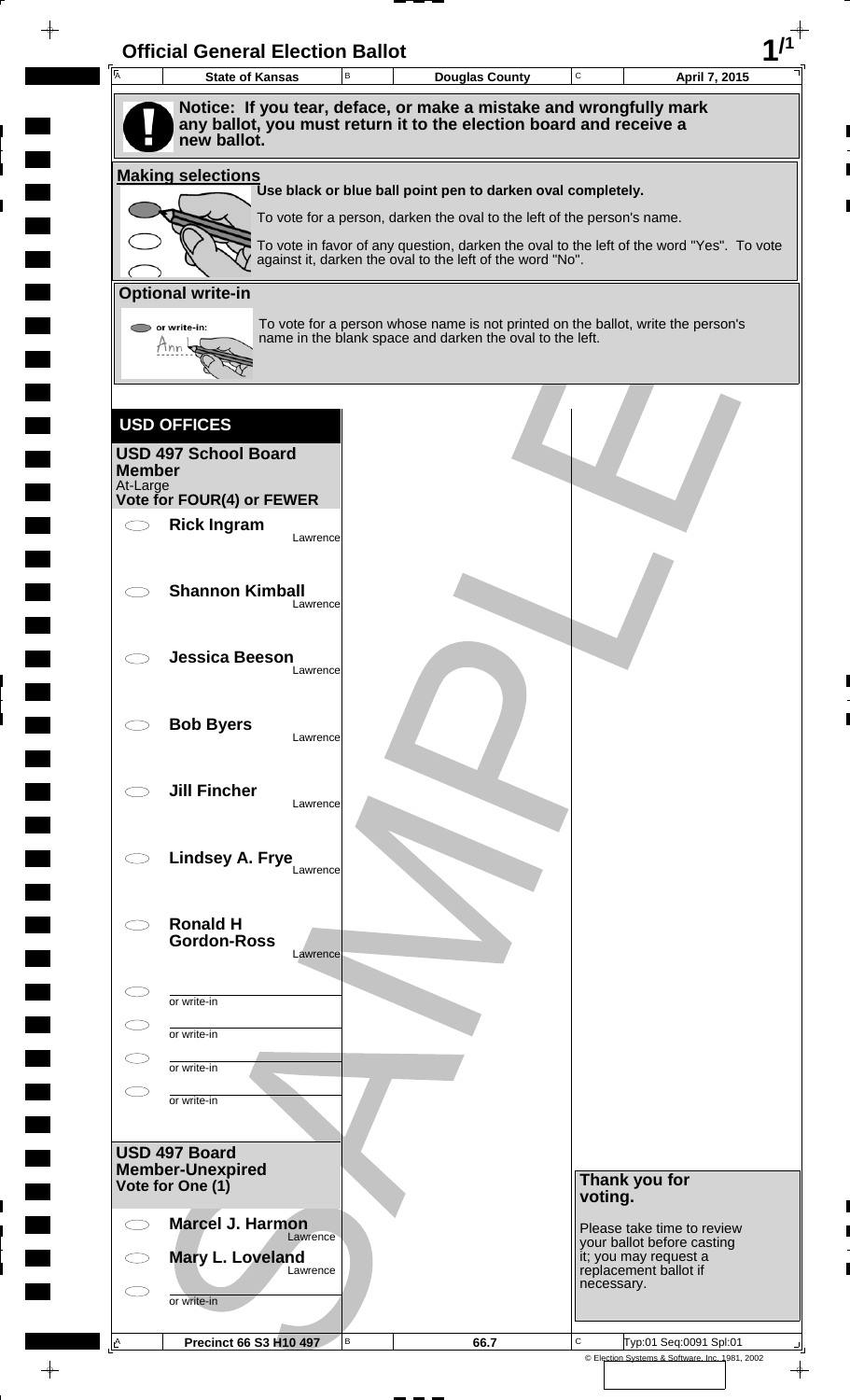| <b>A</b><br><b>State of Kansas</b>             | в                   | <b>Douglas County</b>                                                                                                                        | $\mathtt{C}$ | April 7, 2015                                            |
|------------------------------------------------|---------------------|----------------------------------------------------------------------------------------------------------------------------------------------|--------------|----------------------------------------------------------|
|                                                |                     | Notice: If you tear, deface, or make a mistake and wrongfully mark                                                                           |              |                                                          |
| new ballot.                                    |                     | any ballot, you must return it to the election board and receive a                                                                           |              |                                                          |
| <b>Making selections</b>                       |                     |                                                                                                                                              |              |                                                          |
|                                                |                     | Use black or blue ball point pen to darken oval completely.<br>To vote for a person, darken the oval to the left of the person's name.       |              |                                                          |
|                                                |                     | To vote in favor of any question, darken the oval to the left of the word "Yes". To vote                                                     |              |                                                          |
|                                                |                     | against it, darken the oval to the left of the word "No".                                                                                    |              |                                                          |
| <b>Optional write-in</b>                       |                     |                                                                                                                                              |              |                                                          |
| or write-in:                                   |                     | To vote for a person whose name is not printed on the ballot, write the person's<br>name in the blank space and darken the oval to the left. |              |                                                          |
| Hnn                                            |                     |                                                                                                                                              |              |                                                          |
|                                                |                     |                                                                                                                                              |              |                                                          |
| <b>USD OFFICES</b>                             |                     |                                                                                                                                              |              |                                                          |
| <b>USD 348 School Board</b><br><b>Member</b>   |                     |                                                                                                                                              |              |                                                          |
| USD 348 Dist. 1 Position 1<br>Vote for One (1) |                     |                                                                                                                                              |              |                                                          |
| <b>Nick Harris</b>                             |                     |                                                                                                                                              |              |                                                          |
|                                                | <b>Baldwin City</b> |                                                                                                                                              |              |                                                          |
| or write-in                                    |                     |                                                                                                                                              |              |                                                          |
| <b>USD 348 School Board</b>                    |                     |                                                                                                                                              |              |                                                          |
| <b>Member</b><br>USD 348 Dist. 2 Position 2    |                     |                                                                                                                                              |              |                                                          |
| Vote for One (1)                               |                     |                                                                                                                                              |              |                                                          |
| <b>Sandy Chapman</b>                           | Baldwin City        |                                                                                                                                              |              |                                                          |
| or write-in                                    |                     |                                                                                                                                              |              |                                                          |
|                                                |                     |                                                                                                                                              |              |                                                          |
| <b>USD 348 School Board</b><br><b>Member</b>   |                     |                                                                                                                                              |              |                                                          |
| USD 348 Dist. 3 Position 3<br>Vote for One (1) |                     |                                                                                                                                              |              |                                                          |
| <b>Chad M Christie</b>                         | <b>Baldwin City</b> |                                                                                                                                              |              |                                                          |
| <b>Jay Hundley</b>                             | <b>Baldwin City</b> |                                                                                                                                              |              |                                                          |
| or write-in                                    |                     |                                                                                                                                              |              |                                                          |
|                                                |                     |                                                                                                                                              |              |                                                          |
| <b>USD 348 School Board</b><br><b>Member</b>   |                     |                                                                                                                                              |              |                                                          |
| USD 348 Dist 7 At-Large<br>Vote for One (1)    |                     |                                                                                                                                              |              |                                                          |
| <b>Kelley Bethell-Smith</b><br>Baldwin City    |                     |                                                                                                                                              |              |                                                          |
|                                                |                     |                                                                                                                                              |              |                                                          |
| or write-in                                    |                     |                                                                                                                                              |              |                                                          |
|                                                |                     |                                                                                                                                              |              |                                                          |
|                                                |                     |                                                                                                                                              |              | Thank you for                                            |
|                                                |                     |                                                                                                                                              | voting.      |                                                          |
|                                                |                     |                                                                                                                                              |              | Please take time to review<br>your ballot before casting |
|                                                |                     |                                                                                                                                              | necessary.   | it; you may request a<br>replacement ballot if           |
|                                                |                     |                                                                                                                                              |              |                                                          |
|                                                |                     |                                                                                                                                              |              |                                                          |

 $\blacksquare$ 

 $\blacksquare$ 

 $\blacksquare$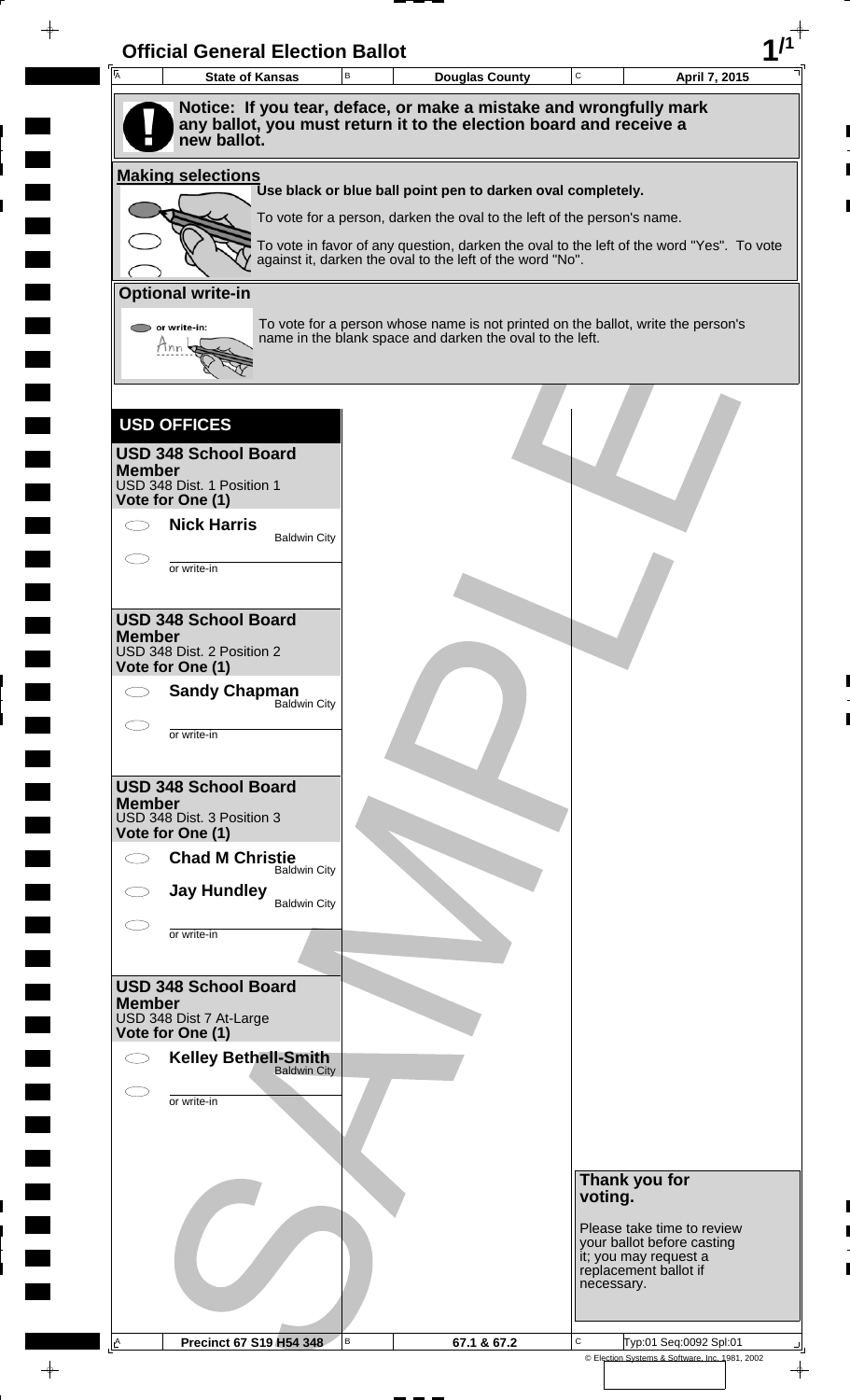| A                         | <b>State of Kansas</b>                   | В        | <b>Douglas County</b>                                                                                                                        | $\mathbf C$ |                                                | April 7, 2015              |
|---------------------------|------------------------------------------|----------|----------------------------------------------------------------------------------------------------------------------------------------------|-------------|------------------------------------------------|----------------------------|
|                           |                                          |          | Notice: If you tear, deface, or make a mistake and wrongfully mark                                                                           |             |                                                |                            |
|                           | new ballot.                              |          | any ballot, you must return it to the election board and receive a                                                                           |             |                                                |                            |
|                           |                                          |          |                                                                                                                                              |             |                                                |                            |
|                           | <b>Making selections</b>                 |          | Use black or blue ball point pen to darken oval completely.                                                                                  |             |                                                |                            |
|                           |                                          |          | To vote for a person, darken the oval to the left of the person's name.                                                                      |             |                                                |                            |
|                           |                                          |          | To vote in favor of any question, darken the oval to the left of the word "Yes". To vote                                                     |             |                                                |                            |
|                           |                                          |          | against it, darken the oval to the left of the word "No".                                                                                    |             |                                                |                            |
|                           | <b>Optional write-in</b>                 |          |                                                                                                                                              |             |                                                |                            |
|                           | or write-in:<br>Mnn                      |          | To vote for a person whose name is not printed on the ballot, write the person's<br>name in the blank space and darken the oval to the left. |             |                                                |                            |
|                           |                                          |          |                                                                                                                                              |             |                                                |                            |
|                           |                                          |          |                                                                                                                                              |             |                                                |                            |
|                           | <b>USD OFFICES</b>                       |          |                                                                                                                                              |             |                                                |                            |
|                           | <b>USD 497 School Board</b>              |          |                                                                                                                                              |             |                                                |                            |
| <b>Member</b><br>At-Large |                                          |          |                                                                                                                                              |             |                                                |                            |
|                           | Vote for FOUR(4) or FEWER                |          |                                                                                                                                              |             |                                                |                            |
|                           | <b>Lindsey A. Frye</b>                   | Lawrence |                                                                                                                                              |             |                                                |                            |
|                           |                                          |          |                                                                                                                                              |             |                                                |                            |
|                           | <b>Ronald H</b>                          |          |                                                                                                                                              |             |                                                |                            |
|                           | <b>Gordon-Ross</b>                       | Lawrence |                                                                                                                                              |             |                                                |                            |
|                           |                                          |          |                                                                                                                                              |             |                                                |                            |
|                           | <b>Rick Ingram</b>                       | Lawrence |                                                                                                                                              |             |                                                |                            |
|                           |                                          |          |                                                                                                                                              |             |                                                |                            |
|                           | <b>Shannon Kimball</b>                   | Lawrence |                                                                                                                                              |             |                                                |                            |
|                           |                                          |          |                                                                                                                                              |             |                                                |                            |
|                           | <b>Jessica Beeson</b>                    |          |                                                                                                                                              |             |                                                |                            |
|                           |                                          | Lawrence |                                                                                                                                              |             |                                                |                            |
|                           |                                          |          |                                                                                                                                              |             |                                                |                            |
|                           | <b>Bob Byers</b>                         | Lawrence |                                                                                                                                              |             |                                                |                            |
|                           |                                          |          |                                                                                                                                              |             |                                                |                            |
|                           | <b>Jill Fincher</b>                      | Lawrence |                                                                                                                                              |             |                                                |                            |
|                           |                                          |          |                                                                                                                                              |             |                                                |                            |
|                           |                                          |          |                                                                                                                                              |             |                                                |                            |
|                           | or write-in                              |          |                                                                                                                                              |             |                                                |                            |
|                           | or write-in                              |          |                                                                                                                                              |             |                                                |                            |
|                           | or write-in                              |          |                                                                                                                                              |             |                                                |                            |
|                           | or write-in                              |          |                                                                                                                                              |             |                                                |                            |
|                           |                                          |          |                                                                                                                                              |             |                                                |                            |
|                           | USD 497 Board<br><b>Member-Unexpired</b> |          |                                                                                                                                              |             |                                                |                            |
|                           | Vote for One (1)                         |          |                                                                                                                                              |             | Thank you for<br>voting.                       |                            |
|                           | <b>Marcel J. Harmon</b>                  |          |                                                                                                                                              |             |                                                | Please take time to review |
|                           |                                          | Lawrence |                                                                                                                                              |             |                                                | your ballot before casting |
|                           | Mary L. Loveland<br>Lawrence             |          |                                                                                                                                              |             | it; you may request a<br>replacement ballot if |                            |
|                           |                                          |          |                                                                                                                                              |             | necessary.                                     |                            |
|                           | or write-in                              |          |                                                                                                                                              |             |                                                |                            |

 $\overline{\phantom{a}}$ 

 $\frac{1}{\sqrt{2\pi}}$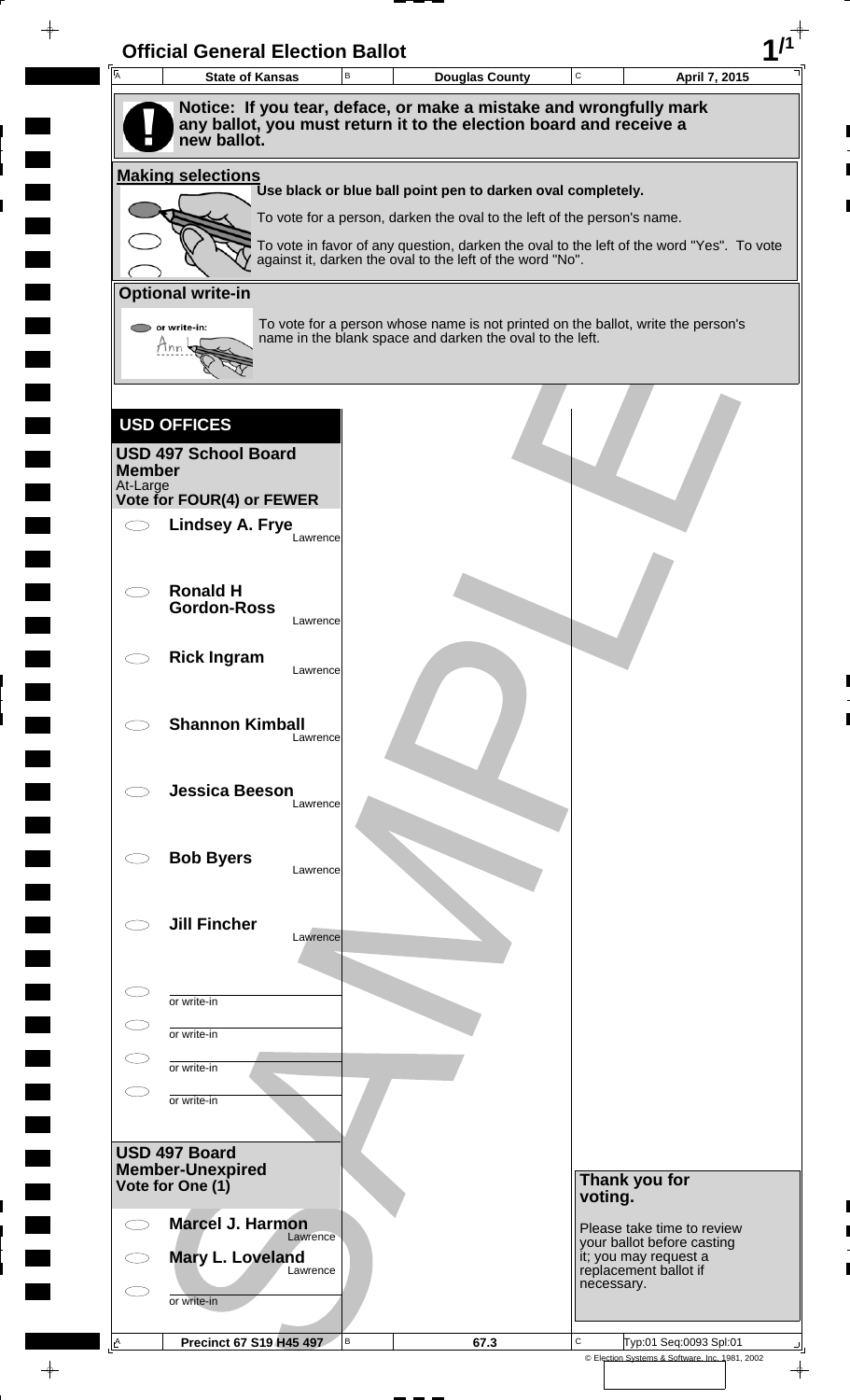| $\overline{A}$<br><b>State of Kansas</b>                                                                                                                | B | <b>Douglas County</b>                                                   | $\mathbf C$ | April 7, 2015                                                                            |
|---------------------------------------------------------------------------------------------------------------------------------------------------------|---|-------------------------------------------------------------------------|-------------|------------------------------------------------------------------------------------------|
| Notice: If you tear, deface, or make a mistake and wrongfully mark<br>any ballot, you must return it to the election board and receive a<br>new ballot. |   |                                                                         |             |                                                                                          |
| <b>Making selections</b>                                                                                                                                |   |                                                                         |             |                                                                                          |
|                                                                                                                                                         |   | Use black or blue ball point pen to darken oval completely.             |             |                                                                                          |
|                                                                                                                                                         |   | To vote for a person, darken the oval to the left of the person's name. |             | To vote in favor of any question, darken the oval to the left of the word "Yes". To vote |
|                                                                                                                                                         |   | against it, darken the oval to the left of the word "No".               |             |                                                                                          |
| <b>Optional write-in</b>                                                                                                                                |   |                                                                         |             |                                                                                          |
| or write-in:<br>Mnn                                                                                                                                     |   | name in the blank space and darken the oval to the left.                |             | To vote for a person whose name is not printed on the ballot, write the person's         |
|                                                                                                                                                         |   |                                                                         |             |                                                                                          |
| <b>USD OFFICES</b>                                                                                                                                      |   |                                                                         |             |                                                                                          |
| <b>USD 348 School Board</b><br><b>Member</b><br>USD 348 Dist. 1 Position 1                                                                              |   |                                                                         |             |                                                                                          |
| Vote for One (1)                                                                                                                                        |   |                                                                         |             |                                                                                          |
| <b>Nick Harris</b><br><b>Baldwin City</b>                                                                                                               |   |                                                                         |             |                                                                                          |
| or write-in                                                                                                                                             |   |                                                                         |             |                                                                                          |
|                                                                                                                                                         |   |                                                                         |             |                                                                                          |
| <b>USD 348 School Board</b><br><b>Member</b>                                                                                                            |   |                                                                         |             |                                                                                          |
| USD 348 Dist. 2 Position 2<br>Vote for One (1)                                                                                                          |   |                                                                         |             |                                                                                          |
| <b>Sandy Chapman</b><br>Baldwin City                                                                                                                    |   |                                                                         |             |                                                                                          |
| or write-in                                                                                                                                             |   |                                                                         |             |                                                                                          |
| <b>USD 348 School Board</b>                                                                                                                             |   |                                                                         |             |                                                                                          |
| <b>Member</b><br>USD 348 Dist. 3 Position 3<br>Vote for One (1)                                                                                         |   |                                                                         |             |                                                                                          |
| <b>Jay Hundley</b>                                                                                                                                      |   |                                                                         |             |                                                                                          |
| <b>Baldwin City</b><br><b>Chad M Christie</b>                                                                                                           |   |                                                                         |             |                                                                                          |
| <b>Baldwin City</b><br>or write-in                                                                                                                      |   |                                                                         |             |                                                                                          |
|                                                                                                                                                         |   |                                                                         |             |                                                                                          |
| <b>USD 348 School Board</b>                                                                                                                             |   |                                                                         |             |                                                                                          |
| <b>Member</b><br>USD 348 Dist 7 At-Large<br>Vote for One (1)                                                                                            |   |                                                                         |             |                                                                                          |
| <b>Kelley Bethell-Smith</b>                                                                                                                             |   |                                                                         |             |                                                                                          |
| <b>Baldwin City</b>                                                                                                                                     |   |                                                                         |             |                                                                                          |
| or write-in                                                                                                                                             |   |                                                                         |             |                                                                                          |
|                                                                                                                                                         |   |                                                                         |             |                                                                                          |
|                                                                                                                                                         |   |                                                                         | voting.     | Thank you for                                                                            |
|                                                                                                                                                         |   |                                                                         |             | Please take time to review                                                               |
|                                                                                                                                                         |   |                                                                         |             | your ballot before casting<br>it; you may request a                                      |
|                                                                                                                                                         |   |                                                                         | necessary.  | replacement ballot if                                                                    |
|                                                                                                                                                         |   |                                                                         |             |                                                                                          |

 $\blacksquare$ 

 $\blacksquare$ 

 $\frac{1}{\sqrt{2\pi}}\int_{0}^{\pi}\frac{1}{\sqrt{2\pi}}\left( \frac{1}{\sqrt{2\pi}}\right) \frac{d\mu}{d\mu}d\mu$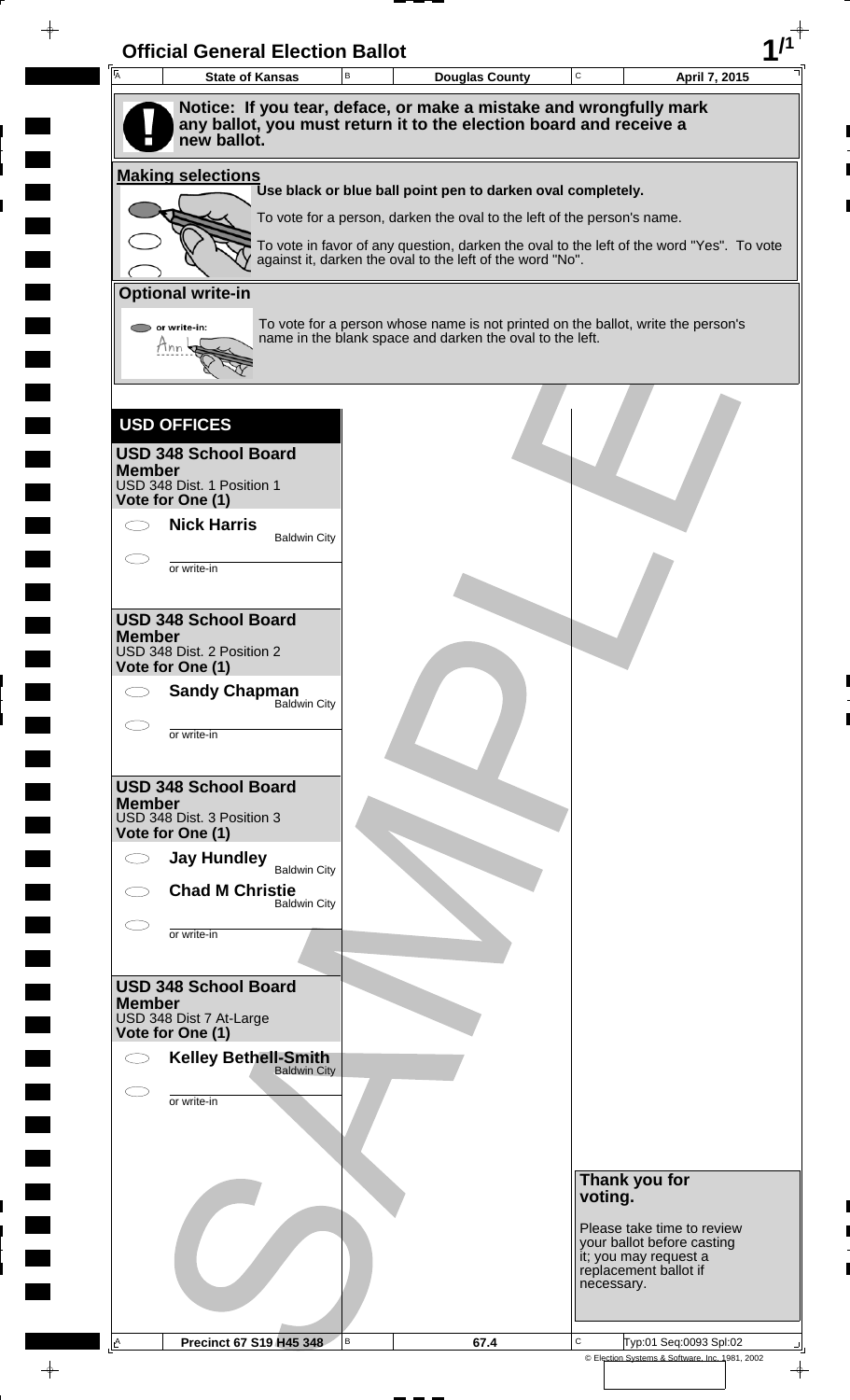| $\overline{A}$            | <b>State of Kansas</b>                                                            |          | В |                                                                                                                                                       | <b>Douglas County</b> | $\mathbf C$ |                                     | April 7, 2015              |
|---------------------------|-----------------------------------------------------------------------------------|----------|---|-------------------------------------------------------------------------------------------------------------------------------------------------------|-----------------------|-------------|-------------------------------------|----------------------------|
|                           | Notice: If you tear, deface, or make a mistake and wrongfully mark                |          |   |                                                                                                                                                       |                       |             |                                     |                            |
|                           | any ballot, you must return it to the election board and receive a<br>new ballot. |          |   |                                                                                                                                                       |                       |             |                                     |                            |
|                           | <b>Making selections</b>                                                          |          |   |                                                                                                                                                       |                       |             |                                     |                            |
|                           |                                                                                   |          |   | Use black or blue ball point pen to darken oval completely.                                                                                           |                       |             |                                     |                            |
|                           |                                                                                   |          |   | To vote for a person, darken the oval to the left of the person's name.                                                                               |                       |             |                                     |                            |
|                           |                                                                                   |          |   | To vote in favor of any question, darken the oval to the left of the word "Yes". To vote<br>against it, darken the oval to the left of the word "No". |                       |             |                                     |                            |
|                           | <b>Optional write-in</b>                                                          |          |   |                                                                                                                                                       |                       |             |                                     |                            |
|                           |                                                                                   |          |   | To vote for a person whose name is not printed on the ballot, write the person's                                                                      |                       |             |                                     |                            |
|                           | $\triangleright$ or write-in:<br>Hnn                                              |          |   | name in the blank space and darken the oval to the left.                                                                                              |                       |             |                                     |                            |
|                           |                                                                                   |          |   |                                                                                                                                                       |                       |             |                                     |                            |
|                           |                                                                                   |          |   |                                                                                                                                                       |                       |             |                                     |                            |
|                           | <b>USD OFFICES</b>                                                                |          |   |                                                                                                                                                       |                       |             |                                     |                            |
|                           | <b>USD 497 School Board</b>                                                       |          |   |                                                                                                                                                       |                       |             |                                     |                            |
| <b>Member</b><br>At-Large |                                                                                   |          |   |                                                                                                                                                       |                       |             |                                     |                            |
|                           | Vote for FOUR(4) or FEWER                                                         |          |   |                                                                                                                                                       |                       |             |                                     |                            |
|                           | <b>Bob Byers</b>                                                                  | Lawrence |   |                                                                                                                                                       |                       |             |                                     |                            |
|                           |                                                                                   |          |   |                                                                                                                                                       |                       |             |                                     |                            |
|                           | <b>Jill Fincher</b>                                                               | Lawrence |   |                                                                                                                                                       |                       |             |                                     |                            |
|                           |                                                                                   |          |   |                                                                                                                                                       |                       |             |                                     |                            |
|                           | <b>Lindsey A. Frye</b>                                                            |          |   |                                                                                                                                                       |                       |             |                                     |                            |
|                           |                                                                                   | Lawrence |   |                                                                                                                                                       |                       |             |                                     |                            |
|                           |                                                                                   |          |   |                                                                                                                                                       |                       |             |                                     |                            |
|                           | <b>Ronald H</b><br><b>Gordon-Ross</b>                                             |          |   |                                                                                                                                                       |                       |             |                                     |                            |
|                           |                                                                                   | Lawrence |   |                                                                                                                                                       |                       |             |                                     |                            |
|                           | <b>Rick Ingram</b>                                                                | Lawrence |   |                                                                                                                                                       |                       |             |                                     |                            |
|                           |                                                                                   |          |   |                                                                                                                                                       |                       |             |                                     |                            |
|                           | <b>Shannon Kimball</b>                                                            |          |   |                                                                                                                                                       |                       |             |                                     |                            |
|                           |                                                                                   | Lawrence |   |                                                                                                                                                       |                       |             |                                     |                            |
|                           |                                                                                   |          |   |                                                                                                                                                       |                       |             |                                     |                            |
|                           | <b>Jessica Beeson</b>                                                             | Lawrence |   |                                                                                                                                                       |                       |             |                                     |                            |
|                           |                                                                                   |          |   |                                                                                                                                                       |                       |             |                                     |                            |
|                           | or write-in                                                                       |          |   |                                                                                                                                                       |                       |             |                                     |                            |
|                           | or write-in                                                                       |          |   |                                                                                                                                                       |                       |             |                                     |                            |
|                           |                                                                                   |          |   |                                                                                                                                                       |                       |             |                                     |                            |
|                           | or write-in                                                                       |          |   |                                                                                                                                                       |                       |             |                                     |                            |
|                           | or write-in                                                                       |          |   |                                                                                                                                                       |                       |             |                                     |                            |
|                           |                                                                                   |          |   |                                                                                                                                                       |                       |             |                                     |                            |
|                           | USD 497 Board<br><b>Member-Unexpired</b>                                          |          |   |                                                                                                                                                       |                       |             |                                     |                            |
|                           | Vote for One (1)                                                                  |          |   |                                                                                                                                                       |                       | voting.     | Thank you for                       |                            |
|                           | <b>Marcel J. Harmon</b>                                                           |          |   |                                                                                                                                                       |                       |             |                                     | Please take time to review |
|                           | Mary L. Loveland                                                                  | Lawrence |   |                                                                                                                                                       |                       |             | it; you may request a               | your ballot before casting |
|                           |                                                                                   | Lawrence |   |                                                                                                                                                       |                       |             | replacement ballot if<br>necessary. |                            |
|                           |                                                                                   |          |   |                                                                                                                                                       |                       |             |                                     |                            |
|                           | or write-in                                                                       |          |   |                                                                                                                                                       |                       |             |                                     |                            |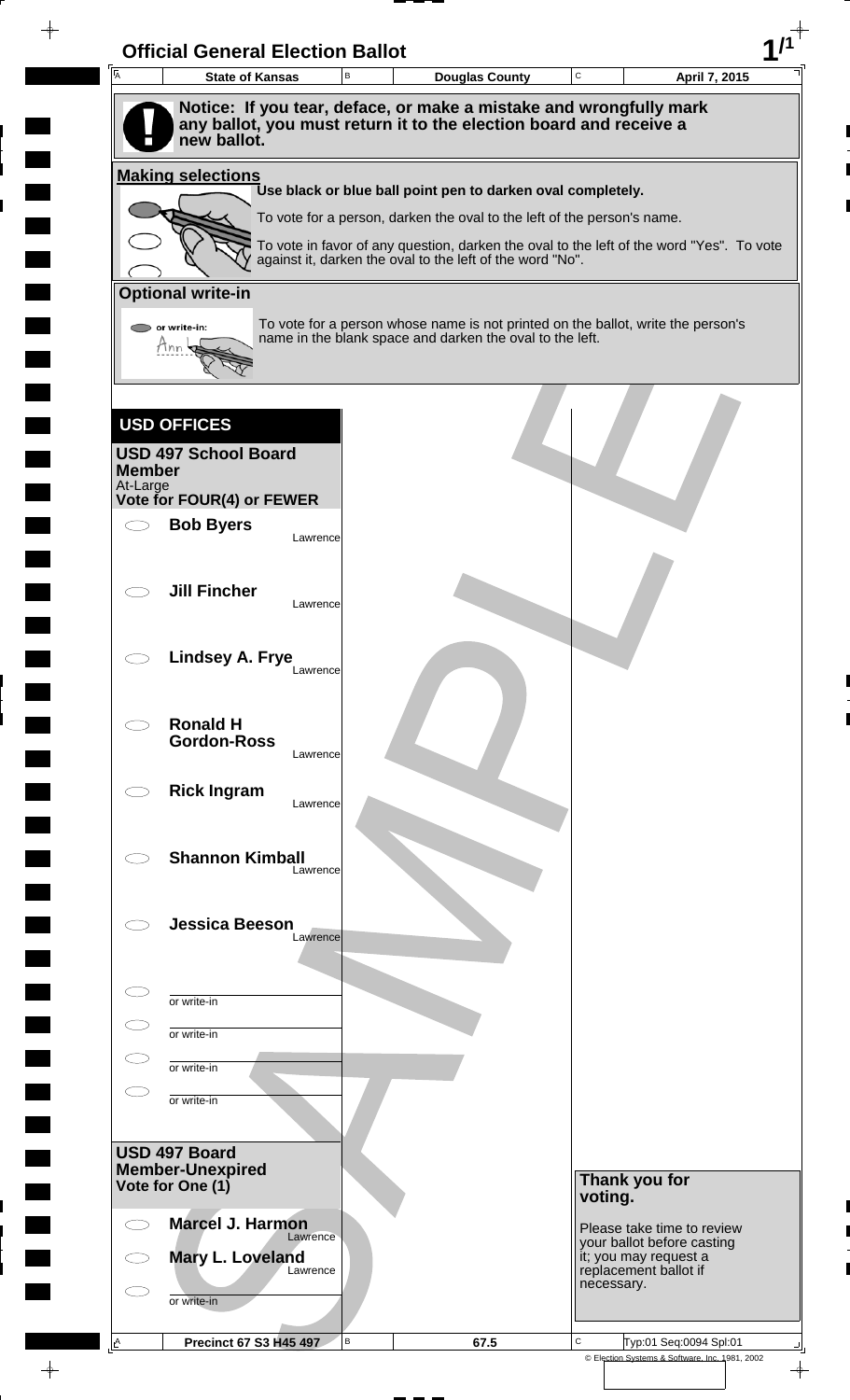| $\overline{A}$<br><b>State of Kansas</b>                                                                                                                | B | <b>Douglas County</b>                                                   | $\mathbf C$ | April 7, 2015                                                                            |
|---------------------------------------------------------------------------------------------------------------------------------------------------------|---|-------------------------------------------------------------------------|-------------|------------------------------------------------------------------------------------------|
| Notice: If you tear, deface, or make a mistake and wrongfully mark<br>any ballot, you must return it to the election board and receive a<br>new ballot. |   |                                                                         |             |                                                                                          |
| <b>Making selections</b>                                                                                                                                |   |                                                                         |             |                                                                                          |
|                                                                                                                                                         |   | Use black or blue ball point pen to darken oval completely.             |             |                                                                                          |
|                                                                                                                                                         |   | To vote for a person, darken the oval to the left of the person's name. |             |                                                                                          |
|                                                                                                                                                         |   | against it, darken the oval to the left of the word "No".               |             | To vote in favor of any question, darken the oval to the left of the word "Yes". To vote |
| <b>Optional write-in</b>                                                                                                                                |   |                                                                         |             |                                                                                          |
| or write-in:<br>Mnn                                                                                                                                     |   | name in the blank space and darken the oval to the left.                |             | To vote for a person whose name is not printed on the ballot, write the person's         |
|                                                                                                                                                         |   |                                                                         |             |                                                                                          |
| <b>USD OFFICES</b>                                                                                                                                      |   |                                                                         |             |                                                                                          |
| <b>USD 348 School Board</b><br><b>Member</b>                                                                                                            |   |                                                                         |             |                                                                                          |
| USD 348 Dist. 1 Position 1<br>Vote for One (1)                                                                                                          |   |                                                                         |             |                                                                                          |
| <b>Nick Harris</b><br><b>Baldwin City</b>                                                                                                               |   |                                                                         |             |                                                                                          |
| or write-in                                                                                                                                             |   |                                                                         |             |                                                                                          |
|                                                                                                                                                         |   |                                                                         |             |                                                                                          |
| <b>USD 348 School Board</b><br><b>Member</b>                                                                                                            |   |                                                                         |             |                                                                                          |
| USD 348 Dist. 2 Position 2<br>Vote for One (1)                                                                                                          |   |                                                                         |             |                                                                                          |
| <b>Sandy Chapman</b>                                                                                                                                    |   |                                                                         |             |                                                                                          |
| Baldwin City                                                                                                                                            |   |                                                                         |             |                                                                                          |
| or write-in                                                                                                                                             |   |                                                                         |             |                                                                                          |
| <b>USD 348 School Board</b>                                                                                                                             |   |                                                                         |             |                                                                                          |
| <b>Member</b><br>USD 348 Dist. 3 Position 3                                                                                                             |   |                                                                         |             |                                                                                          |
| Vote for One (1)<br><b>Chad M Christie</b>                                                                                                              |   |                                                                         |             |                                                                                          |
| <b>Baldwin City</b>                                                                                                                                     |   |                                                                         |             |                                                                                          |
| <b>Jay Hundley</b><br><b>Baldwin City</b>                                                                                                               |   |                                                                         |             |                                                                                          |
| or write-in                                                                                                                                             |   |                                                                         |             |                                                                                          |
|                                                                                                                                                         |   |                                                                         |             |                                                                                          |
| <b>USD 348 School Board</b><br><b>Member</b>                                                                                                            |   |                                                                         |             |                                                                                          |
| USD 348 Dist 7 At-Large<br>Vote for One (1)                                                                                                             |   |                                                                         |             |                                                                                          |
| <b>Kelley Bethell-Smith</b><br><b>Baldwin City</b>                                                                                                      |   |                                                                         |             |                                                                                          |
| or write-in                                                                                                                                             |   |                                                                         |             |                                                                                          |
|                                                                                                                                                         |   |                                                                         |             |                                                                                          |
|                                                                                                                                                         |   |                                                                         |             |                                                                                          |
|                                                                                                                                                         |   |                                                                         | voting.     | Thank you for                                                                            |
|                                                                                                                                                         |   |                                                                         |             | Please take time to review                                                               |
|                                                                                                                                                         |   |                                                                         |             | your ballot before casting<br>it; you may request a                                      |
|                                                                                                                                                         |   |                                                                         | necessary.  | replacement ballot if                                                                    |
|                                                                                                                                                         |   |                                                                         |             |                                                                                          |

 $\blacksquare$ 

 $\blacksquare$ 

 $\frac{1}{\sqrt{2\pi}}\int_{0}^{\pi}\frac{1}{\sqrt{2\pi}}\left( \frac{1}{\sqrt{2\pi}}\right) \frac{d\mu}{d\mu}d\mu$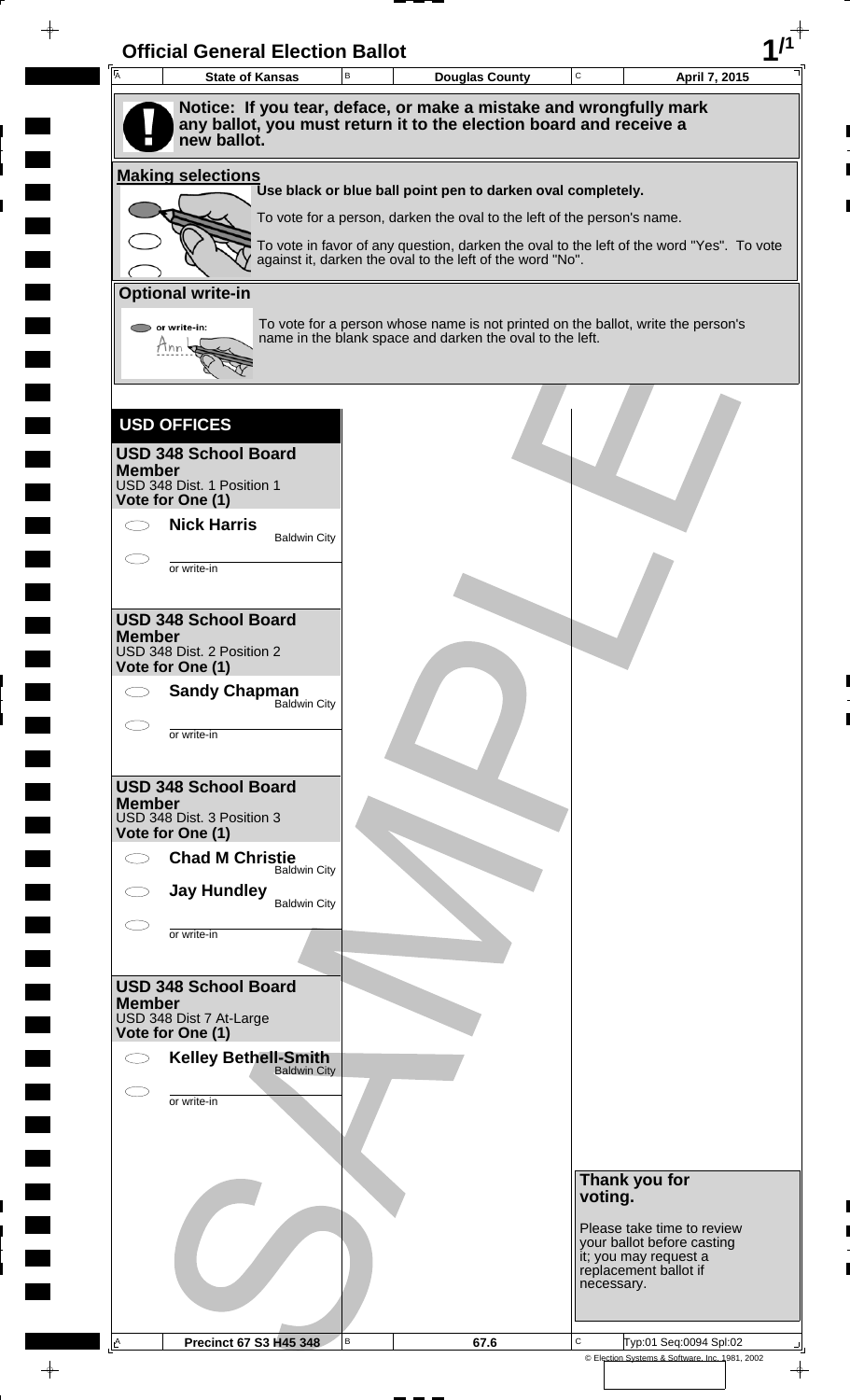| <b>A</b><br><b>State of Kansas</b>             |                     | в | <b>Douglas County</b>                                                                                                                                               | $\mathtt{C}$ | April 7, 2015                                                                     |
|------------------------------------------------|---------------------|---|---------------------------------------------------------------------------------------------------------------------------------------------------------------------|--------------|-----------------------------------------------------------------------------------|
|                                                |                     |   | Notice: If you tear, deface, or make a mistake and wrongfully mark                                                                                                  |              |                                                                                   |
| new ballot.                                    |                     |   | any ballot, you must return it to the election board and receive a                                                                                                  |              |                                                                                   |
| <b>Making selections</b>                       |                     |   |                                                                                                                                                                     |              |                                                                                   |
|                                                |                     |   | Use black or blue ball point pen to darken oval completely.                                                                                                         |              |                                                                                   |
|                                                |                     |   | To vote for a person, darken the oval to the left of the person's name.<br>To vote in favor of any question, darken the oval to the left of the word "Yes". To vote |              |                                                                                   |
|                                                |                     |   | against it, darken the oval to the left of the word "No".                                                                                                           |              |                                                                                   |
| <b>Optional write-in</b>                       |                     |   |                                                                                                                                                                     |              |                                                                                   |
| or write-in:                                   |                     |   | To vote for a person whose name is not printed on the ballot, write the person's<br>name in the blank space and darken the oval to the left.                        |              |                                                                                   |
| Hnn                                            |                     |   |                                                                                                                                                                     |              |                                                                                   |
|                                                |                     |   |                                                                                                                                                                     |              |                                                                                   |
| <b>USD OFFICES</b>                             |                     |   |                                                                                                                                                                     |              |                                                                                   |
| <b>USD 348 School Board</b><br><b>Member</b>   |                     |   |                                                                                                                                                                     |              |                                                                                   |
| USD 348 Dist. 1 Position 1<br>Vote for One (1) |                     |   |                                                                                                                                                                     |              |                                                                                   |
| <b>Nick Harris</b>                             |                     |   |                                                                                                                                                                     |              |                                                                                   |
|                                                | <b>Baldwin City</b> |   |                                                                                                                                                                     |              |                                                                                   |
| or write-in                                    |                     |   |                                                                                                                                                                     |              |                                                                                   |
| <b>USD 348 School Board</b>                    |                     |   |                                                                                                                                                                     |              |                                                                                   |
| <b>Member</b><br>USD 348 Dist. 2 Position 2    |                     |   |                                                                                                                                                                     |              |                                                                                   |
| Vote for One (1)                               |                     |   |                                                                                                                                                                     |              |                                                                                   |
| <b>Sandy Chapman</b>                           | Baldwin City        |   |                                                                                                                                                                     |              |                                                                                   |
| or write-in                                    |                     |   |                                                                                                                                                                     |              |                                                                                   |
| <b>USD 348 School Board</b>                    |                     |   |                                                                                                                                                                     |              |                                                                                   |
| <b>Member</b><br>USD 348 Dist. 3 Position 3    |                     |   |                                                                                                                                                                     |              |                                                                                   |
| Vote for One (1)                               |                     |   |                                                                                                                                                                     |              |                                                                                   |
| <b>Jay Hundley</b>                             | <b>Baldwin City</b> |   |                                                                                                                                                                     |              |                                                                                   |
| <b>Chad M Christie</b>                         | <b>Baldwin City</b> |   |                                                                                                                                                                     |              |                                                                                   |
| or write-in                                    |                     |   |                                                                                                                                                                     |              |                                                                                   |
|                                                |                     |   |                                                                                                                                                                     |              |                                                                                   |
| <b>USD 348 School Board</b><br><b>Member</b>   |                     |   |                                                                                                                                                                     |              |                                                                                   |
| USD 348 Dist 7 At-Large<br>Vote for One (1)    |                     |   |                                                                                                                                                                     |              |                                                                                   |
| <b>Kelley Bethell-Smith</b><br>Baldwin City    |                     |   |                                                                                                                                                                     |              |                                                                                   |
| or write-in                                    |                     |   |                                                                                                                                                                     |              |                                                                                   |
|                                                |                     |   |                                                                                                                                                                     |              |                                                                                   |
|                                                |                     |   |                                                                                                                                                                     |              |                                                                                   |
|                                                |                     |   |                                                                                                                                                                     |              | Thank you for                                                                     |
|                                                |                     |   |                                                                                                                                                                     | voting.      |                                                                                   |
|                                                |                     |   |                                                                                                                                                                     |              | Please take time to review<br>your ballot before casting<br>it; you may request a |
|                                                |                     |   |                                                                                                                                                                     | necessary.   | replacement ballot if                                                             |
|                                                |                     |   |                                                                                                                                                                     |              |                                                                                   |
|                                                |                     |   |                                                                                                                                                                     |              |                                                                                   |

 $\blacksquare$ 

 $\blacksquare$ 

 $\blacksquare$ 

 $\frac{1}{\sqrt{2\pi}}$ 

 $\overline{\phantom{a}}$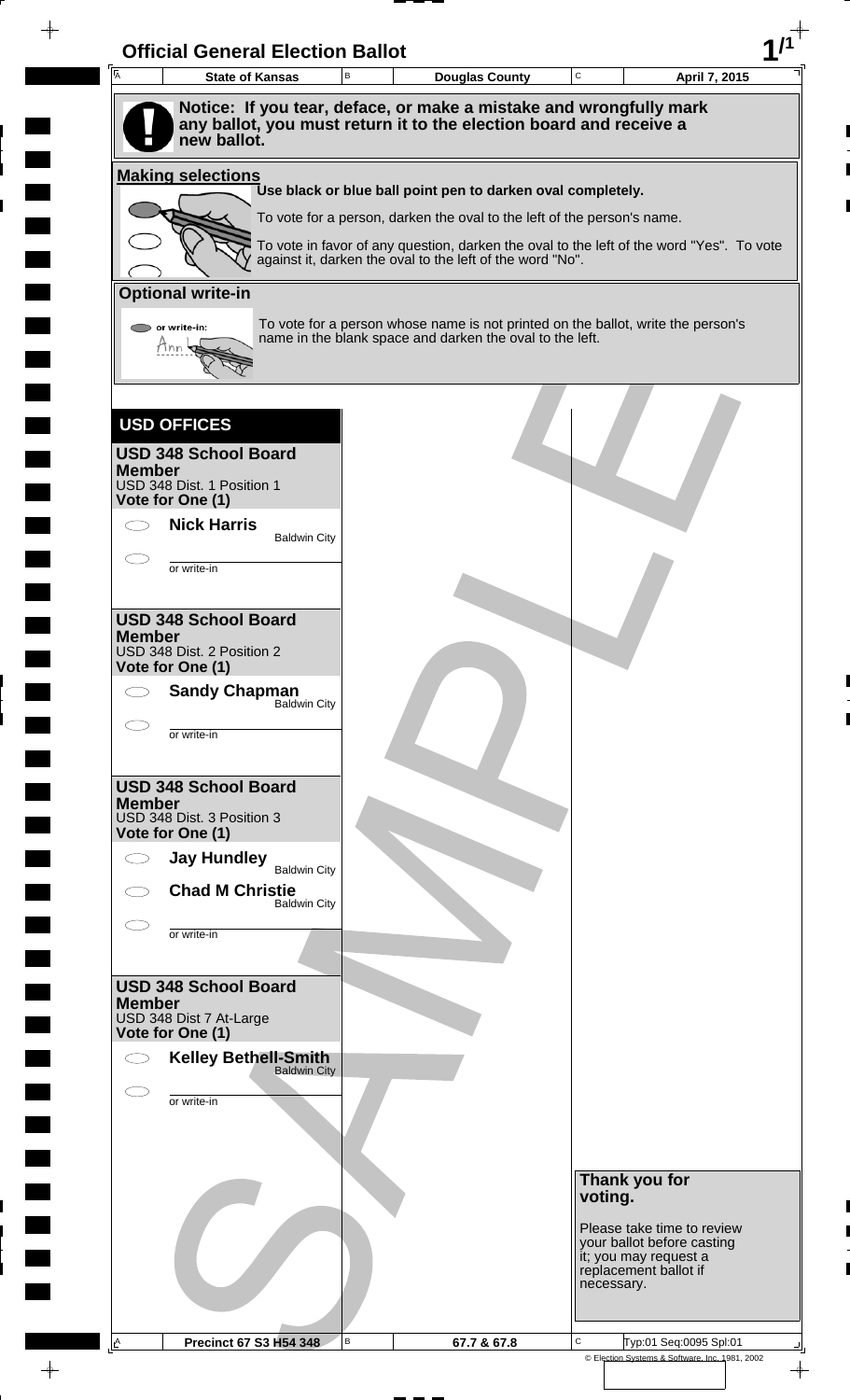| A         | <b>State of Kansas</b>                                      | $\,$ B                    | <b>Douglas County</b>                                                                                                                                               | $\mathbf C$ | April 7, 2015                                                                |
|-----------|-------------------------------------------------------------|---------------------------|---------------------------------------------------------------------------------------------------------------------------------------------------------------------|-------------|------------------------------------------------------------------------------|
|           | new ballot.                                                 |                           | Notice: If you tear, deface, or make a mistake and wrongfully mark<br>any ballot, you must return it to the election board and receive a                            |             |                                                                              |
|           | <b>Making selections</b>                                    |                           |                                                                                                                                                                     |             |                                                                              |
|           |                                                             |                           | Use black or blue ball point pen to darken oval completely.                                                                                                         |             |                                                                              |
|           |                                                             |                           | To vote for a person, darken the oval to the left of the person's name.<br>To vote in favor of any question, darken the oval to the left of the word "Yes". To vote |             |                                                                              |
|           |                                                             |                           | against it, darken the oval to the left of the word "No".                                                                                                           |             |                                                                              |
|           | <b>Optional write-in</b>                                    |                           |                                                                                                                                                                     |             |                                                                              |
|           | or write-in:                                                |                           | To vote for a person whose name is not printed on the ballot, write the person's<br>name in the blank space and darken the oval to the left.                        |             |                                                                              |
|           |                                                             |                           |                                                                                                                                                                     |             |                                                                              |
|           |                                                             |                           |                                                                                                                                                                     |             |                                                                              |
|           | <b>MUNICIPAL OFFICES</b><br><b>Lawrence City Commission</b> |                           | <b>USD OFFICES</b><br><b>USD 497 School Board</b>                                                                                                                   |             |                                                                              |
|           | Vote for THREE(3) or FEWER                                  | <b>Member</b><br>At-Large |                                                                                                                                                                     |             |                                                                              |
|           |                                                             |                           | Vote for FOUR(4) or FEWER                                                                                                                                           |             |                                                                              |
|           | <b>Stuart Boley</b><br>Lawrence                             | $\bigcirc$                | <b>Shannon Kimball</b><br>Lawrence                                                                                                                                  |             |                                                                              |
|           | <b>Matthew Herbert</b><br>Lawrence                          |                           |                                                                                                                                                                     |             |                                                                              |
|           | <b>Stan Rasmussen</b><br>Lawrence                           |                           | <b>Jessica Beeson</b><br>Lawrence                                                                                                                                   |             |                                                                              |
|           | <b>Terry Riordan</b><br>Lawrence                            |                           |                                                                                                                                                                     |             |                                                                              |
|           | <b>Bob Schumm</b><br>Lawrence                               |                           | <b>Bob Byers</b><br>Lawrence                                                                                                                                        |             |                                                                              |
|           | <b>Leslie Soden</b><br>Lawrence                             |                           |                                                                                                                                                                     |             |                                                                              |
|           | or write-in                                                 |                           | <b>Jill Fincher</b><br>Lawrence                                                                                                                                     |             |                                                                              |
| $\subset$ | or write-in                                                 | $\bigcirc$                |                                                                                                                                                                     |             |                                                                              |
|           | or write-in                                                 |                           | Lindsey A. Frye<br>Lawrence                                                                                                                                         |             |                                                                              |
|           |                                                             | $\bigcirc$                | <b>Ronald H</b>                                                                                                                                                     |             |                                                                              |
|           |                                                             |                           | <b>Gordon-Ross</b><br>Lawrence                                                                                                                                      |             |                                                                              |
|           |                                                             |                           | <b>Rick Ingram</b>                                                                                                                                                  |             |                                                                              |
|           |                                                             |                           | Lawrence                                                                                                                                                            |             |                                                                              |
|           |                                                             | $\subset$                 |                                                                                                                                                                     |             |                                                                              |
|           |                                                             |                           | or write-in                                                                                                                                                         |             |                                                                              |
|           |                                                             | $\subset$                 | or write-in<br>or write-in                                                                                                                                          |             |                                                                              |
|           |                                                             |                           | or write-in                                                                                                                                                         |             |                                                                              |
|           |                                                             |                           |                                                                                                                                                                     |             |                                                                              |
|           |                                                             |                           | USD 497 Board<br><b>Member-Unexpired</b>                                                                                                                            |             |                                                                              |
|           |                                                             |                           | Vote for One (1)                                                                                                                                                    | voting.     | Thank you for                                                                |
|           |                                                             | $\bigcirc$                | <b>Marcel J. Harmon</b><br>Lawrence                                                                                                                                 |             | Please take time to review                                                   |
|           |                                                             |                           | Mary L. Loveland<br>Lawrence                                                                                                                                        |             | your ballot before casting<br>it; you may request a<br>replacement ballot if |
|           |                                                             |                           | or write-in                                                                                                                                                         | necessary.  |                                                                              |
|           |                                                             |                           |                                                                                                                                                                     |             |                                                                              |

 $\blacksquare$ 

 $\qquad \qquad \blacksquare$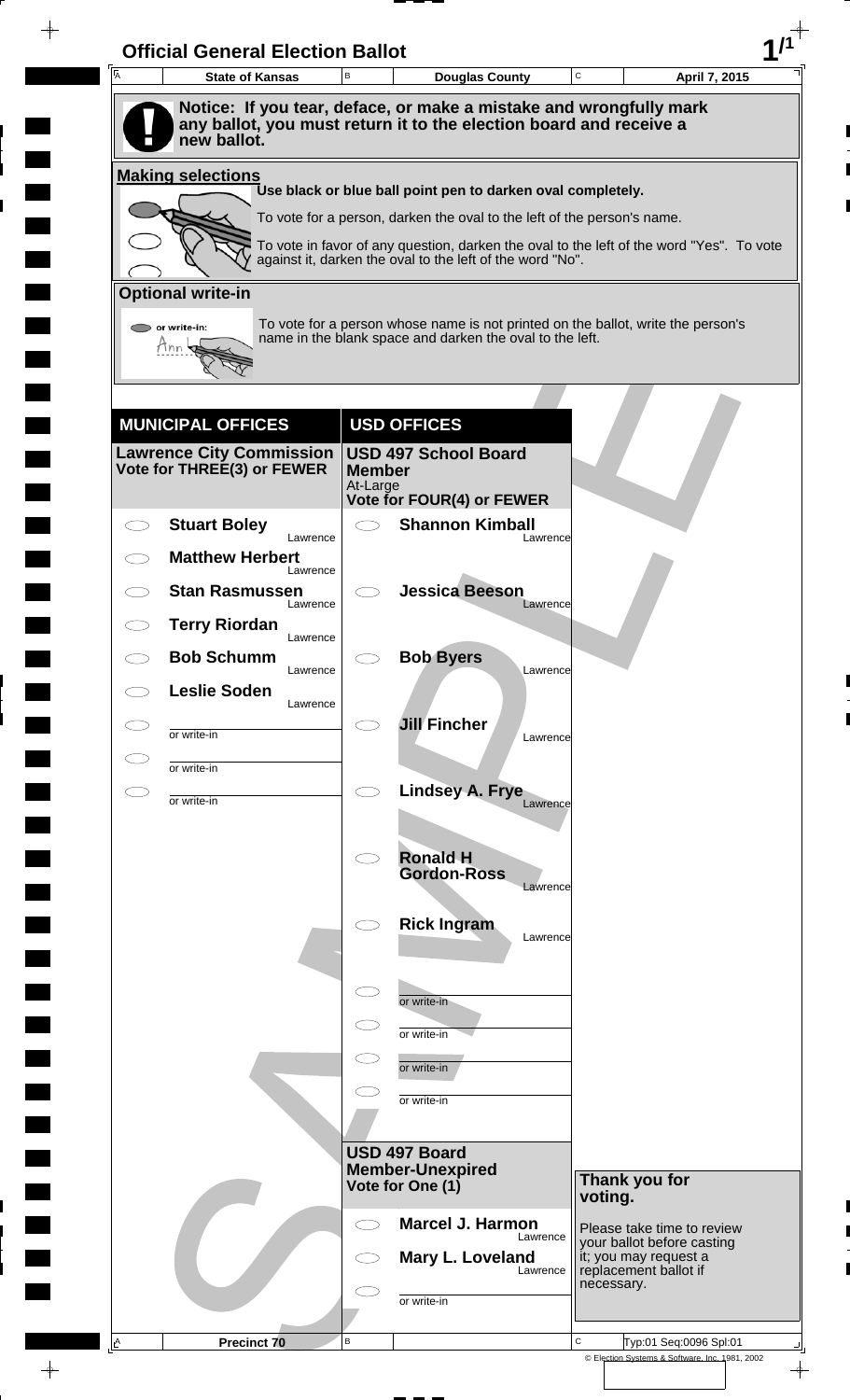| <b>State of Kansas</b>                                                            | B                         | <b>Douglas County</b>                                                                                                                                 |          | C          | April 7, 2015                                            |
|-----------------------------------------------------------------------------------|---------------------------|-------------------------------------------------------------------------------------------------------------------------------------------------------|----------|------------|----------------------------------------------------------|
| Notice: If you tear, deface, or make a mistake and wrongfully mark                |                           |                                                                                                                                                       |          |            |                                                          |
| any ballot, you must return it to the election board and receive a<br>new ballot. |                           |                                                                                                                                                       |          |            |                                                          |
| <b>Making selections</b>                                                          |                           |                                                                                                                                                       |          |            |                                                          |
|                                                                                   |                           | Use black or blue ball point pen to darken oval completely.                                                                                           |          |            |                                                          |
|                                                                                   |                           | To vote for a person, darken the oval to the left of the person's name.                                                                               |          |            |                                                          |
|                                                                                   |                           | To vote in favor of any question, darken the oval to the left of the word "Yes". To vote<br>against it, darken the oval to the left of the word "No". |          |            |                                                          |
| <b>Optional write-in</b>                                                          |                           |                                                                                                                                                       |          |            |                                                          |
| $\triangleright$ or write-in:                                                     |                           | To vote for a person whose name is not printed on the ballot, write the person's<br>name in the blank space and darken the oval to the left.          |          |            |                                                          |
| Tnn                                                                               |                           |                                                                                                                                                       |          |            |                                                          |
|                                                                                   |                           |                                                                                                                                                       |          |            |                                                          |
| <b>MUNICIPAL OFFICES</b>                                                          |                           | <b>USD OFFICES</b>                                                                                                                                    |          |            |                                                          |
| <b>Lawrence City Commission</b>                                                   |                           | <b>USD 497 School Board</b>                                                                                                                           |          |            |                                                          |
| Vote for THREE(3) or FEWER                                                        | <b>Member</b><br>At-Large |                                                                                                                                                       |          |            |                                                          |
| <b>Stuart Boley</b>                                                               |                           | Vote for FOUR(4) or FEWER<br><b>Jill Fincher</b>                                                                                                      |          |            |                                                          |
| Lawrence<br><b>Matthew Herbert</b>                                                |                           |                                                                                                                                                       | Lawrence |            |                                                          |
| Lawrence                                                                          |                           |                                                                                                                                                       |          |            |                                                          |
| <b>Stan Rasmussen</b><br>Lawrence                                                 |                           | <b>Lindsey A. Frye</b>                                                                                                                                | Lawrence |            |                                                          |
| <b>Terry Riordan</b><br>Lawrence                                                  |                           |                                                                                                                                                       |          |            |                                                          |
| <b>Bob Schumm</b><br>Lawrence                                                     |                           | <b>Ronald H</b><br><b>Gordon-Ross</b>                                                                                                                 |          |            |                                                          |
| <b>Leslie Soden</b><br>Lawrence                                                   |                           |                                                                                                                                                       | Lawrence |            |                                                          |
| or write-in                                                                       |                           | <b>Rick Ingram</b>                                                                                                                                    | Lawrence |            |                                                          |
| or write-in                                                                       |                           |                                                                                                                                                       |          |            |                                                          |
| or write-in                                                                       | $\bigcirc$                | <b>Shannon Kimball</b>                                                                                                                                | Lawrence |            |                                                          |
|                                                                                   |                           |                                                                                                                                                       |          |            |                                                          |
|                                                                                   |                           | <b>Jessica Beeson</b>                                                                                                                                 | Lawrence |            |                                                          |
|                                                                                   |                           |                                                                                                                                                       |          |            |                                                          |
|                                                                                   |                           | <b>Bob Byers</b>                                                                                                                                      |          |            |                                                          |
|                                                                                   |                           |                                                                                                                                                       | Lawrence |            |                                                          |
|                                                                                   |                           |                                                                                                                                                       |          |            |                                                          |
|                                                                                   |                           | or write-in                                                                                                                                           |          |            |                                                          |
|                                                                                   |                           | or write-in                                                                                                                                           |          |            |                                                          |
|                                                                                   |                           | or write-in                                                                                                                                           |          |            |                                                          |
|                                                                                   |                           | or write-in                                                                                                                                           |          |            |                                                          |
|                                                                                   |                           | USD 497 Board                                                                                                                                         |          |            |                                                          |
|                                                                                   |                           | <b>Member-Unexpired</b><br>Vote for One (1)                                                                                                           |          |            | Thank you for                                            |
|                                                                                   |                           |                                                                                                                                                       |          | voting.    |                                                          |
|                                                                                   | $\subset$ $\supset$       | <b>Marcel J. Harmon</b>                                                                                                                               | Lawrence |            | Please take time to review<br>your ballot before casting |
|                                                                                   |                           | Mary L. Loveland                                                                                                                                      | Lawrence |            | it; you may request a<br>replacement ballot if           |
|                                                                                   |                           | or write-in                                                                                                                                           |          | necessary. |                                                          |
|                                                                                   |                           |                                                                                                                                                       |          |            |                                                          |

 $\blacksquare$ 

 $\blacksquare$ 

 $\blacksquare$ 

 $\blacksquare$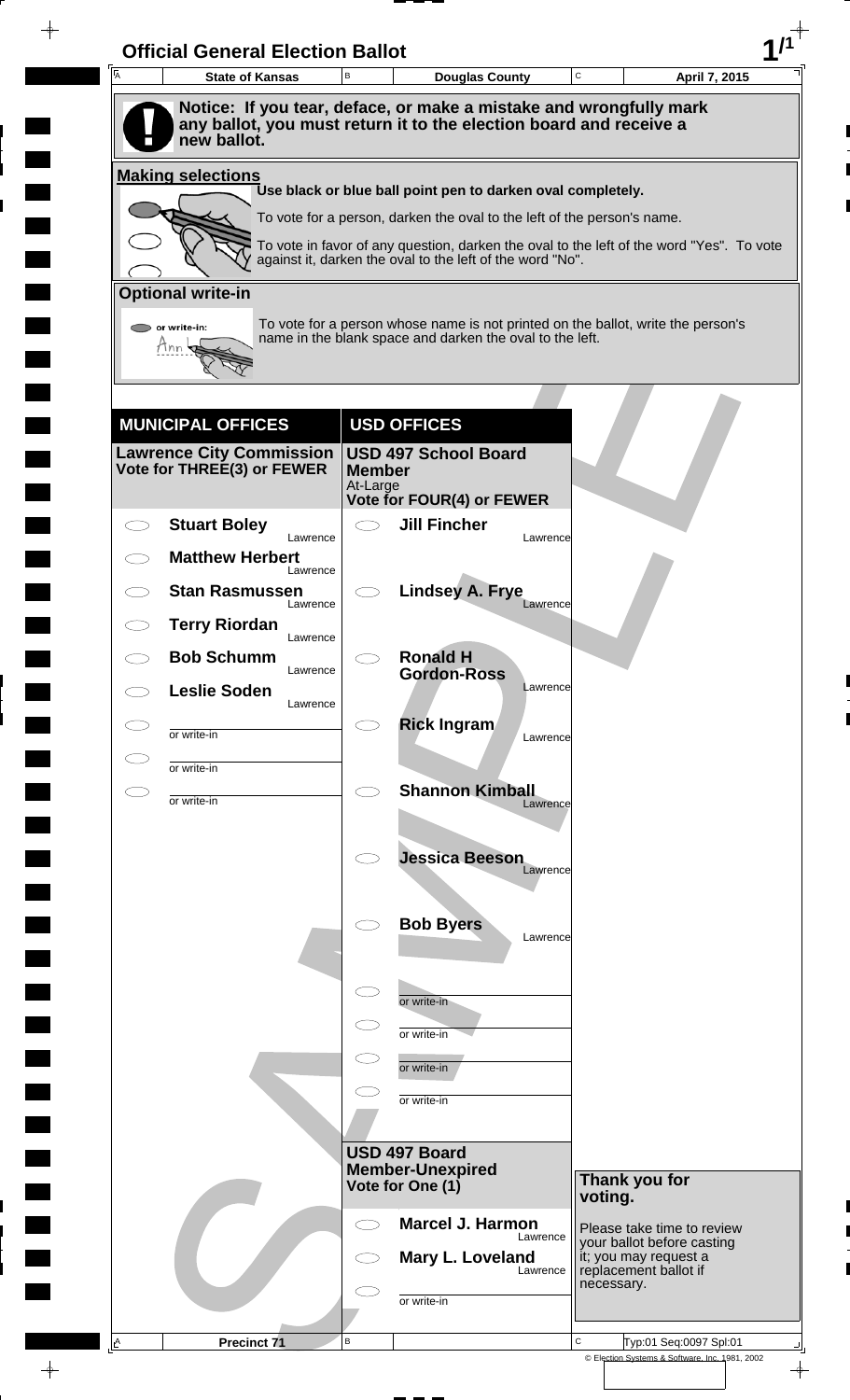| 匠             | <b>State of Kansas</b>                   | В                   | $\mathtt{C}$<br><b>Douglas County</b>                                                                                                                 | April 7, 2015                                       |
|---------------|------------------------------------------|---------------------|-------------------------------------------------------------------------------------------------------------------------------------------------------|-----------------------------------------------------|
|               | new ballot.                              |                     | Notice: If you tear, deface, or make a mistake and wrongfully mark<br>any ballot, you must return it to the election board and receive a              |                                                     |
|               | <b>Making selections</b>                 |                     |                                                                                                                                                       |                                                     |
|               |                                          |                     | Use black or blue ball point pen to darken oval completely.                                                                                           |                                                     |
|               |                                          |                     | To vote for a person, darken the oval to the left of the person's name.                                                                               |                                                     |
|               |                                          |                     | To vote in favor of any question, darken the oval to the left of the word "Yes". To vote<br>against it, darken the oval to the left of the word "No". |                                                     |
|               | <b>Optional write-in</b>                 |                     |                                                                                                                                                       |                                                     |
|               | or write-in:                             |                     | To vote for a person whose name is not printed on the ballot, write the person's                                                                      |                                                     |
|               | Mnn                                      |                     | name in the blank space and darken the oval to the left.                                                                                              |                                                     |
|               |                                          |                     |                                                                                                                                                       |                                                     |
|               |                                          |                     |                                                                                                                                                       |                                                     |
|               | <b>USD OFFICES</b>                       |                     | <b>USD OFFICES</b>                                                                                                                                    |                                                     |
| <b>Member</b> | <b>USD 497 School Board</b>              | <b>Member</b>       | <b>USD 491 School Board</b>                                                                                                                           |                                                     |
| At-Large      | <b>Vote for FOUR(4) or FEWER</b>         | At-Large            | Vote for THREE(3) or FEWER                                                                                                                            |                                                     |
|               | <b>Rick Ingram</b>                       | くつ                  | Lynn Reazin                                                                                                                                           |                                                     |
|               | Lawrence                                 |                     | Eudora<br><b>Mark Chrislip</b>                                                                                                                        |                                                     |
|               | <b>Shannon Kimball</b>                   | C                   | Eudora<br><b>Kelly Holder</b>                                                                                                                         |                                                     |
|               | Lawrence                                 |                     | Eudora                                                                                                                                                |                                                     |
|               |                                          |                     | <b>Michael Howard</b><br>Eudora                                                                                                                       |                                                     |
|               | <b>Jessica Beeson</b><br>Lawrence        |                     | <b>Bryan Maring</b><br>Eudora                                                                                                                         |                                                     |
|               |                                          | くつ                  | <b>Joseph A Pyle</b><br>Eudora                                                                                                                        |                                                     |
|               | <b>Bob Byers</b>                         | 20                  | or write-in                                                                                                                                           |                                                     |
|               | Lawrence                                 | $\subset$ $\supset$ |                                                                                                                                                       |                                                     |
|               | <b>Jill Fincher</b>                      | L.                  | or write-in                                                                                                                                           |                                                     |
|               | Lawrence                                 |                     | or write-in                                                                                                                                           |                                                     |
|               |                                          |                     |                                                                                                                                                       |                                                     |
|               | Lindsey A. Frye<br>Lawrence              |                     |                                                                                                                                                       |                                                     |
|               |                                          |                     |                                                                                                                                                       |                                                     |
|               | <b>Ronald H</b><br><b>Gordon-Ross</b>    |                     |                                                                                                                                                       |                                                     |
|               | Lawrence                                 |                     |                                                                                                                                                       |                                                     |
|               | or write-in                              |                     |                                                                                                                                                       |                                                     |
|               |                                          |                     |                                                                                                                                                       |                                                     |
|               | or write-in                              |                     |                                                                                                                                                       |                                                     |
|               | or write-in                              |                     |                                                                                                                                                       |                                                     |
|               | or write-in                              |                     |                                                                                                                                                       |                                                     |
|               |                                          |                     |                                                                                                                                                       |                                                     |
|               | USD 497 Board<br><b>Member-Unexpired</b> |                     |                                                                                                                                                       |                                                     |
|               | Vote for One (1)                         |                     | voting.                                                                                                                                               | Thank you for                                       |
|               | Mary L. Loveland                         |                     |                                                                                                                                                       | Please take time to review                          |
|               | Lawrence<br>Marcel J. Harmon             |                     |                                                                                                                                                       | your ballot before casting<br>it; you may request a |
|               | Lawrence                                 |                     | necessary.                                                                                                                                            | replacement ballot if                               |
|               |                                          |                     |                                                                                                                                                       |                                                     |

 $\blacksquare$ 

 $\frac{1}{\sqrt{2\pi}}$ 

 $\overline{\phantom{a}}$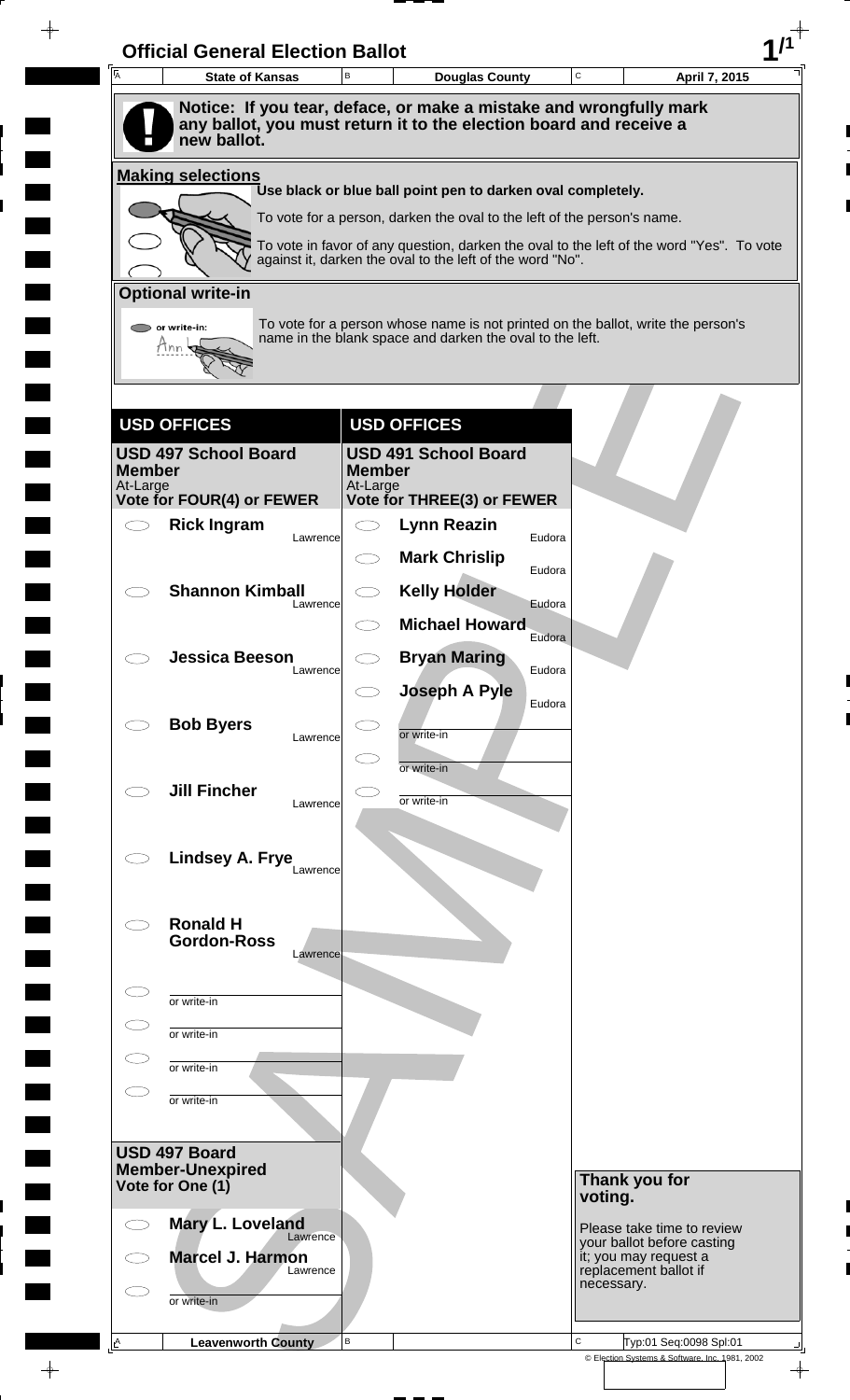| $\overline{A}$            | <b>State of Kansas</b>                                                            |          | B | <b>Douglas County</b>                                                                                                                                 | C       |                                     | April 7, 2015              |
|---------------------------|-----------------------------------------------------------------------------------|----------|---|-------------------------------------------------------------------------------------------------------------------------------------------------------|---------|-------------------------------------|----------------------------|
|                           | Notice: If you tear, deface, or make a mistake and wrongfully mark                |          |   |                                                                                                                                                       |         |                                     |                            |
|                           | any ballot, you must return it to the election board and receive a<br>new ballot. |          |   |                                                                                                                                                       |         |                                     |                            |
|                           | <b>Making selections</b>                                                          |          |   |                                                                                                                                                       |         |                                     |                            |
|                           |                                                                                   |          |   | Use black or blue ball point pen to darken oval completely.                                                                                           |         |                                     |                            |
|                           |                                                                                   |          |   | To vote for a person, darken the oval to the left of the person's name.                                                                               |         |                                     |                            |
|                           |                                                                                   |          |   | To vote in favor of any question, darken the oval to the left of the word "Yes". To vote<br>against it, darken the oval to the left of the word "No". |         |                                     |                            |
|                           | <b>Optional write-in</b>                                                          |          |   |                                                                                                                                                       |         |                                     |                            |
|                           | or write-in:                                                                      |          |   | To vote for a person whose name is not printed on the ballot, write the person's                                                                      |         |                                     |                            |
|                           | Mnn                                                                               |          |   | name in the blank space and darken the oval to the left.                                                                                              |         |                                     |                            |
|                           |                                                                                   |          |   |                                                                                                                                                       |         |                                     |                            |
|                           |                                                                                   |          |   |                                                                                                                                                       |         |                                     |                            |
|                           | <b>USD OFFICES</b>                                                                |          |   |                                                                                                                                                       |         |                                     |                            |
|                           | <b>USD 497 School Board</b>                                                       |          |   |                                                                                                                                                       |         |                                     |                            |
| <b>Member</b><br>At-Large |                                                                                   |          |   |                                                                                                                                                       |         |                                     |                            |
|                           | Vote for FOUR(4) or FEWER<br><b>Bob Byers</b>                                     |          |   |                                                                                                                                                       |         |                                     |                            |
|                           |                                                                                   | Lawrence |   |                                                                                                                                                       |         |                                     |                            |
|                           |                                                                                   |          |   |                                                                                                                                                       |         |                                     |                            |
|                           | <b>Jill Fincher</b>                                                               | Lawrence |   |                                                                                                                                                       |         |                                     |                            |
|                           |                                                                                   |          |   |                                                                                                                                                       |         |                                     |                            |
|                           | <b>Lindsey A. Frye</b>                                                            |          |   |                                                                                                                                                       |         |                                     |                            |
|                           |                                                                                   | Lawrence |   |                                                                                                                                                       |         |                                     |                            |
|                           |                                                                                   |          |   |                                                                                                                                                       |         |                                     |                            |
|                           | <b>Ronald H</b><br><b>Gordon-Ross</b>                                             |          |   |                                                                                                                                                       |         |                                     |                            |
|                           |                                                                                   | Lawrence |   |                                                                                                                                                       |         |                                     |                            |
|                           | <b>Rick Ingram</b>                                                                | Lawrence |   |                                                                                                                                                       |         |                                     |                            |
|                           |                                                                                   |          |   |                                                                                                                                                       |         |                                     |                            |
|                           | <b>Shannon Kimball</b>                                                            |          |   |                                                                                                                                                       |         |                                     |                            |
|                           |                                                                                   | Lawrence |   |                                                                                                                                                       |         |                                     |                            |
|                           |                                                                                   |          |   |                                                                                                                                                       |         |                                     |                            |
|                           | <b>Jessica Beeson</b>                                                             | Lawrence |   |                                                                                                                                                       |         |                                     |                            |
|                           |                                                                                   |          |   |                                                                                                                                                       |         |                                     |                            |
|                           | or write-in                                                                       |          |   |                                                                                                                                                       |         |                                     |                            |
|                           | or write-in                                                                       |          |   |                                                                                                                                                       |         |                                     |                            |
|                           |                                                                                   |          |   |                                                                                                                                                       |         |                                     |                            |
|                           | or write-in                                                                       |          |   |                                                                                                                                                       |         |                                     |                            |
|                           | or write-in                                                                       |          |   |                                                                                                                                                       |         |                                     |                            |
|                           |                                                                                   |          |   |                                                                                                                                                       |         |                                     |                            |
|                           | USD 497 Board<br><b>Member-Unexpired</b>                                          |          |   |                                                                                                                                                       |         |                                     |                            |
|                           | Vote for One (1)                                                                  |          |   |                                                                                                                                                       | voting. | Thank you for                       |                            |
|                           | Mary L. Loveland                                                                  |          |   |                                                                                                                                                       |         |                                     | Please take time to review |
|                           | Marcel J. Harmon                                                                  | Lawrence |   |                                                                                                                                                       |         | it; you may request a               | your ballot before casting |
|                           |                                                                                   | Lawrence |   |                                                                                                                                                       |         | replacement ballot if<br>necessary. |                            |
|                           |                                                                                   |          |   |                                                                                                                                                       |         |                                     |                            |
|                           | or write-in                                                                       |          |   |                                                                                                                                                       |         |                                     |                            |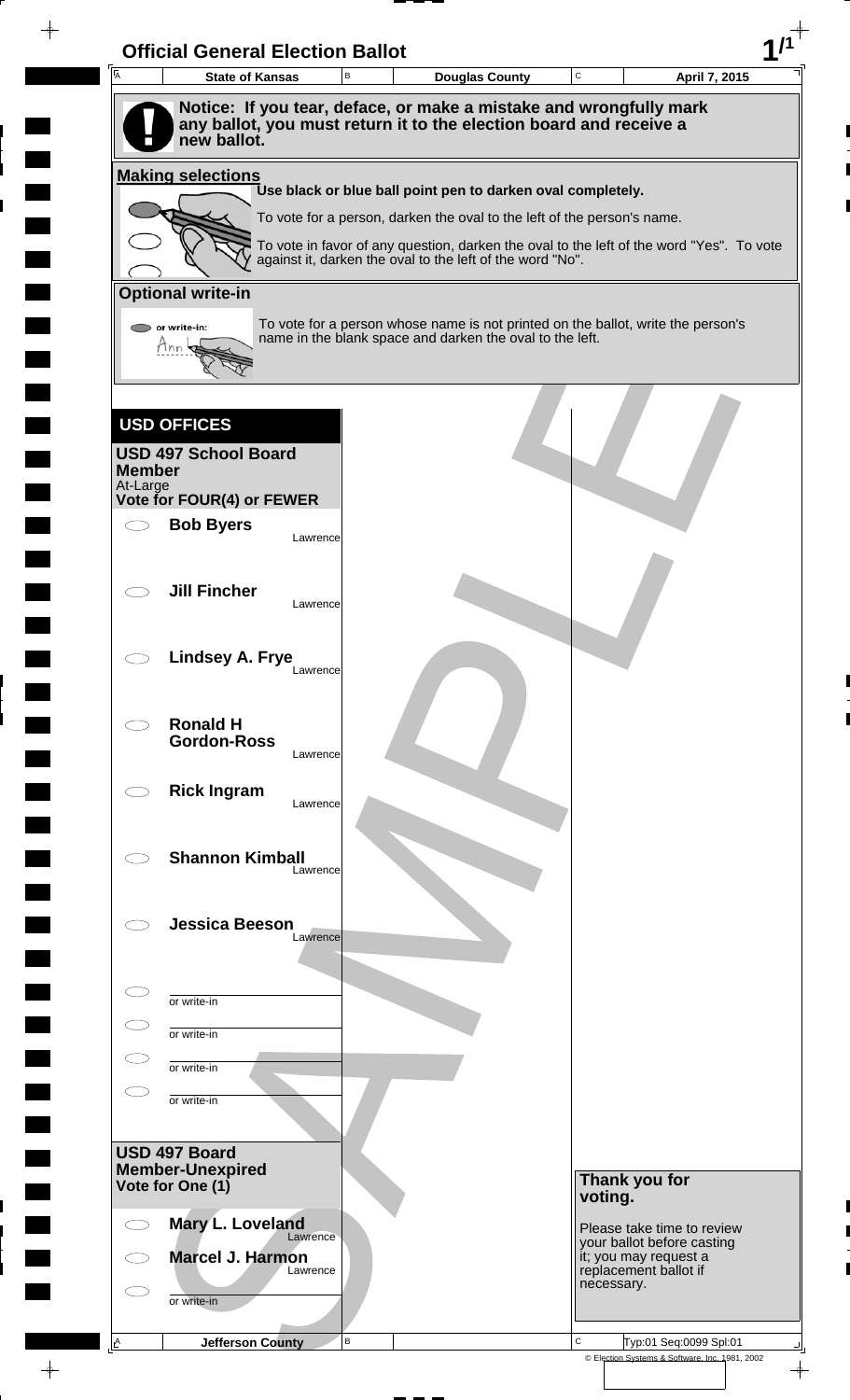| Notice: If you tear, deface, or make a mistake and wrongfully mark<br>any ballot, you must return it to the election board and receive a<br>new ballot.<br><b>Making selections</b><br>Use black or blue ball point pen to darken oval completely.<br>To vote for a person, darken the oval to the left of the person's name.<br>To vote in favor of any question, darken the oval to the left of the word "Yes". To vote<br>against it, darken the oval to the left of the word "No".<br><b>Optional write-in</b><br>To vote for a person whose name is not printed on the ballot, write the person's<br>or write-in:<br>name in the blank space and darken the oval to the left.<br>tinn<br><b>USD OFFICES</b><br><b>USD 348 School Board</b><br><b>Member</b><br>USD 348 Dist. 1 Position 1<br>Vote for One (1)<br><b>Nick Harris</b><br><b>Baldwin City</b><br>or write-in<br><b>USD 348 School Board</b><br><b>Member</b><br>USD 348 Dist. 2 Position 2<br>Vote for One (1)<br><b>Sandy Chapman</b><br>Baldwin City<br>$\bigcirc$<br>or write-in<br><b>USD 348 School Board</b><br><b>Member</b><br>USD 348 Dist. 3 Position 3<br>Vote for One (1)<br><b>Chad M Christie</b><br>σ<br><b>Baldwin City</b><br><b>Jay Hundley</b><br><b>Baldwin City</b><br>or write-in<br><b>USD 348 School Board</b><br><b>Member</b><br>USD 348 Dist 7 At-Large<br>Vote for One (1)<br><b>Kelley Bethell-Smith</b><br><b>Baldwin City</b><br>or write-in<br>Thank you for<br>voting.<br>Please take time to review<br>your ballot before casting<br>it; you may request a<br>replacement ballot if<br>necessary. | $\mathbf C$<br>B<br><b>State of Kansas</b><br><b>Douglas County</b> | April 7, 2015 |
|-------------------------------------------------------------------------------------------------------------------------------------------------------------------------------------------------------------------------------------------------------------------------------------------------------------------------------------------------------------------------------------------------------------------------------------------------------------------------------------------------------------------------------------------------------------------------------------------------------------------------------------------------------------------------------------------------------------------------------------------------------------------------------------------------------------------------------------------------------------------------------------------------------------------------------------------------------------------------------------------------------------------------------------------------------------------------------------------------------------------------------------------------------------------------------------------------------------------------------------------------------------------------------------------------------------------------------------------------------------------------------------------------------------------------------------------------------------------------------------------------------------------------------------------------------------------------------------------------------|---------------------------------------------------------------------|---------------|
|                                                                                                                                                                                                                                                                                                                                                                                                                                                                                                                                                                                                                                                                                                                                                                                                                                                                                                                                                                                                                                                                                                                                                                                                                                                                                                                                                                                                                                                                                                                                                                                                       |                                                                     |               |
|                                                                                                                                                                                                                                                                                                                                                                                                                                                                                                                                                                                                                                                                                                                                                                                                                                                                                                                                                                                                                                                                                                                                                                                                                                                                                                                                                                                                                                                                                                                                                                                                       |                                                                     |               |
|                                                                                                                                                                                                                                                                                                                                                                                                                                                                                                                                                                                                                                                                                                                                                                                                                                                                                                                                                                                                                                                                                                                                                                                                                                                                                                                                                                                                                                                                                                                                                                                                       |                                                                     |               |
|                                                                                                                                                                                                                                                                                                                                                                                                                                                                                                                                                                                                                                                                                                                                                                                                                                                                                                                                                                                                                                                                                                                                                                                                                                                                                                                                                                                                                                                                                                                                                                                                       |                                                                     |               |
|                                                                                                                                                                                                                                                                                                                                                                                                                                                                                                                                                                                                                                                                                                                                                                                                                                                                                                                                                                                                                                                                                                                                                                                                                                                                                                                                                                                                                                                                                                                                                                                                       |                                                                     |               |
|                                                                                                                                                                                                                                                                                                                                                                                                                                                                                                                                                                                                                                                                                                                                                                                                                                                                                                                                                                                                                                                                                                                                                                                                                                                                                                                                                                                                                                                                                                                                                                                                       |                                                                     |               |
|                                                                                                                                                                                                                                                                                                                                                                                                                                                                                                                                                                                                                                                                                                                                                                                                                                                                                                                                                                                                                                                                                                                                                                                                                                                                                                                                                                                                                                                                                                                                                                                                       |                                                                     |               |
|                                                                                                                                                                                                                                                                                                                                                                                                                                                                                                                                                                                                                                                                                                                                                                                                                                                                                                                                                                                                                                                                                                                                                                                                                                                                                                                                                                                                                                                                                                                                                                                                       |                                                                     |               |
|                                                                                                                                                                                                                                                                                                                                                                                                                                                                                                                                                                                                                                                                                                                                                                                                                                                                                                                                                                                                                                                                                                                                                                                                                                                                                                                                                                                                                                                                                                                                                                                                       |                                                                     |               |
|                                                                                                                                                                                                                                                                                                                                                                                                                                                                                                                                                                                                                                                                                                                                                                                                                                                                                                                                                                                                                                                                                                                                                                                                                                                                                                                                                                                                                                                                                                                                                                                                       |                                                                     |               |
|                                                                                                                                                                                                                                                                                                                                                                                                                                                                                                                                                                                                                                                                                                                                                                                                                                                                                                                                                                                                                                                                                                                                                                                                                                                                                                                                                                                                                                                                                                                                                                                                       |                                                                     |               |
|                                                                                                                                                                                                                                                                                                                                                                                                                                                                                                                                                                                                                                                                                                                                                                                                                                                                                                                                                                                                                                                                                                                                                                                                                                                                                                                                                                                                                                                                                                                                                                                                       |                                                                     |               |
|                                                                                                                                                                                                                                                                                                                                                                                                                                                                                                                                                                                                                                                                                                                                                                                                                                                                                                                                                                                                                                                                                                                                                                                                                                                                                                                                                                                                                                                                                                                                                                                                       |                                                                     |               |
|                                                                                                                                                                                                                                                                                                                                                                                                                                                                                                                                                                                                                                                                                                                                                                                                                                                                                                                                                                                                                                                                                                                                                                                                                                                                                                                                                                                                                                                                                                                                                                                                       |                                                                     |               |
|                                                                                                                                                                                                                                                                                                                                                                                                                                                                                                                                                                                                                                                                                                                                                                                                                                                                                                                                                                                                                                                                                                                                                                                                                                                                                                                                                                                                                                                                                                                                                                                                       |                                                                     |               |
|                                                                                                                                                                                                                                                                                                                                                                                                                                                                                                                                                                                                                                                                                                                                                                                                                                                                                                                                                                                                                                                                                                                                                                                                                                                                                                                                                                                                                                                                                                                                                                                                       |                                                                     |               |
|                                                                                                                                                                                                                                                                                                                                                                                                                                                                                                                                                                                                                                                                                                                                                                                                                                                                                                                                                                                                                                                                                                                                                                                                                                                                                                                                                                                                                                                                                                                                                                                                       |                                                                     |               |
|                                                                                                                                                                                                                                                                                                                                                                                                                                                                                                                                                                                                                                                                                                                                                                                                                                                                                                                                                                                                                                                                                                                                                                                                                                                                                                                                                                                                                                                                                                                                                                                                       |                                                                     |               |
|                                                                                                                                                                                                                                                                                                                                                                                                                                                                                                                                                                                                                                                                                                                                                                                                                                                                                                                                                                                                                                                                                                                                                                                                                                                                                                                                                                                                                                                                                                                                                                                                       |                                                                     |               |
|                                                                                                                                                                                                                                                                                                                                                                                                                                                                                                                                                                                                                                                                                                                                                                                                                                                                                                                                                                                                                                                                                                                                                                                                                                                                                                                                                                                                                                                                                                                                                                                                       |                                                                     |               |
|                                                                                                                                                                                                                                                                                                                                                                                                                                                                                                                                                                                                                                                                                                                                                                                                                                                                                                                                                                                                                                                                                                                                                                                                                                                                                                                                                                                                                                                                                                                                                                                                       |                                                                     |               |
|                                                                                                                                                                                                                                                                                                                                                                                                                                                                                                                                                                                                                                                                                                                                                                                                                                                                                                                                                                                                                                                                                                                                                                                                                                                                                                                                                                                                                                                                                                                                                                                                       |                                                                     |               |
|                                                                                                                                                                                                                                                                                                                                                                                                                                                                                                                                                                                                                                                                                                                                                                                                                                                                                                                                                                                                                                                                                                                                                                                                                                                                                                                                                                                                                                                                                                                                                                                                       |                                                                     |               |
|                                                                                                                                                                                                                                                                                                                                                                                                                                                                                                                                                                                                                                                                                                                                                                                                                                                                                                                                                                                                                                                                                                                                                                                                                                                                                                                                                                                                                                                                                                                                                                                                       |                                                                     |               |
|                                                                                                                                                                                                                                                                                                                                                                                                                                                                                                                                                                                                                                                                                                                                                                                                                                                                                                                                                                                                                                                                                                                                                                                                                                                                                                                                                                                                                                                                                                                                                                                                       |                                                                     |               |
|                                                                                                                                                                                                                                                                                                                                                                                                                                                                                                                                                                                                                                                                                                                                                                                                                                                                                                                                                                                                                                                                                                                                                                                                                                                                                                                                                                                                                                                                                                                                                                                                       |                                                                     |               |
|                                                                                                                                                                                                                                                                                                                                                                                                                                                                                                                                                                                                                                                                                                                                                                                                                                                                                                                                                                                                                                                                                                                                                                                                                                                                                                                                                                                                                                                                                                                                                                                                       |                                                                     |               |
|                                                                                                                                                                                                                                                                                                                                                                                                                                                                                                                                                                                                                                                                                                                                                                                                                                                                                                                                                                                                                                                                                                                                                                                                                                                                                                                                                                                                                                                                                                                                                                                                       |                                                                     |               |
|                                                                                                                                                                                                                                                                                                                                                                                                                                                                                                                                                                                                                                                                                                                                                                                                                                                                                                                                                                                                                                                                                                                                                                                                                                                                                                                                                                                                                                                                                                                                                                                                       |                                                                     |               |
|                                                                                                                                                                                                                                                                                                                                                                                                                                                                                                                                                                                                                                                                                                                                                                                                                                                                                                                                                                                                                                                                                                                                                                                                                                                                                                                                                                                                                                                                                                                                                                                                       |                                                                     |               |
|                                                                                                                                                                                                                                                                                                                                                                                                                                                                                                                                                                                                                                                                                                                                                                                                                                                                                                                                                                                                                                                                                                                                                                                                                                                                                                                                                                                                                                                                                                                                                                                                       |                                                                     |               |
|                                                                                                                                                                                                                                                                                                                                                                                                                                                                                                                                                                                                                                                                                                                                                                                                                                                                                                                                                                                                                                                                                                                                                                                                                                                                                                                                                                                                                                                                                                                                                                                                       |                                                                     |               |
|                                                                                                                                                                                                                                                                                                                                                                                                                                                                                                                                                                                                                                                                                                                                                                                                                                                                                                                                                                                                                                                                                                                                                                                                                                                                                                                                                                                                                                                                                                                                                                                                       |                                                                     |               |
|                                                                                                                                                                                                                                                                                                                                                                                                                                                                                                                                                                                                                                                                                                                                                                                                                                                                                                                                                                                                                                                                                                                                                                                                                                                                                                                                                                                                                                                                                                                                                                                                       |                                                                     |               |
|                                                                                                                                                                                                                                                                                                                                                                                                                                                                                                                                                                                                                                                                                                                                                                                                                                                                                                                                                                                                                                                                                                                                                                                                                                                                                                                                                                                                                                                                                                                                                                                                       |                                                                     |               |
|                                                                                                                                                                                                                                                                                                                                                                                                                                                                                                                                                                                                                                                                                                                                                                                                                                                                                                                                                                                                                                                                                                                                                                                                                                                                                                                                                                                                                                                                                                                                                                                                       |                                                                     |               |
|                                                                                                                                                                                                                                                                                                                                                                                                                                                                                                                                                                                                                                                                                                                                                                                                                                                                                                                                                                                                                                                                                                                                                                                                                                                                                                                                                                                                                                                                                                                                                                                                       |                                                                     |               |
|                                                                                                                                                                                                                                                                                                                                                                                                                                                                                                                                                                                                                                                                                                                                                                                                                                                                                                                                                                                                                                                                                                                                                                                                                                                                                                                                                                                                                                                                                                                                                                                                       |                                                                     |               |
|                                                                                                                                                                                                                                                                                                                                                                                                                                                                                                                                                                                                                                                                                                                                                                                                                                                                                                                                                                                                                                                                                                                                                                                                                                                                                                                                                                                                                                                                                                                                                                                                       |                                                                     |               |
|                                                                                                                                                                                                                                                                                                                                                                                                                                                                                                                                                                                                                                                                                                                                                                                                                                                                                                                                                                                                                                                                                                                                                                                                                                                                                                                                                                                                                                                                                                                                                                                                       |                                                                     |               |
|                                                                                                                                                                                                                                                                                                                                                                                                                                                                                                                                                                                                                                                                                                                                                                                                                                                                                                                                                                                                                                                                                                                                                                                                                                                                                                                                                                                                                                                                                                                                                                                                       |                                                                     |               |

 $\blacksquare$ 

 $\blacksquare$ 

 $\frac{1}{\sqrt{2\pi}}\int_{0}^{\pi}\frac{1}{\sqrt{2\pi}}\left( \frac{1}{\sqrt{2\pi}}\right) \frac{d\mu}{d\mu}d\mu$